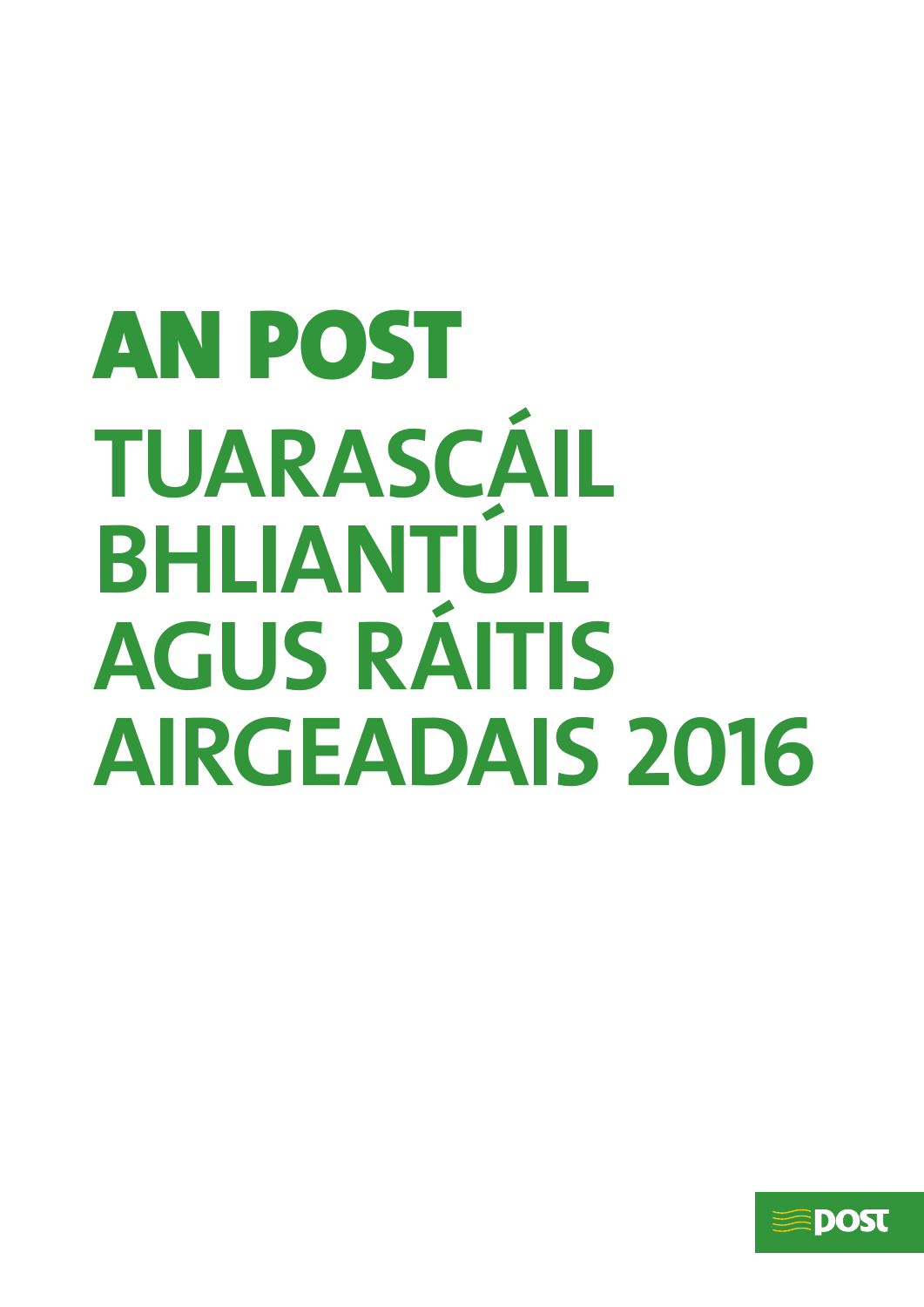# CLÁR AN ÁBHAIR

| An Bord Stiúrthóirí agus Faisnéis Chorparáideach                 | $\overline{2}$ |
|------------------------------------------------------------------|----------------|
| Réamhrá an Chathaoirligh                                         | 3              |
| Tuarascáil na Stiúrthóirí                                        | 4              |
| Tuarascáil ón Iniúchóir Neamhspleách do Chomhaltaí an Post       | 11             |
| Tuarascáil ón Iniúchóir Neamhspleách ar na Córais Chuntasaíochta | 13             |
| Ráiteas Comhdhlúite Ioncaim                                      | 14             |
| Ráiteas Comhdhlúite ar Ioncam Cuimsitheach eile                  | 15             |
| Ráiteas Comhdhlúite ar Staid an Airgeadais                       | 16             |
| Ráiteas Comhdhlúite ar Athruithe ar Chothromas                   | 17             |
| Ráiteas Comhdhlúite ar Shreabhadh Airgid                         | 18             |
| Ráiteas na Cuideachta ar Staid an Airgeadais                     | 19             |
| Ráiteas na Cuideachta ar Athruithe ar Chothromas                 | 20             |
| Innéacs a ghabhann leis na Ráitis Airgeadais                     | 21             |
| Nótaí leis na Ráitis Airgeadais                                  | 22             |
| Staitisticí Airgeadais agus Oibriúcháin                          | 62             |
| Faisnéis Chuntasaíochta Rialála                                  | 64             |
| Seirbhís Uilechoiteann                                           | 65             |
|                                                                  |                |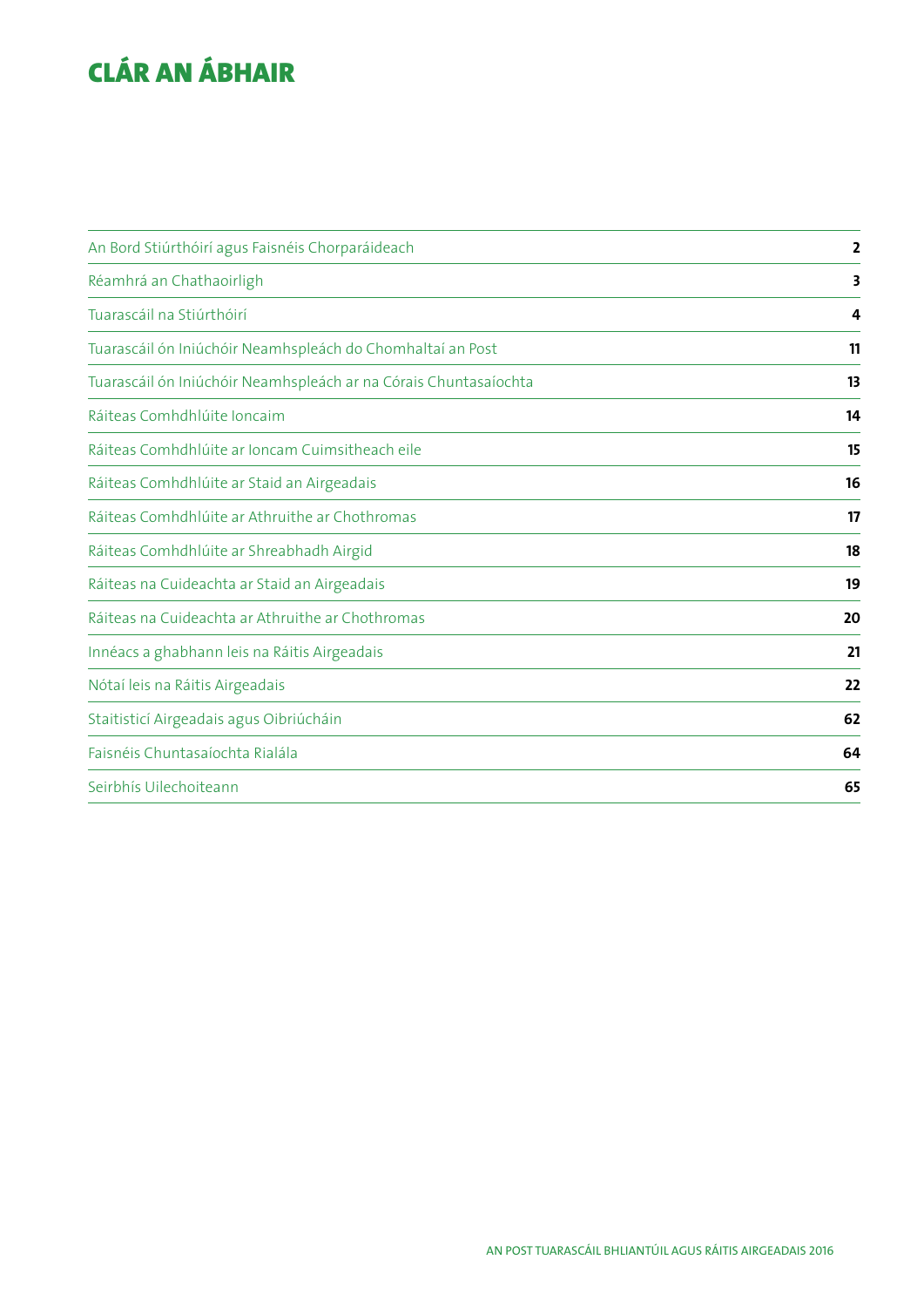# AN BORD STIÚRTHÓIRÍ AGUS FAISNÉIS CHORPARÁIDEACH

| <b>Stiúrthóirí</b> | Dermot Divilly, Cathaoirleach<br>Noel Adamson<br><b>Thomas Devlin</b><br>Jennifer Loftus<br>David McRedmond, Príomhfheidhmeannach<br>William Mooney<br>Ed Murray<br>Tom O'Brien<br>Martina O'Connell<br>Niall Phelan<br>William Scally<br>Lorraine Tormey<br>James Wrynn |
|--------------------|--------------------------------------------------------------------------------------------------------------------------------------------------------------------------------------------------------------------------------------------------------------------------|
| Rúnaí              | <b>Brian Fay</b>                                                                                                                                                                                                                                                         |
| Oifig Chláraithe   | Ard-Oifig an Phoist<br>Sráid Uí Chonaill<br>Baile Átha Cliath 1<br>D01F5P2                                                                                                                                                                                               |
| <b>Aturnaetha</b>  | Matheson                                                                                                                                                                                                                                                                 |
| <b>Baincéirí</b>   | Banc na hÉireann                                                                                                                                                                                                                                                         |
| <b>Iniúchóir</b>   | <b>KPMG</b><br>Cuntasóirí Cairte                                                                                                                                                                                                                                         |
| Uimhir Chláraithe  | 98788                                                                                                                                                                                                                                                                    |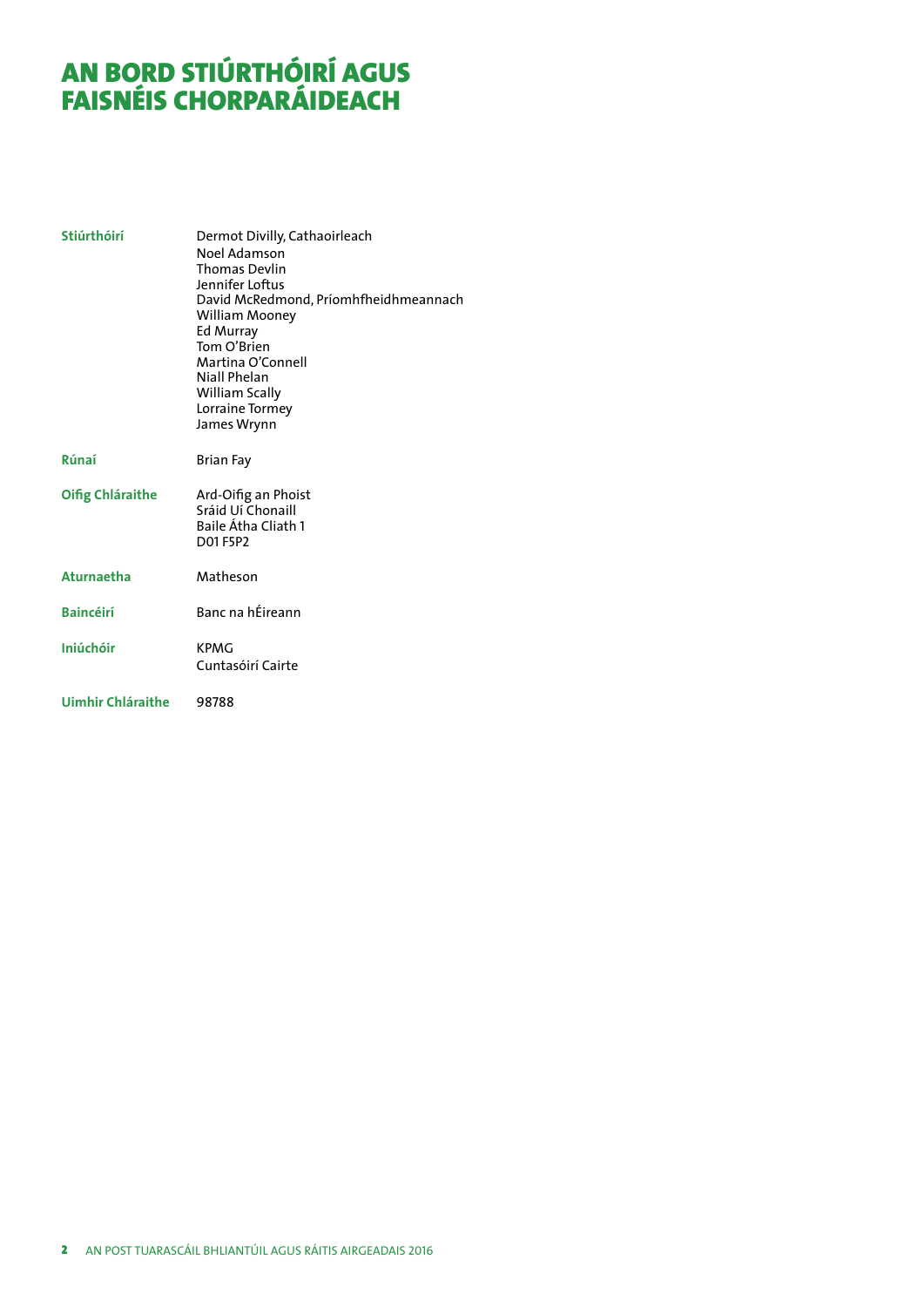# RÉAMHRÁ AN **CHATHAOIRLIGH**

Is iomaí dúshlán atá roimh mhúnla gnó na hearnála poist. Tá mé féin, mar aon leis an mBord agus a pháirtithe leasmhara, meáite ar dhul i ngleic leis na dúshláin sin agus Cuideachta láidir, bheoga agus inbhuanaithe a chruthú a chuirfidh oibríochtaí poist agus líonra oifigí poist ar fáil don náisiún anois agus amach anseo.

D'earcaigh an Chuideachta Príomhfheidhmeannach nua, David McRedmond, in 2016. Cuirim fáilte roimhe go dtí an eagraíocht agus go dtí an Bord agus tacóidh mé leis agus é ag comhlíonadh a chuid dualgas i ról ríthábhachtach ag am an-tábhachtach don Chuideachta.

Tá mé thar a bheith muiníneach go n-éireoidh leis an mBord, an Fhoireann Feidhmiúcháin agus na baill foirne, agus iad ag obair faoin bPríomhfheidhmeannach nua, David McRedmond, an Chuideachta a athrú ó bhonn. Níl aon amhras ach go bhfuil dúshláin agus trialacha romhainn agus muid ag athrú inár gcuideachta bheoga thráchtála a bhainfidh leas as a saineolas, a cáil agus a branda, a mbeidh smacht aici ar a bhfuil i ndán di féin agus a bheidh muiníneach faoin todhchaí.

Tá an Chuideachta ag obair faoi láthair chun plean straitéiseach mionsonraithe a chur ar bun do thodhchaí mheántéarmach go fadtéarmach An Post. Cuimsíonn an obair seo gach gné de ghnó an Ghrúpa agus soláthróidh sí fís shoiléir den todhchaí a bheidh ar fáil do An Post agus plean gníomhaíochta cinnte chun an fhís sin a fhíorú. Tá mé ag tnúth le sin a fhíorú agus lena chinntiú go mbeidh An Post fós i gcroílár ghnó na hÉireann agus i gcroílár an phobail.

Bhí comóradh céad Bliain Éirí Amach 1916 ar bun ag an tír an bhliain seo caite. Bhí Ard-Oifig an Phoist lárnach d'imeachtaí 1916 agus thug An Post aitheantas dó sin nuair a osclaíodh Ard-Oifig an Phoist: Finné na Staire um Cháisc. Cuireadh fáilte roimh 162 ,000 cuairteoir go dtí an t-ionad nua sna chéad naoi mí agus bhí na léirmheasanna agus an t-aiseolas ar fad, ó thionscal na turasóireachta agus ó chuairteoirí, dearfach.

Is mian liom buíochas a ghabháil leis an bhfoireann agus le mo chomhchomhaltaí Boird a thugann seirbhís chomh maith sin don Chuideachta. Gabhaim buíochas leis an iar-Phríomhfheidhmeannach, Donal Connell, a chuaigh ar scor ó An Post i mí Mheán Fómhair. Is mian liom freisin aitheantas a thabhairt don mhéid a rinne Paul Henry a chríochnaigh a théarma cúig bliana in 2016 agus Pat Compton a chuaigh ar scor ó Bhord An Post i ndiaidh 24 bliain as a chéile mar stiúrthóir fostóra; ba chomhaltaí Boird gníomhacha agus tiomanta iad.

Ar deireadh, is mian liom buíochas a ghabháil leis an Aire Cumarsáide, Gníomhaithe ar son na hAeráide agus Comhshaoil, Denis Naughten T.D., agus lena oifigigh as a gcabhair agus a dtacaíocht i gcaitheamh 2016 .

**Dermot Divilly** Cathaoirleach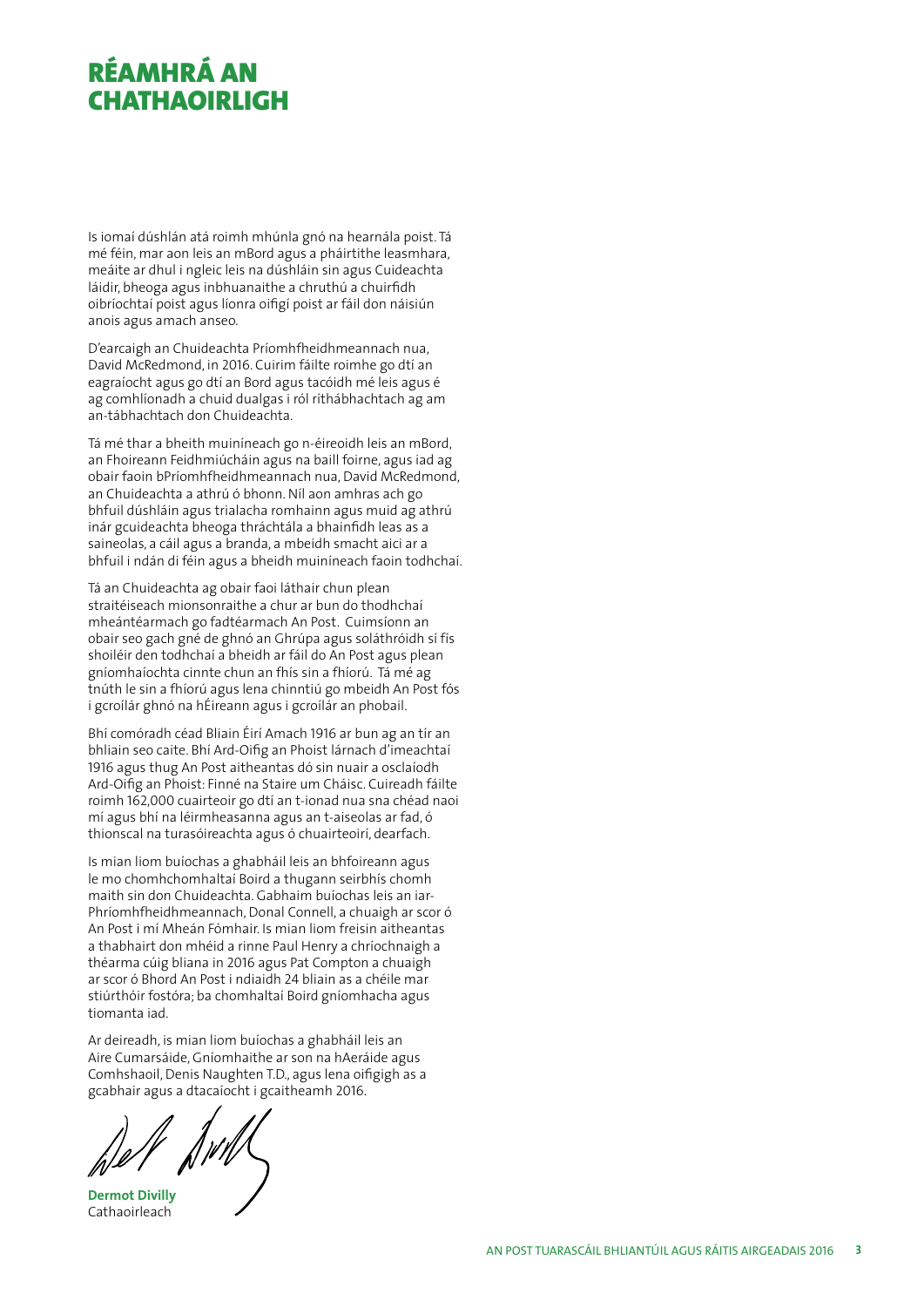# Tuarascáil na Stiúrthóirí

**Is cúis áthais do na Stiúrthóirí Tuarascáil na Stiúrthóirí a chur i láthair mar aon le ráitis airgeadais iniúchta an Ghrúpa don bhliain dar chríoch an 31 Nollaig 2016.**

### **1. An Grúpa agus a Phríomhghníomhaíochtaí**

Is é príomhghníomhaíocht na Cuideachta an tseirbhís phoist náisiúnta agus gréasán na nOifigí Poist a oibriú. Bainistíonn sí roinnt fiontair thráchtála freisin agus tá infheistíocht aici in Premier Lotteries Ireland.

# **2. Torthaí**

Tá mionsonraí na dtorthaí don bhliain leagtha amach sa ráiteas comhdhlúite ioncaim ar leathanach 14 agus sna nótaí a ghabhann leis na ráitis airgeadais. Ní mholann na stiúrthóirí go n-íocfaí díbhinn don bhliain.

# **3. Athbhreithniú Gnó**

Aisiompú le hais 2015 a bhí sa bhliain airgeadais 2016 agus bhí caillteanas oibriúcháin €13.7m ag an nGrúpa. Bhí dhá phríomhchúis leis an aisiompú. An chéad cheann ná gur tugadh isteach boilsciú pá ón 1 Bealtaine 2016 den chéad uair le seacht mbliana, agus an dara ceann ná an titim leanúnach ar phost traidisiúnta.

|                                                              | 2016<br>€m<br><b>Iomlán</b> | 2015<br>€m<br><b>Iomlán</b> |
|--------------------------------------------------------------|-----------------------------|-----------------------------|
| loncam                                                       | 825.7                       | 826.1                       |
| (Caillteanas)/brabús oibriúcháin                             | (13.7)                      | 5.2                         |
| (Caillteanas)/brabús roimh ús<br>pinsin agus roimh chánachas | (12.0)                      | 8.6                         |
| Glansócmhainní (roimh<br>dhliteanas pinsin)                  | 187.1                       | 204.3                       |

Chríochnaigh an bhliain airgeadais 2016 le caillteanas €12.0m roimh ús pinsin agus cánachas, i gcomparáid le brabús €8.6m an bhliain roimhe sin.

# **Ioncam**

Bhí ioncam an Ghrúpa, €825.7m, ar aon dul leis an mbliain roimhe sin. €512.6m an t-ioncam ó phost in 2016, gan ioncam toghcháin/reifreann san áireamh, €11.2m (2.1%) níos ísle ná 2015. Tá an meascán san ioncam fós ag athrú. Tá méid an phoist thraidisiúnta ag laghdú, fritháirithe ag arduithe réasúnta beag ar phraghsanna agus ag tuilleadh seirbhísí poist breisluacha.

Tá an t-aistriú ó phost traidisiúnta go roghanna digiteacha ag bailiú nirt. Bhí an ráta titime ar phost traidisiúnta, 5.2% (2015, 2.9%), dhá oiread chomh hard leis an mbliain roimhe sin. Tá treochtaí domhanda san earnáil phoist cosúil leis sin i dtíortha forbartha agus bhailigh an treocht seo neart i bhformhór na dtíortha in 2016. Léiríonn sé sin athrú struchtúir i dtionscal an phoist agus is é an ríomhionadú an príomhrud atá á thiomáint. Léiríonn na treochtaí in Éirinn na treochtaí atá le brath in earnáil an phoist in áiteanna eile.

Chuir praghsanna méadaithe €8.5m (1.6%) leis an ioncam in 2016 le hais 2015. Tá an beartas praghsála in Éirinn, gur coinníodh praghsanna níos ísle ná mar atá siad i náisiúin chomhchéime, tar éis tionchar diúltach a imirt ar staid airgeadais an Ghrúpa. Tá náisiúin eile tar éis praghsanna a mhéadú ar ráta níos tapúla lena chinntiú go mbeifear in ann seirbhísí poist atá seasmhach ó thaobh airgeadais de a chur ar fáil do chustaiméirí. Tá sé sin ag athrú anois agus, ar aon dul le náisiúin eile, tá leasuithe praghsála á ndéanamh agus muid ag súil le laghdú ar mhéid an phoist ar mhaithe le timpeallacht sheasmhach airgeadais ina mbeidh an t-oibreoir poist in ann seirbhísí poist a chur ar fáil.

Tá an t-ioncam sa rannóg miondíola, €161.8m, €2.5m níos ísle ná an bhliain roimhe sin. Is cúis áthais é an t-ioncam méadaithe ó réimsí ar nós idirbhearta airgeadra eachtraigh ag €8.3m (suas 7.0% le hais 2015) agus idirbhearta baincéireachta ag €10.0m (suas 4.6% le hais 2015) agus léiríonn sé go bhfuil sé ar chumas an líonra seirbhísí airgeadais ábhartha a thairiscint. Lean An Post le bainistiú na dtáirgí Coigiltis Stáit, a bhfuil comhluach níos mó ná €20 billiún orthu anois, agus le bainistiú ghnó na n-íocaíochtaí airgid thirim don Roinn Coimirce Sóisialaí. Anuas air sin, tá sí ag forbairt gaolta rathúla le cuideachtaí ar fud earnáil na baincéireachta agus earnáil an árachais.

# **Fochuideachtaí**

B'ionann an t-ioncam ó fhochuideachtaí agus €122.3m. Tháinig feabhas ar an gcorrlach brabúis sna gnóthaí seo ar fad agus cuireadh níos mó leis an nGrúpa dá bharr. Tá dlúthbhaint ag na gnóthaí seo leis an gcroíghnó. Tá gach fochuideachta i riocht láidir ina gcuid margaí áirithe féin agus baineann siad an tairbhe is fearr as a nasc le gréasán agus le branda An Post. Is táscairí dearfacha don bhliain atá amach romhainn feidhmíocht láidir leanúnach Air Business sa Ríocht Aontaithe, Post Insurance (ainm nua ar One Direct), Postpoint agus fás leanúnach an Gift Voucher Shop.

# **Praghsáil**

I mí Iúil 2016, cuireadh ardú 3% ar phraghsanna sna seirbhísí poist, iad siúd i réimse na hOibleagáide Seirbhíse Uilechoitinne (OSU) san áireamh. Arduithe beaga a cuireadh i bhfeidhm. Ardaíodh praghas na seirbhíse litreacha intíre ó 70c go 72c. Chun comparáid a dhéanamh, d'fhág sé sin go raibh an praghas ar sheirbhísí poist in Éirinn i bhfad níos lú ná an meán Eorpach. Tá na caillteanais leanúnacha a tabhaíodh agus an Oibleagáid Seirbhíse Uilechoitinne á comhlíonadh pléite le príomhpháirtithe leasmhara, agus tá an córas i leith praghsála athraithe anois, rud a éascóidh méaduithe a bheidh ag teacht lena bhfuil ag tarlú sa tionscal i náisiúin chomhchéime. Cuirim fáilte roimh an bhforbairt seo agus tugadh isteach praghsanna méadaithe ar sheirbhísí poist i mí Aibreáin 2017.

# **Costais**

Leanadh le cur i bhfeidhm an chláir athraithe i gcaitheamh na bliana. Tá pleananna ann le haghaidh tuilleadh éifeachtúlachtaí costais. Tá an laghdú ar an líon foirne (coibhéis lánaimseartha) sa ghnó ó thosaigh an titim ar mhéid an phoist sa bhliain 2008 ag 1,800 anois. Feabhsaíodh an éifeachtúlacht bliain i ndiaidh bliana agus, ag an am céanna, feabhsaíodh an Caighdeán Seirbhíse agus méadaíodh líon na bpointí seachadta.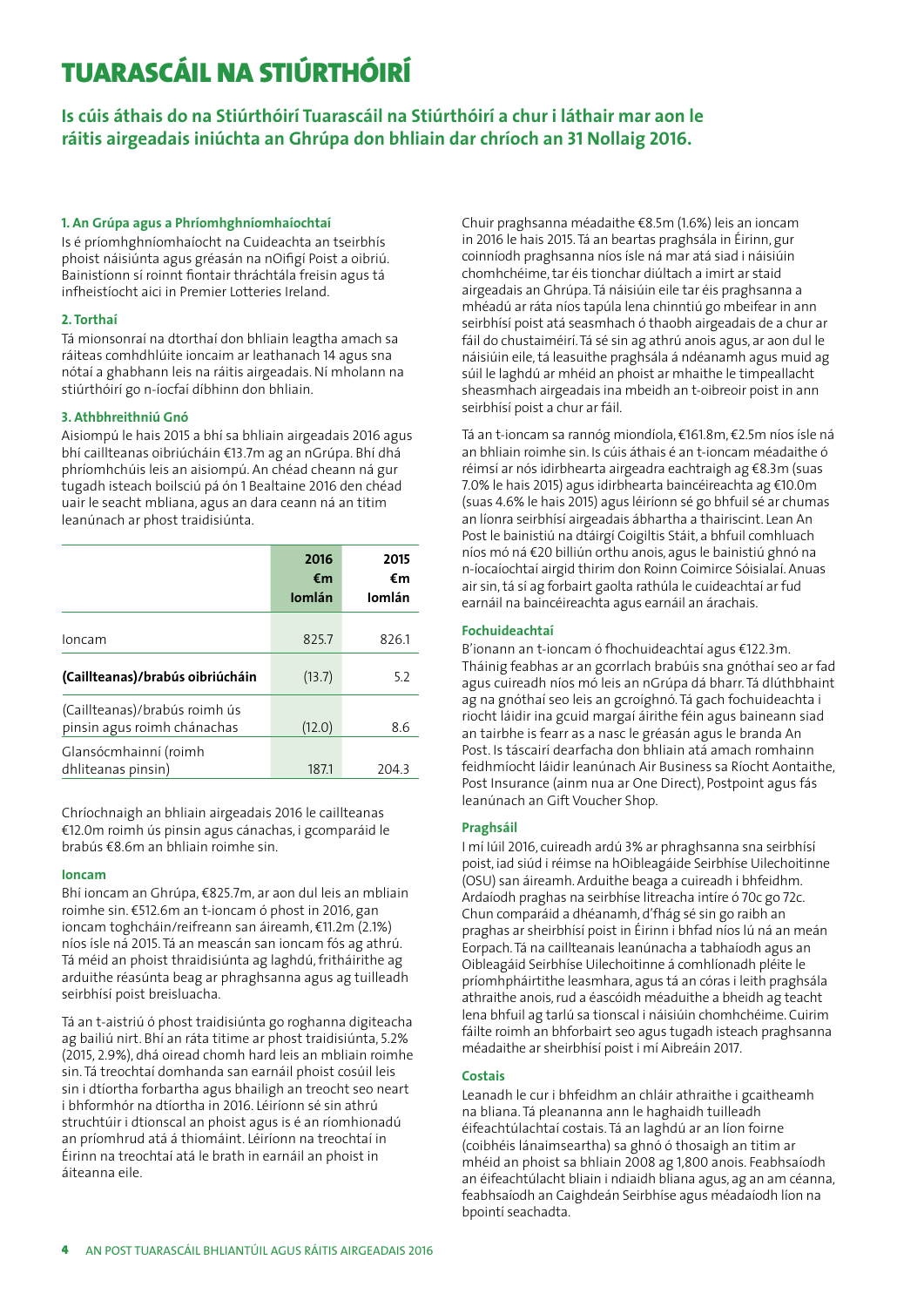Bhí boilsciú pá ann arís den chéad uair le seacht mbliana i ndiaidh an reo pá. Cuireadh méadú 2.5% i bhfeidhm ón 1 Bealtaine 2016. Tháinig boilsciú pá ar ais gan beart ioncaim comhfhreagrach chun é sin a mhaoiniú agus chuir sé sin leis an gcaillteanas i gcomhair na bliana le hais an bhrabúis a rinneadh an bhliain roimhe sin.

Faoi roinnt ceannteideal costais neamhphá, cuir i gcás breosla agus leictreachas, d'éirigh le tionscnaimh a bhaineann le húsáid agus éifeachtúlacht sábháil bhreise a bhaint amach. Ag an am céanna, baineadh amach tuilleadh sábhála costais i seirbhísí gairmiúla agus i seirbhísí ríomhaireachta freisin.

#### **Diúscairt Sócmhainní**

Ó dheireadh na bliana, tharla diúscairt shuntasach réadmhaoine i gcás saoráid i Lána Chairdif i mBaile Átha Cliath i mí Feabhra 2017. Tá saoráid eile curtha ar fáil ionas nach mbeidh aon chur isteach ar an tseirbhís phoist i lár na cathrach.

#### **Premier Lotteries Ireland**

Bhuaigh Premier Lotteries Ireland, a bhfuil An Post, Ontario Teachers' Pension Plan agus Plean Pinsin An Post mar infheisteoirí aige, an Ceadúnas chun an Crannchur Náisiúnta a fheidhmiú go ceann fiche bliain. Cuireadh tús leis an oibríocht nua i mí na Nollag 2014 agus tá dhá bhliain iomlána trádála críochnaithe anois aici. Tá an infheistíocht ag baint amach na spriocanna a leagadh síos agus táimid ag súil go rachaidh sí chun leasa an Ghrúpa sna blianta atá amach romhainn.

#### **Scéim Pinsin**

Tá an Scéim fós ag comhlíonadh na n-oibleagáidí i gcomhthéacs an Chaighdeáin Íosmhaoinithe atá leagtha síos ag an Údarás Pinsean. Tá rialacha na Scéime athraithe, ar aon dul le comhaontuithe a rinneadh le Grúpa Ceardchumann An Post.

Cuimsíonn ráiteas ar staid an airgeadais An Post amhail an 31 Nollaig 2016 easnamh pinsin €283.4m (€169.2m in 2015). Is iad na boinn tuisceana atá in úsáid go príomha chun muirir a bhaineann le costais phinsin agus na hoibleagáidí pinsin amach anseo a ríomh ná ráta lascaine 1.8% agus boilsciú fadtréimhseach pá/pinsin 1.25%. Is de dheasca an laghdaithe ar an ráta lascaine a úsáidtear chun an dliteanas pinsin arna fhritháireamh leis an toradh ar shócmhainní scéime sa bhliain féilire 2016 a thomhas a tháinig méadú ar an easnamh. Tháinig méadú €225.4m ar shócmhainní na scéime, 8.2% sa bhliain.

#### **Tuar**

Is cúis mhór díomá é an toradh airgeadais in 2016, is é sin caillteanas €12.0m roimh ús pinsin agus cánachas, i gcomparáid le brabús €8.6m in 2015. Is den riachtanas athruithe ar phraghsáil a chur i bhfeidhm, treo straitéiseach nua a bhunú agus réasúnú a chur i bhfeidhm. Rachfar i ngleic leis sin ar fad agus is é an dúshlán ná cinnte a dhéanamh de go bhfuil na hacmhainní airgid ar fáil don Ghrúpa chun túsphointe láidir a chur ar fáil do thodhchaí na seirbhíse náisiúnta poist.

Tá sé ríthábhachtach don ghnó sa mheántéarma praghsáil chuí a chur i bhfeidhm, an t-ardchaighdeán ó thaobh feidhmíocht seirbhíse de agus éifeachtúlacht costais sa chroíghnó a choinneáil, chomh maith le táirgí agus seirbhísí nua a ghineann ioncam a chur leo sin atá ann cheana féin. Ní mór aghaidh a thabhairt ar bhunú struchtúir maoinithe don OSU leis na páirtithe leasmhara.

Tugann na stiúrthóirí agus an lucht bainistíochta aird ar réimse de phríomhtháscairí feidhmíochta (PTF) chun monatóireacht a dhéanamh ar fheidhmíocht, agus cuirtear iad seo a leanas san áireamh:

| PTF                                                                            | <b>Feidhmíocht</b><br>in 2016 | Feidhmíocht<br>in 2015 |
|--------------------------------------------------------------------------------|-------------------------------|------------------------|
| Toradh Oibriúcháin                                                             |                               |                        |
| (Caillteanas)/brabús<br>oibriúcháin mar chéatadán<br>den ioncam                | (1.66%)                       | 0.62%                  |
| Costais foirne mar chéatadán<br>de na costais oibriúcháin<br>iomlána           | 58.2%                         | 58.3%                  |
| Costais máistrí poist mar<br>chéatadán de na costais<br>oibriúcháin iomlána    | 8.7%                          | 9.1%                   |
| Costais oibriúcháin eile mar<br>chéatadán de na costais<br>oibriúcháin iomlána | 33.1%                         | 32.6%                  |
| Foireann – Meánlíon Fostaithe<br>(Coibhéis Lánaimseartha (CLA)                 |                               |                        |
| Cuideachta                                                                     | 9,190                         | 9,109                  |
| Fochuideachtaí                                                                 | 738                           | 753                    |
| Grúpa                                                                          | 9,928                         | 9,862                  |
| Gnó poist                                                                      |                               |                        |
| Príomh-mhéideanna poist:<br>(leathanach 63)                                    | (5.20%)                       | (2.92%)                |
| Gnó miondíola                                                                  |                               |                        |
| Idirbhearta leasa sóisialta                                                    | 35.6m                         | 38.1m                  |
| Idirbhearta Billpay                                                            | 19.8m                         | 22.9m                  |
| Díolacháin ceadúnais teilifíse                                                 | 1.4 <sub>m</sub>              | 1.4 <sub>m</sub>       |
| Táirgí Infheistíochta -<br>glan-insreabhadh ciste                              | €97.4m                        | €0.7m                  |
| Banc Taisce An Post-<br>glan-insreabhadh ciste                                 | €157.1m                       | €93.7m                 |
| Duaisbhannaí –<br>glan-insreabhadh ciste                                       | €413.3m                       | €304.6m                |
| Seirbhís do Chustaiméirí                                                       |                               |                        |
| Gearáin i scríbhinn                                                            | 22,341                        | 23,169                 |
| Fiosrúcháin ar an teileafón                                                    | 616,718                       | 524,154                |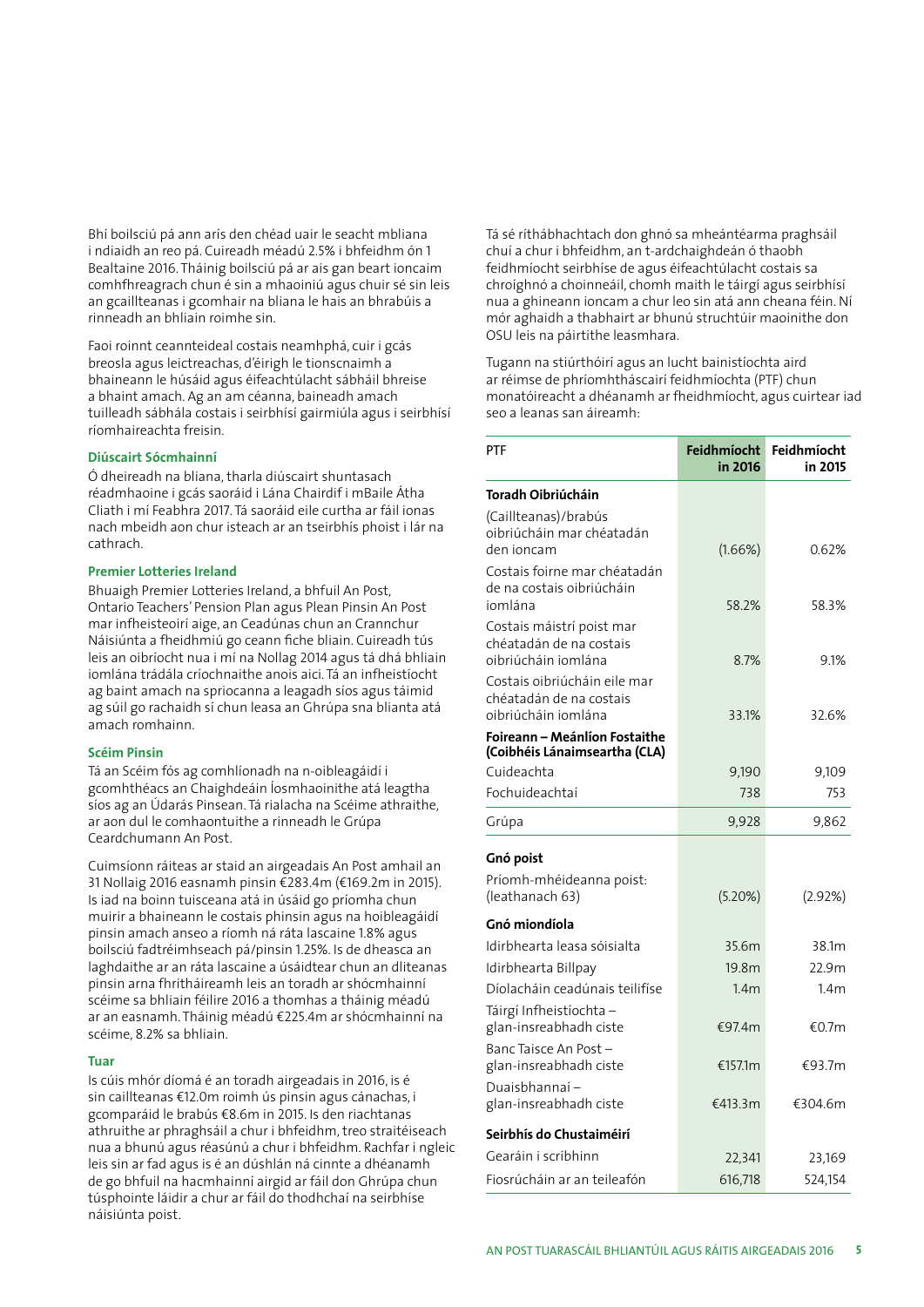# Tuarascáil na Stiúrthóirí

#### **4. Príomhrioscaí agus Príomhéiginnteachtaí**

De réir an cheanglais go ndéanfaí anailís ar na príomhrioscaí agus na ar na héiginnteachtaí atá ann d'fhorbairt an Ghrúpa agus na Cuideachta sa todhchaí, sainaithníodh na nithe seo a leanas:

- **•**  Meicníocht maoinithe neamhleor do sholáthar an OSU;
- **•**  Inbhuanaitheacht an líonra miondíola;
- Struchtúr solúbtha agus éifeachtúil costas:
- Gníomhaíocht thionsclaíoch;
- Acmhainní airgid thirim maoiniú straitéise;
- **•**  Riachtanais mhargaidh i margaí na bpaicéad agus na mbeartán;
- **•**  Meath luathaithe ar an margadh poist idirbheart;
- **•**  Ioncam miondíola;
- Conraitheoirí Oifigí Poist conarthaí agus íocaíochtaí;
- **•**  Riosca calaoise.

Rinne na stiúrthóirí anailís orthu sin agus ar rioscaí eile agus tá cláir oiriúnacha ar bun chun na rioscaí seo a bhainistiú agus a rialú. Sa Ráiteas ar Rialachas Corparáideach, ar cuid de Thuarascáil na Stiúrthóirí é, leagtar amach na beartais agus an cur chuige maidir le rioscaí, agus na nósanna imeachta agus freagrachtaí rialaithe inmheánaigh a bhaineann leo.

#### **5. Na Stiúrthóirí, an Rúnaí agus a Leasanna**

Ar an 28 Iúil 2016, dhearbhaigh an tAire ceapachán an Uas. Dermot Divilly mar Chathaoirleach tar éis dó teacht i láthair an Roghchoiste um Chumarsáid, Athrú Aeráide agus Acmhainní Nádúrtha.

Tharla na hathruithe eile seo a leanas ar chomhdhéanamh an Bhoird ó dháta thuarascáil na stiúrthóirí roimhe seo:

- **•**  Tháinig deireadh le téarma oifige an tUas. Paul Henry ar an 14 Meán Fómhair 2016.
- **•**  Tháinig deireadh le téarma oifige an tUas. Donal Connell ar an 30 Meán Fómhair 2016.
- **•**  Ceapadh an tUas. David McRedmond ina Phríomhfheidhmeannach ar an 3 Deireadh Fómhair 2016.
- Tháinig deireadh le téarma oifige an tUas. Patrick Compton ar an 31 Deireadh Fómhair 2016.
- **•**  Ceapadh an tUas. Niall Phelan ar an mBord ar an 30 Samhain 2016.

Na stiúrthóirí agus an rúnaí a bhí in oifig ar an 31 Nollaig 2016, ní raibh leas ar bith acu i scaireanna ná i mbintiúir na Cuideachta ná aon chuideachta sa Ghrúpa am ar bith i gcaitheamh na bliana airgeadais 2016.

#### **6. Fostaithe**

Is fostóir comhionannais deiseanna é an Grúpa. Breithnítear gach iarratas ar fhostaíocht go hiomlán agus go cóir, tugtar aird chuí ar infheidhmeacht agus ar chumas an duine agus ar riachtanais an phoist a bhíonn i gceist. Caitear le gach duine ar an gcaoi chéanna ó thaobh oiliúna, forbairt ghairme agus ardú céime. Deimhníonn An Post go sáraíonn fostaíocht daoine faoi mhíchumas an sprioc 3% a leagadh amach faoin Acht um Míchumas, 2005.

Tá An Post tiomanta do na caighdeáin sábháilteachta agus cleachtais shábháilte is airde a chinntiú dá fhostaithe, dá chonraitheoirí agus do bhaill an phobail de réir an Achta um Shábháilteacht, Sláinte agus Leas ag an Obair, 2005. In 2016, bhí 2.1 timpiste le cailliúint ama ann do 100,000 uair an chloig oibrithe. Is ionann é seo agus laghdú 11% ar thimpistí le cailliúint ama iontu i gcomparáid le 2015.

Tá An Post tiomanta do thimpistí le cailliúint ama a laghdú agus leis sin a bhaint amach tá clár feabhsaithe sábháilteachta ar bun lena n-áirítear athchreidiúnú go dtí an caighdeán OHSAS 18001:2007 in 2016, go ceann 3 bliana eile. Chomh maith leis sin, d'fhreastail 4,505 fostaí ar chúrsaí sonracha in oiliúint sábháilteachta in 2016, agus d'fhreastail a lán eile ar chúrsaí ina raibh an tsábháilteacht san áireamh. Áirítear anseo clár 'Tiománaí Gairmiúil' bunaithe ar riosca a chur ar fáil do 679 tiománaí a thiomáineann flít na Cuideachta. Tuigeann An Post gur íoschaighdeán inghlactha iad na hoibleagáidí dlíthiúla, agus dá bhrí sin tá a dhícheall á dhéanamh ag An Post feasacht na bhfostaithe agus na gconraitheoirí ar riachtanas na gcaighdeán sábháilteachta is airde a mhéadú.

#### **7. Íoc Pras Cuntas**

Is é beartas An Post ceanglais na reachtaíochta ábhartha maidir le híoc pras cuntas a chomhlíonadh. Is iad gnáththéarmaí an Ghrúpa maidir le creidmheas a ghlacadh, mura sonraítear a mhalairt i socruithe sonracha conartha, ná 30 lá. Tá rialuithe inmheánacha cuí i bhfeidhm, lena n-áirítear róil agus freagrachtaí a shainmhínítear go soiléir agus tuairisciú agus athbhreithniú míosúil ar chleachtais íocaíochta. Tugann na nósanna imeachta sin dearbhú réasúnta cé nach bhfuil sé absalóideach in aghaidh neamh-chomhlíonadh ábhartha na rialachán.

#### **8. Bainistiú Riosca an Chisteáin**

Déantar bainistiú ar oibriúcháin chisteán an Ghrúpa faoi réir beartais a d'fhaomh an Bord. Tá ionstraimí airgeadais an Ghrúpa teoranta d'airgead tirim, do thaiscí téarma agus d'iasachtaí nó do rótharraingtí bainc agus mar sin tá neamhchosaint oibríochta an Ghrúpa do rioscaí airgeadais teoranta i dtaca leis sin. De bharr bheartas bainistithe an Ghrúpa i leith riosca don chisteán, is féidir suíomhanna teoranta fálaithe a thógáil maidir le hairgeadra eachtrach ach ní chuimsítear úsáid díorthach.

#### **9. Taifid Chuntasaíochta**

Trí fhoireann le saineolas cuí a fhostú agus acmhainní dóthanacha a sholáthar don fheidhm airgeadais, creideann na stiúrthóirí go bhfuil riachtanais Alt 281 go hAlt 285 d'Acht na gCuideachtaí, 2014 maidir le taifid leordhóthanacha chuntasaíochta comhlíonta acu. Coinnítear leabhair chuntais na Cuideachta ag áitreabh na Cuideachta in Ard-Oifig an Phoist, Sráid Uí Chonaill, Baile Átha Cliath 1, D01 F5P2.

#### **10. Ráiteas na Stiúrthóirí ar Chomhlíonadh**

Aithníonn na stiúrthóirí go bhfuil siad freagrach as a chinntiú go gcomhlíonann an Chuideachta a chuid oibleagáidí ábhartha.

Ina theannta sin, dearbhaíonn na stiúrthóirí gur cuireadh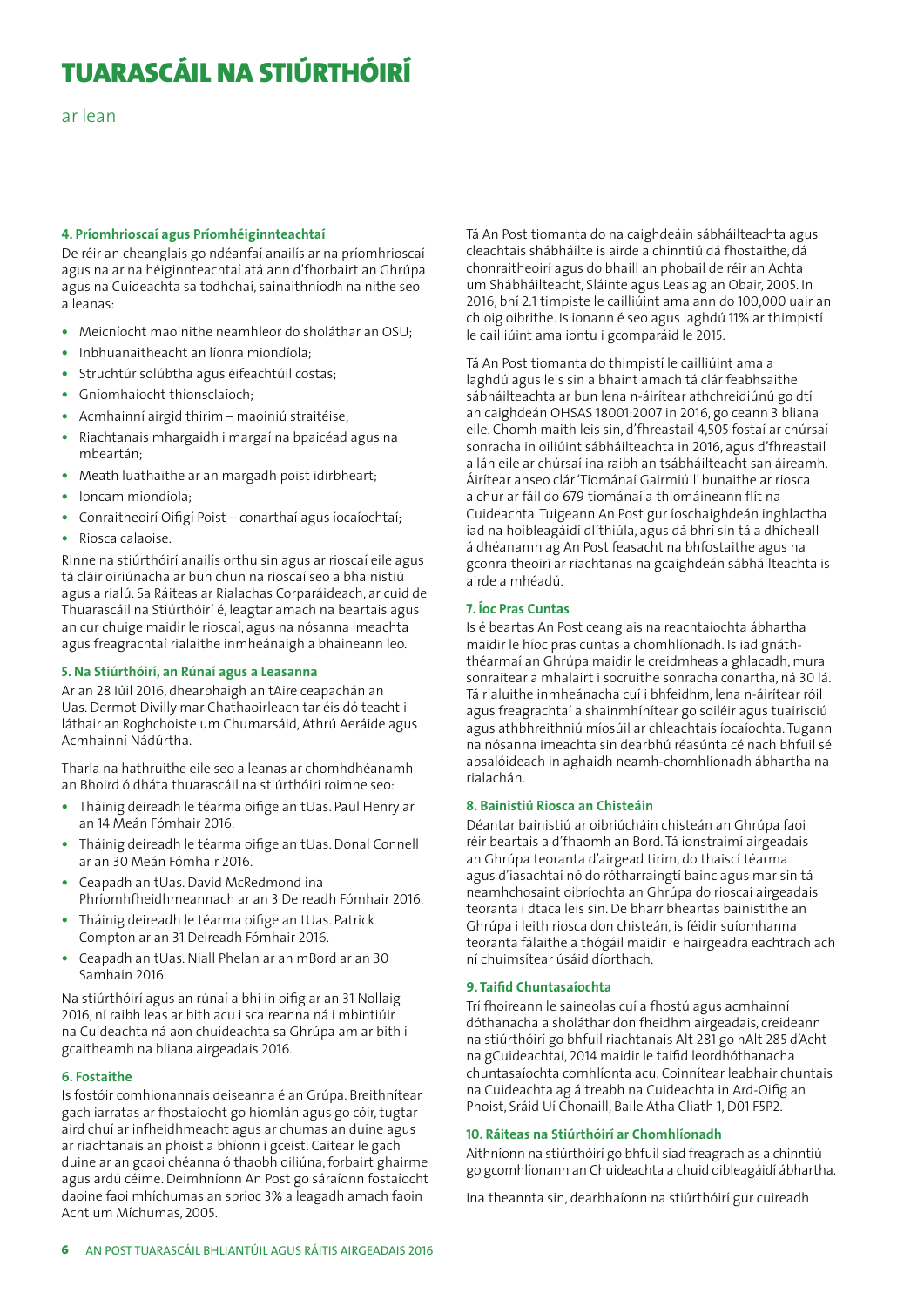doiciméad um beartas i leith comhlíonadh i dtoll a chéile ina leagtar amach beartais atá, inár dtuairim (i.e. i dtuairim na Stiúrthóirí), oiriúnach don Chuideachta maidir leis an gCuideachta a bheith ag comhlíonadh a cuid oibleagáidí iomchuí, agus go bhfuil socruithe nó struchtúir chuí i bhfeidhm atá, inár dtuairim, saincheaptha chun comhlíonadh ábhartha a cuid oibleagáidí iomchuí ag an gCuideachta a áirithiú, agus go ndearnadh athbhreithniú ar na socruithe nó struchtúir dá dtagraítear thuas i gcaitheamh na bliana airgeadais.

#### **11. Deonacháin Pholaitiúla**

I rith na bliana airgeadais dar chríoch an 31 Nollaig 2016, ní dhearna an Grúpa aon ranníocaíocht pholaitiúil a d'éileodh nochtadh faoin Acht Toghcháin, 1997.

# **12. Iar-theagmhais**

Tharla dhá theagmhas shuntasacha i ndiaidh dheireadh na bliana. Ar an gcéad dul síos, díoladh sócmhainn shuntasach ar Lána Chairdif i mBaile Átha Cliath. Tá sé sin tar éis acmhainní airgid thirim a chur leis an gclár comhardaithe i ndiaidh dheireadh na bliana. Ar an dara dul síos, cuireadh méaduithe praghais i bhfeidhm i ndiaidh athrú ar an reachtaíocht.

### **13. Gnóthas Leantach**

Tá ionchas réasúnta ag an mBord Stiúrthóirí go mbeidh a dhóthain acmhainní ag an nGrúpa chun fanacht i ngnó ar feadh tréimhse 12 mhí ar a laghad ón dáta ar faomhadh na ráitis airgeadais seo. Mar gheall air sin, tá siad fós ag glacadh leis an mbonn 'gnóthas leantach' agus na ráitis airgeadais á n-ullmhú acu. Tá sonraí leagtha amach i nóta 1 leis na ráitis airgeadais.

# **14. Rialú Corparáideach**

#### **14.1 An Cód Cleachtais chun Comhlachtaí Stáit a Rialú**

Agus a bheartas rialachais chorparáidigh á fhorbairt aige, tá an Bord tar éis iarracht a dhéanamh éifeacht a thabhairt don Chód Cleachtais chun Comhlachtaí Stáit a Rialú a d'eisigh an Roinn Airgeadais in 2009 ('Cód 2009'), agus prionsabail an dea-rialachais a oireann don ghnóthas a chur i bhfeidhm.

#### **14.2 An Bord**

Is é an Bord Stiúrthóirí a rialaíonn an Grúpa. Is iad príomhrólanna an Bhoird maoirsiú a dhéanamh ar oibriúchán an Ghrúpa, cinnireacht a sholáthar, cuspóirí straitéiseacha a fhaomhadh agus a chinntiú go gcuirtear na hacmhainní airgeadais agus eile atá riachtanach ar fáil ionas gur féidir na cuspóirí sin a bhaint amach. Tháinig an Bord le chéile naoi n-uaire i gcaitheamh 2016.

Fágtar ábhair áirithe go sonrach faoin mBord chun cinneadh a dhéanamh ina leith. Áirítear ar na freagrachtaí sonracha a fhágtar faoin mBord: straitéis an Ghrúpa a shocrú agus buiséad bliantúil agus réamh-mheastacháin mheántéarmacha a fhaomhadh; feidhmíocht oibriúcháin agus feidhmíocht airgeadais a athbhreithniú; mórchaiteachas caipitil a fhaomhadh; córais rialaithe airgeadais agus bainistithe rioscaí an Ghrúpa a athbhreithniú; a chinntiú go bhfuil pleananna forbartha bainistíochta agus

pleananna comharbais cuí ann; feidhmíocht chomhshaoil, sláinte agus sábháilteachta an Ghrúpa a athbhreithniú; ceapachán Rúnaí na Cuideachta a fhaomhadh; agus a chinntiú go mbíonn idirphlé sásúil á dhéanamh leis na scairshealbhóirí.

Tá na freagrachtaí seo a leanas tarmligthe ag an mBord chuig an mbainistíocht: pleananna straitéiseacha, atá le breithniú ag an mBord, a léiríonn cuspóirí agus tosaíochtaí níos fadtéarmaí arna mbunú ag an mBord a fhorbairt agus a mholadh; straitéisí agus beartais an Ghrúpa, arna gcinneadh ag an mBord, a chur i bhfeidhm; monatóireacht a dhéanamh ar thorthaí oibriúcháin agus airgeadais in aghaidh pleananna agus buiséad; leithdháileadh acmhainní teicniúla agus acmhainní daonna a chur in ord tosaíochta; agus córais bainistithe rioscaí a fhorbairt agus a chur i bhfeidhm.

### **14.3 Ról an Chathaoirligh agus ról an Phríomhfheidhmeannaigh agus caidreamh le scairshealbhóirí**

Tá 13 stiúrthóir ar an mBord faoi láthair, eadhon: an Cathaoirleach, an Príomhfheidhmeannach, cúigear stiúrthóirí ar fostaithe iad, stiúrthóir amháin ar máistir poist í agus cúigear stiúrthóirí neamhfheidhmiúcháin. Is daoine difriúla iad siúd atá i bpoist an Chathaoirligh agus an Phríomhfheidhmeannaigh. Is é an Cathaoirleach a stiúrann an Bord lena straitéis a chinneadh agus lena chuspóirí a bhaint amach. Tá an Cathaoirleach freagrach as gnó an Bhoird a eagrú, as éifeachtacht an Bhoird a chinntiú agus as clár oibre an Bhoird a leagan amach. Éascaíonn an Cathaoirleach obair éifeachtach gach stiúrthóra agus caidreamh úsáideach idir an stiúrthóir feidhmeannach agus na stiúrthóirí eile, cinntíonn sé go bhfaigheann stiúrthóirí faisnéis ábhartha, chruinn agus thráthúil agus bainistíonn sé cumarsáid éifeachtach le scairshealbhóirí.

Tá an Príomhfheidhmeannach i gceannas an Ghrúpa go díreach, ó lá go lá, agus tá sé freagrach as feidhmíocht airgeadais agus oibriúcháin an Ghrúpa.

Bíonn cumarsáid leanúnach faoi shaincheisteanna straitéiseacha ag an mBord, tríd an gCathaoirleach agus tríd an mbainistíocht, le scairshealbhóirí na Cuideachta. Tugann an Cathaoirleach agus an Príomhfheidhmeannach aiseolas don Bhord ar shaincheisteanna a chuireann na scairshealbhóirí faoina mbráid. Freastalaíonn na stiúrthóirí ar fad ar an gCruinniú Ginearálta Bliantúil go hiondúil agus iarrtar ar scairshealbhóirí ceisteanna a chur i rith an chruinnithe agus casadh le stiúrthóirí nuair a bhíonn na himeachtaí foirmiúla críochnaithe.

#### **14.4 Stiúrthóirí agus neamhspleáchas na Stiúrthóirí**

Ceapann an tAire Cumarsáide, Gníomhaithe ar son na hAeráide agus Comhshaoil gach stiúrthóir ar an mBord agus leagtar amach na coinníollacha a bhainfidh lena gceapacháin agus a dtáillí i scríbhinn. Toghtar fostaithe mar stiúrthóirí de réir na nAchtanna um Páirteachas Lucht Oibre (Fiontair Stáit) 1977 go dtí 1993 ar feadh téarma ceithre bliana. Toghtar máistir poist mar stiúrthóir de réir Alt 81 den Acht Seirbhísí Poist agus Teileachumarsáide, 1983 ar feadh téarma trí bliana. Ceaptar na stiúrthóirí eile ar fad ar théarma buan, téarma cúig bliana de ghnáth.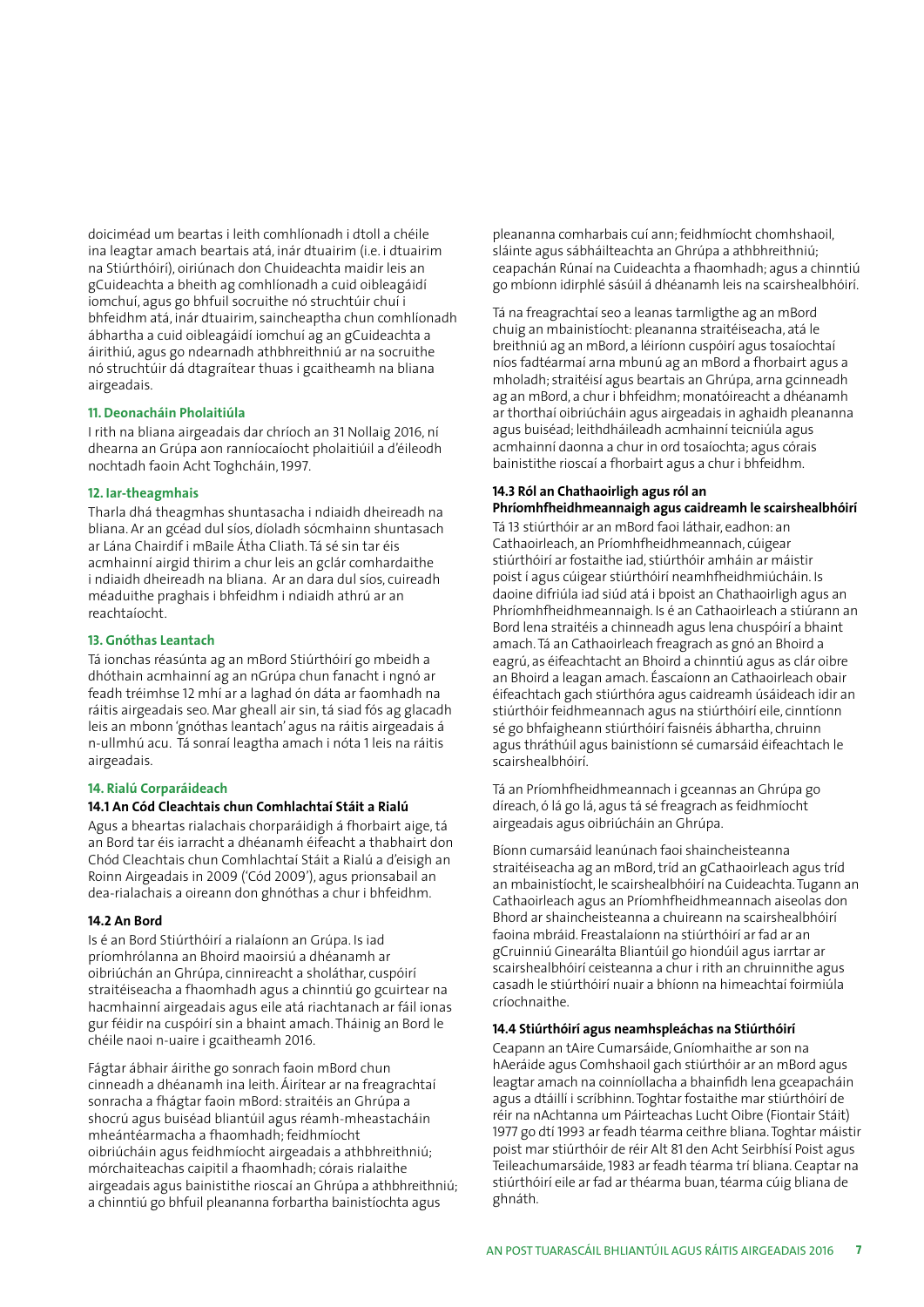# Tuarascáil na Stiúrthóirí

# ar lean

Mar gheall ar a stádas dleathach mar Chuideachta Stáit agus freagracht a phríomh-scairshealbhóra ó thaobh ceapadh stiúrthóirí de, creideann an Bord go bhfuil na hoibleagáidí ar fad a éilítear maidir le ceapadh stiúrthóirí comhlíonta aige.

Tá nósanna imeachta foirmeáilte ag an mBord faoina dtionóltar cruinnithe idir an Cathaoirleach agus na stiúrthóirí neamhfheidhmiúcháin gan an stiúrthóir feidhmiúcháin a bheith i láthair.

Tá sé de cheart ag na stiúrthóirí a chinntiú go ndéantar taifead i miontuairiscí an Bhoird ar aon ábhar imní neamhréitithe a bheadh acu maidir le feidhmiú an Ghrúpa nó faoi ghníomh áirithe ar bith. Má bhíonn aon ábhar imní den sórt sin acu, féadfaidh siad, agus iad ag éirí as a bpost, ráiteas i scríbhinn a sholáthar don Chathaoirleach, le dáileadh ar an mBord.

Tugtar rochtain ar chomhairle ghairmiúil neamhspleách do na stiúrthóirí, ar chostas an Ghrúpa, nuair a mheasfaidh na stiúrthóirí go bhfuil sin riachtanach chun a bhfreagrachtaí mar stiúrthóirí a chomhlíonadh.

#### **14.5 Forbairt ghairmiúil**

Nuair a cheaptar stiúrthóirí nua, bíonn orthu uile a bheith páirteach i gclár insealbhaithe mar a bhfaighidh siad faisnéis faoin nGrúpa, faoi ról an Bhoird agus faoi na hábhair a fhágtar faoin mBord le cinneadh, faoi théarmaí tagartha agus faoi chomhaltas an phríomh-Bhoird agus Choistí an Bhoird, faoi chleachtais agus nósanna imeachta rialachas chorparáideach an Ghrúpa, lena n-áirítear na freagrachtaí a tharmligtear chuig bainistíocht shinsearach an Ghrúpa, agus an fhaisnéis airgeadais is déanaí maidir faoin nGrúpa. Go hiondúil bíonn cruinnithe forlíontacha acu freisin le feidhmeannaigh thábhachtacha shinsearacha. Bíonn na stiúrthóirí á dtabhairt cothrom le dáta go leanúnach trí nótaí mionteagaisc i scríbhinn agus trí chruinnithe le feidhmeannaigh shinsearacha, le linn a dtréimhse i seilbh oifige, maidir le gnó an Ghrúpa, na timpeallachtaí iomaíocha agus rialaithe ina bhfeidhmíonn sé, cúrsaí a bhaineann le freagracht chorparáideach shóisialach agus athruithe eile a mbeidh tionchar acu ar an nGrúpa agus ar an tionscal poist ina iomláine. Cuirtear stiúrthóirí ar an eolas freisin, nuair a cheaptar iad, i scríbhinn agus trí chruinnithe pearsanta le Rúnaí na Cuideachta, maidir lena bhfreagrachtaí agus lena n-oibleagáidí ó thaobh an dlí agus eile agus iad ina stiúrthóirí. Tugtar cothrom le dáta iad chomh maith maidir le hathruithe ar riachtanais rialachais agus dlí an Ghrúpa agus orthu féin mar stiúrthóirí.

#### **14.6 Meastóireacht feidhmíochta**

Tá próiseas foirmiúil glactha agus á fheidhmiú ag an mBord don mheastóireacht bhliantúil ar a fheidhmíocht féin agus ar a bpríomh-Choistí. Áirítear leis seo meastóireacht thréimhsiúil sheachtrach ar fheidhmíocht. Creideann an Bord go mbeadh sé mí-oiriúnach aon mheastóireacht bhreise eile a thabhairt isteach ar stiúrthóirí aonaracha mar gheall ar an gcaoi a gceaptar stiúrthóirí, ar an struchtúr scairsheilbhe agus ar nósanna imeachta reatha an Bhoird.

#### **14.7 Rialú Inmheánach**

Tá próiseas leanúnach ann chun na rioscaí suntasacha a thagann os comhair an Ghrúpa a shainaithint, a mheas agus a bhainistiú. Athbhreithníonn na stiúrthóirí an próiseas sin go tréimhsiúil, agus bhí an próiseas i bhfeidhm ar feadh na tréimhse cuntasaíochta agus suas go dtí an dáta ar faomhadh na ráitis airgeadais.

Tá na stiúrthóirí freagrach as córas rialaithe inmheánaigh an Ghrúpa, leagann siad amach beartais chuí ar rialú inmheánach, lorgaíonn siad dearbhú rialta a chuireann ar a gcumas a bheith sásta go bhfuil an córas ag feidhmiú go héifeachtach agus cinntíonn siad go bhfuil an córas rialaithe inmheánaigh éifeachtach maidir le rioscaí a bhainistiú ar an tslí atá faofa acu. Leagtar córas den sórt sin amach chun rioscaí gnó a bhainistiú seachas deireadh ar fad a chur leo, agus ní thugann an córas ach dearbhú réasúnta seachas dearbhú absalóideach in aghaidh caillteanas nó míshonrú ábhartha. Leagtar amach na príomhrioscaí i Roinn 4 de Thuarascáil na Stiúrthóirí.

Rinne na stiúrthóirí athbhreithniú leanúnach ar éifeachtacht chóras rialaithe airgeadais agus neamhairgeadais an Ghrúpa i rith 2016 lena n-áirítear rialuithe oibriúcháin agus comhlíonta, bainistiú riosca agus socruithe rialaithe inmheánaigh ardleibhéil an Ghrúpa. Áirítear leis na hathbhreithnithe sin measúnú na bainistíochta ar rialuithe inmheánacha, dearbhú bainistíochta ar chothabháil rialuithe, tuarascálacha ó na hiniúchóirí inmheánacha agus tuarascálacha ón iniúchóir seachtrach ar ábhar a sainaithníodh le linn a chuid obair iniúchta reachtúil.

Creideann an Grúpa gur príomhghníomhaíocht bainistíochta é bainistiú cúramach riosca. Ghlac an Bord le Beartas Bainistithe Riosca agus le Creat Bainistithe Riosca agus tá Príomhoifigeach Riosca ceaptha aige. Cuimsíonn freagrachtaí an Choiste Iniúchóireachta agus Riosca freagrachtaí Coiste Riosca.

Tá an bhainistíocht freagrach as rioscaí shuntasacha a shainaithint agus a mheas agus as rialuithe inmheánacha cuí a dhearadh agus a chur i bhfeidhm. Tuairiscíonn an bhainistíocht chuig an mBord go rialta, ar na príomhbhunrioscaí sa ghnó agus ar an tslí a mbainistítear na rioscaí sin. Is cuid lárnach den timpeallacht rialaithe inmheánaigh é an próiseas a úsáidtear chun na príomhrioscaí a shainaithint agus a bhainistiú.

Is iad seo a leanas na príomhnósanna imeachta a bhunaigh na stiúrthóirí chun rialú inmheánach éifeachtach a sholáthar:

- **•**  Fócas soiléir ar chuspóirí gnó arna gcinneadh ag an mBord tar éis freagrachtaí reachtúla agus próifíl riosca ghnóthaí an Ghrúpa a bhreithniú.
- **•**  Struchtúr eagraíochta sainmhínithe le línte freagrachta soiléire, tarmligean údaráis, agus deighilt dualgas a dheartar chun timpeallacht rialaithe thairbheach a chothú.
- **•**  Próiseas bainistithe riosca a bhreithneoidh straitéis agus forbairt an ghnó i gcomhthéacs an phróisis bhliantúil buiséid nuair a shocraíonn agus athbhreithníonn an Bord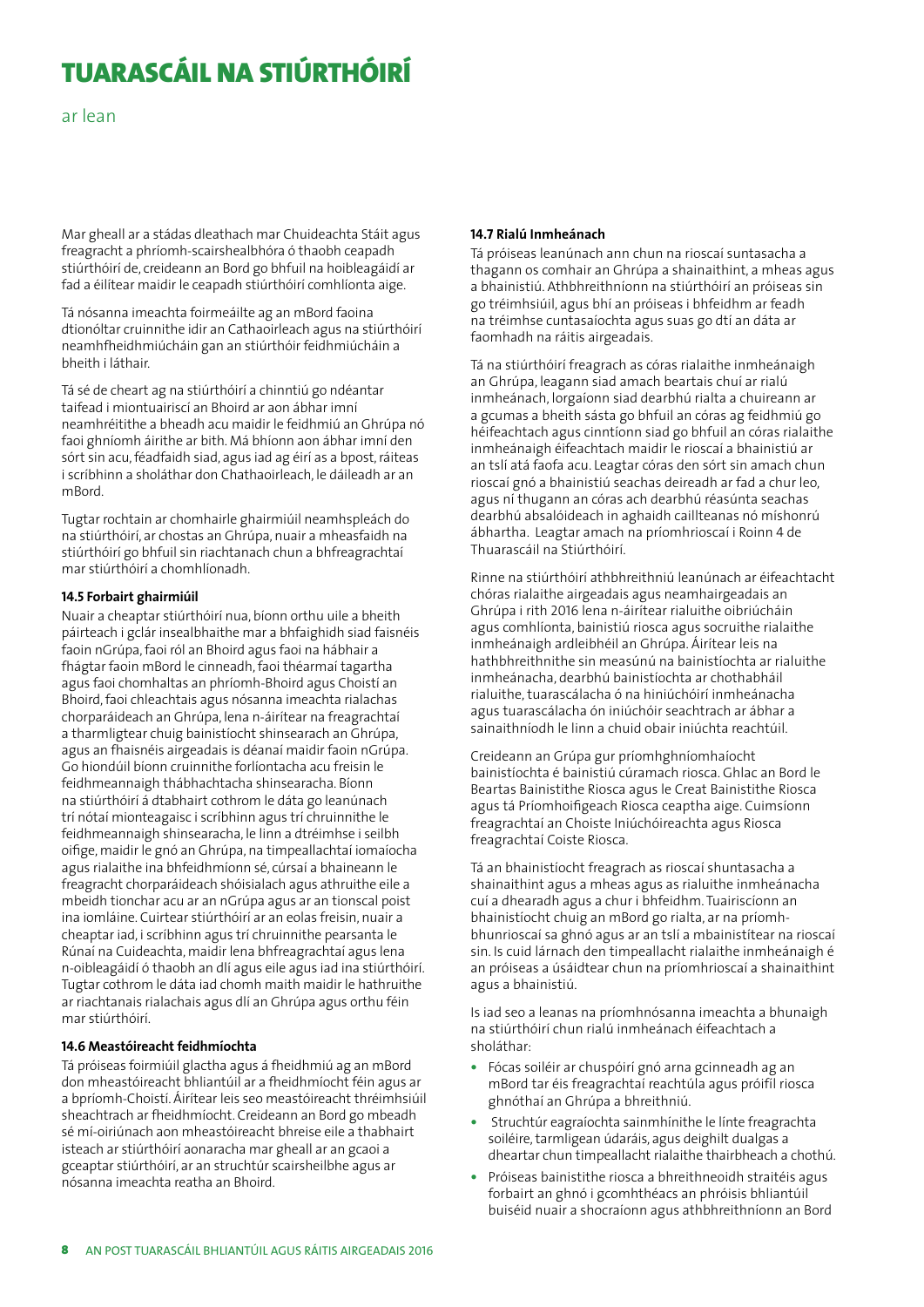pleananna airgeadais agus spriocanna feidhmíochta de réir chuspóirí foriomlána an Ghrúpa.

- **•**  Déanann Rannóg Airgeadais an Ghrúpa tuarascálacha airgeadais a ullmhú agus a eisiúint, lena n-áirítear na cuntais bhliantúla chomhdhlúite. Déanann Coiste Iniúchóireachta agus Riosca an Bhoird athbhreithniú ar na cuntais bhliantúla sula gcuirtear i láthair an Bhoird iad lena n-athbhreithniú agus a bhfaomhadh a fháil. Áirítear san athbhreithniú sin cruinniú leis na hiniúchóirí seachtracha gan aon chomhalta den bhainistíocht a bheith i láthair.
- **•**  Feidhm iniúchta inmheánaigh a dhéanann monatóireacht ar chomhlíonadh beartas agus ar éifeachtacht an rialaithe inmheánaigh laistigh de ghnóthaí an Ghrúpa. Dírítear obair na feidhme iniúchta inmheánaigh ar na réimsí is mó riosca don Ghrúpa.

#### **Freastal ar chruinnithe an Bhoird**

| Ainm              | I dteideal freastal | D'fhreastail   |
|-------------------|---------------------|----------------|
| Dermot Divilly    | 9                   | 9              |
| Noel Adamson      | 9                   | 9              |
| Patrick Compton   | 8                   | 7              |
| Donal Connell     | 7                   | 7              |
| Thomas Devlin     | 9                   | 9              |
| Paul Henry        | 6                   | 4              |
| Jennifer Loftus   | 9                   | 9              |
| David McRedmond   | $\overline{2}$      | $\overline{2}$ |
| William Mooney    | 9                   | 9              |
| Ed Murray         | 9                   | 9              |
| Peter Ormond      |                     |                |
| Tom O'Brien       | 9                   |                |
| Martina O'Connell | 9                   | 9              |
| Niall Phelan      |                     |                |
| William Scally    | 9                   | 9              |
| Lorraine Tormey   | 9                   | 9              |
| James Wrynn       | 7                   | 5              |

#### **14.8 An Coiste um Luach Saothair**

Tá an Cathaoirleach, stiúrthóir neamhfheidhmiúcháin agus an Príomhfheidhmeannach ar an gCoiste um Luach Saothair faoi láthair. Bíonn an Príomhfheidhmeannach as láthair nuair a phléitear ábhar a bhaineann lena luach saothair féin. Tháinig an Coiste le chéile ceithre huaire i gcaitheamh na bliana.

#### **14.9 An Coiste Iniúchóireachta agus Riosca**

Tá ceathrar stiúrthóir neamhfheidhmiúcháin ar an gCoiste Iniúchóireachta agus Riosca faoi láthair. Faoina théarmaí tagartha, tá an Coiste le cuidiú leis an mBord a fhreagrachtaí a chomhlíonadh trí athbhreithniú neamhspleách ar thuairisciú airgeadais a sholáthar, tríd an gCoiste féin a shásamh maidir le héifeachtacht rialuithe inmheánacha na Cuideachta agus maidir le leordhóthanacht na n-iniúchtaí seachtracha agus inmheánacha. Tháinig an Coiste le chéile cúig huaire i gcaitheamh na bliana.

Tá an Coiste freagrach as monatóireacht a dhéanamh ar éifeachtacht an phróisis iniúchta sheachtraigh agus as moltaí a dhéanamh chuig an mBord i ndáil le hiniúchóirí seachtracha a cheapadh, a athcheapadh agus leis an luach saothair a thabharfar dóibh. Tá sé freagrach as a chinntiú go gcoinnítear caidreamh cuí idir an Grúpa agus an t-iniúchóir seachtrach, lena n-áirítear seirbhísí agus táillí neamh-iniúchta a athbhreithniú.

Ar mhaithe le neamhspleáchas an iniúchóra sheachtraigh a choinneáil, tá beartais dheimhnithe ag an gCoiste Iniúchóireachta agus Riosca faoi na seirbhísí iniúchta agus neamh-iniúchta is féidir le hiniúchóirí seachtracha an Ghrúpa a sholáthar agus faoin bpróiseas faofa a bhaineann leis na seirbhísí sin. Faoi na beartais sin, ní bheidh obair ar obair chomhairleach í á tairiscint d'iniúchóir seachtrach mura mbeidh éifeachtúlachtaí soiléire agus sochair bhreisluacha don Ghrúpa ag baint leis, agus go gcinntítear go gcoinnítear oibiachtúlacht agus neamhspleáchas an iniúchóra sheachtraigh.

#### **14.10 An Coiste Sláinte agus Sábháilteachta agus Slándála**

Is iad seo a leanas príomhfhreagrachtaí an Choiste:

- **•**  monatóireacht a dhéanamh ar éifeachtacht Chórais Bainistíochta Sábháilteachta agus Slándála na Cuideachta, é féin a shásamh maidir le comhlíonadh reachtaíocht agus rialacháin infheidhme sábháilteachta agus slándála na Cuideachta, agus a chinntiú go laghdaítear eachtraí chomh híseal agus is féidir go praiticiúil.
- **•**  monatóireacht a dhéanamh ar fhorbairt, ar chur i bhfeidhm agus ar fheabhsú leanúnach na straitéisí, na gcórais bainistithe agus na bpróiseas chun a chinntiú go bhfuil rialacháin agus nósanna imeachta leordhóthanacha i bhfeidhm maidir le sláinte agus sábháilteacht agus le slándáil (pleanáil phráinnfhreagartha san áireamh).

#### **14.11 An Coiste Ainmniúchán**

Ós rud é go bhfuil an t-údarás ar fad a bhaineann le stiúrthóirí a cheapadh dílsithe don Aire Cumarsáide, Gníomhaithe ar son na hAeráide agus Comhshaoil le toiliú ón Aire Caiteachais Phoiblí agus Athchóirithe ní raibh aon Choiste Ainmniúcháin ann le haghaidh 2016.

#### **14.12 Ábhar Imní a Thabhairt ar Aird**

Tá nósanna imeachta i bhfeidhm ag an nGrúpa a chinntíonn go mbíonn socruithe oiriúnacha ann ionas go mbeidh fostaithe in ann cúrsaí a d'fhéadfadh a bheith míchuí a thabhairt ar aird faoi rún, agus go mbeadh gníomh leanúna cuí ann chun déileáil leo ina dhiaidh sin, athbhreithniú an Choiste Iniúchóireachta agus Riosca san áireamh. Cruthaíodh slite a chuirfidh ar chumas daoine éagóir a bhraitear a chur in iúl tríd an bpost, trí ghlao gutháin agus trí ríomhphost.

#### **14.13 Ráiteas ar Chomhlíonadh Chód 2009**

Dearbhaíonn na stiúrthóirí go raibh an Grúpa ag comhlíonadh Chód 2009 chun Comhlachtaí Stáit a Rialú i rith na bliana airgeadais atáthar a athbhreithniú.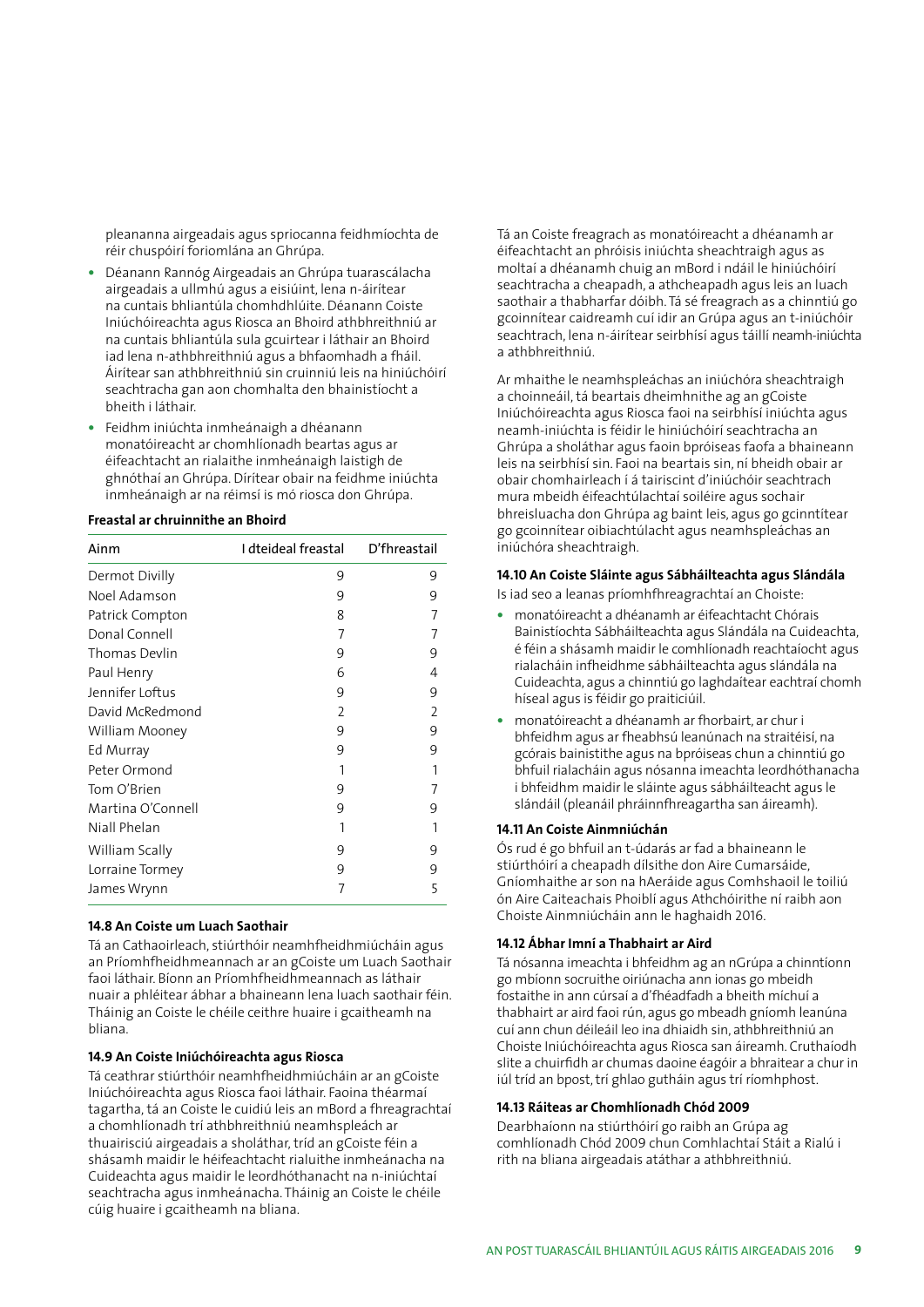# Tuarascáil na Stiúrthóirí

ar lean

#### **15. Ráiteas na Stiúrthóirí ar chomhlíonadh Threoir an Rialtóra maidir le Córais Chuntasaíochta An Post mar a éilítear faoin Acht um Rialáil Cumarsáide (Seirbhísí Poist), 2011**

Faoin Acht um Rialáil Cumarsáide (Seirbhísí Poist), 2011, ní mór tabhairt faoi nósanna imeachta cuntasaíochta An Post de réir treoracha atá leagtha síos ag ComReg agus de réir forálacha faoi leith san Acht.

Tugann na stiúrthóirí aitheantas dá bhfreagracht forálacha cuntasaíochta an Achta a chomhlíonadh agus léiríonn an ráiteas seo a leanas an tslí ar fheidhmigh An Post forálacha cuí an Achta agus na Treorach don bhliain chuntasaíochta dar thosach an 1 Eanáir 2016.

# **Taifid Airgeadais agus Córais Chuntasaíochta**

Tá dóthain sonraí sna taifid airgeadais agus sna córais chuntasaíochta a choinníonn An Post lena chur ar chumas na bainistíochta a chinntiú go gcomhlíonfaidh siad forálacha cuntasaíochta na Treorach. Coinnítear cuntais ar leithligh do gach ceann de na seirbhísí laistigh den tSeirbhís Uilechoiteann.

### **Cuntais Scartha**

Tá cuntais dheighilte bhrabúis agus chaillteanais agus ráitis ar ghlansócmhainní ullmhaithe le cur faoi bhráid ComReg don bhliain dar chríoch an 31 Nollaig 2016. I gcomhlíonadh na Treorach, tá athbhreithniú déanta ag comhlacht inniúil ar na cuntais seo agus tá tuairim eisithe aige ar chomhlíonadh na Treorach.

#### **Lámhleabhar Cuntasaíochta Bainistíochta**

Ullmhaíodh lámhleabhar mionsonraithe cuntasaíochta a léiríonn raon agus scóip na sonraí atá le bailiú chun an Treoir a chomhlíonadh, agus an bunús a mbeidh na sonraí á leithdháileadh/leithroinnt ar sheirbhísí.

# **Ráiteas ar Chomhlíonadh**

Creideann na stiúrthóirí, bunaithe ar na céimeanna agus ar na gníomhartha thuas, gur chomhlíon An Post forálacha ábhartha an Achta agus Threoir ComReg a bhaineann le Córais Chuntasaíochta An Post don bhliain dar chríoch an 31 Nollaig 2016.

#### **16. Ráiteas ar Fhreagrachtaí na Stiúrthóirí maidir le Tuarascáil na Stiúrthóirí agus leis na Ráitis Airgeadais**

Tá na stiúrthóirí freagrach as Tuarascáil na Stiúrthóirí agus na ráitis airgeadais a ullmhú de réir an dlí na rialachán infheidhmithe.

Chinn na stiúrthóirí ar ráitis airgeadais an Ghrúpa a ullmhú de réir Caighdeáin Idirnáisiúnta um Thuairisciú Airgeadais (IFRS) arna ghlacadh ag an Aontas Eorpach agus an dlí infheidhme, agus ráitis airgeadais na Cuideachta a ullmhú de réir FRS 101 Creat Nochta Laghdaithe.

Agus ráitis airgeadais an Ghrúpa agus na Cuideachta á n-ullmhú, ceanglaítear ar na stiúrthóirí:

- **•**  beartais chuntasaíochta chuí a roghnú agus ansin iad a chur i bhfeidhm go comhsheasmhach;
- **•**  breithiúnais agus meastacháin a dhéanamh atá réasúnach agus ciallmhar;
- **•**  a lua ar ullmhaíodh ráitis airgeadais an Ghrúpa de réir IFRS arna ghlacadh ag an Aontas Eorpach agus ar ullmhaíodh ráitis airgeadais na Cuideachta de réir FRS 101 Creat Nochta Laghdaithe; agus
- **•**  na ráitis airgeadais a ullmhú ar an mbonn gnóthais leantaigh, ach amháin i gcás nach cuí a thoimhdiú go leanfaidh an Grúpa agus an Chuideachta de bheith i mbun gnó.

Tá na stiúrthóirí freagrach as taifid chuí chuntais a choinneáil ina dtugtar go réasúnta cruinn tráth ar bith staid airgeadais na Cuideachta agus a chuirfidh ar a gcumas a chinntiú go n-ullmhaítear ráitis airgeadais an Ghrúpa de réir IFRS infheidhme, arna nglacadh ag an Aontas Eorpach, agus go n-ullmhaítear ráitis airgeadais na Cuideachta de réir FRS 101 agus go gcomhlíonann siad forálacha Acht na gCuideachtaí, 2014. Tá freagracht ghinearálta orthu freisin as céimeanna réasúnacha atá ar fáil dóibh go réasúnta éasca a ghlacadh chun sócmhainní an Ghrúpa agus na Cuideachta a chosaint agus chun calaois agus mírialtachtaí eile a chosc agus a bhrath. Tá na stiúrthóirí freagrach freisin as Tuarascáil na Stiúrthóirí a ullmhú a chomhlíonann ceanglais Acht na gCuideachtaí, 2014.

Tá na stiúrthóirí freagrach as cothabháil agus ionracas na faisnéise airgeadais agus corparáidí atá ar shuíomh gréasáin na Cuideachta. D'fhéadfadh go bhfuil reachtaíocht i bPoblacht na hÉireann a rialaíonn ullmhú agus scaipeadh ráitis airgeadais éagsúil ó reachtaíocht i ndlínsí eile.

# **17. Faisnéis Ábhartha faoin Iniúchadh**

Creideann na stiúrthóirí go bhfuil gach céim riachtanach tógtha acu chun iad féin a chur ar an eolas faoi aon fhaisnéis ábhartha a bhaineann leis an iniúchadh agus tá sé deimhnithe acu go bhfuil iniúchóirí reachtúla na Cuideachta ar an eolas faoin bhfaisnéis sin. Go bhfios dóibh, níl aon fhaisnéis ábhartha a bhaineann leis an iniúchadh nach bhfuil ar eolas ag iniúchóirí reachtúla na Cuideachta.

#### **18. Iniúchóirí**

Thug an Coiste Iniúchóireachta agus Riosca faoi thairiscint iniúchóireachta i gcaitheamh 2016. I ndiaidh an phróisis sin, cheadaigh an Bord moladh ón gCoiste Iniúchóireachta agus Riosca Deloitte a cheapadh ina iniúchóir nua ag an gCuideachta. Beidh éifeacht leis an gceapachán sin ó 2017.

Thar ceann an Bhoird

**Dermot Divilly,** Stiúrthóir **David McRedmond,** Stiúrthóir 27 Aibreán 2017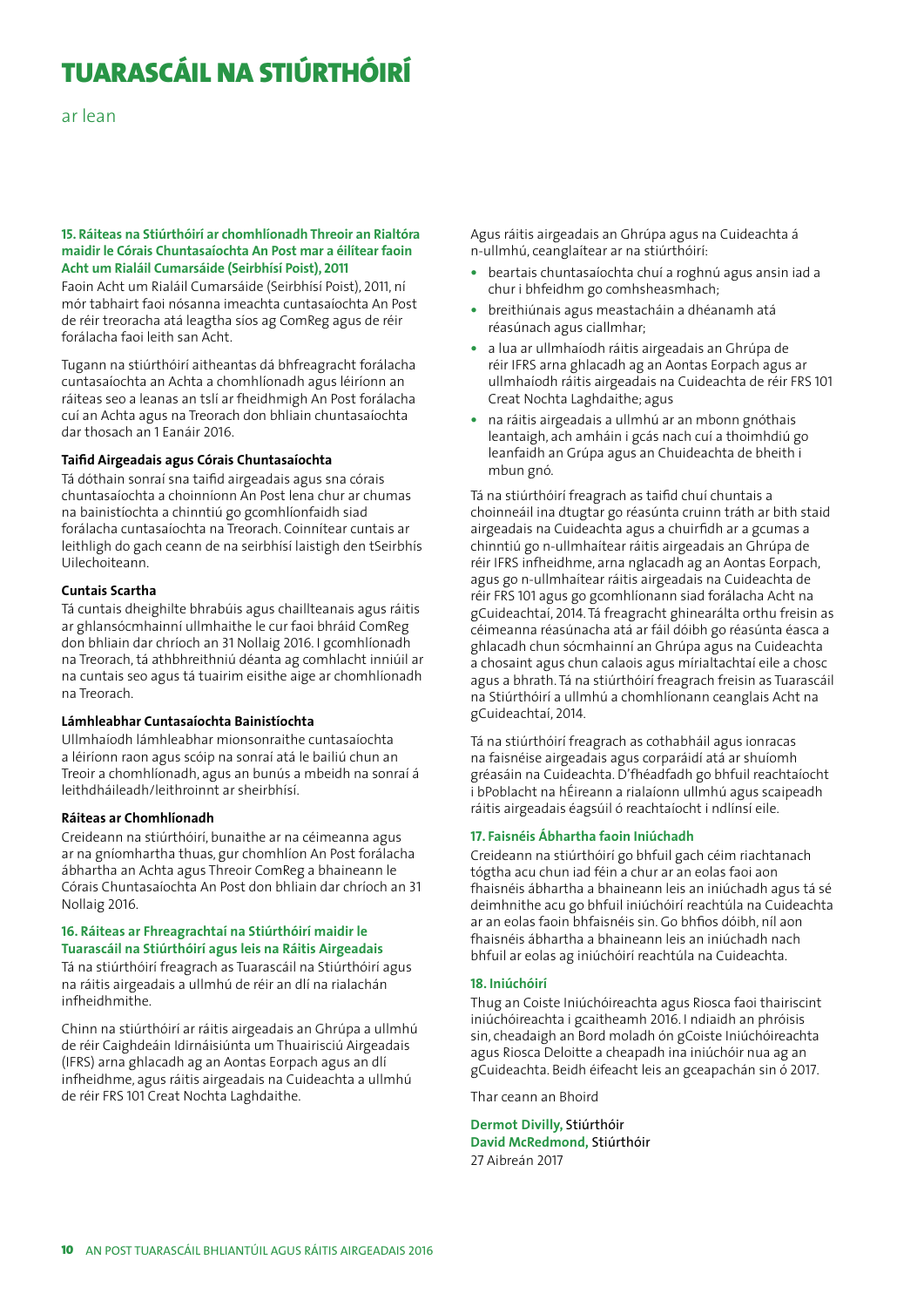# TUARASCÁIL ÓN INIÚCHÓIR NEAMHSPLEÁCH DO CHOMHALTAÍ AN POST

Rinneamar iniúchadh ar ráitis airgeadais an Ghrúpa agus na Cuideachta ("ráitis airgeadais") do An Post don bhliain dar chríoch an 31 Nollaig 2016 a chuimsíonn an ráiteas comhdhlúite ioncaim, an ráiteas comhdhlúite ar ioncam cuimsitheach eile, na ráitis chomhdhlúite agus cuideachta ar staid an airgeadais, na ráitis chomhdhlúite agus cuideachta ar athruithe ar chothromas, an ráiteas comhdhlúite ar shreafaí airgid, agus na nótaí gaolmhara. Is é an creat tuairiscithe airgeadais a cuireadh i bhfeidhm chun ráitis airgeadais an Ghrúpa a ullmhú ná dlí na hÉireann agus Caighdeáin Idirnáisiúnta um Thuairisciú Airgeadais (IFRS) arna ghlacadh ag an Aontas Eorpach agus, i leith ráitis airgeadais na Cuideachta, dlí na hÉireann agus FRS 101 Creat Nochta Laghdaithe.

#### **Tuairimí agus conclúidí ag eascairt as ár n-iniúchadh**

### **1. Tá ár dtuairim ar na ráitis airgeadais neamhleasaithe** Is é ár dtuairim:

- **•**  go dtugann ráitis airgeadais an Ghrúpa léargas fírinneach cóir ar shócmhainní, ar dhliteanais agus ar staid airgeadais an Ghrúpa amhail an 31 Nollaig 2016 agus ar a chaillteanas don bhliain dar chríoch sin;
- **•**  go dtugann ráitis airgeadais na Cuideachta léargas fírinneach cóir ar shócmhainní, ar dhliteanais agus ar staid airgeadais na Cuideachta amhail an 31 Nollaig 2016;
- **•**  gur ullmhaíodh ráitis airgeadais an Ghrúpa i gceart de réir IFRS arna ghlacadh ag an Aontas Eorpach;
- gur ullmhaíodh ráitis airgeadais na Cuideachta i gceart de réir FRS 101 Creat Nochta Laghdaithe; agus
- **•**  gur ullmhaíodh ráitis airgeadais an Ghrúpa agus ráitis airgeadais na Cuideachta i gceart de réir cheanglais Acht na gCuideachtaí, 2014.

#### **2. Leagtar amach thíos ár gconclúidí ar nithe eile a n-éilítear orainn tuairisciú orthu de réir Acht na gCuideachtaí, 2014**

Fuaireamar an fhaisnéis ar fad agus gach míniú a mheasaimid a bheith riachtanach chun críocha an iniúchta.

Is é ár dtuairim go raibh taifid chuntasaíochta na Cuideachta leordhóthanach chun go bhféadfaí na ráitis airgeadais a iniúchadh go héasca agus i gceart agus go dtagann na ráitis airgeadais leis na taifid chuntasaíochta.

Is é ár dtuairim go bhfuil an fhaisnéis atá tugtha i dtuarascáil na stiúrthóirí ag teacht leis na ráitis airgeadais.

### **3. Níl aon rud le tuairisciú againn maidir le nithe a n-éilítear orainn tuairisciú orthu le heisceacht**

Éilíonn Caighdeáin Idirnáisiúnta na hIniúchóireachta (an Ríocht Aontaithe agus Éire) go dtuairiscímid daoibh má shainaithníomar, bunaithe ar an eolas a fuaireamar i rith ár n-iniúchta, faisnéis i dTuarascáil na Stiúrthóirí agus Ráitis Airgeadais ina bhfuil neamhréireacht ábhartha leis an eolas sin nó leis na ráitis airgeadais, míshonrú ábhartha fírice, nó ní atá míthreorach ar bhealach ar bith eile.

Ina theannta sin, éilíonn Acht na gCuideachtaí, 2014 orainn a thuairisciú daoibh mura ndéantar, inár dtuairim féin, luach saothair agus idirbhearta stiúrthóirí a nochtadh de réir mar a éilíonn ailt 305 go dtí 312 den Acht.

De réir an Chóid Cleachtais chun Comhlachtaí Stáit a Rialú ("an Cód"), ceanglaítear orainn a thuairisciú daoibh mura léiríonn an ráiteas faoin gcóras rialaithe inmheánaigh airgeadais, a éilítear faoin gCód agus a áirítear sa Ráiteas ar Rialachas Corparáideach ar leathanaigh 7 go 9, comhlíonadh alt 13.1 den Chód an Ghrúpa, nó mura dtagann sé leis an bhfaisnéis atá ar eolas againn ónár n-obair iniúchta nó ó na ráitis airgeadais, agus tuairiscímid mura léiríonn sé é sin.

#### **Bunús ár dtuarascála,freagrachtaí agus srianta úsáide**

Mar a mhínítear níos mine sa Ráiteas ar Fhreagrachtaí na Stiúrthóirí a leagtar amach ar leathanach 10, tá na stiúrthóirí freagrach as na ráitis airgeadais a ullmhú agus as bheith sásta go dtugtar léargas fírinneach cóir iontu agus go gcomhlíonann siad Acht na gCuideachtaí, 2014. Táimid freagrach as na ráitis airgeadais a iniúchadh agus tuairim a thabhairt ina leith de réir Dhlí na hÉireann agus Chaighdeáin Idirnáisiúnta na hIniúchóireachta (an Ríocht Aontaithe agus Éire). Ceanglaíonn na caighdeáin sin orainn cloí leis na Caighdeáin Eitice d'Iniúchóirí de chuid na Comhairle um Thuairisciú Airgeadais.

Is é atá i gceist le hiniúchadh a dhéanamh de réir Chaighdeáin Idirnáisiúnta na hIniúchóireachta (an Ríocht Aontaithe agus Éire) ná fianaise a fháil maidir leis na suimeanna sna ráitis airgeadais agus maidir leis na rudaí a nochtadh iontu, fianaise ar leor í chun dearbhú réasúnta a thabhairt go bhfuil na ráitis airgeadais saor ó mhíshonrú ábhartha, bíodh sin de bharr calaoise nó earráide. Áirítear ann freisin measúnú orthu seo a leanas: an bhfuil na beartais chuntasaíochta oiriúnach d'imthosca an Ghrúpa agus na Cuideachta, agus ar cuireadh i bhfeidhm go seasta iad agus ar tugadh nochtadh leordhóthanach iontu; réasúntacht na meastachán suntasach cuntasaíochta a rinne na stiúrthóirí; agus cur i láthair ginearálta na ráiteas airgeadais.

Ina theannta sin, léimid an fhaisnéis airgeadais agus neamhairgeadais ar fad i dTuarascáil na Stiúrthóirí agus sna Ráitis Airgeadais chun neamh-chomhsheasmhacht ábhartha leis na ráitis airgeadais iniúchta a shainaithint agus chun aon fhaisnéis is dealraitheach atá mícheart i dtaobh cúrsaí ábhartha de a shainaithint, bunaithe ar an eolas a fuaireamar fad is a bhíomar ag tabhairt faoin iniúchadh, nó faisnéis nach bhfuil ag teacht leis an eolas sin go hábhartha. Má thugaimid aon míshonrú nó neamhréireacht ábhartha dealraitheach faoi deara, déanaimid breithniú ar na himpleachtaí a bhaineann lena leithéid dár dtuarascáil.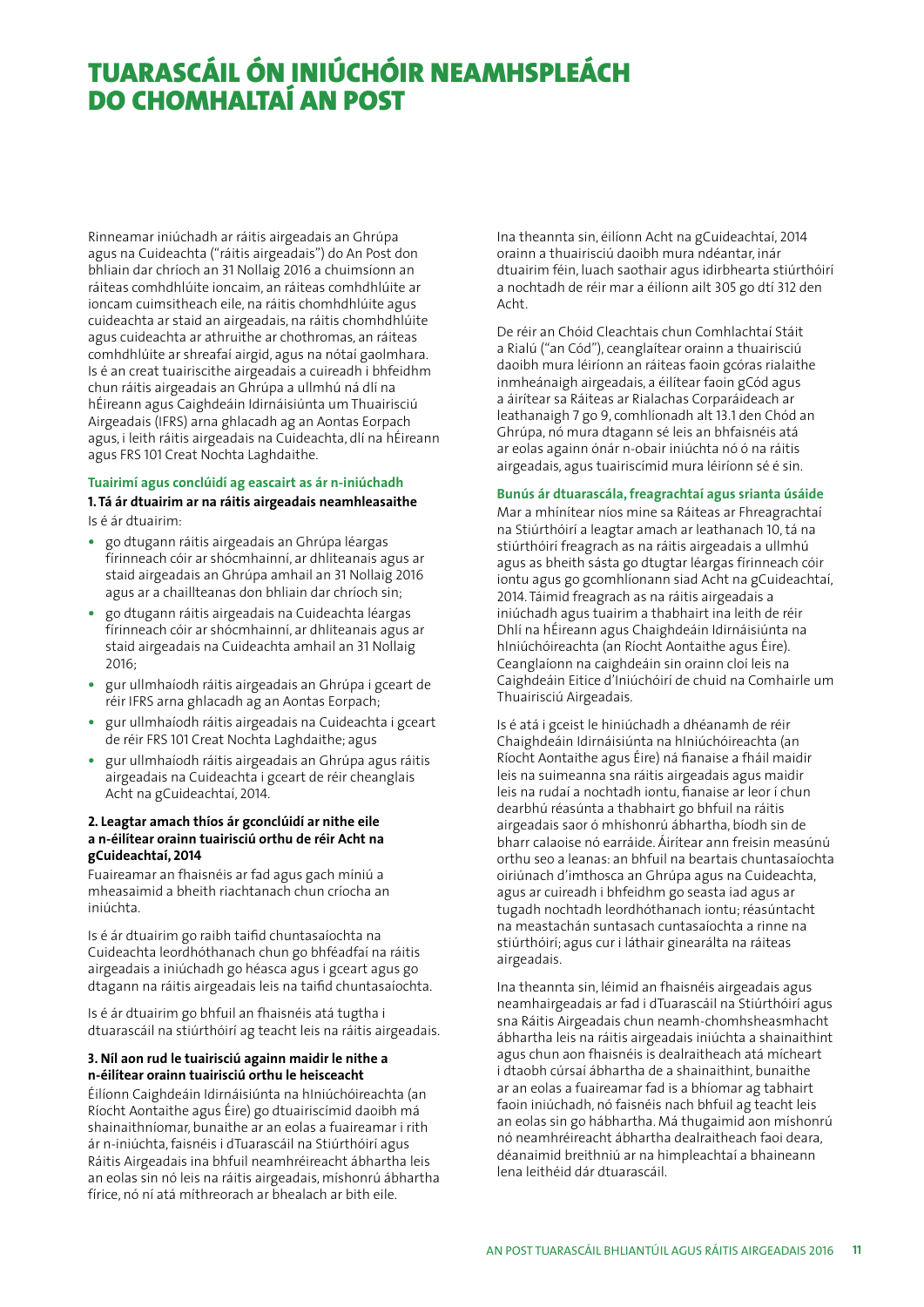# TUARASCÁIL ÓN INIÚCHÓIR NEAMHSPLEÁCH DO CHOMHALTAÍ AN POST

ar lean

Cé go ndeartar iniúchadh a dtugtar faoi de réir Chaighdeáin Idirnáisiúnta na hIniúchóireachta (an Ríocht Aontaithe agus Éire) chun dearbhú réasúnta a thabhairt go sainaithneofar míshonruithe nó easnaimh ábhartha, ach ní chinntítear go ndéanfar amhlaidh. Ina ionad sin, beartaíonn an t-iniúchóir an t-iniúchadh chun cinneadh a dhéanamh faoi mhéid na tástála a theastaíonn chun an dóchúlacht nach sáróidh comhiomlán na míshonruithe neamhcheartaithe agus neamhbhraite go hábhartha na ráitis airgeadais ina n-iomláine a laghdú go leibhéal atá íseal go leor. Éilíonn an tástáil seo orainn tabhairt faoi obair shuntasach iniúchta ar réimse leathan sócmhainní, dliteanas, ioncaim agus speansas chomh maith le tréimhse shuntasach a chur ar leataobh do na comhaltaí is mó taithí ar an bhfoireann iniúchta, go háirithe an comhpháirtí rannpháirtíochta atá freagrach as an iniúchadh, chun tabhairt faoi réimsí suibiachtúla na cuntasaíochta agus an tuairiscithe.

Is do chomhaltaí na Cuideachta agus dóibh sin amháin, mar aon, a ullmhaítear ár dtuarascáil, de réir alt 391 d'Acht na gCuideachtaí, 2014. Tugadh faoinár gcuid oibre iniúchta ionas go bhféadfaimis na nithe ar gá dúinn a lua do chomhaltaí na Cuideachta i dtuarascáil iniúchóirí a lua agus ní chun críche ar bith eile. Chomh fada agus atá ceadaithe le dlí, ní ghlacaimid ná ní ghabhaimid freagracht orainn féin maidir le haon duine seachas an Chuideachta agus comhaltaí na Cuideachta mar chomhlacht, as ár n-obair iniúchta, don tuarascáil seo, ná do na tuairimí atá déanta againn.

Forman allan

Eamon Dillon Le haghaidh agus thar ceann KPMG Cuntasóirí Cairte, Gnólacht Iniúchóireachta Reachtúla 1 Plás an Stócaigh, Faiche Stiabhna, Baile Átha Cliath 2. D02 DE03

27 Aibreán 2017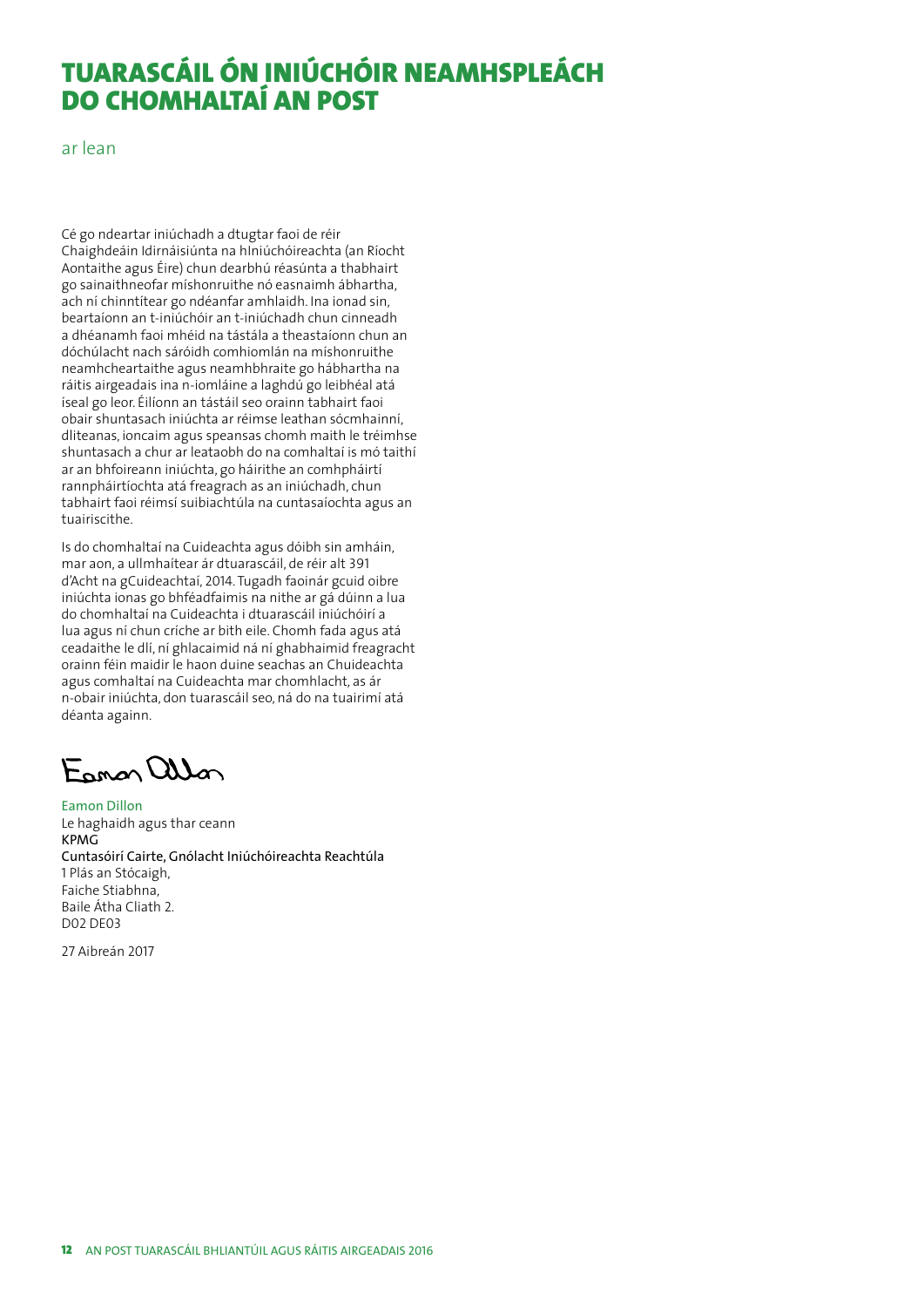# TUARASCÁIL ÓN INIÚCHÓIR NEAMHSPLEÁCH DO AN POST MAIDIR LE COMHLÍONADH THREOIR AN RIALTÓRA AR CHÓRAIS CHUNTASAÍOCHTA AN POST MAR A ÉILÍTEAR SAN ACHT UM RIALÁIL CUMARSÁIDE (SEIRBHÍSÍ POIST), 2011 (AN tACHT)

Chomh maith lenár n-iniúchadh ar na ráitis airgeadais, d'athbhreithníomar ráiteas na stiúrthóirí ar leathanaigh 9 agus 10 a bhaineann le comhlíonadh na Cuideachta, don bhliain dar chríoch an 31 Nollaig 2016, le forálacha cuntasaíochta an Achta agus na treorach a tugadh do An Post ina leagtar amach mionriachtanais an Rialtóra i ndáil le córais chuntasaíochta An Post (an Treoir), arna heisiúint ag an rialtóir seirbhísí poist, ComReg, an 8 Nollaig 2006 i ndáil le córais chuntasaíochta An Post.

### **Freagrachtaí na Stiúrthóirí agus na nIniúchóirí faoi seach**

Ullmhaíonn na stiúrthóirí ráiteas bliantúil ar chomhlíonadh fhorálacha cuntasaíochta an Achta agus na Treorach as a bhfuil siad freagrach. Is é cuspóir ár n-athbhreithnithe aird a tharraingt ar neamh-chomhlíonadh cheanglais fhorálacha cuntasaíochta an Achta agus na Treorach. Ní iniúchadh ar na cuntais dheighilte é ár n-athbhreithniú. Eiseofar tuarascáil iniúchta ar leithligh maidir le hiniúchadh na gcuntas rialála.

#### **Bunús na Tuairime**

Rinneamar ár n-athbhreithniú de réir phrionsabail ghinearálta agus threoir na Comhairle um Thuairisciú Airgeadais.

#### **Tuairim**

Is é ár dtuairim, bunaithe ar fhiosrúchán stiúrthóirí agus oifigeach faoi leith de chuid na Cuideachta agus ar cháipéisí ábhartha a scrúdú, go léiríonn ráiteas na stiúrthóirí ar leathanaigh 9 agus 10 go cuí gur chomhlíon an Chuideachta forálacha cuntasaíochta an Achta agus Treorach ar Chórais Chuntasaíochta An Post, arna n-eisiúint an 8 Nollaig 2006 ag ComReg, don bhliain dar chríoch an 31 Nollaig 2016.



KPMG Chartered Accountants, Statutory Audit Firm 1 Plás an Stócaigh, Faiche Stiabhna, Baile Átha Cliath 2 D02 DE03

27 Aibreán 2017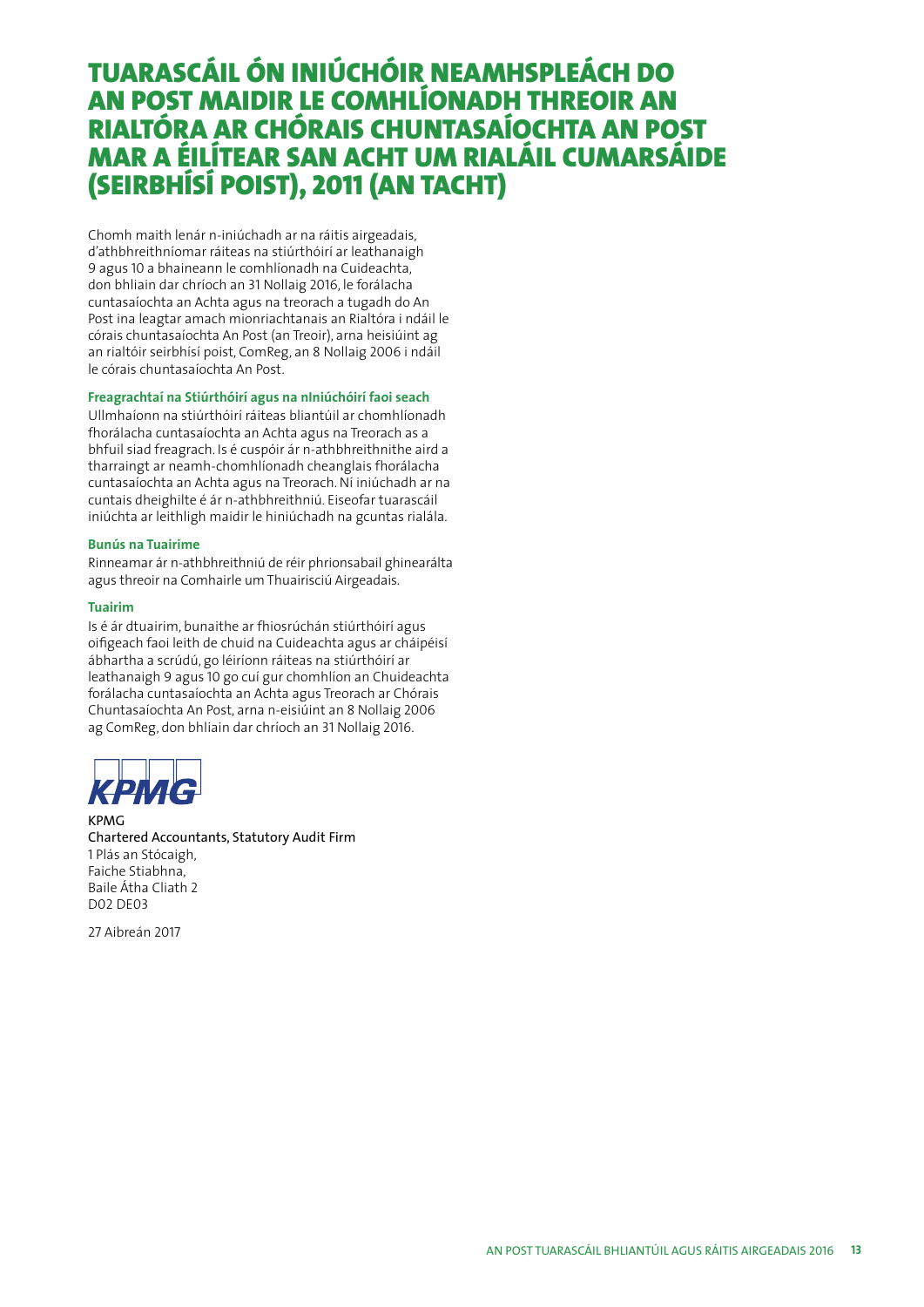# RÁITEAS COMHDHLÚITE IONCAIMDON BHLIAIN DAR CHRÍOCH AN 31 NOLLAIG 2016

|                                                           | 2016       | 2015       |
|-----------------------------------------------------------|------------|------------|
| Nótaí                                                     | €'000      | €'000      |
| 2<br>loncam                                               | 825,652    | 826,069    |
| Costais oibriúcháin<br>3                                  | (839, 348) | (820, 907) |
| (Caillteanas)/brabús oibriúcháin                          | (13,696)   | 5,162      |
| loncam airgeadais (gan ús pinsin san áireamh)<br>4        | 2,162      | 3,849      |
| 5<br>Costais airgeadais (gan ús pinsin san áireamh)       | (494)      | (454)      |
| (Caillteanas)/brabús roimh ús pinsin agus roimh chánachas | (12, 028)  | 8,557      |
| Ús pinsin<br>20                                           | (3,630)    | (9,630)    |
| Caillteanas roimh chánachas                               | (15, 658)  | (1,073)    |
| $\overline{7}$<br>Muirear cánachais                       | (992)      | (1, 348)   |
| Caillteanas don bhliain                                   | (16, 650)  | (2, 421)   |
| Caillteanas don bhliain inchurtha i leith                 |            |            |
| Sealbhóirí cothromais na Cuideachta                       | (20, 206)  | (4,264)    |
| Leasanna neamh-urlámhais                                  | 3,556      | 1,843      |
|                                                           | (16, 650)  | (2, 421)   |

Thar ceann an Bhoird

**Dermot Divilly,** Stiúrthóir **David McRedmond,** Stiúrthóir 27 Aibreán 2017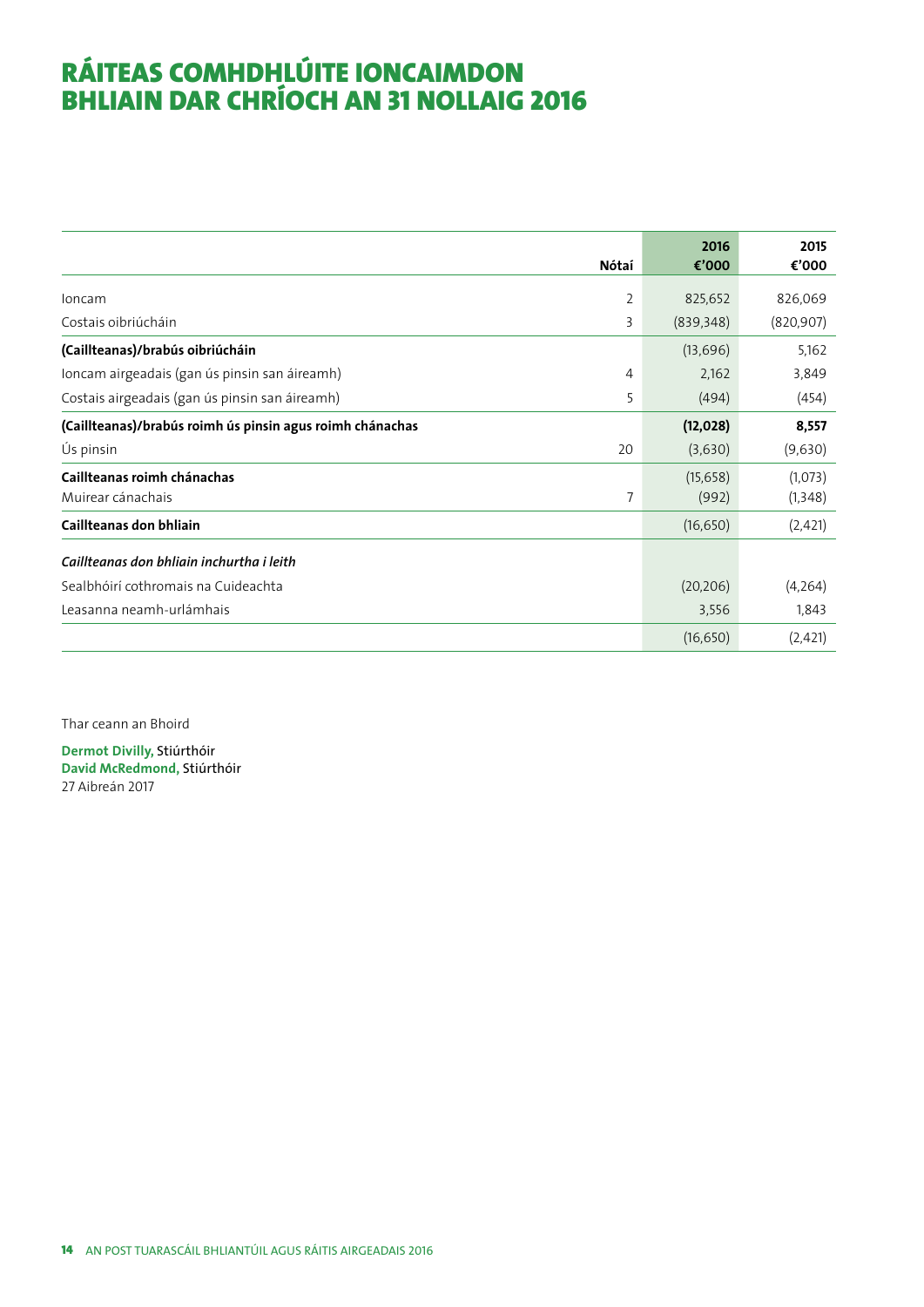# RÁITEAS COMHDHLÚITE AR IONCAM CUIMSITHEACH EILE DON BHLIAIN DAR CHRÍOCH AN 31 NOLLAIG 2016

| Nótaí                                                                          | 2016<br>€'000 | 2015<br>€'000 |
|--------------------------------------------------------------------------------|---------------|---------------|
| Caillteanas don bhliain                                                        | (16, 650)     | (2, 421)      |
| Joncam cuimsitheach eile                                                       |               |               |
| Míreanna nach n-athaicmeofar chuig brabús ná caillteanas riamh;                |               |               |
| Atomhas ar dhliteanas pinsin le sochar sainithe<br>20                          | (113,200)     | 281,100       |
| Míreanna a athaicmíodh nó a d'fhéadfaí a athaicmiú chuig brabús ná caillteanas |               |               |
| Aistriú oibríochtaí eachtracha - fochuideachtaí                                | (3,100)       | 1,038         |
| Sócmhainní airgeadais atá ar fáil le díol - athrú ar luach cóir                | 1,980         | 323           |
| Éifeacht cánach an athraithe ar luach cóir                                     | (483)         | (107)         |
| Joncam cuimsitheach iomlán                                                     | (131, 453)    | 279,933       |
| Joncam cuimsitheach iomlán inchurtha i leith                                   |               |               |
| Sealbhóirí cothromais na Cuideachta                                            | (134, 963)    | 277,990       |
| Leasanna neamh-urlámhais                                                       | 3,510         | 1,943         |
|                                                                                | (131, 453)    | 279,933       |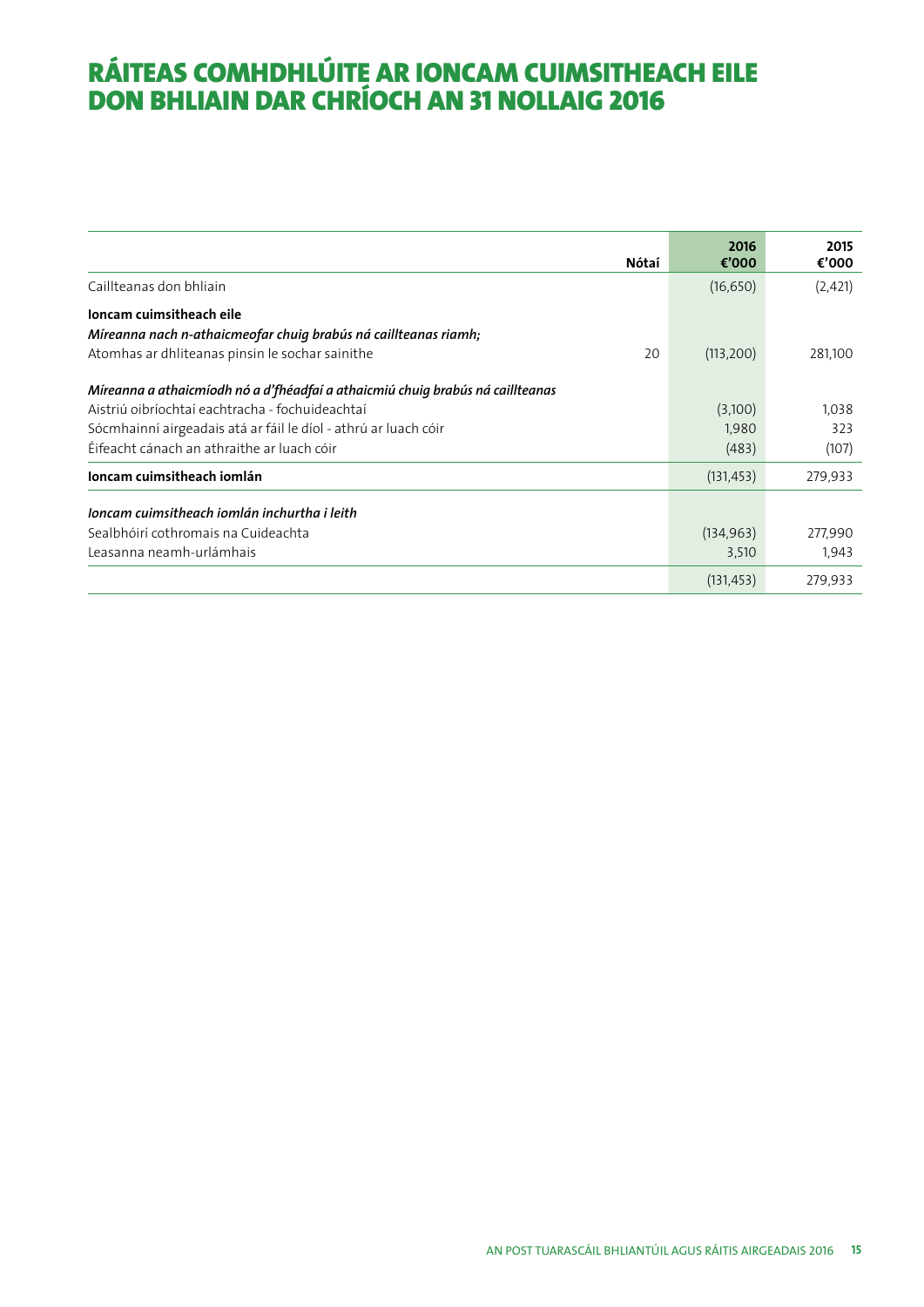# RÁITEAS COMHDHLÚITE AR STAID AN AIRGEADAIS AMHAIL AN 31 NOLLAIG 2016

|                                           | Nótaí             | <b>31 Nollaig 2016</b><br>€'000 | <b>31 Nollaig 2015</b><br>€'000 |
|-------------------------------------------|-------------------|---------------------------------|---------------------------------|
| Sócmhainní                                |                   |                                 |                                 |
| Sócmhainní neamhreatha                    |                   |                                 |                                 |
| Sócmhainní doláimhsithe agus cáilmheas    | 9                 | 18,345                          | 18,183                          |
| Réadmhaoin infheistíochta                 | 10                | 715                             | 715                             |
| Réadmhaoin, innealra agus trealamh        | 11                | 237,869                         | 243,687                         |
| Infheistíocht in PLI                      | $12 \overline{ }$ | 33,746                          | 29,778                          |
| Infheistíocht ar fáil lena díol           | 12                | 173                             | 323                             |
| Sócmhainn cánach iarchurtha               | 13                | 1,678                           | 1,647                           |
| Jomlán na sócmhainní neamhreatha          |                   | 292,526                         | 294,333                         |
| Sócmhainní reatha                         |                   |                                 |                                 |
| Suimeanna infhaighte trádála agus eile    | 13                | 104,960                         | 112,600                         |
| Airgead sa bhanc agus ar láimh            | 14                | 252,444                         | 315,556                         |
| Airgead srianta                           | 14                | 138,389                         | 117,867                         |
| Taiscí téarma                             |                   | 13,000                          | 48,000                          |
| Iomlán na sócmhainní reatha               |                   | 508,793                         | 594,023                         |
| Iomlán na sócmhainní                      |                   | 801,319                         | 888,356                         |
| Cothromas agus cúlchistí                  |                   |                                 |                                 |
| Scairchaipiteal glaoite                   | 21                | (68, 239)                       | (68, 239)                       |
| Cúlchistí caipitil eile                   | 21                | (474)                           | (2,031)                         |
| Tuilleamh coinnithe                       |                   | 162,736                         | 29,330                          |
| Cothromas inchurtha i leith na cuideachta |                   | 94,023                          | (40, 940)                       |
| Leasanna neamh-urlámhais                  |                   | 2,299                           | 5,809                           |
| Cothromas iomlán                          |                   | 96,322                          | (35, 131)                       |
| Dliteanais neamhreatha                    |                   |                                 |                                 |
| Deontais chaipitil                        | 18                | (9,692)                         | (10, 054)                       |
| Léasanna agus iasachtaí                   | 16                | (18, 502)                       | (13, 347)                       |
| Forálacha                                 | 19                | (28, 810)                       | (33, 524)                       |
| Dliteanas pinsin                          | 20                | (283, 381)                      | (169, 203)                      |
| Iomlán na ndliteanas neamhreatha          |                   | (340, 385)                      | (226, 128)                      |
| Dliteanais reatha                         |                   |                                 |                                 |
| Suimeanna iníoctha trádála agus eile      | 15                | (163,000)                       | (175, 093)                      |
| Léasanna agus iasachtaí                   | 16                | (9, 532)                        | (9, 532)                        |
| Forálacha                                 | 19                | (10, 957)                       | (10,900)                        |
| Suimeanna in iontaobhas                   | 14                | (373, 767)                      | (431, 572)                      |
| Iomlán na ndliteanas reatha               |                   | (557, 256)                      | (627,097)                       |
| Iomlán na ndliteanas                      |                   | (897, 641)                      | (853, 225)                      |
| Iomlán an chothromais agus na ndliteanas  |                   | (801, 319)                      | (888, 356)                      |

Thar ceann an Bhoird

**Dermot Divilly,** Stiúrthóir **David McRedmond,** Stiúrthóir 27 Aibreán 2017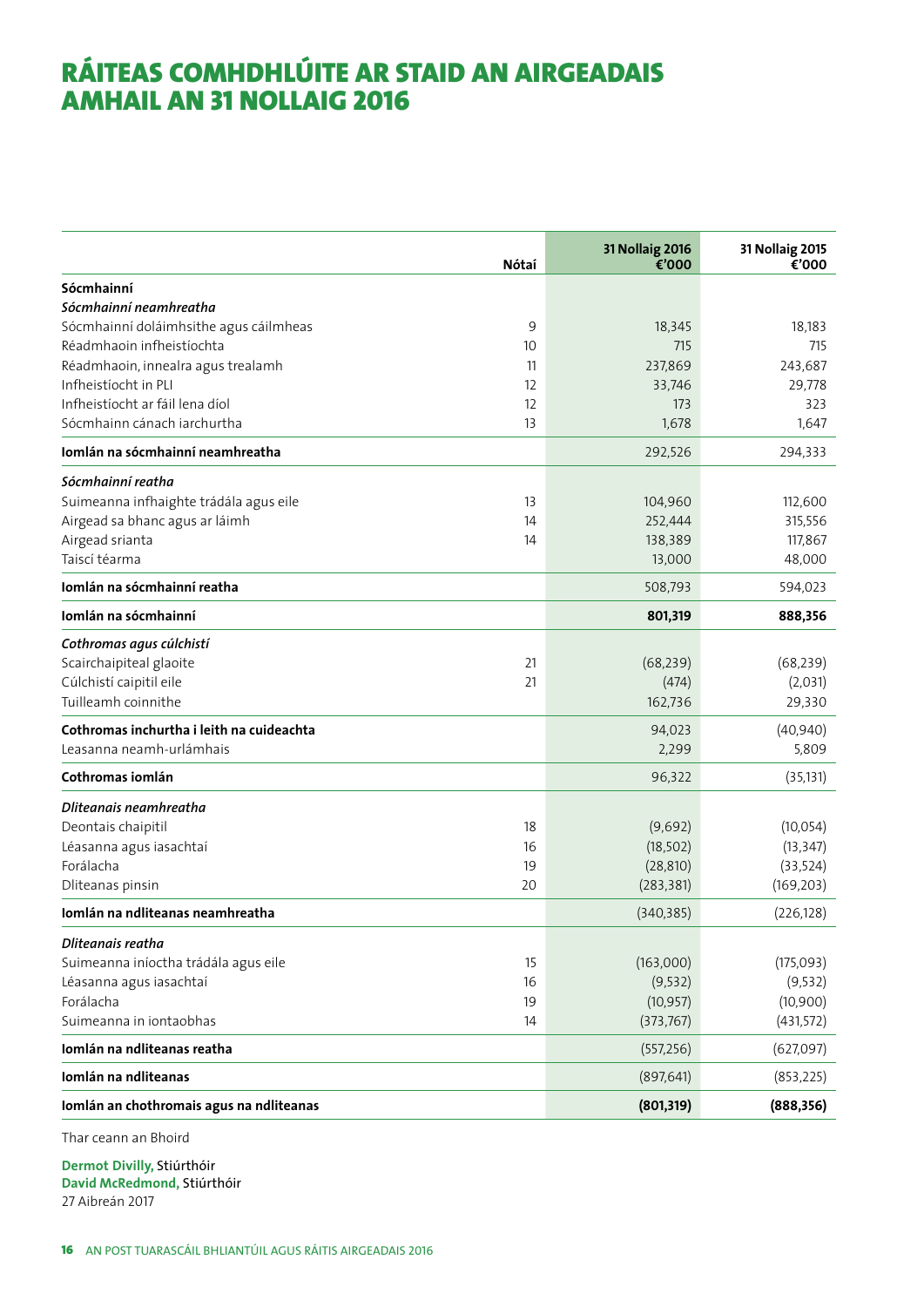# RÁITEAS COMHDHLÚITE AR ATHRUITHE AR CHOTHROMAS DON BHLIAIN DAR CHRÍOCH AN 31 NOLLAIG 2016

|                                                                        | Scair-<br>chaipiteal<br>glaoite | Ciste<br>caipitil<br>neamh-<br>ainmnithe | Aistriú<br>airgeadra<br>eachtraigh<br>coigríche | Cúlchiste<br>luacha<br>chóir | <b>Tuilleamh</b><br>coinnithe |           | Leasanna<br>neamh-<br>Iomlán urlámhais | Coth-<br>romas<br>iomlán |
|------------------------------------------------------------------------|---------------------------------|------------------------------------------|-------------------------------------------------|------------------------------|-------------------------------|-----------|----------------------------------------|--------------------------|
|                                                                        | €'000                           | €'000                                    | €'000                                           | €'000                        | €'000                         | €'000     | €'000                                  | €'000                    |
| Jarmhéid amhail an 1 Eanáir 2015                                       | (68, 239)                       | (877)                                    | -                                               | $\overline{\phantom{0}}$     | 306,166                       | 237,050   | 7,752                                  | 244,802                  |
| Caillteanas don bhliain                                                |                                 |                                          |                                                 |                              | 4,264                         | 4,264     | (1, 843)                               | 2,421                    |
| Ioncam cuimsitheach eile:                                              |                                 |                                          |                                                 |                              |                               |           |                                        |                          |
| Sócmhainní airgeadais atá ar fáil le<br>díol - glanathrú ar luach cóir |                                 |                                          |                                                 | (116)                        |                               | (116)     | (100)                                  | (216)                    |
| Atomhas ar dhliteanas pinsin le<br>sochar sainithe                     |                                 |                                          |                                                 |                              | (281,100)                     | (281,100) |                                        | (281,100)                |
| Aistriú oibríochtaí eachtracha                                         |                                 |                                          | (1,038)                                         |                              |                               | (1,038)   | -                                      | (1,038)                  |
| Iarmhéid amhail an 31 Nollaig 2015                                     | (68, 239)                       | (877)                                    | (1,038)                                         | (116)                        | 29,330                        | (40, 940) | 5,809                                  | (35, 131)                |
| Caillteanas don bhliain                                                |                                 |                                          |                                                 |                              | 20,206                        | 20,206    | (3, 556)                               | 16,650                   |
| loncam cuimsitheach eile:                                              |                                 |                                          |                                                 |                              |                               |           |                                        |                          |
| Sócmhainní airgeadais atá ar fáil le<br>díol - glanathrú ar luach cóir |                                 |                                          |                                                 | (1, 543)                     |                               | (1, 543)  | 46                                     | (1, 497)                 |
| Atomhas ar dhliteanas pinsin le<br>sochar sainithe                     |                                 |                                          |                                                 |                              | 113,200                       | 113,200   |                                        | 113,200                  |
| Aistriú oibríochtaí eachtracha                                         |                                 |                                          | 3,100                                           |                              |                               | 3,100     | $\overline{\phantom{0}}$               | 3,100                    |
| Iarmhéid amhail an 31 Nollaig 2016                                     | (68, 239)                       | (877)                                    | 2,062                                           | (1,659)                      | 162,736                       | 94,023    | 2,299                                  | 96,322                   |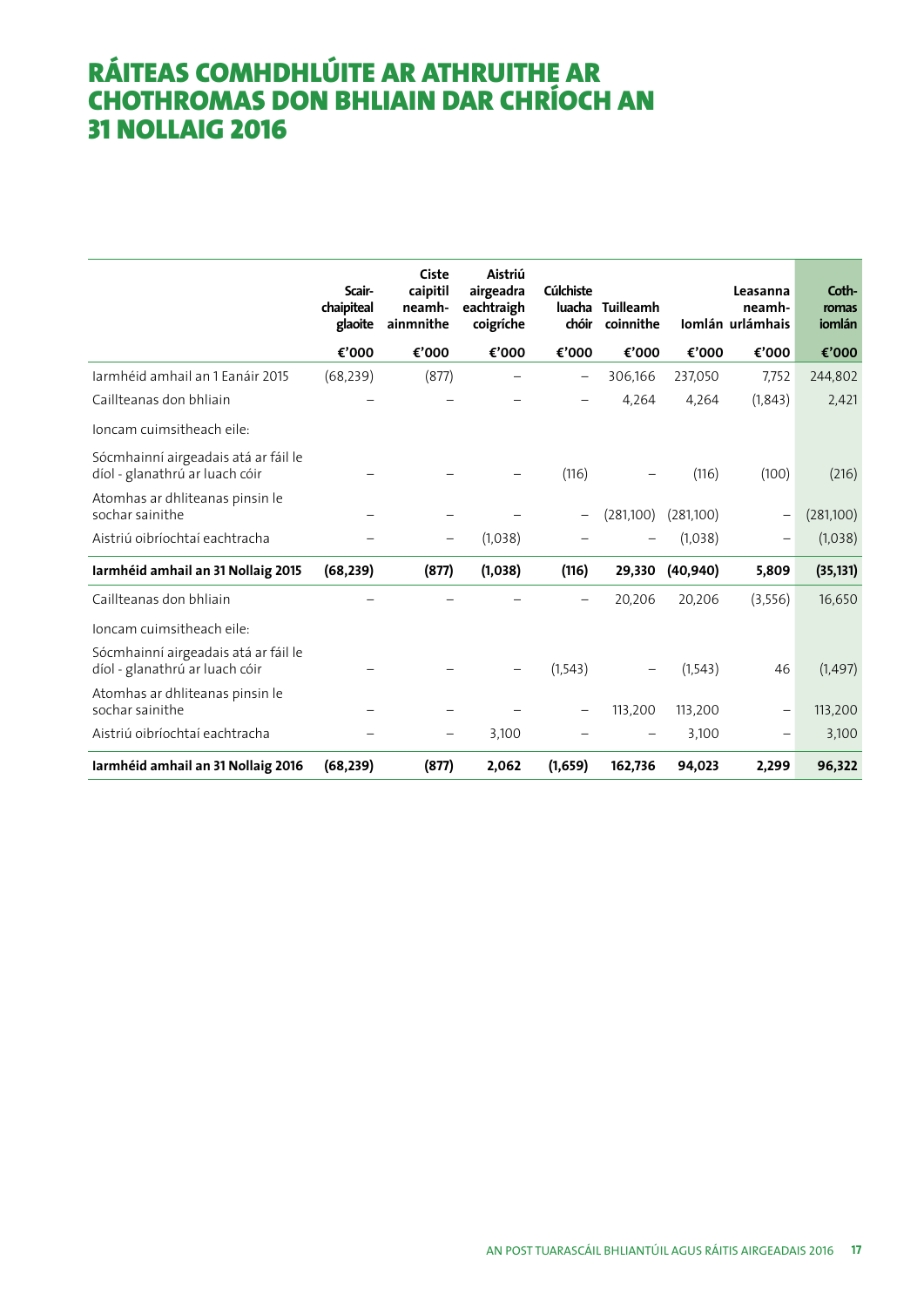# RÁITEAS COMHDHLÚITE AR SHREABHADH AIRGID DON BHLIAIN DAR CHRÍOCH AN 31 NOLLAIG 2016

| Nótaí                                                              | 2016<br>€'000 | 2015<br>€'000 |
|--------------------------------------------------------------------|---------------|---------------|
| Sreabhadh airgid ó ghníomhaíochtaí oibriúcháin                     |               |               |
| Caillteanas don bhliain                                            | (16, 650)     | (2,421)       |
| Coigeartuithe le haghaidh                                          |               |               |
| Dímheas                                                            | 21,371        | 19,236        |
| Caillteanas bearnúcháin                                            | 7,119         |               |
| Amúchadh                                                           | 1,923         | 2,432         |
| Glanchostais airgeadais                                            | 1,962         | 6,235         |
| Gnóthachan ar dhíolachán réadmhaoine, innealra agus trealaimh      | (1, 251)      | (293)         |
| Speansas cánach                                                    | 992           | 1,348         |
| Airgead íoctha sa bhreis ar chostas oibríochta pinsin              | (2,550)       | 1,129         |
| Deontas caipitil amúchta                                           | (362)         | (101)         |
| Íocaíochtaí a rinneadh i leith soláthraítí, sa bhreis ar chostas   | (4,657)       | (4,234)       |
| Athruithe ar:                                                      | 7,897         | 23,331        |
|                                                                    | 7,640         | (13, 450)     |
| Suimeanna infhaighte trádála agus eile                             |               |               |
| Suimeanna iníoctha trádála agus eile                               | (15, 214)     | (714)         |
| Airgead a gineadh ó ghníomhaíochtaí oibriúcháin                    | 323           | 9,167         |
| Cánacha a íocadh                                                   | (937)         | (823)         |
| Glan-insreabhadh airgid a gineadh ó ghníomhaíochtaí oibriúcháin    | (614)         | 8,344         |
| Sreabhadh airgid ó ghníomhaíochtaí infheistíochta                  |               |               |
| Fáltais ó dhíol réadmhaoine, innealra agus trealaimh               | 1,776         | 501           |
| Réadmhaoin, innealra agus trealamh a fháil                         | (11,601)      | (15, 302)     |
| Sócmhainní doláimhsithe a fháil                                    | (2,486)       | (2,163)       |
| Laghdú ar thaiscí téarma                                           | 35,000        | 2,000         |
| Deontas faighte                                                    |               | 5,400         |
| Suimeanna in iontaobhas                                            | (78, 327)     | (34,936)      |
| Glan-insreabhadh airgid shrianta                                   | 20,522        | 117,867       |
| Méadú ar chreidiúnaí i leith airgead srianta                       | (20, 522)     | (117, 867)    |
| Glan-insreabhadh airgid a gineadh ó ghníomhaíochtaí infheistíochta | (55, 638)     | (44,500)      |
| Sreabhadh airgid ó ghníomhaíochtaí maoinithe                       |               |               |
| Fáltais ó dhíol infheistíochta a bhí ar fáil lena díol             | 312           |               |
| locaíochtaí léas airgeadais                                        | (4, 727)      | (3,018)       |
| lasacht théarmach tarraingthe anuas                                | 4,000         | 5,000         |
| lasacht théarmach aisíoctha                                        | (6,000)       | (4,000)       |
| Glanairgead ó ghníomhaíochtaí maoinithe                            | (6, 415)      | (2,018)       |
| Glanlaghdú ar airgead agus ar choibhéisí airgid                    | (62, 667)     | (38, 174)     |
| Airgead agus coibhéisí airgid amhail tús na bliana<br>14           | 315,055       | 353,229       |
| Airgead agus coibhéisí airgid amhail deireadh na bliana<br>14      | 252,388       | 315,055       |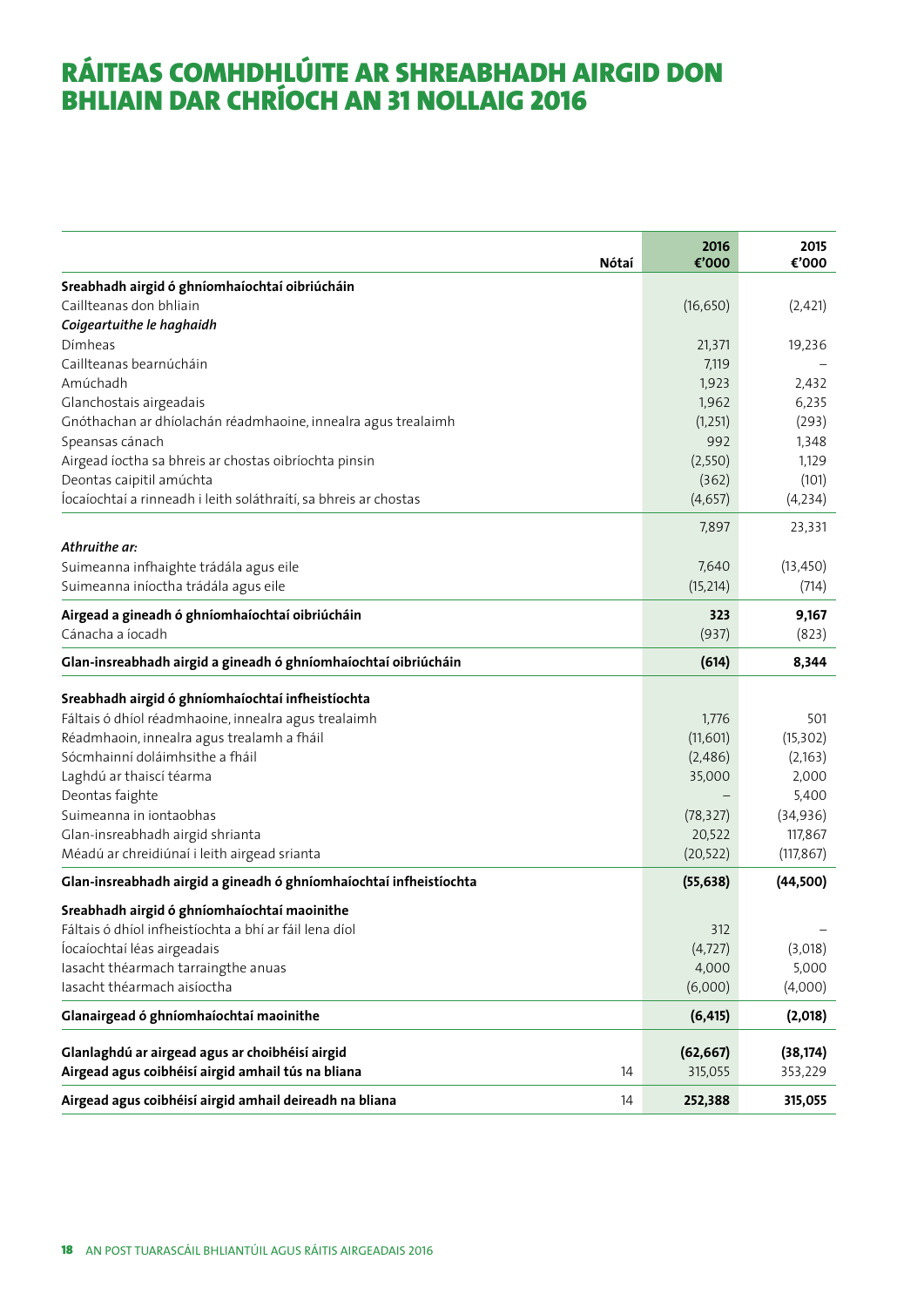# RÁITEAS NA CUIDEACHTA AR STAID AN AIRGEADAIS AMHAIL AN 31 NOLLAIG 2016

| Nótaí                                        | 2016<br>€'000 | 2015<br>€'000 |
|----------------------------------------------|---------------|---------------|
| Sócmhainní                                   |               |               |
| Sócmhainní neamhreatha                       |               |               |
| Sócmhainní doláimhsithe agus cáilmheas<br>9  | 5,002         | 4,936         |
| Réadmhaoin infheistíochta<br>10              | 715           | 715           |
| Réadmhaoin, innealra agus trealamh<br>11     | 231,626       | 237,082       |
| Infheistíocht in PLI<br>12                   | 33,746        | 29,778        |
| 12<br>Sócmhainn airgeadais                   | 8,969         | 8,969         |
| Sócmhainn cánach iarchurtha<br>13            | 533           |               |
| Jomlán na sócmhainní neamhreatha             | 280,591       | 281,480       |
| Sócmhainní reatha                            |               |               |
| Suimeanna infhaighte trádála agus eile<br>13 | 79,951        | 82,539        |
| Airgead sa bhanc agus ar láimh<br>14         | 238,464       | 301,926       |
| Taiscí téarma                                | 13,000        | 48,000        |
| Iomlán na sócmhainní reatha                  | 331,415       | 432,465       |
| Iomlán na sócmhainní                         | 612,006       | 713,945       |
| Cothromas agus cúlchistí                     |               |               |
| Scairchaipiteal glaoite<br>21                | (68, 239)     | (68, 239)     |
| Cúlchistí eile<br>21                         | (2,474)       | (877)         |
| Tuilleamh coinnithe                          | 175,865       | 35,838        |
| Cothromas iomlán                             | 105,152       | (33, 278)     |
| Dliteanais neamhreatha                       |               |               |
| Deontais chaipitil<br>18                     | (2,952)       | (3,054)       |
| Léasanna agus iasachtaí<br>16                | (18, 502)     | (13, 262)     |
| Forálacha<br>19                              | (28, 810)     | (33, 524)     |
| 20<br>Dliteanas pinsin                       | (283, 381)    | (169, 203)    |
| Jomlán na ndliteanas neamhreatha             | (333, 645)    | (219, 043)    |
| Dliteanais reatha                            |               |               |
| Suimeanna iníoctha trádála agus eile<br>15   | (131, 787)    | (134, 056)    |
| Léasanna agus iasachtaí<br>16                | (5, 391)      | (2,963)       |
| Forálacha<br>19                              | (10, 957)     | (10,900)      |
| Suimeanna in iontaobhas<br>14                | (235, 378)    | (313, 705)    |
| Iomlán na ndliteanas reatha                  | (383, 513)    | (461, 624)    |
| Iomlán na ndliteanas                         | (717, 158)    | (680, 667)    |
| Iomlán an chothromais agus na ndliteanas     | (612,006)     | (713, 945)    |

Thar ceann an Bhoird

**Dermot Divilly,** Stiúrthóir **David McRedmond,** Stiúrthóir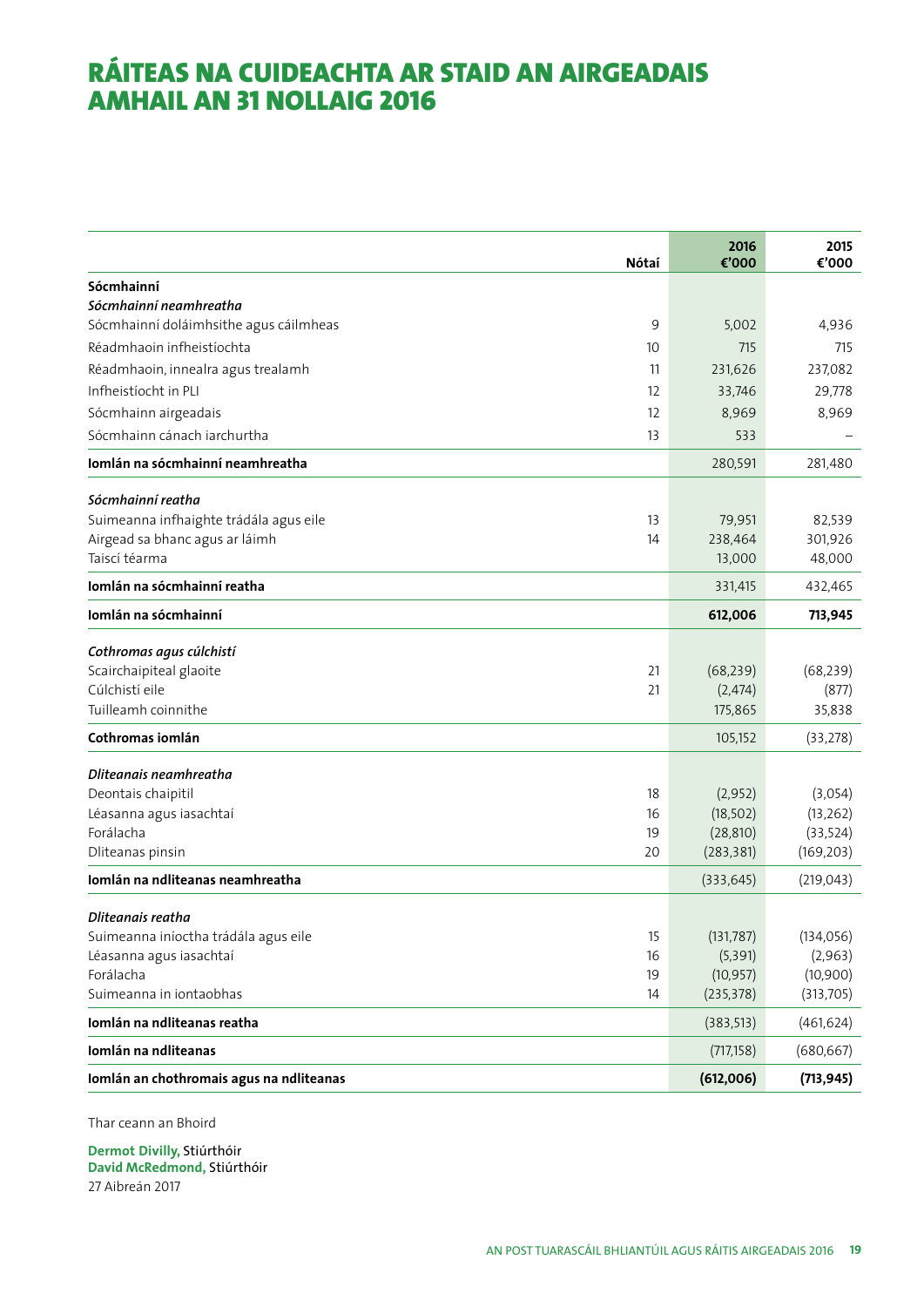# RÁITEAS NA CUIDEACHTA AR ATHRUITHE AR CHOTHROMAS DON BHLIAIN DAR CHRÍOCH AN 31 NOLLAIG 2016

|                                                                       | Scair-<br>chaipiteal | Ciste caipitil<br>neamh- | Cúlchiste    | <b>Tuilleamh</b> | <b>Cothromas</b> |
|-----------------------------------------------------------------------|----------------------|--------------------------|--------------|------------------|------------------|
|                                                                       | glaoite              | ainmnithe                | luacha chóir | coinnithe        | iomlán           |
|                                                                       | €'000                | €'000                    | €'000        | €'000            | €'000            |
| Iarmhéid amhail an 1 Eanáir 2015                                      | (68, 239)            | (877)                    |              | 308,732          | 239,616          |
| Caillteanas don bhliain                                               |                      |                          |              | 8,206            | 8,206            |
| Joncam cuimsitheach eile                                              |                      |                          |              | (281, 100)       | (281,100)        |
| Iarmhéid amhail an 31 Nollaig 2015                                    | (68,239)             | (877)                    |              | 35,838           | (33, 278)        |
| Caillteanas don bhliain                                               |                      |                          |              | 26,827           | 26,827           |
| Sócmhainní airgeadais atá ar fáil<br>lena ndíol - athrú ar luach cóir |                      |                          | (1, 597)     |                  | (1, 597)         |
|                                                                       |                      |                          |              |                  |                  |
| Speansas cuimsitheach eile                                            |                      |                          |              | 113,200          | 113,200          |
| Iarmhéid amhail an 31 Nollaig 2016                                    | (68, 239)            | (877)                    | (1, 597)     | 175,865          | 105,152          |

Bhí díbhinní €2,393k a fuarthas ó chuideachtaí an ghrúpa san áireamh sa chaillteanas don tréimhse (2015: €4,092k).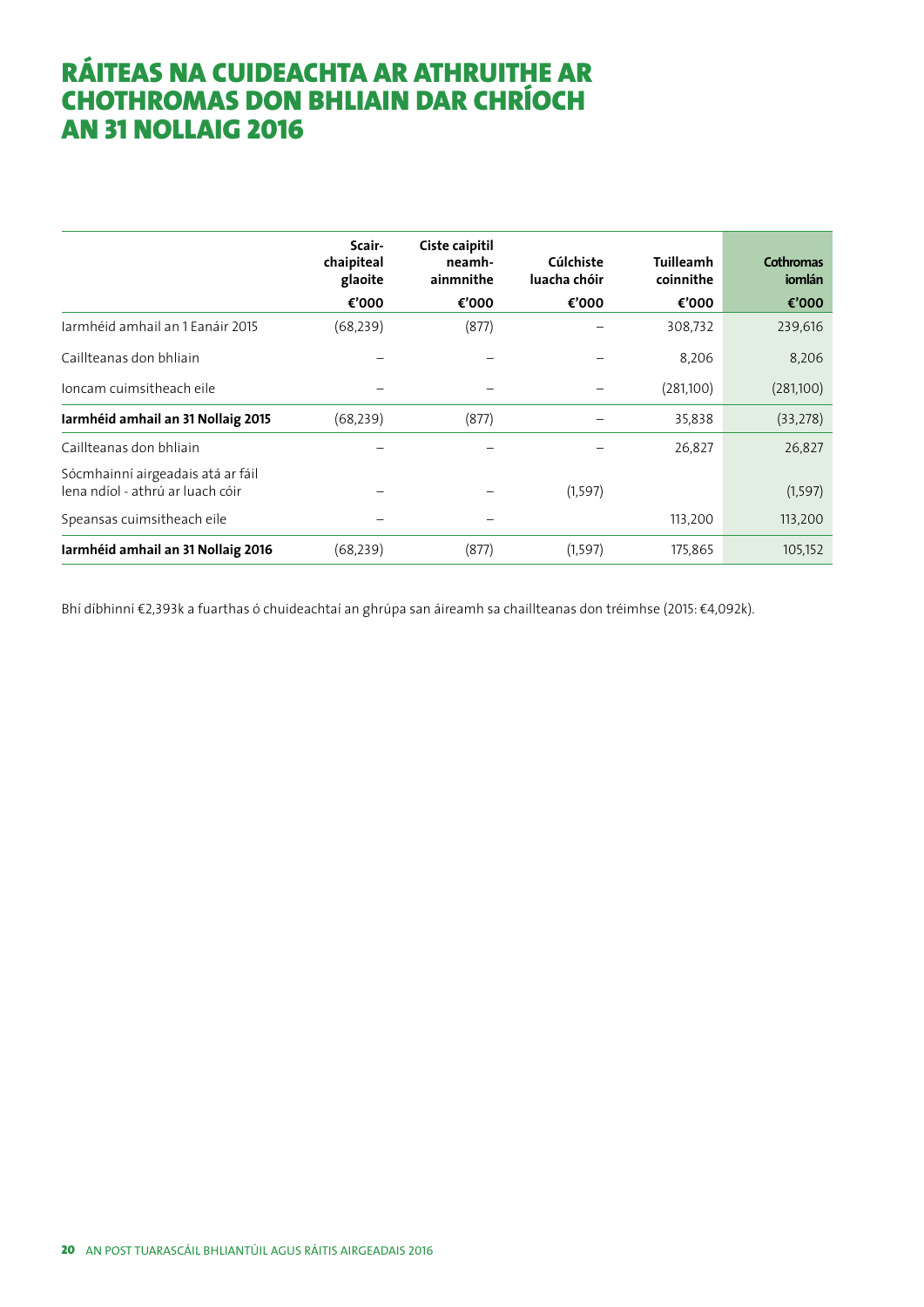# Innéacs a ghabhann leis <u>na Ráitis A</u>

| 1  | Beartais Shuntasacha Chuntasaíochta                         | 22 |
|----|-------------------------------------------------------------|----|
| 2  | loncam                                                      | 29 |
| 3  | Costais Oibriúcháin                                         | 29 |
| 4  | Ioncam Airgeadais                                           | 30 |
| 5  | Costais Airgeadais                                          | 30 |
| 6  | Caillteanas roimh Chánachas                                 | 30 |
| 7  | Cáin Ioncaim                                                | 33 |
| 8  | Líon agus Costais Foirne agus Máistrí Poist                 | 35 |
| 9  | Sócmhainní Doláimhsithe agus Cáilmheas                      | 36 |
| 10 | Réadmhaoin Infheistíochta                                   | 37 |
| 11 | Réadmhaoin, Gléasra agus Trealamh                           | 38 |
| 12 | Infheistíochtaí                                             | 40 |
| 13 | Suimeanna Infhaighte Trádála agus Eile                      | 42 |
| 14 | Airgead sa Bhanc agus ar Láimh                              | 43 |
| 15 | Suimeanna Iníoctha Trádála agus Eile                        | 44 |
| 16 | Léasanna agus Iasachtaí                                     | 44 |
| 17 | Cánachas agus Leas Sóisialta                                | 45 |
| 18 | Deontais Chaipitil                                          | 45 |
| 19 | Forálacha                                                   | 45 |
| 20 | Pinsin                                                      | 46 |
| 21 | Scairchaipiteal agus Cúlchistí                              | 49 |
| 22 | Fochuideachtaí agus Comhfhiontair                           | 50 |
| 23 | Ceanglais Léasa                                             | 52 |
| 24 | Gealltanais Chaipitil                                       | 52 |
| 25 | Páirtithe Gaolmhara                                         | 53 |
| 26 | Teagmhais                                                   | 53 |
| 27 | Ionstraimí Airgeadais - Luach Cóir agus Bainistíocht Riosca | 54 |
| 28 | lar-theagmhais                                              | 61 |
| 29 | Faomhadh an Bhoird                                          | 61 |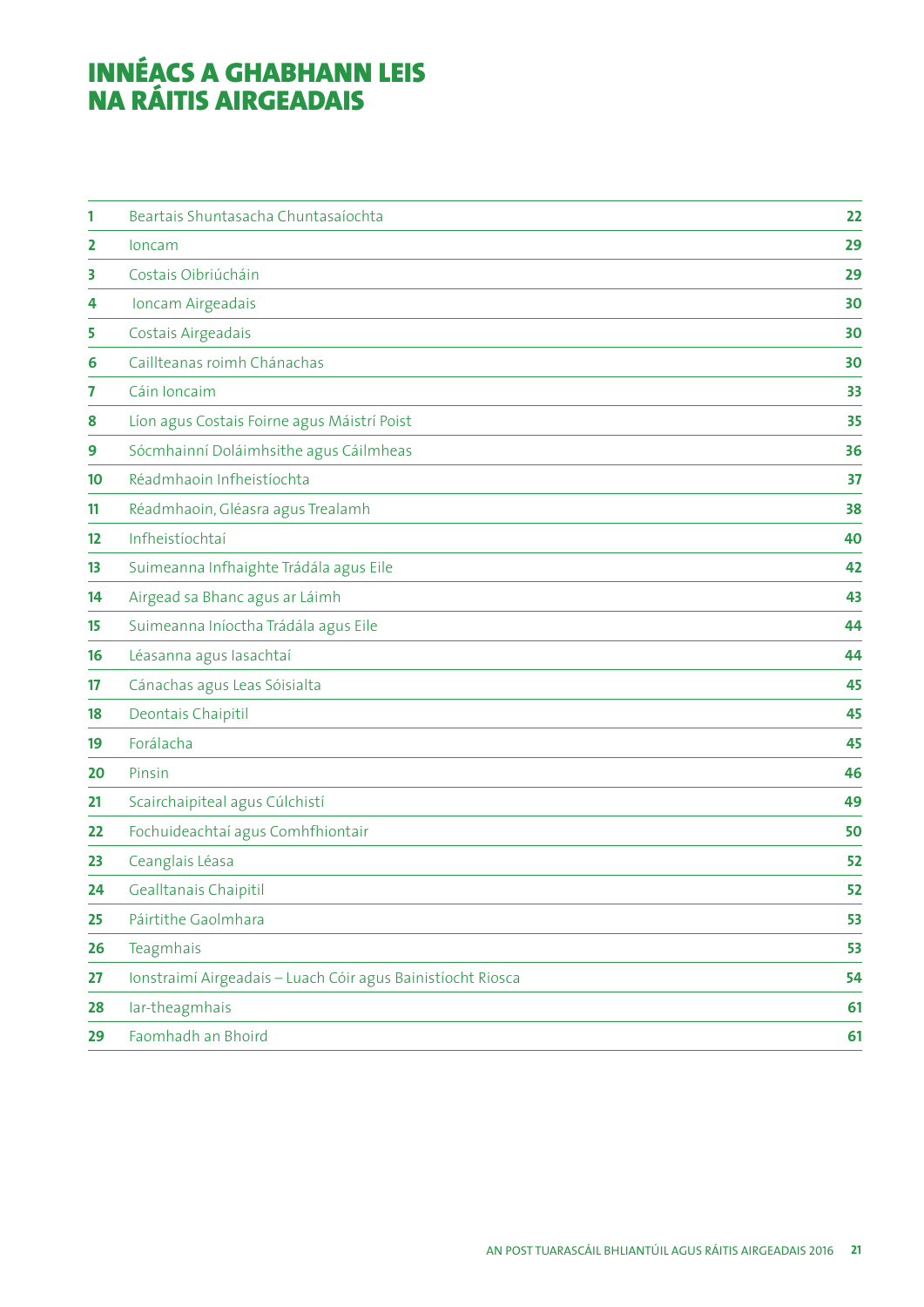# NÓTAÍ LEIS NA RÁITIS AIRGEADAIS DON BHLIAIN DAR CHRÍOCH AN 31 NOLLAIG 2016

#### **1. Beartais Shuntasacha Chuntasaíochta**

Cuireadh na beartais chuntasaíochta a leagtar amach thíos i bhfeidhm go seasmhach ar gach bliain a chuirtear i láthair sna ráitis airgeadais seo, agus cuireadh i bhfeidhm go seasmhach iad ar gach Cuideachta sa Ghrúpa chun críche ráitis airgeadais an Ghrúpa.

### **Bunús an Ullmhúcháin**

#### **Gnóthas leantach**

Ullmhaíodh ráitis airgeadais An Post 2016 ar bhonn gnóthais leantaigh. Leis sin glactar leis go mbeidh a dhóthain acmhainní ag an nGrúpa chun leanúint ar aghaidh ag feidhmiú go ceann i bhfad ó dháta fhaomhadh na ráiteas airgeadais seo.

# *Cúlra*

- **•**  In 2016 bhí caillteanas iarchánach €16.7m ag Grúpa An Post agus caillteanas oibriúcháin €13.7m.
- **•**  Tá laghdú gan stad gan staonadh fós ag teacht ar phíomhghnó an Ghrúpa, is é sin bailiú agus seachadadh poist in Éirinn. Tháinig titim 5.2% ar mhéid an phoist thraidisiúnta in 2016.
- **•**  Amhail an 31 Nollaig 2016, tá glandliteanais €96.3m agus glandliteanais reatha €48.5m ag an nGrúpa.
- **•**  Nuair a bhaintear an dliteanas pinsin le sochar sainithe amhail an 31 Nollaig 2016, tá glansócmhainní €187.1m ag an nGrúpa.
- **•**  Amhail an 31 Nollaig 2016, tá glanairgead tirim €26.0m ag an nGrúpa (tar éis méideanna in iontaobhas atá ag custaiméirí gnó air, iasachtaí bainc gearrthéarmacha, agus airgead tirim srianta a bhaineann le cártaí agus dearbháin GVS nár fuasclaíodh a asbhaint, i.e. is é seo fíoriarmhéid airgid an Ghrúpa).
- **•**  Amhail an 31 Nollaig 2016, tá iasachtaí bainc ar fiú €4.1m iad agus oibleagáidí faoi léasanna airgeadais ar fiú €24.0m iad ag an nGrúpa.
- **•**  Tháinig laghdú €18.9m ar ghlanairgead an Ghrúpa i gcaitheamh 2016. Tá na hiarmhéideanna airgid atá ar fáil don Ghrúpa tite ó €150m in 2011 go €26m in 2016.
- **•**  Glactar leis i mbuiséad an Ghrúpa go mbeidh caillteanas oibriúcháin ag an nGrúpa arís in 2017.

#### *Measúnú*

Tá an Bord tar éis machnamh cúramach a dhéanamh ar bhonn an ghnóthais leantaigh mar bhonn ullmhúcháin agus tá sé sásta gur cuí go n-ullmhófaí ráitis airgeadais 2016 ar an mbonn sin. Áirítear ar na príomhthosca a breithníodh chun teacht ar an gcinneadh sin:

- **•**  *Solúbthacht ó thaobh praghsanna de:* De bharr na n-athruithe a rinneadh ar an reachtaíocht le déanaí, tá deireadh curtha le meicníocht na caidhpe praghais agus tugann sé sin solúbthacht don Ghrúpa ó thaobh praghsála de. Tugadh isteach méaduithe praghais i mí Aibreáin 2017 agus cuirfidh siad sin ioncam breise ar fáil.
- **•**  *Airgead tirim:* Díoladh Oifig Seachadta Lána Chairdif i mBaile Átha Cliath 2 i mí Feabhra 2017. Is é an toradh a bhí ar an idirbheart ná go bhfuair An Post airgead

tirim €35m don réadmhaoin móide Oifig Seachadta shaintógtha nua in áit eile a fhágann go mbeidh seirbhís gan bhriseadh ag ár gcustaiméirí i mBaile Átha Cliath 2. Cinntíonn an t-airgead tirim sin go bhfuil a dhóthain acmhainní ar fáil don Ghrúpa sa ghearrthéarma. Tá fáil ag an nGrúpa ar shaoráid chun iasachtaí gearrthéarmacha a fháil freisin, rud is féidir a úsáid más gá chun críocha caipiteal oibre.

- **•**  *Athbhreithniú ar an mbuiséad:* Tá an Bord agus an bhainistíocht tar éis tabhairt faoi phróiseas láidir buiséadaithe i gcomhair 2017. Cé go bhfuiltear fós ag tuar go mbeidh méid an phoist ag laghdú, ar ráta níos tapúla is dócha, léiríonn sé seo go leanfaidh an Grúpa ar aghaidh ag feidhmiú go ceann i bhfad. Bhí na toimhdí a úsáideadh faoi réir dúshlán agus iniúchadh láidir agus meastar go bhfuil siad réalaíoch agus gur féidir iad a bhaint amach.
- **•**  *Athbhreithniú straitéiseach:* Tá sainchomhairleoirí seachtracha coimisiúnaithe ag an nGrúpa chun athbhreithniú straitéiseach bunúsach a dhéanamh agus é mar chuspóir múnla gnó agus struchtúr inbhuanaithe a chinneadh don Ghrúpa. Tá na haschuir ón athbhreithniú sin le cur i láthair an Bhoird i mí na Bealtaine 2017, agus cuirfear na hathruithe riachtanacha i ngníomh sa ghearrthéarma chun inbhuanaitheacht leanúnach an Ghrúpa a chinntiú. Tá sé beartaithe go mbeidh an Grúpa athshuite ionas go mbeifear in ann leas a bhaint as deiseanna nua gnó, go háirithe i réimse na bpaicéad agus na mbeartán.
- **•**  *Laghdú caiteachais/costas:* Coinneoidh an Bord agus an Bhainistíocht orthu ag déanamh dlúthmhonatóireacht ar an gcaiteachas go léir, agus cuirfidh siad clár laghdaithe costas i bhfeidhm.

# *Conclúid*

Tar éis dóibh fiosrúcháin chuí a dhéanamh agus i bhfianaise na n-ábhar a bhfuil cur síos déanta orthu thuas, tá ionchas réasúnta ag comhaltaí an Bhoird go mbeidh a dhóthain acmhainní ag an nGrúpa chun leanúint ar aghaidh ag feidhmiú go ceann i bhfad. Tá sé bainte de thátal as sin ag comhaltaí an Bhoird nach éiginnteacht ábhartha, a chaitheann amhras suntasach ar chumas an Ghrúpa leanúint ar aghaidh mar ghnóthas leantach, iad na dálaí a ndéantar cur síos orthu thuas.

# *Aonán tuairiscithe*

Is cuideachta gníomhaíochta sainithe é An Post ('an Chuideachta') agus is in Éirinn atá a shainchónaí. Tá an Chuideachta i dteideal na focail 'cuideachta gníomhaíochta sainithe' a fhágáil ar lár ina hainm faoi Acht Seirbhísí Poist agus Teileachumarsáide, 1983. Is í oifig chláraithe na Cuideachta ná Ard-Oifig an Phoist, Sráid Uí Chonaill, Baile Átha Cliath 1, D01 F5P2.

Cuimsítear sna ráitis airgeadais chomhdhlúite seo ráitis airgeadais na Cuideachta agus a fochuideachtaí (an 'Grúpa' le chéile agus 'cuideachtaí Grúpaí' astu féin), i dteannta leas An Post i gcomhfhiontair. Baineann príomhghnó an Ghrúpa le seirbhísí poist, dáilte agus airgeadais.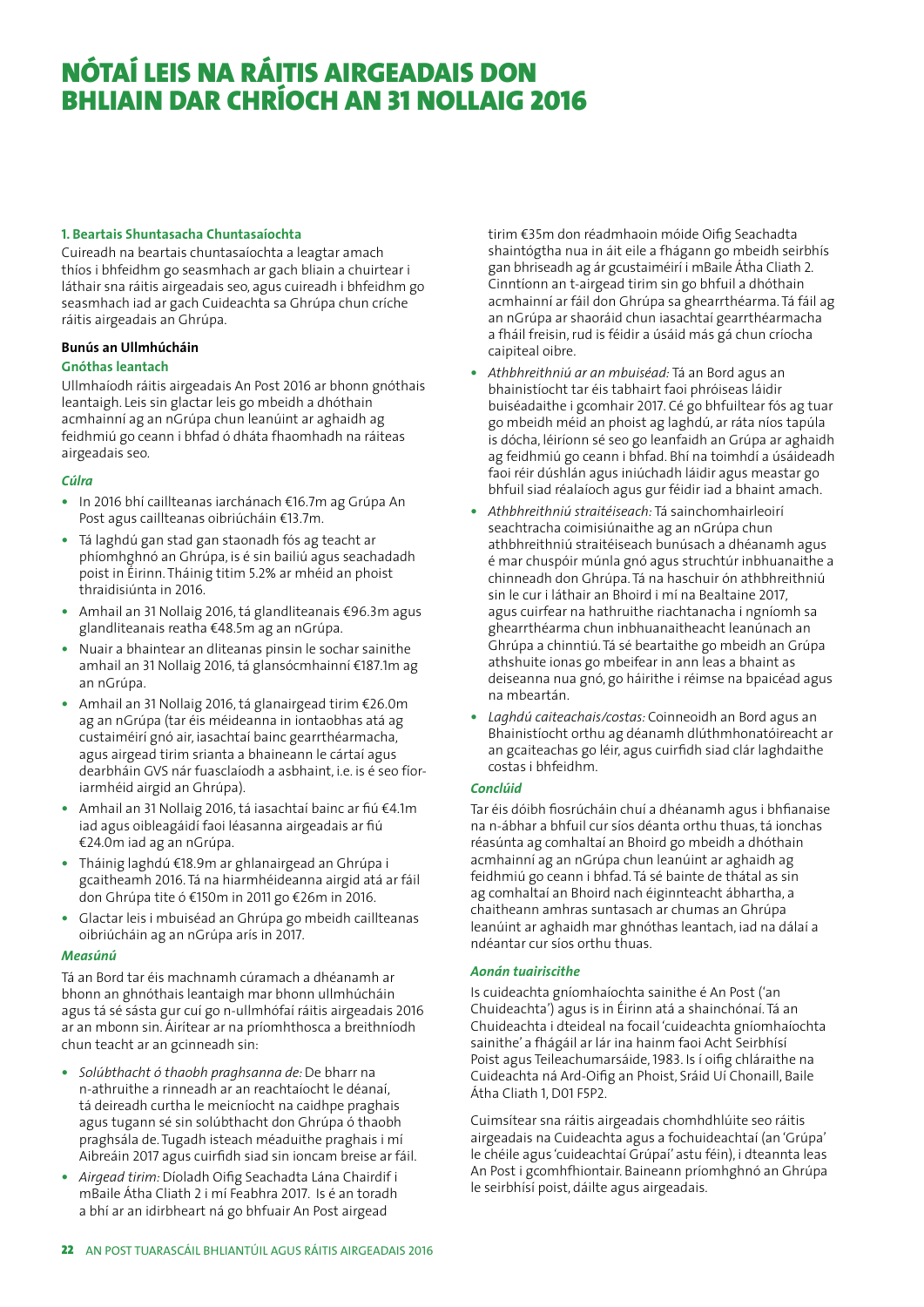Agus í ag cur ráitis airgeadais na máthairchuideachta i láthair i dteannta ráitis airgeadais an Ghrúpa, bhain an Chuideachta leas as an díolúine in Alt 304(2) d'Acht na gCuideachtaí, 2014 gan a ráitis ioncaim aonair agus na nótaí gaolmhara, ar cuid de ráitis airgeadais fhaofa na Cuideachta iad, a chur i láthair.

#### *Ráiteas ar chomhlíonadh*

Ullmhaítear na ráitis airgeadais chomhdhlúite de réir Caighdeáin Idirnáisiúnta um Thuairisciú Airgeadais (IFRS), arna nglacadh ag an Aontas Eorpach (IFRS an Aontais Eorpaigh).

Ullmhaíodh ráitis airgeadais na Cuideachta de réir FRS 101 Creat Nochta Laghdaithe.

#### **Caighdeáin IFRS le teacht**

Tá roinnt Caighdeáin nua, Leasuithe ar Chaighdeáin agus Léirmhínithe de chuid IFRS i bhfeidhm do thréimhsí bliantúla a thosaíonn i ndiaidh an 1 Eanáir 2016, agus níor cuireadh iad sin i bhfeidhm nuair a ullmhaíodh na ráitis airgeadais seo. Is iad sin:

#### **I bhfeidhm don bhliain dar críoch an 31 Nollaig 2017**

- **•**  Leasuithe ar IAS 12 Sócmhainní Cánach Iarchurtha a Shainaithint le haghaidh Caillteanais Neamhréadaithe\*
- **•**  Leasuithe ar IAS 7 Tionscnamh Nochta\*

#### **I bhfeidhm don bhliain dar críoch an 31 Nollaig 2018**

- **•**  IFRS 9 Ionstraimí Airgeadais (2009, agus leasuithe ina dhiaidh sin in 2010 agus in 2013)
- **•**  IFRS 15: Ioncam ó chonarthaí le custaiméirí
- **I bhfeidhm don bhliain dar críoch an 31 Nollaig 2019**
- **•**  IFRS 16 Léasanna

Tá an Grúpa i mbun measúnú faoi láthair ar an tionchar iomlán ar na ráitis airgeadais a bheidh ag na Caighdeáin nua seo, na Léirmhínithe seo agus na Leasuithe seo ar Chaighdeáin Fhoilsithe. Tá roinnt riachtanais IFRS le teacht. Meastar nach mbeidh tionchar ábhartha ag aon cheann acu sin ar an nGrúpa.

\*Níor fhormhuinigh an tAontas Eorpach na Caighdeáin, na Léirmhínithe ná na Leasuithe ar Chaighdeáin Fhoilsithe sin go fóill agus ní chuirfear i bhfeidhm iad go dtí go dtarlaíonn amhlaidh.

#### *Riachtanais IFRS a bhí i bhfeidhm den chéad uair in* **2016**

Bhí roinnt riachtanais IFRS i bhfeidhm den chéad uair in 2016. Ní raibh tionchar ábhartha ag aon cheann acu sin ar an nGrúpa.

#### **Bunús tomhais**

#### **An Grúpa**

Ullmhaítear na ráitis airgeadais seo ar bhonn costas stairiúil, ach amháin:

- Go dtomhaistear an glandliteanas pinsin le sochar sainithe ag luach cóir shócmhainní an phlean lúide luach reatha na hoibleagáide le sochar sainithe;
- Go dtomhaistear réadmhaoin infheistíochta ag luach cóir; agus

**•**  Go dtomhaistear sócmhainní airgeadais atá ar fáil lena ndíol ag luach cóir.

#### **An Chuideachta**

Sna ráitis airgeadais seo, chuir an Chuideachta na díolúintí atá ar fáil faoi FRS 101 i bhfeidhm i leith an nochta seo a leanas:

- Ráiteas ar Shreabhadh Airgid agus nótaí gaolmhara;
- **•**  Réitigh tréimhse comparáidí le haghaidh scairchaipitil, sócmhainní seasta inláimhsithe, sócmhainní doláimhsithe agus réadmhaoine infheistíochta;
- **•**  Nochtadh i leith idirbheart le fochuideachtaí faoi úinéireacht iomlán;
- **•**  Nochtadh i leith bainistíocht caipitil;
- **•**  Tionchair IFRSanna nua ach nach bhfuil i bhfeidhm go fóill; agus
- **•**  Nochtadh i leith cúitimh do Phríomhphearsana Bainistíochta.

#### *Airgeadra feidhmiúil agus tuairiscithe*

Tuairiscítear na ráitis airgeadais chomhdhlúite agus Cuideachta seo in Euro, airgeadra feidhmiúil na Cuideachta. Tugadh gach suim slán go dtí an míle is gaire, seachas má chuirtear a mhalairt in iúl.

#### *Úsáid breithiúnas agus meastachán*

Nuair a bhí na ráitis airgeadais seo á n-ullmhú, rinne an bhainistíocht breithiúnais, meastacháin agus boinn tuisceana a d'fhéadfadh tionchar a imirt ar bheartais chuntasaíochta an Ghrúpa agus na Cuideachta a chur i bhfeidhm agus ar shuim thuairiscithe na sócmhainní, na ndliteanas, an ioncaim agus na speansas. D'fhéadfadh difear a bheith idir na torthaí iarbhír agus na meastacháin sin.

Déantar athbhreithniú ar na meastacháin agus ar na boinn tuisceana bhunúsacha ar bhonn leanúnach. Aithnítear leasuithe ar mheastacháin go hionchasach.

Is iad seo a leanas na réimsí ina n-imríonn breithiúnas an tionchar is suntasaí ar na suimeanna sainaitheanta:

- Nóta 20 oibleagáidí le sochar sainithe a thomhas; príomhbhoinn tuisceana achtúireacha;
- **•**  Nóta 7 sócmhainní cánach iarchurtha a aithint: fáil brabúis inchánaithe sa todhchaí a bhféadfaí sócmhainní cánach iarchurtha a úsáid ina leith;
- **•**  Nóta 9 tástáil bhearnúcháin: luach bunúsach príomhbhoinn tuisceana i ríomhanna úsáide;
- **•**  Nóta 12 cuntasaíocht le haghaidh infheistíocht PLI; agus
- **•**  Nóta 15 ioncam iarchurtha i ndáil le stampaí nár úsáideadh.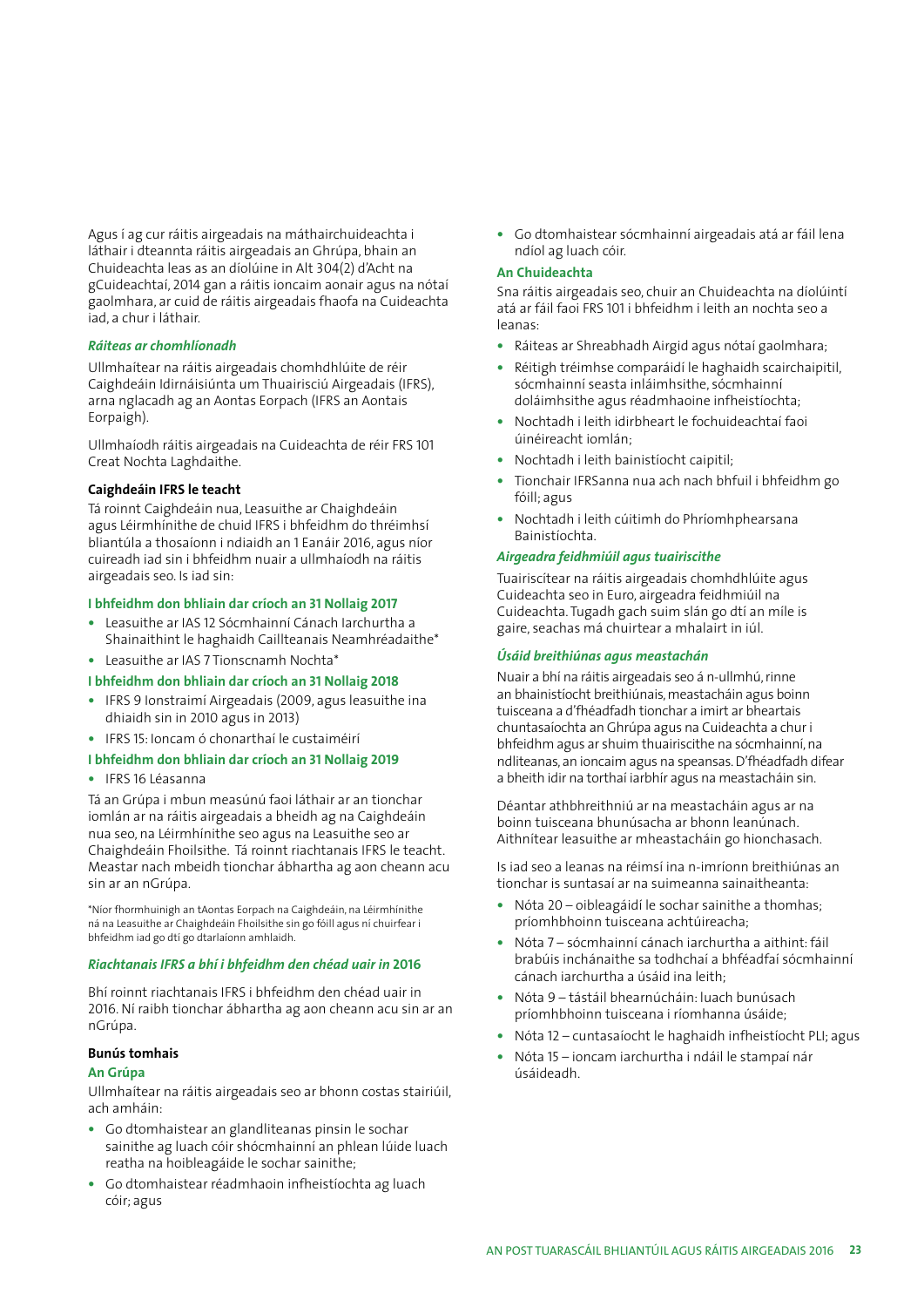# NÓTAÍ LEIS NA RÁITIS AIRGEADAIS DON BHLIAIN DAR CHRÍOCH AN 31 NOLLAIG 2016

ar lean

### **1. Beartais Shuntasacha Chuntasaíochta** ar lean **Bunús an Chomhdhlúthaithe** *Comhcheangail ghnó*

Nuair a chailleann an Grúpa urlámhas fochuideachta, dí-aithníonn sé sócmhainní agus dliteanais na fochuideachta, agus aon leasanna neamh-urlámhais agus comhpháirteanna cothromais eile. Tomhaistear aon leas a choinnítear san iar-fhochuideachta ag luach cóir nuair a chailltear urlámhas agus i dteannta luach cóir aon chomaoine a fhaightear, cuirtear i gcomparáid é leis na suimeanna dí-aitheanta. Aithnítear aon bhrabús nó aon chaillteanas a eascraíonn as sa bhrabús nó sa chaillteanas.

### *Fochuideachtaí*

Is aonáin a rialaíonn an Grúpa iad na fochuideachtaí. Rialaíonn an Grúpa aonán nuair a nochtar é, nó nuair atá cearta aige i leith, torthaí inathraitheacha mar gheall ar a bhaint leis an aonán agus nuair is féidir leis tionchar a imirt ar na torthaí sin trína chumhacht ar an aonán. Áirítear ráitis airgeadais na bhfochuideachtaí sna ráitis airgeadais chomhdhlúite ón dáta a dtosaíonn an t-urlámhas go dtí an dáta a gcríochnaíonn an t-urlámhas.

#### *Leasanna neamh-urlámhais*

Tomhaistear leasanna neamh-urlámhais ag a gcion comhréireach de ghlansócmhainní sainaitheanta an fhaighteora ar dháta na fála agus ina dhiaidh sin, a gcion de na hathruithe ar ghlansócmhainní. Cuirtear athruithe ar leas an Ghrúpa i bhfochuideachta nach mbíonn caillteanas urlámhais mar thoradh orthu san áireamh mar idirbhearta cothromais.

#### *Leasanna in institiúidí infheistiúcháin ar cuireadh modh cuntasaíochta an chothromais i bhfeidhm orthu*

Cuimsíonn leasanna an Ghrúpa in institiúidí infheistiúcháin ar cuireadh modh cuntasaíochta an chothromais i bhfeidhm orthu leasanna i gcomhfhiontair.

Is socrú é comhfhiontar ina bhfuil comh-urlámhas ag an nGrúpa, trína bhfuil cearta i leith ghlansócmhainní an tsocraithe ag an nGrúpa, seachas cearta i leith a shócmhainní ar leithligh agus oibleagáidí i leith a dhliteanas ar leithligh.

Cuirtear leasanna i gcomhfhiontair san áireamh le modh an chothromais. Aithnítear ag a gcostas iad ar dtús, lena n-áirítear costais idirbhirt. I ndiaidh iad a aithint ar dtús, áirítear sna ráitis airgeadais chomhdhlúite cion an Ghrúpa sa bhrabús nó sa chaillteanas agus in ioncam cuimsitheach eile na n-institiúidí infheistiúcháin ar cuireadh modh cuntasaíochta an chothromais i bhfeidhm uirthi, go dtí an dáta a gcríochnaíonn tionchar suntasach nó comhurlámhas.

# *Idirbhearta a dhíbrítear ar chomhdhlúthú*

Díbrítear idirbhearta agus iarmhéideanna ionghrúpa, agus aon ioncam agus speansais neamhréadaithe a eascraíonn as idirbhearta ionghrúpa. Díbrítear gnóthachain neamhréadaithe a eascraíonn as

idirbhearta le hinstitiúidí infheistiúcháin ar cuireadh modh cuntasaíochta an chothromais i bhfeidhm uirthi in aghaidh na hinfheistíochta, a mhéid a bhaineann le leas an Ghrúpa san institiúid infheistiúcháin. Díbrítear caillteanais neamhréadaithe ar an mbealach céanna le gnóthachain neamhréadaithe, fad is nach bhfuil aon fhianaise ar bhearnú ann.

### **Ioncam**

Tá an t-ioncam a thuairiscítear glan ar cháin bhreisluacha. Cuimsítear le hioncam ioncam ó phostas, ó sheirbhísí gníomhaireachta, ó na táillí as seirbhísí seoltán, ó sheirbhísí teachtairí agus loighistice, ó sheirbhísí comhairleoireachta, ó sheirbhísí airgeadais agus ioncam as ús. Baineann ioncam ó sheirbhísí gníomhaire le seirbhísí a dhéantar do Ranna Rialtais, do Ghníomhaireacht Bainistíochta an Chisteáin Náisiúnta, do Premier Lotteries Ireland, agus do chomhlachtaí eile. Áirítear suimeanna a choinnítear i rith fheidhmiú na seirbhísí gníomhaireachta sin sna suimeanna in iontaobhas sa ráiteas ar staid an airgeadais. Tá an Grúpa i dteideal ioncam ó ús ar chistí a choinnítear a bhaineann le seirbhísí gníomhaireachta agus dá réir sin aithníonn sé é sin mar chuid den ioncam.

Aithnítear ioncam poist nuair a úsáidtear stampaí.

Aithnítear ioncam ó choimisiúin ó dhíolachán dearbháin agus cártaí bronntanais nuair a úsáidtear an cárta. Aithnítear ioncam neamhfhuascailte ó chártaí bronntanais nuair a fhaightear an táille neamhfhuascailte lena mbaineann. Aithnítear ioncam eile gníomhaireachta agus seirbhíse nuair a sholáthraítear an tseirbhís bhunúsach.

Nuair a ghníomhaíonn an Grúpa mar ghníomhaire seachas mar phríomhaí in idirbheart, is ionann an t-ioncam a aithnítear agus an ghlansuim coimisiúin a thuilleann an Grúpa.

# **Deontais**

Aithnítear deontais bunaithe ar ioncam sa bhrabús nó sa chaillteanas ar bhonn córasach sna tréimhsí a aithnítear na speansais.

Aithnítear deontais caipitil ar dtús mar ioncam iarchurtha ar luach cóir má tá dearbhú réasúnta ann go bhfaighfear iad agus go gcomhlíonfaidh an Grúpa na coinníollacha a bhaineann leis an deontas; aithnítear ina dhiaidh sin iad sa bhrabús nó sa chaillteanas mar ioncam eile ar bhonn córasach thar shaolré úsáideach na sócmhainne.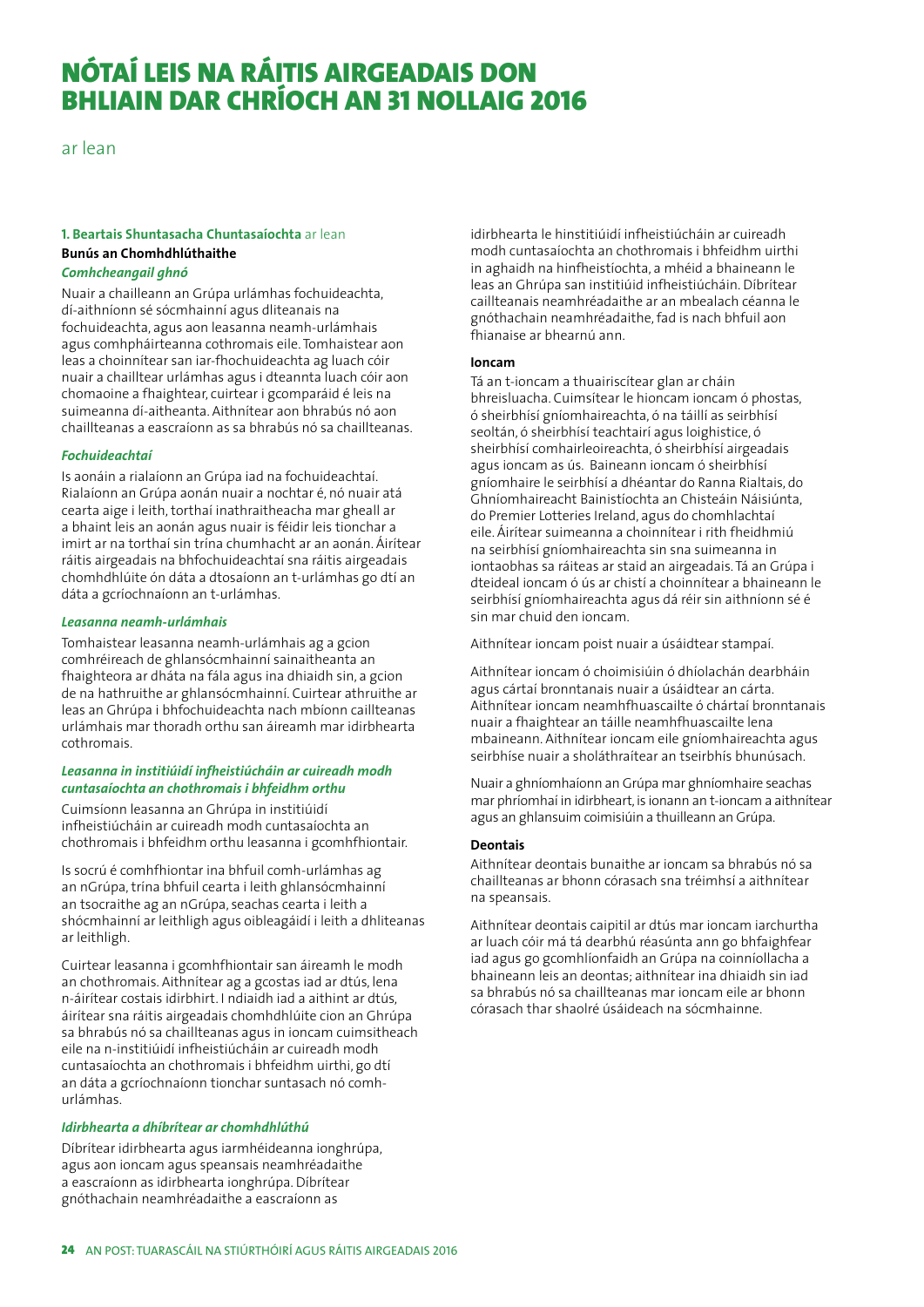# **Réadmhaoin, Innealra agus Trealamh**

# *Aitheantas agus tomhas*

Tomhaistear earraí réadmhaoine, innealra agus trealaimh ag a gcostas lúide dímheas carntha agus aon chaillteanais bhearnúcháin charntha.

Má bhíonn saolré úsáideach dhifriúil ag páirteanna suntasacha earra réadmhaoine, innealra agus trealaimh, cuirtear san áireamh iad mar earraí suntasacha (mórpháirteanna) réadmhaoine, innealra agus trealaimh.

Aithnítear aon bhrabús nó aon chaillteanas ar dhiúscairt earra réadmhaoin, innealra agus trealaimh sa bhrabús agus sa chaillteanas.

### *Caiteachas ina dhiaidh sin*

Ní dhéantar caiteachas ina dhiaidh sin a chaipitliú seachas más dóchúil go sreabhadh na sochair gheilleagracha sa todhchaí a bhaineann leis an gcaiteachas chuig an nGrúpa.

### *Dímheas*

Ríomhtar dímheas chun costas earraí réadmhaoine, innealra agus trealaimh, seachas talamh, a dhíscríobh, lúide a luach iarmharach measta thar a saolré úsáideach mheasta, agus aithnítear é sa bhrabús nó sa chaillteanas go hiondúil. Dímheastar sócmhainní ar léas thar théarma an léasa nó a saolré úsáideacha, pé acu is giorra, seachas go bhfuil sé réasúnta cinnte go mbeidh an Grúpa ina úinéir orthu faoi dheireadh théarma an léasa. Ní dhéantar dímheas ar thalamh.

Is iad seo a leanas saolré úsáideach mheasta réadmhaoine, innealra agus trealaimh do na tréimhsí reatha agus comparáideacha:

|                                          | <b>Blianta</b> |
|------------------------------------------|----------------|
| Foirgnimh ruílse agus léasachta fada     | $20 - 50*$     |
| Mótarfheithiclí                          |                |
| Trealamh ríomhaireachta agus oibriúcháin | $3 - 10$       |

\*nó téarma an léasa más giorra é

Athbhreithnítear modhanna dímheasa, saolréanna úsáideacha agus luachanna iarmharacha ag gach dáta tuairiscithe agus leasaítear iad más cuí.

#### **Léasanna**

#### *Sócmhainní ar léas*

Rangaítear sócmhainní a shealbhaíonn an Grúpa faoi léasanna a aistríonn cuid mhaith gach riosca agus luach saothair a bhaineann le húinéireacht chuig an nGrúpa mar léasanna airgeadais. Tomhaistear na sócmhainní ar léas ar dtús ag suim atá cothrom lena luach cóir nó le luach reatha na n-íosíocaíochtaí léasa, pé acu is ísle. I ndiaidh iad a aithint ar dtús, cuirtear na sócmhainní san áireamh de réir an bheartais cuntasaíochta is infheidhme ar an tsócmhainn sin.

Rangaítear sócmhainní a shealbhaítear faoi léasanna eile mar léasanna oibriúcháin agus ní aithnítear iad i ráiteas an Ghrúpa ar staid airgeadais.

# *Íocaíochtaí léasa*

Aithnítear íocaíochtaí a dhéantar faoi léasanna oibriúcháin sa bhrabús nó sa chaillteanas ar bhonn na líne dírí thar théarma an léasa. Aithnítear dreasachtaí léas a fhaightear mar chuid lárnach de speansas iomlán an léasa, thar théarma an léasa.

Cionroinntear íosíocaíochtaí léasa a dhéantar faoi léasanna airgeadais idir an speansas airgeadais agus an laghdú ar an dliteanas gan íoc. Leithdháiltear an speansas airgeadais ar gach tréimhse i rith théarma an léasa ionas go dtáirgfear ráta thréimhsiúil sheasmhach úis ar iarmhéid an dliteanais atá fágtha.

### **Sócmhainní doláimhsithe agus cáilmheas**

#### *Aitheantas agus tomhas*

#### **Cáilmheas**

Tomhaistear cáilmheas a eascraíonn as fochuideachtaí a fháil ag a luach cóir lúide caillteanais bhearnúcháin charntha.

#### **Bogearraí**

Tá saolré úsáideach críochta ag bogearraí agus tomhaistear iad ag a gcostas lúide amúchadh carntha agus aon chaillteanais bhearnúcháin charntha.

#### *Caiteachas ina dhiaidh sin*

Ní dhéantar caiteachas ina dhiaidh sin a chaipitliú seachas má mhéadaíonn sé na sochair gheilleagracha sa todhchaí a chuimsítear sa tsócmhainn shonrach lena mbaineann sé. Aithnítear an caiteachas ar fad eile, lena n-áirítear caiteachas ar cháilmheas agus ar bhrandaí a ghintear go hinmheánach, sa bhrabús nó sa chaiteachas de réir mar a thabhaítear é.

### *Amúchadh*

Ríomhtar amúchadh chun costas sócmhainní doláimhsithe a dhíscríobh, lúide a luach iarmharach measta ag úsáid mhodh na líne dírí thar a saolré úsáideach mheasta, agus aithnítear é sa bhrabús nó sa chaillteanas go hiondúil. Ní dhéantar cáilmheas a amúchadh ach déantar é a thástáil gach bliain le haghaidh bearnúcháin ag deireadh na bliana.

Is iad seo a leanas an tsaolré úsáideach mheasta do na tréimhsí reatha agus comparáideacha:

|           | <b>Blianta</b> |
|-----------|----------------|
| Bogearraí |                |

Athbhreithnítear modhanna amúchta, saolréanna úsáideacha agus luachanna iarmharacha ag gach dáta tuairiscithe agus leasaítear iad más cuí.

#### **Forálacha**

Aithnítear forálacha nuair atá oibleagáid (dhlíthiúil nó inchiallaithe) reatha ag an nGrúpa mar thoradh ar imeacht a tharla roimhe sin, d'fhéadfadh go mbeadh eas-sreabhadh acmhainní ag teastáil chun an oibleagáid a réiteach, agus is féidir meastachán iontaofa a dhéanamh ar mhéid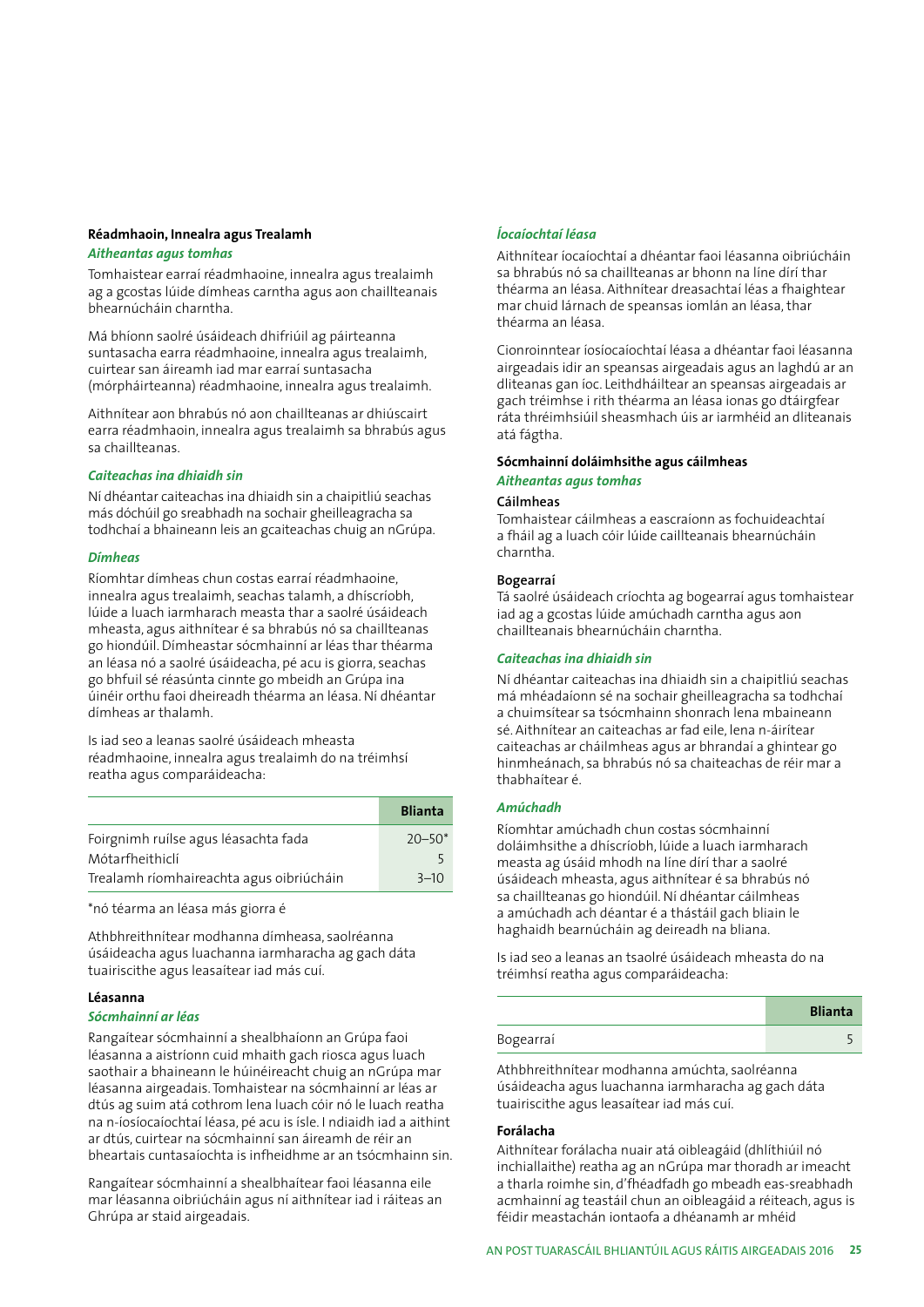# NÓTAÍ LEIS NA RÁITIS AIRGEADAIS DON BHLIAIN DAR CHRÍOCH AN 31 NOLLAIG 2016

ar lean

#### **1. Beartais Shuntasacha Chuntasaíochta** ar lean

na hoibleagáide. Má bhíonn tionchar an amluacha airgid ábhartha, cinnte forálacha tríd na sreafaí airgid a bhfuiltear ag súil leis sa todhchaí a lascainiú ag an ráta réamhchánach cuí.

#### **Sochair fostaithe**

#### **(i) Sochair fostaithe ghearrthéarmacha**

Cuirtear sochair fostaithe ghearrthéarmacha san áireamh mar speansais de réir mar a sholáthraítear an tseirbhís lena mbaineann. Aithnítear dliteanas don tsuim a bhfuiltear ag súil le híoc má tá oibleagáid dhlíthiúil nó inchiallaithe ag an nGrúpa chun an tsuim sin a íoc mar gheall ar sheirbhís a sholáthair an fostaí roimhe sin agus gur féidir an oibleagáid a mheas go hiontaofa.

### **(ii)Pleananna le ranníocaíocht shainithe**

Cuirtear oibleagáidí le haghaidh ranníocaíochtaí le pleananna le ranníocaíocht shainithe san áireamh mar speansais de réir mar a sholáthraítear an tseirbhís lena mbaineann.

### **(iii) Pleananna le sochar sainithe**

Ríomhtar glanoibleagáid an Ghrúpa i leith pleananna le sochar sainithe ar leithligh le haghaidh gach plean, trí suim an tsochair sa todhchaí a thuill fostaithe sna tréimhsí reatha agus roimhe sin a mheas, ag lascainiú na suime sin agus ag asbhaint luach cóir aon sócmhainní atá ag plean.

Ríomhann achtúire cáilithe oibleagáidí le sochar sainithe gach bliain le modh na n-aonad réamh-mheasta creidmheasa. Nuair a bhíonn sócmhainn fhéideartha don Ghrúpa ina toradh ar an ríomh, cuirtear teorainn leis an tsócmhainn aitheanta chuig luach reatha na sochar geilleagrach atá ar fáil mar aon aisíoc sa todhchaí ón bplean nó laghduithe ar aisíocaíochtaí sa thodhchaí leis an bplean. Chun luach reatha sa sochar geilleagrach a ríomh, caithfear aird a thabhairt ar aon íosriachtanais maoinithe is infheidhme.

Aithnítear láithreach san ioncam cuimsitheach eile atomhais ar an nglandliteanas le sochar sainithe, a chuimsíonn gnóthachain agus caillteanais achtúireacha, an toradh ar shócmhainní an phlean (gan ús san áireamh) agus tionchar theorainn na sócmhainn (más ann dó, gan ús san áireamh). Cinneann an Grúpa an glanspeansas úis ar an nglandliteanas le sochar sainithe don tréimhse ach an ráta lascaine a úsáideadh chun an oibleagáid le sochar sainithe a thomhas ag tús na tréimhse bliantúla a chur i bhfeidhm ar an glandliteanas le sochar sainithe mar a bhí, ag cur aon athruithe ar an nglandliteanas le sochar sainithe i rith na tréimhse mar gheall ar ranníocaíochtaí agus ar íocaíochtaí sochair san áireamh. Aithnítear glanspeansais úis agus speansais eile a bhaineann le pleananna le sochar sainithe sa bhrabús nó sa chaillteanas.

Nuair a athraítear sochair plean nó nuair a chiorraítear plean, aithnítear láithreach sa bhrabús nó sa chaillteanas an t-athrú dá bharr ar an sochar a bhaineann le seirbhís roimhe sin nó an brabús nó caillteanas ar chiorrú. Aithníonn an Grúpa gnóthachain agus caillteanais nuair a réitítear plean le sochar sainithe nuair a réitítear é.

### **(iv) Sochair foirceanta**

Cuirtear sochair foirceanta san áireamh mar speansais nuair nach féidir leis an nGrúpa tairiscint na sochar sin a tharraingt siar níos mó nó nuair a aithníonn an Grúpa costais le haghaidh athstruchtúrú gaolmhar, pé acu is luaithe.

### **Cáin ioncaim**

Cuimsíonn speansas cáin ioncaim cáin reatha agus iarchurtha. Aithnítear é sa bhrabús agus sa chaillteanas seachas sa mhéid a bhaineann sé le comhcheangal gnó, nó le hearraí a aithnítear go díreach i gcothromas nó in ioncam cuimsitheach eile.

### **(i) Cáin reatha**

Cuimsíonn cáin reatha an cháin iníoctha nó infhaighte a bhfuiltear ag súil léi i leith an ioncaim nó an chaillteanais incháinithe don bhliain agus aon choigeartú ar an gcáin iníoctha nó infhaighte i leith blianta roimhe sin. Tomhaistear í ag ráta cánach a glacadh nó a glacadh sa tsubstaint ag an dáta tuairiscithe. Áirítear le cáin reatha aon cháin a eascraíonn as díbhinní freisin. Ní fhritháirítear sócmhainní agus dliteanais cánach reatha seachas má chomhlíontar critéir áirithe.

# **(ii)Cáin iarchurtha**

Aithnítear cáin iarchurtha i leith difríochtaí sealadacha idir suimeanna glanluacha na sócmhainní agus na ndliteanas chun críocha tuairisciú airgeadais agus na suimeanna arna n-úsáid chun críocha cánach.

Ní aithnítear cáin iarchurtha le haghaidh:

- **•**  difríochtaí sealadacha ar shócmhainní nó dliteanais a aithint ar dtús in idirbheart nach comhcheangal gnó é agus nach n-imríonn tionchar ar chuntasaíocht ná ar cháin nó ar chaillteanas incháinithe;
- **•**  difríochtaí sealadacha a bhaineann le hinfheistíochtaí i bhfochuideachtaí agus comhshocruithe sa mhéid go bhfuil an Grúpa in ann uainiú aisiompú na ndifríochtaí sealadacha a rialú agus gur dóchúil nach n-aisiompófar iad cuíosach luath amach anseo; agus
- **•**  difríochtaí sealadacha incháinithe a eascraíonn as cáilmheas a aithint ar dtús.

Aithnítear sócmhainní cánach iarchurtha le haghaidh caillteanais chánach nár úsáideadh, creidmheasanna cánach nár úsáideadh agus difríochtaí sealadacha in-asbhainte sa mhéid gur dócha go mbeidh brabúis incháinithe ar fáil sa todhchaí a bhféadfaí iad a úsáid ina leith. Athbhreithnítear sócmhainní cánach iarchurtha ar gach dáta tuairiscithe agus dí-aithnítear iad sa mhéid nach dóchúil níos mo go réadófar an sochar cánach lena mbaineann; aisiompaítear sócmhainní dí-aitheanta dá leithéid nuair a fheabhsaíonn dóchúlacht na mbrabús incháinithe sa todhchaí.

Athmheastar sócmhainní cánach iarchurtha neamhaitheanta ar gach dáta tuairiscithe agus aithnítear iad sa mhéid gur dóchúil go mbeidh brabúis incháinithe ar fáil sa todhchaí a bhféadfaí iad a úsáid ina leith. Tomhaistear cáin iarchurtha ag na rátaí cánach a bhfuiltear ag súil go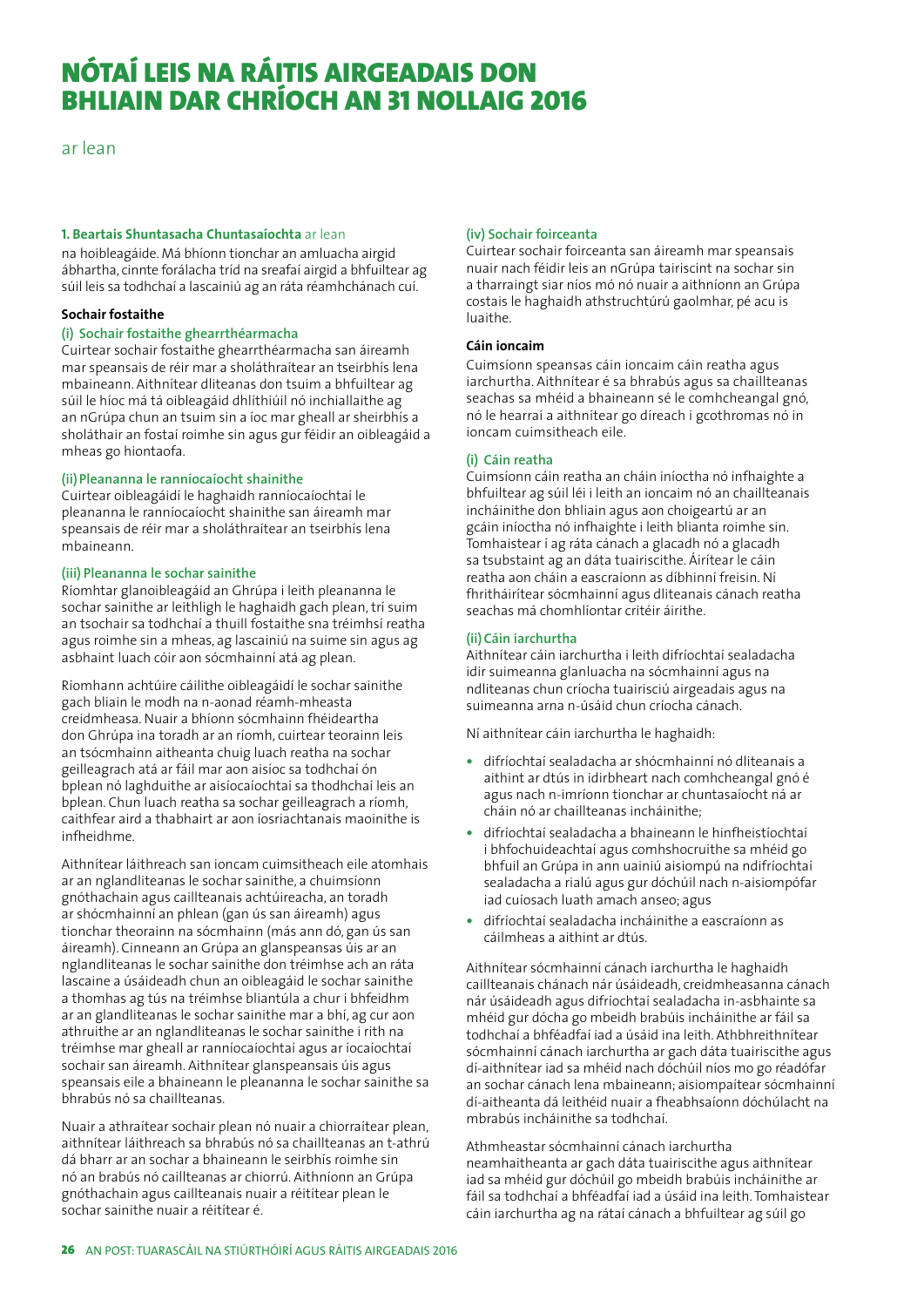gcuirfear i bhfeidhm iad ar dhifríochtaí sealadacha nuair a aisiompaíonn siad ag úsáid rátaí cánach a glacadh nó a glacadh sa tsubstaint ar an dáta tuairiscithe.

Léiríonn tomhas na cánach iarchurtha na hiarmhairtí cánach a leanfadh ón gcaoi a bhfuil an Grúpa ag súil, ar an dáta tuairiscithe, le suim ghlanluacha a shócmhainní agus a dhliteanas a aisghabháil nó a réiteach. Meastar talamh ag an ráta díolacháin. Chun na críche sin, glactar leis go n-aisghabhtar suim ghlanluacha na réadmhaoine infheistíochta a thomhaistear ag a luach cóir tríd an díolachán, agus níor bhréagnaigh an Grúpa an t-ionchas sin. Ní fhritháirítear sócmhainní agus dliteanais cánach iarchurtha seachas má chomhlíontar critéir áirithe.

#### **Airgeadra eachtrach**

#### **(i) Idirbhearta airgeadra eachtraigh**

Aistrítear idirbhearta in airgeadraí eachtracha go hairgeadraí feidhmiúla faoi seach chuideachtaí an Ghrúpa ag na rátaí malartaithe ar dhátaí na n-idirbheart.

Aistrítear sócmhainní agus dliteanais airgeadais a ainmnítear in airgeadraí eachtracha go dtí an t-airgeadra feidhmiúil ag an ráta malartaithe ar an dáta tuairiscithe. Aistrítear sócmhainní agus dliteanais neamhairgeadais a thomhaistear ag luach cóir in airgeadra eachtrach a aistriú go dtí an t-airgeadra feidhmiúil ag an ráta malartaithe nuair a cinneadh an luach cóir. Aithnítear difríochtaí idir airgeadraí eachtracha sa bhrabús nó sa chaillteanas go hiondúil. Ní aistrítear earraí neamhairgeadais a thomhaistear bunaithe ar a gcostas stairiúil in airgeadra eachtrach.

#### **(ii)Oibríochtaí eachtracha**

Aistrítear sócmhainní agus dliteanais oibríochtaí eachtracha, lena n-áirítear cáilmheas agus coigeartuithe ar luach cóir a eascraíonn as fáil, go euro ag an ráta malartaithe ar an dáta tuairiscithe. Aistrítear ioncam agus speansais oibríochtaí eachtracha go euro ag na rátaí malartaithe ar dhátaí na n-idirbheart.

Aithnítear difríochtaí idir airgeadraí eachtracha in ioncam cuimsitheach eile agus carntar iad sa chúlchiste aistrithe, seachas sa mhéid a leithdháiltear an difríocht aistrithe ar leasanna neamh-urlámhais.

Nuair a dhiúscraítear oibríocht eachtrach ina hiomláine nó nuair a dhiúscraítear cuid di agus go gcailltear urlámhas nó comh-urlámhas dá bharr, athrangaítear an tsuim charntha sa chúlchiste aistrithe a bhaineann leis an oibríocht eachtrach sin go dtí an brabús nó caillteanas mar chuid den ghnóthachan nó den chaillteanas ar an diúscairt. Má dhiúscraíonn an Grúpa cuid dá leas i bhfochuideachta ach go gcoinníonn sé urlámhas, athshanntar cion ábhartha na suime carntha go leasanna neamh-urlámhais. Nuair nach ndiúscraíonn an Grúpa ach cuid de chomhfhiontar ach go gcoinníonn sé comh-urlámhas, athrangaítear cion ábhartha na suime carntha go brabús nó caillteanas.

#### **Ionstraimí airgeadais**

#### **(i) Sócmhainní airgeadais agus dliteanais airgeadais neamhdhíorthacha – aithint agus dí-aithint**

Aithníonn an Grúpa iasachtaí agus suimeanna infhaighte agus urrúis fiachais ar dtús ar an dáta a dtionscnaítear iad. Aithnítear gach sócmhainn airgeadais agus dliteanas airgeadais eile ar an dáta trádála ar dtús.

Dí-aithníonn an Grúpa sócmhainn airgeadais nuair a éagann na cearta conartha do na sreafaí airgid ón tsócmhainn, nó aistríonn sé na cearta chun na sreafaí airgid conartha a fháil in idirbheart ina n-aistrítear go substaintiúil rioscaí agus luach saothair uile úinéireacht na sócmhainne airgeadais, nó ní aistríonn ná ní choinníonn sé go substaintiúil rioscaí agus luach saothair uile na húinéireachta agus ní choinníoll sé urlámhas ar an tsócmhainn aistrithe. Aithnítear aon leas i sócmhainní airgeadais dí-aitheanta dá leithéid a chruthaíonn nó a choinníonn an Grúpa mar shócmhainn nó mar dhliteanas ar leithligh.

Dí-aithníonn an Grúpa dliteanas airgeadais nuair a urscaoiltear a oibleagáidí conartha nó nuair a chuirtear ar ceal iad nó nuair a éagann siad.

Fritháirítear sócmhainní airgeadais agus dliteanais airgeadais agus tuairiscítear an ghlansuim sa ráiteas ar staid an airgeadais nuair a bhíonn ceart dlíthiúil ag an nGrúpa, agus sa chás sin amháin, chun na suimeanna a fhritháireamh agus go bhfuil sé i gceist acu iad a réiteach ar bhonn glanmhéide nó an tsócmhainn a réadú agus an dliteanas a réiteach ag an am céanna.

### **(ii) Sócmhainní airgeadais neamhdhíorthacha – tomhas**

Tá na catagóirí sócmhainní airgeadais seo a leanas i seilbh an Ghrúpa:

#### **Iasachtaí agus suimeanna infhaighte**

Aithnítear na sócmhainní sin ar dtús ag luach cóir agus tomhaistear ina dhiaidh sin iad ag a gcostais amúchta lúide caillteanais bhearnúcháin charntha.

#### **Sócmhainní airgeadais atá ar fáil lena ndíol**

Is ionstraimí neamhdhíorthacha iad sócmhainní airgeadais atá ar fáil lena ndíol a ainmnítear mar shócmhainní atá ar fáil lena ndíol nó nach rangaítear mar chatagóir eile de shócmhainní airgeadais. Iompraítear urrúis chothromais neamhluaite nach féidir a luach cóir a thomhas go hiontaofa ag a gcostas. Iompraítear na hinfheistíochtaí eile ar fad at ar fáil lena ndíol ag a luach cóir.

Aithnítear ús ioncaim ar fhiachas sa bhrabús nó sa chaillteanas ag úsáid mhodh an ráta úis ghlain. Aithnítear ioncam díbhinne ar chothromas sa bhrabús nó sa chaillteanas nuair a bhíonn an Grúpa i dteideal na díbhinne. Aithnítear gnóthachain nó caillteanais ar mhalartú eachtrach ar infheistíochtaí fiachais atá ar fáil lena ndíol sa bhrabús nó sa chaillteanas.

Aithnítear athruithe eile ar luach cóir go díreach in ioncam cuimsitheach eile go dtí go ndíoltar nó go mbearnaítear an infheistíochta, agus ansin aithnítear na gnóthachain agus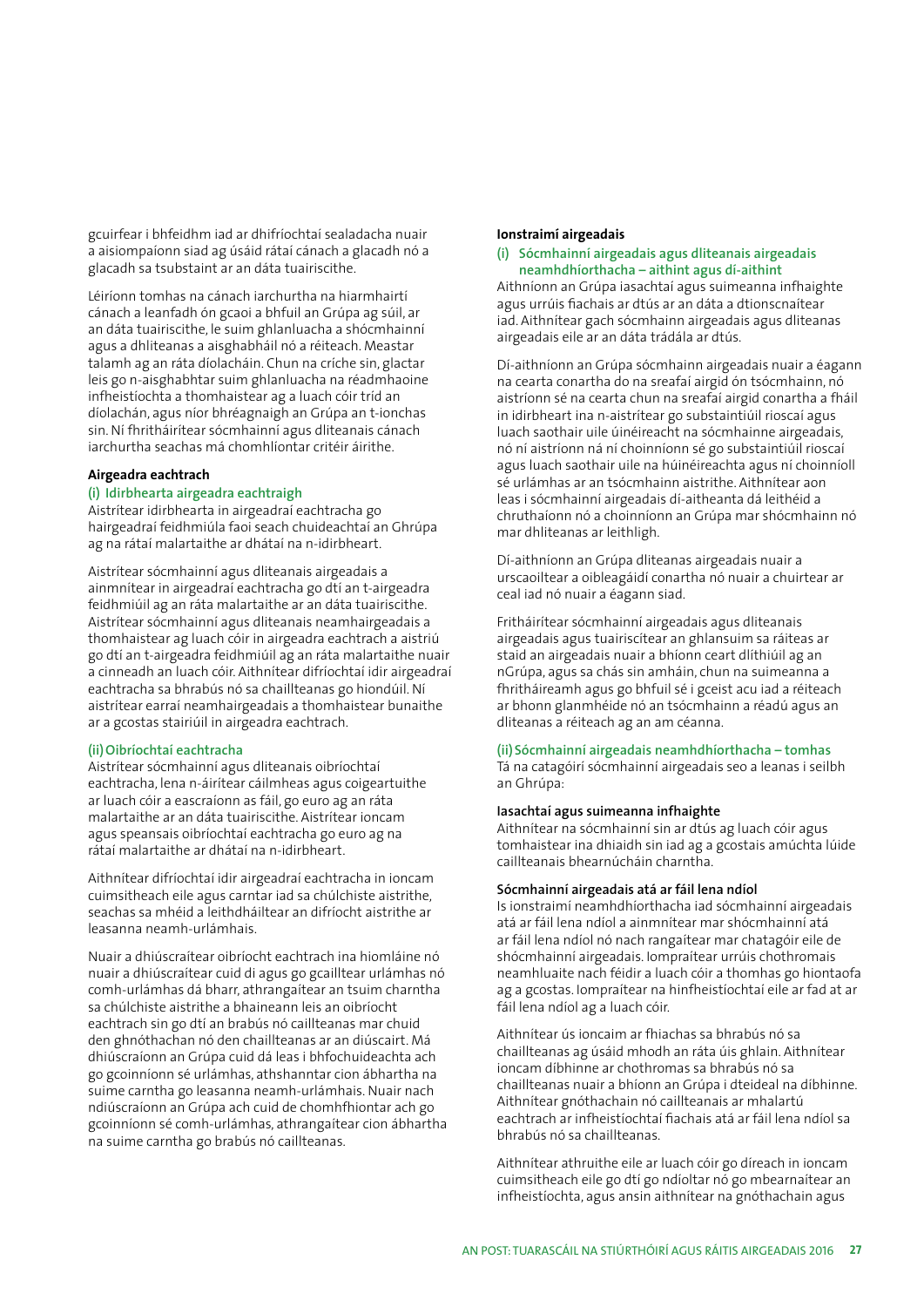# NÓTAÍ LEIS NA RÁITIS AIRGEADAIS DON BHLIAIN DAR CHRÍOCH AN 31 NOLLAIG 2016

ar lean

#### 1**. Beartais Shuntasacha Chuntasaíochta** ar lean

na caillteanais charntha a aithníodh roimh sin in ioncam cuimsitheach eile sa bhrabús nó sa chaillteanas. e.

#### **(iii) Dliteanais airgeadais neamhdhíorthacha – tomhas**

Aithnítear dliteanais airgeadais neamhdhíorthacha ar dtús ag a luach cóir lúide aon chostais idirbhirt atá inchurtha go díreach ina leith. I ndiaidh iad a aithint ar dtús, tomhaistear na dliteanais sin ag a gcostas amúchta ag úsáid mhodh an úis ghlain.

#### **Bearnú**

#### **(i) Sócmhainní airgeadais**

Meastar sócmhainní airgeadais nach dtomhaistear ag a luach cóir ar gach dáta tuairiscithe chun a chinneadh an bhfuil fianaise oibiachtúil ar bhearnú ann.

Áirítear le fianaise oibiachtúil go bhfuil sócmhainní airgeadais dá leithéid bearnaithe:

- **•**  loiceadh nó rédhliteacht féichiúnaí;
- **•**  suim atá dlite don Ghrúpa a athstruchtúrú ar théarmaí nach mbreithneodh an Grúpa i gcás ar bith eile;
- **•**  comharthaí go bhfuil féichiúnaí nó eisitheoir chun titeann i bhféimheacht;
- **•**  athruithe díobhálacha ar stádas íocaíochta iasachtóirí nó eisitheoirí;
- **•**  margadh gníomhach d'urrús a bheith imithe; nó
- **•**  sonraí inbhraite a thugann le fios go bhfuil laghdú intomhaiste ar na sreafaí airgid lena bhfuiltear ag súil ó ghrúpa sócmhainní airgeadais.

I gcás infheistíochta in urrús cothromais, áirítear le fianaise oibiachtúil ar bhearnú meath suntasach nó faidréiseach ar a luach cóir faoina chostas. Measann an Grúpa go bhfuil meath 20% suntasach agus go bhfuil tréimhse naoi mí faidréiseach.

#### **Sócmhainní airgeadais atá ar fáil lena ndíol**

Aithnítear caillteanais bhearnúcháin ar urrúis infheistíochta atá ar fáil lena ndíol tríd an gcaillteanas carntha a aithníodh go díreach san ioncam cuimsitheach eile a aistriú go dtí brabús nó caillteanas. Is ionann an caillteanas carntha a bhaintear ó ioncam cuimsitheach eile agus a aithnítear sa bhrabús nó sa chaillteanas agus an difríocht idir an costas fála agus an luach cóir reatha, lúide aon chaillteanas bearnúcháin a aithníodh roimhe sin sa bhrabús nó sa chaillteanas. Léirítear athruithe ar fhorálacha bearnúcháin atá inchurtha i leith amluacha mar chuid d'ioncam ar ús.

Má mhéadaíonn luach cóir an urrúis bhearnaithe atá ar fáil lena dhíol i dtréimhse ina dhiaidh sin agus más féidir an méadú a nascadh go hoibiachtúil le himeacht a tharla i ndiaidh an caillteanas bearnúcháin a aithint sa bhrabús nó sa chaillteanas, aisiompaítear an caillteanas bearnaithe, agus aithnítear suim an aisiompaithe go díreach sa bhrabús nó sa chaillteanas. Ach aithnítear aon aisghabháil ina dhiaidh sin ar luach cóir an urrúis cothromais bhearnaithe atá ar fáil lena dhíol go díreach in ioncam cuimsitheach eile.

#### **(ii) Sócmhainní neamhairgeadais**

Ar gach dáta tuairiscithe, athbhreithníonn an Grúpa suimeanna glanluacha a shócmhainní neamhairgeadais (seachas réadmhaoin infheistíochta, fardail agus sócmhainní cánach iarchurtha) chun a chinneadh an bhfuil aon chomhartha bearnúcháin ann. Más ann do chomhartha dá leithéid, meastar méid in-aisghabhála na sócmhainne. Déantar cáilmheas a thástáil gach bliain le haghaidh bearnúcháin.

Sa tástáil ar bhearnú, cuirtear sócmhainní le chéile sa chaoi is go ndéantar an grúpa sócmhainní is lú a ghineann sreafaí airgid ó úsáid leanúnach atá neamhspleách den chuid is mó ar shreafaí airgid sócmhainní nó Aonad Giniúna Airgid eile. Leithroinntear cáilmheas a eascraíonn as comhcheangal gnó ar aonaid giniúna airgid nó ar ghrúpaí aonaid giniúna airgid a bhfuiltear ag súil go mbainfidh siad tairbhe as sineirgí an chomhcheangail.

Is ionann méid in-aisghabhála sócmhainne nó aonad giniúna airgid agus a luach úsáide agus a luach cóir lúide costais lena d(h)íol, pé acu is mó. Bunaítear luach úsáide ar shreafaí airgid measta sa todhchaí, a lascainiú go dtí a luach reatha ag úsáid ráta lascaine roimh cháin a léiríonn measúnuithe margaidh reatha ar an amluach airgid agus na rioscaí a bhaineann go sonrach leis an tsócmhainn nó leis an aonad giniúna airgid.

Aithnítear caillteanas bearnúcháin má sháraíonn suim ghlanluacha sócmhainne nó aonad giniúna airgid a mhéid in-aisghabhála. Aithnítear caillteanais bhearnúcháin sa bhrabús nó sa chaillteanas. Leithdháiltear ar dtús iad chun suim ghlanluacha aon cháilmheasa a leithdháiltear ar an aonad giniúna airgid a laghdú, agus ansin chun suimeanna glanluacha na sócmhainní eile san aonad giniúna airgid a laghdú ar bhonn pro rata.

Ní aisiompaítear caillteanas bearnúcháin i leith cáilmheasa. I gcás sócmhainní eile, ní aisiompaítear caillteanas bearnúcháin ach sa mhéid nach sáraíonn suim ghlanluacha na sócmhainne an tsuim ghlanluacha a chinnfí, glan ar dhímheas nó ar amúchadh, murar aithníodh caillteanas bearnaithe.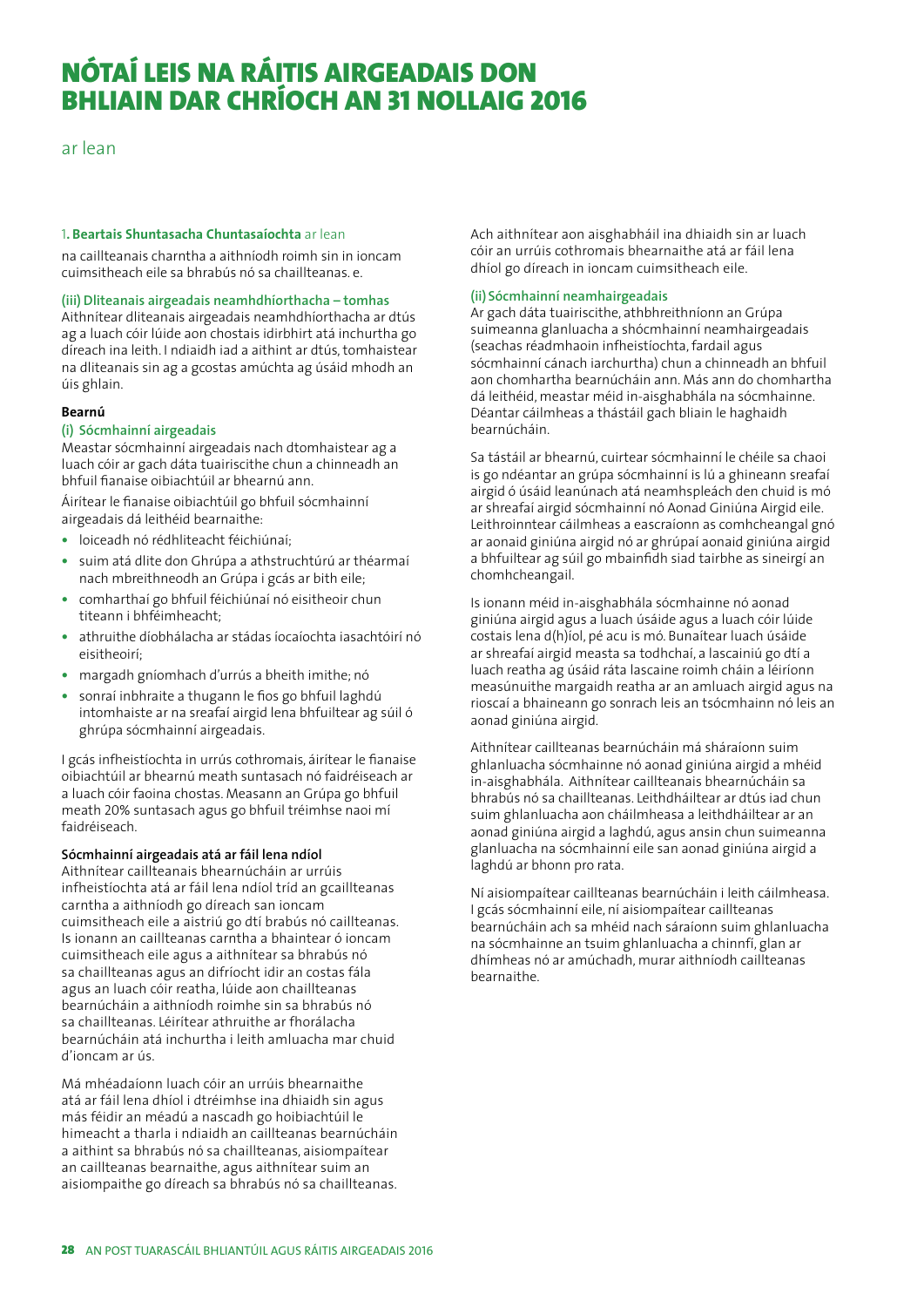### **2. Ioncam**

|                                                                                      | 2016<br>€'000 | 2015<br>€'000 |
|--------------------------------------------------------------------------------------|---------------|---------------|
| Is mar seo a leanas a dhéantar anailís ar an ioncam:                                 |               |               |
| Poblacht na hÉireann                                                                 |               |               |
| Postas: Litreacha agus beartáin                                                      | 512,554       | 523,716       |
| Postas: Toghcháin agus reifrinn                                                      | 14,203        | 2,460         |
| Oifigí poist: Seirbhísí gníomhaireachta, seirbhísí seoltáin agus seirbhísí gaolmhara | 161,831       | 164,309       |
| Seirbhísí eile                                                                       | 55,842        | 46,600        |
| loncam úis                                                                           | 421           | 1,025         |
| loncam cíosa                                                                         | 60            | 60            |
|                                                                                      | 744,911       | 738,170       |
| <b>An Riocht Aontaithe</b>                                                           |               |               |
| Dáileachán poist agus seirbhísí gaolmhara                                            | 80,741        | 87,899        |
|                                                                                      | 825,652       | 826.069       |

# **3. Costais Oibriúcháin**

|                                                     | 2016<br>€'000 | 2015<br>€'000 |
|-----------------------------------------------------|---------------|---------------|
| Ba iad seo a leanas costais chomhdhlúite an Ghrúpa: |               |               |
| Costais foirne agus máistrí poist                   |               |               |
| Pá agus tuarastail                                  | 406,612       | 394,835       |
| Costais Máistrí Poist                               | 72,659        | 74,481        |
| Costais leasa shóisialaigh                          | 36,437        | 35,619        |
|                                                     | 515,708       | 504,935       |
| Costais phinsin                                     | 45,866        | 48,018        |
| Iomlán costais phárolla foirne agus máistrí poist   | 561,574       | 552,953       |
| Costais eile:                                       |               |               |
| Dáileadh                                            | 87,662        | 94,857        |
| Áiseanna                                            | 26,911        | 28,711        |
| Oibríochtúil                                        | 84,428        | 79,355        |
| Riarachán                                           | 48,360        | 43,363        |
| Dímheas agus bearnú                                 | 28,490        | 19,236        |
| Amúchadh                                            | 1,923         | 2,432         |
|                                                     | 277,774       | 267,954       |
|                                                     | 839,348       | 820,907       |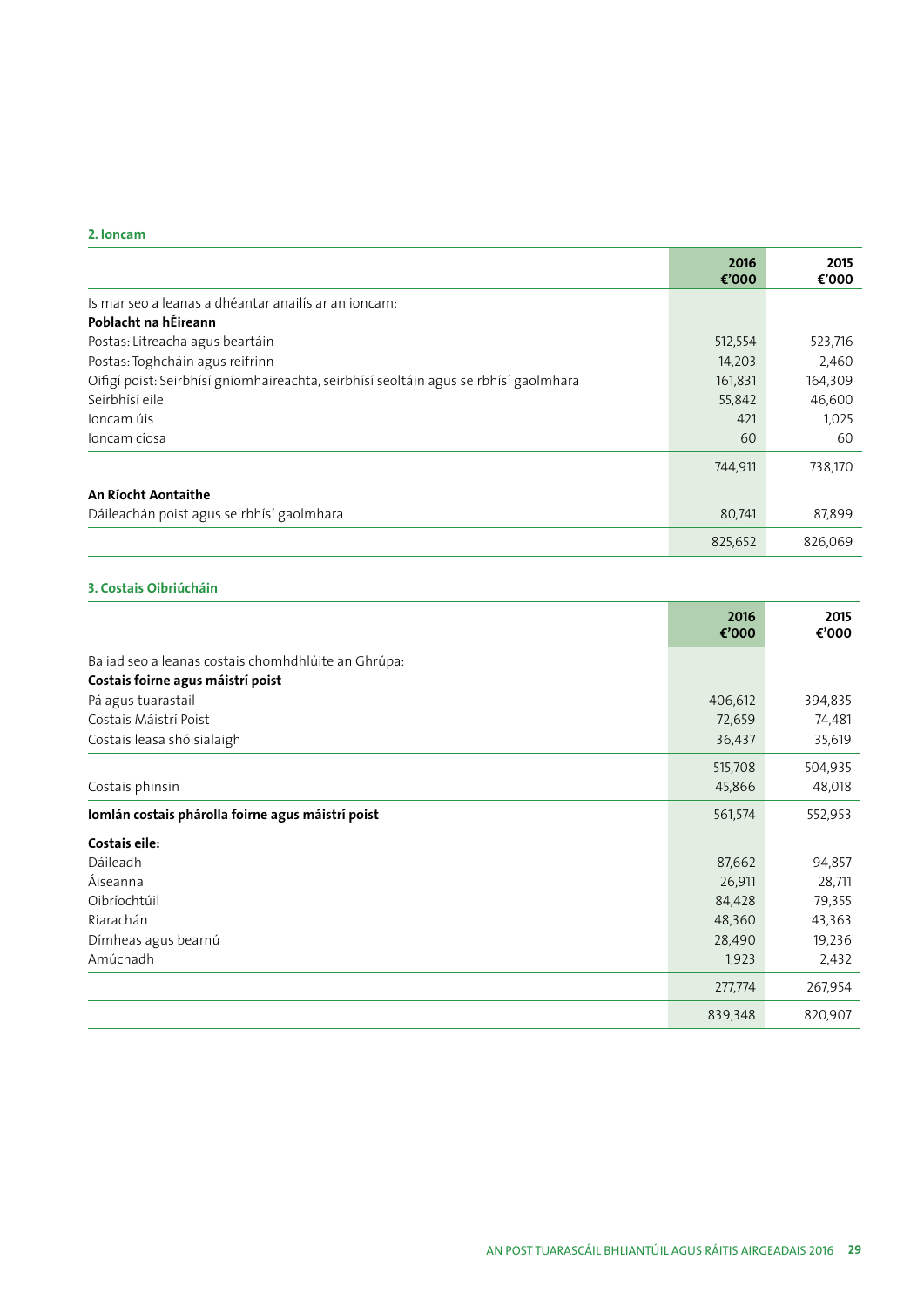# NÓTAÍ LEIS NA RÁITIS AIRGEADAIS DON BHLIAIN DAR CHRÍOCH AN 31 NOLLAIG 2016

# ar lean

# **4. Ioncam Airgeadais**

|                                                          | 2016<br>€'000 | 2015<br>€'000 |
|----------------------------------------------------------|---------------|---------------|
| Ús ar iasacht infhaighte Premier Lotteries Ireland (PLI) | 1,838         | 1,677         |
| Díbhinní scaireanna tosaíochta PLI                       |               | 2,130         |
| loncam ó infheistíocht a bhí ar fáil lena díol           | 312           |               |
| Ús ar thaiscí gearrthéarmacha                            | 12            | 42            |
|                                                          | 2,162         | 3.849         |

# **5. Costais Airgeadais**

|                       | 2016<br>€'000 | 2015<br>€'000 |
|-----------------------|---------------|---------------|
| Ús ar léas airgeadais | 494           | 454           |
|                       | 494           | 454           |

# **6. Caillteanas roimh Chánachas**

|                                                                                     | 2016<br>€'000 | 2015<br>€'000 |
|-------------------------------------------------------------------------------------|---------------|---------------|
| Luaitear an caillteanas roimh chánachas i ndiaidh an méid seo a leanas a mhuirearú: |               |               |
| Cíosanna ar léas oibriúcháin:                                                       |               |               |
| Cíos ar fhoirgnimh                                                                  | 8,902         | 8.726         |
| Trealamh eile agus mótarfheithiclí                                                  | 13,420        | 13,385        |
|                                                                                     | 22,322        | 22,111        |
| agus i ndiaidh an méid seo a leanas a chur do shochar ioncaim ó sheirbhísí eile:    |               |               |
| Deontais chaipitil amúchta                                                          | 362           | 101           |
| Brabús ar dhíolachán réadmhaoine, innealra agus trealaimh                           | 1,251         | 293           |
|                                                                                     | 1.613         | 394           |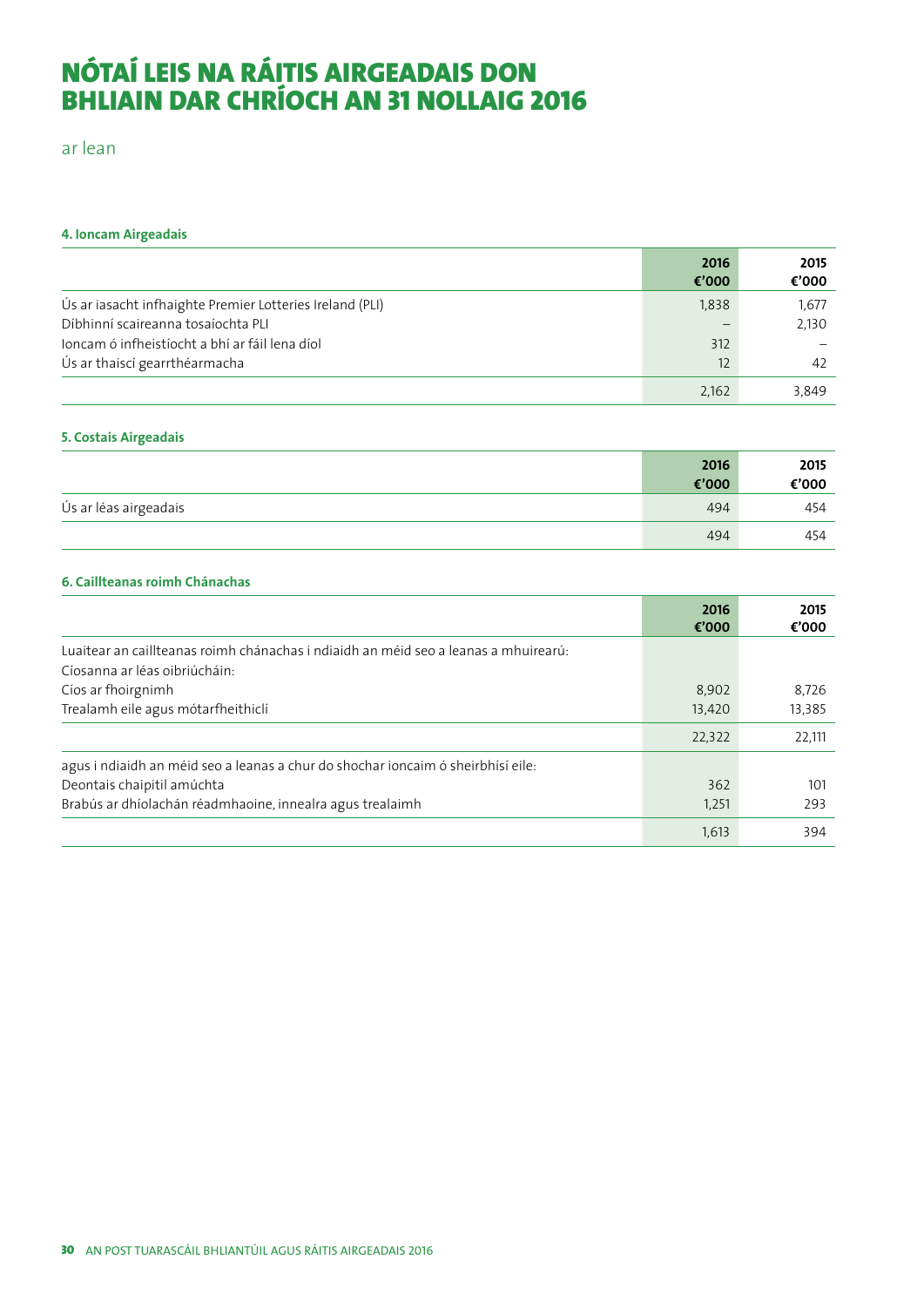#### **6. Caillteanas roimh Chánachas** ar lean

|                                                                                     | 2016<br>€'000  | 2015<br>€'000 |
|-------------------------------------------------------------------------------------|----------------|---------------|
| Luaitear an caillteanas roimh chánachas i ndiaidh an méid seo a leanas a mhuirearú: |                |               |
| Diolaíochtaí na stiúrthóirí:                                                        |                |               |
| Táillí                                                                              | 224            | 236           |
| Díolaíochtaí eile                                                                   | 306            | 240           |
| Ranníocaíochtaí pinsin íoctha                                                       | 60             | 46            |
|                                                                                     | 590            | 522           |
| Speansais íoctha le Stiúrthóirí                                                     |                |               |
| Taisteal                                                                            | 6              | 7             |
| Cothabháil                                                                          | $\overline{2}$ |               |
|                                                                                     | 8              | 7             |
| Luach saothair an iniúchóra* - Grúpa                                                |                |               |
| Iniúchadh ar ráitis airgeadais an ghrúpa*1                                          | 357            | 373           |
| Seirbhísí ráthaíochta eile                                                          | 151            | 159           |
| Seirbhísí comhairle cánach                                                          | 277            | 218           |
| Seirbhísí neamh-iniúchta eile                                                       | 43             | 101           |
|                                                                                     | 828            | 851           |
| Luach saothair an iniúchóra* - Cuideachta An Post (san áireamh thuas)               |                |               |
| Iniúchadh ar ráitis airgeadais                                                      | 214            | 232           |
| Seirbhísí ráthaíochta eile                                                          | 151            | 159           |
| Seirbhísí comhairle cánach                                                          | 231            | 136           |
| Seirbhísí neamh-iniúchta eile                                                       | 43             | 66            |
|                                                                                     | 639            | 593           |

\*Gan CBL do-aisghabhála san áireamh

\*1 Speansais aisíoctha dar luach €8,000 (2015: €9,456) san áireamh

Ní áirítear sna suimeanna thuasluaite mar dhíolaíochtaí stiúrthóirí ach na suimeanna a íocadh le stiúrthóirí i bhfeidhmiú a ndualgas mar stiúrthóirí agus tuarastal an Phríomhfheidhmeannaigh (agus an iar-Phríomhfheidhmeannaigh) ar stiúrthóir é freisin. Seachas sin, ní chuirtear tuarastail na stiúrthóirí ar fostaithe iad ná luach saothair an stiúrthóra ar máistir poist í san áireamh. Áirítear íocaíochtaí a rinneadh leis an iar-Chathaoirleach i gcaitheamh 2015 sa nóta seo freisin.

Seo a leanas an pacáiste luacha saothair a bhí ag an tUas. David McRedmond, an Príomhoifigeach Feidhmiúcháin, a áirítear sna suimeanna thuas mar dhíolaíochtaí stiúrthóirí:

|                               | 2016<br>€'000 |
|-------------------------------|---------------|
| Buntuarastal                  | 60            |
| Díolaíochtaí eile:            |               |
| Táille stiúrthóra             |               |
| Ranníocaíochtaí pinsin íoctha | 15            |
|                               | 75            |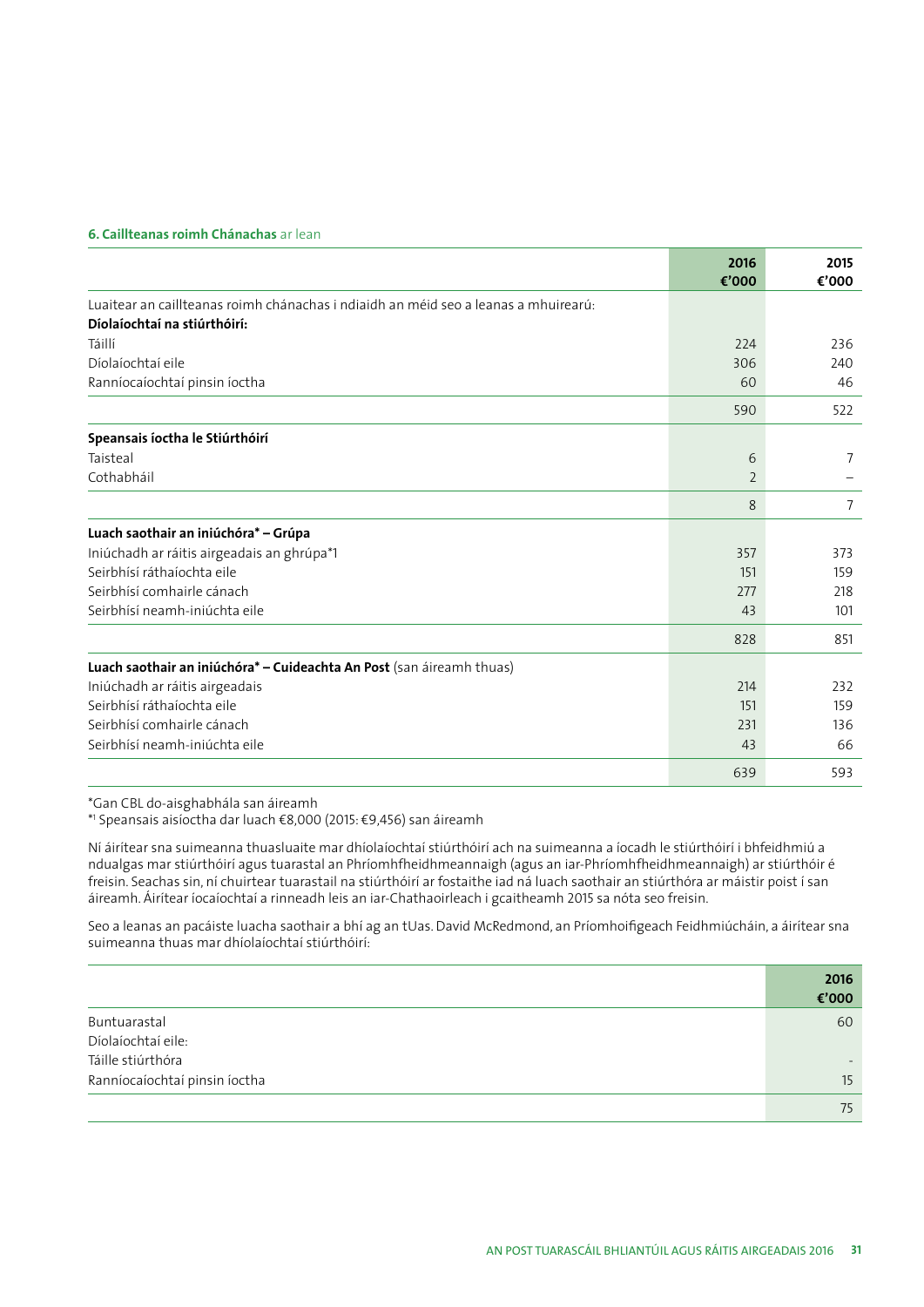# NÓTAÍ LEIS NA RÁITIS AIRGEADAIS DON BHLIAIN DAR CHRÍOCH AN 31 NOLLAIG 2016

ar lean

# **6. Caillteanas roimh Chánachas** ar lean

Seo a leanas an pacáiste luacha saothair a bhí ag an tUas. Donal Connell, an t-iar-Phríomhoifigeach Feidhmiúcháin, a áirítear sna suimeanna thuas mar dhíolaíochtaí stiúrthóirí:

|                               | 2016<br>€'000 | 2015<br>€'000 |
|-------------------------------|---------------|---------------|
| Buntuarastal                  | 246           | 240           |
| Díolaíochtaí eile:            |               |               |
| Táille stiúrthóra             | -             |               |
| Ranníocaíochtaí pinsin íoctha | 45            | 46            |
|                               | 291           | 286           |

Ba iad seo a leanas na táillí a íocadh le gach stiúrthóir:

|                                           | 2016<br>€'000  | 2015<br>€'000 |
|-------------------------------------------|----------------|---------------|
| Dermot Divilly (Cathaoirleach)            | $*34$          |               |
| Christoph Mueller (Iar-Chathaoirleach)    |                | 28            |
| Noel Adamson                              | 16             | 16            |
| Patrick Compton                           | 13             | 16            |
| Donal Connell (Iar-Phríomhfheidhmeannach) |                |               |
| Thomas Devlin                             | 16             | 16            |
| Paul Henry                                | 11             | 16            |
| Jennifer Loftus                           | 16             | 16            |
| David McRedmond (Príomhfheidhmeannach)    |                |               |
| Ed Murray                                 | 16             | 16            |
| William Mooney                            | 16             | 16            |
| Thomas O'Brien                            | 16             | 16            |
| Martina O'Connell                         | 16             | 16            |
| Peter Ormond                              | 3              | 16            |
| Niall Phelan                              | $\overline{3}$ |               |
| William Scally                            | 16             | 16            |
| Lorraine Tormey                           | 16             | 16            |
| James Wrynn                               | 16             | 16            |
| Iomlán                                    | 224            | 236           |

\*Baineann €3k le 2015

Ceapadh an tUas. David McRedmond ina Phríomhfheidhmeannach ar an 3 Deireadh Fómhair 2016.

Tháinig deireadh le téarma oifige an tUas. Peter Ormond ar an 7 Márta 2016.

Tháinig deireadh le téarma oifige an tUas. Paul Henry ar an 14 Meán Fómhair 2016.

Tháinig deireadh le téarma oifige an tUas. Patrick Compton ar an 31 Deireadh Fómhair 2016.

Ceapadh an tUas. Niall Phelan ar an mBord ar an 30 Samhain 2016.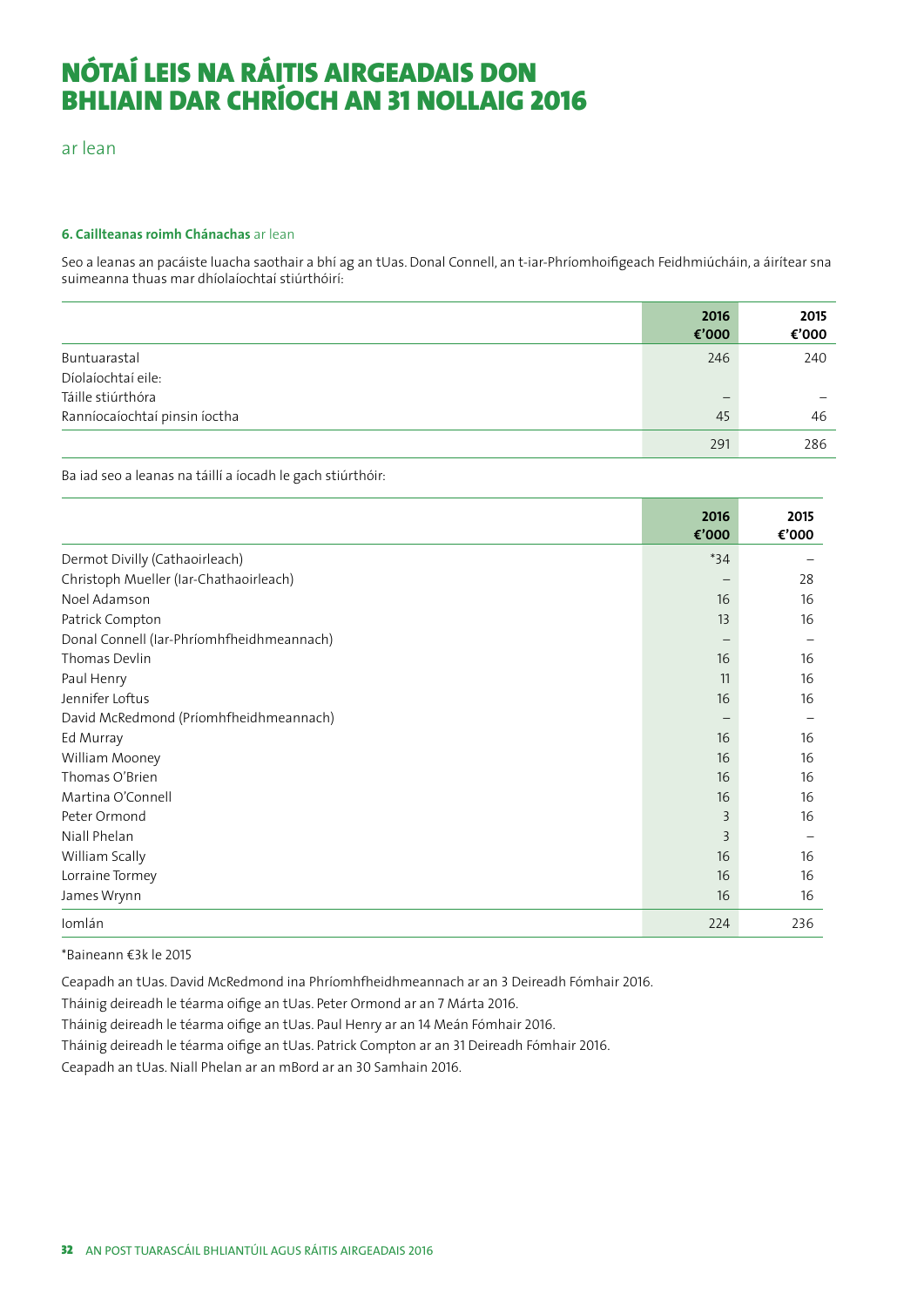# **7. Cáin Ioncaim**

# **A. Suimeanna aitheanta sa bhrabús nó sa chaillteanas**

|                                                  | 2016<br>€'000 | 2015<br>€'000 |
|--------------------------------------------------|---------------|---------------|
| Cáin reatha                                      |               |               |
| Éire - Cáin Chorparáide                          | 478           | 111           |
| Coigeartuithe i ndáil leis an mbliain roimhe seo | 59            | (2)           |
| An Ríocht Aontaithe - Cáin Chorparáide           | 486           | 1,066         |
|                                                  | 1,023         | 1,175         |
| Cáin iarchurtha                                  |               |               |
| Bliain Reatha                                    | (161)         | 247           |
| Coigeartuithe i ndáil leis an mbliain roimhe seo | 130           | (74)          |
|                                                  | (31)          | 173           |
|                                                  | 992           | 1,348         |

# **B. Réiteach an ráta éifeachtaigh cánach**

|                                                                     | 2016<br>€ $'000$ | 2015<br>€'000 |
|---------------------------------------------------------------------|------------------|---------------|
| Caillteanas roimh chánachas                                         | (15, 658)        | (1,073)       |
| Cáin ag úsáid ráta cánach baile na Cuideachta - 12.5% (2015: 12.5%) | (1, 957)         | (134)         |
| Tionchar cánach:                                                    |                  |               |
| Speansais nach féidir a asbhaint/ioncam nach bhfuil inchánach       | (145)            | 86            |
| Cáin siarchoinnithe ó íocaíochtaí a rinneadh                        | 8                |               |
| Ioncam agus gnóthachain le rátaí cánach níos airde                  | 1,302            | 585           |
| Caillteanais chánach nach n-aithnítear                              | 689              | 67            |
| Gluaiseacht i gcáin iarchurtha neamhaitheanta                       | 907              | 813           |
| Tearcsholáthar/(rósholáthar) an bhliain roimhe sin                  | 188              | (76)          |
| Muirear cánach iomlán                                               | 992              | 1,348         |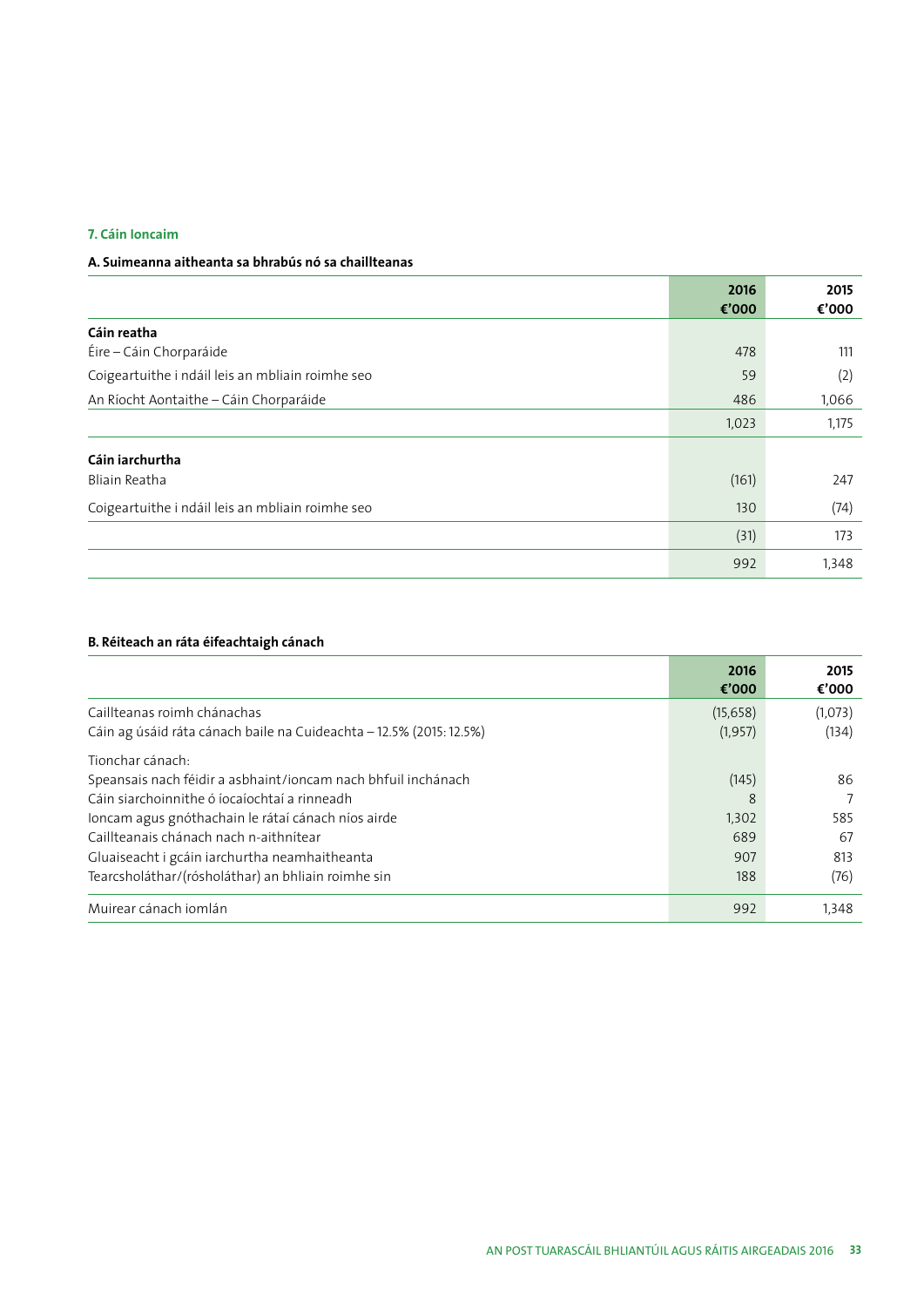# NÓTAÍ LEIS NA RÁITIS AIRGEADAIS DON BHLIAIN DAR CHRÍOCH AN 31 NOLLAIG 2016

ar lean

# **7. Cáin Ioncaim** (ar lean)

# **C. Gluaiseacht in iarmhéideanna cánach iarchurtha**

**Iarmhéid amhail an 31 Nollaig 2016**

|                                                                 | Glani-<br>armhéid<br>amhail an<br>1 Eanáir<br>2016<br>€'000 | Aitheanta i<br>mbrabús nó i<br>gcaillteanas<br>2016<br>€'000 | Aitheanta<br>in loncam<br>Cuimsitheach<br><b>Eile</b><br>2016<br>€'000 | Glan<br>amhail an<br>31 Noll<br>2016<br>€'000 | Sócmhainn<br>chánach<br>iarchurtha<br>amhail an<br>31 Noll<br>2016<br>€'000 | <b>Dliteanas</b><br>cánach<br>iarchurtha<br>amhail an<br>31 Noll<br>2016<br>€'000 |
|-----------------------------------------------------------------|-------------------------------------------------------------|--------------------------------------------------------------|------------------------------------------------------------------------|-----------------------------------------------|-----------------------------------------------------------------------------|-----------------------------------------------------------------------------------|
| Réadmhaoin, innealra agus trealamh                              | (5,637)                                                     | (877)                                                        |                                                                        | (6,514)                                       |                                                                             | (6, 514)                                                                          |
| Sochair fostaithe                                               | 3,283                                                       | 1,886                                                        |                                                                        | 5.169                                         | 5,169                                                                       |                                                                                   |
| Forálacha eile                                                  | 2,438                                                       | (614)                                                        | (483)                                                                  | 1,341                                         | 1,931                                                                       | (590)                                                                             |
| Caillteanas cánach le tabhairt ar aghaidh<br>(ioncam a aithint) | 1,456                                                       | (364)                                                        |                                                                        | 1,092                                         | 1,092                                                                       |                                                                                   |
|                                                                 | 1,540                                                       | 31                                                           | (483)                                                                  | 1,088                                         | 8,192                                                                       | (7,104)                                                                           |

# **Iarmhéid amhail an 31 Nollaig 2015**

|                                                                 | Glani-<br>armhéid<br>amhail an<br>1 Eanáir<br>2015<br>€'000 | Aitheanta i<br>mbrabús nó i<br>gcaillteanas<br>2015<br>€'000 | Aitheanta<br>in loncam<br>Cuimsitheach<br><b>Eile</b><br>2015<br>€'000 | Glan<br>amhail an<br>31 Noll<br>2015<br>€'000 | Sócm-<br>hainn<br>chánach<br>iarchurtha<br>amhail an<br>31 Noll<br>2015<br>€'000 | <b>Dliteanas</b><br>cánach<br>iarchurtha<br>amhail an<br>31 Noll<br>2015<br>€'000 |
|-----------------------------------------------------------------|-------------------------------------------------------------|--------------------------------------------------------------|------------------------------------------------------------------------|-----------------------------------------------|----------------------------------------------------------------------------------|-----------------------------------------------------------------------------------|
| Réadmhaoin, innealra agus trealamh                              | (4,797)                                                     | (840)                                                        |                                                                        | (5,637)                                       |                                                                                  | (5,637)                                                                           |
| Sochair fostaithe                                               | 4,472                                                       | (1,189)                                                      | -                                                                      | 3,283                                         | 3,283                                                                            |                                                                                   |
| Forálacha eile                                                  | 325                                                         | 2,220                                                        | (107)                                                                  | 2,438                                         | 2,545                                                                            | (107)                                                                             |
| Caillteanas cánach le tabhairt ar aghaidh<br>(ioncam a aithint) | 1,820                                                       | (364)                                                        |                                                                        | 1,456                                         | 1,456                                                                            |                                                                                   |
|                                                                 | 1,820                                                       | (173)                                                        | (107)                                                                  | 1,540                                         | 7,284                                                                            | (5,744)                                                                           |

De bharr na héiginnteachta faoi bhrabúis incháinithe a d'fhéadfadh a bheith ann sa todhchaí, níor aithníodh sócmhainn cánach iarchurtha féideartha dar luach €50,527,000 (2015: €38,379,000) a d'eascair as dliteanas na scéime pinsin le sochar sainithe agus as caillteanais bhreise a tugadh ar aghaidh.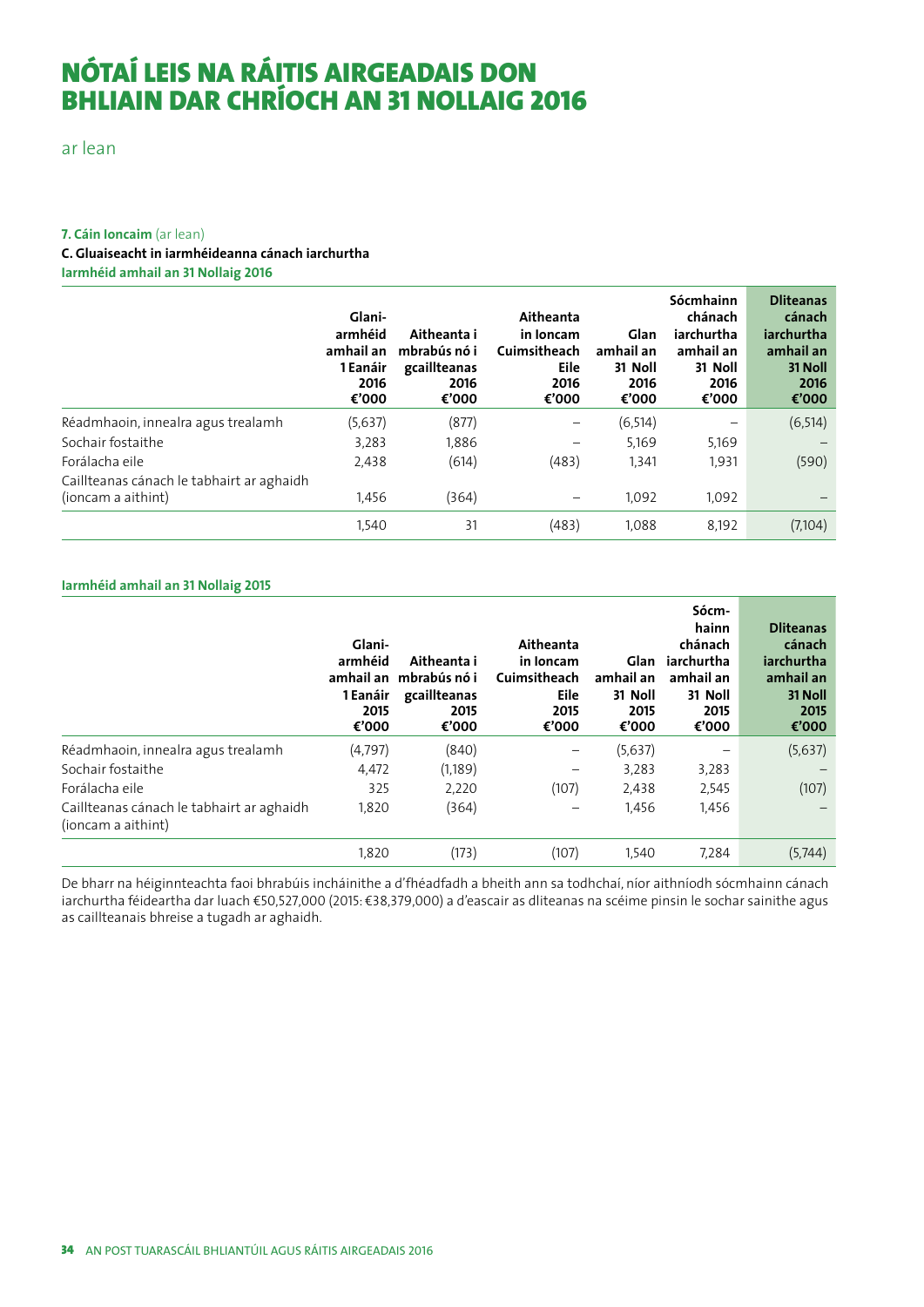### **8. Líon agus Costais Foirne agus Máistrí Poist**

Ba é meánlíon coibhéise lánaimseartha (CLA) na ndaoine, seachas máistrí poist, a bhí ag obair sa Ghrúpa i rith na bliana:

|                                            | 2016  | 2015  |
|--------------------------------------------|-------|-------|
| Oibríochtaí                                | 8,517 | 8,435 |
| Corparáideach                              | 673   | 674   |
| Iomlán na bhfostaithe sa Chuideachta (CLA) | 9,190 | 9.109 |
| Fochuideachtaí                             | 738   | 753   |
| Iomlán na bhfostaithe sa Ghrúpa (CLA)      | 9,928 | 9,862 |

Áirítear ar an méid thuas 65 CLA a bhí ag teastáil chun freastal ar an bpost a tháinig as Olltoghchán 2016.

# Ba é an meánlíon fostaithe a bhí ag obair sa Ghrúpa i rith na bliana:

|                                      | 2016   | 2015   |
|--------------------------------------|--------|--------|
| Oibríochtaí                          | 7,981  | 8,070  |
| Corparáideach                        | 708    | 711    |
| Fostaithe Cuideachta                 | 8,689  | 8,781  |
| Fostaithe ócáideacha                 | 877    | 877    |
| Jomlán na bhfostaithe sa Chuideachta | 9,566  | 9,658  |
| Fochuideachtaí                       | 758    | 777    |
| Iomlán fostaithe an Ghrúpa           | 10,324 | 10,435 |

# Ba é an meánlíon máistrí poist a fostaíodh mar ghníomhairí:

|                                          | 2016  | 2015  |
|------------------------------------------|-------|-------|
| Máistrí Poist: Fostaithe mar ghníomhairí | 1,056 | 1,062 |

### Ba iad seo a leanas na costais chomhiomlána ar phárolla agus ar mháistrí poist:

|                                                   | 2016<br>€ $'000$ | 2015<br>€'000 |
|---------------------------------------------------|------------------|---------------|
| Pá agus tuarastail                                | 406,612          | 394,835       |
| Costais leasa shóisialaigh                        | 36,437           | 35,619        |
| Costais phinsin                                   | 45,866           | 48,018        |
| Máistrí Poist: Fostaithe mar ghníomhairí          | 72,659           | 74,481        |
| Iomlán costais phárolla foirne agus máistrí poist | 561,574          | 552,953       |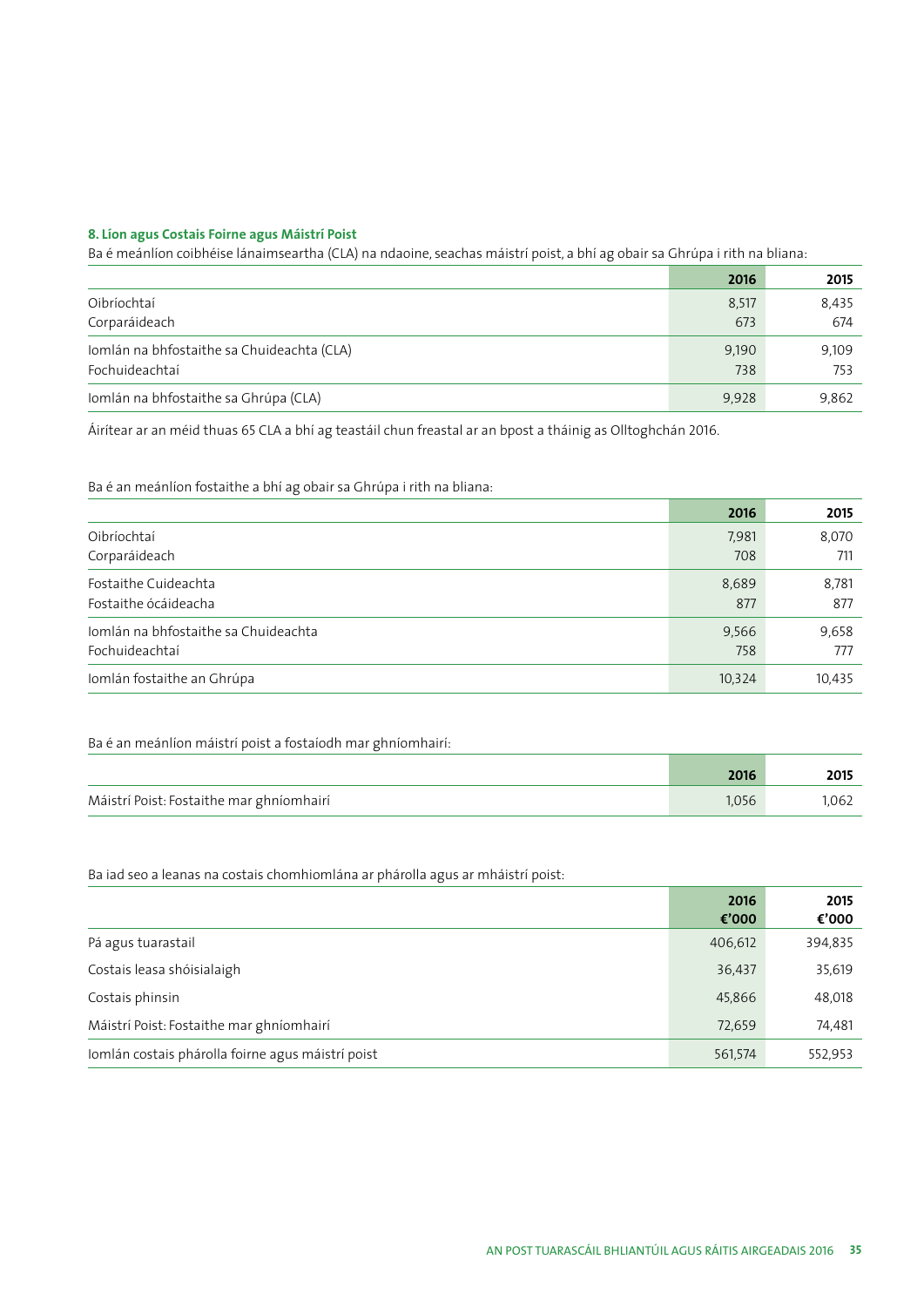ar lean

### **9. Sócmhainní Doláimhsithe agus Cáilmheas**

| Grúpa                           | Cáilmheas<br>€'000 | Bogearraí*<br>€'000 | <b>Iomlán</b><br>€'000 |
|---------------------------------|--------------------|---------------------|------------------------|
| Costas                          |                    |                     |                        |
| Amhail an 1 Eanáir 2015         | 41,578             | 51,212              | 92,790                 |
| Méideanna breise                |                    | 3,867               | 3,867                  |
| Gluaiseacht i malartú eachtrach | 156                |                     | 156                    |
| Amhail an 31 Nollaig 2015       | 41,734             | 55,079              | 96,813                 |
| Méideanna breise                |                    | 2,486               | 2,486                  |
| Gluaiseacht i malartú eachtrach | (385)              | (16)                | (401)                  |
| Amhail an At 31 Nollaig 2016    | 41,349             | 57,549              | 98,898                 |
| Amúchadh agus bearnú            |                    |                     |                        |
| Amhail an 1 Eanáir 2015         | 28,713             | 47,485              | 76,198                 |
| Muirear i gcomhair na bliana    |                    | 2,432               | 2,432                  |
| Amhail an 31 Nollaig 2015       | 28,713             | 49,917              | 78,630                 |
| Muirear i gcomhair na bliana    |                    | 1,923               | 1,923                  |
| Amhail an 31 Nollaig 2016       | 28,713             | 51,840              | 80,553                 |
| Suim ghlanluacha                |                    |                     |                        |
| Amhail an 31 Nollaig 2016       | 12,636             | 5,709               | 18,345                 |
| Amhail an 31 Nollaig 2015       | 13,021             | 5,162               | 18,183                 |

\*Ní áirítear ar shócmhainní doláimhsithe ach bogearraí. B'ionann sócmhainní doláimhsithe na Cuideachta amhail an 31 Nollaig 2016 agus €5,002,000 (2015: €4,936,000). Áirítear amúchadh na mbogearraí sna costais oibriúcháin.

### **Tástáil ar bhearnú le haghaidh aonaid giniúna airgid lena ngabhann cáilmheas**

Chun críocha na tástála ar bhearnú, leithroinneadh cáilmheas ar aonaid giniúna airgid (rannáin oibríochta) an Ghrúpa mar seo a leanas:

|                        | 31 Nollaig<br>2016 | 31 Nollaig<br>2015 |  |
|------------------------|--------------------|--------------------|--|
|                        | €'000              | €'000              |  |
| Gift Voucher Shop      | 5,732              | 5,732              |  |
| Air Business & Jordans | 2,411              | 2,796              |  |
| One Direct             | 4,493              | 4,493              |  |
|                        | 12,636             | 13,021             |  |

Bunaíodh méideanna in-aisghabhála na n-aonad giniúna airgid sin ar a luach úsáide, a cinneadh trí na sreafaí airgid sa todhchaí atá le giniúint ó úsáid leanúnach an aonaid giniúna airgid a lascainiú.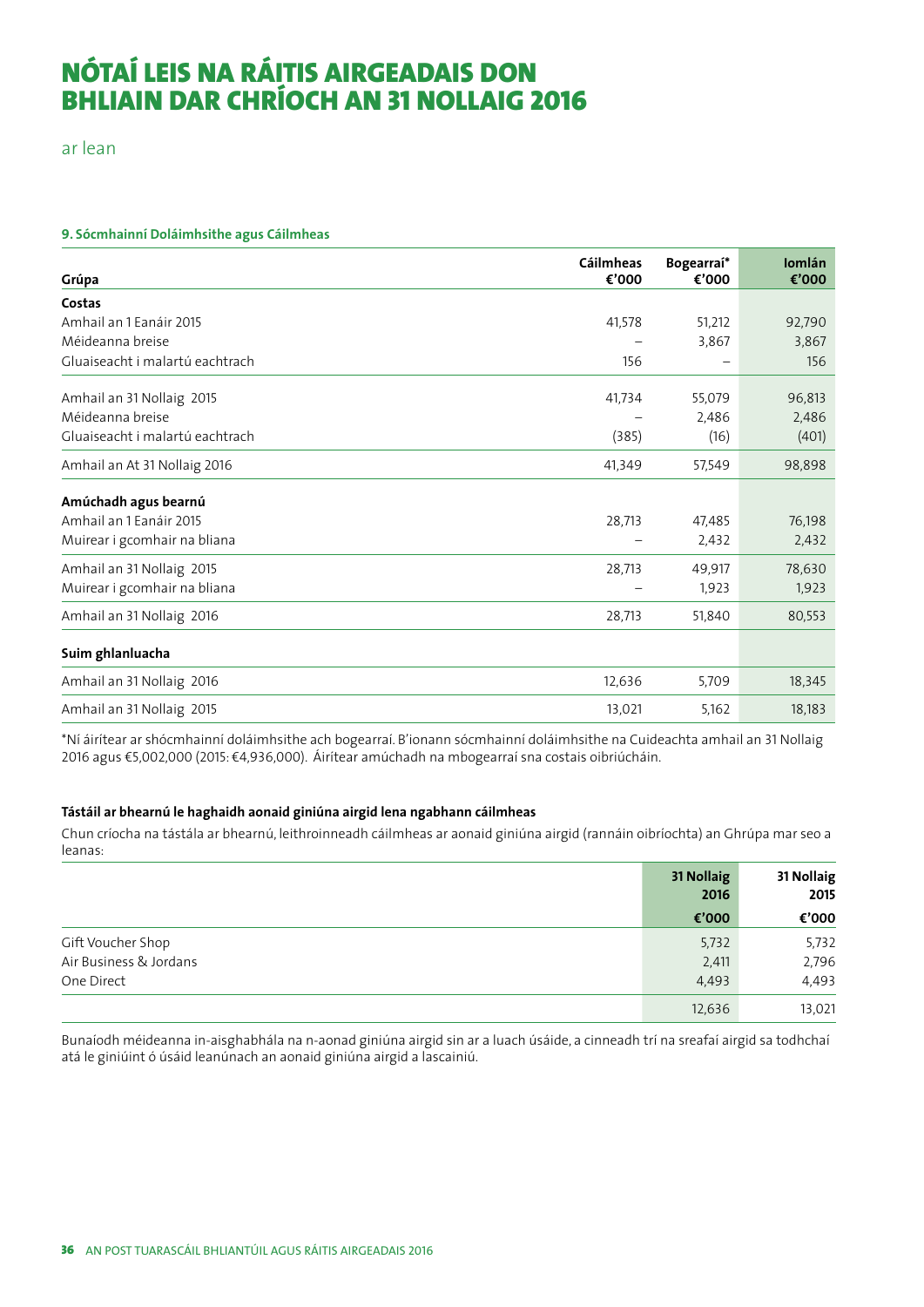Ba iad seo a leanas na príomhbhoinn tuisceana a úsáideadh chun an luach úsáide a mheas: Sreabhadh airgid réamh-mheasta

Bunaítear sreabhadh airgid réamh-mheasta ar thuilleamh buiséadaithe sa todhchaí. Bunaítear an tuilleamh buiséadaithe ar bhuiséad 2017 a d'fhaomh an bord agus ar réamh-mheastacháin le haghaidh 2018 go dtí 2021.

#### **Rátaí lascaine**

Cuirtear ráta lascaine roimh cháin de 8% (2015: 8%) i bhfeidhm ar bhrabúis gach aonaid giniúna airgid agus bearnú á ríomh.

#### **Bearnuithe**

Níor aithníodh aon bhearnú mar gheall ar na tástálacha roimhe seo ar bhearnú don bhliain dar chríoch 2016 (2015: €nialas).

### **Íogaireacht**

Rith an grúpa íogaireachtaí bunaithe ar athruithe féideartha le réasún i mboinn tuisceana agus ní bheadh gá le bearnú a aithint in 2016 mar gheall ar na híogaireachtaí sin.

### **10. Réadmhaoin Infheistíochta**

### **Suim ghlanluacha a réiteach**

|                                    | 31 Noll 2016             | 31 Noll 2015 |
|------------------------------------|--------------------------|--------------|
| Jarmhéid amhail tús na bliana      | 715                      |              |
| Athrú ar luach cóir                | $\overline{\phantom{a}}$ |              |
| Jarmhéid amhail deireadh na bliana | 715                      |              |

Cuimsítear réadmhaoin tráchtála atá ar léas le tríú páirtí sa réadmhaoin infheistíochta. Ní ghearrtar cíosanna teagmhasacha ar bith.

Aithnítear athruithe ar luach cóir mar ghnóthachain i mbrabús nó i gcaillteanas agus áirítear iad in 'ioncam eile'. Tá gach gnóthachan neamhréadaithe.

### **Luachanna córa a thomhas**

Cinneann luachálaithe réadmhaoine seachtracha, neamhspleácha luach cóir na réadmhaoine infheistíochta, ag a bhfuil cáilíochtaí gairmiúla a aithnítear go cuí agus taithí le deireanaí ar shuíomh agus ar chatagóir na réadmhaoine atá á luacháil.

Catagóiríodh tomhas an luach chóir don réadmhaoin infheistíochta mar luach cóir Leibhéal 3 bunaithe ar ionchuir na teicníce luachála a úsáideadh.

Níor soláthraíodh nochtadh breise maidir le luach cóir na réadmhaoine infheistíochta toisc nach meastar iad a bheith ábhartha.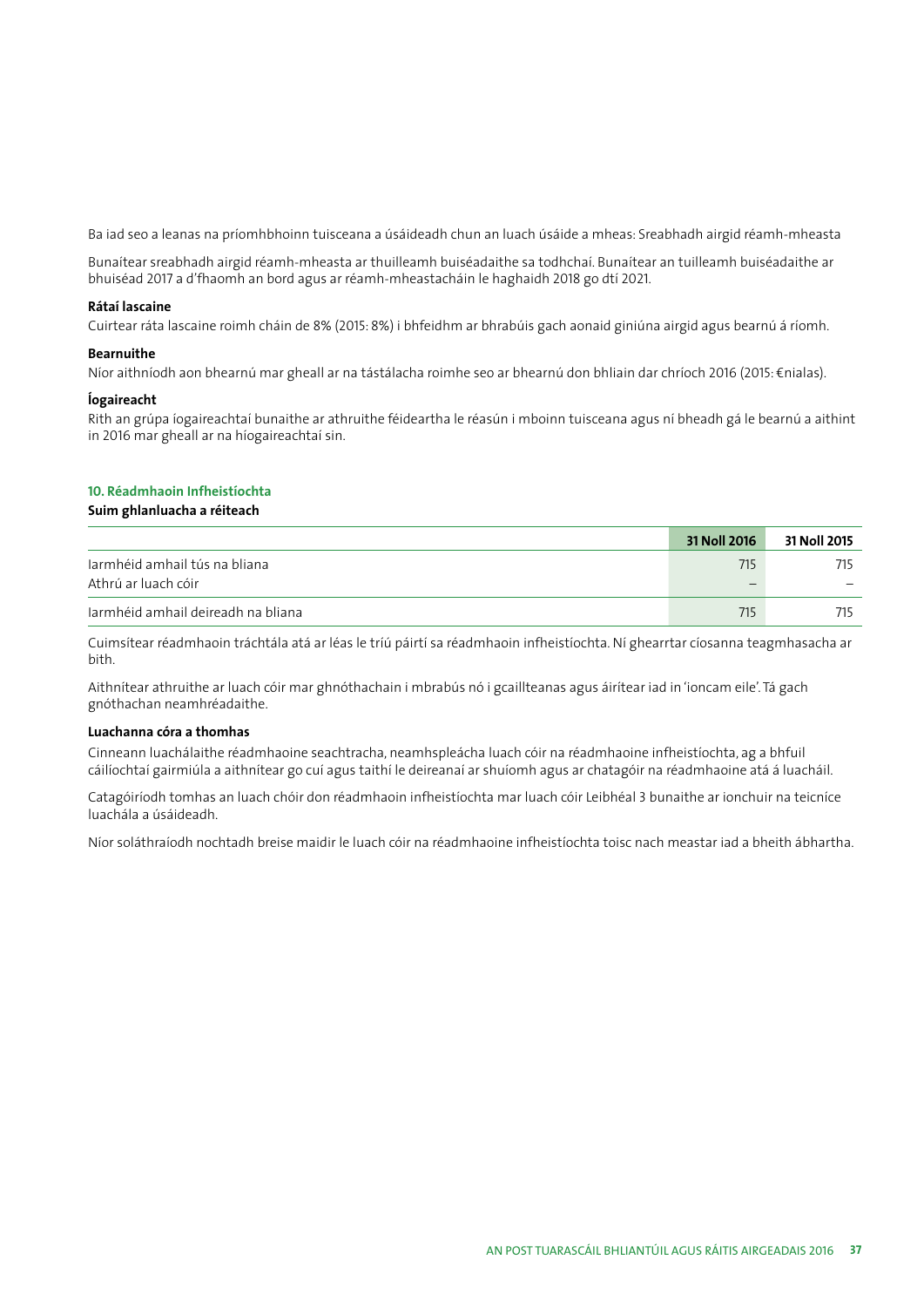ar lean

### **11. Réadmhaoin, Gléasra agus Trealamh**

|                                                            | <b>Talamh agus</b><br>foirgnimh ruílse |                 | <b>Trealamh</b>                    |               |
|------------------------------------------------------------|----------------------------------------|-----------------|------------------------------------|---------------|
|                                                            | agus léasachta<br>fada                 | Mótarfheithiclí | ríomhaireachta<br>agus oibriúcháin | <b>Iomlán</b> |
|                                                            | €'000                                  | €'000           | €'000                              | €'000         |
| Grúpa                                                      |                                        |                 |                                    |               |
| Costas                                                     |                                        |                 |                                    |               |
| Amhail an 1 Eanáir 2015                                    | 282,191                                | 11,433          | 301,205                            | 594,829       |
| Méideanna breise                                           | 8,666                                  | 77              | 7,073                              | 15,816        |
| Diúscairtí                                                 | (400)                                  | (2,077)         |                                    | (2, 477)      |
| Gluaiseacht i malartú eachtrach                            |                                        | 8               | 686                                | 694           |
| Amhail an 31 Nollaig 2015                                  | 290,457                                | 9,441           | 308,964                            | 608,862       |
| Méideanna breise                                           | 3,841                                  | 11,250          | 8,343                              | 23,434        |
| Diúscairtí                                                 | (848)                                  | (5,769)         | (165)                              | (6, 782)      |
| Gluaiseacht i malartú eachtrach                            |                                        | (6)             | (283)                              | (289)         |
| Amhail an 31 Nollaig 2016                                  | 293,450                                | 14,916          | 316,859                            | 625,225       |
| Dímheas carntha agus caillteanais bhearnúcháin<br>charntha |                                        |                 |                                    |               |
| Amhail an 1 Eanáir 2015                                    | 86,530                                 | 11,200          | 249,890                            | 347,620       |
| Dímheas                                                    | 6,636                                  | 121             | 12,479                             | 19,236        |
| Díbeartha ar dhiúscairtí                                   | (199)                                  | (2,070)         |                                    | (2,269)       |
| Gluaiseacht i malartú eachtrach                            |                                        |                 | 588                                | 588           |
| Amhail an 31 Nollaig 2015                                  | 92,967                                 | 9,251           | 262,957                            | 365,175       |
| Dímheas                                                    | 6,955                                  | 1,755           | 12,661                             | 21,371        |
| Caillteanais bhearnúcháin                                  |                                        |                 | 7,119                              | 7,119         |
| Díbeartha ar dhiúscairtí                                   | (327)                                  | (5,766)         | (164)                              | (6, 257)      |
| Gluaiseacht i malartú eachtrach                            |                                        | (7)             | (45)                               | (52)          |
| Amhail an 31 Nollaig 2016                                  | 99,595                                 | 5,233           | 282,528                            | 387,356       |
| Glanluach de réir na Leabhar                               |                                        |                 |                                    |               |
| Amhail an 31 Nollaig 2016                                  | 193,855                                | 9,683           | 34,331                             | 237,869       |
| Amhail an 31 Nollaig 2015                                  | 197,490                                | 190             | 46,007                             | 243,687       |

### **Caillteanas bearnúcháin**

I gcaitheamh na bliana, de bharr laghdú leanúnach a bheith ag teacht ar mhéid an phoist thraidisiúnta, thástáil an Grúpa an trealamh sórtála poist gaolmhar le haghaidh bearnúcháin, agus aithníodh caillteanas bearnúcháin €7,119,000 i leith trealamh uathoibrithe áirithe. Áirítear an caillteanas bearnúcháin taobh istigh de chostais oibriúcháin sa ráiteas ioncaim.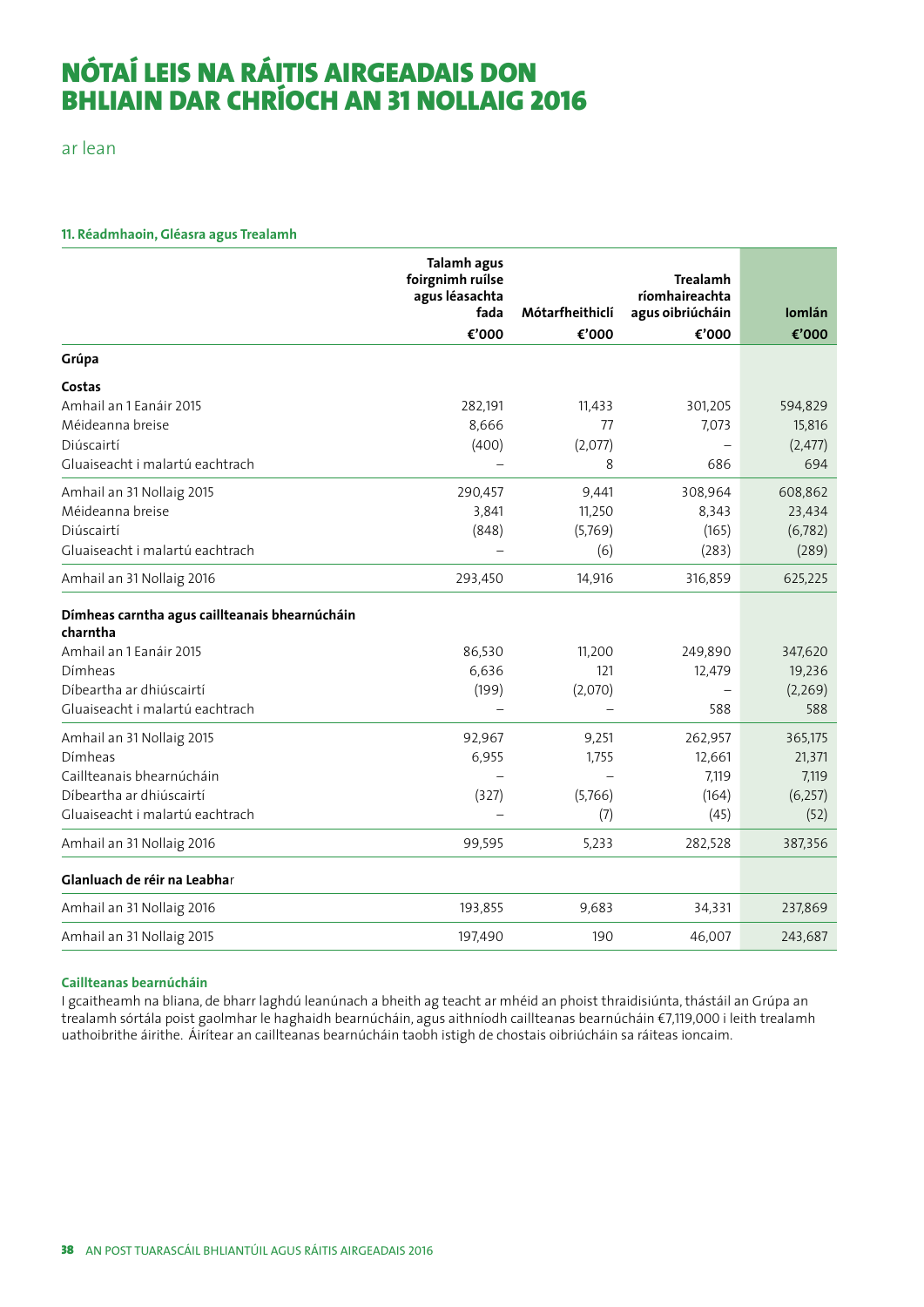|                                                            | <b>Talamh agus</b><br>foirgnimh<br>ruílse agus<br>léasachta fada | Mótarfheithiclí | <b>Trealamh</b><br>ríomhaireachta<br>agus oibriúcháin | <b>lomlán</b> |
|------------------------------------------------------------|------------------------------------------------------------------|-----------------|-------------------------------------------------------|---------------|
|                                                            | €'000                                                            | €'000           | €'000                                                 | €'000         |
| Cuideachta                                                 |                                                                  |                 |                                                       |               |
| Costas                                                     |                                                                  |                 |                                                       |               |
| Amhail an 1 Eanáir 2015                                    | 283,890                                                          | 11,157          | 284,649                                               | 579,696       |
| Méideanna breise                                           | 2,024                                                            |                 | 3,895                                                 | 5,919         |
| Diúscairtí                                                 | (400)                                                            | (2,053)         |                                                       | (2, 453)      |
| Amhail an 31 Nollaig 2015                                  | 285,514                                                          | 9,104           | 288,544                                               | 583,162       |
| Méideanna breise                                           | 3,826                                                            | 11,193          | 6,575                                                 | 21,594        |
| Diúscairtí                                                 | (848)                                                            | (5,703)         |                                                       | (6, 551)      |
| Amhail an 31 Nollaig 2016                                  | 288,492                                                          | 14,594          | 295,119                                               | 598,205       |
| Dímheas carntha agus caillteanais bhearnúcháin<br>charntha |                                                                  |                 |                                                       |               |
| Amhail an 1 Eanáir 2015                                    | 81,942                                                           | 11,107          | 237,992                                               | 331,041       |
| Dímheas                                                    | 6,734                                                            | 47              | 10,507                                                | 17,288        |
| Díbeartha ar dhiúscairtí                                   | (199)                                                            | (2,050)         |                                                       | (2, 249)      |
| Amhail an 31 Nollaig 2016                                  | 88,477                                                           | 9,104           | 248,499                                               | 346,080       |
| Dímheas                                                    | 6,946                                                            | 1,692           | 10,772                                                | 19,410        |
| Caillteanais bhearnúcháin                                  |                                                                  |                 | 7,119                                                 | 7,119         |
| Díbeartha ar dhiúscairtí                                   | (327)                                                            | (5,703)         |                                                       | (6,030)       |
| Amhail an 31 Nollaig 2016                                  | 95,096                                                           | 5,093           | 266,390                                               | 366,579       |
| Glanluach de réir na Leabhar                               |                                                                  |                 |                                                       |               |
| Amhail an 31 Nollaig 2016                                  | 193,396                                                          | 9,501           | 28,729                                                | 231,626       |
| Amhail an 31 Nollaig 2015                                  | 197,037                                                          |                 | 40,045                                                | 237,082       |

### **An Grúpa agus an Chuideachta**

Amhail an 31 Nollaig 2016 b'ionann an ghlansuim ghlanluacha do réadmhaoin, innealra agus trealamh a bhí á gcoinneáil faoi léasanna airgeadais agus €17,727,000 (2015: €17,016,000). Tá tuilleadh eolais i nóta 23.

### **Caillteanas bearnúcháin**

I gcaitheamh na bliana, de bharr laghdú leanúnach a bheith ag teacht ar mhéid an phoist thraidisiúnta, thástáil an Chuideachta an trealamh sórtála poist gaolmhar le haghaidh bearnúcháin, agus aithníodh caillteanas bearnúcháin €7,119,000 i leith trealamh uathoibrithe áirithe. Áirítear an caillteanas bearnúcháin taobh istigh de chostais oibriúcháin sa ráiteas ioncaim..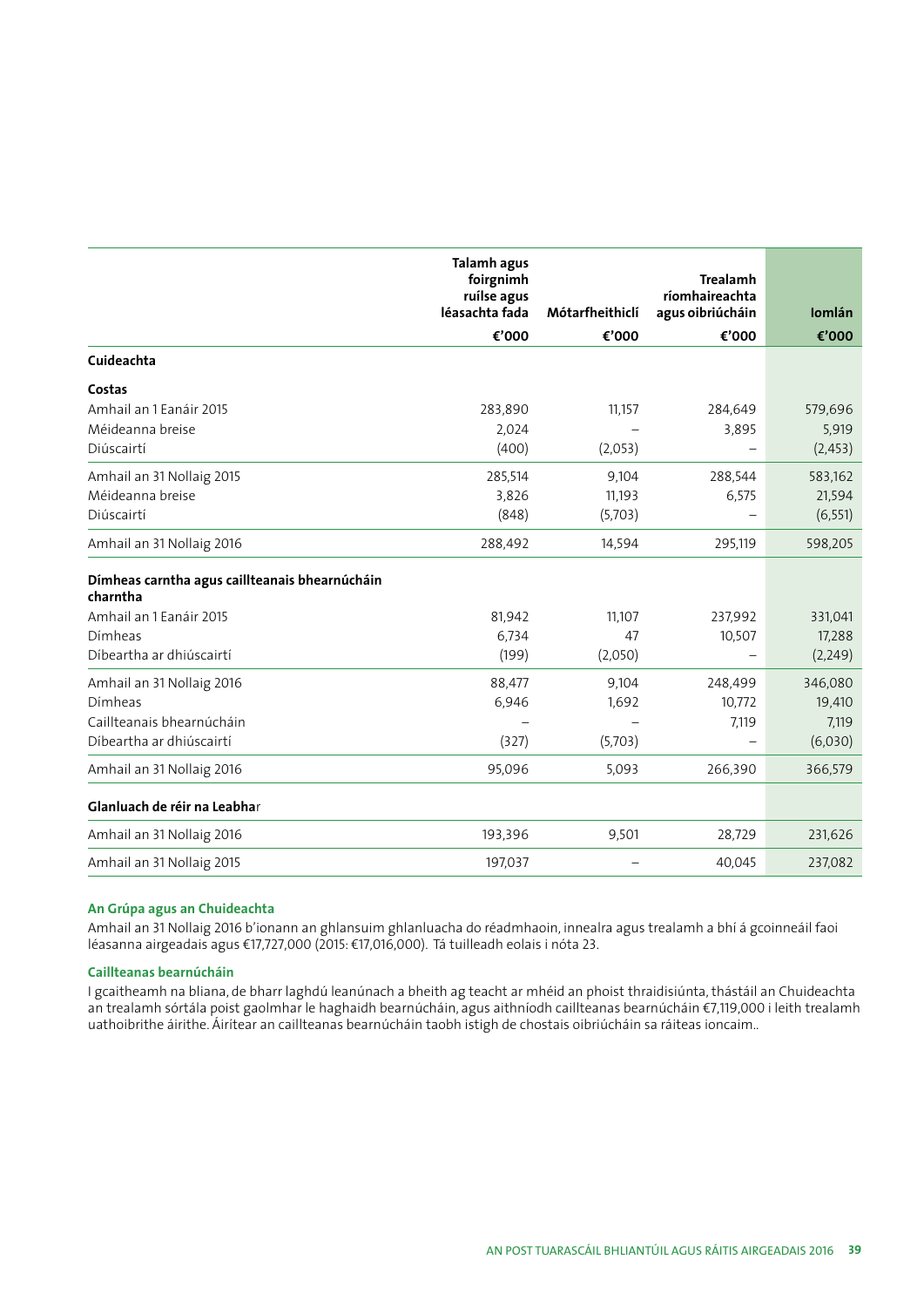ar lean

**12. Infheistíochtaí**

|                                                       | Grúpa  | Grúpa  | Cuideachta        | Cuideachta |
|-------------------------------------------------------|--------|--------|-------------------|------------|
|                                                       | 2016   | 2015   | 2016              | 2015       |
|                                                       | €'000  | €'000  | €'000             | €'000      |
| Leas in Premier Lotteries Ireland (PLI)               | 33,746 | 29.778 | 33.746            | 29,778     |
| Scaireanna i ngnóthais fochuideachtaí (féach nóta 22) |        |        | 8,969             | 8,969      |
| Infheistíocht i gcomhfhiontar                         |        |        | $\qquad \qquad -$ |            |
| Infheistíocht ar fáil lena díol                       | 173    | 323    | $\qquad \qquad -$ |            |
|                                                       | 33,919 | 30.101 | 42.715            | 38,747     |

| Leas in PLI                           |        |        |
|---------------------------------------|--------|--------|
|                                       | 2016   | 2015   |
|                                       | €'000  | €'000  |
| An Grúpa agus an Chuideachta          |        |        |
| Cuimsítear sa leas in PLI:            |        |        |
| Ar fáil lena ndíol                    |        |        |
| Infheistíocht i scaireanna cothromais | 350    | 350    |
| Scaireanna tosaíochta                 | 11,868 | 9,738  |
| Lasachtaí Agus Suimeanna infhaighte   |        |        |
| Lasachtaí Scairshealbhóirí            | 21,528 | 19,690 |
|                                       | 33,746 | 29,778 |

In 2014, d'infheistigh An Post €25m in Premier Lotteries Ireland (PLI) trí infheistíocht chothromais, trí iasachtaí scairshealbhóirí agus trí scaireanna tosaíochta.

### **Infheistíocht i scaireanna cothromais**

Tá 10.7% de chothromas an aonáin ag An Post, tá dhá cheann as sé cinn de na poist ar an mBord aige agus tá cearta áirithe conartha aige. Is é Ontario Teachers' Pension Plan an scairshealbhóir tromlaigh agus tá 78.6% aige sin. Is oibritheoir Crannchuir a bhfuil taithí aige an scairshealbhóir sin agus is leis 100% d'oibriúchán Chrannchur Náisiúnta na Ríochta Aontaithe. In PLI, is ag an scairshealbhóir tromlaigh atá an tionchar is mó ar bheartais oibriúcháin agus airgeadais.

Tar éis breithniú ar chearta An Post agus ar an mbaint atá ag An Post le PLI, measann na stiúrthóirí gurb í an chuntasaíocht chuí don infheistíocht seo faoi IFRS ná caitheamh leis mar shócmhainn airgeadais atá ar fáil lena díol a iompraítear ag a luach cóir agus ní mar ghnóthas lena mbaineann.

### **Scaireanna tosaíochta**

Tá an Chuideachta i dteideal díbhinn bhliantúil tosaíochta ar feadh 20 bliain a bheidh infhuascailte in 2034 mar gheall ar na scaireanna tosaíochta.

### **Iasachtaí scairshealbhóra**

Tá an iasacht scairshealbhóra in-aisíoctha thar 20 bliain go dtí 2034 le ráta úis 9% in aghaidh na bliana.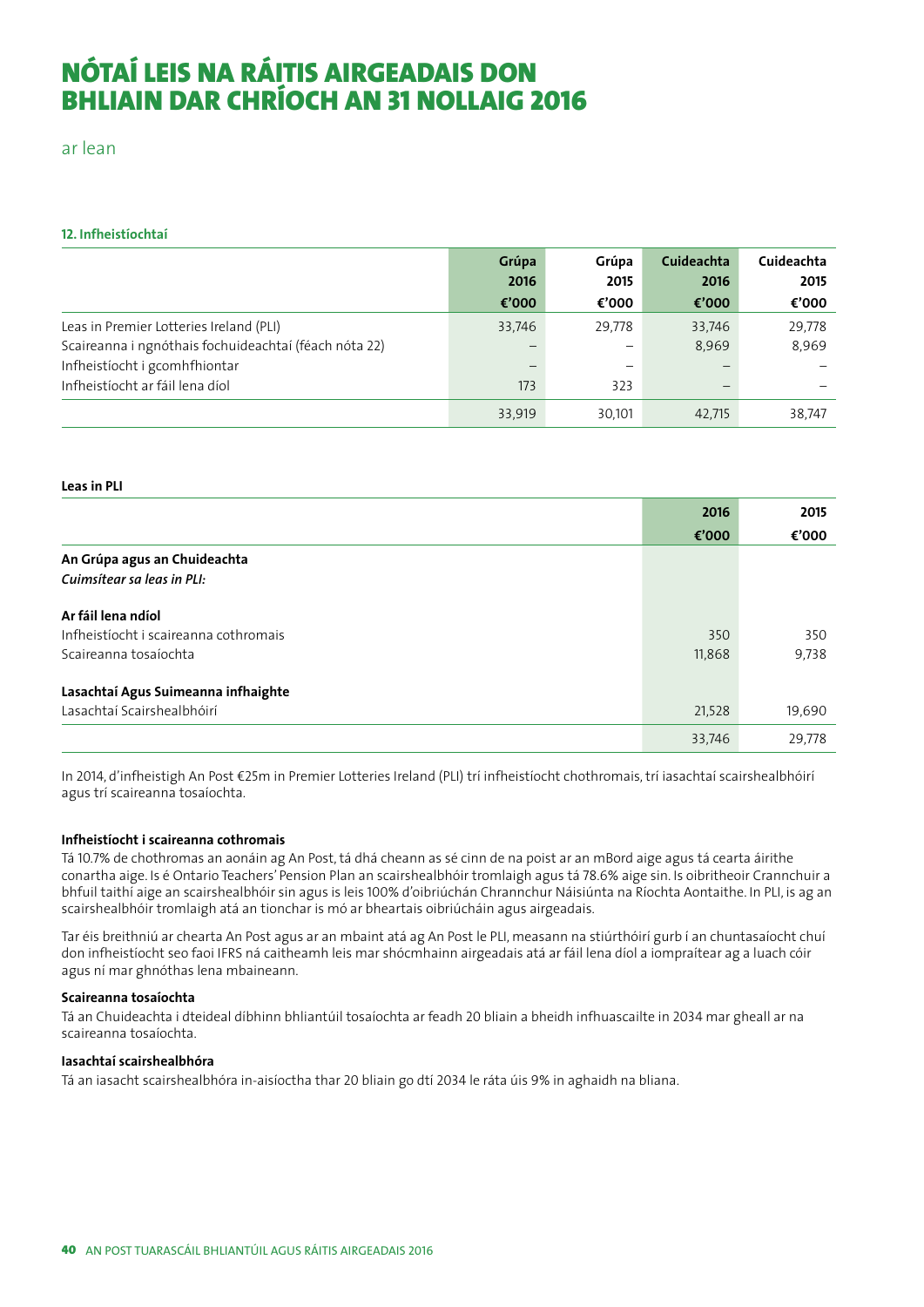### **Infheistíocht i gcomhfhiontar**

I rith na bliana, b'ionann cion an Ghrúpa de bhrabús a chomhfhiontair agus €nialas (2015: €nialas).

Tugtar achoimre sa tábla seo a leanas ar fhaisnéis airgeadais The Prize Bond Company DAC mar a áirítear í ina ráitis airgeadais féin.

|                                                                      | 2016                     | 2015               |
|----------------------------------------------------------------------|--------------------------|--------------------|
|                                                                      | €'000                    | €'000              |
| Céatadán an leasa úinéireachta                                       | 50%                      | 50%                |
| Sócmhainní reatha<br>Dliteanais reatha                               | 18,615<br>(18, 615)      | 15,067<br>(15,067) |
| Glansócmhainní (100%)                                                |                          |                    |
| Cion an Ghrúpa de ghlansócmhainní                                    | -                        |                    |
| loncam                                                               | 9,908                    | 9,209              |
| Brabús ó oibríochtaí leanúnacha<br>Ioncam cuimsitheach iomlán (100%) | $\overline{\phantom{0}}$ |                    |
| Cion an Ghrúpa d'ioncam cuimsitheach iomlán                          | -                        |                    |

### **Infheistíocht ar fáil lena díol**

|                                            | 2016<br>€'000 |
|--------------------------------------------|---------------|
| Luach cóir amhail an 1 Eanáir 2016         | 323           |
| Athaicmithe go dtí brabús agus caillteanas | (312)         |
| Glanathrú ar luach cóir                    | 162           |
| Luach cóir amhail an 31 Nollaig 2016       | 173           |

In 2015, fuair ceann de na cuideachtaí GVS infheistíocht ar shuim ainmniúil. Tugadh luach cóir €323,000 don infheistíocht seo amhail an 31 Nollaig 2015. In 2016, fuair an chuideachta GVS comaoin airgid thirim €312,000 do chuid den infheistíocht agus aithníodh an méid sin sa ráiteas ioncaim (féach nóta 4). Tugadh luach cóir do luach infheistíocht nua na cuideachta ag deireadh na bliana agus aithníodh an glanathrú in ioncam cuimsitheach eile agus coinníodh é taobh istigh de chúlchistí cóirluacha.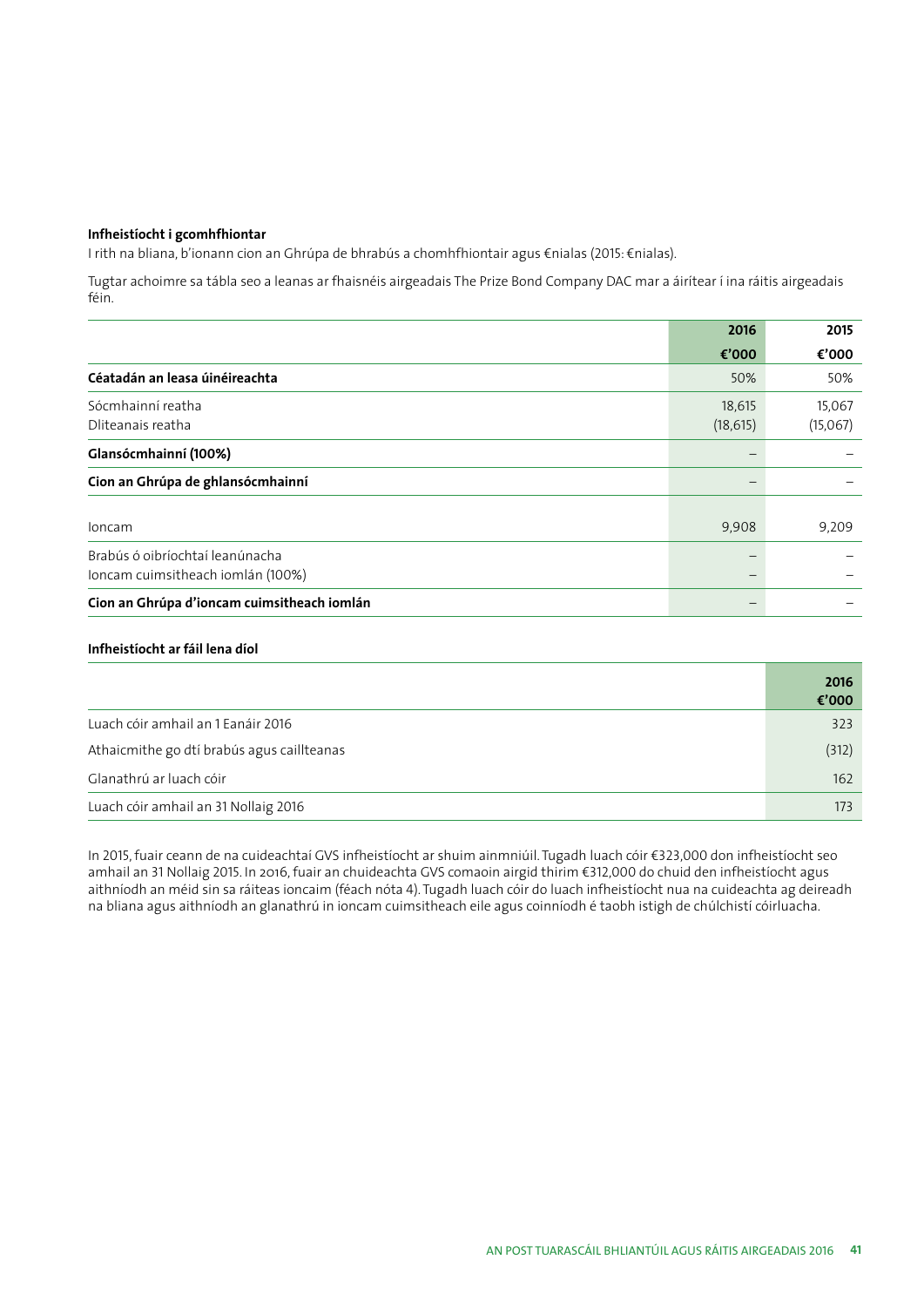ar lean

### **13. Suimeanna Infhaighte Trádála agus Eile**

|                                           | Grúpa<br>31 Noll 2016<br>€'000 | Grúpa<br>31 Noll 2015<br>€'000 | Cuideachta<br>31 Noll 2016<br>€'000 | Cuideachta<br>31 Noll 2015<br>€'000 |
|-------------------------------------------|--------------------------------|--------------------------------|-------------------------------------|-------------------------------------|
| Sócmhainní reatha                         |                                |                                |                                     |                                     |
| Suimeanna infhaighte trádála              | 87,023                         | 83,437                         | 46,203                              | 42,256                              |
| Suimeanna dlite ag gnóthais fochuideachta |                                |                                | 16,870                              | 13,501                              |
| Suimeanna dlite ag comhfhiontar (nóta 25) | 259                            | 263                            | 259                                 | 263                                 |
| Féichiúnaithe eile                        | 6,779                          | 3,436                          | 834                                 | 1,068                               |
| Duaisbhannaí ar láimh                     | 812                            | 812                            | 625                                 | 625                                 |
| Réamhíocaíochtaí                          | 10,087                         | 24,652                         | 5,281                               | 12,788                              |
|                                           | 104,960                        | 112,600                        | 70,072                              | 70,501                              |
| Sócmhainní neamhreatha                    |                                |                                |                                     |                                     |
| Suimeanna dlite ag gnóthais fochuideachta |                                |                                | 9,879                               | 12,038                              |
| Sócmhainn cánach iarchurtha               | 1,678                          | 1,647                          | 533                                 |                                     |
|                                           | 1,678                          | 1,647                          | 10,412                              | 12,038                              |
|                                           | 106,638                        | 114,247                        | 80,484                              | 82,539                              |

Tá suimeanna dlite ag gnóthais an Ghrúpa saor ar ús, gan urrús agus iníoctha ach é a éileamh.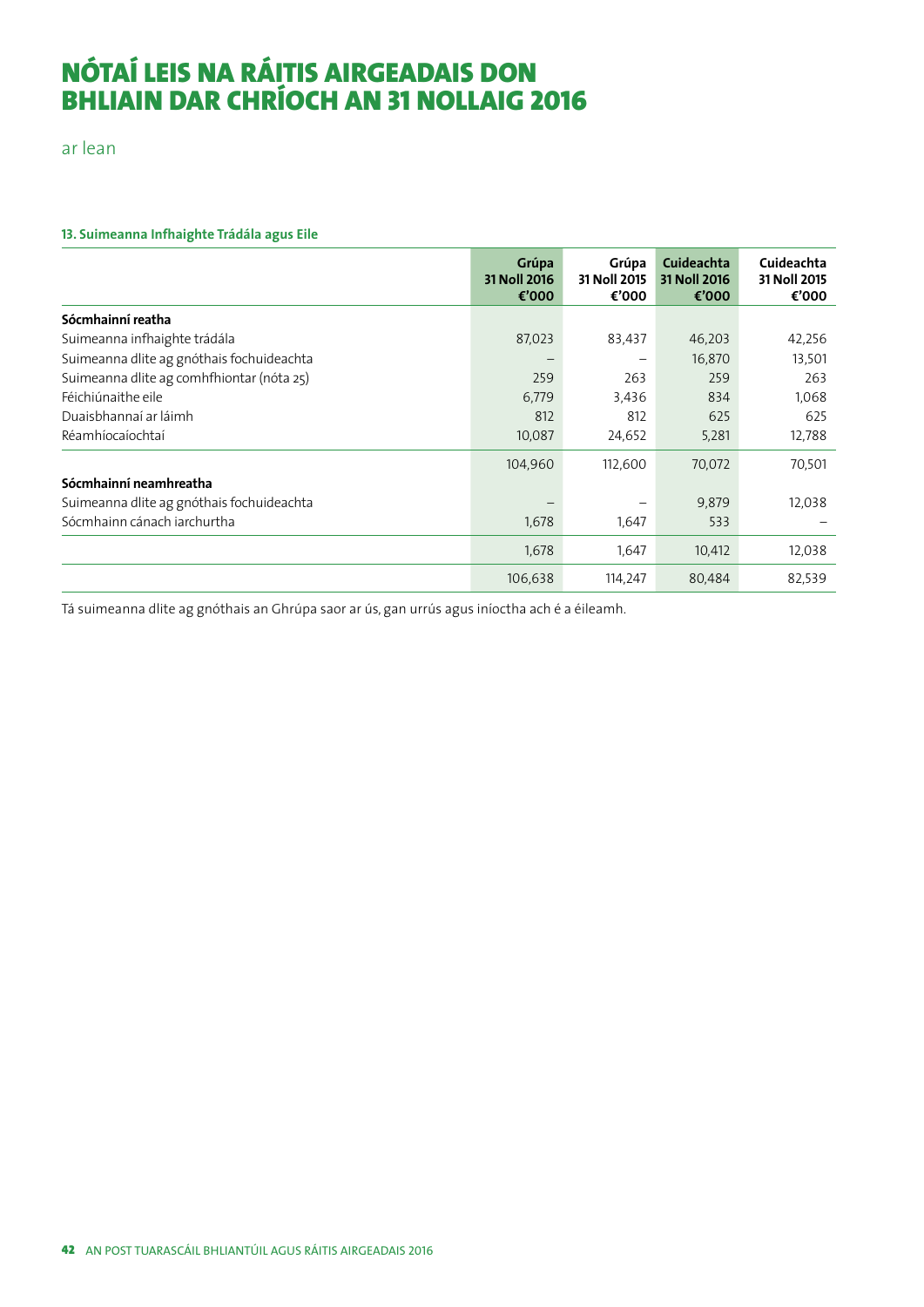#### **14. Airgead sa Bhanc agus ar Láimh**

|                  | Grúpa<br>31 Noll 2016<br>€'000 | Grúpa<br>31 Noll 2015<br>€'ooo | Cuideachta<br>31 Noll 2016<br>€'000 | Cuideachta<br>31 Noll 2015<br>€'000 |
|------------------|--------------------------------|--------------------------------|-------------------------------------|-------------------------------------|
| Airgead sa bhanc | 112.238                        | 164.740                        | 98.258                              | 151.110                             |
| Airgead ar láimh | 140.206                        | 150.816                        | 140.206                             | 150,816                             |
|                  | 252,444                        | 315,556                        | 238.464                             | 301,926                             |

### **Anailís ar airgead tirim agus ar choibhéisí airgid thirim**

|                                | Ag tús na<br>bliana<br>€'000 | Sreabhadh<br>airgid<br>€'000 | Ag deireadh<br>na bliana<br>€'000 |
|--------------------------------|------------------------------|------------------------------|-----------------------------------|
| Airgead sa bhanc agus ar láimh | 315,556                      | (63, 112)                    | 252,444                           |
| Rótharraingt bhainc            | (501)                        | 445                          | (56)                              |
| Iomlán                         | 315,055                      | (62, 667)                    | 252,388                           |

|                                                                       | Grúpa<br>31 Noll 2016<br>€'000 | Grúpa<br>€'000 | Cuideachta<br>31 Noll 2015 31 Noll 2016 31 Noll 2015<br>€'000 | Cuideachta<br>€'000 |
|-----------------------------------------------------------------------|--------------------------------|----------------|---------------------------------------------------------------|---------------------|
| larmhéid airgid shrianta coinnithe – cártaí réamhíoctha nár úsáideadh | 138.389                        | 117.867        | -                                                             |                     |
|                                                                       | 138.389                        | 117.867        |                                                               |                     |

Baineann na suimeanna seo leis na hiarmhéideanna nár úsáideadh a choinnítear ar chártaí One4all a eisítear. Coinnítear an t-airgead ar leithligh i gcuntas bainc do chistí cliant an GVS.

|                                                                           | Grúpa<br>31 Noll 2016 | Grúpa<br>31 Noll 2015 | Cuideachta<br>31 Noll 2015 | Cuideachta<br>31 Noll 2015 |
|---------------------------------------------------------------------------|-----------------------|-----------------------|----------------------------|----------------------------|
|                                                                           | €'000                 | €'000                 | €'000                      | €'000                      |
| Suimeanna in iontaobhas                                                   | 235,378               | 313.705               | 235,378                    | 313.705                    |
| Dliteanas maidir le hairgead coinnithe - cártaí réamhíoctha nár úsáideadh | 138.389               | 117.867               |                            |                            |
|                                                                           | 373.767               | 431.572               | 235,378                    | 313.705                    |

Áiríodh leis na dliteanais reatha amhail an 31 Nollaig 2016 suimeanna in iontaobhas de €373,767,000 (2015: €431,572,000). Baineann tromlach na suimeanna a choinnítear in iontaobhas le cistí a choinnítear thar ceann chliaint na Cuideachta. Feidhmíonn an Chuideachta, ar bhonn gníomhaireachta agus ar luach saothair comhaontaithe, Banc Taisce Oifig an Phoist agus seirbhísí eile coigiltis do Ghníomhaireacht Bainistíochta an Chisteáin Náisiúnta, a ghníomhaíonn thar ceann an Aire Airgeadais. Tarchuirtear na cistí go rialta chuig Gníomhaireacht Bainistíochta an Chisteáin Náisiúnta. Dílsítear sócmhainní agus dliteanais seirbhísí coigiltis dá leithéid don Aire Airgeadais agus dá réir sin ní áirítear iad sna ráitis airgeadais seo.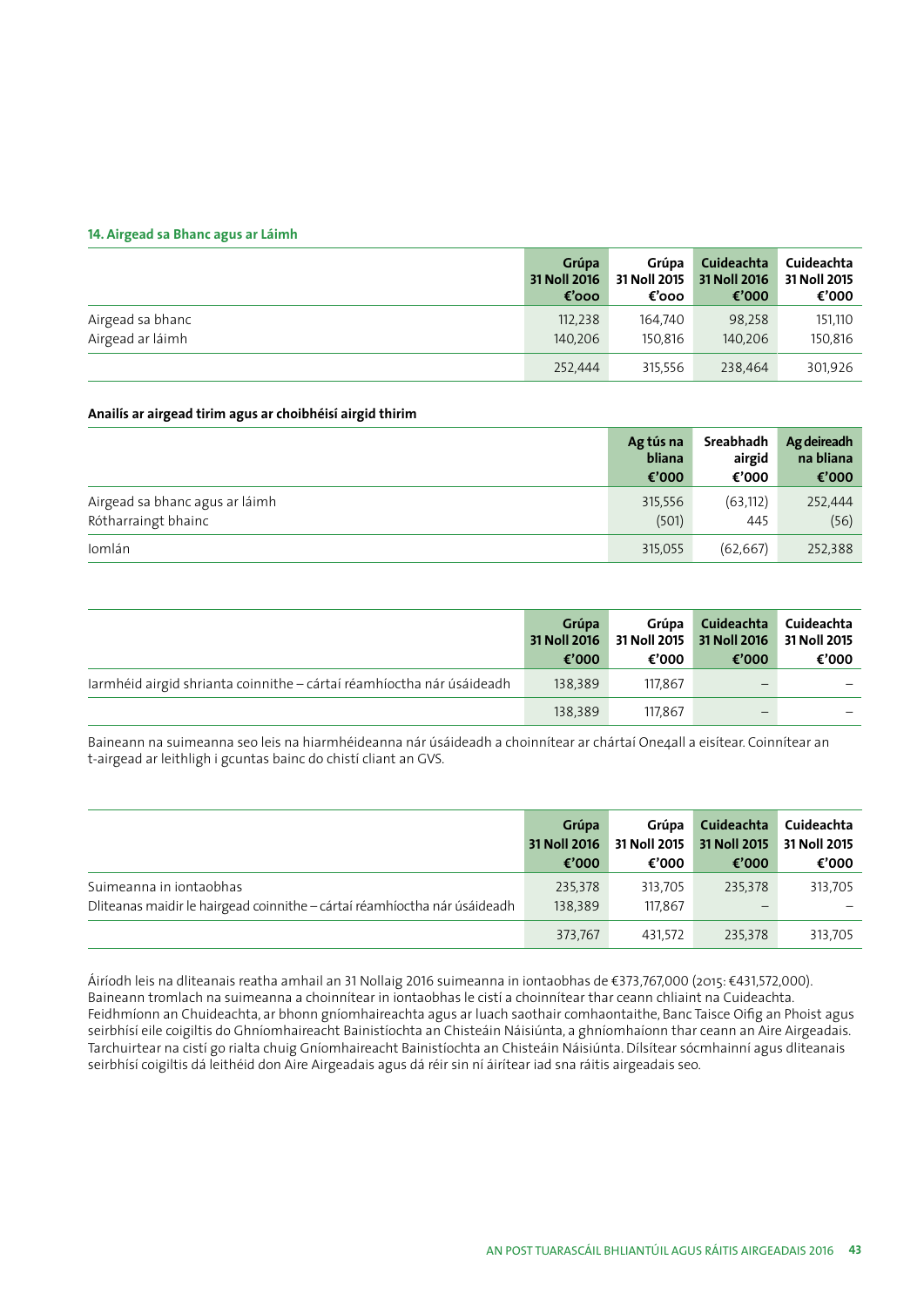ar lean

### **15. Suimeanna Iníoctha Trádála agus Eile**

|                                                       | Grúpa<br>31 Noll 2016<br>€'000 | Grúpa<br>31 Noll 2015<br>€'000 | Cuideachta<br>31 Noll 2016<br>€'000 | Cuideachta<br>31 Noll 2015<br>€'000 |
|-------------------------------------------------------|--------------------------------|--------------------------------|-------------------------------------|-------------------------------------|
| Creidiúnaithe trádála                                 | 40.307                         | 53.740                         | 19.523                              | 28,386                              |
| Suimeanna dlite le gnóthais fochuideachta             |                                |                                | 23,394                              | 17,253                              |
| Creidiúnaithe eile                                    | 21,016                         | 18.446                         | 17.277                              | 13,940                              |
| Cánachas agus leas sóisialta (nóta 17)                | 15,805                         | 12,563                         | 13.290                              | 10,565                              |
| Fabhruithe                                            | 66,593                         | 70.927                         | 46.751                              | 50,574                              |
| Deontais chaipitil (nóta 18)                          | 102                            | 102                            | 102                                 | 102                                 |
| Ioncam iarchurtha - coimisiún gníomhaireachta         | 6,351                          | 4,639                          | $\qquad \qquad - \qquad \qquad$     |                                     |
| Ioncam iarchurtha - stampaí díolta nár úsáideadh/eile | 12,826                         | 14.676                         | 11,450                              | 13,236                              |
|                                                       | 163,000                        | 175.093                        | 131.787                             | 134.056                             |

Tá suimeanna dlite le gnóthais an Ghrúpa saor ar ús, gan urrús agus iníoctha ach é a éileamh. Bunaítear ioncam iarchurtha maidir le stampaí nár úsáideadh le modhanna difriúla meastacháin agus samplála a athbhreithníonn an bhainistíocht chun breithiúnas a thabhairt ar shuim ghlanluacha an ioncaim iarchurtha.

### **16. Léasanna Agus Iasachtaí**

### **Dlite laistigh de bhliain amháin**

|                     | Grúpa<br>31 Noll 2016<br>€'000 | Grúpa<br>31 Noll 2015<br>€'000 | <b>Cuideachta</b><br>31 Noll 2016<br>€'000 | Cuideachta<br>31 Noll 2015<br>€'000 |
|---------------------|--------------------------------|--------------------------------|--------------------------------------------|-------------------------------------|
| Léas airgeadais     | 5,476                          | 3,031                          | 5,391                                      | 2,963                               |
| Rótharraingt bhainc | 56                             | 501                            | $\qquad \qquad =$                          |                                     |
| Jasacht théarmach   | 4,000                          | 6.000                          | $\overline{\phantom{a}}$                   |                                     |
|                     | 9,532                          | 9,532                          | 5,391                                      | 2,963                               |

### **Dlite tar éis bliain amháin**

|                 | Grúpa<br>31 Noll 2016<br>€'000 | Grúpa<br>31 Noll 2015<br>€'000 | <b>Cuideachta</b><br>31 Noll 2016<br>€'000 | Cuideachta<br>31 Noll 2015<br>€'000 |
|-----------------|--------------------------------|--------------------------------|--------------------------------------------|-------------------------------------|
| Léas airgeadais | 18,502                         | 13.347                         | 18.502                                     | 13,262                              |
|                 | 18,502                         | 13.347                         | 18,502                                     | 13,262                              |

Tá an iasacht théarmach faoi urrús trí bhintiúr thar shócmhainní Chuideachtaí an Gift Voucher Shop. Aisíocadh í i mí Feabhra 2017. 4.55% an ráta úis táscach a bhain leis an iasacht. Tá cúnaint bunaithe ar thuilleamh roimh úis, cánacha, dímheas agus amúchadh agus glansócmhainní san iasacht. Bhí an chuideachta laistigh dá cúnaint amhail an 31 Nollaig 2016.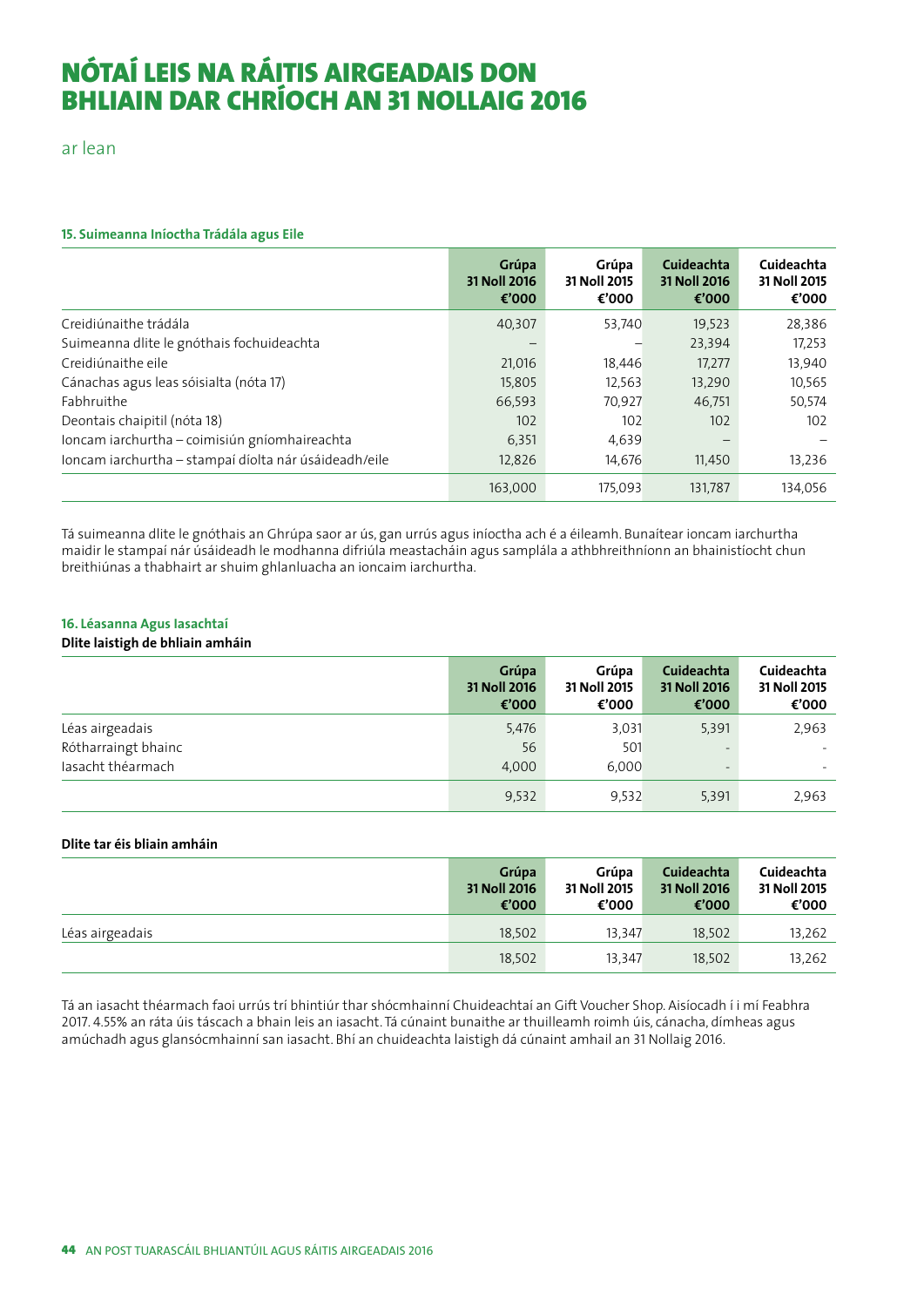### **17. Cánachas agus Leas Sóisialta**

|                                                | Grúpa<br>31 Noll 2016<br>€'000 | Grúpa<br>31 Noll 2015<br>€'000 | <b>Cuideachta</b><br>31 Noll 2016<br>€'000 | Cuideachta<br>31 Noll 2015<br>€'000 |
|------------------------------------------------|--------------------------------|--------------------------------|--------------------------------------------|-------------------------------------|
| Cáin chorparáide iníoctha/(infhaighte)         | 316                            | 713                            | (1)                                        | 8                                   |
| Dliteanas cánach iarchurtha                    | 590                            | 107                            | 533                                        |                                     |
| Cáin ioncaim bainte faoi ÍMAT                  | 6,268                          | 4,823                          | 5,600                                      | 4,077                               |
| Árachas sóisialach pá-choibhneasa              | 5,596                          | 5,258                          | 5,465                                      | 5,096                               |
| Cáin Bhreisluacha                              | 2,662                          | 1,281                          | 1,343                                      | 1,064                               |
| Cáin shiarchoinneálach do sheirbhísí gairmiúla | 373                            | 381                            | 350                                        | 320                                 |
|                                                | 15,805                         | 12.563                         | 13.290                                     | 10.565                              |

### **18. Deontais Chaipitil**

|                                            | Grúpa<br>31 Noll 2016<br>€'000 | Grúpa<br>31 Noll 2015<br>€'000 | <b>Cuideachta</b><br>31 Noll 2016<br>€'000 | Cuideachta<br>31 Noll 2015<br>€'000 |
|--------------------------------------------|--------------------------------|--------------------------------|--------------------------------------------|-------------------------------------|
| Amhail tús na bliana                       | 10,156                         | 4,857                          | 3,156                                      | 3,257                               |
| Deontais a fuarthas i gcaitheamh na bliana |                                | 5,400                          | $\overline{\phantom{a}}$                   |                                     |
| Amúchta chuig an ráiteas ioncaim           | (362)                          | (101)                          | (102)                                      | (101)                               |
| Amhail deireadh na bliana                  | 9,794                          | 10,156                         | 3,054                                      | 3,156                               |
| Aistrithe chuig dliteanais reatha          | (102)                          | (102)                          | (102)                                      | (102)                               |
|                                            | 9,692                          | 10.054                         | 2,952                                      | 3,054                               |

### **19. Forálacha**

### **An Grúpa agus an Chuideachta**

Ba mar seo a leanas a bhí na gluaiseachtaí i rith na bliana:

|                                       | Foráil le<br>haghaidh<br>athstruchtúrú<br>gnó<br>2016<br>€'000 | Foráil le<br>haghaidh<br>éilimh<br>árachais<br>2016<br>€'000 | <b>lomlán</b><br>2016<br>€'000 | Foráil le<br>haghaidh<br>athstruchtúrú<br>gnó<br>2015<br>€'000 | Foráil le<br>haghaidh<br>éilimh<br>árachais<br>2015<br>€'000 | <b>lomlán</b><br>2015<br>€'000 |
|---------------------------------------|----------------------------------------------------------------|--------------------------------------------------------------|--------------------------------|----------------------------------------------------------------|--------------------------------------------------------------|--------------------------------|
| Amhail tús na bliana                  | 34,022                                                         | 10,402                                                       | 44,424                         | 38,510                                                         | 10,148                                                       | 48,658                         |
| Forálacha a rinneadh i rith na bliana |                                                                | 2,537                                                        | 2,537                          |                                                                | 2,240                                                        | 2,240                          |
| Úsáidte i rith na bliana              | (5, 442)                                                       | (1,752)                                                      | (7, 194)                       | (4, 488)                                                       | (1,986)                                                      | (6, 474)                       |
| Amhail deireadh na bliana             | 28,580                                                         | 11,187                                                       | 39,767                         | 34,022                                                         | 10.402                                                       | 44,424                         |
| Reatha                                | 9.000                                                          | 1.957                                                        | 10,957                         | 9.000                                                          | 1.900                                                        | 10,900                         |
| Neamhreatha                           | 19,580                                                         | 9,230                                                        | 28,810                         | 25,022                                                         | 8,502                                                        | 33,524                         |
|                                       | 28,580                                                         | 11,187                                                       | 39,767                         | 34,022                                                         | 10.402                                                       | 44,424                         |

Baineann an fhoráil d'athstruchtúrú gnó leis an gcostas a bhaineann leis an clár laghdaithe CLA reatha. Tá an Grúpa ag súil le tromlach an dliteanais a réiteach faoin 31 Nollaig 2018.

Baineann an fhoráil d'éilimh árachais le héilimh faoi pholasaí féinárachais an Ghrúpa. Cinntear an fhoráil nuair a chuirtear measúnú de réir cáis i gcrích. Tá an Grúpa ag súil le tromlach an dliteanais árachais a réiteach as seo go ceann sé bliana.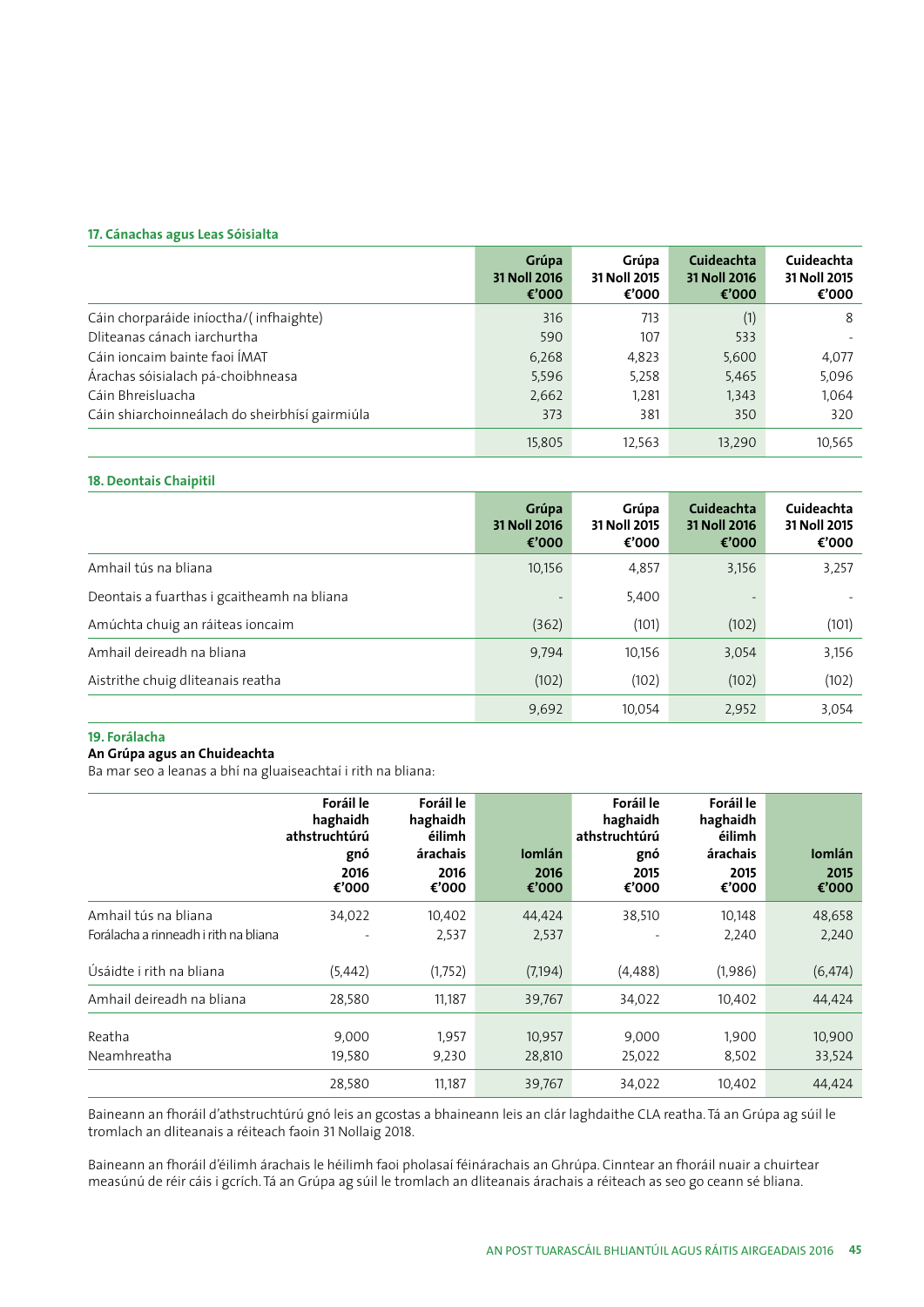ar lean

### **20. Pinsin**

### **An Grúpa agus an Chuideachta**

Tagann teidlíochtaí pinsin fostaithe chun cinn faoi roinnt scéimeanna pinsin le sochar sainithe agus le ranníocaíocht shainithe, a mbíonn a sócmhainní dílsithe in iontaobhaithe neamhspleácha a cheapann an Chuideachta do shochar na bhfostaithe agus a gcleithiúnaithe agus dó sin amháin. Bíonn ranníocaíochtaí bliantúla bunaithe ar chomhairle achtúire cháilithe ghairmiúil. B'ionann ranníocaíochtaí a bhí iníoctha le scéimeanna pinsin agus a áiríodh i gcreidiúnaithe amhail an 31 Nollaig 2016 agus €3,452,000 (2015: €738,000) agus íocadh iad i mí Eanáir 2017. Meastar gur €46m an luach a bheidh ar ranníocaíochtaí fostóirí in 2017.

Meastar costais phinsin na scéimeanna le sochar sainithe de réir na comhairle a thugann achtúire cáilithe gairmiúil atá neamhspleách. Rinneadh na luachálacha achtúire is deireanaí, a chuir na hathruithe ar an ngnáthaois scoir san áireamh, ar an 1 Eanáir 2016, ag úsáid mhodh na n-aonad réamh-mheasta creidmheasa, agus ar an dáta sin ba leor iad le 98% de na dliteanais fhabhraithe a chlúdach. Ba é an príomhbhonn tuisceana achtúireach go mbeadh an ráta toraidh bliantúil ar infheistíochtaí, san fhadtéarma, 1.5% níos airde ná an t-ardú bliantúil ar luach saothair inphinsin. Mhol luacháil achtúireach an 1 Eanáir 2016 ráta ranníocaíochta arb ionann é agus 14.4% de luach saothair inphinsin, ar aon dul leis an moladh atá i bhfeidhm faoi láthair ó thaobh maoiniú de. Níl na luachálacha achtúireacha ar fáil le haghaidh iniúchadh poiblí ach cuireadh torthaí na luachálacha in iúl do chomhaltaí na scéimeanna.

### **Maoiniú**

Bíonn na Scéimeanna faoi réir luacháil bhliantúil faoi Íoschaighdeán Maoinithe an Údaráis Pinsean. Beartaítear an Íoschaighdeán Maoinithe mar bhealach le seiceáil go bhfuil dóthain cistí ag scéim chun íosleibhéal sochar a sholáthar sa chás go bhfoirceanntar an scéim. Ina theannta sin, tá sé de dhualgas ar na Scéimeanna dóthain acmhainní breise a choinneáil chun cloí leis an gcúlchiste caighdeánach maoinithe mar a fhoráiltear dó in alt 44(2) den Acht.

Amhail an 1 Eanáir 2013 níor chloí na Scéimeanna leis an Íoschaighdeán Maoinithe, le heasnamh €311m. Dá bhrí sin comhaontaíodh togra maoinithe don Íoschaighdeán Maoinithe idir an Chuideachta, na hIontaobhaithe agus an Fhoireann. D'fhaomh an tÚdarás Pinsean é sin i mí na Bealtaine 2014. Cuireadh leasú ar na Scéimeanna faoi bhráid na Roinne Caiteachais Phoiblí agus Athchóirithe agus na Roinne Cumarsáide, Fuinnimh agus Acmhainní Nádúrtha, agus faomhadh é i mí Eanáir 2015.

Áiríodh ar na leasuithe coigeartú ar an ngnáthaois scoir le haghaidh comhaltaí áirithe agus ar shainmhíniú an phá inphinsin. De bharr na n-athruithe ar na Scéimeanna a comhaontaíodh tá staid maoinithe na Scéimeanna faoin Íoschaighdeán Maoinithe feabhsaithe. Amhail an 31 Nollaig 2016, ríomh staid measta Íoschaighdeáin Maoinithe easnamh €67m (lena n-áirítear an cúlchiste caighdeánach maoinithe). Tá an togra maoinithe ag feidhmiú de réir sceidil faoi láthair chun cloí le hÍoschaighdeán Maoinithe an Údaráis Pinsean (lena n-áirítear an cúlchiste caighdeánach maoinithe) faoin 31 Nollaig 2023. Mar chuid den togra maoinithe gheall an Chuideachta sócmhainn theagmhasach ar punann réadmhaoine atá faoina úinéireacht í agus shínigh sí réiteach ag sannadh na réadmhaoine sin, le faomhadh na Ranna ábhartha i mí Feabhra 2015, ag deimhniú an chomhaontaithe maoinithe idir na páirtithe agus na hIontaobhaithe.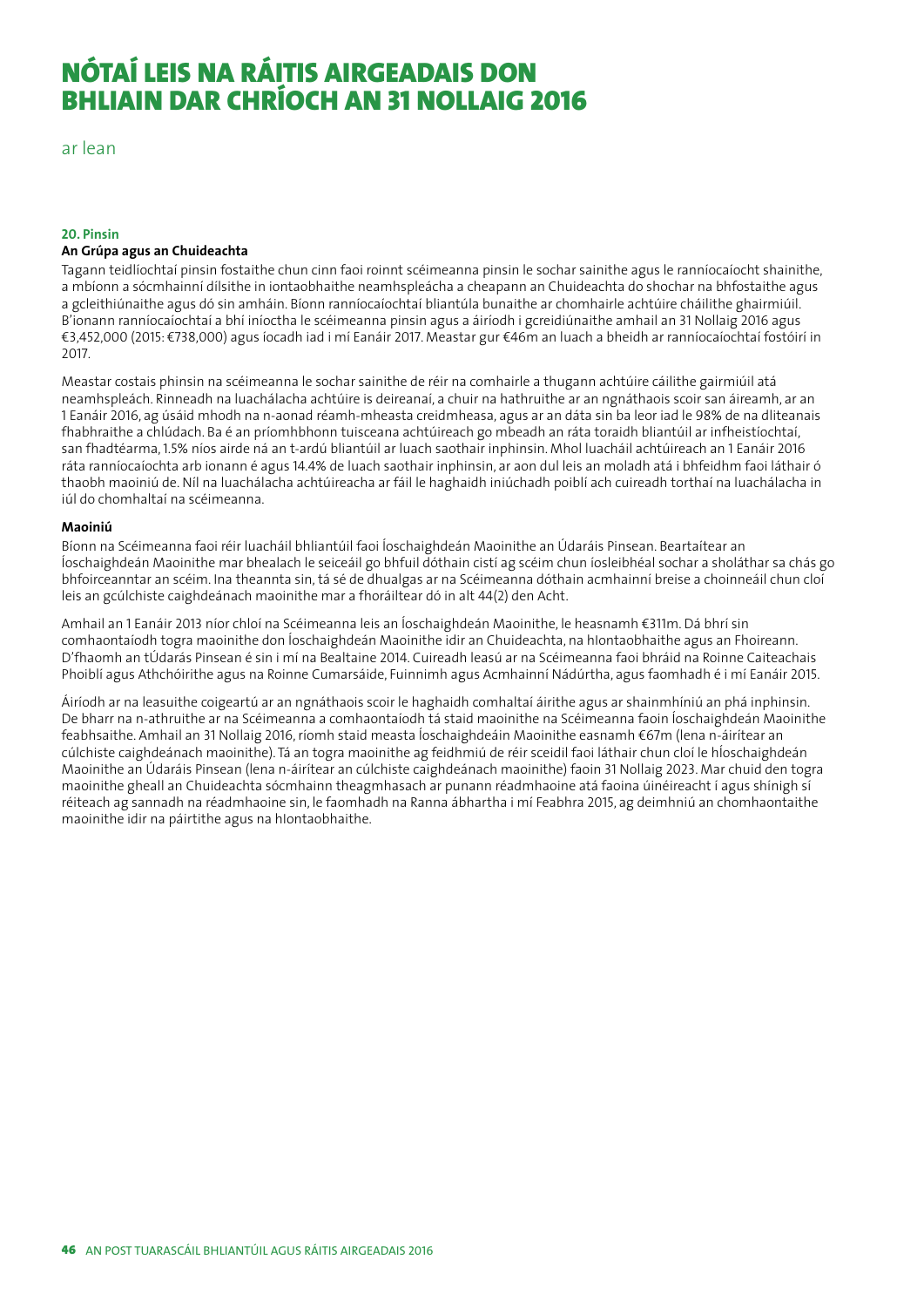### **Gluaiseacht sa ghlandliteanas le sochar sainithe**

Léirítear sa tábla seo a leanas réiteach ó na hiarmhéideanna tosaigh go dtí na hiarmhéideanna deiridh do ghlandliteanas le sochar sainithe agus a chomhpháirteanna.

|                                                                       | Oibleagáid le sochar<br>sainithe |               | Luach cóir shócmhainní<br>an phlean |               | <b>Glandliteanas le sochar</b><br>sainithe |               |
|-----------------------------------------------------------------------|----------------------------------|---------------|-------------------------------------|---------------|--------------------------------------------|---------------|
|                                                                       | 2016<br>€'000                    | 2015<br>€'000 | 2016<br>€'000                       | 2015<br>€'000 | 2016<br>€'000                              | 2015<br>€'000 |
| Iarmhéid amhail an 1 Eanáir                                           | 2,912,803                        | 3,039,860     | (2,743,600)                         | (2,599,400)   | 169,203                                    | 440,460       |
| San áireamh sa bhrabús nó sa<br>chaillteanas                          |                                  |               |                                     |               |                                            |               |
| Costas seirbhíse reatha                                               | 44,900                           | 47,100        |                                     |               | 44,900                                     | 47,100        |
| Costais úis/(creidmheas)                                              | 71,830                           | 66,530        | (68, 200)                           | (56,900)      | 3,630                                      | 9,630         |
|                                                                       | 116,730                          | 113,630       | (68, 200)                           | (56,900)      | 48,530                                     | 56,730        |
| San áireamh in ioncam<br>cuimsitheach eile                            |                                  |               |                                     |               |                                            |               |
| Atomhais<br>- Caillteanas/(gnóthachan)<br>achtúireach ag eascairt as: |                                  |               |                                     |               |                                            |               |
| Boinn tuisceana dhéimeagrafacha                                       |                                  | 100           |                                     |               |                                            | 100           |
| Boinn tuisceana airgeadais                                            | 357,400                          | (147,900)     |                                     |               | 357,400                                    | (147,900)     |
| Coigeartú ar thaithí                                                  | (54,068)                         | (16, 566)     |                                     |               | (54,068)                                   | (16, 566)     |
| Toradh ar shócmhainní an phlean                                       |                                  |               | (190, 132)                          | (116, 734)    | (190, 132)                                 | (116, 734)    |
|                                                                       | 303,332                          | (164, 366)    | (190, 132)                          | (116, 734)    | 113,200                                    | (281, 100)    |
| Eile                                                                  |                                  |               |                                     |               |                                            |               |
| Ranníocaíochtaí a d'íoc an fostóir                                    |                                  |               | (46,600)                            | (45,900)      | (46,600)                                   | (45,900)      |
| Costais riaracháin ó phlean                                           | (1,000)                          | (1,000)       | 1,000                               | 1,000         |                                            |               |
| Ranníocaíochtaí na gcomhaltaí                                         | 4,268                            | 4,066         | (4,268)                             | (4,066)       |                                            |               |
| Sochair íoctha - scéim neamh-<br>mhaoinithe                           | (952)                            | (987)         |                                     |               | (952)                                      | (987)         |
| Sochair íoctha - scéim mhaoinithe                                     | (82, 800)                        | (78, 400)     | 82,800                              | 78,400        |                                            |               |
|                                                                       | (80, 484)                        | (76, 321)     | 32,932                              | 29,434        | (47, 552)                                  | (46, 887)     |
| Iarmhéid amhail an 31 Nollaig                                         | 3,252,381                        | 2,912,803     | (2,969,000)                         | (2,743,600)   | 283,381                                    | 169,203       |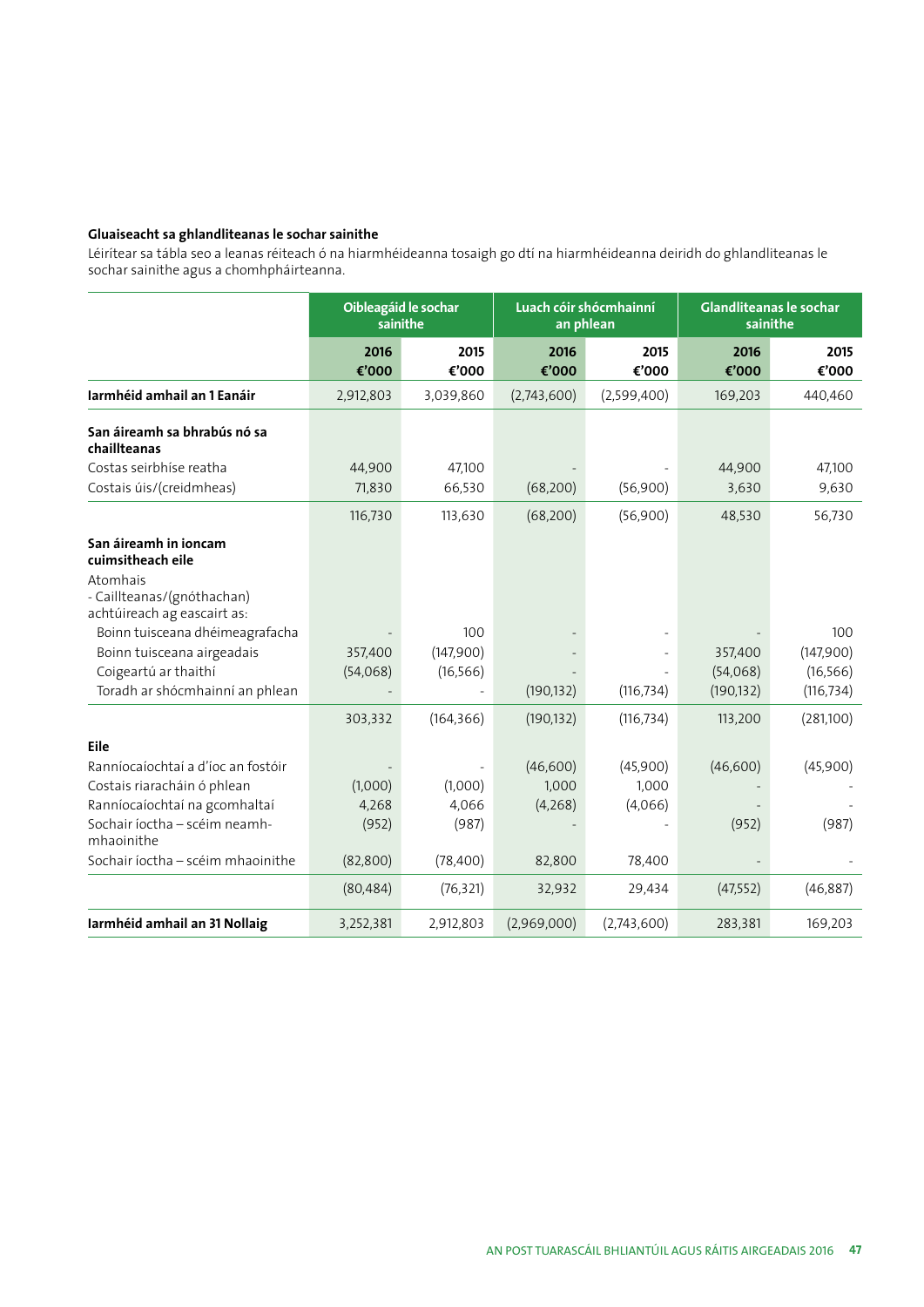ar lean

### **20. Pinsin** (ar lean)

### **Sócmhainní an phlean**

Cuimsíonn sócmhainní an phlean iad seo a leanas:

|                                                                   | 2016<br>€'000 | 2015<br>€'000 |
|-------------------------------------------------------------------|---------------|---------------|
| Cothromais: margaí forbartha domhanda                             | 1,315,644     | 1,171,870     |
| Cothromais: Margaí éiritheacha                                    | 136,156       | 120,430       |
| Cothromais: Iomlán                                                | 1,451,800     | 1,292,300     |
| Bannaí: Euro ceannasach                                           | 899,600       | 832,500       |
| Eile: áirítear réadmhaoin, cothromas príobháideach agus bonneagar | 617,600       | 618,800       |
| Luach cóir shócmhainní na scéimeanna pinsin                       | 2,969,000     | 2,743,600     |

Faoin Ghníomhas Iontaobhais, tá an chumhacht iomlán ag na hIontaobhaithe chun beartas infheistíochta a chinneadh agus chun na cistí atá ar fáil dóibh a riaradh. Leithdháiltear an t-airgead le hinfheistiú ar bhainisteoirí infheistíochta éagsúla agus infheistíonn siad ar fad de réir treoirlínte a leagtar amach i gComhaontú Bainistíochta Infheistíochta a d'fhaomh na hIontaobhaithe. Cuireann na bainisteoirí infheistíochta tuarascálacha mionsonraithe ar fáil do na hIontaobhaithe agus déanann na hIontaobhaithe monatóireacht ar fheidhmíocht infheistíochta go rialta. Tá tromlach shócmhainní na Scéimeanna infheistithe i gcothromais agus i mbannaí. Tá an chuid eile de na sócmhainní infheistithe in aicmí sócmhainní malartacha, réadmhaoin san áireamh. Bainistíonn cúigear bainisteoirí infheistíochta na príomh-shainorduithe seo a leanas, a chuimsíonn 79% de shócmhainní na Scéimeanna le chéile:

- Margadh cothromais forbartha domhanda éighníomhach SSgA;
- **•**  Sainordú ráta sheasa gníomhach PIMCO;
- Sainordú ráta sheasa éighníomhach SSgA;
- Sainordú cothromais caidhpe bige domhanda gníomhach Axa Rosenberg;
- Sainordú cothromais margaí éiritheacha gníomhach JP Morgan;
- **•**  Sainordú cothromais margaí éiritheacha gníomhach Heptagon.

Ina theannta sin, tá infheistíochtaí réadmhaoine ag na hIontaobhaithe le SSgA, IPUT plc, Fidelity Investments, Rockspring PIM (LLP) agus infheistíochtaí foraoiseachta le Irish Forestry Unit Trust (IforUT) agus le North American Forestry Investment Trust (NAFIT). Tá tiomantas tugtha ag na hIontaobhaithe go n-infheisteoidh siad i gcistí caipiteal fiontair éagsúla. Leanann na hIontaobhaithe ar aghaidh ag infheistiú in infheistíochtaí malartacha éagsúla – i roinnt cásanna tarraingíonn an bainisteoir suim na hinfheistíochta anuas tharr thréimhse ama seachas mar infheistíocht láithreach. Áirítear leis na hinfheistíochtaí sin airgeadra, bonneagar, iasachtú díreach, cothromas príobháideach agus foraoiseacht. Tá infheistíocht ag na hIontaobhaithe freisin in Premier Lotteries Ireland DAC , an chuideachta a reáchtálann an Crannchur Náisiúnta.

### **Oibleagáid le sochar sainithe**

### **(i) Boinn tuisceana achtúireacha**

Ba iad seo a leanas na príomhbhoinn tuisceana achtúireacha ar an dáta tuairiscithe:

|                                       | 2016    | 2015                      |
|---------------------------------------|---------|---------------------------|
| Modh luachála                         |         | Aonad réamh- Aonad réamh- |
|                                       | mheasta | mheasta                   |
| Ráta lascaine                         | 1.80%   | 2.50%                     |
| Boilsciú - praghasinnéacs tomhaltóirí | 1.75%   | 1.75%                     |
| Boilsciú pá ábhartha                  | 1.25%   | 1.25%                     |
| Ardú ar phinsin in íocaíocht          | 1.25%   | 1.25%                     |
| Arduithe ar thuarastail inphinsin     | 1.25%   | 1.25%                     |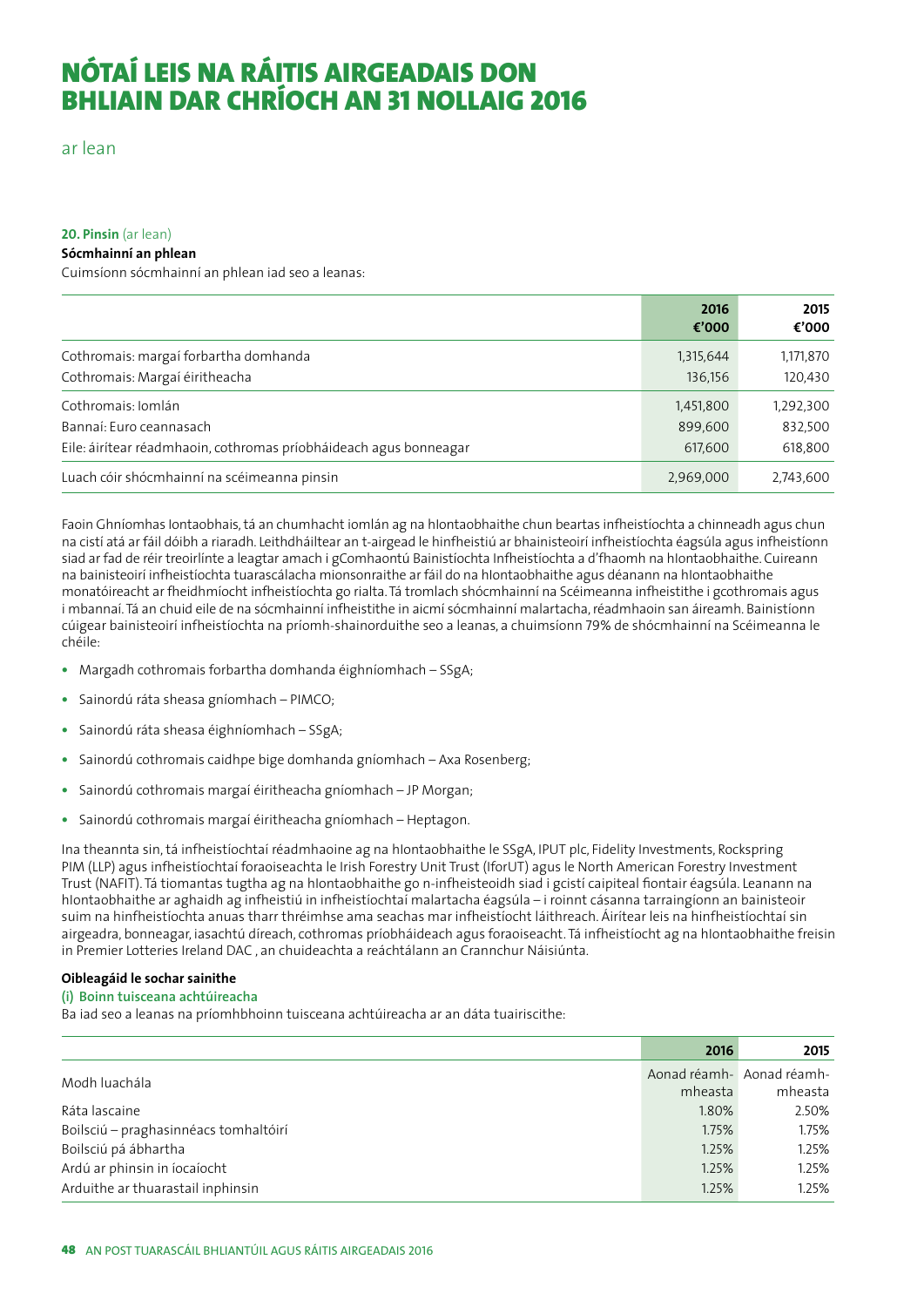### **Oibleagáid le sochar sainithe** (ar lean)

### **(i) Boinn tuisceana achtúireacha** (ar lean)

Tá na boinn tuisceana maidir le fad saoil na ndliteanas pinsin ar an dáta tuairiscithe bunaithe ar tháblaí caighdeánacha mortlaíochta achtúireacha agus cuirtear feabhsú fad saoil sa todhchaí san áireamh.

Tá na boinn tuisceana bunaithe ar an dóchúlacht go mairfidh duine 65 bliana d'aois go dtí an aois seo a leanas:

|                                           | 2016 |      | 2015 |      |
|-------------------------------------------|------|------|------|------|
|                                           | Fir  | Mná  | Fir  | Mná  |
| lonchas saoil ag 65                       |      |      |      |      |
| Pinsinéirí Reatha - 65 bliana d'aois      | 87.0 | 89.0 | 86.9 | 88.9 |
| Pinsinéirí sa Todhchaí – 40 bliain d'aois | 89.8 | 91.9 | 89.7 | 91.8 |

Amhail an 31 Nollaig 2016, ba é meántréimhse ualaithe na hoibleagáide le sochar sainithe 18 mbliana (2015: 17 mbliana).

#### **(ii)Anailís ar íogaireacht**

Bheadh tionchar ag athruithe féideartha réasúnta ar an dáta tuairiscithe ar cheann de na boinn tuisceana achtúireacha ábhartha, ag coinneáil na mbonn tuisceana eile seasmhach, ar an oibleagáid le sochar sainithe de réir na méideanna a thaispeántar thíos.

|                                                   | <b>31 Nollaig 2016</b> |         | 31 Nollaig 2015 |         |  |
|---------------------------------------------------|------------------------|---------|-----------------|---------|--|
|                                                   | €'m<br>€'m             |         | €'m             | €'m     |  |
|                                                   | Méadú                  | Laghdú  | Méadú           | Laghdú  |  |
| Ráta lascaine (gluaiseacht 0.25%)                 | (138.5)                | 144.7   | (117.3)         | 122.3   |  |
| Fás ar thuarastal sa todhchaí (gluaiseacht 0.25%) | 141.7                  | (135.7) | 120.6           | (115.8) |  |
| Fás ar thuarastal sa phinsean (gluaiseacht 0.25%) | 141.7                  | (135.7) | 120.6           | (115.8) |  |

Cé nach bhfuil leithdháileadh iomlán na sreafaí airgid a bhfuiltear ag súil leo faoin bplean san áireamh san anailís, tugtar meastachán ar íogaireacht na mbonn tuisceana a thaispeántar.

### **Sócmhainn Theagmhasach Scéim Pinsin An Post**

Faoi théarmaí an phlean chun ceanglais an Íoschaighdeáin Maoinithe a chomhlíonadh cuireadh morgáiste agus muirear a bhaineann le sócmhainní réadmhaoine áirithe de chuid na Cuideachta dar luach €72.5 milliún in áit i bhfabhar Scéim Pinsin An Post ("an Scéim") le húsáid mar shócmhainn theagmhasach na Scéime. Faoi théarmaí an mhorgáiste agus an mhuirir, i gcás go ndéantar diúscairt ar na sócmhainní réadmhaoine sin a chomhlíonann téarmaí an mhorgáiste agus an mhuirir, tá an Scéim i dteideal na bhfáltas díolacháin, nó go gcuirfí sócmhainní eile ar an luach margaidh céanna in áit na sócmhainní díolta. Is é an t-uasmhéid gur féidir le hIontaobhaithe na Scéime a in-aisghabháil faoin morgáiste agus faoin muirear ná €100m.

### **21. Scairchaipiteal agus Cúlchistí**

|                                                                                              | 31 Noll 2016<br>€'000 | 31 Noll 2015<br>€'000 | 1 Ean 2015<br>€'000 |
|----------------------------------------------------------------------------------------------|-----------------------|-----------------------|---------------------|
| Údaraithe:<br>80,000,000 Gnáthscair ar €1.25 an ceann                                        | 100,000               | 100.000               | 100.000             |
| Leithroinnte, glaoite agus íoctha ina n-iomláine:<br>54,590,946 Gnáthscair ar €1.25 an ceann | 68.239                | 68.239                | 68.239              |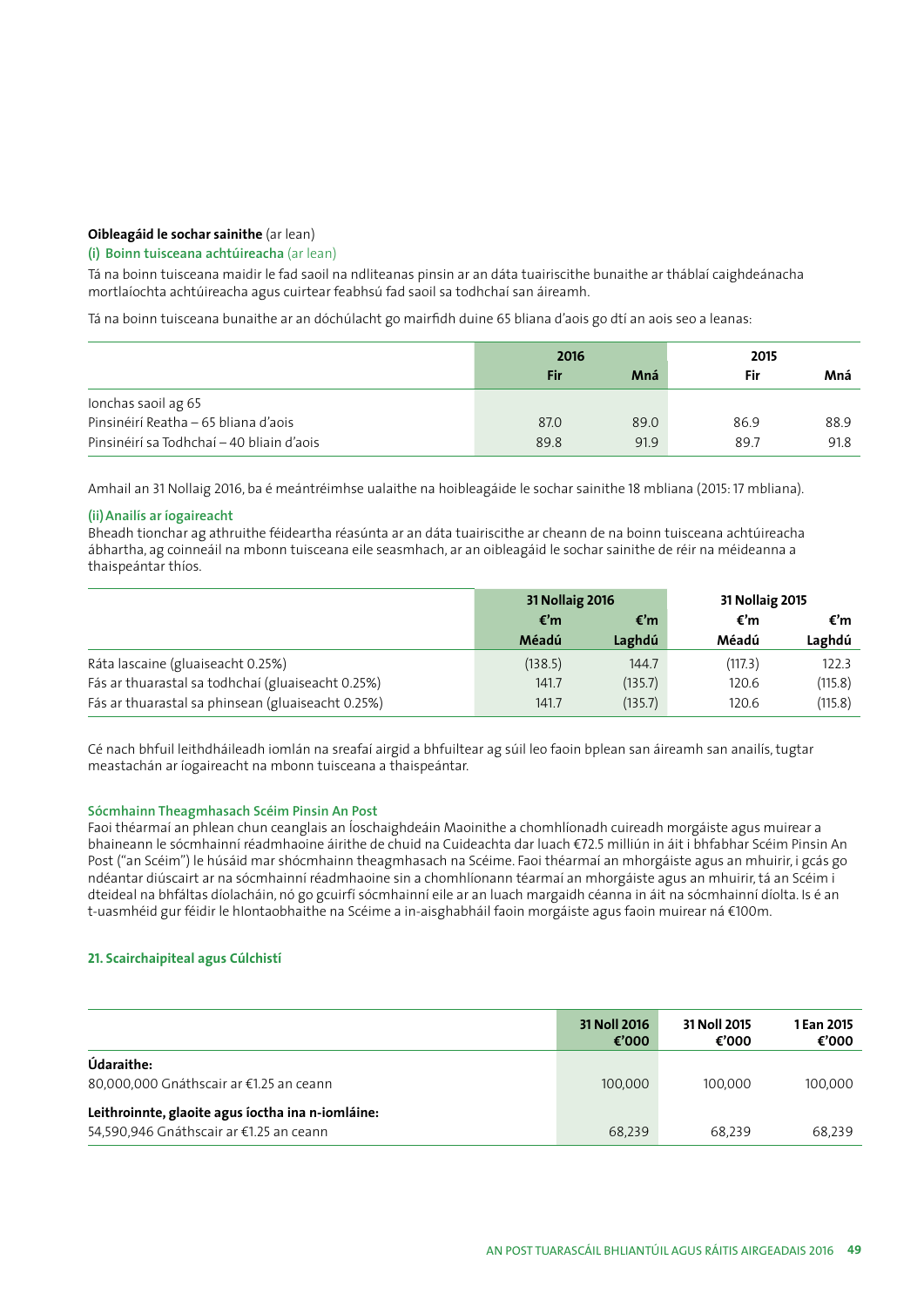ar lean

### **21. Scairchaipiteal agus Cúlchistí** (ar lean)

### **Nádúr agus cuspóir na gcúlchistí**

### **Caipiteal neamhainmnithe**

Ar an 14 Eanáir 2003, rinneadh scaireanna na Cuideachta a athainmniú ó €1.269738 go €1.25 an scair agus aistríodh suim €877,000 chuig cúlchiste comhshóite caipitil.

### **Cúlchiste aistrithe airgeadra eachtraigh**

Cuimsítear sa chúlchiste aistrithe na difríochtaí ar fad in airgeadra eachtrach a eascraíonn as ráitis airgeadais oibríochtaí eachtracha a aistriú.

#### **Cúlchiste luacha chóir**

Cuimsítear sa chúlchiste cóirluacha an glanathrú carntha ar luach cóir na sócmhainní airgeadais atá ar fáil lena ndíol, glan ar cháin agus ar leas neamh-urlámhais.

### **22. Foghnóthais i seilbh dhíreach na Cuideachta**

### **Foghnóthais i seilbh dhíreach na Cuideachta**

| Ainm                                                               | Cineál Gnó                                                                 |       | % Sealúchais Oifig Chláraithe                                            |  |  |
|--------------------------------------------------------------------|----------------------------------------------------------------------------|-------|--------------------------------------------------------------------------|--|--|
| Postpoint Services Limited                                         | Breisiú fóin phóca                                                         | 100%  | Ard-Oifig an Phoist, Sráid Uí Chonaill,<br>Baile Átha Cliath 1. D01 F5P2 |  |  |
| Printpost Limited                                                  | Clóbhualadh ardmhéide                                                      | 100%  | Ard-Oifig an Phoist, Sráid Uí Chonaill,<br>Baile Átha Cliath 1. D01 F5P2 |  |  |
| An Post BillPost Processing Service<br>Limited                     | Próiseáil íocaíocht billí                                                  | 100%  | Ard-Oifig an Phoist, Sráid Uí Chonaill,<br>Baile Átha Cliath 1. D01 F5P2 |  |  |
| An Post GeoDirectory DAC                                           | Seirbhísí bunachar sonraí                                                  | 51%   | Ard-Oifig an Phoist, Sráid Uí Chonaill,<br>Baile Átha Cliath 1. D01 F5P2 |  |  |
| Precision Marketing Information<br>Limited trading as Data Ireland | Soláthar sonraí margaíochta, seirbhísí<br>bunachar sonraí agus eolairí gnó | 100%  | Ard-Oifig an Phoist, Sráid Uí Chonaill,<br>Baile Átha Cliath 1. D01 F5P2 |  |  |
| Arcade Property Company Limited                                    | Forbairt agus ligean maoine                                                | 100%  | Ard-Oifig an Phoist, Sráid Uí Chonaill,<br>Baile Átha Cliath 1. D01 F5P2 |  |  |
| Prince's Street Property Company<br>Limited                        | Neamhghníomhach                                                            | 100%  | Ard-Oifig an Phoist, Sráid Uí Chonaill,<br>Baile Átha Cliath 1, D01 F5P2 |  |  |
| Post Consult International Limited                                 | Seirbhísí bogearraí ríomhaire                                              | 100%  | Ard-Oifig an Phoist, Sráid Uí Chonaill,<br>Baile Átha Cliath 1, D01 F5P2 |  |  |
| Post.Trust Limited                                                 | Teastasú digiteach agus Seirbhís<br>Slándála                               | 100%  | Ard-Oifig an Phoist, Sráid Uí Chonaill,<br>Baile Átha Cliath 1, D01 F5P2 |  |  |
| Transpost Limited                                                  | Cúiréirí agus dáileachán                                                   | 100%  | Ard-Oifig an Phoist, Sráid Uí Chonaill,<br>Baile Átha Cliath 1. D01 F5P2 |  |  |
| Kompass Ireland Publishers Limited                                 | Neamhghníomhach                                                            | 100%  | Ard-Oifig an Phoist, Sráid Uí Chonaill,<br>Baile Átha Cliath 1. D01 F5P2 |  |  |
| An Post (NI) Limited                                               | Cuideachta Sealbhaíochta                                                   | 100%  | Stokes House, College Square,<br>Oirthear Bhéal Feirste                  |  |  |
| <b>TSC Ventures DAC</b>                                            | Cuideachta Sealbhaíochta                                                   | 53.6% | Ard-Oifig an Phoist, Sráid Uí Chonaill,<br>Baile Átha Cliath 1. D01 F5P2 |  |  |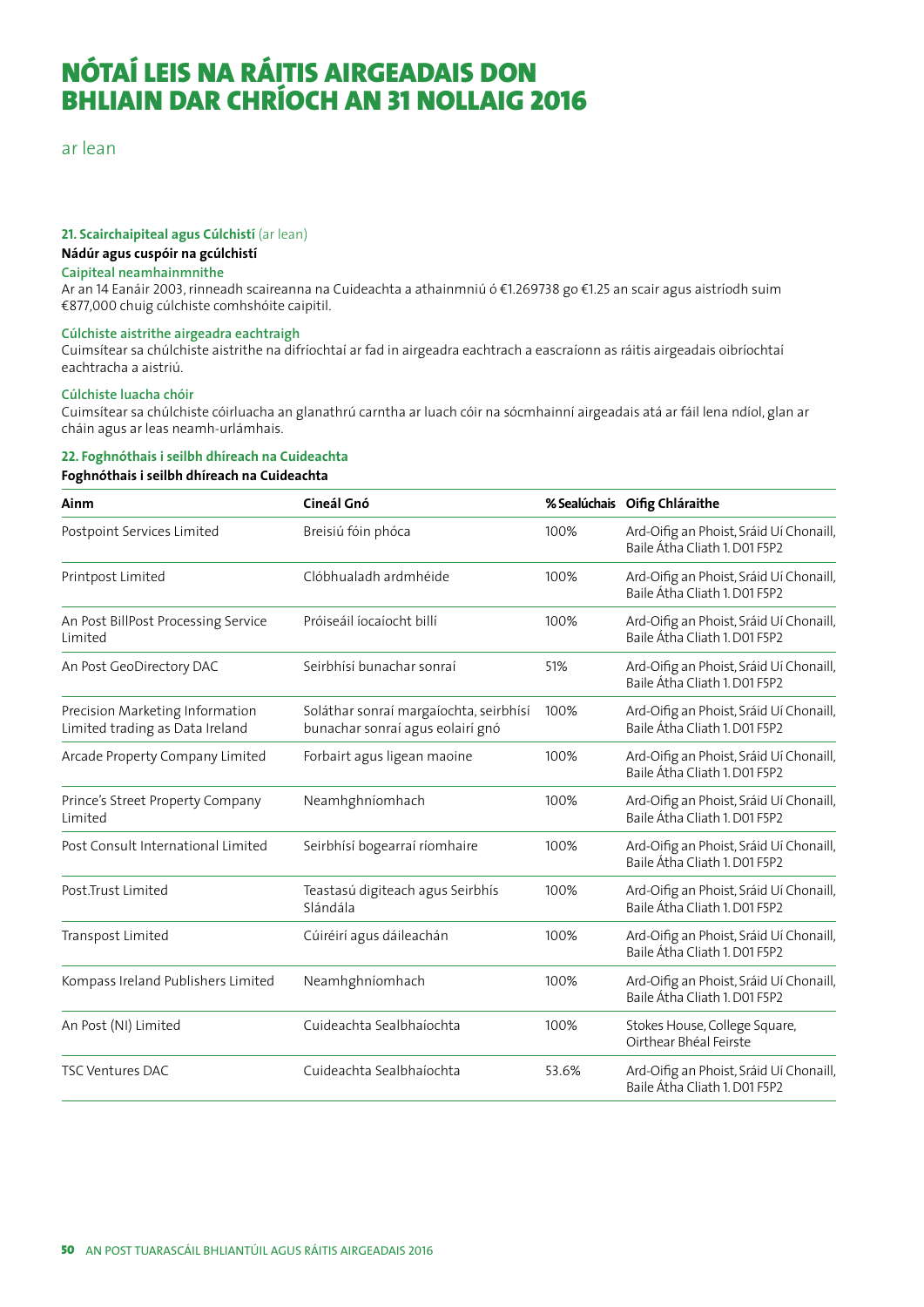#### **Foghnóthais i seilbh indíreach na Cuideachta trí fhoghnóthas**

| Ainm                                                      | Cineál Gnó                                   | % Sealúchais | Oifig Chláraithe                                                             |
|-----------------------------------------------------------|----------------------------------------------|--------------|------------------------------------------------------------------------------|
| Air Business Limited                                      | Seirbhísí dáilte agus síntiús irise          | 100%         | 4, The Merlin Centre, Acrewood Way,<br>St. Albans Herts, An Ríocht Aontaithe |
| GVS Gift Voucher Shop DAC                                 | Dearbháin bhronntanais<br>mhiondíola         | 53.6%        | Ard-Oifig an Phoist, Sráid Uí Chonaill,<br>Baile Átha Cliath 1. Do1 F5P2     |
| The Gift Voucher Shop Limited                             | Dearbháin bhronntanais<br>mhiondíola         | 53.6%        | 4, The Merlin Centre, Acrewood Way,<br>St. Albans Herts, An Ríocht Aontaithe |
| GVS Prepaid Limited                                       | Cártaí bronntanais miondíola                 | 53.6%        | 4, The Merlin Centre, Acrewood Way,<br>St. Albans Herts, An Ríocht Aontaithe |
| One Direct (Ireland) Limited<br>trading as Post Insurance | Bróicéir Árachais                            | 100%         | Ard-Oifig an Phoist, Sráid Uí Chonaill,<br>Baile Átha Cliath 1. Do1 F5P2     |
| Jordan & Co International Limited                         | Dáileadh                                     | 100%         | 4, The Merlin Centre, Acrewood Way,<br>St. Albans Herts, An Ríocht Aontaithe |
| <b>GPO IEC Limited</b>                                    | Lárionad Taispeántais<br>Ard-Oifig an Phoist | 100%         | Ard-Oifig an Phoist, Sráid Uí Chonaill,<br>Baile Átha Cliath 1. Do1 F5P2     |

### **Comhfhiontair i seilbh dhíreach na Cuideachta**

| Ainm                       | Cineál Gnó                         | % Sealúchais Oifig Chláraithe                                            |
|----------------------------|------------------------------------|--------------------------------------------------------------------------|
| The Prize Bond Company DAC | Riaradh Scéim na nDuaisbhannaí 50% | Ard-Oifig an Phoist, Sráid Uí Chonaill,<br>Baile Átha Cliath 1. Do1 F5P2 |

Tá Air Business Limited, Jordan & Co International Limited, The Gift Voucher Shop Limited agus GVS Prepaid Limited corpraithe i Sasana agus sa Bhreatain Bheag agus ag feidhmiú ansin. Tá An Post (NI) Limited corpraithe i dTuaisceart Éireann agus ag feidhmiú ansin. Tá gach gnóthas eile corpraithe i bPoblacht na hÉireann agus ag feidhmiú ansin. Cuimsíonn na scairshealbha ar fad gnáth-scairchaipiteal.

Riarann The Prize Bond Company DAC an Scéim Duaisbhannaí faoi chonradh le Gníomhaireacht Bainistíochta an Chisteáin Náisiúnta.

Thug an Chuideachta urrús faoi Alt 357 d'Acht na gCuideachtaí, 2014 do na haonáin seo a leanas sa bhliain reatha: Post Consult International Limited; Printpost Limited; Post.Trust Limited; Transpost Limited; Precision Marketing Information Limited; Prince's Street Property Company Limited; An Post Billpost Processing Services Limited; Kompass Ireland Publishers Limited agus Postpoint Services Limited.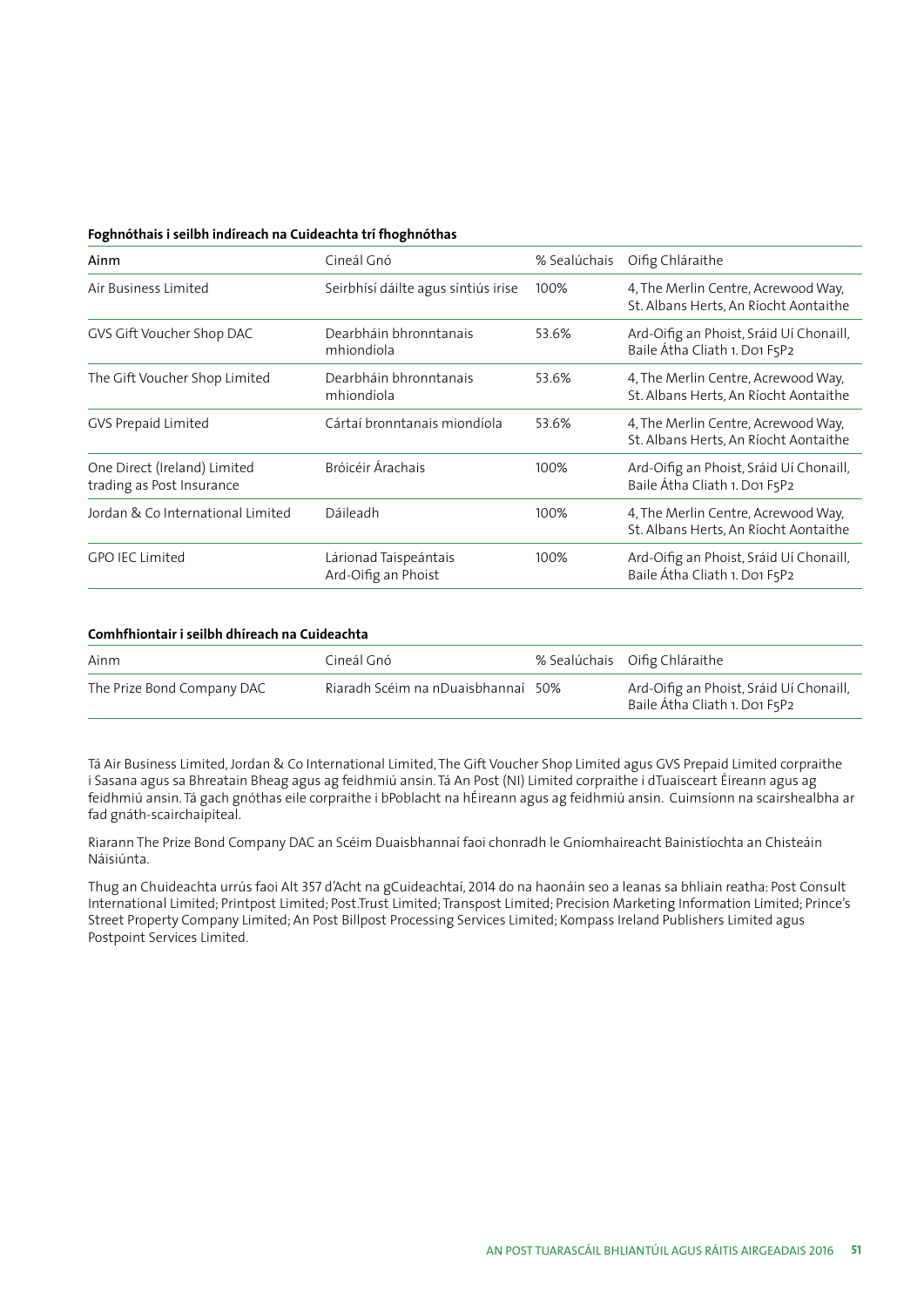ar lean

### **23. Ceanglais Léasa**

### **Léasanna oibriúcháin**

Is iad seo a leanas na ceanglais iomlána sa todhchaí faoi léasanna oibriúcháin:

|                                        | Talamh agus | <b>Trealamh</b><br>agus mótar- |               | Talamh agus | <b>Trealamh</b><br>agus mótar- |        |
|----------------------------------------|-------------|--------------------------------|---------------|-------------|--------------------------------|--------|
|                                        | foirgnimh   | fheithiclí                     | <b>Iomlán</b> | foirgnimh   | fheithiclí                     | Iomlán |
|                                        | 2016        | 2016                           | 2016          | 2015        | 2015                           | 2015   |
|                                        | €'000       | €'000                          | €'000         | €'000       | €'000                          | €'000  |
| Grúpa                                  |             |                                |               |             |                                |        |
| Níos lú ná bliain amháin               | 6,224       | 11,944                         | 18,168        | 6,042       | 12,120                         | 18,162 |
| Idir bliain amháin agus cúig<br>bliana | 20,926      | 12,555                         | 33,481        | 24,180      | 15,003                         | 39,183 |
| Níos faide ná cúig bliana              | 23,020      | ٠                              | 23,020        | 23,919      |                                | 23,919 |
|                                        | 50,170      | 24,499                         | 74,669        | 54,141      | 27,123                         | 81,264 |
| Cuideachta                             |             |                                |               |             |                                |        |
| Níos lú ná bliain amháin               | 4,302       | 11,678                         | 15,980        | 3,900       | 12,049                         | 15,949 |
| Idir bliain amháin agus cúig<br>bliana | 14,387      | 12,277                         | 26,664        | 15,645      | 14,953                         | 30,598 |
| Níos faide ná cúig bliana              | 18,218      |                                | 18,218        | 16,490      |                                | 16,490 |
|                                        | 36,907      | 23,955                         | 60,862        | 36,035      | 27,002                         | 63,037 |

### **Léasanna airgeadais**

Bhí íocaíochtaí sa todhchaí faoi léasanna airgeadais ag deireadh na bliana don Ghrúpa agus don Chuideachta mar seo a leanas:

|                                                          | losiocaiochtaí léasa sa<br>todhchaí |                          | Ús                       |       | Luach reatha iosiocaíochtaí<br>léasa |        |  |
|----------------------------------------------------------|-------------------------------------|--------------------------|--------------------------|-------|--------------------------------------|--------|--|
|                                                          | 2016<br>2015                        |                          | 2016                     | 2015  |                                      | 2015   |  |
|                                                          | €'000                               | €'000                    | €'000                    | €'000 | €'000                                | €'000  |  |
| Níos lú ná bliain amháin<br>Idir bliain amháin agus cúig | 5,906                               | 3,379                    | 430                      | 348   | 5,476                                | 3,031  |  |
| bliana                                                   | 18,950                              | 13,821                   | 448                      | 474   | 18,502                               | 13,347 |  |
| Níos faide ná cúig bliana                                |                                     | $\overline{\phantom{0}}$ | $\overline{\phantom{0}}$ | -     | —                                    |        |  |
|                                                          | 24,856                              | 17,200                   | 878                      | 822   | 23,978                               | 16,378 |  |

### **24. Gealltanais Chaipitil**

Bhí caiteachas caipitil don todhchaí a d'fhaomh na stiúrthóirí ach nár foráladh dó sna ráitis airgeadais mar seo a leanas:

|                                       | Grúpa  | Grúpa | <b>Cuideachta</b> | Cuideachta |
|---------------------------------------|--------|-------|-------------------|------------|
|                                       | 2016   | 2015  | 2016              | 2015       |
|                                       | €'000  | €'000 | €'000             | €'000      |
| Ar conradh                            | 6,685  | 1,565 | 5,015             | 915        |
| Údaraithe ach gan a bheith ar conradh | 5,006  | 6.211 | 4,886             | 6,091      |
|                                       | 11,691 | 7.776 | 9,901             | 7,006      |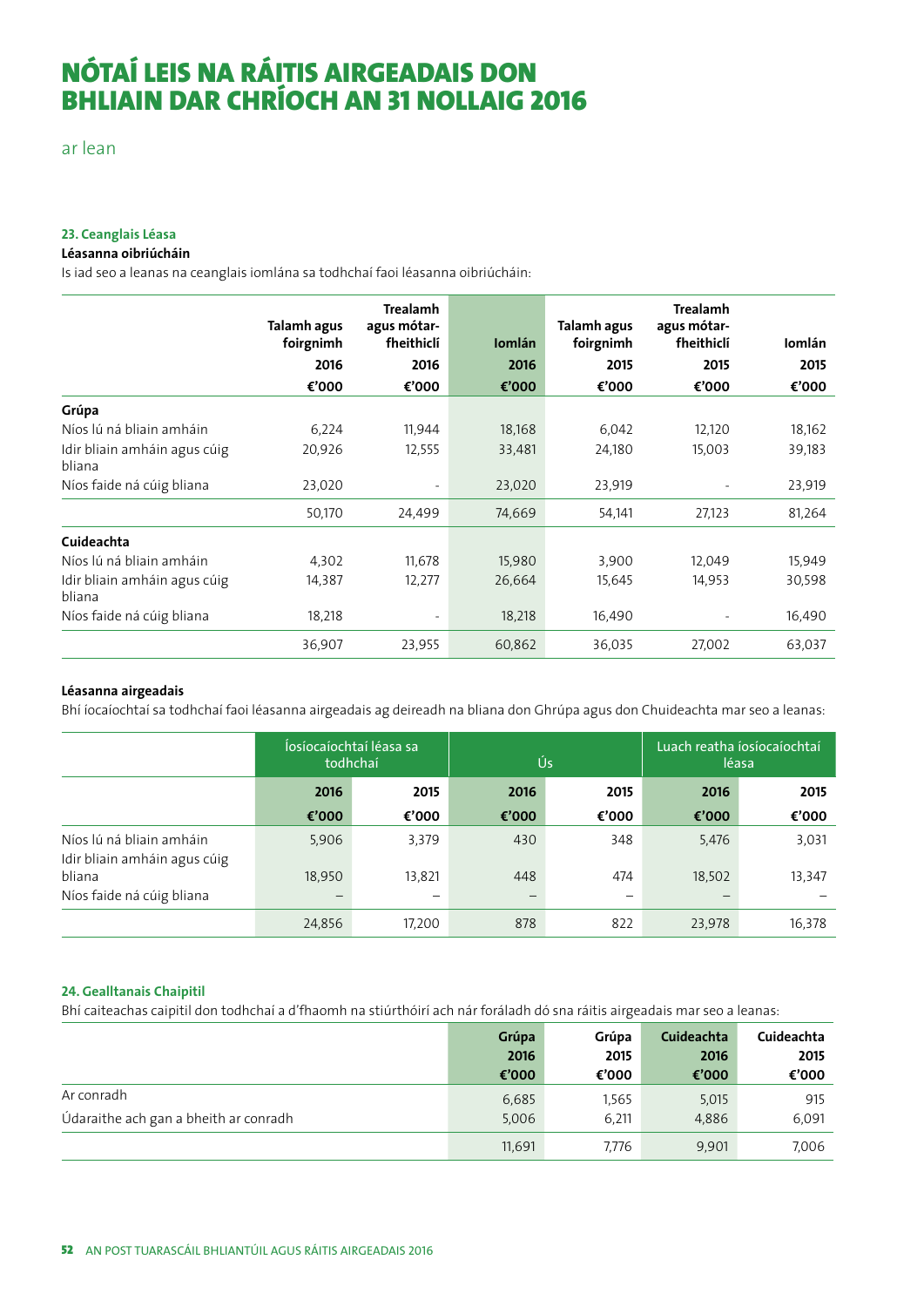### **25. Páirtithe Gaolmhara**

#### **Páirtí rialaithe**

Rinne an tAire Cumarsáide, Gníomhaithe ar son na hAeráide agus Comhshaoil rialú ar an nGrúpa i rith na bliana. Is ag an Aire atá scairchaipiteal eisithe iomlán An Post seachas gnáthscair amháin atá ag an Aire Airgeadais (a aistríodh chuig an Aire Caiteachais Phoiblí agus Athchóirithe faoin Acht um Airí agus Rúnaithe, 2011).

#### **Idirbhearta eile le páirtithe gaolmhara**

#### **The Prize Bond Company DAC**

Faoi théarmaí an chonartha le The Prize Bond Company DAC, comhlíonann an Chuideachta gnéithe áirithe de riarachán Scéim na nDuaisbhannaí. B'ionann na táillí a thuill an Chuideachta do sheirbhísí den chineál sin don bhliain dar chríoch an 31 Nollaig 2016 agus €4,227,000 (2015: €3,845,000). B'ionann an tsuim a bhí dlite ag The Prize Bond Company DAC don Ghrúpa amhail an 31 Nollaig 2016 agus €259,000 (2015: €263,000). Amhail an 31 Nollaig 2016 bhí €812,000 (2015: €812,000) de Dhuaisbhannaí ag an nGrúpa.

#### **Idirbhearta le ranna Rialtais agus le comhlachtaí Stáit eile**

Soláthraíonn an Grúpa, i ngnáth-imeacht gnó, seirbhísí postais, gníomhaireachta, íocaíochta agus teachtaire do ranna Rialtais éagsúla agus do chomhlachtaí Stáit eile ar bhonn fadláimhe. Feidhmíonn an Grúpa seirbhísí laethúla baincéireachta agus státchiste le hinstitiúidí baincéireachta atá faoi úinéireacht an Stáit freisin.

### **Idirbhearta le príomhphearsana bainistíochta, a chuimsigh Stiúrthóirí Feidhmiúcháin, Stiúrthóirí Neamhfheidhmiúcháin agus comhaltaí eile de Choiste Bainistíochta Feidhmiúcháin an Ghrúpa**

|                                        | 2016  | 2015  |
|----------------------------------------|-------|-------|
|                                        | €'000 | €'000 |
| Sochair fostaithe ghearrthéarmacha     | 2,876 | 2,848 |
| Táillí stiúrthóirí neamhfheidhmiúcháin | 224   | 236   |
| Sochair i ndiaidh fostaíochta          | 345   | 341   |
|                                        | 3,445 | 3,425 |

#### **26. Teagmhais**

### **An Grúpa agus an Chuideachta**

Ní raibh aon urrúis ná dliteanais theagmhasacha ann an 31 Nollaig 2016 ná 2015 óna bhféadfadh caillteanais ábhartha teacht chun cinn seachas iad sin a nochtar in áit eile sna ráitis airgeadais.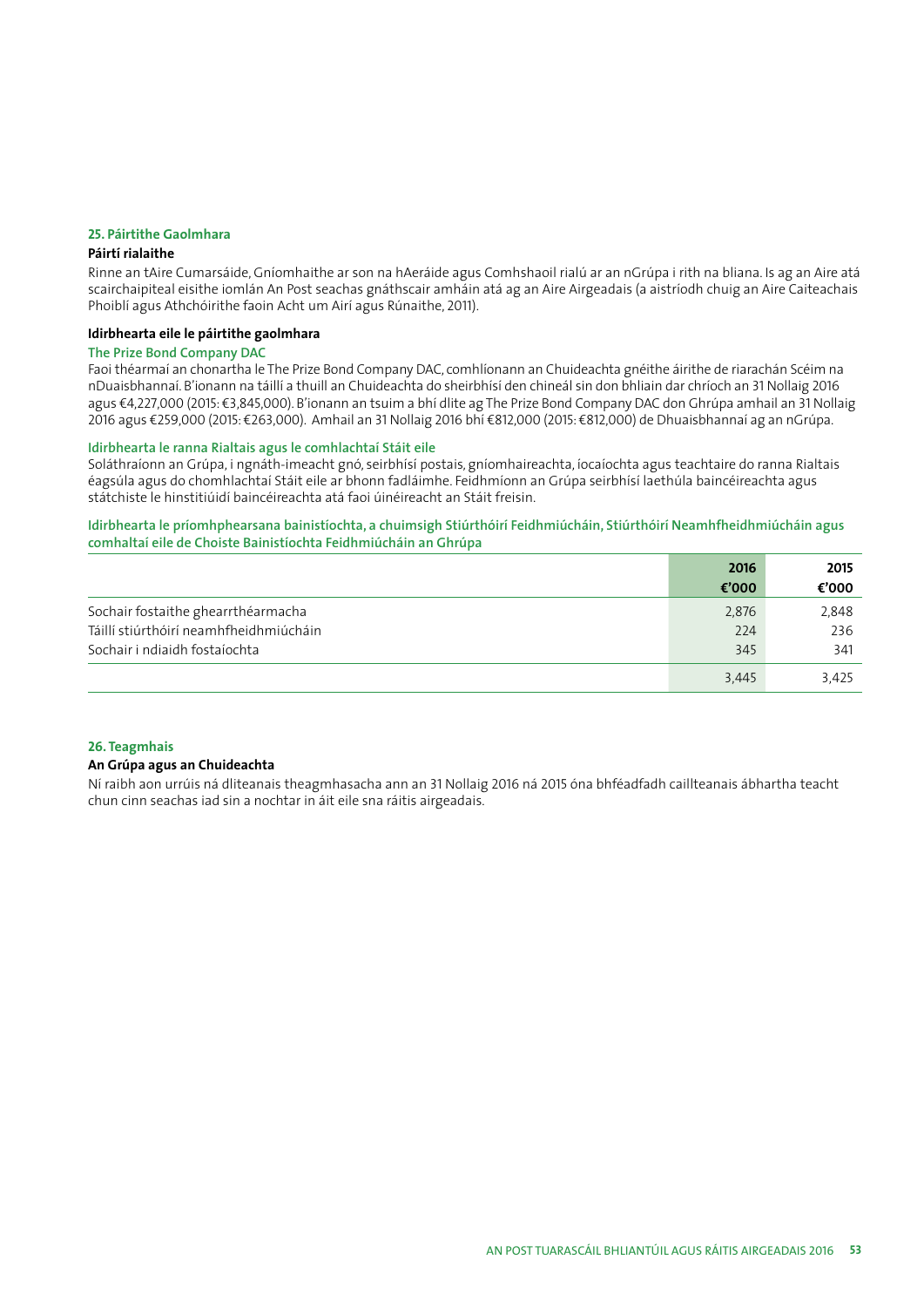ar lean

### **27. Ionstraimí Airgeadais – Luach Cóir agus Bainistíocht Riosca Luach cóir**

### **A. Aicmí cuntasaíochta agus luachanna córa**

Tomhaiseann an Grúpa luachanna córa leis an ordlathas modhanna seo a leanas:

- **•**  Leibhéal 1 Is ionann na hionchuir agus praghsanna margaidh luaite (gan choigeartú) i margaí gníomhacha le haghaidh ionstraimí atá díreach cosúil leo.
- **•**  Leibhéal 2 Ionchuir seachas praghsanna luaite a áirítear i Leibhéal 1 atá inbhraite go díreach (i.e. mar phraghsanna) nó go hindíreach (i.e. díorthaithe ó phraghsanna). Áirítear sa chatagóir seo ionstraimí a luacháiltear ach úsáid a bhaint as: praghsanna margaidh luaite i margaí gníomhacha d'ionstraimí atá cosúil leo; praghsanna luaite ar ionstraimí atá díreach cosúil leo nó cosúil leo i margaí a mheastar a bheith níos lú ná gníomhach; nó teicnící luachála eile ina bhfuil na hionchuir shuntasacha ar fad inbhraite go díreach nó go hindíreach ó shonraí margaidh.
- Leibhéal 3 Ionchuir atá do-bhraite. Áirítear sa chatagóir seo na hionstraimí ar fad ina n-áirítear sa teicníc luachála ionchuir nach bhfuil bunaithe ar shonraí inbhraite agus bíonn tionchar suntasach ag na hionchuir dho-bhraite ar luacháil na hionstraime. Áirítear sa chatagóir seo ionstraimí a luacháiltear bunaithe ar phraghsanna luaite le haghaidh ionstraimí atá cosúil leo ach a dteastaíonn boinn tuisceana nó coigeartuithe suntasacha do-bhraite uathu chun na difríochtaí idir na hionstraimí a léiriú.

Ríomhtar an luach cóir mar seo a leanas:

- i. Luachálfar urrúis a thrádáiltear gan srianadh bunaithe ar an bpraghas scoir, nó murar tharla aon díolachán, ag an bpraghas tairgthe deireadh orthu ar an lá deiridh den ráithe nó den bhliain airgeadais, de réir mar is cuí. I gcás gach ionstraime airgeadais eile, cinneann an Grúpa luachanna córa ag úsáid teicnící luachála.
- ii. D'fhéadfaí infheistíochtaí a aicmiú mar Leibhéal 2 nuair a thagann faisnéis margaidh chun cinn, ach nach bhfuil an infheistíocht á trádáil i margadh gníomhach agus/nó go bhfuil an infheistíocht faoi réir ag srianta aistrithe, nó go gcoigeartaítear an luacháil chun neamhleachtacht agus/nó neamh-inaistrithe a léiriú.
- iii. Tá tomhas luacha chóir an Ghrúpa ar infheistíochtaí Leibhéal 3 bunaithe ar shamhail a bhféadfadh ionchuir shuntasacha dho-bhraite a bheith ann. Is teicníc glanluacha reatha í an tsamhail ábhartha, a dhíorthaítear ó phraghas infheistíochta atá cosúil léi nó ó rátaí cosúla iasachtaíochta/iasachtaithe margaidh, ag brath ar mheasúnú na bainistíochta ar an modheolaíocht luachála is cuí agus ar ionchuir le haghaidh na hinfheistíochta áirithe sin.

Tugtar achoimre sa tábla i nóta 27 cuid B ar na boinn tuisceana agus ar na hionchuir chainníochtúla a úsáideadh le haghaidh na n-infheistíochtaí a chuirtear i Leibhéal 3 den ordlathas luacha chóir amhail an 31 Nollaig 2016. Níor aistríodh aon rud idir leibhéil an ordlathais luacha chóir i rith na mblianta dar chríoch an 31 Nollaig 2016 agus an 31 Nollaig 2015.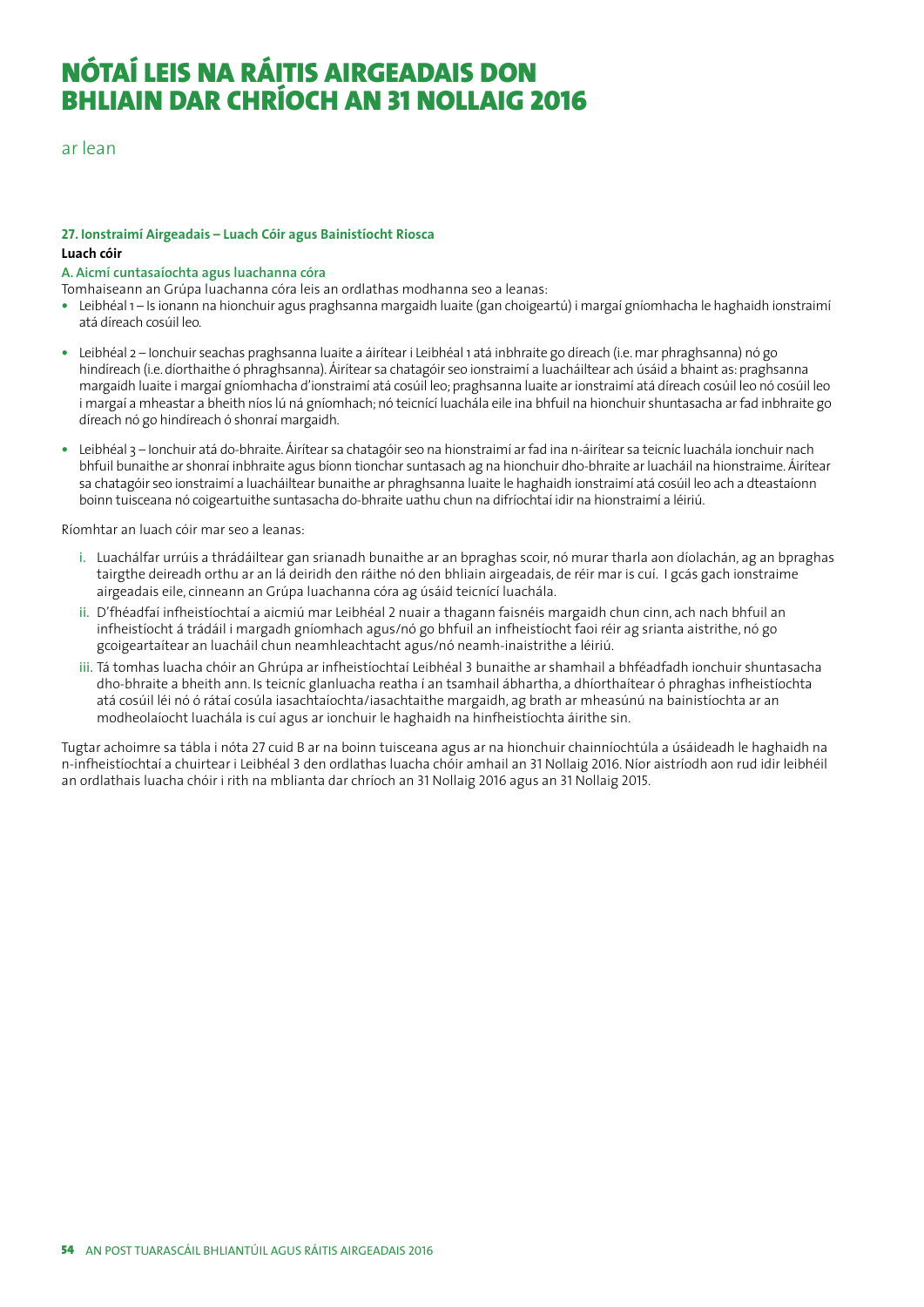### **Luach cóir** (ar lean)

### **A. Aicmí cuntasaíochta agus luachanna córa** (ar lean)

Léirítear sa tábla seo a leanas na suimeanna glanluacha agus luachanna córa na sócmhainní airgeadais agus na ndliteanas airgeadais, lena n-áirítear a leibhéal san ordlathas luacha chóir. Ní áirítear ann faisnéis luacha chóir le haghaidh sócmhainní airgeadais agus dliteanais airgeadais nár tomhaiseadh ag luach cóir más meastachán réasúnta ar luach cóir é an tsuim ghlanluacha. Cuireadh na sócmhainní agus na dliteanais airgeadais seo i Leibhéal 2.

|                                                        |             | Suim ghlanluacha                             |                       |                                         | Luach cóir    |       |                                              |        |          |
|--------------------------------------------------------|-------------|----------------------------------------------|-----------------------|-----------------------------------------|---------------|-------|----------------------------------------------|--------|----------|
|                                                        |             | lasachtaí<br>agus<br>suimeanna<br>infhaighte | Ar fáil<br>lena ndíol | <b>Dliteanais</b><br>airgeadais<br>eile | <b>lomlán</b> | 1     | Leibhéal Leibhéal Leibhéal<br>$\overline{2}$ |        | 3 Iomlán |
| <b>31 Nollaig 2016</b>                                 | <b>Nóta</b> | €'000                                        | €'000                 | €'000                                   | €'000         | €'000 | €'000                                        | €'000  | €'000    |
| Sócmhainní airgeadais<br>a tomhaiseadh ag luach cóir   |             |                                              |                       |                                         |               |       |                                              |        |          |
| Leas in PLI - scaireanna cothromais                    | 12          |                                              | 350                   |                                         | 350           |       |                                              | 350    | 350      |
| Leas in PLI - scaireanna tosaíochta                    | 12          |                                              | 11,868                | ٠                                       | 11,868        |       |                                              | 11,868 | 11,868   |
| Leas in infheistíocht neamhluaite                      | 12          |                                              | 173                   | $\overline{\phantom{a}}$                | 173           | 173   |                                              |        | 173      |
|                                                        |             | $\blacksquare$                               | 12,391                | $\blacksquare$                          | 12,391        |       |                                              |        |          |
| Sócmhainní airgeadais<br>nár tomhaiseadh ag luach cóir |             |                                              |                       |                                         |               |       |                                              |        |          |
| Leas in PLI - iasacht scairshealbhóra                  | 12          | 21,528                                       |                       | $\overline{\phantom{a}}$                | 21,528        |       |                                              | 21,528 | 21,528   |
| Suimeanna infhaighte<br>trádála agus eile              | 13          | 94,873                                       |                       | $\overline{\phantom{a}}$                | 94,873        |       |                                              |        |          |
| Airgead agus coibhéisí airgid                          | 14          | 252,444                                      |                       | J,                                      | 252,444       |       |                                              |        |          |
| Airgead srianta                                        |             | 138,389                                      |                       |                                         | 138,389       |       |                                              |        |          |
| Taiscí téarma                                          |             | 13,000                                       |                       |                                         | 13,000        |       |                                              |        |          |
|                                                        |             | 520,234                                      |                       | $\overline{\phantom{a}}$                | 520,234       |       |                                              |        |          |
| Dliteanais airgeadais<br>nár tomhaiseadh ag luach cóir |             |                                              |                       |                                         |               |       |                                              |        |          |
| Rótharraingt bhainc                                    | 16          |                                              |                       | 56                                      | 56            |       |                                              |        |          |
| lasachtaí bainc faoi urrús                             | 16          |                                              |                       | 4,000                                   | 4,000         |       |                                              | 4,000  | 4,000    |
| Léas airgeadais                                        | 16          |                                              |                       | 23,978                                  | 23,978        |       |                                              | 23,978 | 23,978   |
| Suimeanna iníoctha<br>trádála agus eile                | 15          |                                              |                       | 127,916                                 | 127,916       |       |                                              |        |          |
|                                                        |             |                                              |                       | 155,950                                 | 155,950       |       |                                              |        |          |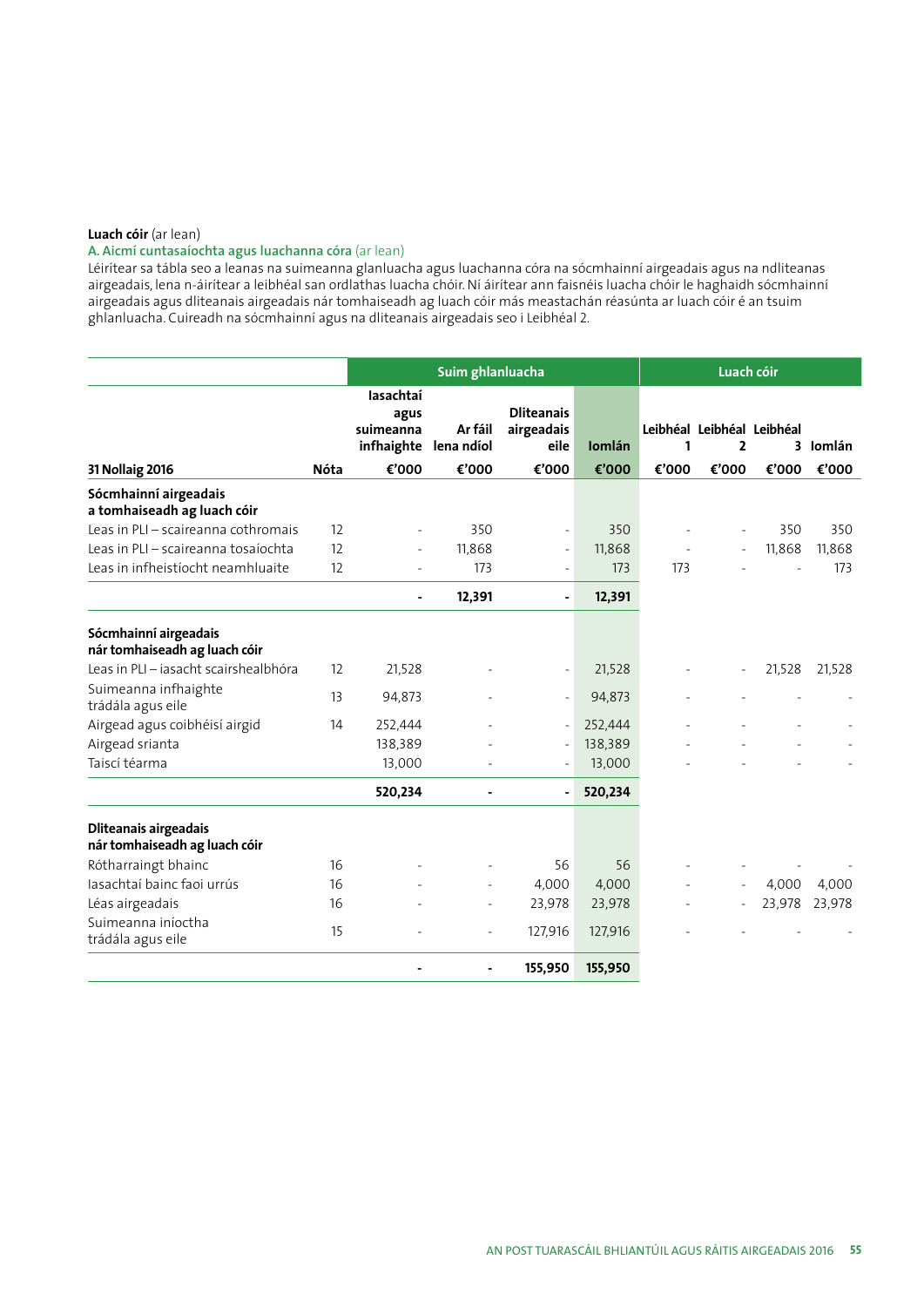ar lean

### **27. Ionstraimí Airgeadais – Luach Cóir agus Bainistíocht Riosca** (ar lean)

**Luach cóir** (ar lean)

### **A. Aicmí cuntasaíochta agus luachanna córa** (ar lean)

Léirítear sa tábla seo a leanas na suimeanna glanluacha agus luachanna córa na sócmhainní airgeadais agus na ndliteanas airgeadais, lena n-áirítear a leibhéal san ordlathas luacha chóir. Ní áirítear ann faisnéis luacha chóir le haghaidh sócmhainní airgeadais agus dliteanais airgeadais nár tomhaiseadh ag luach cóir más meastachán réasúnta ar luach cóir é an tsuim ghlanluacha. Cuireadh na sócmhainní agus na dliteanais airgeadais seo i Leibhéal 2.

|                                                        |             | Suim ghlanluacha                                      |                                |                                                  | Luach cóir             |                                          |                         |       |                   |
|--------------------------------------------------------|-------------|-------------------------------------------------------|--------------------------------|--------------------------------------------------|------------------------|------------------------------------------|-------------------------|-------|-------------------|
| <b>31 Nollaig 2015</b>                                 | <b>Nóta</b> | lasachtaí<br>agus<br>suimeanna<br>infhaighte<br>€'000 | Ar fáil<br>lena ndíol<br>€'000 | <b>Dliteanais</b><br>airgeadais<br>eile<br>€'000 | <b>lomlán</b><br>€'000 | Leibhéal Leibhéal Leibhéal<br>1<br>€'000 | $\overline{2}$<br>€'000 | €'000 | 3 Iomlán<br>€'000 |
| Sócmhainní airgeadais                                  |             |                                                       |                                |                                                  |                        |                                          |                         |       |                   |
| a tomhaiseadh ag luach cóir                            |             |                                                       |                                |                                                  |                        |                                          |                         |       |                   |
| Leas in PLI - scaireanna cothromais                    | 12          |                                                       | 350                            | ÷,                                               | 350                    |                                          |                         | 350   | 350               |
| Leas in PLI - scaireanna tosaíochta                    | 12          |                                                       | 9,738                          | $\overline{\phantom{a}}$                         | 9,738                  |                                          |                         | 9,738 | 9,738             |
| Leas in infheistíocht neamhluaite                      | 12          |                                                       | 323                            | $\bar{a}$                                        | 323                    |                                          |                         | 323   | 323               |
|                                                        |             | $\overline{\phantom{a}}$                              | 10,411                         | $\overline{\phantom{a}}$                         | 10,411                 |                                          |                         |       |                   |
| Sócmhainní airgeadais                                  |             |                                                       |                                |                                                  |                        |                                          |                         |       |                   |
| nár tomhaiseadh ag luach cóir                          |             |                                                       |                                |                                                  |                        |                                          |                         |       |                   |
| Leas in PLI - iasacht scairshealbhóra                  | 12          | 19,690                                                |                                | $\overline{\phantom{a}}$                         | 19,690                 |                                          |                         |       | 19,690 19,690     |
| Suimeanna infhaighte<br>trádála agus eile              | 13          | 87,948                                                |                                |                                                  | 87,948                 |                                          |                         |       |                   |
| Airgead agus coibhéisí airgid                          | 14          | 315,556                                               |                                | $\sim$                                           | 315,556                |                                          |                         |       |                   |
| Airgead agus coibhéisí airgid                          |             | 117,867                                               |                                | $\overline{\phantom{a}}$                         | 117,867                |                                          |                         |       |                   |
| Taiscí téarma                                          |             | 48,000                                                |                                | $\overline{\phantom{a}}$                         | 48,000                 |                                          |                         |       |                   |
|                                                        |             | 589,061                                               |                                | $\blacksquare$                                   | 589,061                |                                          |                         |       |                   |
| Dliteanais airgeadais<br>nár tomhaiseadh ag luach cóir |             |                                                       |                                |                                                  |                        |                                          |                         |       |                   |
| Rótharraingt bhainc                                    | 16          |                                                       |                                | 501                                              | 501                    |                                          |                         |       |                   |
| lasachtaí bainc faoi urrús                             | 16          |                                                       |                                | 6,000                                            | 6,000                  |                                          |                         |       | 6,000 6,000       |
| Léas airgeadais                                        | 16          |                                                       |                                | 16,378                                           | 16,378                 |                                          |                         |       | 16,378 16,378     |
| Suimeanna iníoctha<br>trádála agus eile                | 15          |                                                       |                                | 143,113                                          | 143,113                |                                          |                         |       |                   |
|                                                        |             |                                                       |                                | 165,992                                          | 165,992                |                                          |                         |       |                   |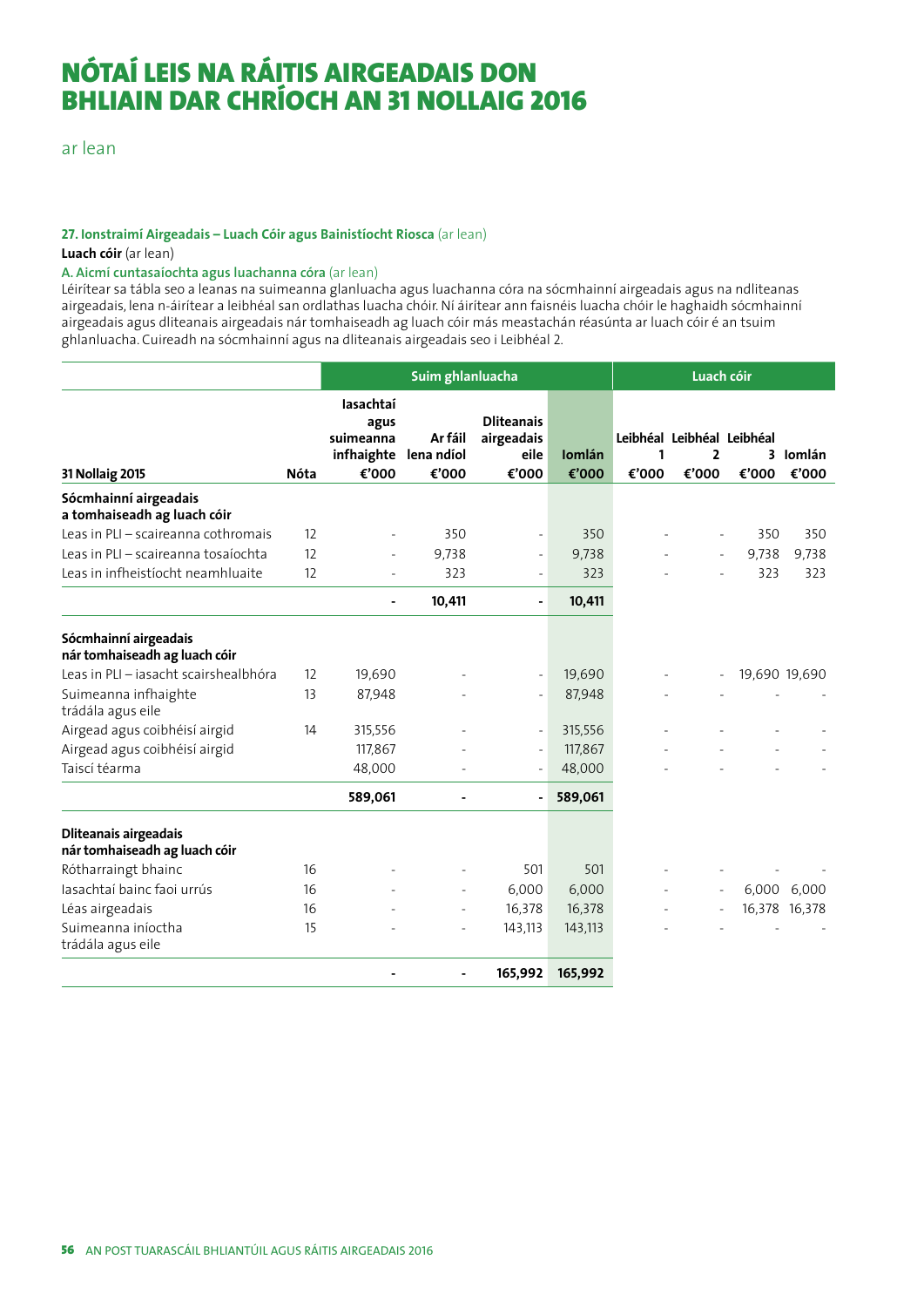### **B. Teicnící luachála agus ionchuir shuntasacha dho-bhraite**

Léirítear na táblaí a leanas na teicnící luachála a úsáideadh chun luach cóir Leibhéal 3 a thomhas, chomh maith leis na hionchuir shuntasacha dho-bhraite a úsáideadh.

| Cineál<br>Teicníc Luachála<br>Luach Cóir<br>€'000 |        | <b>lonchuir</b><br>Dho-bhraite                                                     |               |
|---------------------------------------------------|--------|------------------------------------------------------------------------------------|---------------|
| Leas in PLI – scaireanna<br>cothromais            | 350    | Teicníc um shreabhadh airgid lascainithe arna tagairt<br>d'idirbhearta tríú páirtí | Ráta lascaine |
| Leas in PLI – scaireanna<br>tosaíochta            | 11,868 | Teicníc um shreabhadh airgid lascainithe arna tagairt<br>d'idirbhearta tríú páirtí | Ráta lascaine |

#### **Ionstraimí airgeadais nár tomhaiseadh ag luach cóir**

| Cineál<br>Teicníc Luachála<br>Luach Cóir<br>2016<br>€'000 |        |                                                                                                        | <b>lonchuir</b><br><b>Dho-bhraite</b> |
|-----------------------------------------------------------|--------|--------------------------------------------------------------------------------------------------------|---------------------------------------|
| Leas in PLI – jasacht<br>scairshealbhóra                  | 21,258 | Teicníc um shreabhadh airgid lascainithe arna tagairt<br>d'idirbhearta tríú páirtí                     | Ráta lascaine                         |
| Jasachtaí bainc faoi urrús                                | 4,000  | Teicníc um shreabhadh airgid lascainithe arna tagairt do<br>rátaí iasachtaíochta/iasachtaithe margaidh | Ráta lascaine                         |
| Dliteanas léasa airgeadais                                | 23,978 | Teicníc um shreabhadh airgid lascainithe arna tagairt do<br>rátaí iasachtaíochta/iasachtaithe margaidh | Ráta lascaine                         |

### **C. Luachanna córa Leibhéal 3**

### **Réiteach luachanna córa Leibhéal 3**

Léirítear sa tábla seo a leanas réiteach ó na hiarmhéideanna tosaigh go dtí na hiarmhéideanna deiridh do luachanna córa Leibhéal 3.

#### **Sócmhainní airgeadais atá ar fáil lena ndíol (PLI)**

|                                  | 2016<br>€'000            | 2015<br>€'000 |
|----------------------------------|--------------------------|---------------|
| larmhéid ag tús na tréimhse      | 10,088                   | 7,958         |
| Ceannacháin                      | $\overline{\phantom{a}}$ |               |
| Díolacháin                       | $\overline{\phantom{a}}$ |               |
| Aistrithe isteach/(amach)        | $\overline{\phantom{a}}$ |               |
| Gluaiseacht sa luach cóir        | 2,130                    | 2,130         |
| Iarmhéid ag deireadh na tréimhse | 12,218                   | 10,088        |

#### *Anailís ar íogaireacht*

Sa chás go bhfuil luach na n-ionstraimí airgeadais ag brath ar shamhlacha luachála do-bhraite, roghnaítear samhlacha agus ionchuir oiriúnacha ionas go dtiocfaidh siad leis an bhfianaise margaidh atá i réim. Bheadh méadú 100bps ar ráta lascaine na sócmhainní airgeadais faoi Leibhéal 3 a choinníonn an Grúpa ina chúis leis an luach cóir amhail an 31 Nollaig 2016 a laghdú €0.245m (2015: €0.245m). Bheadh méadú 100bps ar ráta lascaine na sócmhainní airgeadais atá ar fáil lena ndíol faoi Leibhéal 3 a choinníonn an Grúpa ina chúis leis an luach cóir amhail an 31 Nollaig 2016 a mhéadú €0.261m (2015: €0.261m).

#### **Bainistíocht riosca airgeadais**

Bainistíonn Ciste an Ghrúpa rioscaí airgeadais an Ghrúpa laistigh de na paraiméadair a shainíonn an Bord go foirmiúil. Tuairiscítear gníomhaíocht Chiste an Ghrúpa don Choiste Iniúchóireachta agus Riosca agus don Bhord. Baineann na príomhrioscaí airgeadais a bhíonn os comhair an Ghrúpa le creidmheas, ús, aistriú malartaithe eachtraigh agus leachtacht. Comhaontaíonn an Bord beartais chun na rioscaí sin a bhainistiú, mar a léirítear san achoimre thíos.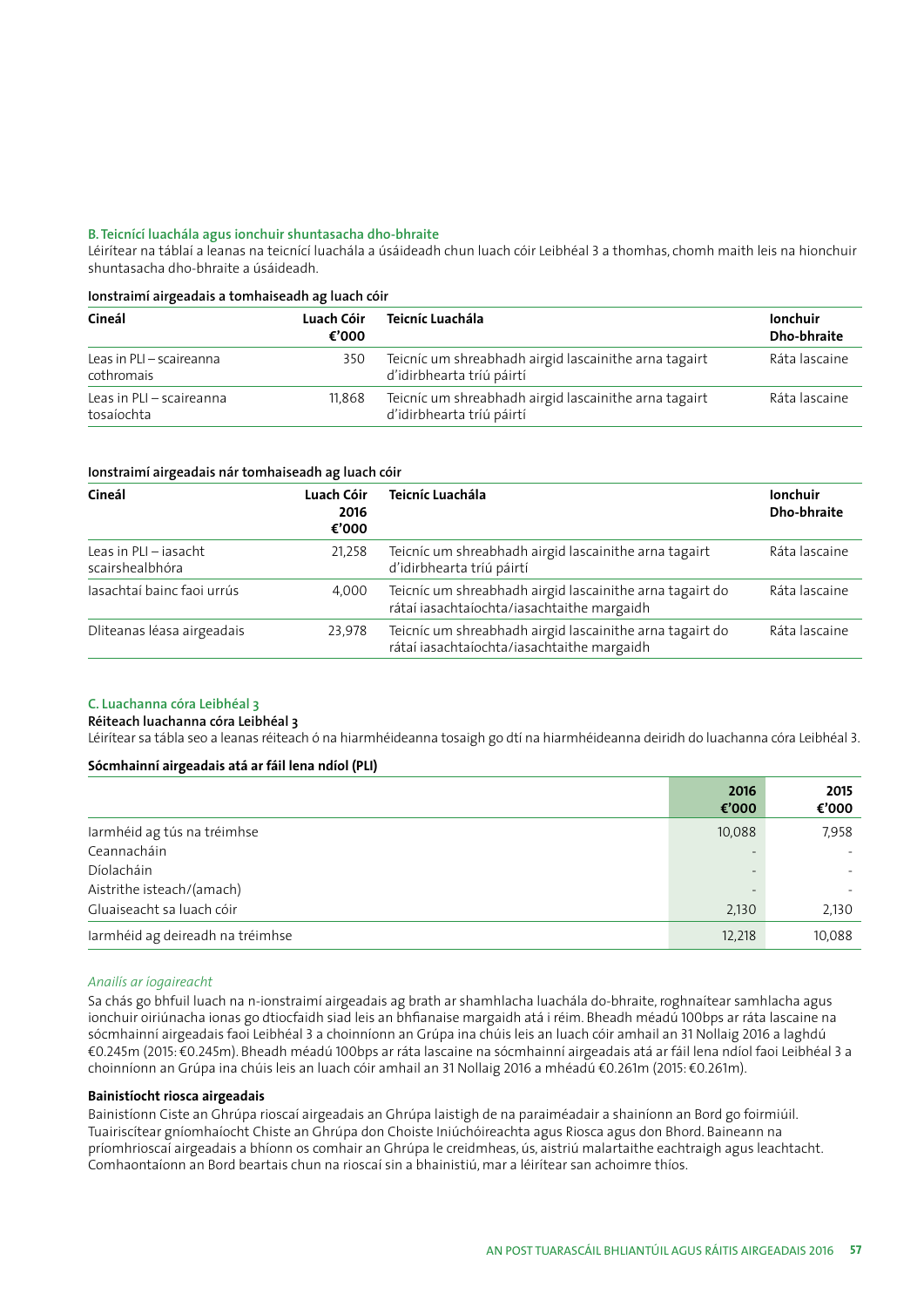ar lean

### **27. Ionstraimí Airgeadais – Luach Cóir agus Bainistíocht Riosca** (ar lean)

### **Riosca creidmheasa**

Is ionann riosca creidmheasa agus an riosca go mbeadh caillteanas airgeadais ag an nGrúpa má theipeann ar chustaiméir nó ar chontrapháirtí le hionstraim airgeadais a oibleagáidí conartha a chomhlíonadh, agus tagann sé chun cinn go príomha ó suimeanna infhaighte an Ghrúpa ó chustaiméirí agus ó airgead agus ó choibhéisí airgid. Is í suim ghlanluacha na sócmhainní airgeadais an neamhchosaint is mó ó thaobh creidmheasa de.

### *Suimeanna infhaighte trádála agus eile*

Baineann beartas bainistíochta riosca creidmheasa an Ghrúpa maidir le suimeanna infhaighte trádála le measúnú a dhéanamh go tráthúil ar iontaofacht airgeadais custaiméirí, ag cur staid airgeadais, taithí roimhe seo agus cúinsí eile san áireamh. Déantar monatóireacht rialta ar úsáid teorainneacha creidmheasa. Níl aon chomhchruinniú riosca creidmheasa ann i leith suimeanna infhaighte trádála toisc go bhfuil líon mór custaiméirí ag an nGrúpa. Maireann meántéarmaí creidmheasa, nuair a thugtar iad, idir 0 agus 45 lá.

Áirítear i suimeanna infhaighte trádála agus eile an Ghrúpa amhail an 31 Nollaig 2016 iarmhéideanna €18.2m (2015: €17.3m) atá dlite thar téarma ar an dáta tuairiscithe ach nach bhfuil bearnaithe.

Tá anailís aoise na n-iarmhéideanna sin anseo a leanas:

|                     | 2016<br>€'000 | 2015<br>€'000 |
|---------------------|---------------|---------------|
| Níos lú ná 1 mhí    | 12,526        | 12,279        |
| $1 - 3$ mhí         | 4,368         | 3,705         |
| $3 - 6$ mhí         | 947           | 757           |
| Níos faide ná 6 mhí | 379           | 591           |
|                     | 18,220        | 17,332        |

Tá beartas an Ghrúpa chun lamháltas bearnúcháin le haghaidh drochfhiach a chinneadh bunaithe ar mheasúnú de réir líne ar an riosca creidmheasa a ghabhann le féichiúnaithe aonair agus ar mheasúnú ar an ngá le haghaidh lamháltas bearnaithe dá bharr. Agus in-aisghabhálacht suim infhaighte trádála á cinneadh, breithníonn an Grúpa aon athrú ar chaighdeán creidmheasa na suime infhaighte trádála, lena n-áirítear aon chomhartha bearnúcháin (a d'fhéadfadh fianaise ar dheacracht airgeadais an chustaiméara, mainneachtain íocaíochta, sárú conartha, etc. a áireamh). Cuirtear aisghabhálacha ina dhiaidh sin de shuimeanna a bhí bearnaithe do shochar ar an Ráiteas Ioncaim. Chun críche an lamháltas bearnúcháin a ríomh, ní chuireann an Grúpa san áireamh an tionchar a bhíonn ag na suimeanna infhaighte trádála a lascainiú toisc nach meastar é a bheith ábhartha de bharr próifíl aoise iarmhéideanna suimeanna infhaighte trádála an Ghrúpa.

Seo mar a bhí na gluaiseachtaí i lamháltas bearnúcháin na suimeanna infhaighte trádála i rith na bliana:

|                                      | 2016<br>€'000 | 2015<br>€'000 |
|--------------------------------------|---------------|---------------|
| Jarmhéid amhail tús na bliana        | 5,419         | 4,572         |
| Caillteanas bearnúcháin aitheanta    | 437           | 871           |
| Suimeanna díscríofa                  | (225)         | (24)          |
| Jarmhéid amhail deireadh na tréimhse | 5,631         | 5,419         |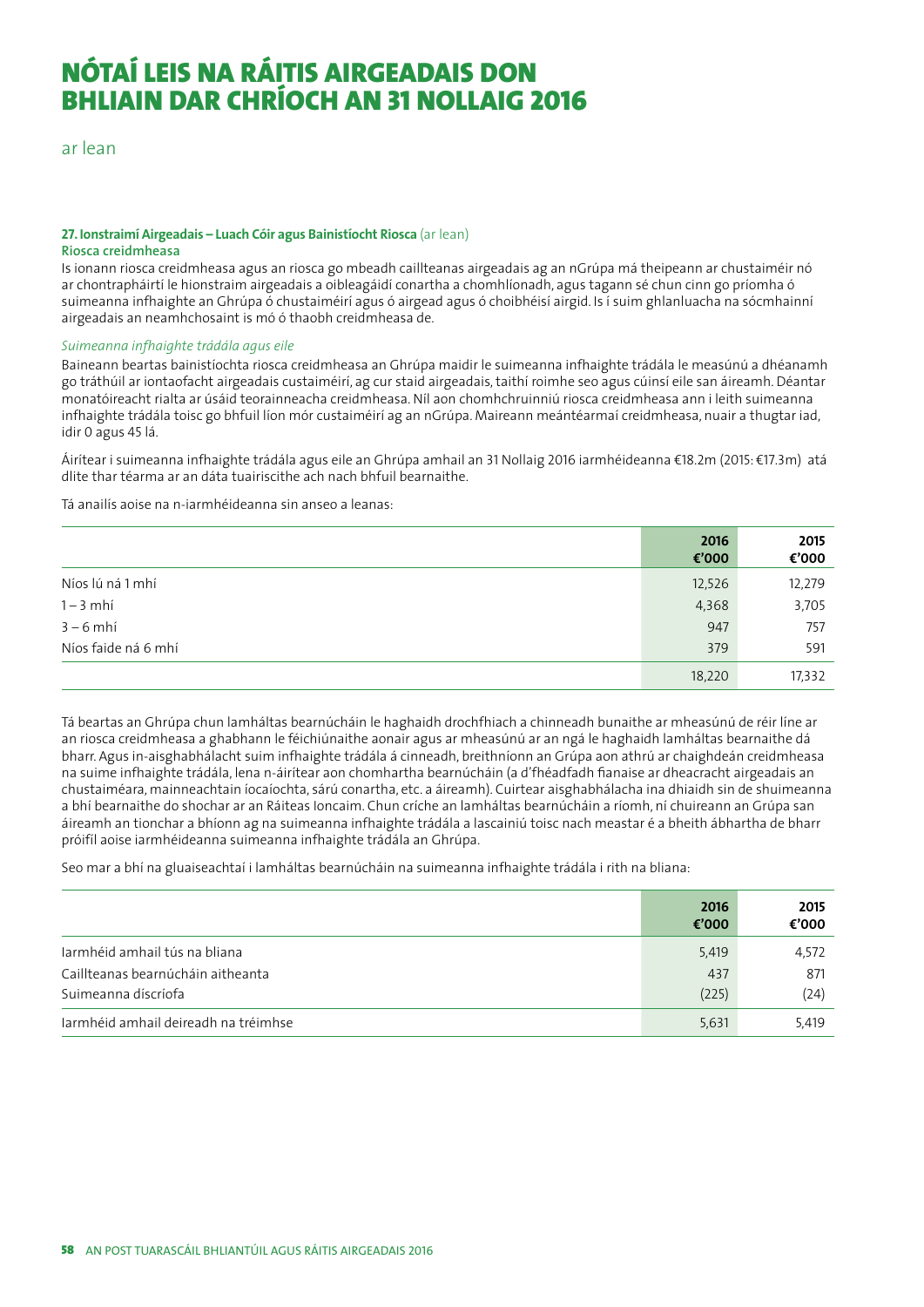### *Airgead agus coibhéisí airgid*

Bunaíonn an Bord an beartas a leanann Ciste an Ghrúpa chun riosca creidmheasa a bhainistiú. Bainistítear an neamhchosaint tríd an riosca creidmheasa a dháileadh, nuair is féidir, thar bhainc nó thar institiúidí eile, ag comhlíonadh caighdeáin riachtanacha mar mheastar go hiondúil trí thagairt a dhéanamh do na mórghníomhaireachtaí rátála creidmheasa. Bhí airgead agus coibhéisí airgid ag an nGrúpa dar luach €252m amhail an 31 Nollaig 2016 (2015: €315m).

Is é seo a leanas beartas bainistíochta airgid an Ghrúpa:

Ní chuirtear airgead i dtaisce ach leis an liosta institiúidí a fhaomhann an Bord

- **•**  Scaiptear an riosca i measc na n-institiúidí ainmnithe ionas nach mbeidh níos mó ná 40% le hinstitiúid amháin ar bith, faoi réir uasteorainn fhaofa an Bhoird
- **•**  Ní bhíonn níos mó ná suim shainithe cistí i dtaisce leis an dá phríomhbhanc Éireannacha
- **•**  Déantar athbhreithniú leanúnach ar an bpróifíl riosca

Déantar monatóireacht rialta ar na beartais sin chun a chinntiú go mbíonn teorainn leis an neamhchosaint ar chreidmheas i gcás gach institiúide airgeadais ar leith.

### *Urrúis*

Is é beartas an Ghrúpa gan urrúis airgeadais a thabhairt ach d'fhochuideachtaí. Amhail an 31 Nollaig 2016, d'eisigh an Chuideachta urrús do Bhanc na hÉireann i leith saoráidí creidmheasa a tugadh maidir le TSC Ventures DAC. Ina theannta sin, thug an Grúpa urrús faoi Alt 357 d'Acht na gCuideachtaí, 2014 do roinnt dá fhochuideachtaí mar a nochtar sa nóta faoi fhochuideachtaí agus faoi chomhfhiontair.

### **Riosca leachtachta**

Is ionann riosca leachtachta agus an riosca go mbeidh deacracht ag an nGrúpa a oibleagáidí a bhaineann lena dhliteanais airgeadais, a réitítear trí airgead nó sócmhainn airgeadais eile a sheachadadh, a chomhlíonadh. Is é cur chuige an Ghrúpa i leith leachtacht a bhainistiú a chinntiú, a mhéad is féidir, go mbeidh dóthain leachtachta aige chun a dhliteanais a chomhlíonadh de réir mar a bhíonn siad dlite, faoi ghnáthchoinníollacha agus faoi choinníollacha anáis, gan caillteanais do-ghlactha a thabhú ná cáil an Ghrúpa a chur i mbaol.

### *Neamhchosaint ar riosca leachtachta*

Is iad seo a leanas aibíocht chonartha na ndliteanas airgeadais atá fágtha ar an dáta tuairiscithe. Is suimeanna comhlána gan lascaine iad, agus áirítear leo íocaíochtaí measta úis agus ní áirítear tionchar na gcomhaontuithe glanluachála.

| <b>31 Nollaig 2016</b>                 |                                     |                        | Sreabhadh airgid conartha    |                          |                            |                                 |
|----------------------------------------|-------------------------------------|------------------------|------------------------------|--------------------------|----------------------------|---------------------------------|
|                                        | <b>Suim</b><br>ghlanluacha<br>€'000 | <b>Iomlán</b><br>€'000 | 2 mhí nó<br>níos lú<br>€'000 | $2 - 12$<br>mhí<br>€'000 | $1 - 5$<br>bliana<br>€'000 | Níos mó ná<br>5 bliana<br>€'000 |
| Dliteanais airgeadais neamhdhíorthacha |                                     |                        |                              |                          |                            |                                 |
| Rótharraingtí bainc                    | 56                                  | 56                     |                              | 56                       |                            |                                 |
| Jasachtaí bainc faoi urrús             | 4,000                               | 4,000                  | 4,000                        |                          |                            |                                 |
| Dliteanais léasa airgeadais            | 23.978                              | 24,856                 | 1.427                        | 4,479                    | 18.950                     |                                 |
| Suimeanna iníoctha trádála agus eile   | 127.916                             | 127,916                | 127,916                      |                          |                            |                                 |
|                                        | 155,950                             | 156,828                | 133,343                      | 4,535                    | 18,950                     |                                 |

| 31 Nollaig 2015                        |                                     |                 | Sreabhadh airgid conartha    |                          |                            |                                 |
|----------------------------------------|-------------------------------------|-----------------|------------------------------|--------------------------|----------------------------|---------------------------------|
|                                        | <b>Suim</b><br>ghlanluacha<br>€'000 | Iomlán<br>€'000 | 2 mhí nó<br>níos lú<br>€'000 | $2 - 12$<br>mhí<br>€'000 | $1 - 5$<br>bliana<br>€'000 | Níos mó ná<br>5 bliana<br>€'000 |
| Dliteanais airgeadais neamhdhíorthacha |                                     |                 |                              |                          |                            |                                 |
| Rótharraingtí bainc                    | 501                                 | 501             | $\overline{\phantom{a}}$     | 501                      |                            |                                 |
| Jasachtaí bainc faoi urrús             | 6.000                               | 6.000           | 5.000                        | 1.000                    |                            |                                 |
| Dliteanais léasa airgeadais            | 16,378                              | 17.200          | 844                          | 2.535                    | 13,821                     |                                 |
| Suimeanna iníoctha trádála agus eile   | 143,113                             | 143.113         | 143,113                      |                          |                            |                                 |
|                                        | 165.992                             | 166,814         | 148,957                      | 4,036                    | 13.821                     |                                 |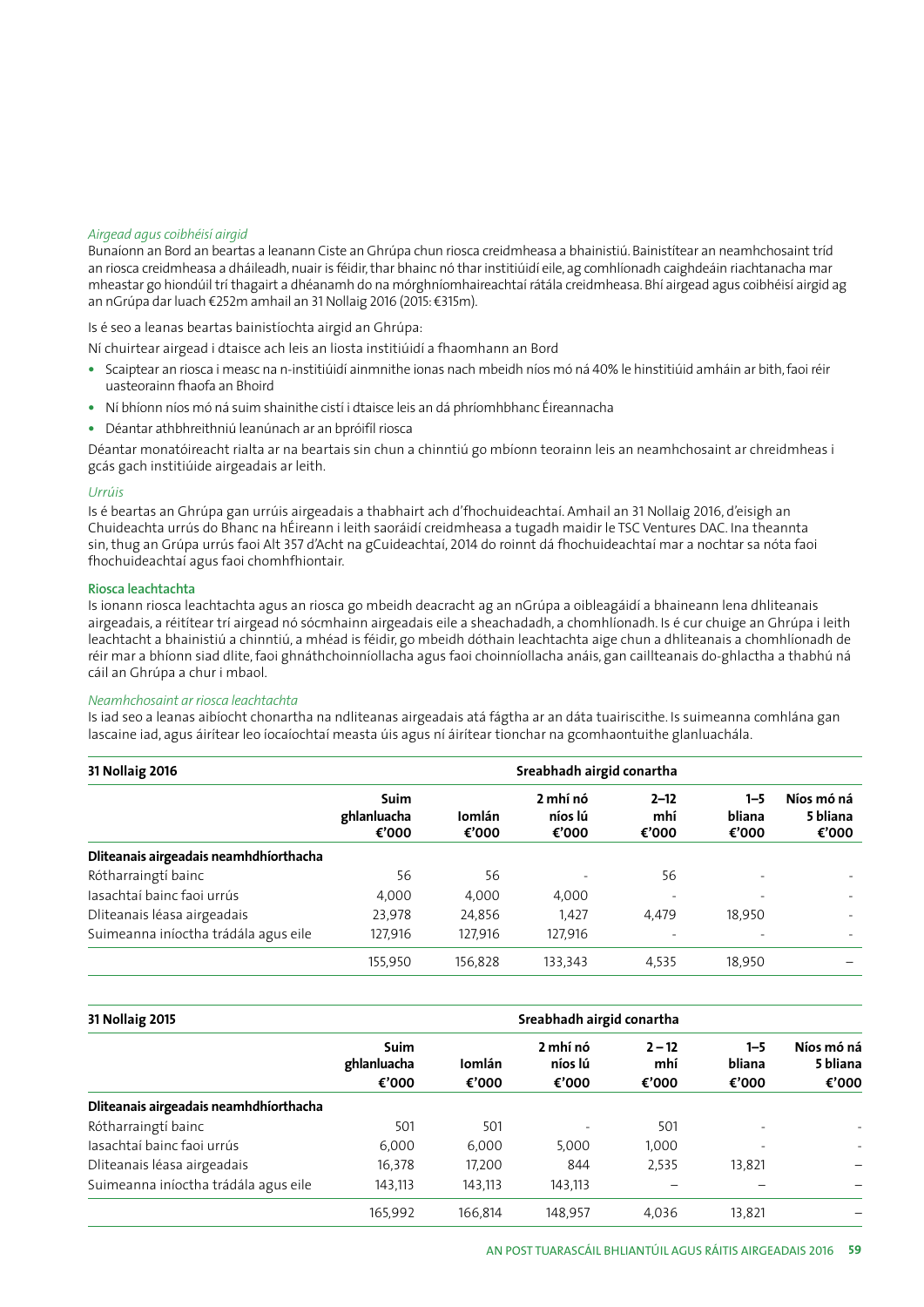ar lean

### **27. Ionstraimí Airgeadais – Luach Cóir agus Bainistíocht Riosca** (ar lean)

#### **Market risk**

### *Riosca malartaithe eachtraigh*

Eascraíonn neamhchosaint ar aistriú malartaithe eachtraigh ó ráitis ioncaim agus ráitis ar staid an airgeadais fochuideachtaí thar lear a athaistriú go Euro. Ina theannta sin, tá an Grúpa neamhchosanta ar riosca idirbheart airgeadra sa mhéid nach dtagann na hairgeadraí ina n-ainmnítear díolacháin agus ceannacháin agus airgeadraí feidhmiúla faoi seach Chuideachtaí an Ghrúpa le chéile. Tagann sé sin chun cinn go príomha ar idirbhearta le hoibritheoirí poist idirnáisiúnta. Ní úsáideann an Grúpa díorthaigh chun an riosca sin a bhainistiú faoi láthair. Leanfaidh an Grúpa ar aghaidh á athbhreithniú. Ní bheadh tionchar ábhartha ag athrú féideartha le réasún ar rátaí malartaithe eachtraigh ar na ráitis airgeadais.

### *Riosca ráta úis*

Eascraíonn riosca ráta úis an Ghrúpa ó shuimeanna i dtaiscí, iasachtaí téarmacha agus an iasacht scairshealbhóra do Premier Lotteries Ireland. Ní úsáideann an Grúpa díorthaigh chun an riosca sin a bhainistiú faoi láthair. Leanfaidh an Grúpa ar aghaidh á athbhreithniú. Ní bheadh tionchar ábhartha ag athrú féideartha le réasún ar rátaí úis ar na ráitis airgeadais.

### *Neamhchosaint ar riosca ráta úis*

Is mar seo a leanas atá próifíl ráta úis ionstraimí airgeadais úsmhara an Ghrúpa:

| Méid ainmniúil                        | 2016<br>€'000 | 2015<br>€'000 |
|---------------------------------------|---------------|---------------|
| Ionstraimí ag ráta seasta             |               |               |
| Sócmhainní airgeadais                 |               |               |
| Leas in PLI - iasacht scairshealbhóra | 21,528        | 19,690        |
|                                       | 21,528        | 19,690        |
| Ionstraimí ag ráta inathraitheach     |               |               |
| Sócmhainní airgeadais                 |               |               |
| Taiscí téarma                         | 13,000        | 48,000        |
| Dliteanais airgeadais                 |               |               |
| lasacht théarmach faoi urrús          | (4,000)       | (6,000)       |
|                                       | 9,000         | 42,000        |

### *Anailís íogaireachta ar luach cóir le haghaidh ionstraimí ag ráta seasta*

Ní chuireann an Grúpa aon sócmhainní airgeadais ná dliteanais airgeadais ag ráta seasta san áireamh ag luach cóir trí bhrabús nó trí chaillteanas, agus ní shannann an Grúpa díorthaigh (babhtálacha ráta úis) mar ionstraimí fálaithe faoi shamhail cuntasaíochta fálaithe luacha chóir. Dá bhrí sin, ní bheadh tionchar ag athrú ar rátaí úis ar an dáta tuairiscithe ar an mbrabús ná ar an gcaillteanas.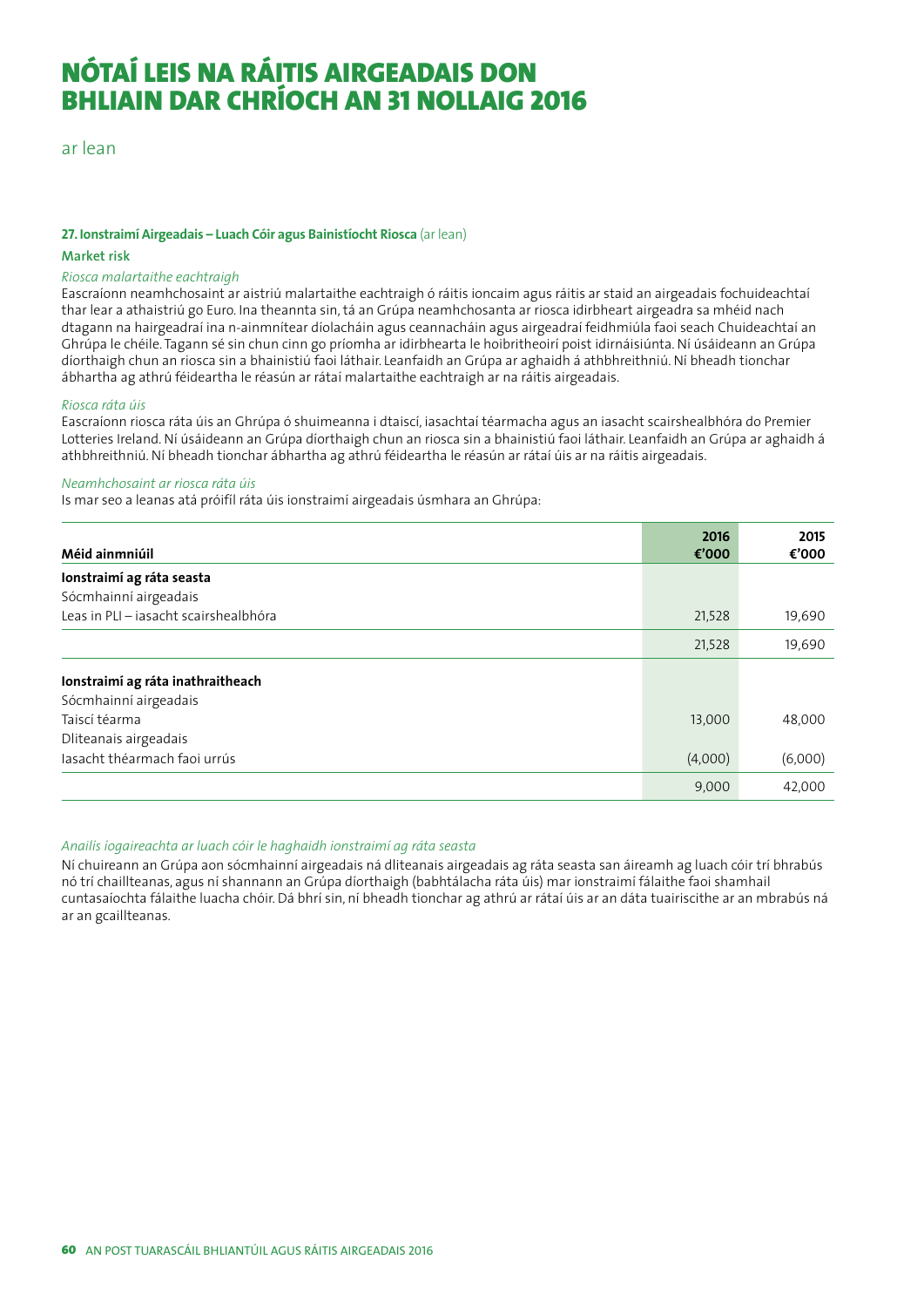### *Anailís íogaireachta ar shreabhadh airgid le haghaidh ionstraimí ag ráta athraitheach*

Ní bheadh tionchar ábhartha ag athrú féideartha le réasún de 100 bonnphointe ar rátaí úis ar an dáta tuairiscithe ar chothromas ná ar an mbrabús ná ar an gcaillteanas maidir leis an iasacht théarmach faoi urrús.

Mhéadódh (laghdódh) athrú féideartha le réasún de 100 bonnphointe ar rátaí úis ar an dáta tuairiscithe cothromas nó an brabús nó an caillteanas; léirítear méid an mhéadaithe (laghdaithe) maidir leis na taiscí téarmacha thíos. Glactar leis san anailís seo go bhfanann na hathróga ar fad eile seasmhach.

|                                      | <b>Brabús nó Caillteanas</b> |                             |
|--------------------------------------|------------------------------|-----------------------------|
|                                      | 100bp<br>increase<br>€'000   | 100 bp<br>decrease<br>€'000 |
| <b>31 Nollaig 2016</b>               |                              |                             |
| Sócmhainní airgeadais                |                              |                             |
| Taiscí téarma                        | 977                          | (977)                       |
| Íogaireacht sreafa airgid (glansuim) | 977                          | (977)                       |
| <b>31 Nollaig 2015</b>               |                              |                             |
| Sócmhainní airgeadais                |                              |                             |
| Taiscí téarma                        | 1,492                        | (1, 492)                    |
| Íogaireacht sreafa airgid (glansuim) | 1,492                        | (1, 492)                    |

Níl an tionchar a bheadh ag athrú féideartha le réasún de 100 bonnphointe ar rátaí úis ar an gcothromas glan ar cháin difriúil go hábhartha leis an tionchar brabúis nó caillteanais thuasluaite.

### **28. Iar-theagmhais**

Tharla dhá theagmhas shuntasacha i ndiaidh dheireadh na bliana. Ar an gcéad dul síos, díoladh Oifig Seirbhíse Seachadta ar Lána Chairdif i mBaile Átha Cliath 2. Díoladh an foirgneamh ar €35m in airgead tirim agus chuir an forbróir Oifig Seirbhíse Seachadta nua sa Phort Thoir ar fáil do An Post freisin mar chuid den mhargadh díolachán. Tá sé sin tar éis acmhainní airgid thirim a chur leis an gclár comhardaithe i ndiaidh dheireadh na bliana.

Ar an dara dul síos, tá méaduithe ar phraghsanna curtha i bhfeidhm anois atá deireadh curtha le meicníocht na caidhpe praghais.

#### **29. Faomhadh an Bhoird**

D'fhaomh an Bord Stiúrthóirí na ráitis airgeadais ar an 27 Aibreán 2017.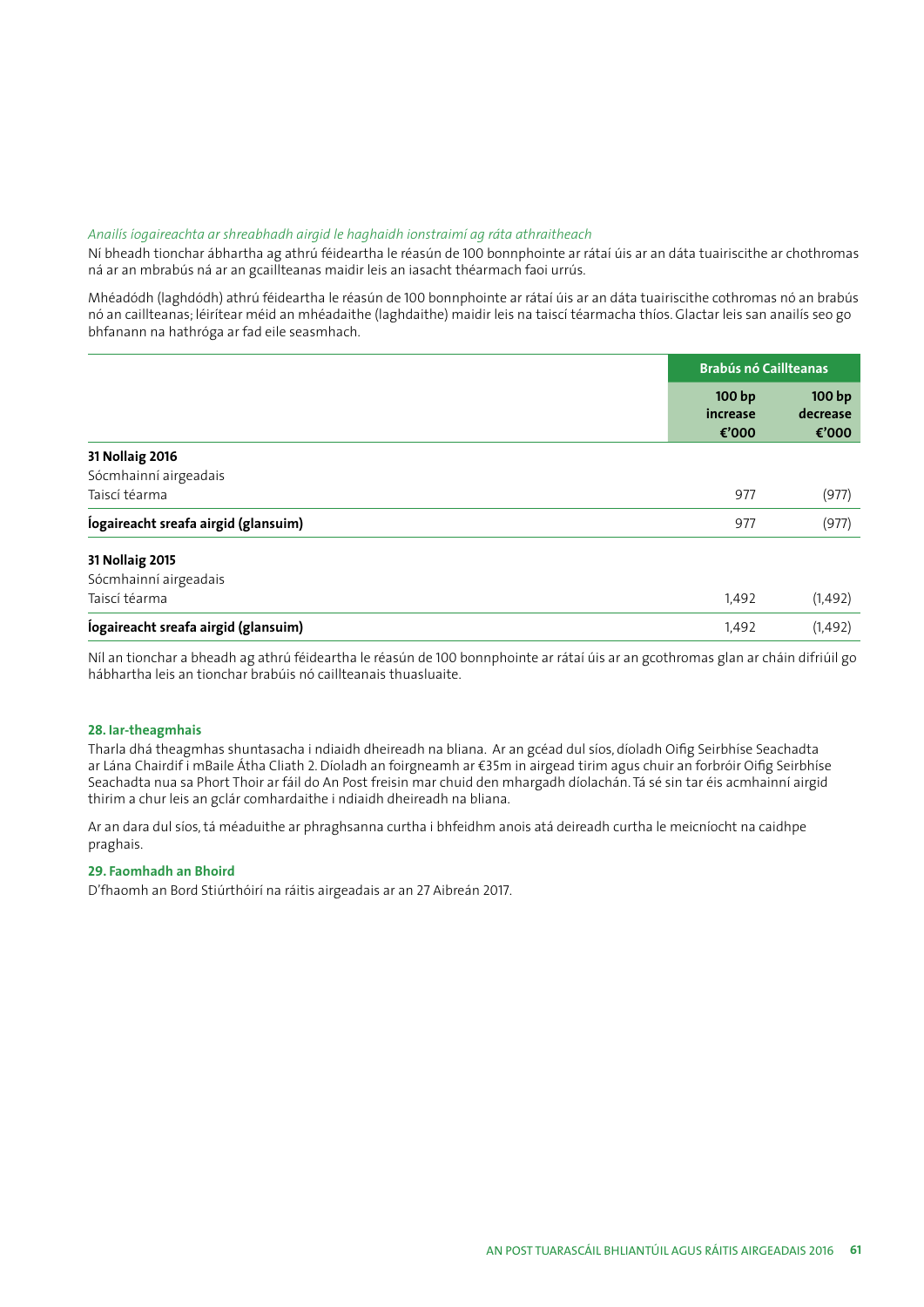# STAITISTICÍ AIRGEADAIS AGUS OIBRIÚCHÁIN

### **Ráiteas Comhdhlúite Ioncam**

|                                                            | 2016*<br>€'000        | 2015*<br>€'000        | 2014*<br>€'000        | 2013<br>€'000         | 2012<br>€'000         |
|------------------------------------------------------------|-----------------------|-----------------------|-----------------------|-----------------------|-----------------------|
| loncam<br>Costais oibriúcháin                              | 825.652<br>(839, 348) | 826.069<br>(820, 907) | 815.448<br>(813, 019) | 811.693<br>(823, 156) | 807.295<br>(824, 779) |
| Brabús/(caillteanas) oibriúcháin                           | (13,696)              | 5.162                 | 2.429                 | (11, 463)             | (17, 484)             |
| Míreanna eisceachtúla<br>loncam/(speansas) eile airgeadais | (1, 962)              | (6,235)               | (6, 793)              | 17.149<br>2,860       | (19, 750)             |
| Brabús/(caillteanas) roimh chánachas                       | (15, 658)             | (1,073)               | (4,364)               | 8,546                 | (37, 234)             |

### **Ráiteas Comhdhlúite Ar Staid An Airgeadais**

|                                                                      | 2016*      | 2015*      | 2014*      | 2013       | 2012      |
|----------------------------------------------------------------------|------------|------------|------------|------------|-----------|
|                                                                      | €'000      | €'000      | €'000      | €'000      | €'000     |
| Sócmhainní neamhreatha                                               | 292.526    | 294.333    | 292.307    | 280.369    | 294,785   |
| (Glandliteanais)/glansócmhainní reatha                               | (48, 463)  | (33,074)   | (39, 693)  | (2,206)    | 29,253    |
| Dliteanais neamhreatha eile                                          | (57,004)   | (56, 925)  | (56, 956)  | (53, 911)  | (26, 712) |
| Glansócmhainní gan dliteanas pinsin san áireamh                      | 187,059    | 204.334    | 195.658    | 224.252    | 297.326   |
| Dliteanas pinsin                                                     | (283, 381) | (169, 203) | (440,460)  | (229, 206) | (284,620) |
| (Glandliteanais)/glansócmhainní agus dliteanas<br>pinsin san áireamh | (96, 322)  | 35.131     | (244, 802) | (4, 954)   | 12,706    |
| Caipiteal agus cúlchistí                                             | (96, 322)  | 35,131     | (244, 802) | (4, 954)   | 12,706    |

### **Cóimheasanna**

|                                                                                                               | 2016*      | 2015*  | 2014*  | 2013       | 2012    |
|---------------------------------------------------------------------------------------------------------------|------------|--------|--------|------------|---------|
| Brabús/(caillteanas) oibriúcháin thuas<br>mar % d'ioncam                                                      | $(1.66\%)$ | 0.62%  | 0.30%  | $(1.40\%)$ | (2.17%) |
| Brabús/(caillteanas) oibriúcháin thuas<br>mar % de mheánchistí na scairshealbhóirí<br>roimh dhliteanas pinsin | $(7.00\%)$ | 2.58%  | 1.16%  | (4.40%)    | (5.67%) |
| Costais foirne agus máistrí poist mar % de                                                                    |            |        |        |            |         |
| chostais oibriúcháin roimh mhír eisceachtúil                                                                  | 66.91%     | 67.36% | 67.94% | 68.08%     | 69.58%  |
| Sócmhainní reatha mar % de dhliteanais reatha                                                                 | 91.30%     | 94.73% | 92.69% | 98.7%      | 115.1%  |

\* Tuairiscítear iarmhéideanna 2016, 2015 agus 2014 faoi IFRS agus tuairiscítear iarmhéideanna 2012 agus 2013 faoi chleachtas cuntasaíochta a bhfuil glacadh leis in Éirinn.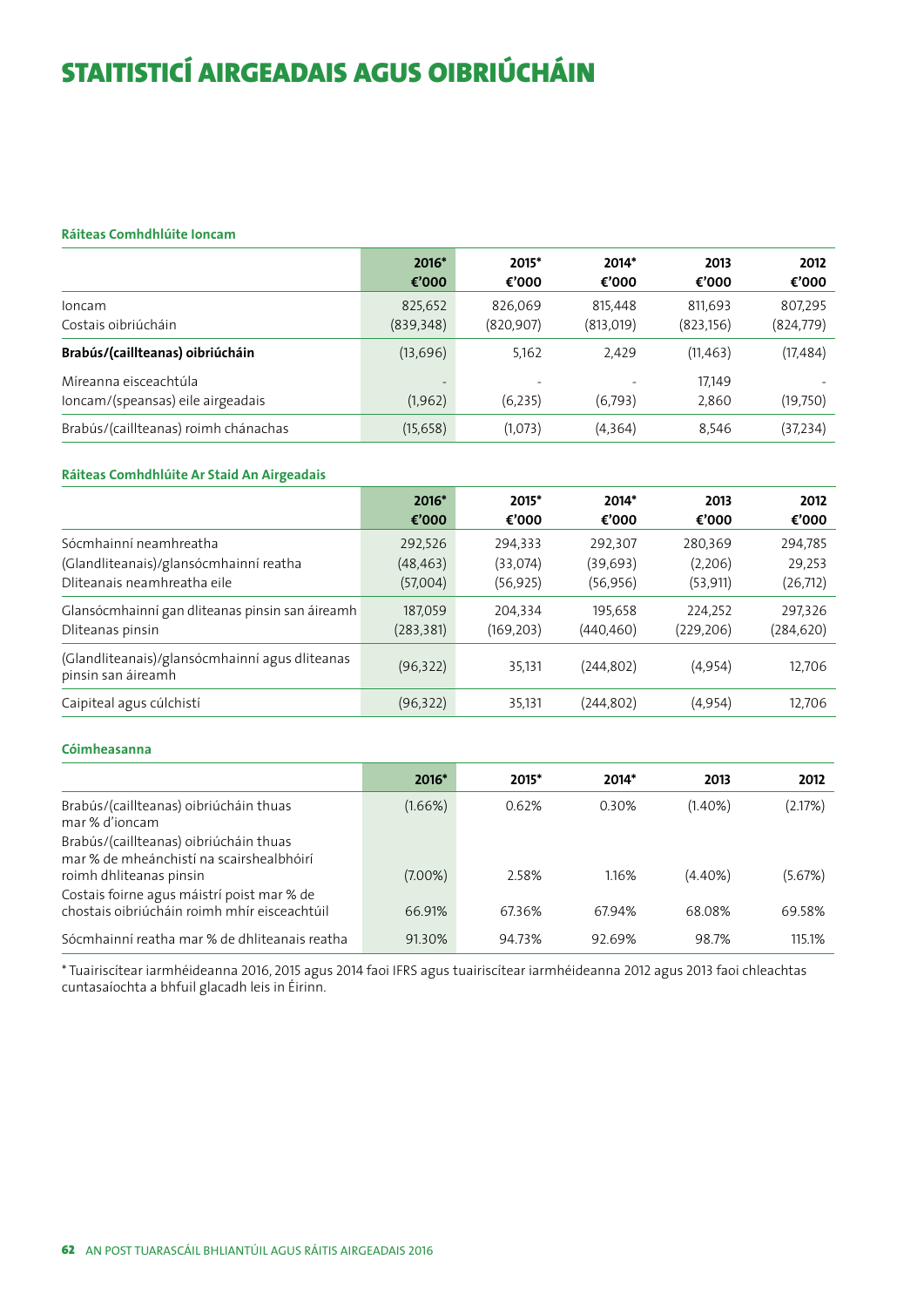# STAITISTICÍ AIRGEADAIS AGUS OIBRIÚCHÁIN

### **Post**

**Méid An Chórais**

|                                                       | 2016 | 2015  | 2014  | 2013  | 2012  |
|-------------------------------------------------------|------|-------|-------|-------|-------|
| Innéacs do chroí-mhéideanna poist (2015=100) (nóta 1) | 94.8 | 100.0 | 103 O | 106.5 | 108.6 |

Nóta 1: Léiríonn an t-innéacs seo athruithe ar chroí-ioncaim ó phost agus níl ioncam ó thoghcháin, ó reifrinn, ó riaracháin eachtracha gach bliain ná tionchar athruithe ar tharaifí foilsithe san áireamh.

|                                  | 2016  | 2015  | 2014  | 2013  | 2012  |
|----------------------------------|-------|-------|-------|-------|-------|
| Líon pointí seachadta (milliúin) | 2.249 | 2.248 | 2.245 | 2.238 | 2.236 |
| Líonra oifigí poist:             |       |       |       |       |       |
| Oifigí poist na Cuideachta       | 50    | 51    | 52    | 57    | 57    |
| Fo-oifigí poist                  | 1,075 | 1,079 | 1,086 | 1,090 | 1,095 |
| Gníomhaireachtaí poist           | 111   | 121   | 132   | 141   | 166   |
|                                  | 1,236 | 1,251 | 1,270 | 1,288 | 1,318 |
| Líon mótarfheithiclí             | 2,776 | 2,758 | 2,738 | 2,743 | 2,775 |

|                                                  | €m       | €m      | €m       | €m       | €m      |
|--------------------------------------------------|----------|---------|----------|----------|---------|
| Seirbhisí Coigiltis (nóta 2)                     |          |         |          |          |         |
| Luach na gCistí amhail an 31 Nollaig             | 20,119   | 19,453  | 19,055   | 18,163   | 16,276  |
| Gníomhaíocht don bhliain                         |          |         |          |          |         |
| Seirbhísí Coigiltis Oifig an Phoist              |          |         |          |          |         |
| Taiscí an Bhainc Taisce                          | 1,060    | 1,018   | 1,054    | 1,141    | 1,195   |
| Aistarraingtí an Bhainc Taisce                   | (904)    | (926)   | (1,038)  | (1, 272) | (967)   |
| Teastais Choigiltis eisithe                      | 1,168    | 1,132   | 1,177    | 1,806    | 1,053   |
| Teastais Choigiltis aisíoctha                    | (1, 347) | (1,470) | (1, 341) | (713)    | (558)   |
| Coigilteas Tráthchoda eisithe                    | 97       | 97      | 97       | 96       | 97      |
| Coigilteas Tráthchoda aisíoctha                  | (105)    | (104)   | (110)    | (105)    | (116)   |
| Bannaí Coigiltis eisithe                         | 1,116    | 1,345   | 1,227    | 1,739    | 2,257   |
| Bannaí Coigiltis aisíoctha                       | (1, 849) | (2,289) | (1,594)  | (2,151)  | (1,603) |
| Bannaí Dlúthpháirtíochta Náisiúnta eisithe       | 991      | 1,054   | 869      | 790      | 412     |
| Bannaí Dlúthpháirtíochta Náisiúnta aisíoctha     | (322)    | (208)   | (57)     | (38)     | (23)    |
| An Roinn Coimirce Sóisialaí                      |          |         |          |          |         |
| Sochair leasa shóisialta íoctha i rith na bliana | 8,000    | 8,418   | 8,814    | 9,169    | 9,445   |

|                               | 2016<br>000anna | 2015<br>000anna | 2014<br>000anna | 2013<br>000anna | 2012<br>000anna |
|-------------------------------|-----------------|-----------------|-----------------|-----------------|-----------------|
| Méideanna Billpay             | 19.760          | 22.895          | 24.403          | 24.400          | 26,395          |
| Díolacháin Ceadúnas Teilifíse | 1,445           | 1.438           | 1.431           | 1.427           | 1.412           |

Nóta 2: Dílsítear sócmhainní agus dliteanais na Seirbhísí Coigiltis don Aire Airgeadais agus dá réir sin ní áirítear iad i ráitis airgeadais na Cuideachta.

\*Níl na staitisticí ar an leathanach seo iniúchta.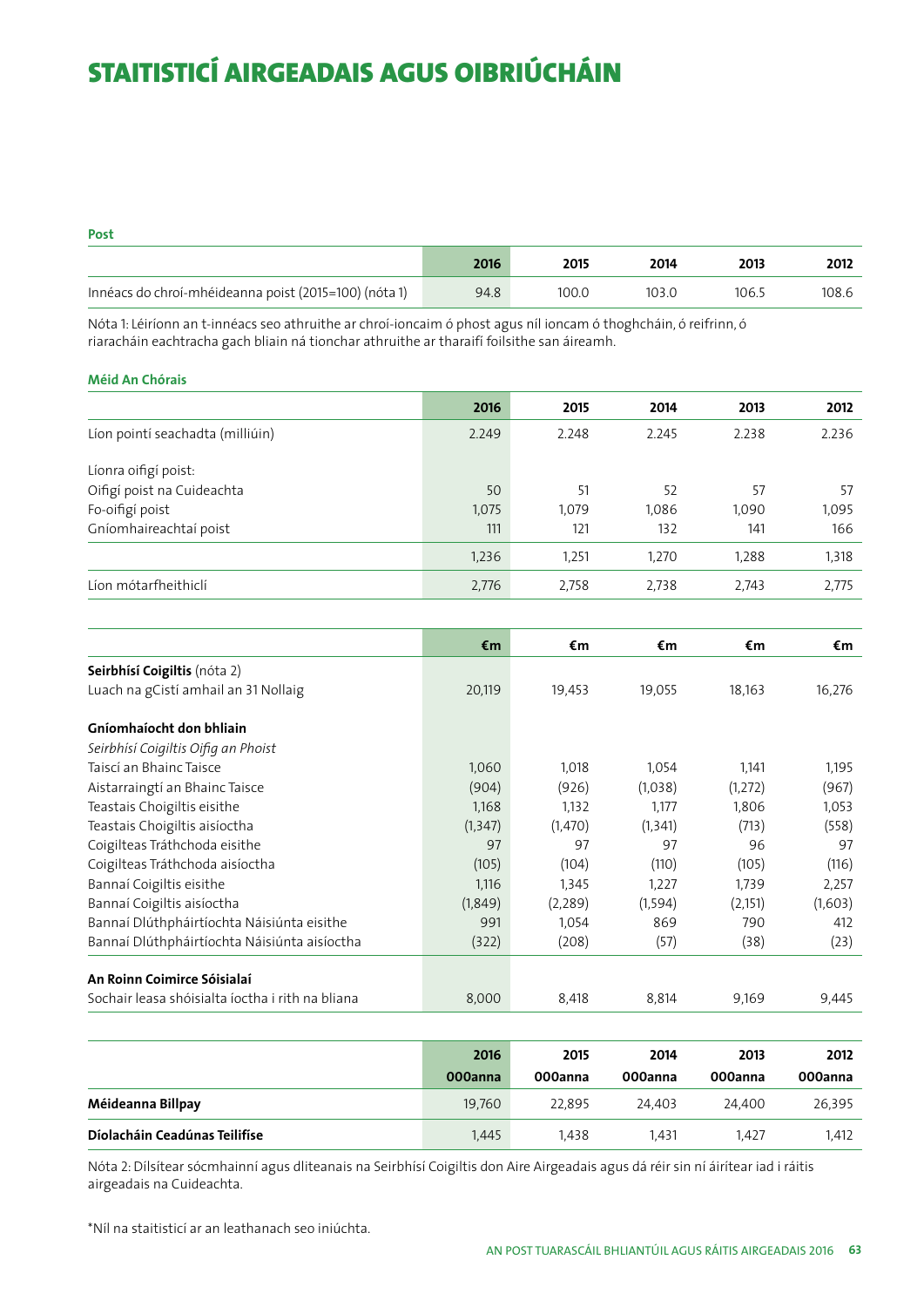# Faisnéis Chuntasaíochta Rialála

**Ráiteas Ioncaim le haghaidh Rannán Gnó Poist na Seirbhíse Uilechoitinne**

|                      |            |            | Post             |            |             |           |
|----------------------|------------|------------|------------------|------------|-------------|-----------|
|                      | OSU        |            | <b>Neamh-OSU</b> |            | Post Iomlán |           |
|                      | 2016       | 2015       | 2016             | 2015       | 2016        | 2015      |
|                      | '000       | '000       | '000             | '000       | '000        | '000      |
| Méideanna ('000)     | 331,759    | 349,492    | 235,347          | 230,763    | 567,106     | 580,255   |
|                      |            |            |                  |            |             |           |
|                      | 2016       | 2015       | 2016             | 2015       | 2016        | 2015      |
|                      | '000       | '000'      | '000             | '000       | '000        | '000      |
| loncam               | 328,383    | 336,821    | 218,599          | 203,218    | 546,982     | 540,039   |
| <b>Caiteachas</b>    | (369, 721) | (369, 112) | (209, 571)       | (196, 188) | (579, 292)  | (565,300) |
| Brabús/(Caillteanas) | (41, 338)  | (32, 291)  | 9,028            | 7,030      | (32, 310)   | (25,261)  |

Is sliocht as Ráitis Airgeadais Rialála 2016 iad na sonraí airgeadais thuasluaite, a d'iniúch KPMG. Tá cóipeanna de na cuntais seo ar fáil ar shuíomh gréasáin An Post.

### **Feidhmíocht OSU**

De réir na reachtaíochta poist, is é An Post an Soláthraí Náisiúnta Seirbhíse Uilechoitinne Poist. Is éard atá i gceist leis seo ná seirbhís poist a sholáthar gach lá oibre do gach teaghlach sa tír.

Tá costais shuntasacha i gceist le soláthar na hOibleagáide Seirbhíse Uilechoitinne, agus gné sheasta ag baint le go leor acu. Taifeadadh caillteanas Oibleagáide Seirbhíse Uilechoitinne €41.3m in 2016. Maoinítear é sin le hioncam ó shreafaí ioncaim eile. Ag eascairt as athruithe struchtúrtha ar an tionscal post, á spreagadh ag méideanna níos lú agus ríomh-ionadú den chuid is mó, tá laghdú ar mhéid an phoist agus tá caillteanas ag eascairt as soláthar na Seirbhíse Uilíche mar iarmhairt airgeadais air sin.

Tá struchtúir maoinithe éagsúla ag Rialtais Náisiúnta chun dul in oiriúint dó sin. Tá Cuideachta An Post ag obair le páirtithe leasmhara chun aghaidh a thabhairt ar riachtanais maoinithe mheántéarmacha na cuideachta a eascraíonn as a hoibleagáidí mar Sholáthraí Náisiúnta Seirbhíse Uilechoitinne Poist. Athraíodh an reachtaíocht i mí an Mhárta 2017, rud a d'fhág go raibh An Post in ann taraifí a athrú chun léiriú níos fearr a thabhairt ar an gcostas a bhaineann leis an OSU a sholáthar.

#### **Méideanna agus Ioncam OSU**

Díorthaítear méideanna amach, stampáilte agus de réir méadair, intíre agus idirnáisiúnta, as ioncam atá bunaithe ar Phlean Samplála. PricewaterhouseCoopers a dhear an plean seo faoi réir an chaighdeáin chuí (IS:EN 13850:2012).

Tá an t-ioncam ó phost in 2016 1.3% níos airde ná 2015, de bharr toghcháin in 2016 go príomha, arna fhritháireamh leis an laghú leanúnach ar mhéid an phoist thraidisiúnta. An laghdú sin a bhí ag An Post in 2016, is fianaise bhreise é ar an laghdú domhanda ar mhéid an phoist thraidisiúnta.

### **Praghas**

Ardaíodh praghsanna i réimse na Seirbhíse Uilechoitinne i mí Iúil 2016 ar aon dul leis an Meicníocht don Phraghasteorainn Uasta mar a shainítear in Alt 30 den Acht um Rialáil Cumarsáide (Seirbhísí Poist) 2011 agus i gCáipéis 14/59 de chuid ComReg. Bhog na harduithe a cuireadh i bhfeidhm an chéad phointe praghais ar an tseirbhís litreach intíre ó 70c go 72c, atá fós go maith faoi bhun mheán na hEorpa. Ardaíodh praghsanna freisin i mí Iúil 2016 i réimse na bpost nach n-áirítear faoi réimse na hoibleagáid seirbhíse uilechoitinne. Ar an 13 Aibreán 2017, bogadh an chéad phraghasphointe ar an tseirbhís litreacha intíre ó 72c go €1 chun léiriú níos fearr a thabhairt ar an gcostas a bhaineann leis an OSU a sholáthar.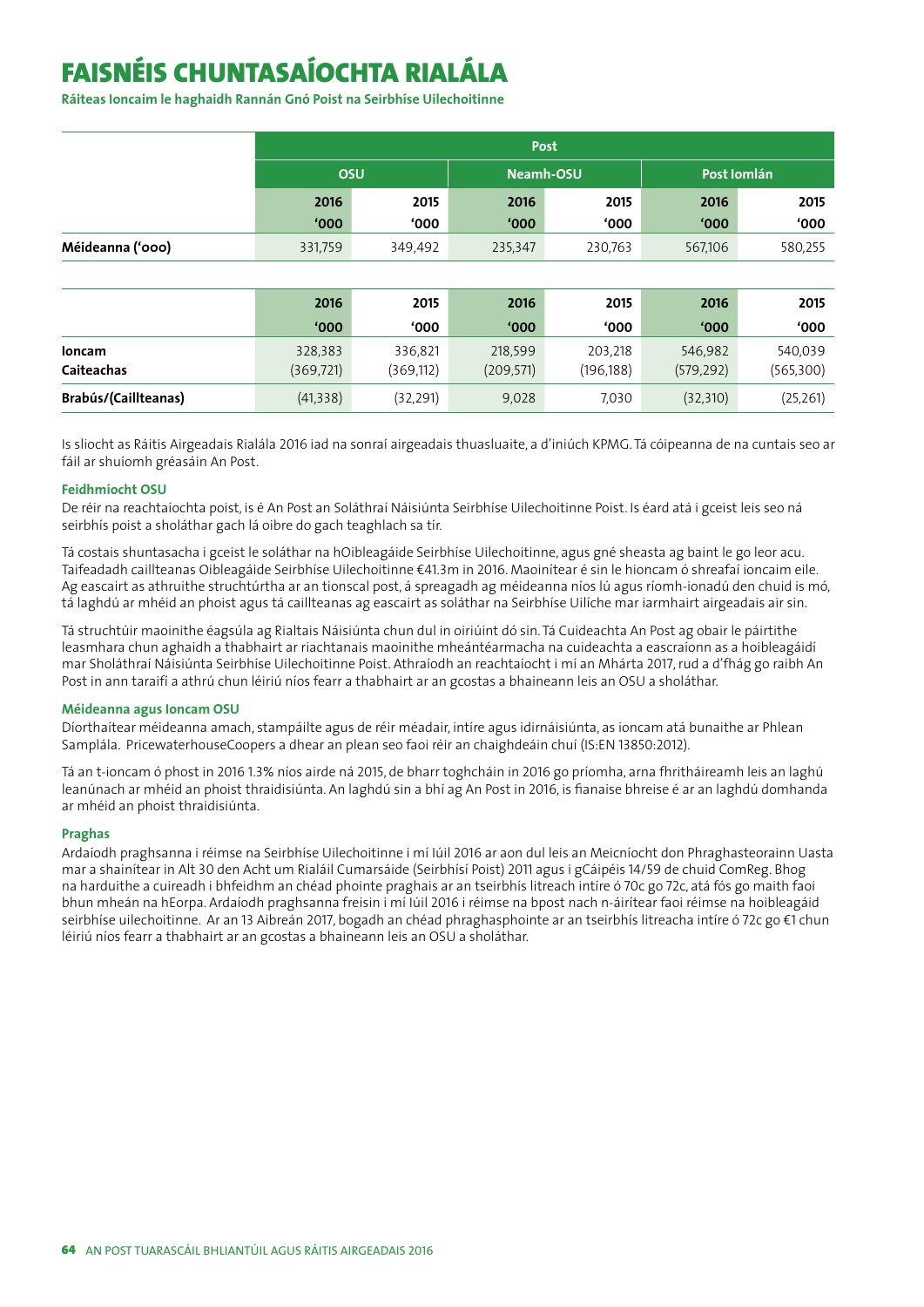# SEIRBHÍS UILECHOITEANN

### **Achtaíodh an tAcht um Rialáil Cumarsáide (Seirbhísí Poist), 2011 ('an tAcht') i mí Lúnasa 2011.**

### **Riachtanais maidirle hOibleagáid SeirbhíseUilechoitinne (OSU)**

Faoi Alt 17 den Acht, ainmnítear An Post mar an Soláthraí Seirbhíse Poist Uilechoitinne ar feadh tréimhse 12 bhliain go dtí Lúnasa 2023.

Faoi Alt 16 den Acht, ciallaíonn "Seirbhís Poist Uilechoiteann": gach lá oibre, seachas i cibé imthosca nó dálaí geografacha a mheasann an Coimisiún a bheith eisceachtúil, go ndéantar ar a laghad:

- (i) imréiteach amháin, agus
- (ii) seachadadh amháin ar bhaile nó ar áitreabh gach duine sa Stát nó, de réir mar is dóigh leis an gCoimisiún is cuí, faoi cibé coinníollacha a chinnfidh sé ó am go ham, ar shuiteálacha cuí

Soláthraítear na seirbhísí seo a leanas:

- (a) postphaicéid ar 2 chileagram nó níos lú a meáchan a imréiteach, a shórtáil, a iompar agus a dháileadh;
- (b)beartáin phoist ar theorainn mheáchain arna sonrú le hordú ó ComReg (nó mura bhfuil sin ann ar theorainn mheáchain 20 cileagram) a imréiteach, a shórtáil, a iompar agus a dháileadh. Tá cinneadh déanta ag ComReg gan a chumhacht a úsáid chun an teorainn de 20 cileagram ar uasmhéid meáchain a athrú ach coinneoidh sé seo faoi athbhreithniú;
- (c) beartáin ó Bhallstáit eile den Aontas Eorpach ar 20 cileagram nó níos lú a meáchan a shórtáil, a iompar agus a dháileadh;
- (d) seirbhís míreanna cláraithe;
- (e) seirbhís míreanna árachaithe laistigh den Stát agus chuig gach tír agus ó gach tír a dhearbhaíonn, mar thíortha a shínigh Coinbhinsiún Poist Uilechoiteann an Aontais Poist Uilechoitinn, go bhfuil siad toilteanach míreanna den sórt sin a cheadú, cibé acu ar bhonn cómhalartach nó in aon treo amháin, agus
- (f) seirbhísí poist saor in aisce do dhaoine dalla agus leathdhalla.

Mar a cheanglaítear le hAlt 16(9) den Acht, leag ComReg síos rialacháin i mí Iúil 2012 a shonraíonn na seirbhísí atá le soláthar ag An Post a bhaineann le soláthar na seirbhíse poist uilechoitinne. Tá na Rialacháin um Rialáil Cumarsáide (Seirbhísí Poist Uilechoiteanna), I.R. 280 de 2012, a leagann amach na seirbhísí seo, ar fáil ar www.irishstatutebook.ie nó www.comreg.ie.

Tá na téarmaí agus na coinníollacha a bhaineann leis an Oibleagáid Seirbhíse Uilechoitinne ar fáil ar www.anpost.ie.

### **Rochtain ar Sheirbhísí Uilechoiteanna**

Soláthraíonn An Post rochtain ar a chuid seirbhísí trí ghréasán de 50 oifig phoist na Cuideachta agus trí 1,075 oifig phoist ar conradh. Anuas air sin, tá ceadúnas ag 957 áitreabh miondíola chun stampaí poist a dhíol agus iad ag feidhmiú mar ghníomhairí gníomhacha ceadúnaithe. Chun rochtain fhisiciúil ar an tseirbhís a éascú, tá thart ar 5,700 bosca poist, Boscaí Poist Fhrainceáilte agus iad siúd atá sna hAonaid Seirbhíse Seachadta san áireamh, dáilte go leathan ar fud an Stáit. Tá 43 pointe ainmnithe ann a ghlacann le seirbhísí bulcphoist.

### **Táillí**

Tá achoimre anseo thíos ar phraghsanna na seirbhísí caighdeánacha a mheánn suas le 100g a tháinig i bhfeidhm ón 13 Aibreán 2017.

|                           | Éire & Tuaisceart Éireann                                          |                 |  |
|---------------------------|--------------------------------------------------------------------|-----------------|--|
|                           | Gnáthphost                                                         | Post Cláraithe* |  |
| Litreacha<br>(suas go C5) | €1.00<br>90ci gcás go bhfuil<br>stampán frainceála ar<br>an mír    | €7.00           |  |
| Clúdaigh Mhóra            | €1.65<br>€1.55 i gcás go bhfuil<br>stampán frainceála ar<br>an mír | €7.00           |  |
| Paicéid                   | €3.30<br>€3.10 i gcás go bhfuil<br>stampán frainceála ar<br>an mír | €7.00           |  |
| Beartáin                  | €8.00                                                              | €12.00          |  |

\* Clúdaíonn an táille atá iníoctha ar son clúdaigh bhunúsacha cláraithe cúiteamh suas go huasmhéid de €320. Tá cúiteamh breise (nach Seirbhís Uilechoiteann) suas le teorainn €1,500 ar fáil ar €4.50 agus suas le teorainn €2,000 ar €5.50, bunaithe ar an luach a luaitear ag am na postála.

|                                                                     | Cinn scríbe idirnáisiúnta |                  |  |
|---------------------------------------------------------------------|---------------------------|------------------|--|
|                                                                     | Gnáthphost                | Post Cláraithe*  |  |
| Litreacha<br>(suas go dtí C5)                                       | €1.35                     | €7.50            |  |
| Clúdaigh Mhóra                                                      | €2.50                     | €8.50            |  |
| Paicéid                                                             | €4.50                     | €10.75           |  |
| <b>Beartáin</b><br>An Bhreatain Mhór<br>An chuid eile den<br>domhan | €22.50<br>€28.00          | €30.00<br>€36.00 |  |

\* Braitheann soláthar na seirbhíse ar an roinn riaracháin poist sa spriocthír. Cúiteamh suas le €320 sa Ríocht Aontaithe; €150 san Eoraip; €100 le haghaidh beartán agus €35 le haghaidh litreacha lasmuigh den Eoraip. Tá liosta iomlán na dtáillí reatha OSU ar fáil sa Treoir do na Táillí Poist (féach www.anpost.ie).

Nóta: Rith Tithe an Oireachtais an tAcht um Rialáil Cumarsáide (Seirbhísí Poist) (Leasú), 2017 ar an 15 Márta 2017. Leis an reachtaíocht seo aisghairtear meicníocht na caidhpe praghais a leagadh amach faoi Alt 30 d'Acht 2011.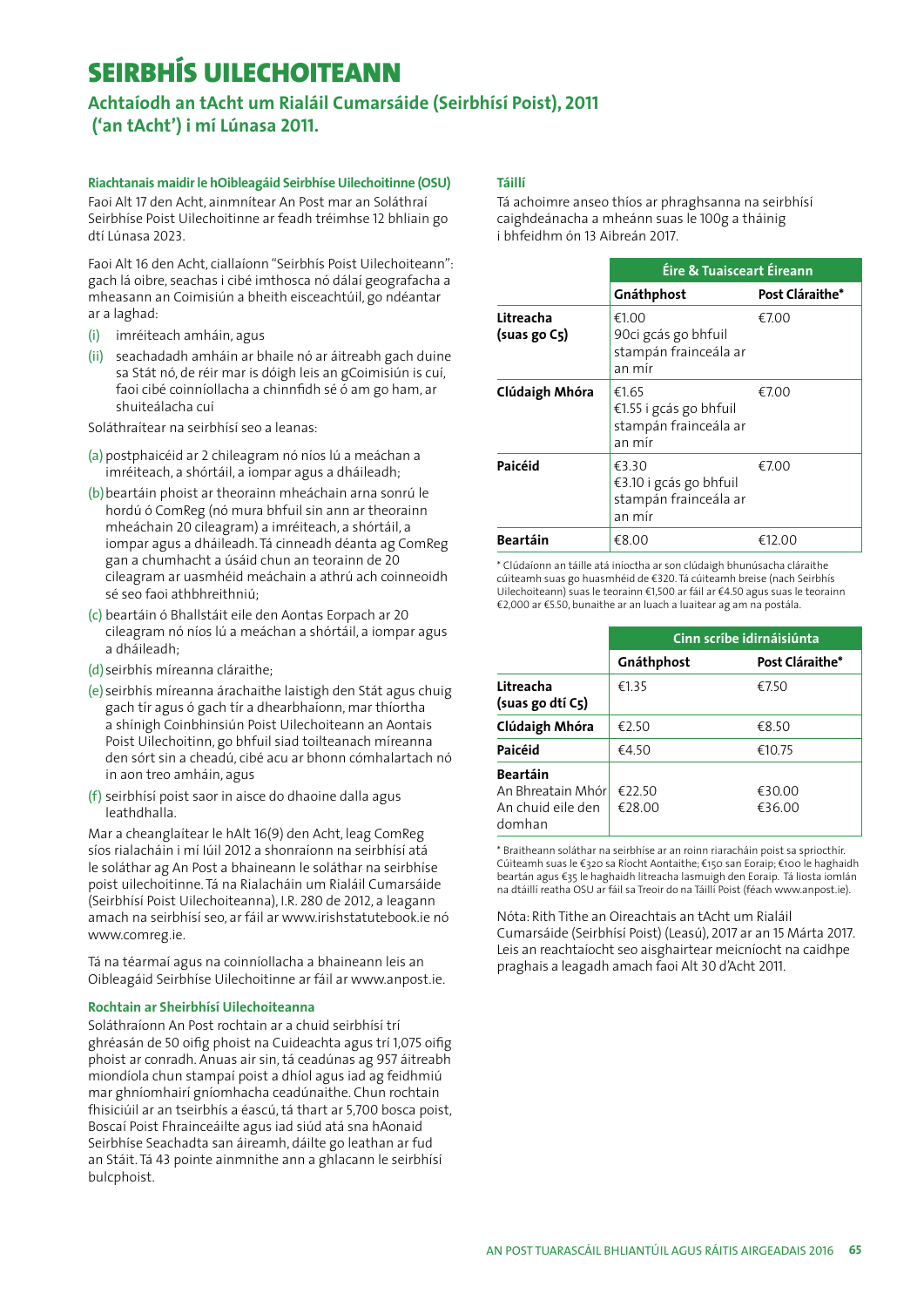# SEIRBHÍS UILECHOITEANN

(ar lean)

### **Caighdeán na Seirbhíse**

### **Idirnáisiúnta**

Leagadh síos an caighdeán d'fheidhmíocht ardchaighdeáin le haghaidh seachadadh poist trasteorann laistigh den Chomhphobal sna Treoracha Poist (97/67/EC arna leasú) agus áirítear é i Sceideal 3 den Acht. Is mar seo a leanas atá an caighdeán cáilíochta le haghaidh míreanna poist den earnáil chaighdeánach is tapúla:

### **L+3: 85% de mhíreanna; L+5: 97% de mhíreanna**, áit a dtagraíonn L don lá ar cuireadh an mhír sa phost .

### **Intíre**

Ceanglaítear leis an Acht go ndéanfaidh ComReg caighdeáin maidir le cáilíocht seirbhíse a shocrú don tseirbhís uilechoiteann intíre agus ní mór iad sin a bheith ar comhréir leo siúd le haghaidh seirbhísí trasteorann laistigh den Chomhphobal. Tá sprioc feabhas seirbhíse leagtha amach ag ComReg le haghaidh post tosaíochta aonair intíre mar seo a leanas:

**L+1: 94% D+3: 99.5%,** áit a dtagraíonn L don lá ar cuireadh an mhír sa phost.

### **Gearáin ó Chustaiméirí**

Ceanglaítear ar An Post taifead a choinneáil ar ghearáin ó chustaiméirí le haird ar an gcaighdeán ábhartha Eorpach IS: EN 14012:2003. Maidir le post, déanann an tábla miondealú ar na gearáin scríofa a fuarthas ó chustaiméirí i rith na bliana 2016. Is cuid an-bheag fós den trácht iomlán poist a láimhseáladh i rith na bliana an líon atá luaite sa tábla.

| Gearáin a fuarthas ó chustaiméirí                                               |        |        |
|---------------------------------------------------------------------------------|--------|--------|
| i scríbhinn                                                                     | 2016   | 2015   |
| Míreanna caillte nó a raibh moill mhór orthu                                    | 17,127 | 18,891 |
| Míreanna a ndearnadh dochar dóibh                                               | 1,390  | 1,441  |
| Míreanna a tháinig go déanach                                                   | 508    | 401    |
| Bailiú nó seachadadh poist:                                                     |        |        |
| Am seachadta                                                                    |        |        |
| Teip ó thaobh seachadadh laethúil a<br>dhéanamh ar theach nó ar áitreabh        | 36     | 33     |
| Teipeanna ó thaobh amanna bailithe                                              | 1      |        |
| Mísheachadadh                                                                   | 599    | 470    |
| Rochtain ar fhaisnéis seirbhísí custaiméara                                     | 8      | 8      |
| Gearríoc poist                                                                  | 15     | 40     |
| Táillí le haghaidh post píosa aonair/<br>scéimeanna agus coinníollacha lacáiste |        |        |
| Athrú ar sheoladh (Atreorú)                                                     | 584    | 464    |
| lompar agus cumas<br>pearsanra poist                                            | 22     | 21     |
| Mar a phléitear le gearáin                                                      | 1      | 8      |
| Eile (nach bhfuil áirithe thuas)                                                | 2,050  | 1,391  |
|                                                                                 |        |        |
| Iomlán                                                                          | 22,341 | 23,169 |

Tá gearáin faoi mhíreanna cláraithe san áireamh san fhigiúr iomlán thuas. 5,278 an líon atá i gceist (2015: 4,962).

Cuireadh 616,718 glao teileafóin (2015: 524,154) ar Sheirbhísí Custaiméirí An Post le linn 2016. Gnáthfhiosrúcháin nó fiosrúcháin ghinearálta a bhformhór acu seo seachas gearáin.

Tá Treoirlínte do Sholáthraithe Seirbhíse Poist ar Nósanna Imeachta maidir le Gearáin agus Cúiteamh eisithe ag ComReg (féach cáipéis ComReg 14/06 ar www.comreg. ie). Leagtar amach Nósanna Imeachta An Post maidir le Réiteach Gearán agus Díospóidí in 'Ag Réiteach na Faidhbe', atá ar fáil ar ár suíomh gréasáin, in asraonta miondíola agus ónár nIonad Seirbhísí do Chustaiméirí.

Tá Cairt Chustaiméirí againn freisin ina bhfuil gealltanais shonracha dár gcustaiméirí maidir lenár seirbhísí. Tá an chairt seo ar fáil ar ár suíomh gréasáin freisin, www.anpost.ie

### **Tuilleadh Eolais**

Is féidir eolas breise maidir leis na seirbhísí a sholáthraíonn An Post a fháil ach glaoch ar Sheirbhísí Custaiméirí An Post ar Ghlao Sábhála 1850 57 58 59, ríomhphost a sheoladh chuig customer.services@anpost.ie, dul ar an suíomh gréasáin www.anpost.ie, nó bualadh isteach chuig oifig phoist ar bith.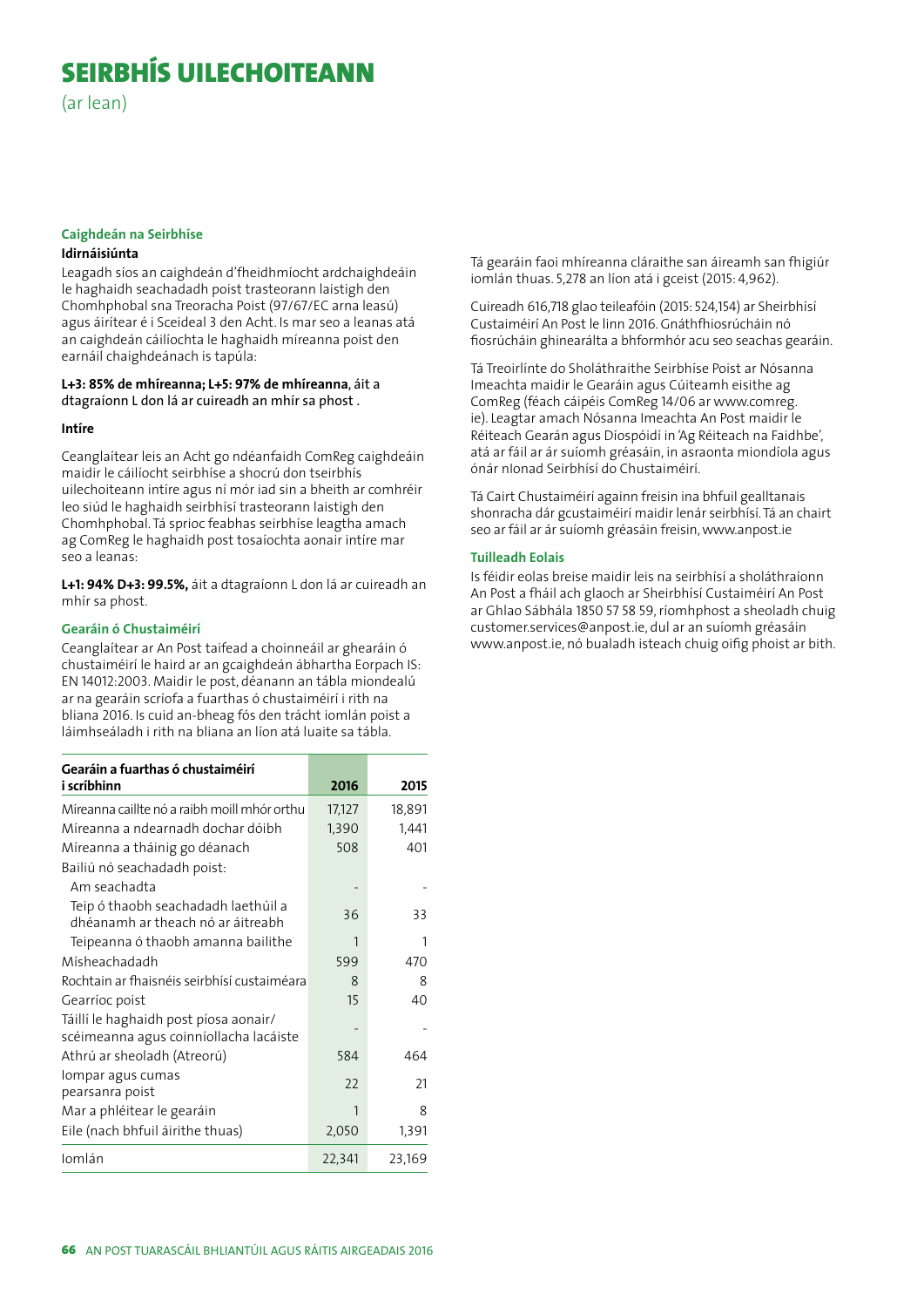**An Post** Ard‑Oifig an Phoist Sráid Uí Chonaill Baile Átha Cliath 1 D01 F5P2 Éire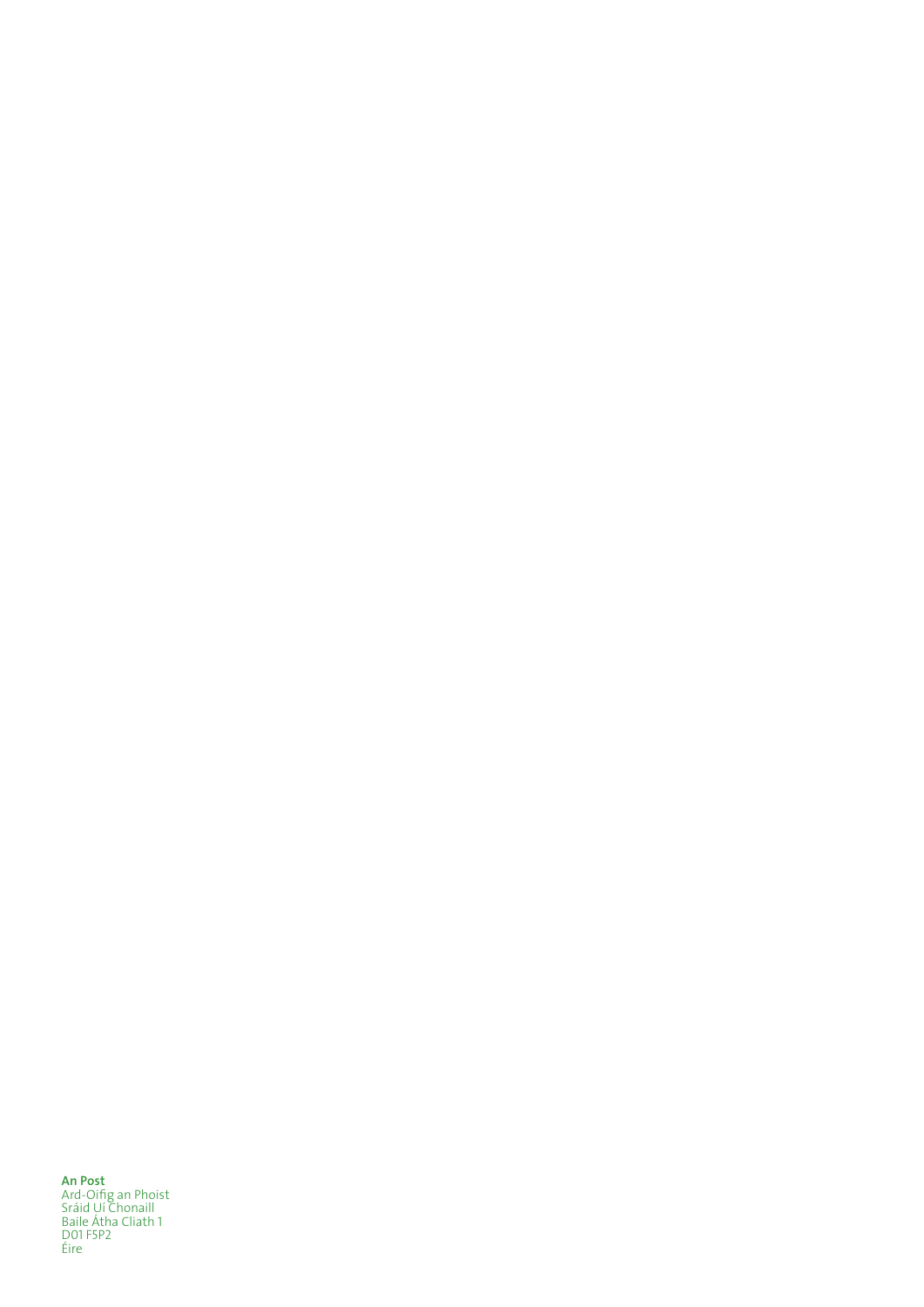# AN POST **ANNUAL REPORT AND FINANCIAL STATEMENTS 2016**

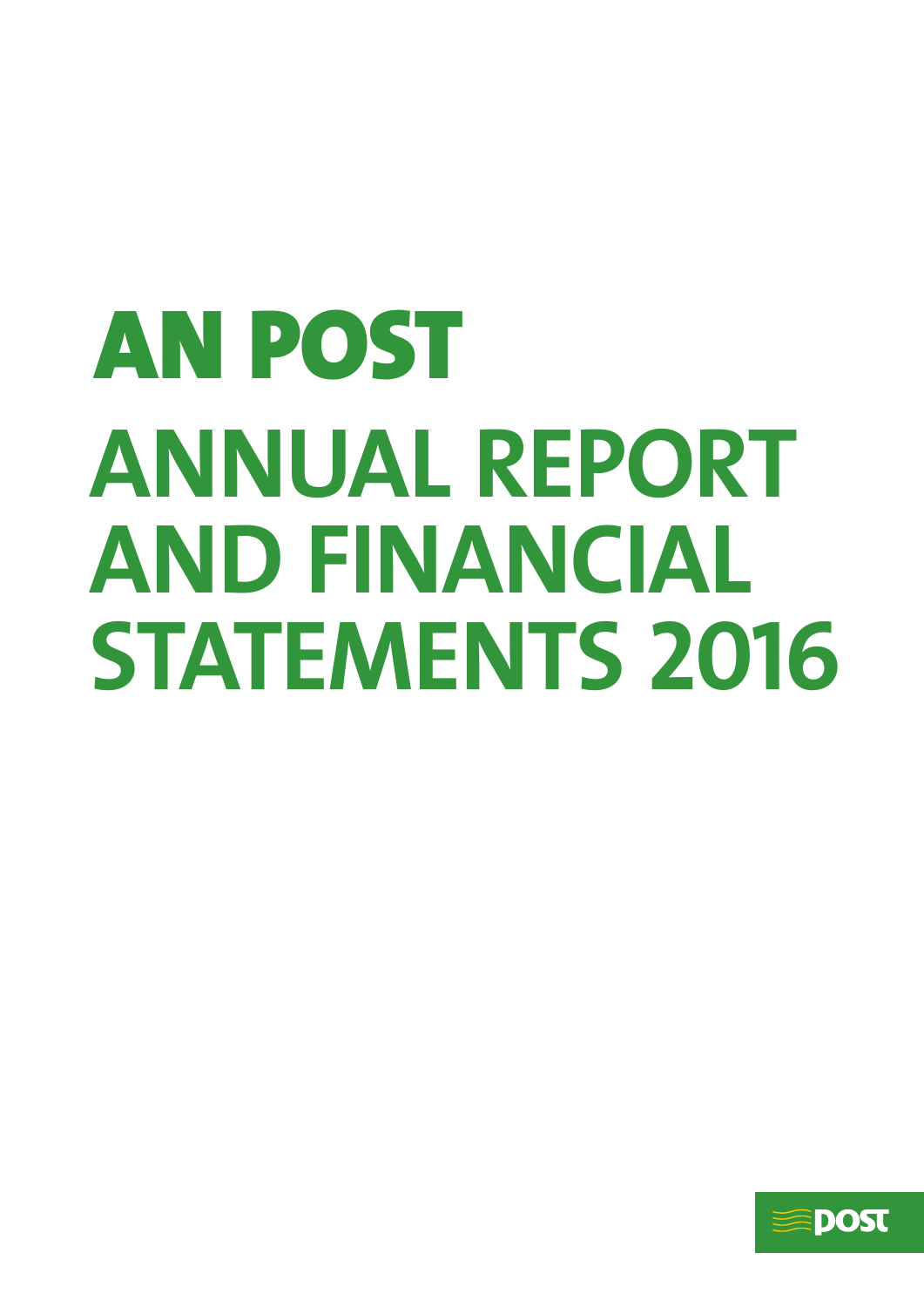### **CONTENTS**

| Board of Directors and Corporate Information                | $\mathbf{2}$ |
|-------------------------------------------------------------|--------------|
| Chairperson's Introduction                                  | 3            |
| Report of the Directors                                     | 4            |
| Report of the Independent Auditor to the Members of An Post | 11           |
| Report of the Independent Auditor on the Accounting Systems | 13           |
| <b>Consolidated Income Statement</b>                        | 14           |
| Consolidated Statement of Other Comprehensive Income        | 15           |
| <b>Consolidated Statement of Financial Position</b>         | 16           |
| Consolidated Statement of Changes In Equity                 | 17           |
| <b>Consolidated Statement of Cash Flows</b>                 | 18           |
| Company Statement of Financial Position                     | 19           |
| Company Statement of Changes in Equity                      | 20           |
| Index to Notes to the Financial Statements                  | 21           |
| Notes to the Financial Statements                           | 22           |
| <b>Financial and Operational Statistics</b>                 | 62           |
| Regulatory Accounting Information                           | 64           |
| <b>Universal Service</b>                                    | 65           |
|                                                             |              |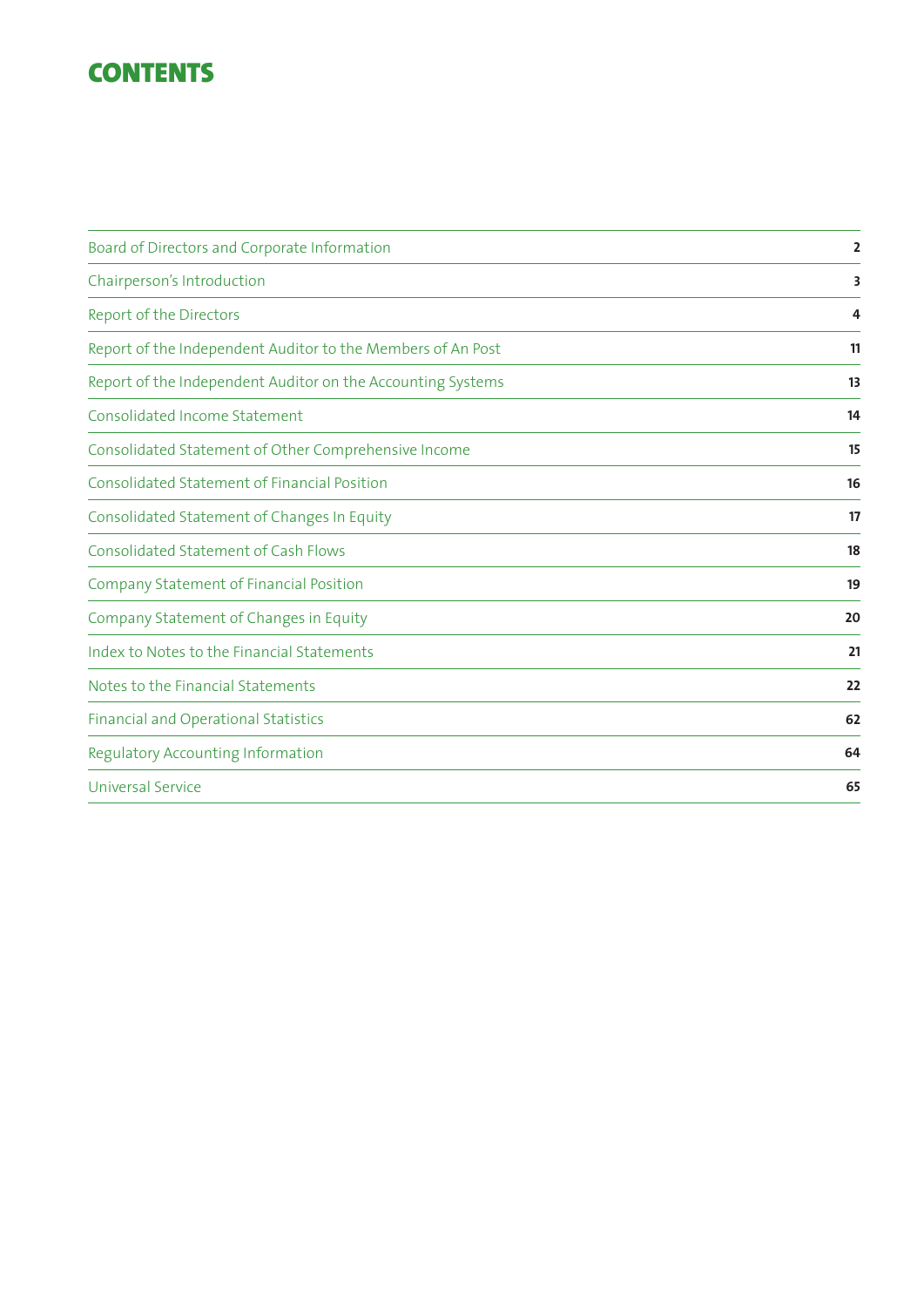### BOARD OF DIRECTORS AND CORPORATE INFORMATION

| <b>Directors</b>         | Dermot Divilly, Chairperson<br>Noel Adamson<br><b>Thomas Devlin</b><br>Jennifer Loftus<br>David McRedmond, Chief Executive Officer<br><b>William Mooney</b><br>Ed Murray<br>Tom O'Brien<br>Martina O'Connell<br>Niall Phelan<br>William Scally<br>Lorraine Tormey<br>James Wrynn |
|--------------------------|----------------------------------------------------------------------------------------------------------------------------------------------------------------------------------------------------------------------------------------------------------------------------------|
| <b>Secretary</b>         | <b>Brian Fay</b>                                                                                                                                                                                                                                                                 |
| <b>Registered Office</b> | <b>General Post Office</b><br>O'Connell Street<br>Dublin <sub>1</sub><br><b>D01F5P2</b>                                                                                                                                                                                          |
| <b>Solicitors</b>        | Matheson                                                                                                                                                                                                                                                                         |
| <b>Bankers</b>           | <b>Bank of Ireland</b>                                                                                                                                                                                                                                                           |
| <b>Auditor</b>           | <b>KPMG</b><br><b>Chartered Accountants</b>                                                                                                                                                                                                                                      |
| <b>Registered Number</b> | 98788                                                                                                                                                                                                                                                                            |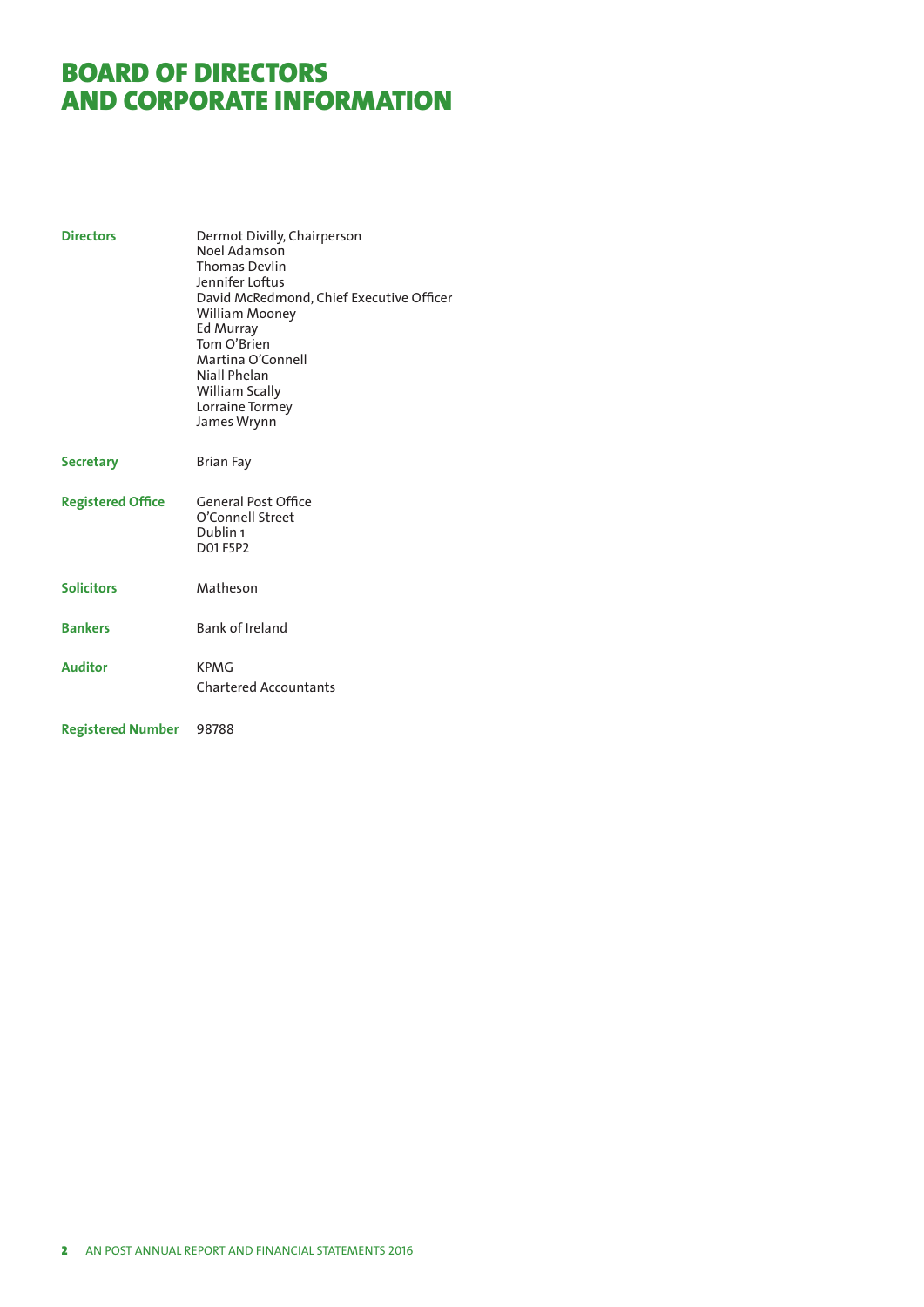### CHAIRPERSON'S INTRODUCTION

The postal sector faces many challenges to its business model. It is my determination, together with the Board and its stakeholders to face these challenges and to put in place a strong, vibrant and sustainable Company providing the nation with its postal operations and post office network into the future.

In 2016 the Company recruited a new Chief Executive Officer, David McRedmond. I welcome him to the organisation and the Board and I will support him in exercising his duties in a critical role at a very important time for the Company.

I have every confidence that the Board, the Executive Team and staff, working under the new Chief Executive Officer, David McRedmond, will succeed in transforming the Company. There's no doubt that challenging and testing times lie ahead for the Company but by harnessing the power of its expertise, reputation and brand, I remain confident of its future.

The Company is currently working to put in place a detailed strategic plan for the medium to long term future of An Post. This work encompasses every aspect of the Group's business and will provide a clear vision of the future that will be available to An Post and a definite action plan for making it a reality. I look forward to ensuring that An Post continues at the very heart of Irish business and the community.

In the past year the country commemorated the centenary of the 1916 Rising and An Post honoured the GPO's centrality to events with the Easter opening of GPO Witness History. The new centre welcomed 162,000 visitors in its first nine months of operation, achieving universally positive reviews and feedback from the tourism industry and visitors alike.

I want to thank the staff and my fellow Board members who serve the Company so well. I thank the former Chief Executive Officer, Donal Connell, who retired from An Post in September. I want also to acknowledge the contribution of Paul Henry who completed his five year term in 2016 and Pat Compton who retired from the An Post Board after 24 consecutive years as an employee director; they were active and committed Board members.

Finally, I wish to thank the Minister for Communications, Climate Action and Environment, Denis Naughten, T.D., and his officials for their assistance and support during 2016 .

**Dermot Divilly** Chairperson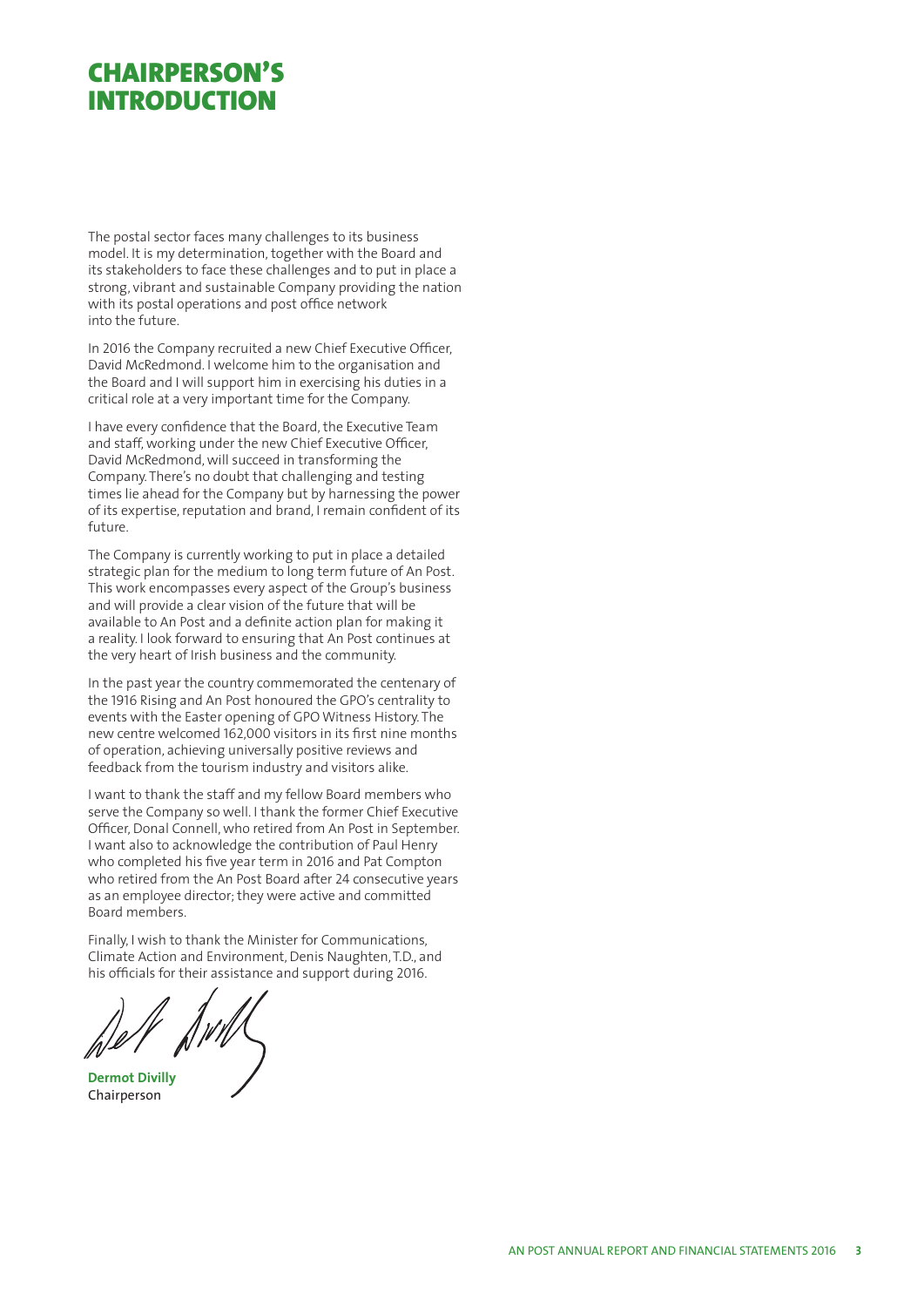# REPORT OF THE DIRECTORS

**The Directors have pleasure in presenting the Directors' Report together with the audited financial statements of the Group for the year ended 31 December 2016.**

### **1. The Group and its Principal Activities**

The Company's principal activity is to operate the national postal service and the network of Post Offices. It also manages a number of commercial enterprises and has an investment in Premier Lotteries Ireland.

### **2. Results**

Details of the results for the year are set out in the consolidated income statement on page 14 and in the related notes to the financial statements. The directors do not propose the payment of a dividend for the year.

### **3. Business Review**

The financial year 2016 is a reversal from 2015 with the Group recording an operating loss of €13.7m. Two factors primarily contributed to the reversal, firstly the introduction of wage inflation from 1st May 2016 for the first time in seven years and secondly from the continued decline in traditional mail volume.

|                                                         | 2016<br>€m<br><b>Total</b> | 2015<br>€m<br>Total |
|---------------------------------------------------------|----------------------------|---------------------|
| Revenue                                                 | 8257                       | 826.1               |
| Operating (loss) / profit                               | (13.7)                     | 5.2                 |
| (Loss) / profit before pension<br>interest and taxation | (12.0)                     | 8.6                 |
| Net assets (before pension<br>liability)                | 187.1                      | 204.3               |

The financial year 2016 ended with a loss before pension interest and taxation of €12.0m compared with a profit of €8.6m the previous year.

#### **Revenue**

Group revenue at €825.7m was on par with the prior year. Mails revenue, excluding election/referenda revenue, in 2016 was €512.6m, being €11.2m (2.1%) lower than 2015. The mix in the revenue continues to change with traditional mail volume declining, offset by modest price increases and the addition of increased added value mail services.

There is an acceleration in the substitution of traditional mail volume with the use of digital alternatives. The rate of decline at 5.2% (2015, 2.9%) was double the experience in the previous year. Global trends in the postal sector are similar in developed countries and in 2016 most countries saw an acceleration of this trend. It represents a structural change in the postal industry with e-substitution being the main driver. The trends in Ireland reflect the trends experienced elsewhere in the postal sector.

The impact of increased pricing added €8.5m (1.6%) to revenue in 2016 versus 2015. The pricing policy in Ireland whereby prices have been kept lower than in peer nations has negatively impacted the Group's finances. Other nations have increased prices at a more rapid rate in order to secure stable financial delivery of postal services for customers. This is now changing and, as in other nations, pricing adjustments are being made in anticipation of reducing mail volume so that a stable financial environment can prevail to facilitate the postal operator delivering mail services.

Revenue in the Retail division at €161.8m, is €2.5m lower than the previous year. Increased revenue from areas such as foreign currency transactions at €8.3m (up 7.0% on 2015) and banking transactions at €10.0m (up 4.6% on 2015) is very welcome and demonstrates the potential that there is in the network to offer relevant financial service offerings. An Post continued the management of the State Savings products, now with a combined value of over €20 billion, the cash payments business for the Department of Social Protection and in addition is further developing successful relationships with companies across the banking and insurance sectors.

## **Subsidiaries**

The revenue of subsidiary companies was €122.3m. The profit margins improved across these businesses with the resultant increased contribution to the Group. These businesses are closely related to the core business. Each subsidiary is in a strong position in their particular market and they maximise the benefit of their linkage with the An Post network and brand. The continued strong performance of Air Business in the UK, Post Insurance (rebranded from One Direct), PostPoint and the sustained growth of the Gift Voucher Shop are positive indicators for the year ahead.

#### **Pricing**

In July 2016, prices in the mail services including those in the Universal Service Obligation (USO) area were increased by 3%. The increases implemented were modest with the price of the domestic letter service moving from 70c to 72c. In comparative terms this left the price of mail services in Ireland well below the European average. The ongoing losses incurred in fulfilling the Universal Service Obligation has been discussed with key stakeholders, and the regime in respect of pricing is now changed and will facilitate increases that are more in line with the industry in other peer nations. This is a welcome development and increased prices for mail services were introduced in April 2017.

## **Costs**

Change programme implementation continued over the course of the year. There are plans for further cost efficiencies. The reduction in labour FTE in the business since the commencement of decline in mail volumes in 2008 has reached 1,800. Efficiency improvements year on year have been achieved whilst the Quality of Service is improved and the number of delivery points increased.

Wage inflation returned to the business with an increase of 2.5% from 1st May 2016 following a period of seven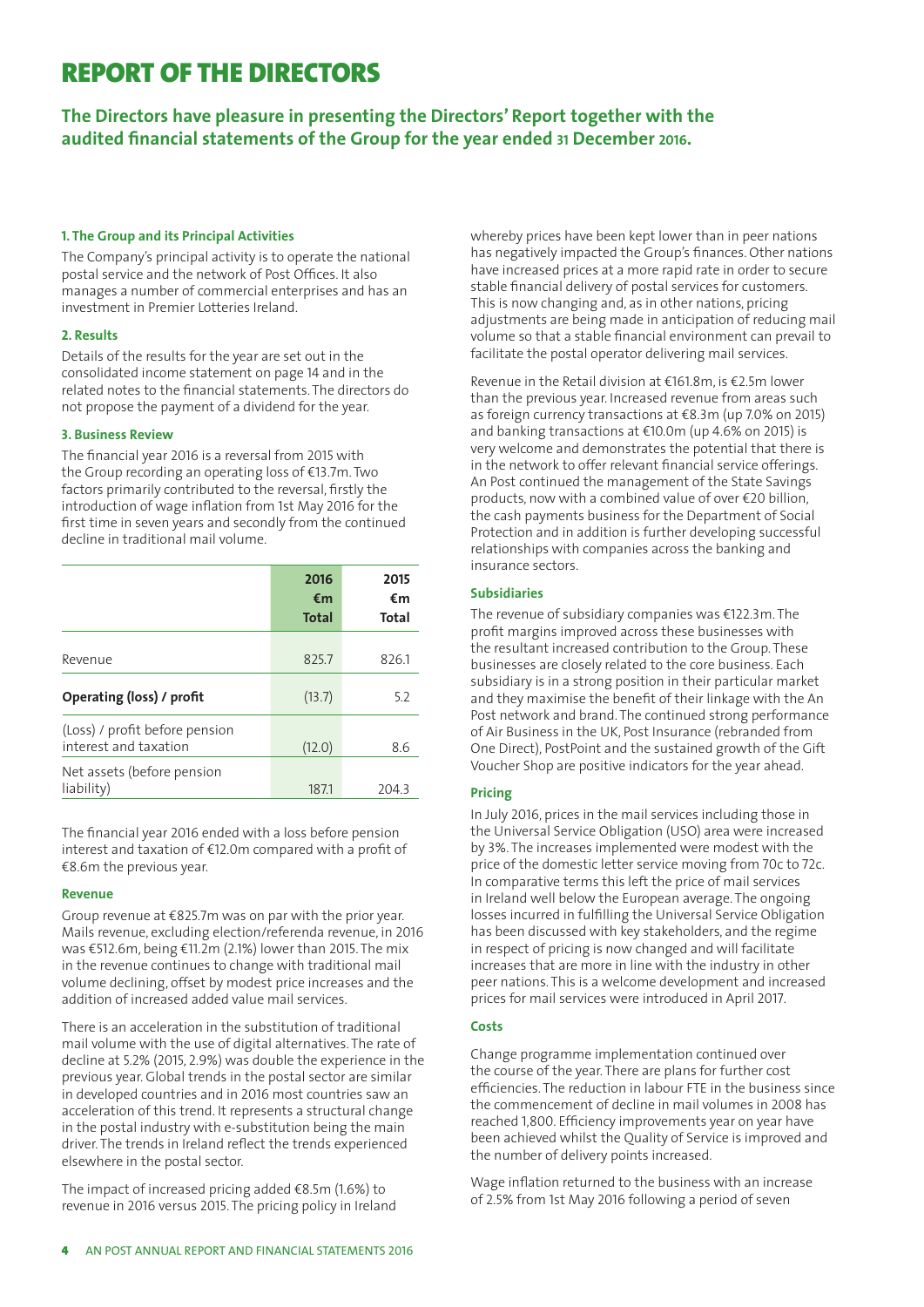years of a pay freeze. The return of wage inflation without a corresponding revenue measure to fund this has contributed to the loss for the year as against the profit in the previous year.

In some non-pay cost headings, such as fuel and electricity, there are initiatives in usage and efficiency that yielded increased savings. At the same time further cost savings in professional services and computer services were also achieved.

#### **Asset Disposal**

Since the year end, a significant property disposal of a facility at Cardiff Lane in Dublin took place in February 2017. A replacement facility has been provided so that the city centre mail will be serviced with no disruption.

#### **Premier Lotteries Ireland**

Premier Lotteries Ireland whose investors are An Post, the Ontario Teachers' Pension Plan and the An Post Pension Plan won the Licence to operate the National Lottery for a period of twenty years. The new operation commenced in December 2014 and has now completed two full years of trading. The investment is meeting the targets set and we expect the investment will prove to be of benefit to the Group in the years ahead.

## **Pension Scheme**

The Scheme continues to meet the obligations in the context of the Minimum Funding Standard set by the Pension Authority. The Scheme rules have been changed in line with agreements entered into with the An Post Group of Unions.

The An Post statement of financial position at 31 December 2016 includes a pension deficit of €283.4m (€169.2m in 2015). Assumptions used in the calculation of pension cost charges and the future pension obligations are primarily a discount rate of 1.8% and long run pay/pension inflation of 1.25%. The increase in the deficit arose due to the reduction in the discount rate used to measure the pension liability offset by the return on scheme assets in the calendar year 2016. The schemes' assets increased by €225.4m, 8.2% in the year.

#### **Outlook**

The financial result in 2016, namely a loss before pension interest and taxation of €12.0m compared with a profit of €8.6m in 2015 is very disappointing. There is an imperative to implement changes in pricing, establish a new strategic direction and to implement rationalisation. All of this will be addressed and the challenge is to ensure that there are the cash resources available to the Group to provide a solid starting position for the future of the national postal service.

Implementing appropriate pricing, maintaining the high quality of service performance and cost efficiency in the core business, combined with the successful addition of new revenue generating products and services are vital for the business in the medium term. Establishing a funding structure for the USO needs to be addressed with stakeholders.

In monitoring performance, the directors and management have regard to a range of key performance indicators (KPIs), including the following:

| KPI                                                                  | Performance<br>in 2016 | Performance<br>in 2015 |
|----------------------------------------------------------------------|------------------------|------------------------|
| <b>Operating result</b>                                              |                        |                        |
| Operating (loss) / profit as a<br>percentage of revenue              | (1.66%)                | 0.62%                  |
| Staff costs as a percentage of<br>total operating costs              | 58.2%                  | 58.3%                  |
| Postmasters' costs as<br>a percentage of total<br>operating costs    | 8.7%                   | 9.1%                   |
| Other operating costs<br>as a percentage of total<br>operating costs | 33.1%                  | 32.6%                  |
| <b>Staff - Average Full Time</b><br><b>Equivalents (FTE)</b>         |                        |                        |
| Company                                                              | 9,190                  | 9,109                  |
| Subsidiaries                                                         | 738                    | 753                    |
| Group                                                                | 9,928                  | 9,862                  |
| <b>Mails business</b>                                                |                        |                        |
| Core mail volumes: (page 63)                                         | (5.20%)                | (2.92%)                |
| <b>Retail business</b>                                               |                        |                        |
| Social welfare transactions                                          | 35.6m                  | 38.1m                  |
| <b>BillPay transactions</b>                                          | 19.8m                  | 22.9m                  |
| TV licence sales                                                     | 1.4 <sub>m</sub>       | 1.4m                   |
| Investment products-<br>net fund inflow                              | €97.4m                 | €0.7m                  |
| Post Office Savings Bank-<br>net fund inflow                         | €157.1m                | €93.7m                 |
| Prize Bonds - net fund inflow                                        | €413.3m                | €304.6m                |
| <b>Customer Service</b>                                              |                        |                        |
| Written complaints                                                   | 22,341                 | 23,169                 |
| Telephone enquiries                                                  | 616,718                | 524,154                |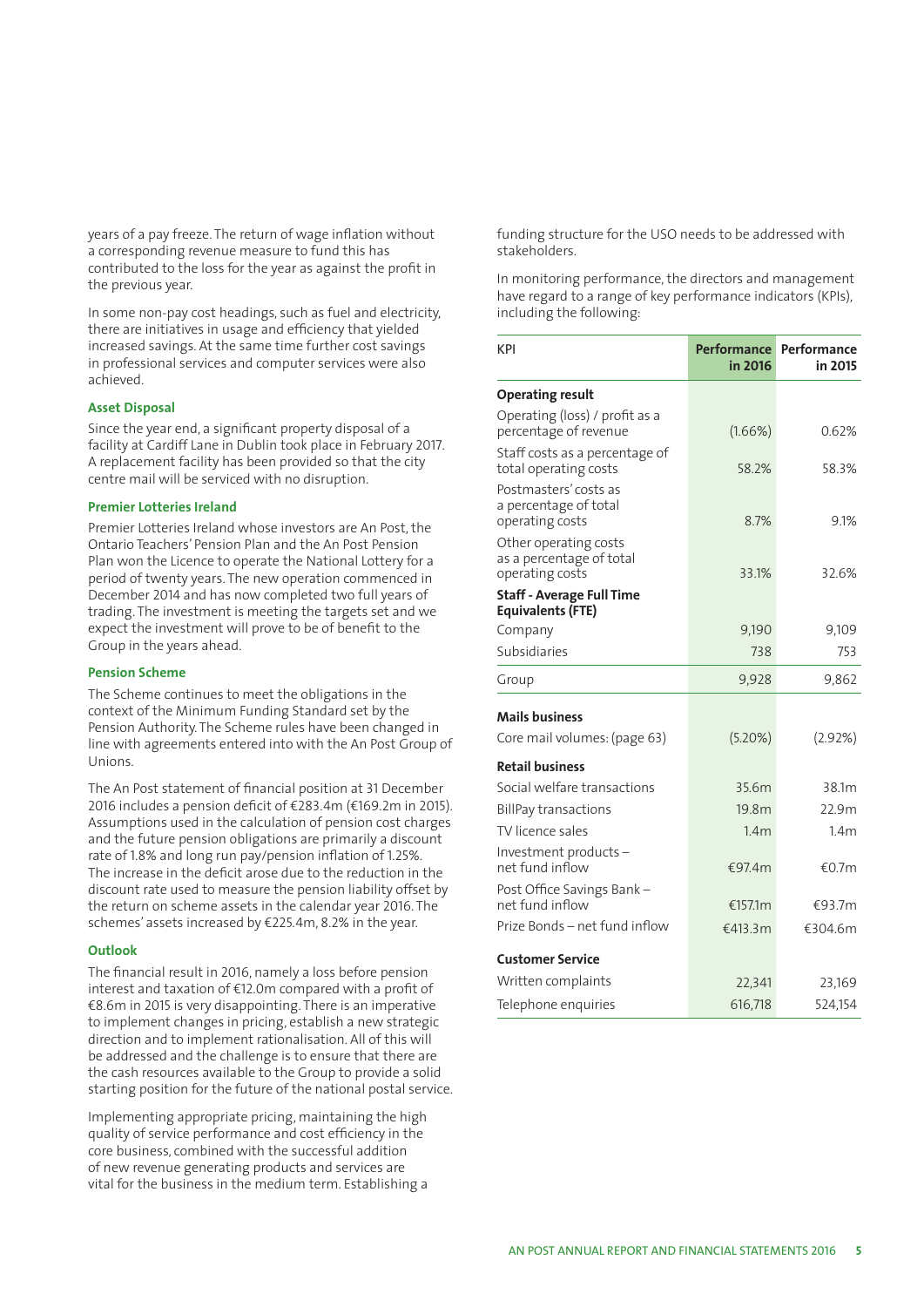# REPORT OF THE DIRECTORS

# continued

### **4. Principal Risks and Uncertainties**

In accordance with the requirement to analyse the key risks and uncertainties facing the future development of the Group and Company, the following have been identified:

- **•**  Insufficient funding mechanism for the provision of the USO;
- **•**  Retail network sustainability;
- **•**  Flexible and efficient cost structure;
- **•**  Industrial action;
- **•**  Cash resources funding of strategy;
- **•**  Market requirements in the packets and parcels markets;
- **Transactional mail market accelerated decline:**
- **•**  Retail revenue;
- Post Office contractors contracts and payments charges;
- **•**  Risk of fraud.

The directors have analysed these and other risks and appropriate programmes are in place to manage and control these risks. The Corporate Governance Statement which is incorporated into the Directors' Report, sets out the policies and approach to risks and the related internal control procedures and responsibilities.

#### **5. Directors, Secretary and their Interests**

On 28 July 2016, the Minister confirmed the appointment of Mr Dermot Divilly as Chairperson following his appearance before the Select Committee on Communications, Climate Change and Natural Resources.

The following other changes have taken place in the composition of the Board since the date of the previous report of the directors:

- **•**  Mr Paul Henry's term of office expired on 14 September 2016.
- **Mr Donal Connell's term of office expired on** 30 September 2016.
- **•**  Mr David McRedmond was appointed as Chief Executive Officer (CEO) on 3 October 2016.
- **•**  Mr Patrick Compton's term of office expired on 31 October 2016.
- **•**  Mr Niall Phelan was appointed to the Board on 30 November 2016.

The directors and secretary who held office at 31 December 2016 had no interests in the shares, or the debentures of the Company or any Group company at any time during the financial year 2016.

## **6. Employees**

The Group is an equal opportunities employer. All applications for employment are given full and fair consideration, due regard being given to the aptitude and ability of the individual and the requirements of the position concerned. All employees are treated on equal terms as

regards training, career development and promotion. An Post confirms that its employment of people with disabilities exceeds the target of 3% set under the Disabilities Act, 2005.

An Post is committed to ensuring the highest safety standards and safe practices for its employees, contractors and members of the public in accordance with the Safety, Health and Welfare at Work Act, 2005. In 2016, there were 2.1 lost time accidents per 100,000 hours worked – this is a reduction of 11% in lost time accidents in comparison with 2015.

An Post is committed to reducing lost time accidents and in this regard is undertaking a safety improvement programme which includes being re-accredited to the OHSAS 18001:2007 standard in 2016, for a further 3 years. In addition, 4,505 employees attended specific safety training courses in 2016, with many more attending other courses where safety was included in the content. This includes the provision of a risk-based 'Professional Driver' programme for 679 drivers who use our Company fleet. Conscious of the fact that legal obligations are the minimum acceptable standard, An Post is striving for excellence in this area and is continuing to increase awareness among employees and contractors of the necessity for the highest safety standards.

### **7. Prompt Payment of Accounts**

The policy of An Post is to comply with the requirements of relevant prompt payment of accounts legislation. The Group's standard terms of credit taken, unless otherwise specified in specific contractual arrangements, are 30 days. Appropriate internal financial controls are in place, including clearly defined roles and responsibilities and monthly reporting and review of payment practices. These procedures provide reasonable but not absolute assurance against material noncompliance with the regulations.

#### **8. Treasury Risk Management**

The Group's treasury operations are managed in accordance with policies approved by the Board. The Group's financial instruments are limited to cash, term deposits and bank loans/overdrafts and as such the Group's operational exposure to financial risks in this regard are limited. The Group's treasury risk management policy allows for limited foreign exchange hedge positions to be taken but does not include the use of derivatives.

## **9. Accounting Records**

The directors believe that they have complied with the requirements of Section 281 to 285 of the Companies Act, 2014 with regard to adequate accounting records by employing personnel with appropriate expertise and by providing adequate resources to the financial function. The books of account of the Company are maintained at the Company's premises at the General Post Office, O'Connell Street, Dublin 1, D01 F5P2.

### **10. Directors Compliance Statement**

The directors acknowledge that they are responsible for securing the Company's compliance with its relevant obligations.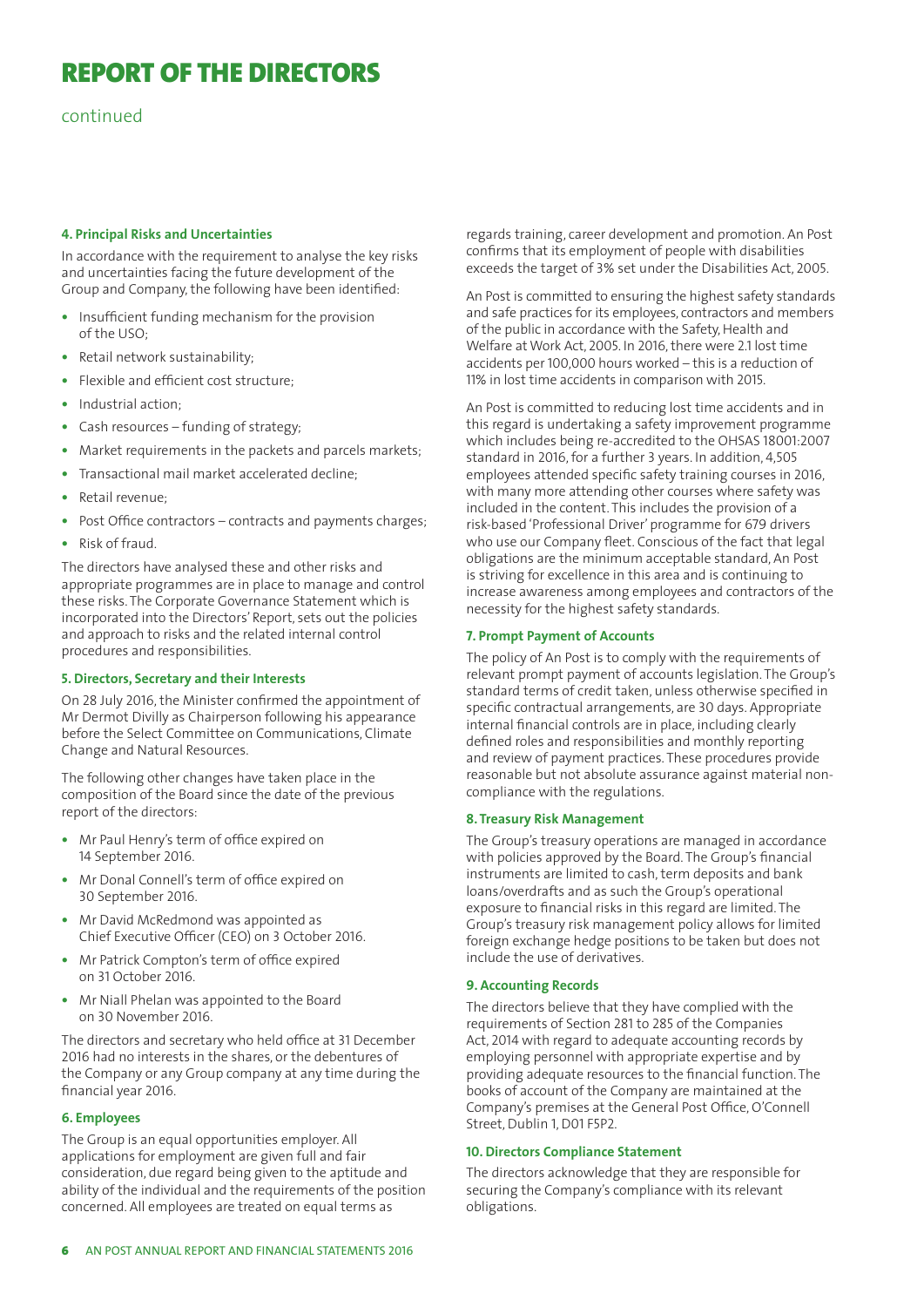In addition the directors confirm that a compliance policy document has been drawn up that sets out policies, that in our (i.e. the Directors) opinion are appropriate to the Company, respecting compliance by the Company with its relevant obligations and that appropriate arrangements or structures are in place that are, in our opinion, designed to secure material compliance with the Company's relevant obligations, and during the financial year, the arrangements or structures referred to above have been reviewed.

### **11. Political Donations**

During the financial year ended 31 December 2016, the Group made no political contributions which would require disclosure under the Electoral Act 1997.

### **12. Subsequent Events**

There have been two significant events subsequent to the year end. Firstly the sale of a significant asset at Cardiff Lane in Dublin completed. This has added cash resources to the balance sheet post year end. Secondly price increases have been implemented subsequent to a change in legislation.

### **13. Going Concern**

The Board of Directors have a reasonable expectation that the Group will have adequate resources to continue in business for a period of at least 12 months from the date of approval of these financial statements. For this reason, they continue to adopt the 'going concern' basis for the preparation of the financial statements. Details are set out in note 1 to the financial statements.

#### **14. Corporate Governance**

## **14.1 Code of Practice for the Governance of State Bodies**

In developing its corporate governance policy, the Board has sought to give effect to the Code of Practice for the Governance of State Bodies issued by the Department of Finance in 2009 ('the 2009 Code'), and to apply the principles of good governance appropriate to the enterprise.

#### **14.2 The Board**

The Group is controlled through its Board of directors. The Board's main roles are to oversee the operation of the Group, to provide leadership, to approve strategic objectives and to ensure that the necessary financial and other resources are made available to enable those objectives to be met. The Board met nine times during 2016.

Certain matters are specifically reserved to the Board for its decision. The specific responsibilities reserved to the Board include: setting Group strategy and approving an annual budget and medium-term projections; reviewing operational and financial performance; approving major capital expenditure; reviewing the Group's systems of financial control and risk management; ensuring that appropriate management development and succession plans are in place; reviewing the environmental, health and safety performance of the Group; approving the appointment of the Company Secretary; and maintaining satisfactory communication with shareholders.

The Board has delegated the following responsibilities to management: the development and recommendation of strategic plans for consideration by the Board that reflect the longer-term objectives and priorities established by the Board; implementation of the strategies and policies of the Group as determined by the Board; monitoring of the operating and financial results against plans and budgets; prioritising the allocation of technical and human resources; and developing and implementing risk management systems.

### **14.3 The roles of the Chairperson and the Chief Executive Officer and relations with Shareholders**

The Board is currently comprised of thirteen directors, namely: the Chairperson, the Chief Executive Officer, five employee directors, one postmaster director and five non-executive directors. The positions of Chairperson and Chief Executive Officer are held by different people. The Chairperson leads the Board in the determination of its strategy and in the achievement of its objectives. The Chairperson is responsible for organising the business of the Board, ensuring its effectiveness and setting its agenda. The Chairperson facilitates the effective contribution of all directors and constructive relations between the executive director and the other directors, ensures that directors receive relevant, accurate and timely information and manages effective communication with shareholders.

The Chief Executive Officer has direct charge of the Group on a day to day basis and is accountable to the Board for the financial and operational performance of the Group.

The Board through the Chairperson and management, maintain an ongoing dialogue with the Company's shareholders on strategic issues. The Chairperson and the Chief Executive Officer give feedback to the Board on issues raised with them by the shareholders. All directors normally attend the Annual General Meeting and shareholders are invited to ask questions during the meeting and to meet directors after the formal proceedings have ended.

## **14.4 Directors and Directors' independence**

All directors are appointed to the Board by the Minister for Communications, Climate Action and Environment and their conditions of appointment and fees are set out in writing. Employee directors are elected in accordance with the Worker Participation (State Enterprises) Acts, 1977 to 1993, for a term of four years. The postmaster director is elected in accordance with Section 81 of the Postal and Telecommunications Services Act, 1983 for a term of three years. All other directors are appointed for a fixed term, usually five years.

Given its legal status as a State Company and the responsibility of its principal shareholder in the appointment of directors, the Board believes that it has fulfilled all of the obligations that are required in respect of the appointment of directors.

The Board has formal procedures in place whereby the Chairperson meets with the non-executive directors without the executive director being present.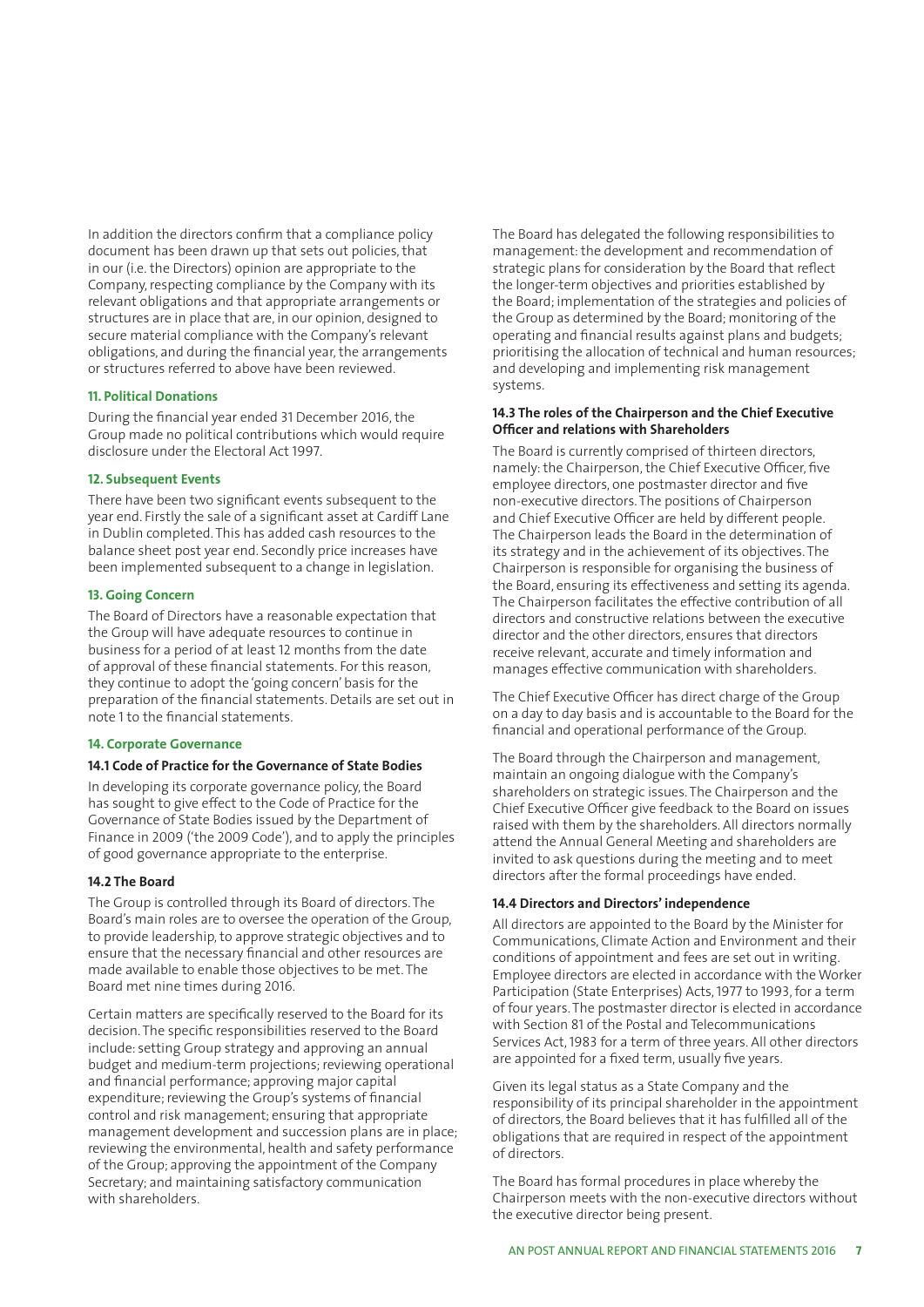# REPORT OF THE DIRECTORS

# continued

Directors have the right to ensure that any unresolved concerns they may have about the running of the Group or about a particular course of action are recorded in the Board minutes. If they have any such concerns, they may, on resignation, provide a written statement to the Chairperson, for circulation to the Board.

The directors are given access to independent professional advice at the Group's expense where they deem it necessary to discharge their responsibilities as directors.

#### **14.5 Professional development**

On appointment, all new directors take part in an induction programme when they receive information about the Group, the role of the Board and the matters reserved for its decision, the terms of reference and membership of the principal Board and Board Committees, the Group's corporate governance practices and procedures, including the responsibilities delegated to Group senior management, and the latest financial information about the Group. This will typically be supplemented by meetings with key senior executives. Throughout their period in office, the directors are continually updated on the Group's business, the competitive and regulatory environments in which it operates, corporate social responsibility matters and other changes affecting the Group and the postal industry as a whole, by written briefings and meetings with senior executives. Directors are also advised on appointment of their legal and other duties and obligations as a director, both in writing and in face-to-face meetings with the Company Secretary. They are also updated on changes to the legal and governance requirements of the Group and upon themselves as directors.

#### **14.6 Performance evaluation**

The Board has adopted and performed a formal process for the annual evaluation of its own performance and that of its principal Committees. This includes periodic external performance evaluation. The Board considers that the introduction of any further evaluation of individual directors would be inappropriate given the manner of appointment of directors, the shareholding structure and existing Board procedures.

#### **14.7 Internal Control**

An ongoing process exists for identifying, evaluating and managing the significant risks faced by the Group. This process is periodically reviewed by the directors and has been in place throughout the accounting period and up to the date the financial statements were approved.

The directors are responsible for the Group's system of internal control and set appropriate policies on internal control, seek regular assurance that enable them to satisfy themselves that the system is functioning effectively and ensure that the system of internal control is effective in managing risks in the manner in which it has approved. Such a system is designed to manage rather than eliminate business risks, and can provide only reasonable rather than absolute assurance against material misstatement or loss.

The key risks are set out at Section 4 of the Report of the Directors.

The directors have continued to review the effectiveness of the Group's system of financial and non-financial controls during 2016 including operational and compliance controls, risk management and the Group's high level internal control arrangements. These reviews have included an assessment of internal controls by management, management assurance of the maintenance of controls, reports from the internal auditors and reports from the external auditor on matters identified in the course of its statutory audit work.

The Group views the careful management of risk as a key management activity. The Board has adopted a Risk Management Policy and a Risk Management Framework and has appointed a Chief Risk Officer. The responsibilities of the Audit and Risk Committee embrace the responsibilities of a Risk Committee.

Management is responsible for the identification and evaluation of significant risks and for the design and implementation of appropriate internal controls. Management reports regularly to the Board on the key risks inherent in the business and on the way in which these risks are managed. The process used to identify and manage key risks is an integral part of the internal control environment.

The key procedures which the directors have established with a view to providing effective internal control are as follows:

- **•**  A clear focus on business objectives as determined by the Board after consideration of the statutory responsibilities and risk profile of the Group's businesses.
- **•**  A defined organisational structure with clear lines of responsibility, delegation of authority and segregation of duties designed to foster a beneficial control environment.
- **•**  A risk management process which considers the strategy and development of the business in the context of the annual budget process, when financial plans and performance targets are set and reviewed by the Board in light of the Group's overall objectives.
- The preparation and issue of financial reports, including the consolidated annual accounts, is managed by the Group Finance department. The annual accounts are reviewed by the Board Audit and Risk Committee in advance of being presented to the Board for their review and approval. This review includes a meeting with the external auditors with no member of management present.
- An internal audit function which monitors compliance with policies and the effectiveness of internal control within the Group's businesses. The working of the internal audit function is focused on the areas of greatest risk to the Group.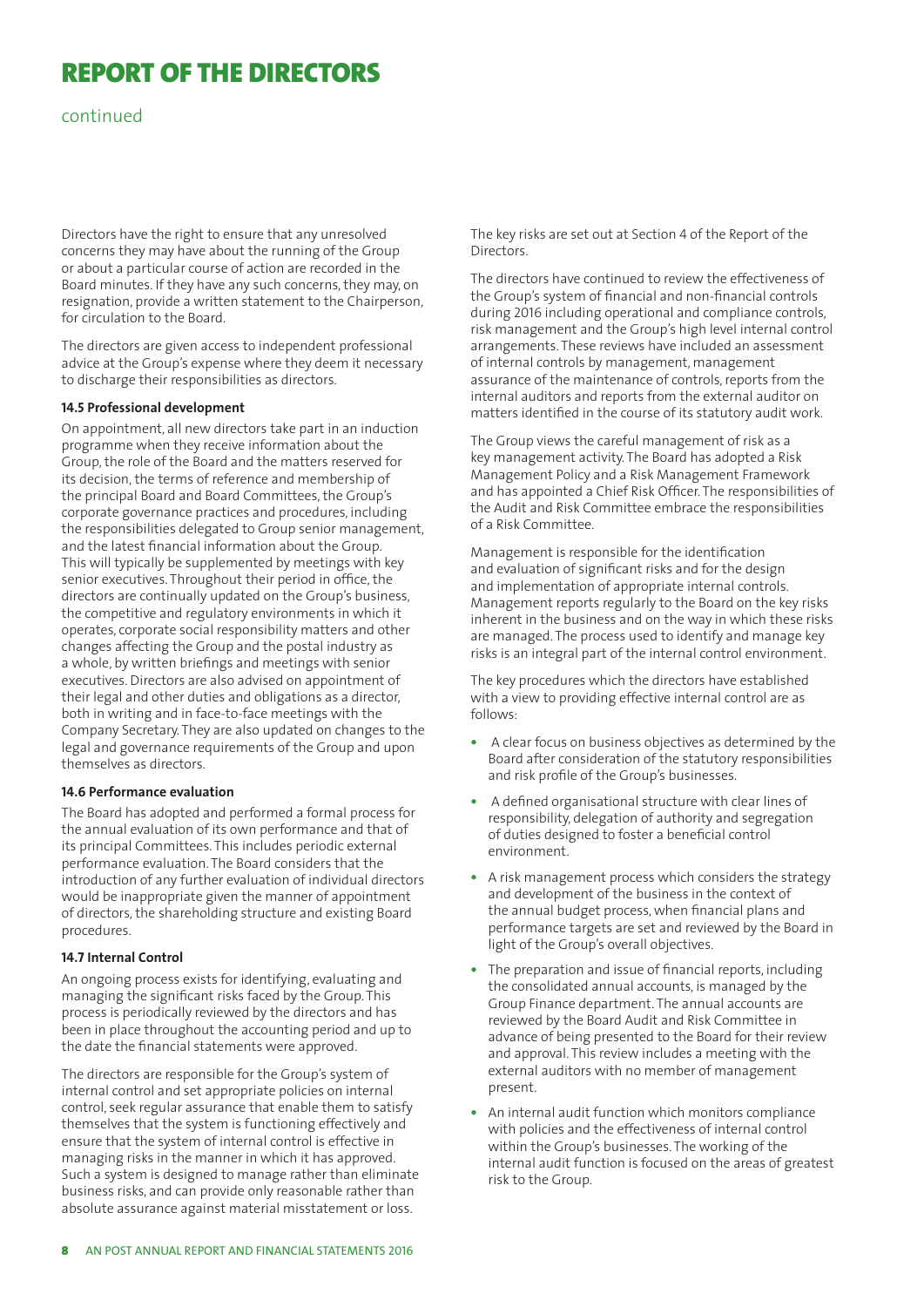#### **Attendance at meetings of the Board**

| Name                 | Eligible to attend | Attended |
|----------------------|--------------------|----------|
| Dermot Divilly       | 9                  | 9        |
| Noel Adamson         | 9                  | 9        |
| Patrick Compton      | 8                  | 7        |
| Donal Connell        | 7                  | 7        |
| <b>Thomas Devlin</b> | 9                  | 9        |
| Paul Henry           | 6                  | 4        |
| Jennifer Loftus      | 9                  | 9        |
| David McRedmond      | $\overline{2}$     | 2        |
| William Mooney       | 9                  | 9        |
| Ed Murray            | 9                  | 9        |
| Peter Ormond         |                    |          |
| Tom O'Brien          | 9                  |          |
| Martina O'Connell    | 9                  | 9        |
| Niall Phelan         |                    |          |
| William Scally       | 9                  | 9        |
| Lorraine Tormey      | 9                  | 9        |
| James Wrynn          |                    | 5        |

#### **14.8 Remuneration Committee**

The Remuneration Committee is currently comprised of the Chairperson, a non-executive director and the Chief Executive Officer. The Chief Executive Officer absents himself from meetings when matters relating to his own remuneration are being considered. The Committee met four times during the year.

# **14.9 Audit and Risk Committee**

The Audit and Risk Committee is currently comprised of four non-executive directors. Under its terms of reference, the Committee is to assist the Board in fulfilling its responsibilities by providing an independent review of financial reporting, by satisfying itself as to the effectiveness of the Company's internal controls and as to the sufficiency of the external and internal audits. The Committee met five times during the year.

The Committee is responsible for monitoring the effectiveness of the external audit process and making recommendations to the Board in relation to the appointment, re-appointment and remuneration of the external auditor. It is responsible for ensuring that an appropriate relationship between the Group and the external auditor is maintained, including reviewing non-audit services and fees.

In order to maintain the independence of the external auditor, the Audit and Risk Committee has determined policies as to what audit related and non-audit services can be provided by the Group's external auditors and the approval process related to these services. Under these policies, work of a consultancy nature will not be offered to the external auditor unless there are clear efficiencies and value-added benefits to the Group while ensuring that the objectivity and independence of the external auditor is maintained.

#### **14.10 Health and Safety and Security Committee**

The Committee's principal responsibilities are:

- **•**  to monitor the effectiveness of the Company's Safety Management and Security Systems, satisfy itself as to Company compliance with applicable health and safety and security legislation and regulations, and ensure incidents are reduced to as low as reasonably practicable.
- **•**  to monitor the development, implementation and continual improvement of strategies, management systems and processes to ensure that adequate health and safety and security regulations and procedures (including emergency response planning) are in place.

#### **14.11 Nomination Committee**

As all the authority regarding the appointment of directors is vested in the Minister for Communications, Climate Action and Environment, with the consent of the Minister for Public Expenditure and Reform, no Nomination Committee was in place for 2016.

#### **14.12 Raising Matters of Concern**

The Group operates procedures to ensure that appropriate arrangements are in place for employees to be able to raise, in confidence, matters of possible impropriety, with suitable subsequent follow-up action including a review by the Audit and Risk Committee. Reporting channels have been created whereby perceived wrongdoing may be reported via post, telephone and email.

#### **14.13 Statement of Compliance with the 2009 Code**

The directors confirm that the Group has been in compliance with the 2009 Code for the Governance of State Bodies throughout the financial year under review.

#### **15. Statement of the Directors on compliance with the Regulator's Direction on the Accounting Systems of An Post as required by the Communications Regulation (Postal Services) Act 2011**

Under the Communications Regulation (Postal Services) Act 2011, the accounting procedures of An Post are required to be conducted in accordance with directions laid down by ComReg and with certain provisions in the Act.

The directors acknowledge their responsibility for compliance with the accounting provisions of the Act and the following statement describes how An Post applied the relevant provisions of the Act and the Direction for the accounting year beginning on 1 January 2016.

#### **Financial Records and Accounting Systems**

The financial records and accounting systems maintained by An Post contain sufficient detail to enable management to ensure that they comply with the accounting provisions of the Direction. Separate accounts are maintained for each of the services within the Universal Service.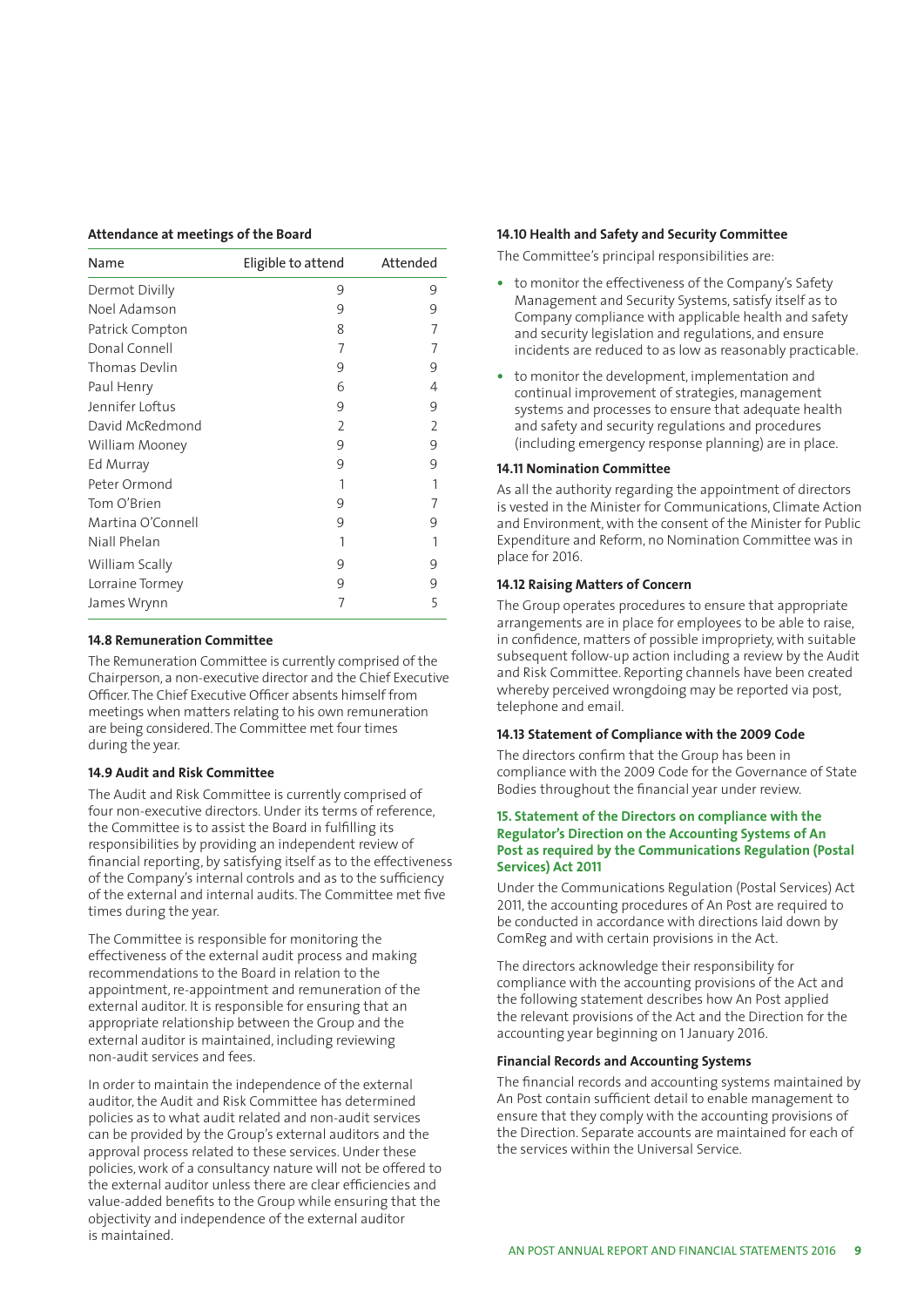# REPORT OF THE DIRECTORS

continued

### **Separated Accounts**

Segmental profit and loss accounts and statements of net assets have been prepared for submission to ComReg for the year ended 31 December 2016. In compliance with the Direction, a competent body has reviewed these accounts and issued an opinion on their compliance with the Direction.

# **Management Accounting Manual**

A detailed accounting manual has been prepared showing the range and scope of data to be collected for the purpose of complying with the Direction and the basis on which the data is to be allocated/apportioned between services.

## **Statement of Compliance**

Based on the above steps and actions, the directors believe that An Post has complied with the relevant provisions of the Act and with the Direction of ComReg in relation to the Accounting Systems of An Post for the year ended 31 December 2016.

### **16. Statement of Directors' Responsibilities in respect of the Directors' Report and the Financial Statements**

The directors are responsible for preparing the Directors' Report and the financial statements in accordance with applicable law and regulations.

The Directors have elected to prepare the Group financial statements in accordance with International Financial Reporting Standards (IFRS) as adopted by the European Union and applicable law, and the Company financial statements in accordance with FRS 101 Reduced Disclosure Framework.

In preparing each of the Group and Company financial statements, the directors are required to:

- **•**  select suitable accounting policies and then apply them consistently;
- **•**  make judgements and estimates that are reasonable and prudent;
- state whether the Group financial statements have been prepared in accordance with IFRS as adopted by the EU and the Company financial statements have been prepared in accordance with FRS 101 Reduced Disclosure Framework; and
- **•**  prepare the financial statements on the going concern basis unless it is inappropriate to presume that the Group and Company will continue in business.

The directors are responsible for keeping adequate accounting records which disclose with reasonable accuracy at any time the financial position of the Company and which enable them to ensure that the financial statements of the Group are prepared in accordance with applicable IFRS, as adopted by the EU, and that the Company financial statements are prepared in accordance with FRS 101 and comply with the provisions of the Companies Act, 2014. They have general responsibility for taking such steps as

are reasonably open to them to safeguard the assets of the Group and the Company and to prevent and detect fraud and other irregularities. The directors are also responsible for preparing a Directors' Report that complies with the requirements of the Companies Act, 2014.

The directors are responsible for the maintenance and integrity of the corporate and financial information included on the Company's website. Legislation in the Republic of Ireland governing the preparation and dissemination of financial statements may differ from legislation in other jurisdictions.

## **17. Relevant Audit Information**

The directors believe that they have taken all steps necessary to make themselves aware of any relevant audit information and have established that the Company's statutory auditors are aware of that information. In so far as they are aware, there is no relevant audit information of which the Company's statutory auditors are unaware.

## **18. Auditors**

The Audit and Risk Committee undertook an audit tender during 2016. Following this process, the Board approved a recommendation from the Audit and Risk Committee to appoint Deloitte as the Company's new auditor. This appointment will take effect from 2017.

On behalf of the Board

# **Dermot Divilly,** Director **David McRedmond,** Director

27 April 2017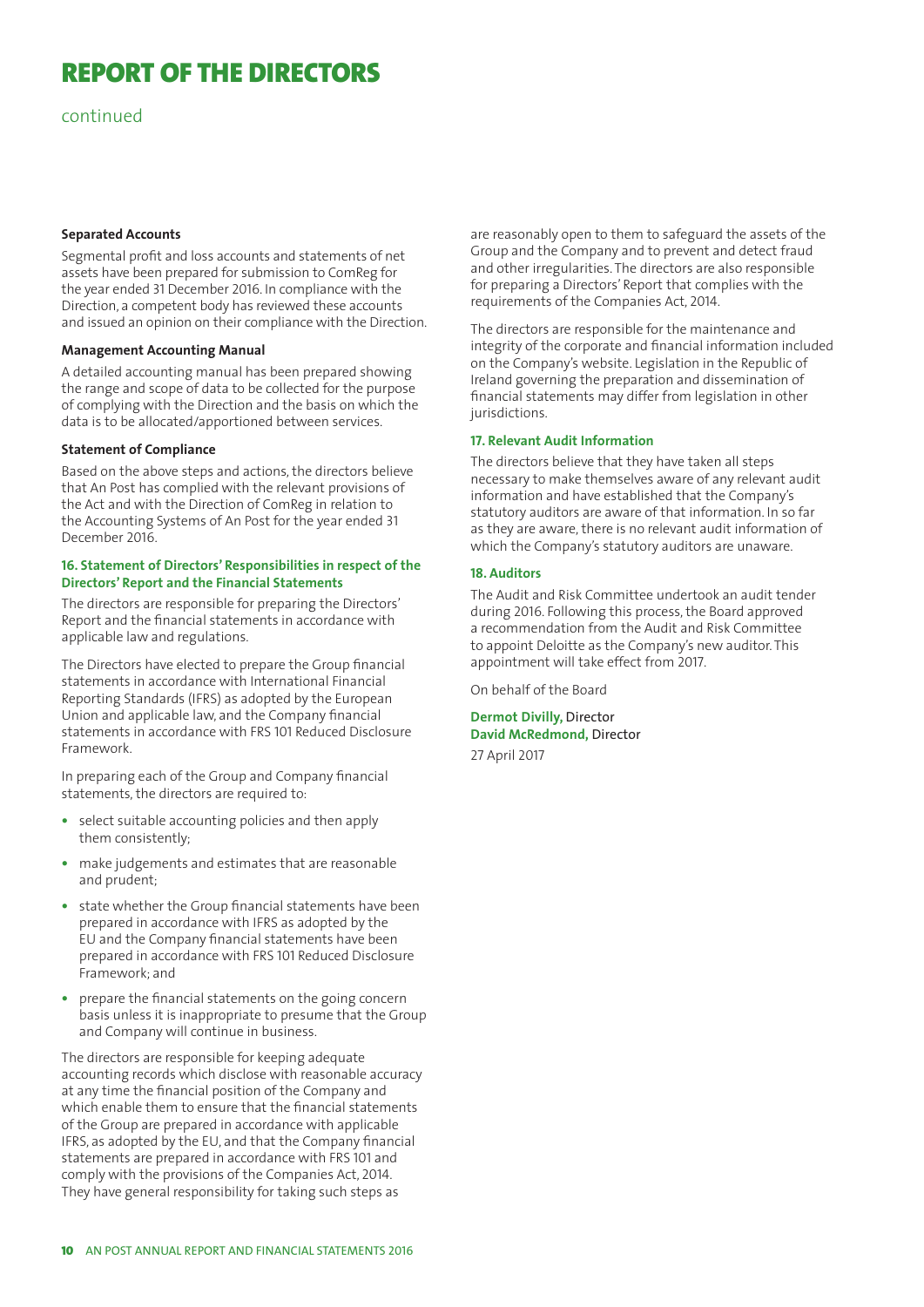# REPORT OF THE INDEPENDENT AUDITOR TO THE MEMBERS OF AN POST

We have audited the Group and Company financial statements (''financial statements'') of An Post for the year ended 31 December 2016 which comprise the consolidated income statement, the consolidated statement of other comprehensive income, the consolidated and company statements of financial position, the consolidated and company statements of changes in equity, the consolidated statement of cash flows, and the related notes. The financial reporting framework that has been applied in the preparation of the Group financial statements is Irish law and International Financial Reporting Standards (IFRS) as adopted by the European Union, and, in respect of the Company financial statements, Irish law and FRS 101 Reduced Disclosure Framework.

#### **Opinions and conclusions arising from our audit**

#### **1. Our opinion on the financial statements is unmodified**

In our opinion:

- the Group financial statements give a true and fair view of the assets, liabilities and financial position of the Group as at 31 December 2016 and of its loss for the year then ended;
- the Company financial statements give a true and fair view of the assets, liabilities and financial position of the Company as at 31 December 2016;
- the Group financial statements have been properly prepared in accordance with IFRS as adopted by the European Union;
- the Company financial statements have been properly prepared in accordance with FRS 101 Reduced Disclosure Framework; and
- **•**  the Group financial statements and Company financial statements have been properly prepared in accordance with the requirements of the Companies Act, 2014.

#### **2. Our conclusions on other matters on which we are required to report by the Companies Act, 2014 are set out below**

We have obtained all the information and explanations which we consider necessary for the purposes of our audit.

In our opinion the accounting records of the Company were sufficient to permit the financial statements to be readily and properly audited and the financial statements are in agreement with the accounting records.

In our opinion the information given in the Directors' Report is consistent with the financial statements.

### **3. We have nothing to report in respect of matters on which we are required to report by exception**

ISAs (UK & Ireland) require that we report to you if, based on the knowledge we acquired during our audit, we have identified information in the Directors' Report and Financial Statements that contains a material inconsistency with either that knowledge or the financial statements, a material misstatement of fact, or that is otherwise misleading.

In addition, the Companies Act, 2014 requires us to report to you if, in our opinion, the disclosures of directors' remuneration and transactions required by sections 305 to 312 of the Act are not made.

Under the Code of Practice for the Governance of State Bodies ("the code") we are required to report to you if the statement regarding the system of internal financial controls, required under the code as included in the Corporate Governance Statement on pages 7 to 9, does not reflect the Group's compliance with paragraph 13.1 of the code or if it is not consistent with the information of which we are aware from our audit work or the financial statements and we report if it does not.

#### **Basis of our report,responsibilities and restrictions on use**

As explained more fully in the Statement of Directors' Responsibilities set out on page 10, the directors are responsible for the preparation of the financial statements and for being satisfied that they give a true and fair view and otherwise comply with the Companies Act, 2014. Our responsibility is to audit and express an opinion on the financial statements in accordance with Irish law and International Standards on Auditing (UK and Ireland). Those standards require us to comply with the Financial Reporting Council's Ethical Standards for Auditors.

An audit undertaken in accordance with ISAs (UK & Ireland) involves obtaining evidence about the amounts and disclosures in the financial statements sufficient to give reasonable assurance that the financial statements are free from material misstatement, whether caused by fraud or error. This includes an assessment of: whether the accounting policies are appropriate to the Group and Company's circumstances and have been consistently applied and adequately disclosed; the reasonableness of significant accounting estimates made by the directors; and the overall presentation of the financial statements.

In addition, we read all the financial and non-financial information in the Directors' Report and Financial Statements to identify material inconsistencies with the audited financial statements and to identify any information that is apparently materially incorrect based on, or materially inconsistent with, the knowledge acquired by us in the course of performing the audit. If we become aware of any apparent material misstatements or inconsistencies we consider the implications for our report.

Whilst an audit conducted in accordance with ISAs (UK & Ireland) is designed to provide reasonable assurance of identifying material misstatements or omissions it is not guaranteed to do so. Rather the auditor plans the audit to determine the extent of testing needed to reduce to an appropriately low level the probability that the aggregate of uncorrected and undetected misstatements does not exceed materiality for the financial statements as a whole. This testing requires us to conduct significant audit work on a broad range of assets, liabilities, income and expense as well as devoting significant time of the most experienced members of the audit team, in particular the engagement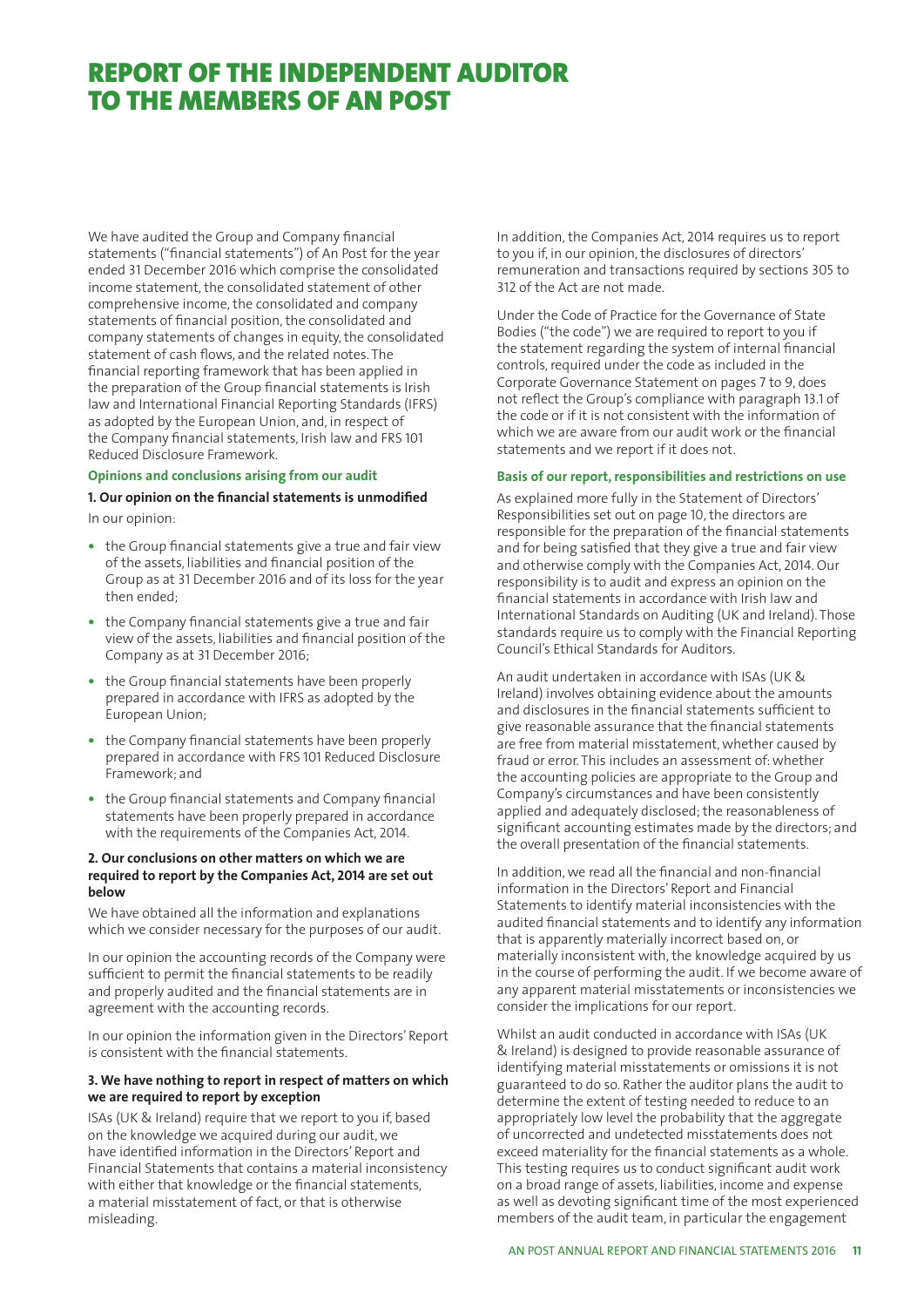# REPORT OF THE INDEPENDENT AUDITOR TO THE MEMBERS OF AN POST

# continued

partner responsible for the audit, to subjective areas of the accounting and reporting.

Our report is made solely to the Company's members, as a body, in accordance with section 391 of the Companies Act, 2014. Our audit work has been undertaken so that we might state to the Company's members those matters we are required to state to them in an auditor's report and for no other purpose. To the fullest extent permitted by law, we do not accept or assume responsibility to anyone other than the Company and the Company's members as a body, for our audit work, for this report, or for the opinions we have formed.

Egnon allon

Eamon Dillon For and on behalf of KPMG Chartered Accountants, Statutory Audit Firm 1 Stokes Place St. Stephen's Green Dublin 2 D02 DE03

27 April 2017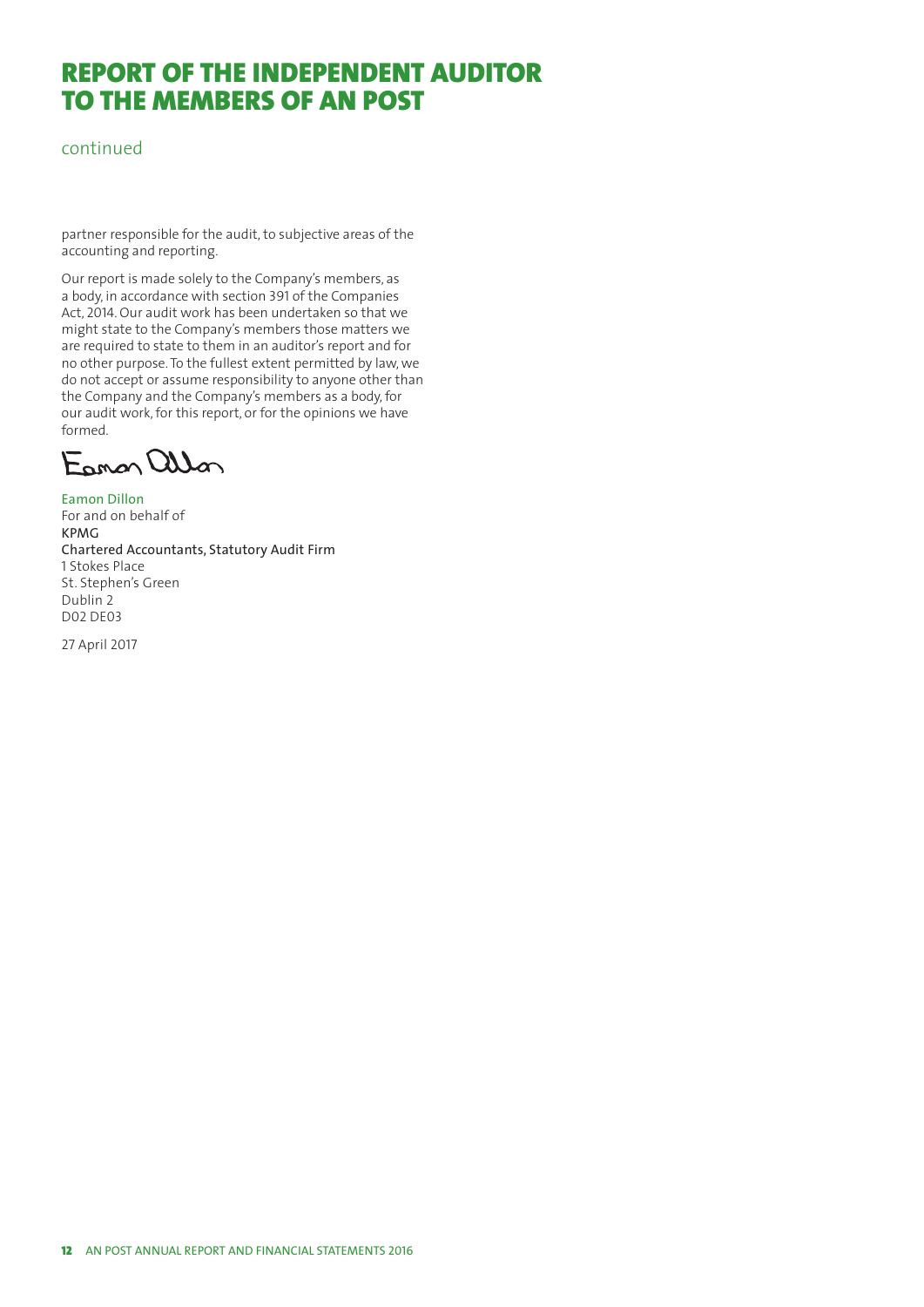# REPORT OF THE INDEPENDENT AUDITOR TO AN POST ON COMPLIANCE WITH THE REGULATOR'S DIRECTION ON THE ACCOUNTING SYSTEMS OF AN POST AS REQUIRED BY THE COMMUNICATIONS REGULATION (POSTAL SERVICES) ACT 2011 (THE ACT)

In addition to our audit of the financial statements, we have reviewed the directors' statement on pages 9 and 10 concerning the Company's compliance, for the year ended 31 December 2016, with the accounting provisions of the Act and with the direction to An Post setting out the Regulator's detailed requirements in relation to the accounting systems of An Post (the Direction), issued on 8 December 2006 by the postal services regulator, ComReg, in relation to the accounting systems of An Post.

### **Respective Responsibilities of Directors and Auditor**

The directors prepare an annual statement of compliance with the accounting provisions of the Act and the Direction for which they are responsible. The objective of our review is to draw attention to non-compliance with the requirements of the accounting provisions of the Act and with the Direction. Our review does not constitute an audit of the separated accounts. A separate audit report will be issued on the audit of the regulatory accounts.

#### **Basis of Opinion**

We carried out our review in accordance with the general principles and guidance of the Financial Reporting Council.

#### **Opinion**

Based on enquiry of certain directors and officers of the Company and examination of relevant documents, in our opinion, the directors' statement on pages 9 and 10 appropriately reflects the Company's compliance, for the year ended 31 December 2016, with the accounting provisions of the Act and with the Direction on the Accounting Systems of An Post, dated 8 December 2006 issued by ComReg.



KPMG Chartered Accountants, Statutory Audit Firm 1 Stokes Place St. Stephen's Green Dublin 2 D02 DE03

27 April 2017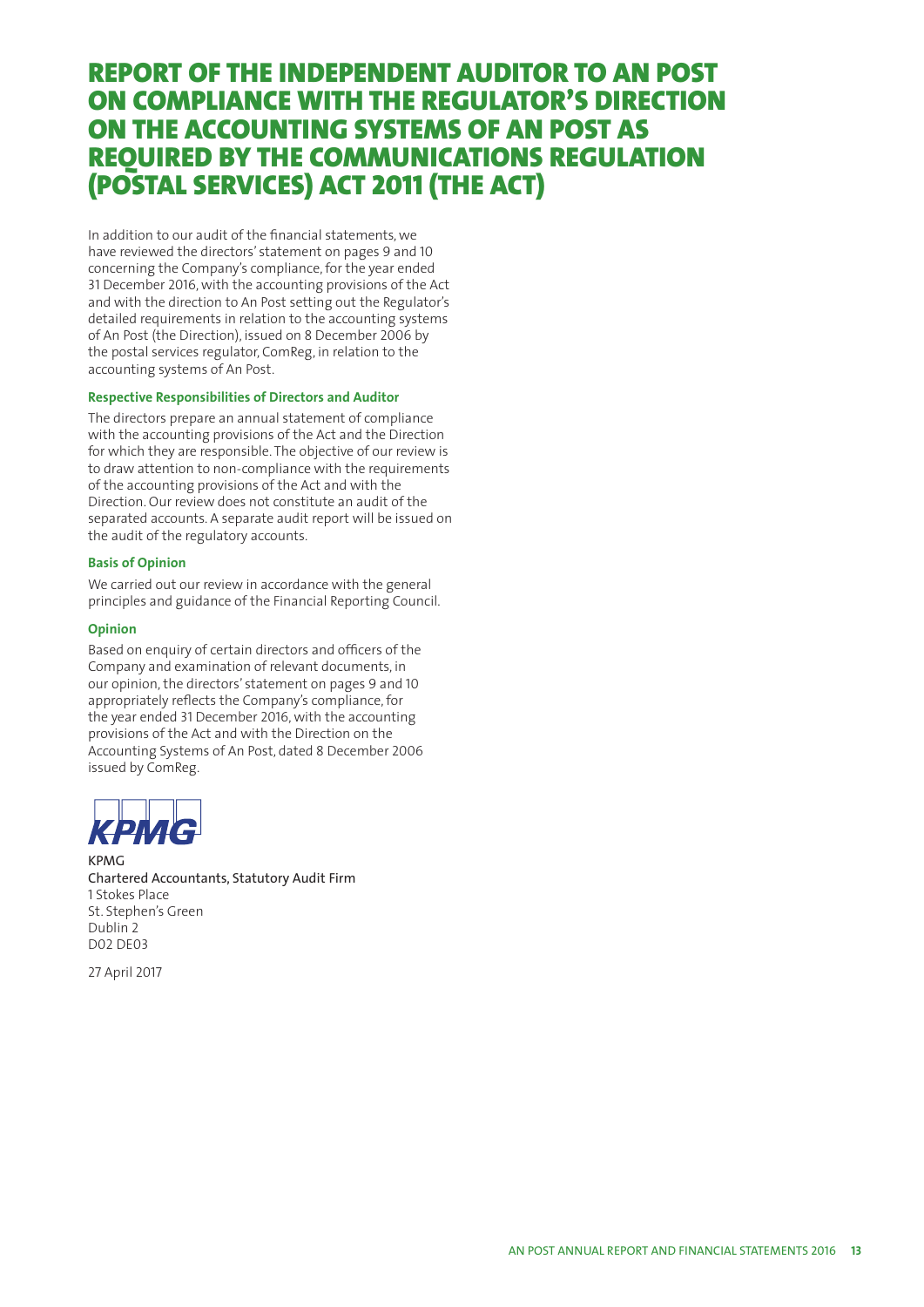# CONSOLIDATED INCOME STATEMENT FOR THE YEAR ENDED 31 DECEMBER 2016

|                                                    | 2016       | 2015       |
|----------------------------------------------------|------------|------------|
| <b>Notes</b>                                       | €'000      | €'000      |
| $\overline{2}$<br>Revenue                          | 825,652    | 826,069    |
| 3<br>Operating costs                               | (839, 348) | (820, 907) |
| <b>Operating (loss)/profit</b>                     | (13,696)   | 5,162      |
| Finance income (excluding pension interest)<br>4   | 2,162      | 3,849      |
| Finance costs (excluding pension interest)<br>5    | (494)      | (454)      |
| (Loss)/profit before pension interest and taxation | (12, 028)  | 8,557      |
| Pension interest<br>20                             | (3,630)    | (9,630)    |
| Loss before taxation                               | (15, 658)  | (1,073)    |
| 7<br>Taxation charge                               | (992)      | (1, 348)   |
| Loss for the year                                  | (16, 650)  | (2,421)    |
| Loss for the year attributable to                  |            |            |
| Equity holders of the Company                      | (20, 206)  | (4,264)    |
| Non-controlling interests                          | 3,556      | 1,843      |
|                                                    | (16, 650)  | (2,421)    |

On behalf of the Board

**Dermot Divilly,** Director **David McRedmond,** Director 27 April 2017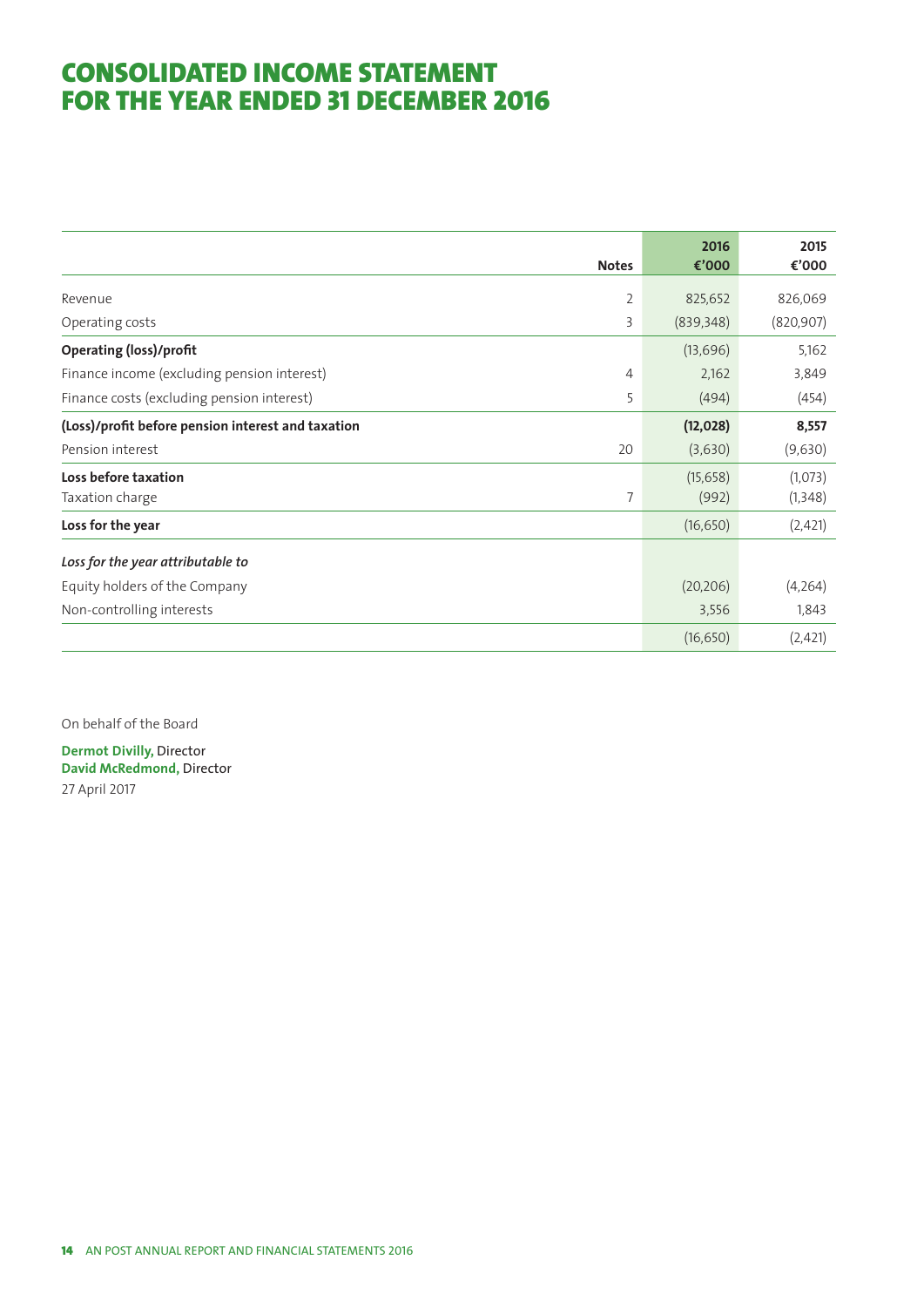# CONSOLIDATED STATEMENT OF OTHER COMPREHENSIVE INCOME FOR THE YEAR ENDED 31 DECEMBER 2016

| <b>Notes</b>                                               | 2016<br>€'000 | 2015<br>€'000 |
|------------------------------------------------------------|---------------|---------------|
| Loss for the year                                          | (16, 650)     | (2,421)       |
| Other comprehensive income                                 |               |               |
| Items that will never be reclassified to profit or loss;   |               |               |
| Remeasurements of defined benefit pension liability<br>20  | (113, 200)    | 281,100       |
| Items that are or may be reclassified to profit or loss    |               |               |
| Translation of foreign operations - subsidiaries           | (3,100)       | 1,038         |
| Available for sale financial assets - change in fair value | 1,980         | 323           |
| Tax effect of change in fair value                         | (483)         | (107)         |
| <b>Total comprehensive income</b>                          | (131, 453)    | 279,933       |
| Total comprehensive income attributable to                 |               |               |
| Equity holders of the Company                              | (134, 963)    | 277,990       |
| Non-controlling interests                                  | 3,510         | 1,943         |
|                                                            | (131, 453)    | 279,933       |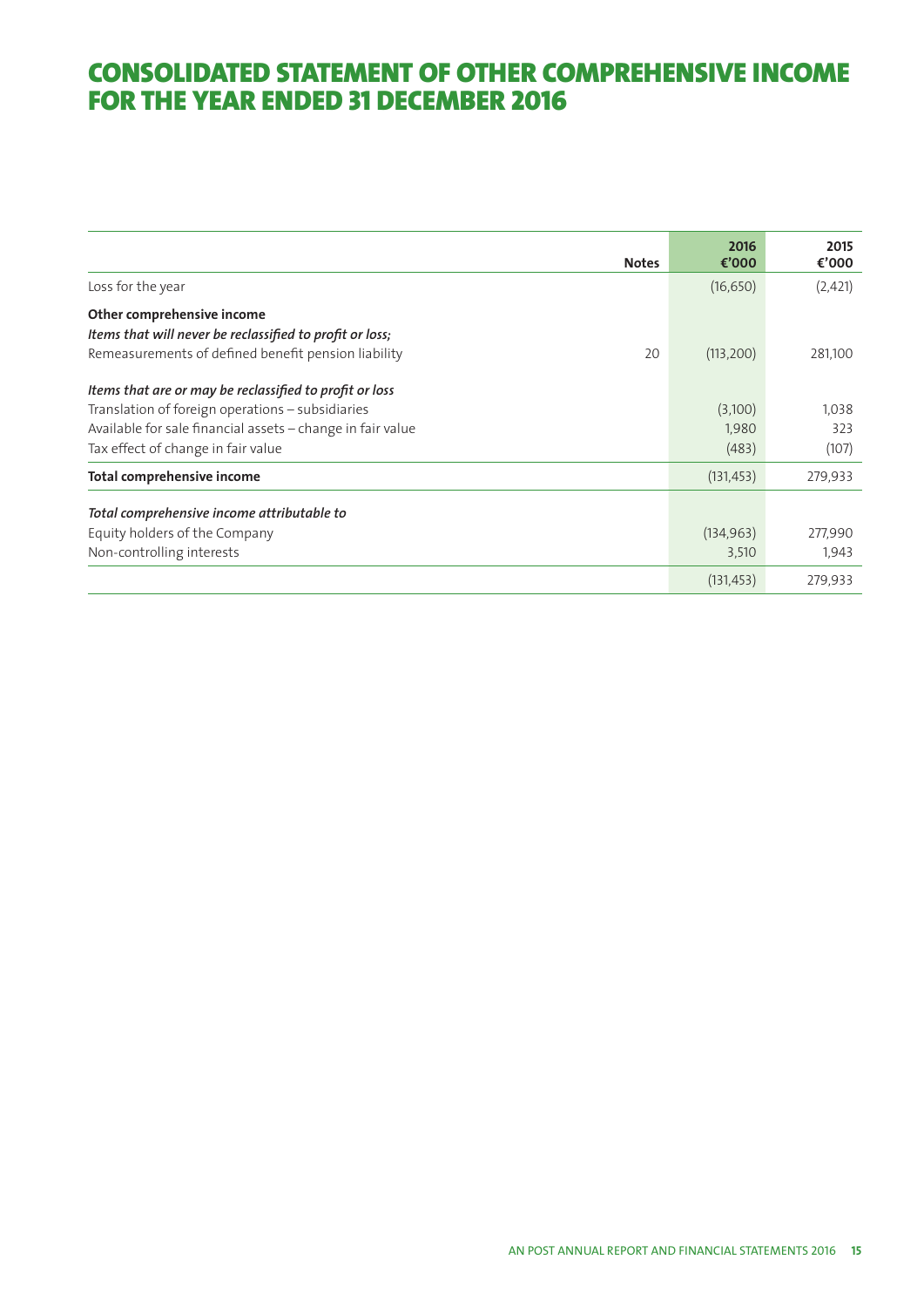# CONSOLIDATED STATEMENT OF FINANCIAL POSITION AT 31 DECEMBER 2016

| <b>Notes</b>                              | 31 Dec 2016<br>€'000 | 31 Dec 2015<br>€'000 |
|-------------------------------------------|----------------------|----------------------|
| Assets                                    |                      |                      |
| Non-current assets                        |                      |                      |
| Intangible assets and goodwill<br>9       | 18,345               | 18,183               |
| Investment property<br>10                 | 715                  | 715                  |
| Property, plant and equipment<br>11       | 237,869              | 243,687              |
| Investment in PLI<br>12                   | 33,746               | 29,778               |
| Available for sale investment<br>12       | 173                  | 323                  |
| Deferred tax asset<br>13                  | 1,678                | 1,647                |
| <b>Total non-current assets</b>           | 292,526              | 294,333              |
| Current assets                            |                      |                      |
| Trade and other receivables<br>13         | 104,960              | 112,600              |
| Cash at bank and in hand<br>14            | 252,444              | 315,556              |
| Restricted cash<br>14                     | 138,389              | 117,867              |
| Term deposits                             | 13,000               | 48,000               |
| <b>Total current assets</b>               | 508,793              | 594,023              |
| <b>Total assets</b>                       | 801,319              | 888,356              |
| <b>Equity and reserves</b>                |                      |                      |
| Called up share capital<br>21             | (68, 239)            | (68, 239)            |
| Other capital reserves<br>21              | (474)                | (2,031)              |
| Retained earnings                         | 162,736              | 29,330               |
| <b>Equity attributable to the Company</b> | 94,023               | (40, 940)            |
| Non-controlling interests                 | 2,299                | 5,809                |
| <b>Total equity</b>                       | 96,322               | (35, 131)            |
| Non-current liabilities                   |                      |                      |
| Capital grants<br>18                      | (9,692)              | (10, 054)            |
| Leases and borrowings<br>16               | (18, 502)            | (13, 347)            |
| Provisions<br>19                          | (28, 810)            | (33, 524)            |
| Pension liability<br>20                   | (283, 381)           | (169, 203)           |
| Total non-current liabilities             | (340, 385)           | (226, 128)           |
| <b>Current liabilities</b>                |                      |                      |
| Trade and other payables<br>15            | (163,000)            | (175, 093)           |
| Leases and borrowings<br>16               | (9, 532)             | (9, 532)             |
| Provisions<br>19                          | (10, 957)            | (10,900)             |
| Amounts held in trust<br>14               | (373, 767)           | (431, 572)           |
| <b>Total current liabilities</b>          | (557, 256)           | (627,097)            |
| <b>Total liabilities</b>                  | (897, 641)           | (853, 225)           |
| <b>Total equity and liabilities</b>       | (801, 319)           | (888, 356)           |

On behalf of the Board

**Dermot Divilly,** Director **David McRedmond,** Director 27 April 2017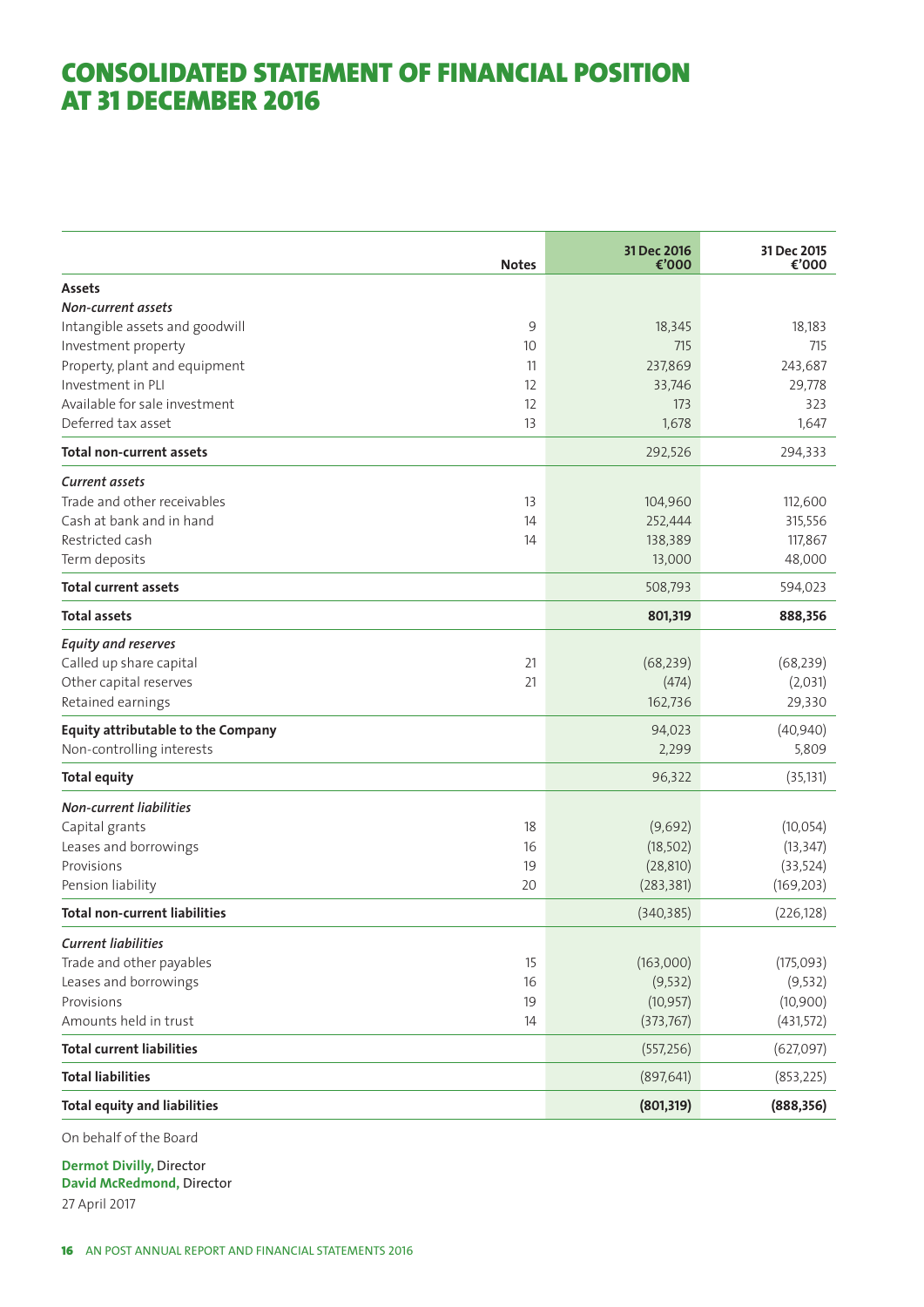# CONSOLIDATED STATEMENT OF CHANGES IN EQUITY FOR THE YEAR ENDED 31 DECEMBER 2016

|                                                                                                  | Called<br>up share<br>capital | Undenomi-<br>nated<br>capital<br>fund | Foreign<br>currency<br>translation Fair value<br>reserve | reserve                  | Retained<br>earnings | <b>Total</b> | Non-<br>controlling<br>interests | <b>Total</b><br>equity |
|--------------------------------------------------------------------------------------------------|-------------------------------|---------------------------------------|----------------------------------------------------------|--------------------------|----------------------|--------------|----------------------------------|------------------------|
|                                                                                                  | €'000                         | €'000                                 | €'000                                                    | €'000                    | €'000                | €'000        | €'000                            | €'000                  |
| Balance at 1 January 2015                                                                        | (68, 239)                     | (877)                                 |                                                          | $\overline{\phantom{0}}$ | 306,166              | 237,050      | 7,752                            | 244,802                |
| Loss for the year                                                                                |                               |                                       |                                                          |                          | 4,264                | 4,264        | (1, 843)                         | 2,421                  |
| Other comprehensive income:<br>Available for sale financial assets -<br>net change in fair value |                               |                                       |                                                          | (116)                    |                      | (116)        | (100)                            | (216)                  |
| Remeasurements of defined<br>benefit pension liability                                           |                               |                                       |                                                          |                          | (281,100)            | (281,100)    |                                  | (281,100)              |
| Translation of foreign operations                                                                |                               |                                       | (1,038)                                                  |                          |                      | (1,038)      |                                  | (1,038)                |
| <b>Balance at 31 December 2015</b>                                                               | (68, 239)                     | (877)                                 | (1,038)                                                  | (116)                    | 29,330               | (40, 940)    | 5,809                            | (35, 131)              |
| Loss for the year                                                                                |                               |                                       |                                                          |                          | 20,206               | 20,206       | (3,556)                          | 16,650                 |
| Other comprehensive income:                                                                      |                               |                                       |                                                          |                          |                      |              |                                  |                        |
| Available for sale financial assets -<br>net change in fair value                                |                               |                                       |                                                          | (1, 543)                 |                      | (1, 543)     | 46                               | (1, 497)               |
| Remeasurements of defined<br>benefit pension liability                                           |                               |                                       |                                                          |                          | 113,200              | 113,200      | $\qquad \qquad -$                | 113,200                |
| Translation of foreign operations                                                                |                               | -                                     | 3,100                                                    |                          | -                    | 3,100        | $\overline{\phantom{0}}$         | 3,100                  |
| <b>Balance at 31 December 2016</b>                                                               | (68, 239)                     | (877)                                 | 2,062                                                    | (1,659)                  | 162,736              | 94,023       | 2,299                            | 96,322                 |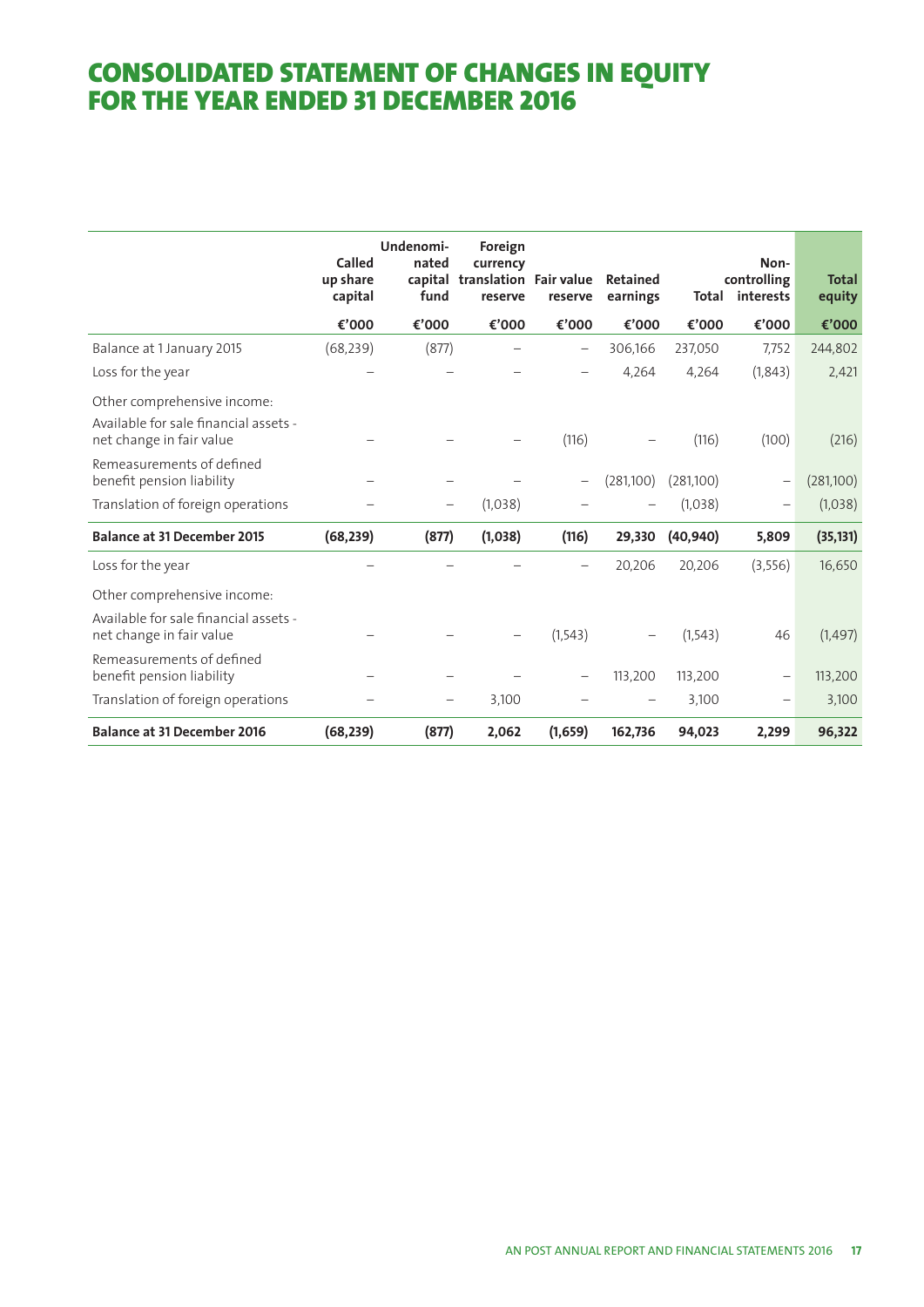# CONSOLIDATED STATEMENT OF CASH FLOWS FOR THE YEAR ENDED 31 DECEMBER 2016

| <b>Notes</b>                                              | 2016<br>€'000 | 2015<br>€'000 |
|-----------------------------------------------------------|---------------|---------------|
| Cash flows from operating activities                      |               |               |
| Loss for the year                                         | (16, 650)     | (2,421)       |
| Adjustments for                                           |               |               |
| Depreciation                                              | 21,371        | 19,236        |
| Impairment loss                                           | 7,119         |               |
| Amortisation                                              | 1,923         | 2,432         |
| Net finance costs                                         | 1,962         | 6,235         |
| Gain on sale of property, plant and equipment             | (1, 251)      | (293)         |
| Tax expense                                               | 992           | 1,348         |
| Cash paid in excess of pension operating cost             | (2,550)       | 1,129         |
| Capital grant amortised                                   | (362)         | (101)         |
| Payments made in relation to provisions, excess over cost | (4, 657)      | (4,234)       |
|                                                           | 7,897         | 23,331        |
| Changes in:                                               |               |               |
| Trade and other receivables                               | 7,640         | (13, 450)     |
| Trade and other payables                                  | (15, 214)     | (714)         |
| Cash generated from operating activities                  | 323           | 9,167         |
| Taxes paid                                                | (937)         | (823)         |
| Net cash generated from operating activities              | (614)         | 8,344         |
| Cash flows from investing activities                      |               |               |
| Proceeds from sale of property, plant and equipment       | 1,776         | 501           |
| Acquisition of property, plant and equipment              | (11,601)      | (15, 302)     |
| Acquisition of intangible assets                          | (2,486)       | (2,163)       |
| Decrease/(increase) in term deposits                      | 35,000        | 2,000         |
| Grant received                                            |               | 5,400         |
| Amounts held in trust                                     | (78, 327)     | (34,936)      |
| Net inflow of restricted cash                             | 20,522        | 117,867       |
| Increase in creditor in respect of restricted cash        | (20, 522)     | (117, 867)    |
| Net cash generated from investing activities              | (55, 638)     | (44,500)      |
| Cash flows from financing activities                      |               |               |
| Proceeds from sale and finance lease                      | 312           |               |
| Finance lease payments                                    | (4, 727)      | (3,018)       |
| Term loan drawn down                                      | 4,000         | 5,000         |
| Term loan repaid                                          | (6,000)       | (4,000)       |
| Net cash from financing activities                        | (6, 415)      | (2,018)       |
| Net decrease in cash and cash equivalents                 | (62, 667)     | (38, 174)     |
| Cash and cash equivalents at beginning of year<br>14      | 315,055       | 353,229       |
| Cash and cash equivalents at end of year<br>14            | 252,388       | 315,055       |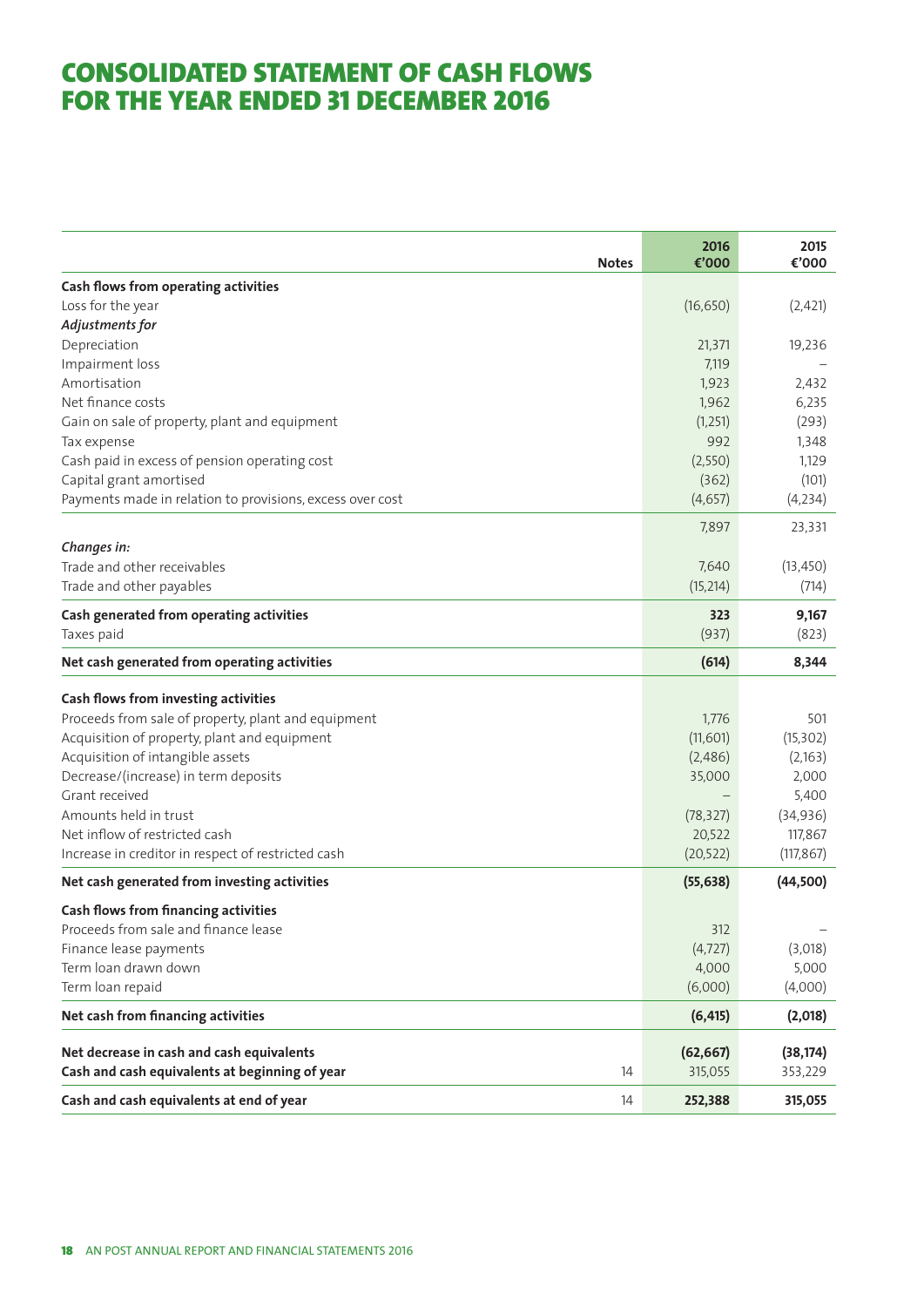# COMPANY STATEMENT OF FINANCIAL POSITION AT 31 DECEMBER 2016

| <b>Notes</b>                         | 2016<br>€'000 | 2015<br>€'000 |
|--------------------------------------|---------------|---------------|
| <b>Assets</b>                        |               |               |
| Non-current assets                   |               |               |
| 9<br>Intangible assets and goodwill  | 5,002         | 4,936         |
| Investment property<br>10            | 715           | 715           |
| Property, plant and equipment<br>11  | 231,626       | 237,082       |
| Investment in PLI<br>12              | 33,746        | 29,778        |
| Financial asset<br>12                | 8,969         | 8,969         |
| Deferred tax asset<br>13             | 533           |               |
| <b>Total non-current assets</b>      | 280,591       | 281,480       |
| Current assets                       |               |               |
| Trade and other receivables<br>13    | 79,951        | 82,539        |
| Cash at bank and in hand<br>14       | 238,464       | 301,926       |
| Term deposits                        | 13,000        | 48,000        |
| <b>Total current assets</b>          | 331,415       | 432,465       |
| <b>Total assets</b>                  | 612,006       | 713,945       |
| Equity and reserves                  |               |               |
| Called up share capital<br>21        | (68, 239)     | (68, 239)     |
| Other reserve<br>21                  | (2,474)       | (877)         |
| Retained earnings                    | 175,865       | 35,838        |
| <b>Total equity</b>                  | 105,152       | (33, 278)     |
| <b>Non-current liabilities</b>       |               |               |
| Capital grants<br>18                 | (2,952)       | (3,054)       |
| Leases and borrowings<br>16          | (18, 502)     | (13, 262)     |
| Provisions<br>19                     | (28, 810)     | (33, 524)     |
| Pension liability<br>20              | (283, 381)    | (169, 203)    |
| <b>Total non-current liabilities</b> | (333, 645)    | (219, 043)    |
| <b>Current liabilities</b>           |               |               |
| Trade and other payables<br>15       | (131, 787)    | (134, 056)    |
| Leases and borrowings<br>16          | (5, 391)      | (2,963)       |
| Provisions<br>19                     | (10, 957)     | (10,900)      |
| Amounts held in trust<br>14          | (235, 378)    | (313, 705)    |
| <b>Total current liabilities</b>     | (383, 513)    | (461, 624)    |
| <b>Total liabilities</b>             | (717, 158)    | (680, 667)    |
| <b>Total equity and liabilities</b>  | (612,006)     | (713, 945)    |

On behalf of the Board

**Dermot Divilly,** Director **David McRedmond,** Director

27 April 2017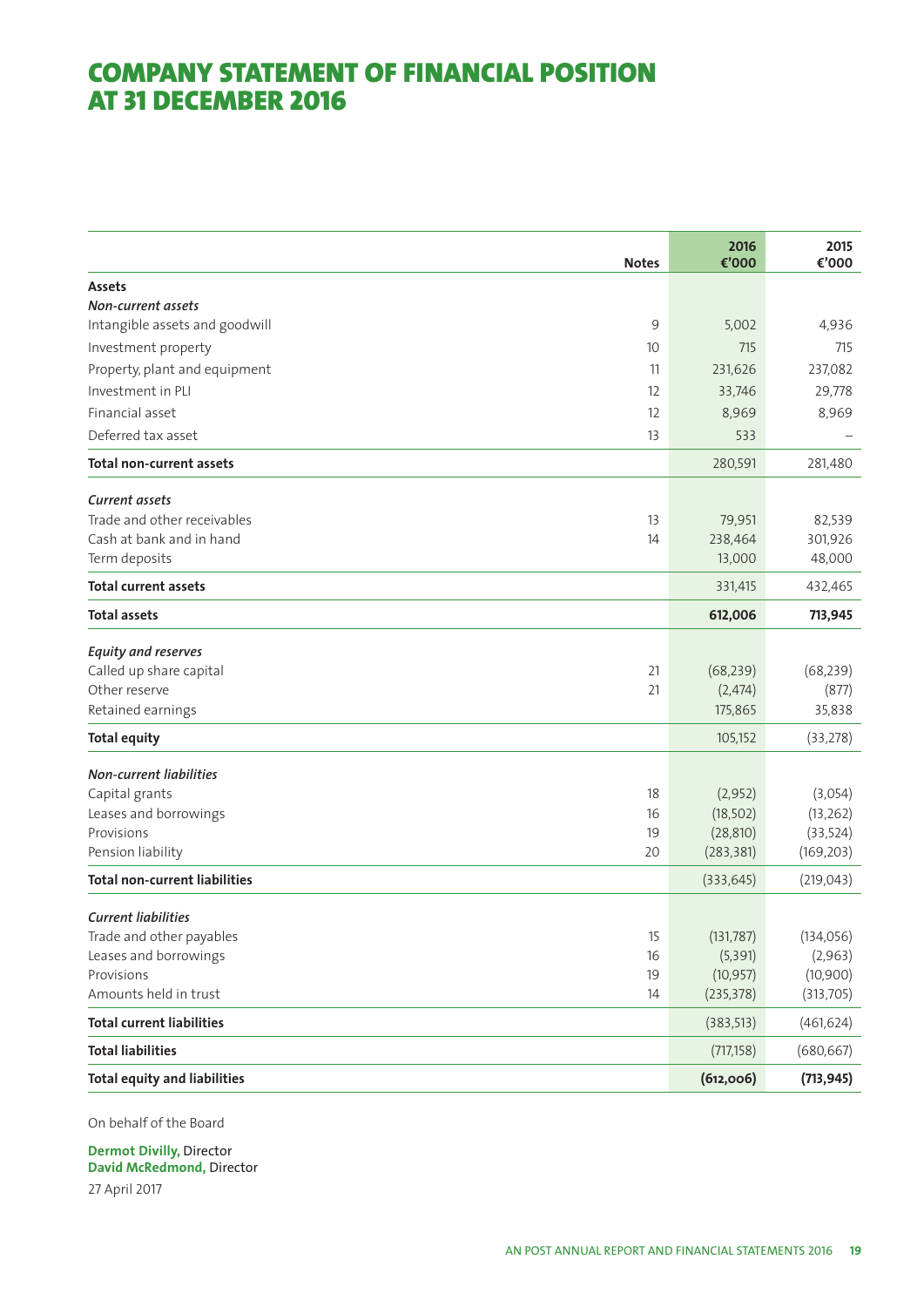# COMPANY STATEMENT OF CHANGES IN EQUITY FOR THE YEAR ENDED 31 DECEMBER 2016

|                                                               | Called up<br>share capital | Undenominated<br>Capital fund | <b>Fair value</b><br><b>Reserve</b> | <b>Retained</b><br>earnings | <b>Total</b><br>equity |
|---------------------------------------------------------------|----------------------------|-------------------------------|-------------------------------------|-----------------------------|------------------------|
|                                                               | €'000                      | €'000                         | €'000                               | €'000                       | €'000                  |
| Balance at 1 January 2015                                     | (68, 239)                  | (877)                         |                                     | 308,732                     | 239,616                |
| Loss for the year                                             |                            |                               |                                     | 8,206                       | 8,206                  |
| Other comprehensive income                                    |                            |                               |                                     | (281,100)                   | (281,100)              |
| <b>Balance at 31 December 2015</b>                            | (68, 239)                  | (877)                         |                                     | 35,838                      | (33, 278)              |
| Loss for the year                                             |                            |                               |                                     | 26,827                      | 26,827                 |
| Available for sale financial assets<br>- change in fair value |                            |                               | (1, 597)                            |                             | (1, 597)               |
| Other comprehensive expense                                   |                            |                               |                                     | 113,200                     | 113,200                |
| <b>Balance at 31 December 2016</b>                            | (68,239)                   | (877)                         | (1, 597)                            | 175,865                     | 105,152                |

Included in loss for the period was dividends received from group companies of €2,393k (2015: €4,092k).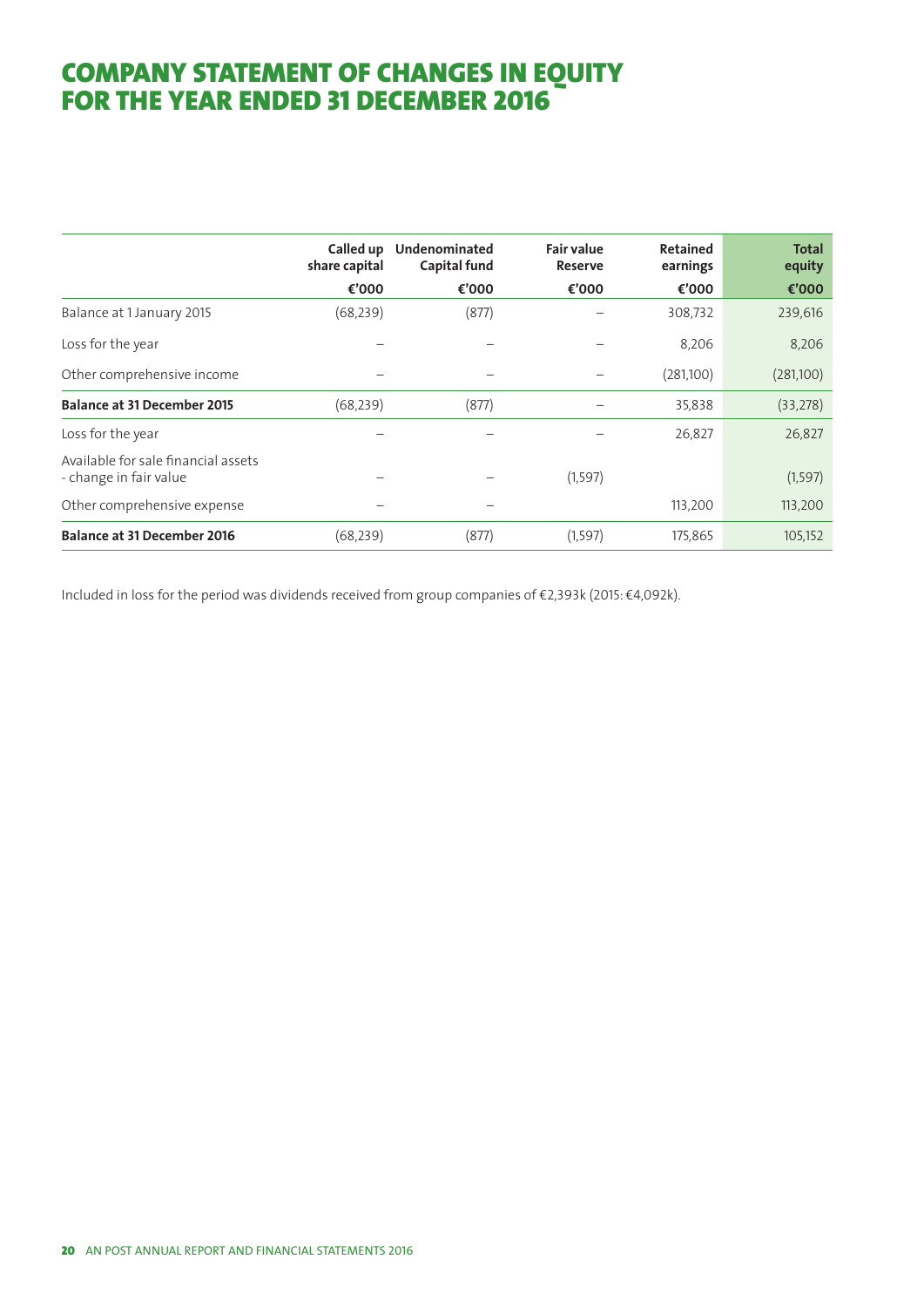| 1  | <b>Significant Accounting Policies</b>                 | 22 |
|----|--------------------------------------------------------|----|
| 2  | Revenue                                                | 29 |
| 3  | <b>Operating Costs</b>                                 | 29 |
| 4  | Finance Income                                         | 30 |
| 5  | <b>Finance Costs</b>                                   | 30 |
| 6  | Loss before Taxation                                   | 30 |
| 7  | <b>Income Tax</b>                                      | 33 |
| 8  | Staff and Postmaster Numbers and Costs                 | 35 |
| 9  | Intangible Assets and Goodwill                         | 36 |
| 10 | <b>Investment Property</b>                             | 37 |
| 11 | Property, Plant and Equipment                          | 38 |
| 12 | Investments                                            | 40 |
| 13 | Trade and Other Receivables                            | 42 |
| 14 | Cash at Bank and In Hand                               | 43 |
| 15 | Trade and Other Payables                               | 44 |
| 16 | Leases and Borrowings                                  | 44 |
| 17 | <b>Taxation and Social Welfare</b>                     | 45 |
| 18 | <b>Capital Grants</b>                                  | 45 |
| 19 | Provisions                                             | 45 |
| 20 | Pensions                                               | 46 |
| 21 | <b>Share Capital and Reserves</b>                      | 49 |
| 22 | Subsidiary Companies and Joint Ventures                | 50 |
| 23 | Lease Commitments                                      | 52 |
| 24 | Capital Commitments                                    | 52 |
| 25 | <b>Related Parties</b>                                 | 53 |
| 26 | Contingencies                                          | 53 |
| 27 | Financial Instruments - Fair Value and Risk Management | 54 |
| 28 | <b>Subsequent Events</b>                               | 61 |
| 29 | <b>Board Approval</b>                                  | 61 |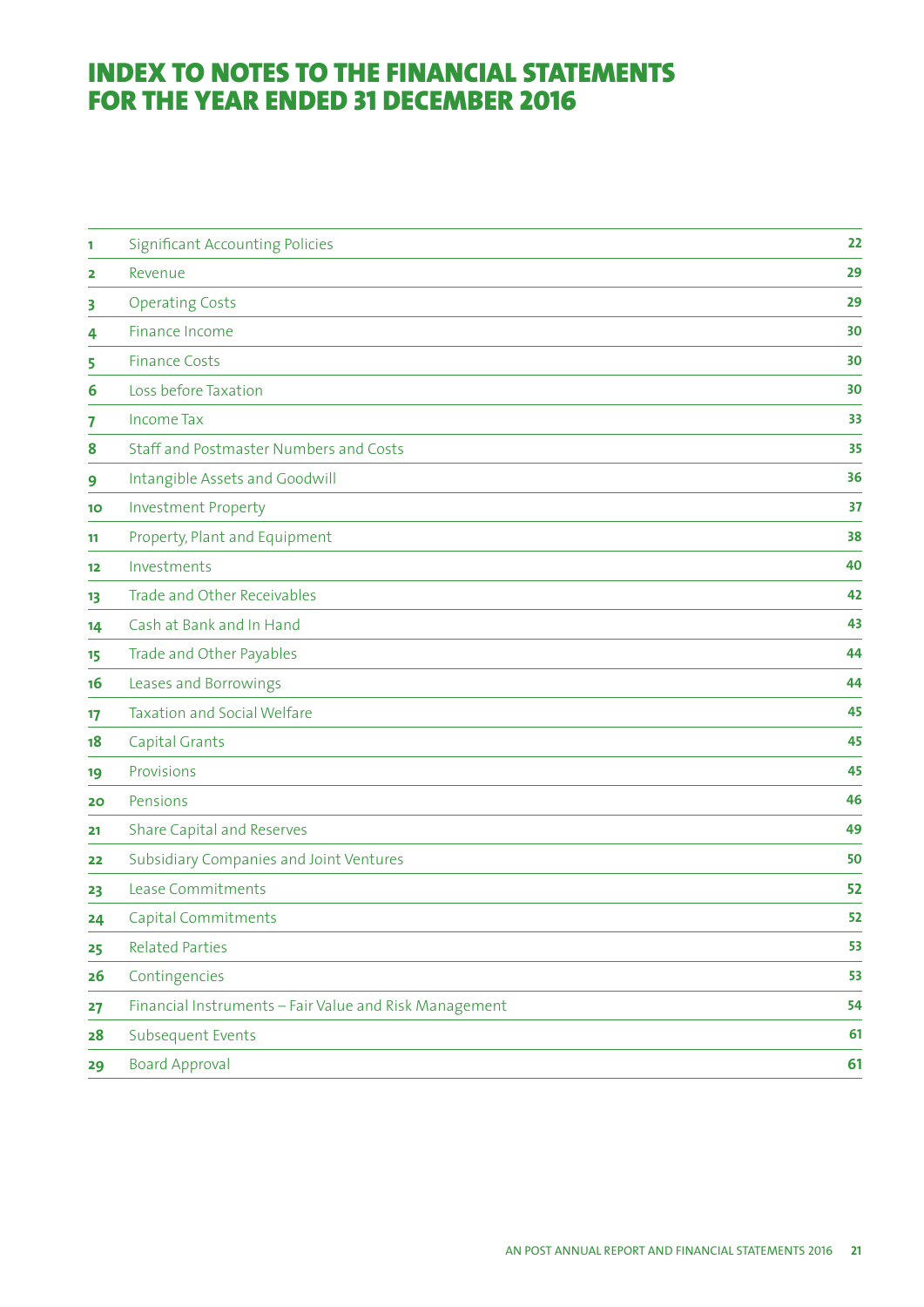### **1. Significant Accounting Policies**

The accounting policies set out below have been consistently applied to all years presented in these financial statements, and have for the purposes of the Group financial statements, been applied consistently throughout all Companies in the Group

#### **Basis of Preparation**

#### **Going concern**

The 2016 An Post financial statements have been prepared on a going concern basis. This assumes that the Group will have adequate resources to continue in operational existence for the foreseeable future from the date of approval of these financial statements.

### *Background*

- **•**  During 2016 the An Post Group made a loss after tax of €16.7m and an operating loss of €13.7m.
- **•**  The Group's main business, namely, the collection and delivery of mail in Ireland continues to experience relentless decline. Traditional mail volumes fell by 5.2% in 2016.
- At 31 December 2016, the Group has net liabilities of €96.3m and net current liabilities of €48.5m.
- **•**  Taking out the defined benefit pension liability at 31 December 2016 the Group has net assets of €187.1m.
- **•**  At 31 December 2016, the Group has net cash of €26.0m (after deducting amounts in trust owed to business customers, short term bank borrowings, and restricted cash related to GVS unredeemed cards and vouchers, i.e. this represents the Group's true cash balance).
- **•**  At 31 December 2016, the Group has bank borrowings of €4.1m and obligations under finance leases of €24.0m.
- **•**  During 2016 the Group had a decrease in its net cash of €18.9m. Cash balances available to the Group have declined from €150m in 2011 to €26m in 2016.
- **•**  The Group's budget assumes that the Group will continue to incur an operating loss in 2017.

#### *Assessment*

The Board has given careful consideration to the going concern basis of preparation and is satisfied that it is appropriate for the 2016 financial statements to be prepared on this basis. Key factors considered in arriving at this determination include:

- **Price flexibility: Arising from the recent changes in** legislation, the price cap mechanism has been removed and this allows the Group flexibility over pricing. Price increases were introduced in April 2017 that will yield additional revenue.
- **•**  *Cash*: The Cardiff Lane Delivery Office in Dublin 2 was sold in February 2017. The transaction resulted in An Post receiving cash of €35m for the property plus a new

purpose built Delivery Office at an alternate location that still allows our customers in Dublin 2 to be provided with an uninterrupted service. The receipt of this cash ensures adequate resources are available to the Group in the short term. The Group also has access to a short term borrowing facility, should this be required for working capital purposes.

- **•**  *Budget review*: The Board and management has undertaken a robust budgeting process covering 2017. Although mail volumes are still forecast to decline, most likely at an accelerated rate, this shows the Group continuing in operational existence for the foreseeable future. The assumptions used were subject to robust challenge and scrutiny and are considered to be realistic and achievable.
- **•**  *Strategic review*: The Board has commissioned external consultants to conduct a fundamental strategic review with the objective of determining a sustainable business model and structure for the Group. The outputs from this review are due to be presented to the Board in May 2017, and the required changes will be implemented in the short term to ensure the continued sustainability of the Group. It is planned that the Group will be re-positioned so that new business opportunities, particularly in the area of packets and parcels, can be exploited.
- **•**  *Spending/Cost cutting*: The Board and Management will continue to closely monitor all spend, and will implement a cost reduction programme.

## *Conclusion*

Having made due enquiries and considering the matters described above, the Board members have a reasonable expectation that the Group will have adequate resources to continue in operational existence for the foreseeable future. Consequently, the Board Members have concluded that the circumstances described above do not represent a material uncertainty that casts significant doubt on the Group's ability to continue as a going concern.

## *Reporting entity*

An Post (the 'Company') is a designated activity company domiciled in Ireland. Under the Postal and Telecommunications Services Act, 1983, the Company is entitled to omit the words 'designated activity company' from its name. The Company's registered office is General Post Office, O'Connell Street, Dublin 1, D01 F5P2.

These consolidated financial statements comprise the financial statements of the Company and its subsidiaries (collectively the 'Group' and individually 'Group companies'), together with An Post's interest in joint ventures. The Group is primarily involved in postal, distribution and financial services.

In presenting the parent company's financial statements together with the group financial statements, the Company has availed of the exemption in Section 304(2) of the Companies Act, 2014 not to present its individual income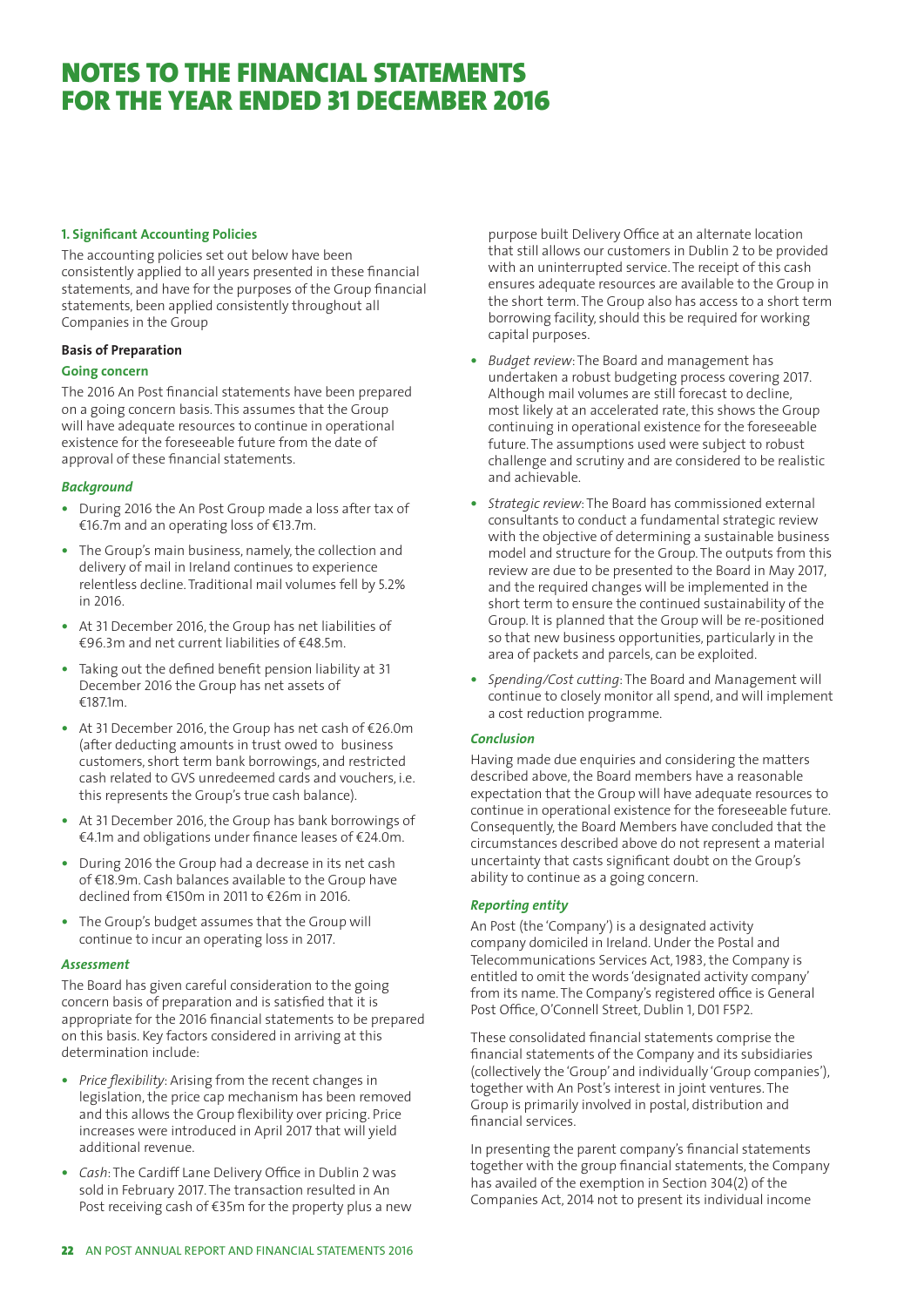statements and related notes that form part of the approved Company financial statements.

#### *Statement of compliance*

The consolidated financial statements are prepared in accordance with International Financial Reporting Standards (IFRS), as adopted by European Union (EU IFRS).

The financial statements of the Company have been prepared in accordance with FRS 101 *Reduced Disclosure Framework*.

#### **Forthcoming IFRS Standards**

A number of new IFRS Standards, Amendments to Standards and Interpretations are effective for annual periods beginning after 1 January 2016, and have not been applied in preparing these financial statements. These are as follows:

#### **Effective for year ending - 31 December 2017**

- **•**  Amendments to IAS 12 Recognition of Deferred Tax Assets for Unrealised Losses\*
- **•**  Amendments to IAS 7 Disclosure Initiative\*

#### **Effective for year ending - 31 December 2018**

- **•**  IFRS 9 Financial Instruments (2009, and subsequent amendments in 2010 and 2013)
- **•**  IFRS 15: Revenue from contracts with customers

#### **Effective for year ending - 31 December 2019**

**•**  IFRS 16 Leases\*

The Group is currently in the process of assessing the full impact on the financial statements of these new Standards, Interpretations and Amendments to Published Standards. There are a number of forthcoming IFRS requirements. None of these are expected to have a material impact on the Group.

\* These Standards, Interpretations and Amendments to Published Standards have yet to be endorsed by the EU and will only be implemented once they have been endorsed by the EU.

#### *Newly effective IFRS requirements*

There were a number of IFRS requirements effective for the first time in 2016. None of these had a material impact on the Group.

#### **Basis of measurement**

#### **Group**

These financial statements are prepared on a historical cost basis, except for:

- **•**  The net defined benefit pension liability is measured at the fair value of plan assets less the present value of the defined benefit obligation;
- **•**  Investment property is measured at fair value; and
- **•**  Available-for-sale financial assets are measured at fair value.

#### **Company**

In these financial statements, the Company has applied the exemptions available under FRS 101 in respect of the following disclosures:

- **•**  a Cash Flow Statement and related notes;
- **•**  Comparative period reconciliations for share capital, tangible fixed assets, intangible assets and investment properties;
- **Disclosures in respect of transactions with wholly owned** subsidiaries;
- Disclosures in respect of capital management;
- **•**  The effects of new but not yet effective IFRSs; and
- **•**  Disclosures in respect of the compensation of Key Management Personnel.

## *Functional and presentation currency*

These consolidated and Company financial statements are presented in Euro, which is the Company's functional currency. All amounts have been rounded to the nearest thousand, unless otherwise indicated.

#### *Use of judgements and estimates*

In preparing these financial statements, management has made judgements, estimates and assumptions that affect the application of the Group's and Company's accounting policies and the reported amount of assets, liabilities, income and expenses. Actual results may differ from these estimates.

Estimates and underlying assumptions are reviewed on an ongoing basis. Revisions to estimates are recognised prospectively.

The areas where judgement has the most significant effects on amounts recognised are:

- Note 20 measurement of defined benefit obligations: key actuarial assumptions;
- Note 7 recognition of deferred tax assets: availability of future taxable profits against which deferred tax assets can be used;
- Note 9 impairment test: key assumptions underlying value in use calculations;
- **•**  Note 12 accounting for PLI investment; and
- **•**  Note 15 deferred revenue in relation to unused stamps.

#### **Basis of Consolidation**

#### *Business combinations*

The Group accounts for business combinations using the acquisition method when control is transferred to the Group. The consideration transferred in the acquisition is generally measured at fair value, as are the identifiable net assets acquired. Any goodwill that arises is tested annually for impairment. Transaction costs are expensed in profit or loss as incurred, except if related to the issue of debt or equity securities.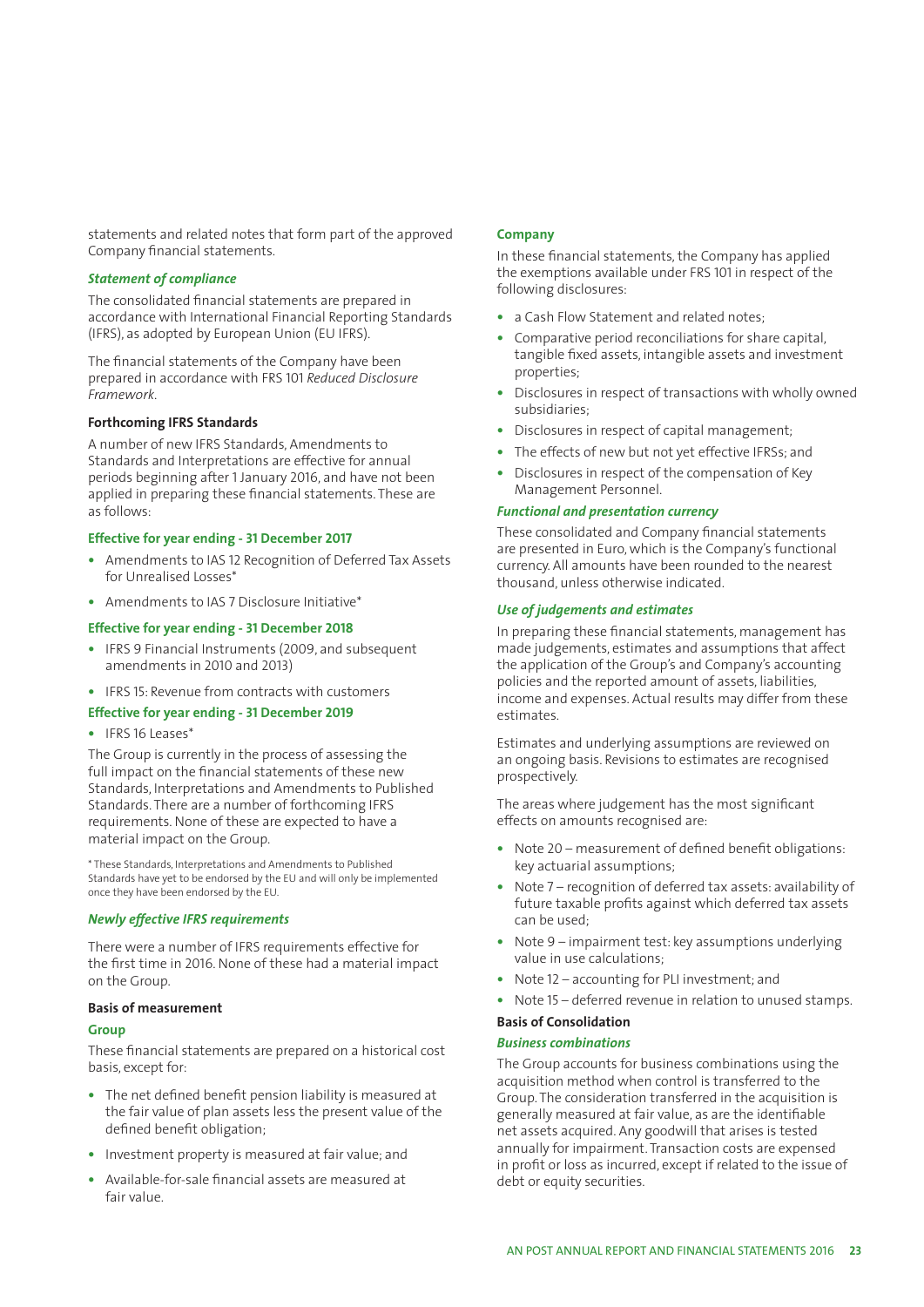# continued

### **1. Significant Accounting Policies** continued

When the Group loses control over a subsidiary, it derecognises the assets and liabilities of the subsidiary, and any related non-controlling interests and other components of equity. Any interest retained in the former subsidiary is measured at fair value when control is lost and together with the fair value of any consideration received is compared to the derecognised amounts. Any resulting gain or loss is recognised in profit or loss.

#### *Subsidiaries*

Subsidiaries are entities controlled by the Group. The Group controls an entity when it is exposed to, or has rights to, variable returns from its involvement with the entity and has the ability to affect those returns through its power over the entity. The financial statements of subsidiaries are included in the consolidated financial statements from the date on which control commences until the date on which control ceases.

#### *Non-controlling interests (NCI)*

NCI are measured at their proportionate share of the acquiree's identifiable net assets at the date of acquisition and subsequently, their share of changes in net assets. Changes in the Group's interest in a subsidiary that do not result in a loss of control are accounted for as equity transactions.

#### *Interests in equity-accounted investees*

The Group's interests in equity-accounted investees comprise interests in joint ventures.

A joint venture is an arrangement in which the Group has joint control, whereby the Group has rights to the net assets of the arrangement, rather than rights to its individual assets and obligations for its individual liabilities.

Interests in joint ventures are accounted for using the equity method. They are initially recognised at cost, which includes transaction costs. Subsequent to initial recognition, the consolidated financial statements include the Group's share of the profit or loss and other comprehensive income of equity-accounted investees, until the date on which significant influence or joint control ceases.

#### *Transactions eliminated on consolidation*

Intra-group balances and transactions, and any unrealised income and expenses arising from intra-group transactions are eliminated. Unrealised gains arising from transactions with equity-accounted investees are eliminated against the investment to the extent of the Group's interest in the investee. Unrealised losses are eliminated in the same way as unrealised gains, but only to the extent that there is no evidence of impairment.

#### **Revenue**

Revenue reported is net of value added tax. Revenue consists of income from postage, agency services,

poundage from remittance services, courier and logistic services, consultancy services, financial services and interest income. Income from agency services is in respect of services performed for Government Departments, the National Treasury Management Agency, Premier Lotteries Ireland and other bodies. Amounts held in the performance of these agency services are included in amounts held in trust on the statement of financial position. The Group is entitled to interest income on funds held in relation to agency services and as such recognises this as part of revenue.

Postage income is recognised when stamps are used.

Commission income from the sale of gift vouchers and cards is recognised when the card is redeemed. Nonredemption income from gift cards is recognised when the related non-redemption fee is received. Other agency and service revenue is recognised upon provision of the underlying service.

Where the Group acts in the capacity of an agent rather than as the principal in a transaction, then the revenue recognised is the net amount of commission made by the Group.

### **Grants**

Revenue based grants are recognised in profit or loss on a systematic basis in the periods in which the expenses are recognised.

Capital grants are initially recognised as deferred income at fair value if there is reasonable assurance that they will be received and the Group will comply with the conditions associated with the grant; they are then recognised in profit or loss as other income on a systematic basis over the useful life of the asset.

## **Property, Plant and Equipment**

#### *Recognition and measurement*

Items of property, plant and equipment are measured at cost less accumulated depreciation and any accumulated impairment losses.

If significant parts of an item of property, plant and equipment have different useful lives, then they are accounted for as separate items (major components) of property, plant and equipment.

Any gain or loss on disposal of an item of property, plant and equipment is recognised in profit or loss.

#### *Subsequent expenditure*

Subsequent expenditure is capitalised only if it is probable that the future economic benefits associated with the expenditure will flow to the Group.

#### *Depreciation*

Depreciation is calculated to write off the cost of items of property, plant and equipment, other than land, less their estimated residual values using the straight-line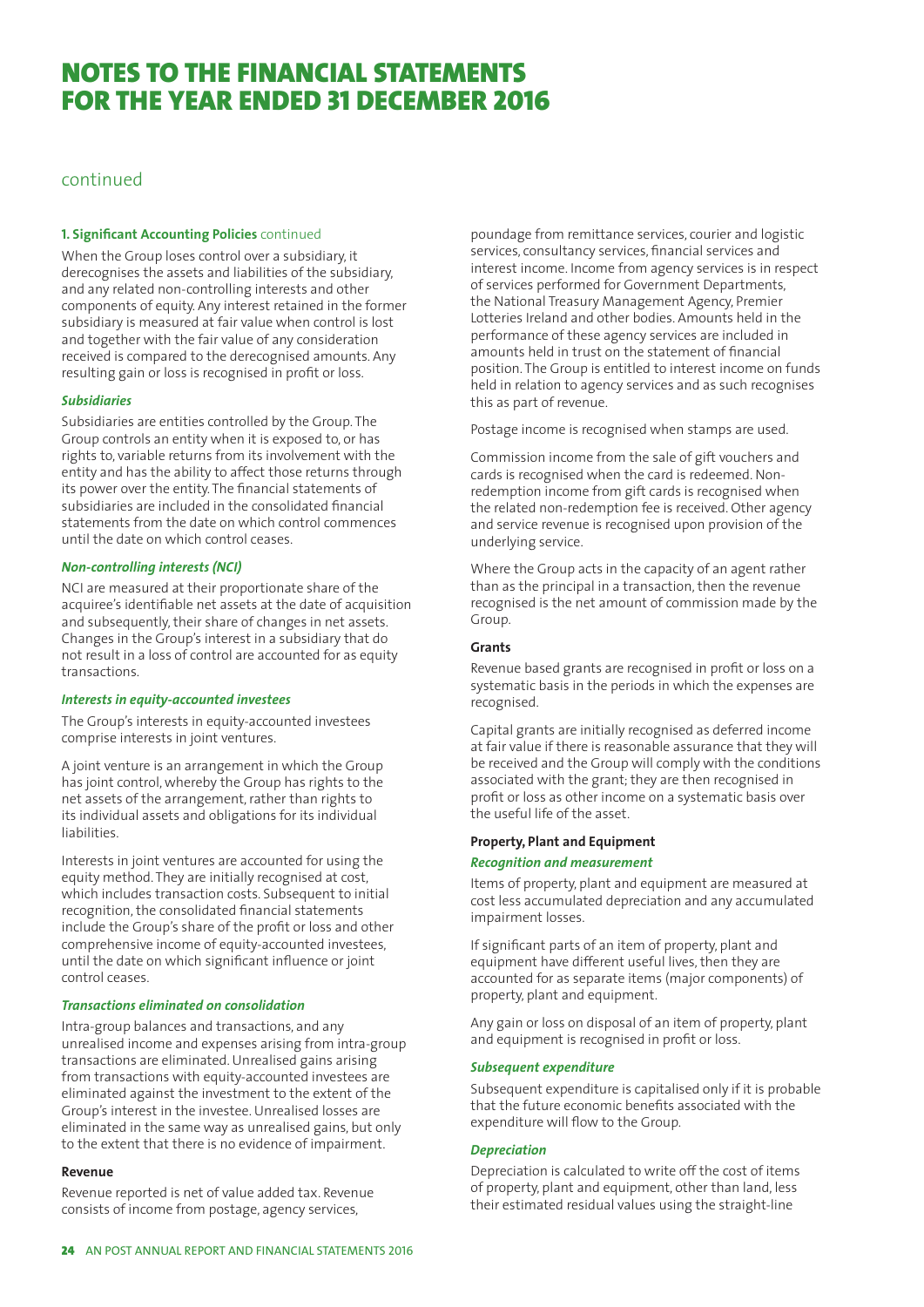method over their estimated useful lives, and is generally recognised in profit or loss. Leased assets are depreciated over the shorter of the lease term and their useful lives unless it is reasonably certain that the Group will obtain ownership by the end of the lease term. Land is not depreciated.

The estimated useful lives of property, plant and equipment for current and comparative periods are as follows:

|                                     | Years      |
|-------------------------------------|------------|
| Freehold & long leasehold buildings | $20 - 50*$ |
| Motor vehicles                      |            |
| Operating & computer equipment      | $3 - 10$   |

\*or lease term if shorter

Depreciation methods, useful lives and residual values are reviewed at each reporting date and adjusted if appropriate.

#### **Leases**

#### *Leased assets*

Assets held by the Group under leases that transfer to the Group substantially all of the risks and rewards of ownership are classified as finance leases. The leased assets are measured initially at an amount equal to the lower of their fair value and the present value of the minimum lease payments. Subsequent to initial recognition, the assets are accounted for in accordance with the accounting policy applicable to that asset.

Assets held under other leases are classified as operating leases and are not recognised in the Group's statement of financial position.

#### *Lease payments*

Payments made under operating leases are recognised in profit or loss on a straight line basis over the term of the lease. Lease incentives received are recognised as an integral part of the total lease expense, over the term of the lease.

Minimum lease payments made under finance leases are apportioned between the finance expense and the reduction of the outstanding liability. The finance expense is allocated to each period during the lease term so as to produce a constant periodic rate of interest on the remaining balance of the liability.

#### **Intangible assets and goodwill**

#### *Recognition and measurement*

#### **Goodwill**

Goodwill arising on the acquisition of subsidiaries is measured at fair value less accumulated impairment losses.

#### **Software**

Software has a finite useful life and is measured at cost less accumulated amortisation and any accumulated impairment losses.

#### *Subsequent expenditure*

Subsequent expenditure is capitalised only when it increases the future economic benefits embodied in the specific asset to which it relates. All other expenditure, including expenditure on internally generated goodwill and brands, is recognised in profit or loss as incurred.

#### *Amortisation*

Amortisation is calculated to write off the cost of intangible assets less their estimated residual values using the straight-line method over their estimated useful lives, and is generally recognised in profit or loss. Goodwill is not amortised but is tested for impairment annually at the year end.

The estimated useful lives for current and comparative periods are as follows:

|          | <b>Years</b> |
|----------|--------------|
| Software |              |

Amortisation methods, useful lives and residual values are reviewed at each reporting date and adjusted if appropriate.

#### **Provisions**

Provisions are recognised when the Group has a present obligation (legal or constructive) as a result of a past event, it is probable that an outflow of resources will be required to settle the obligation, and a reliable estimate can be made of the amount of the obligation. If the effect of the time value of money is material, provisions are determined by discounting the expected future cash flows at an appropriate pre-taxation rate.

#### **Employee benefits**

#### **(i) Short‑term employee benefits**

Short-term employee benefits are expensed as the related service is provided. A liability is recognised for the amount expected to be paid if the Group has a present legal or constructive obligation to pay this amount as a result of past service provided by the employee and the obligation can be estimated reliably.

#### **(ii)Defined contribution plans**

Obligations for contributions to defined contribution plans are expensed as the related service is provided.

### **(iii) Defined benefit plans**

The Group's net obligation in respect of defined benefit plans is calculated separately for each plan by estimating the amount of future benefit that employees have earned in the current and prior periods, discounting that amount and deducting the fair value of any plan assets.

The calculation of defined benefit obligations is performed annually by a qualified actuary using the projected unit credit method. When the calculation results in a potential asset for the Group, the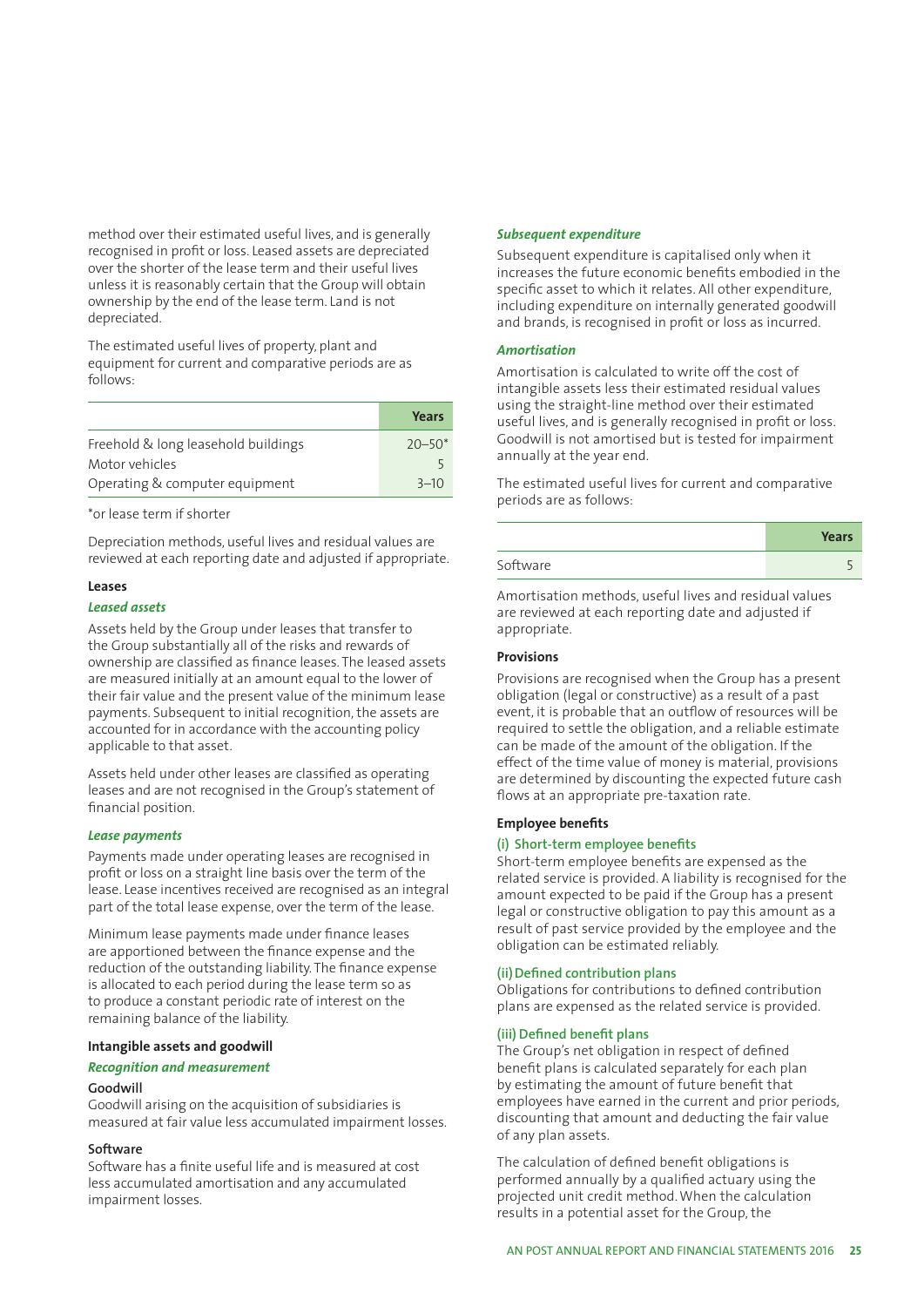# continued

## **1. Significant Accounting Policies** continued

### **Employee benefits** continued

recognised asset is limited to the present value of economic benefits available in the form of any future refunds from the plan or reductions in future contributions to the plan. To calculate the present value of economic benefits, consideration is given to any applicable minimum funding requirements.

Remeasurements of the net defined benefit liability, which comprise actuarial gains and losses, the return on plan assets (excluding interest) and the effect of the asset ceiling (if any, excluding interest), are recognised immediately in OCI. The Group determines the net interest expense on the net defined benefit liability for the period by applying the discount rate used to measure the defined benefit obligation at the beginning of the annual period to the then-net defined benefit liability taking into account any changes in the net defined benefit liability during the period as a result of contributions and benefit payments. Net interest expense and other expenses related to defined benefit plans are recognised in profit or loss.

When the benefits of a plan are changed or when a plan is curtailed, the resulting change in benefit that relates to past service or the gain or loss on curtailment is recognised immediately in profit or loss. The Group recognises gains and losses on the settlement of a defined benefit plan when the settlement occurs.

## **(iv) Termination benefits**

Termination benefits are expensed at the earlier of when the Group can no longer withdraw the offer of those benefits and when the Group recognises costs for a related restructuring.

#### **Income tax**

Income tax expense comprises current and deferred tax. It is recognised in profit or loss except to the extent that it relates to a business combination, or items recognised directly in equity or in OCI.

## **(i) Current tax**

Current tax comprises the expected tax payable or receivable on the taxable income or loss for the year and any adjustment to the tax payable or receivable in respect of previous years. It is measured using tax rates enacted or substantively enacted at the reporting date. Current tax also includes any tax arising from dividends. Current tax assets and liabilities are offset only if certain criteria are met.

## **(ii)Deferred tax**

Deferred tax is recognised in respect of temporary differences between the carrying amounts of assets and liabilities for financial reporting purposes and the amounts used for taxation purposes.

Deferred tax is not recognised for:

**•**  Temporary differences on the initial recognition

of assets or liabilities in a transaction that is not a business combination and that affects neither accounting nor taxable profit or loss;

- **•**  Temporary differences related to investments in subsidiaries and joint arrangements to the extent that the Group is able to control the timing of the reversal of the temporary differences and it is probable that they will not reverse in the foreseeable future; and
- **•**  Taxable temporary differences arising on the initial recognition of goodwill.

Deferred tax assets are recognised for unused tax losses, unused tax credits and deductible temporary differences to the extent that it is probable that future taxable profits will be available against which they can be used. Deferred tax assets are reviewed at each reporting date and are derecognised to the extent that it is no longer probable that the related tax benefit will be realised; such derecognised are reversed when the probability of future taxable profits improves.

Unrecognised deferred tax assets are reassessed at each reporting date and recognised to the extent that it has become probable that future taxable profits will be available against which they can be used. Deferred tax is measured at the tax rates that are expected to be applied to temporary differences when they reverse using tax rates enacted or substantively enacted at the reporting date.

The measurement of deferred tax reflects the tax consequences that would follow from the manner in which the Group expects, at the reporting date, to recover or settle the carrying amount of its assets and liabilities. Land is assessed at the sale rate. For this purpose, the carrying amount of investment property measured at fair value is presumed to be recovered through sale, and the Group has not rebutted this presumption. Deferred tax assets and liabilities are offset only if certain criteria are met.

#### **Foreign currency**

## **(i) Foreign currency transactions**

Transactions in foreign currencies are translated into the respective functional currencies of Group companies at the exchange rates at the dates of the transactions.

Monetary assets and liabilities denominated in foreign currencies are translated into the functional currency at the exchange rate at the reporting date. Non-monetary assets and liabilities that are measured at fair value in a foreign currency are translated into the functional currency at the exchange rate when the fair value was determined. Foreign currency differences are generally recognised in profit or loss. Non-monetary items that are measured based on historical cost in a foreign currency are not translated.

## **(ii) Foreign operations**

The assets and liabilities of foreign operations, including goodwill and fair value adjustments arising on acquisition, are translated into euro at the exchange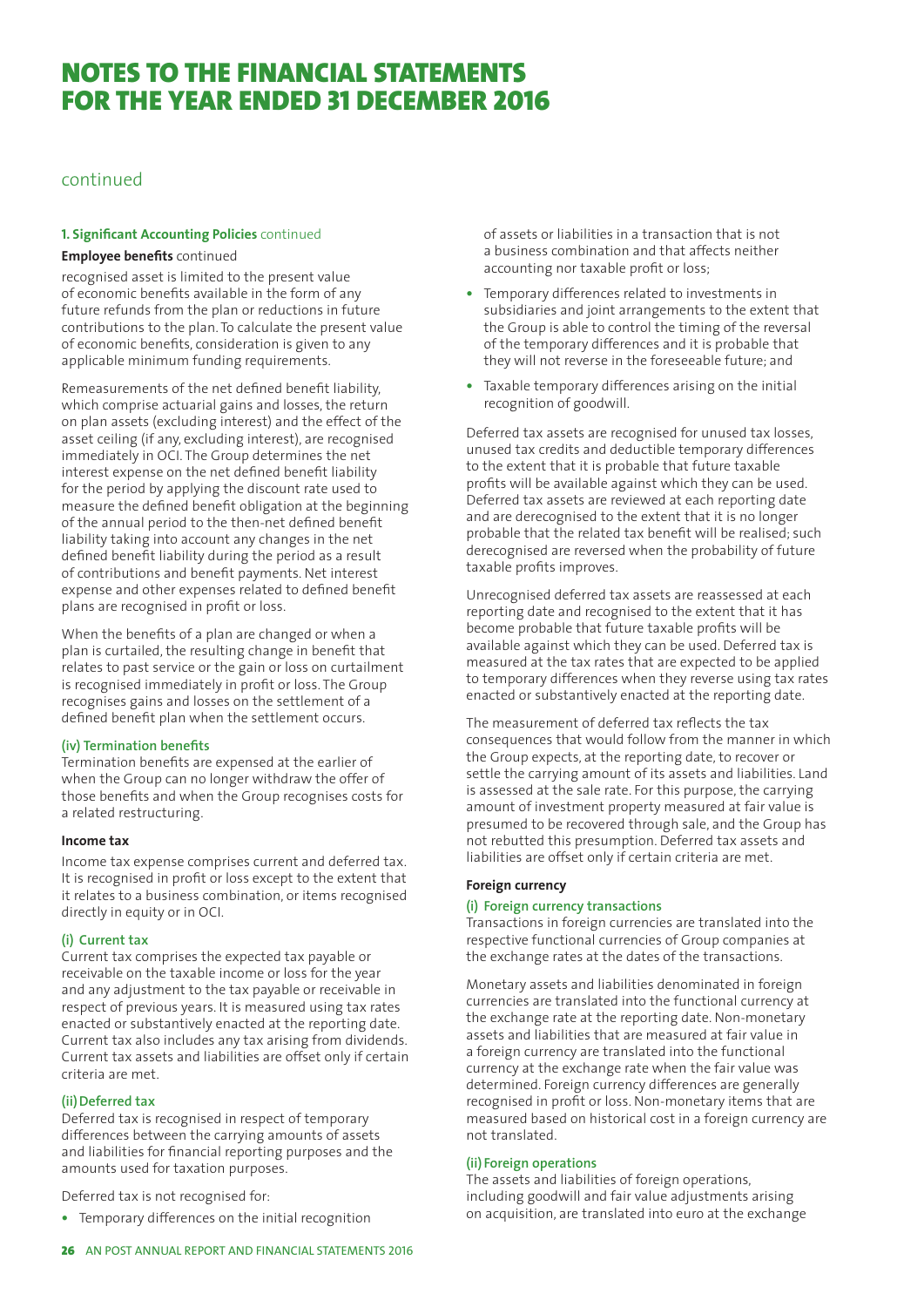rates at the reporting date. The income and expenses of foreign operations are translated into euro at the exchange rates at the dates of the transactions.

Foreign currency differences are recognised in OCI and accumulated in the translation reserve, except to the extent that the translation difference is allocated to NCI.

When a foreign operation is disposed of in its entirety or partially such that control or joint control is lost, the cumulative amount in the translation reserve related to that foreign operation is reclassified to profit or loss as part of the gain or loss on disposal. If the Group disposes of part of its interest in a subsidiary but retains control, then the relevant proportion of the cumulative amount is reattributed to NCI. When the Group disposes of only part of a joint venture while retaining joint control, the relevant proportion of the cumulative amount is reclassified to profit or loss.

#### **Financial instruments**

#### **(i) Non‑derivative financial assets and financial liabilities – recognition and derecognition**

The Group initially recognises loans and receivables and debt securities on the date when they are originated. All other financial assets and financial liabilities are initially recognised on the trade date.

The Group derecognises a financial asset when the contractual rights to the cash flows from the asset expire, or it transfers the rights to receive the contractual cash flows in a transaction in which substantially all of the risks and rewards of ownership of the financial asset are transferred, or it neither transfers nor retains substantially all of the risks and rewards of ownership and does not retain control over the transferred asset. Any interest in such derecognised financial assets that is created or retained by the Group is recognised as a separate asset or liability.

The Group derecognises a financial liability when its contractual obligations are discharged or cancelled, or expire.

Financial assets and financial liabilities are offset and the net amount presented in the statement of financial position when, and only when, the Group has a legal right to offset the amounts and intends either to settle them on a net basis or to realise the asset and settle the liability simultaneously.

# **(ii)Non‑derivative financial assets – measurement**

The Group holds the following categories of financial assets:

#### **Loans and receivables**

These assets are initially recognised at fair value and subsequently measured at amortised costs less accumulated impairment losses.

#### **Available‑for‑sale financial assets**

Available-for-sale financial assets are non-derivative investments that are designated as available-for-sale or are not classified as another category of financial assets. Unquoted equity securities whose fair value cannot be reliably measured are carried at cost. All other available-forsale investments are carried at fair value.

Interest income on debt is recognised in profit or loss using the effective interest rate method. Dividend income on equity is recognised in profit or loss when the Group becomes entitled to the dividend. Foreign exchange gains or losses on available-for-sale debt investments are recognised in profit or loss.

Other fair value changes are recognised directly in other comprehensive income (OCI) until the investment is sold or impaired, whereupon the cumulative gains and losses previously recognised in OCI are recognised in profit or loss.

#### **(iii) Non‑derivative financial liabilities – measurement**

Non-derivative financial liabilities are initially recognised at fair values less any directly attributable transaction costs. Subsequent to initial recognition, these liabilities are measured at amortised cost using the effective interest method..

#### **Impairment**

#### **(i) Financial assets**

Financial assets not measured at fair value are assessed at each reporting date to determine whether there is objective evidence of impairment.

Objective evidence that such financial assets are impaired includes;

- default or delinquency by a debtor;
- **•**  restructuring of an amount due to the Group on terms that the Group would not consider otherwise;
- indications that a debtor or issuer will enter bankruptcy;
- adverse changes in the payment status of borrowers or issuers;
- the disappearance of an active market for a security; or
- **•**  observable data indicating that there is a measurable decrease in the expected cash flows from a group of financial assets.

For an investment in an equity security, objective evidence of impairment includes a significant or prolonged decline in its fair value below its cost. The Group considers a decline of 20% to be significant and a period of nine months to be prolonged.

#### **Available‑for‑sale financial assets**

Impairment losses on available-for-sale investment securities are recognised by transferring the cumulative loss that has been recognised directly in the OCI to profit or loss. The cumulative loss that is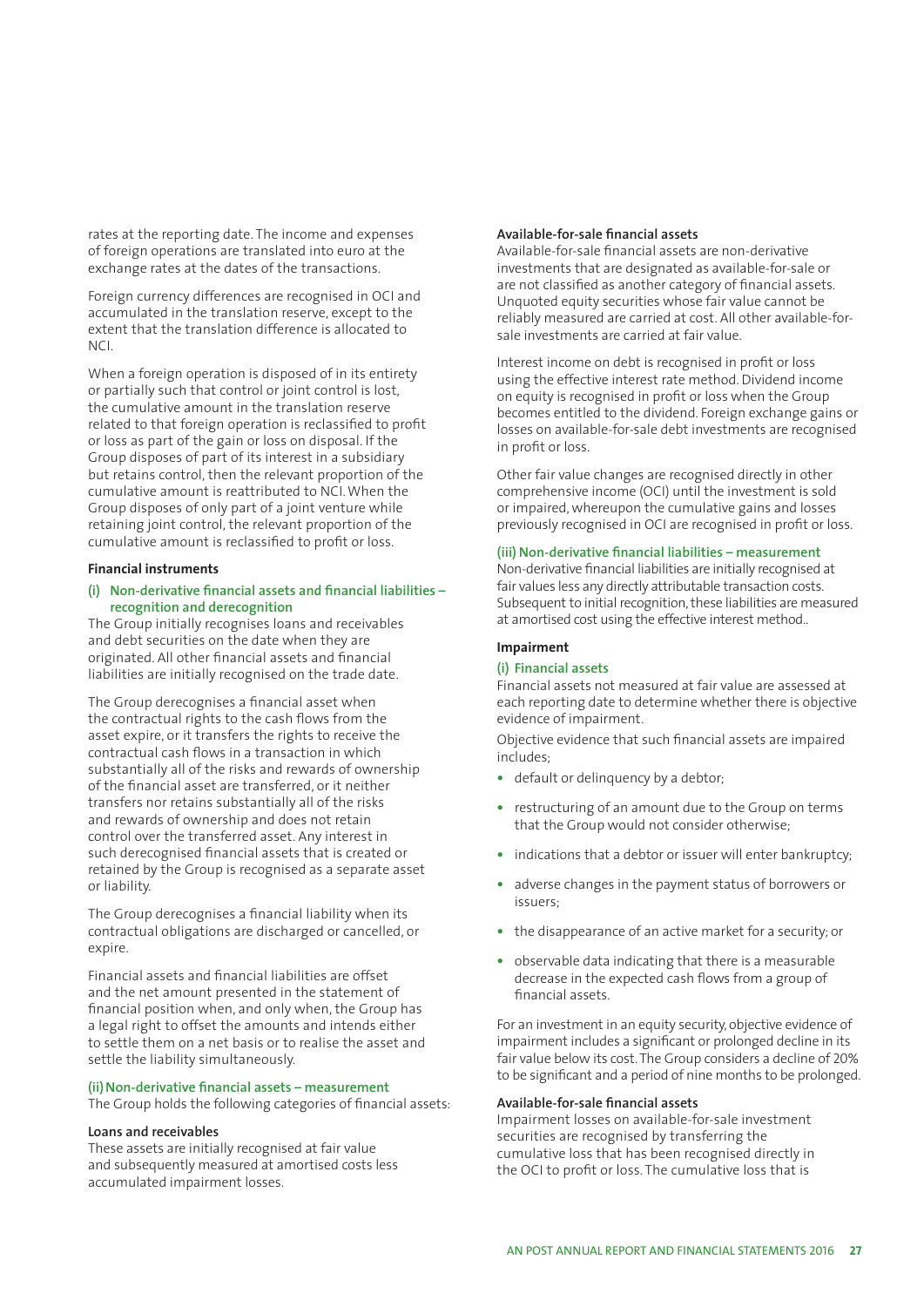# continued

### **1. Significant Accounting Policies** continued

#### **Available‑for‑sale financial assets** continued

removed from OCI and recognised in profit or loss is the difference between the acquisition cost and the current fair value, less any impairment loss previously recognised in profit or loss. Changes in impairment provisions attributable to time value are reflected as a component of interest income.

If in a subsequent period, the fair value of an impaired available-for-sale debt security increases and the increase can be objectively related to an event occurring after the impairment loss was recognised in profit or loss, the impairment loss is reversed, with the amount of the reversal recognised directly in the profit or loss. However, any subsequent recovery in the fair value of an impaired available-for-sale equity security is recognised directly in the OCI.

### **(ii)Non‑financial assets**

At each reporting date, the Group reviews the carrying amounts of its non-financial assets (other than investment property, inventories and deferred tax assets) to determine whether there is any indication of impairment. If any such indication exists, then the asset's recoverable amount is estimated. Goodwill is tested annually for impairment.

For impairment testing, assets are grouped together into the smallest group of assets that generates cash inflows from continuing use that are largely independent of the cash inflows of other assets or Cash Generating Units (CGUs). Goodwill arising from a business combination is allocated to CGUs or groups of CGUs that are expected to benefit from the synergies of the combination.

The recoverable amount of an asset or CGU is the greater of its value in use and its fair value less costs to sell. Value in use is based on the estimated future cash flows, discounted to their present value using a pre-tax discount rate that reflects current market assessments of the time value of money and the risks specific to the asset or CGU.

An impairment loss is recognised if the carrying amount of an asset or CGU exceeds its recoverable amount. Impairment losses are recognised in profit or loss. They are allocated first to reduce the carrying amount of any goodwill allocated to the CGU, and then to reduce the carrying amounts of the other assets in the CGU on a pro rata basis.

An impairment loss in respect of goodwill is not reversed. For other assets, an impairment loss is reversed only to the extent that the asset's carrying amount does not exceed the carrying amount that would have been determined, net of depreciation or amortisation, if no impairment loss had been recognised.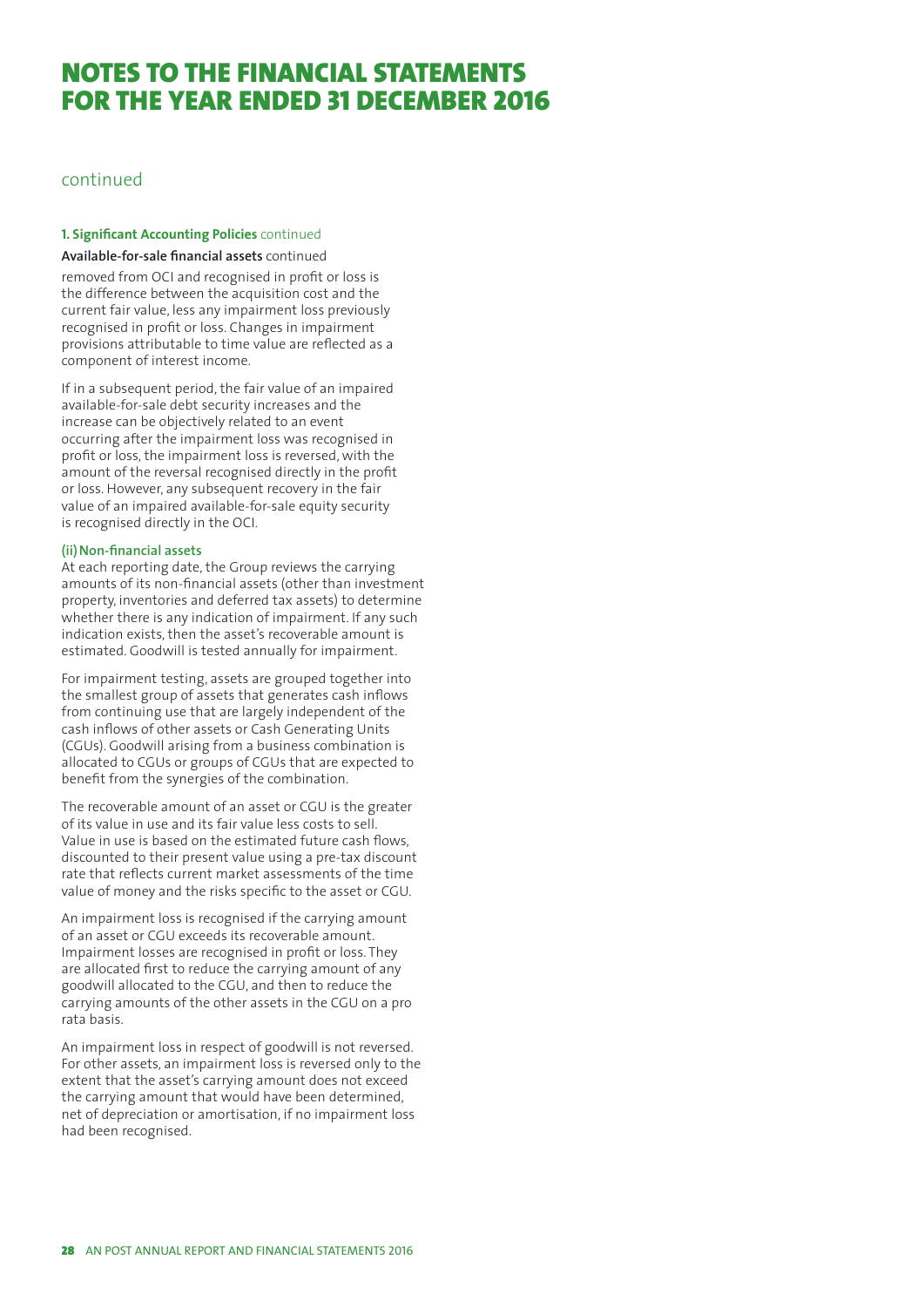## **2. Revenue**

|                                                       | 2016<br>€'000 | 2015<br>€'000 |
|-------------------------------------------------------|---------------|---------------|
| The analysis of revenue is as follows:                |               |               |
| <b>Republic of Ireland</b>                            |               |               |
| Postage: Letters and parcels                          | 512,554       | 523,716       |
| Postage: Elections and referenda                      | 14,203        | 2,460         |
| Post offices: Agency, remittance and related services | 161,831       | 164,309       |
| Other services                                        | 55,842        | 46,600        |
| Interest income                                       | 421           | 1,025         |
| Rental income                                         | 60            | 60            |
|                                                       | 744,911       | 738,170       |
| <b>United Kingdom</b>                                 |               |               |
| Mails distribution and related services               | 80,741        | 87,899        |
|                                                       | 825,652       | 826,069       |

# **3. Operating Costs**

|                                                       | 2016<br>€'000 | 2015<br>€'000 |
|-------------------------------------------------------|---------------|---------------|
| The consolidated costs for the Group were as follows: |               |               |
| <b>Staff and postmasters' costs</b>                   |               |               |
| Wages and salaries                                    | 406,612       | 394,835       |
| Postmasters' costs                                    | 72,659        | 74,481        |
| Social welfare costs                                  | 36,437        | 35,619        |
|                                                       | 515,708       | 504,935       |
| Pension costs                                         | 45,866        | 48,018        |
| Total payroll and postmasters' costs                  | 561,574       | 552,953       |
| Other costs:                                          |               |               |
| Distribution                                          | 87,662        | 94,857        |
| Facilities                                            | 26,911        | 28,711        |
| Operational                                           | 84,428        | 79,355        |
| Administration                                        | 48,360        | 43,363        |
| Depreciation and impairment                           | 28,490        | 19,236        |
| Amortisation                                          | 1,923         | 2,432         |
|                                                       | 277,774       | 267,954       |
|                                                       | 839,348       | 820,907       |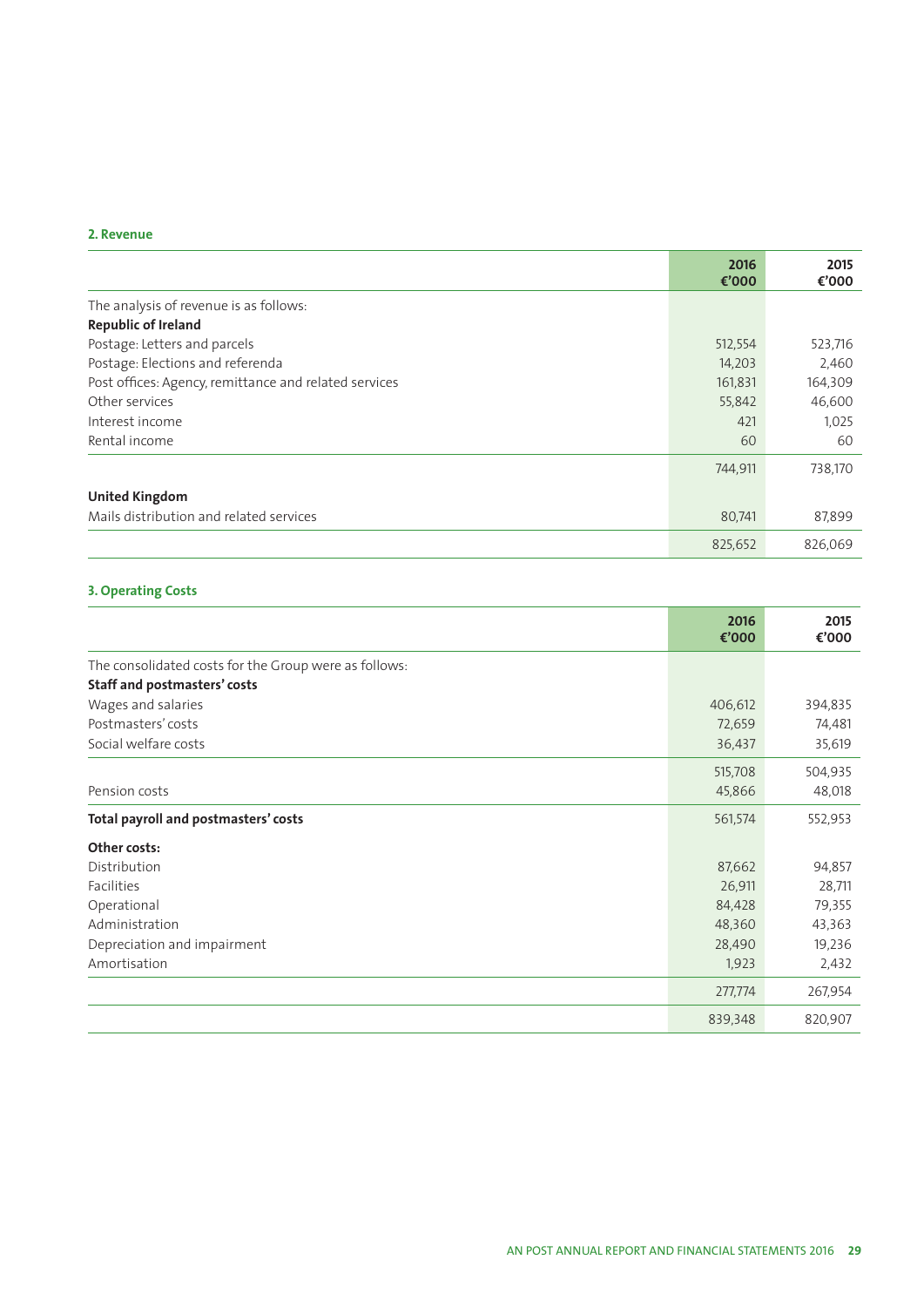# continued

# **4. Finance Income**

|                                                             | 2016<br>€'000 | 2015<br>€'000 |
|-------------------------------------------------------------|---------------|---------------|
| Interest on Premier Lotteries Ireland (PLI) loan receivable | 1,838         | 1,677         |
| PLI preference share dividends                              |               | 2,130         |
| Income from available for sale investment                   | 312           |               |
| Interest on short term deposits                             | 12            |               |
|                                                             | 2,162         | 3.849         |

### **5. Finance Costs**

|                        | 2016<br>€'000 | 2015<br>€'000 |
|------------------------|---------------|---------------|
| Finance lease interest | 494           | 454           |
|                        | 494           | 454           |

# **6. Loss before Taxation**

|                                                    | 2016<br>€'000 | 2015<br>€'000 |
|----------------------------------------------------|---------------|---------------|
| The loss before taxation is stated after charging. |               |               |
| Operating lease rentals:                           |               |               |
| Rental of buildings                                | 8,902         | 8,726         |
| Other equipment and motor vehicles                 | 13,420        | 13,385        |
|                                                    | 22,322        | 22,111        |
| and after crediting to other services income:      |               |               |
| Capital grants amortised                           | 362           | 101           |
| Profit on sale of property, plant & equipment      | 1,251         | 293           |
|                                                    | 1,613         | 394           |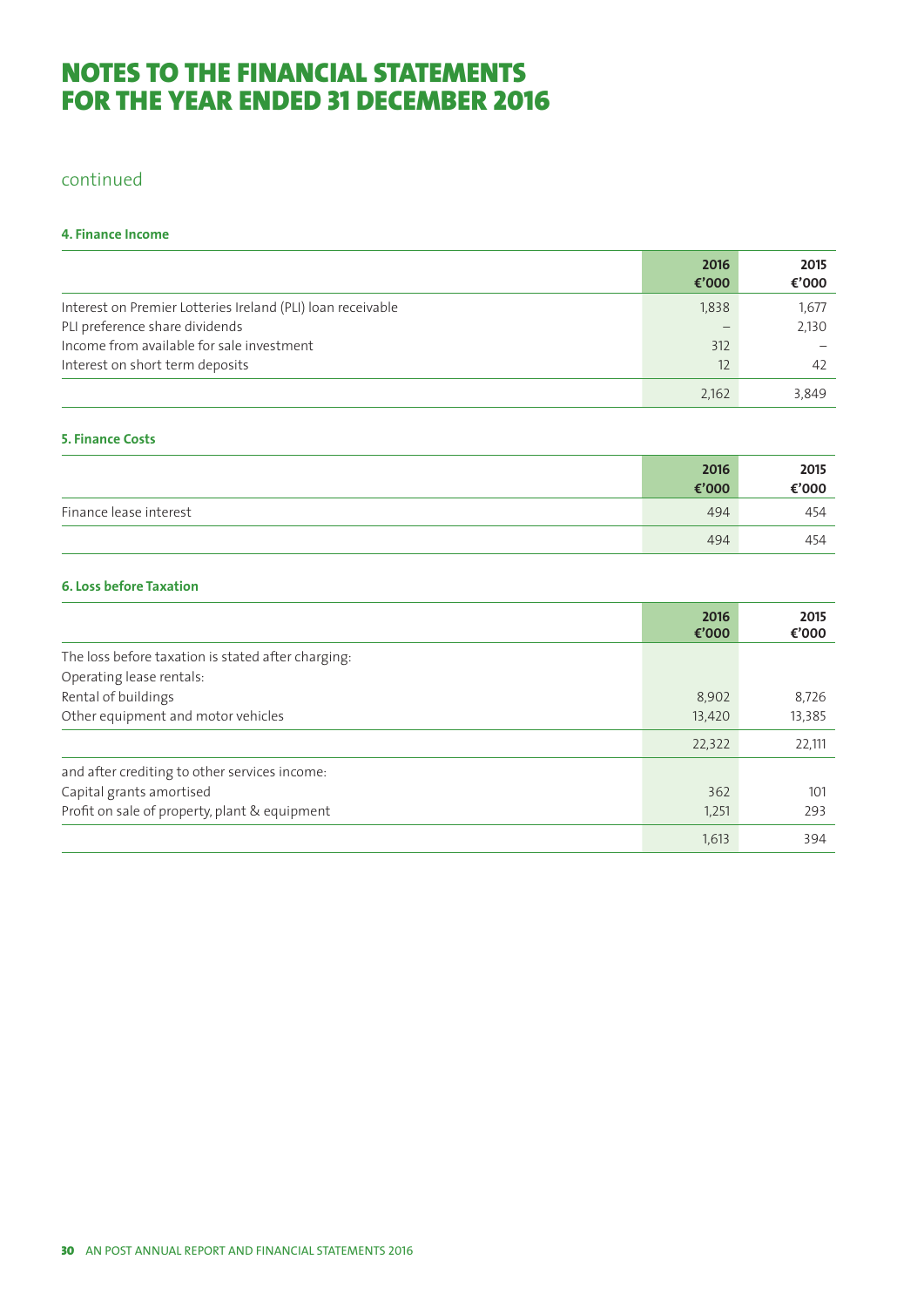#### **6. Loss before Taxation** continued

|                                                            | 2016<br>€'000  | 2015<br>€'000 |
|------------------------------------------------------------|----------------|---------------|
| The loss before taxation is stated after charging:         |                |               |
| Directors' emoluments                                      |                |               |
| Fees                                                       | 224            | 236           |
| Other emoluments                                           | 306            | 240           |
| Pension contributions paid                                 | 60             | 46            |
|                                                            | 590            | 522           |
| <b>Expenses paid to Directors</b>                          |                |               |
| Travel                                                     | 6              | 7             |
| Subsistence                                                | $\overline{2}$ |               |
|                                                            | 8              | 7             |
| Auditor's remuneration* - Group                            |                |               |
| Audit of the group financial statements*1                  | 357            | 373           |
| Other assurance services                                   | 151            | 159           |
| Tax advice services                                        | 277            | 218           |
| Other non-audit services                                   | 43             | 101           |
|                                                            | 828            | 851           |
| Auditor's remuneration* - An Post Company (included above) |                |               |
| Audit of the financial statements                          | 214            | 232           |
| Other assurance services                                   | 151            | 159           |
| Tax advice services                                        | 231            | 136           |
| Other non-audit services                                   | 43             | 66            |
|                                                            | 639            | 593           |

\*Excluding non recoverable VAT

\*1 Includes reimbursed expenses of €8,000 (2015: €9,456)

The amounts shown above as directors' emoluments include only the amounts paid to the directors in the execution of their duties as directors and the salary of the Chief Executive Officer (and the former Chief Executive Officer) who is also a director. Other than this, they do not include the salaries of the employee directors or the remuneration of the postmaster director. Payments made to the former Chairperson during 2015 are also included in this note.

The remuneration package of Mr David McRedmond, Chief Executive Officer, which is included in the amounts shown above as directors' emoluments, was as follows

|                            | 2016<br>€'000     |
|----------------------------|-------------------|
| Basic salary               | 60                |
| Other emoluments:          |                   |
| Director's fee             | $\qquad \qquad =$ |
| Pension contributions paid | 15                |
|                            | 75                |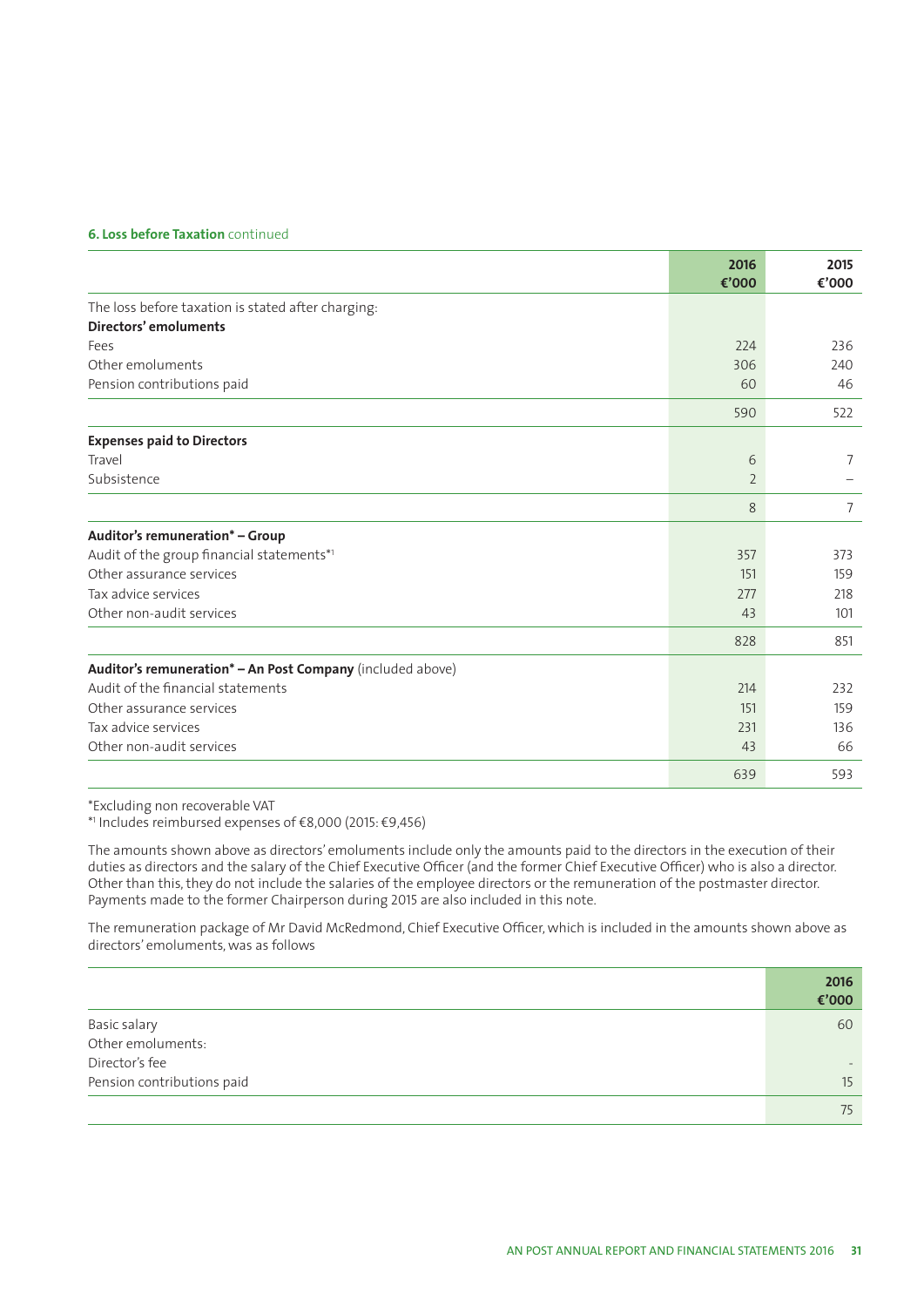# continued

## **6. Loss before Taxation** continued

The remuneration package of Mr Donal Connell, former Chief Executive Officer, which is included in the amounts shown above as directors' emoluments, was as follows:

|                            | 2016<br>€'000 | 2015<br>€'000 |
|----------------------------|---------------|---------------|
| Basic salary               | 246           | 240           |
| Other emoluments:          |               |               |
| Director's fee             |               |               |
| Pension contributions paid | 45            | 46            |
|                            | 291           | 286           |

The fees payable to each director were as follows:

|                                                | 2016<br>€'000  | 2015<br>€'000 |
|------------------------------------------------|----------------|---------------|
| Dermot Divilly (Chairperson)                   | $*34$          |               |
| Christoph Mueller (Former Chairperson)         |                | 28            |
| Noel Adamson                                   | 16             | 16            |
| Patrick Compton                                | 13             | 16            |
| Donal Connell (Former Chief Executive Officer) |                |               |
| Thomas Devlin                                  | 16             | 16            |
| Paul Henry                                     | 11             | 16            |
| Jennifer Loftus                                | 16             | 16            |
| David McRedmond (Chief Executive Officer)      |                |               |
| Ed Murray                                      | 16             | 16            |
| William Mooney                                 | 16             | 16            |
| Thomas O'Brien                                 | 16             | 16            |
| Martina O'Connell                              | 16             | 16            |
| Peter Ormond                                   | $\overline{3}$ | 16            |
| Niall Phelan                                   | $\overline{3}$ |               |
| William Scally                                 | 16             | 16            |
| Lorraine Tormey                                | 16             | 16            |
| James Wrynn                                    | 16             | 16            |
| Total                                          | 224            | 236           |

\*€3k related to 2015

Mr David McRedmond was appointed as Chief Executive Officer on 3 October 2016.

Mr Peter Ormond's term of office expired on 7 March 2016.

Mr Paul Henry's term of office expired on 14 September 2016.

Mr Patrick Compton's term of office expired on 31 October 2016.

Mr Niall Phelan was appointed to the Board on 30 November 2016.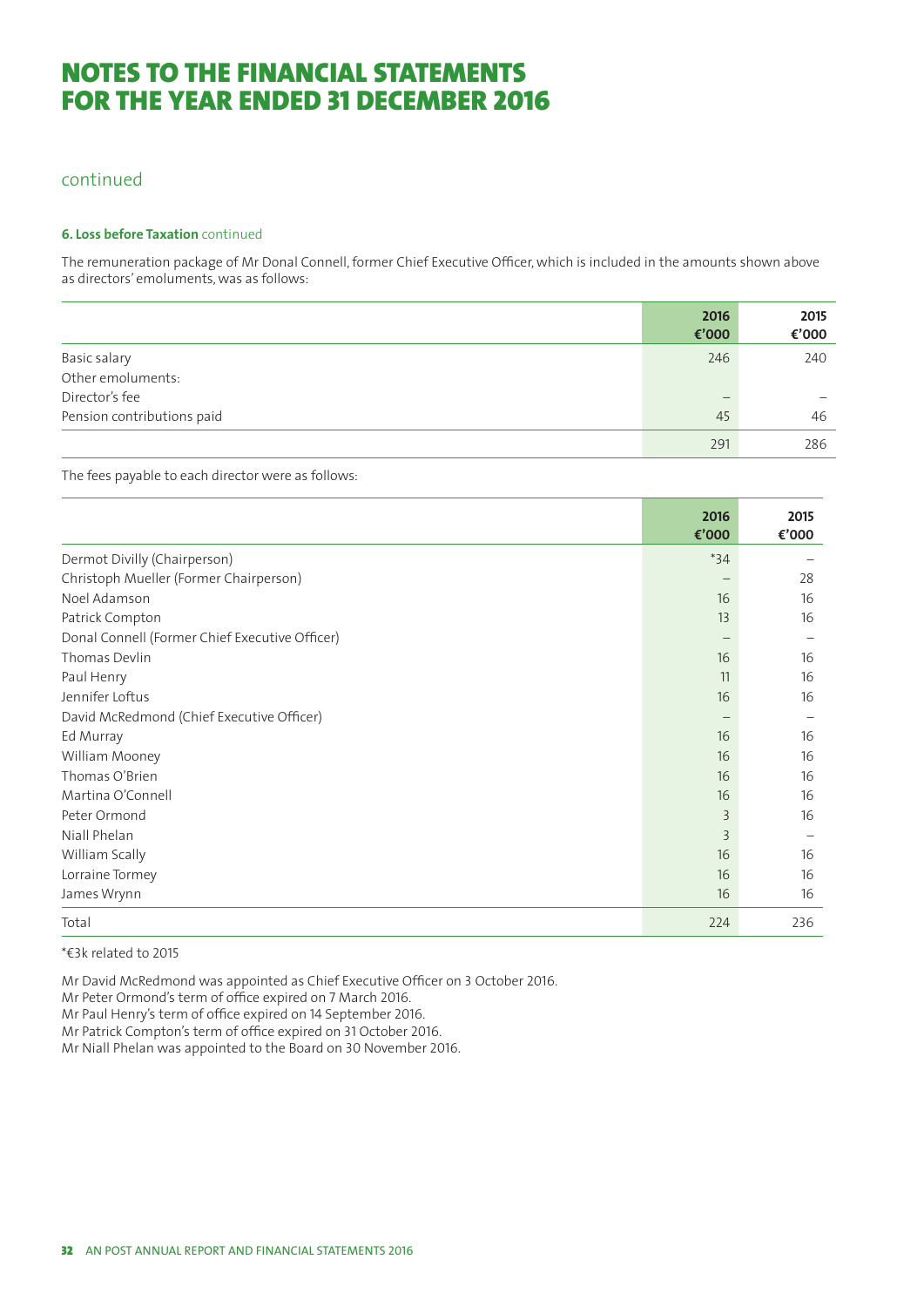# **7. Income Tax**

# **A. Amounts recognised in profit or loss**

|                                                   | 2016<br>€'000 | 2015<br>€'000 |
|---------------------------------------------------|---------------|---------------|
| <b>Current tax</b>                                |               |               |
| Ireland - Corporation Tax                         | 478           | 111           |
| Adjustment in respect of prior year               | 59            | (2)           |
| UK - Corporation Tax                              | 486           | 1,066         |
|                                                   | 1,023         | 1,175         |
| Deferred tax                                      |               |               |
| Adjustment in respect of prior year               | (161)         | 247           |
| Origination and reversal of temporary differences | 130           | (74)          |
|                                                   | (31)          | 173           |
|                                                   | 992           | 1,348         |

# **B. Reconciliation of effective tax rate**

|                                                                 | 2016<br>€'000 | 2015<br>€'000 |
|-----------------------------------------------------------------|---------------|---------------|
| Loss before taxation                                            | (15, 658)     | (1,073)       |
| Tax using the Company's domestic tax rate - 12.5% (2015: 12.5%) | (1, 957)      | (134)         |
| Tax effects of:                                                 |               |               |
| Non-deductible expenses / income not taxable                    | (145)         | 86            |
| Tax withheld from payments made                                 | 8             |               |
| Income and gains taxed at higher rates                          | 1,302         | 585           |
| Tax losses not recognised                                       | 689           | 67            |
| Movement in unrecognised deferred tax                           | 907           | 813           |
| Prior year under provision / (overprovision)                    | 188           | (76)          |
| Total tax charge                                                | 992           | 1,348         |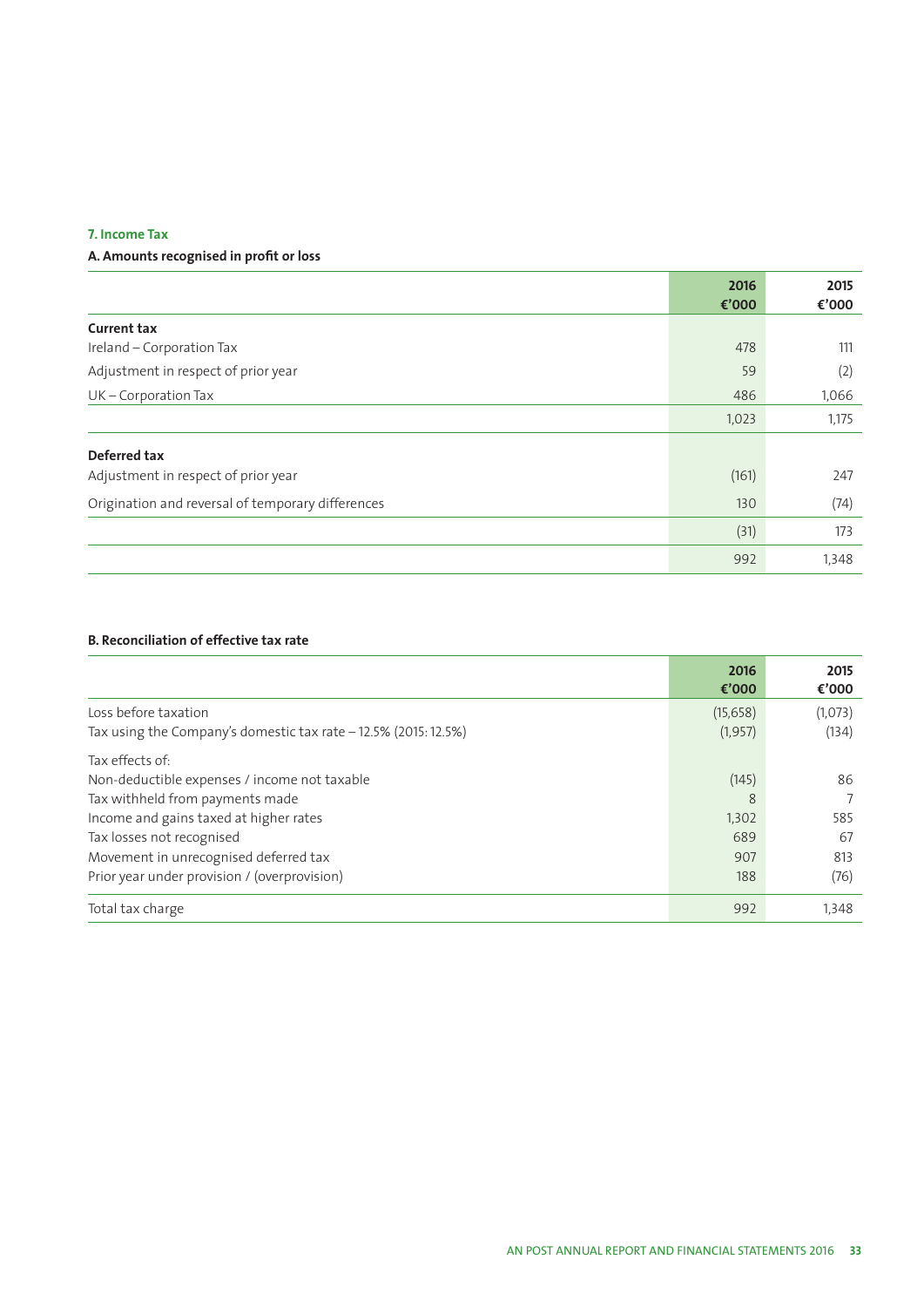# continued

# **7. Income Tax** continued

# **C. Movement in deferred tax balances**

**Balance at 31 December 2016**

|                                              | <b>Net</b><br><b>Balance</b><br>at 1 Jan<br>2016<br>€'000 | Recognised<br>or loss<br>2016<br>€'000 | Recognised<br>in Other<br>in profit Comprehensive<br>Income<br>2016<br>€'000 | <b>Net</b><br><b>Balance</b><br>at 31 Dec<br>2016<br>€'000 | <b>Deferred</b><br>tax asset<br>at 31 Dec<br>2016<br>€'000 | <b>Deferred</b><br>tax liability<br>at 31 Dec<br>2016<br>€'000 |
|----------------------------------------------|-----------------------------------------------------------|----------------------------------------|------------------------------------------------------------------------------|------------------------------------------------------------|------------------------------------------------------------|----------------------------------------------------------------|
| Property, plant and equipment                | (5,637)                                                   | (877)                                  | $\qquad \qquad -$                                                            | (6, 514)                                                   |                                                            | (6, 514)                                                       |
| Employee benefits                            | 3,283                                                     | 1,886                                  |                                                                              | 5.169                                                      | 5,169                                                      |                                                                |
| Other provisions                             | 2,438                                                     | (614)                                  | (483)                                                                        | 1,341                                                      | 1,931                                                      | (590)                                                          |
| Carry forward tax loss (revenue recognition) | 1,456                                                     | (364)                                  |                                                                              | 1,092                                                      | 1,092                                                      |                                                                |
|                                              | 1.540                                                     | 31                                     | (483)                                                                        | 1.088                                                      | 8.192                                                      | (7,104)                                                        |

### **Balance at 31 December 2015**

|                                              | <b>Net</b><br><b>Balance</b><br>at 1 Jan<br>2015<br>€'000 | Recognised<br>or loss<br>2015<br>€'000 | Recognised<br>in Other<br>in profit Comprehensive<br>Income<br>2015<br>€'000 | <b>Net</b><br><b>Balance</b><br>at 31 Dec<br>2015<br>€'000 | <b>Deferred</b><br>tax asset<br>at 31 Dec<br>2015<br>€'000 | Deferred tax<br>liability<br>at 31 Dec<br>2015<br>€'000 |
|----------------------------------------------|-----------------------------------------------------------|----------------------------------------|------------------------------------------------------------------------------|------------------------------------------------------------|------------------------------------------------------------|---------------------------------------------------------|
| Property, plant and equipment                | (4,797)                                                   | (840)                                  | $\qquad \qquad -$                                                            | (5,637)                                                    | $\overline{\phantom{0}}$                                   | (5,637)                                                 |
| Employee benefits                            | 4,472                                                     | (1,189)                                | $\qquad \qquad$                                                              | 3,283                                                      | 3,283                                                      |                                                         |
| Other provisions                             | 325                                                       | 2,220                                  | (107)                                                                        | 2,438                                                      | 2,545                                                      | (107)                                                   |
| Carry forward tax loss (revenue recognition) | 1,820                                                     | (364)                                  |                                                                              | 1,456                                                      | 1,456                                                      |                                                         |
|                                              | 1,820                                                     | (173)                                  | (107)                                                                        | 1,540                                                      | 7.284                                                      | (5, 744)                                                |

Given the uncertainty over the existence of future taxable profits, a potential deferred tax asset of €50,527,000 (2015: €38,377,000) arising from the defined benefit pension scheme liability and excess losses carried forward has not been recognised.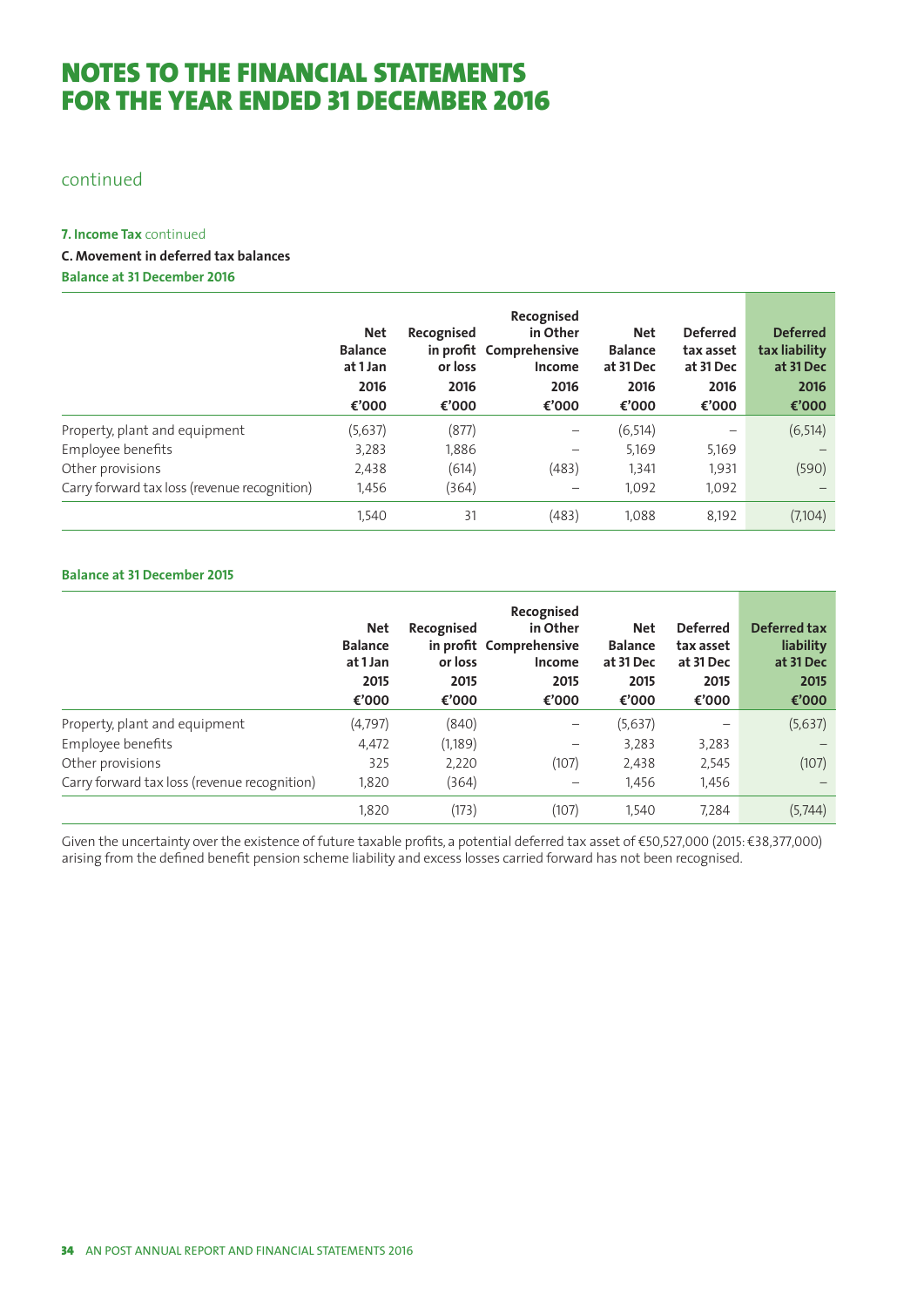### **8. Staff and Postmaster Numbers and Costs**

The average full time equivalent (FTE) number of persons, excluding postmasters, working in the Group during the year was:

|                               | 2016  | 2015  |
|-------------------------------|-------|-------|
| Operations                    | 8,517 | 8,435 |
| Corporate                     | 673   | 674   |
| Total Company employees (FTE) | 9,190 | 9,109 |
| Subsidiaries                  | 738   | 753   |
| Total Group employees (FTE)   | 9,928 | 9,862 |

The above includes 65 FTEs required to service the mailings arising from the 2016 General Election.

## The average number of employees working in the Group during the year was:

|                         | 2016   | 2015   |
|-------------------------|--------|--------|
| Operations              | 7,981  | 8,070  |
| Corporate               | 708    | 711    |
| Company employees       | 8,689  | 8,781  |
| Casual employees        | 877    | 877    |
| Total Company employees | 9,566  | 9,658  |
| Subsidiaries            | 758    | 777    |
| Total Group employees   | 10,324 | 10,435 |

# The total number of postmasters engaged as agents was;

|                                | 2016  | 2015  |
|--------------------------------|-------|-------|
| Postmasters: Engaged as agents | 0.056 | 1.062 |

The aggregate payroll and postmasters' costs, were as follows:

|                                      | 2016<br>€'000 | 2015<br>€'000 |
|--------------------------------------|---------------|---------------|
| Wages and salaries                   | 406,612       | 394,835       |
| Social welfare costs                 | 36,437        | 35,619        |
| Pension costs                        | 45,866        | 48,018        |
| Postmasters: Engaged as agents       | 72,659        | 74,481        |
| Total payroll and postmasters' costs | 561,574       | 552,953       |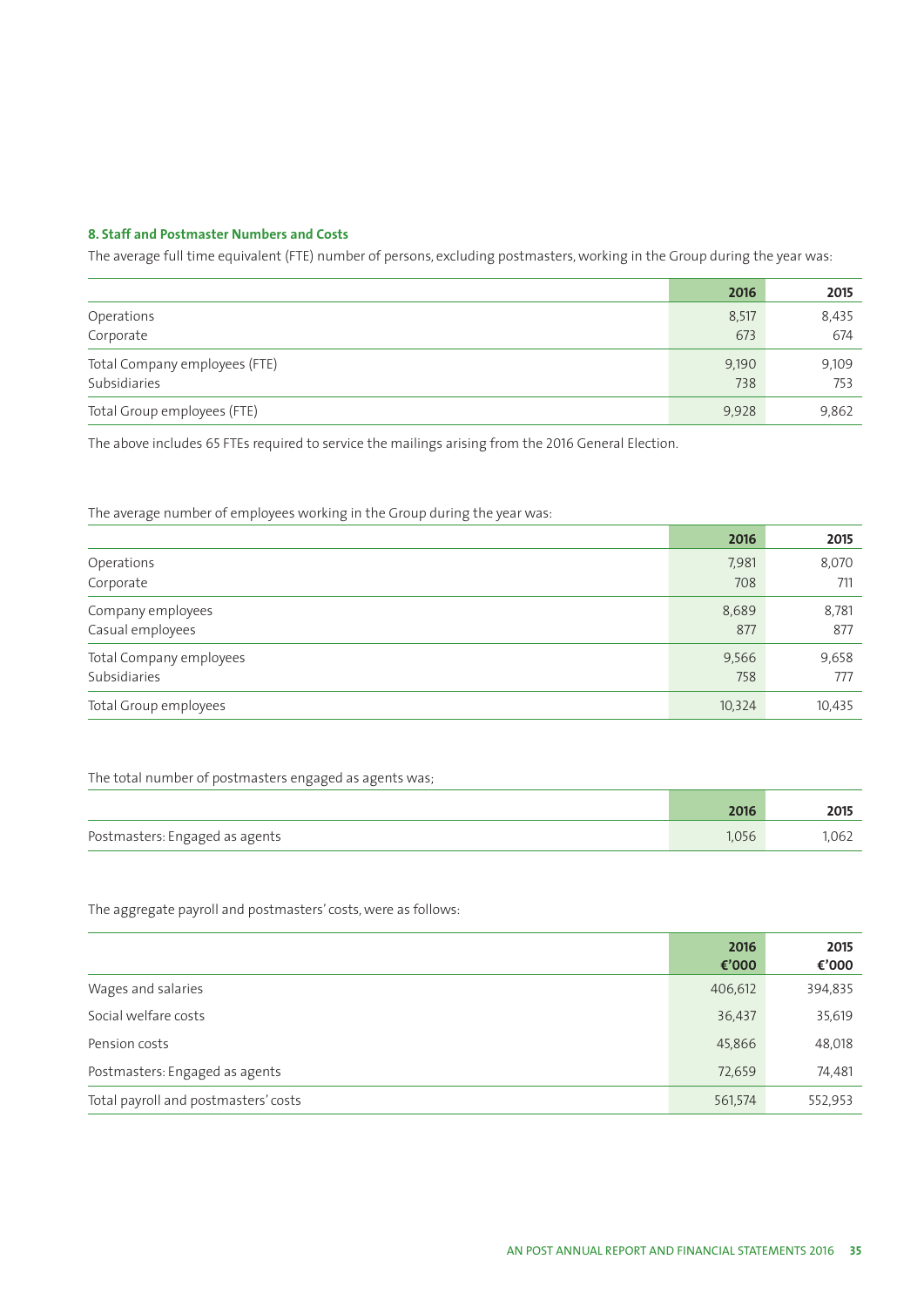# continued

## **9. Intangible Assets and Goodwill**

| Group                       | Goodwill<br>€'000 | Software*<br>€'000 | <b>Total</b><br>€'000 |
|-----------------------------|-------------------|--------------------|-----------------------|
| Cost                        |                   |                    |                       |
| At 1 January 2015           | 41,578            | 51,212             | 92,790                |
| Additions                   |                   | 3,867              | 3,867                 |
| Foreign exchange movement   | 156               |                    | 156                   |
| At 31 December 2015         | 41,734            | 55,079             | 96,813                |
| Additions                   |                   | 2,486              | 2,486                 |
| Foreign exchange movement   | (385)             | (16)               | (401)                 |
| At 31 December 2016         | 41,349            | 57,549             | 98,898                |
| Amortisation and impairment |                   |                    |                       |
| At 1 January 2015           | 28,713            | 47,485             | 76,198                |
| Charge for year             |                   | 2,432              | 2,432                 |
| At 31 December 2015         | 28,713            | 49,917             | 78,630                |
| Charge for the year         |                   | 1,923              | 1,923                 |
| At 31 December 2016         | 28,713            | 51,840             | 80,553                |
| <b>Carrying amount</b>      |                   |                    |                       |
| At 31 December 2016         | 12,636            | 5,709              | 18,345                |
| At 31 December 2015         | 13,021            | 5,162              | 18,183                |

\*Intangible assets include software only. The Company's intangible assets at 31 December 2016 amounted to €5,002,000: (2015 €4,936,000). The amortisation of software is included in operating costs.

## **Impairment testing for cash generating units (CGUs) containing goodwill**

For the purposes of impairment testing, goodwill has been allocated to the Group's CGUs (operating divisions) as follows:

|                        | 31 Dec 2016 | 31 Dec 2015 |
|------------------------|-------------|-------------|
|                        | €'000       | €'000       |
| Gift Voucher Shop      | 5,732       | 5,732       |
| Air Business & Jordans | 2,411       | 2,796       |
| One Direct             | 4,493       | 4,493       |
|                        | 12,636      | 13,021      |

The recoverable amounts of these CGUs were based on their value in use, determined by discounting the future cash flows to be generated from the continuing use of the CGU.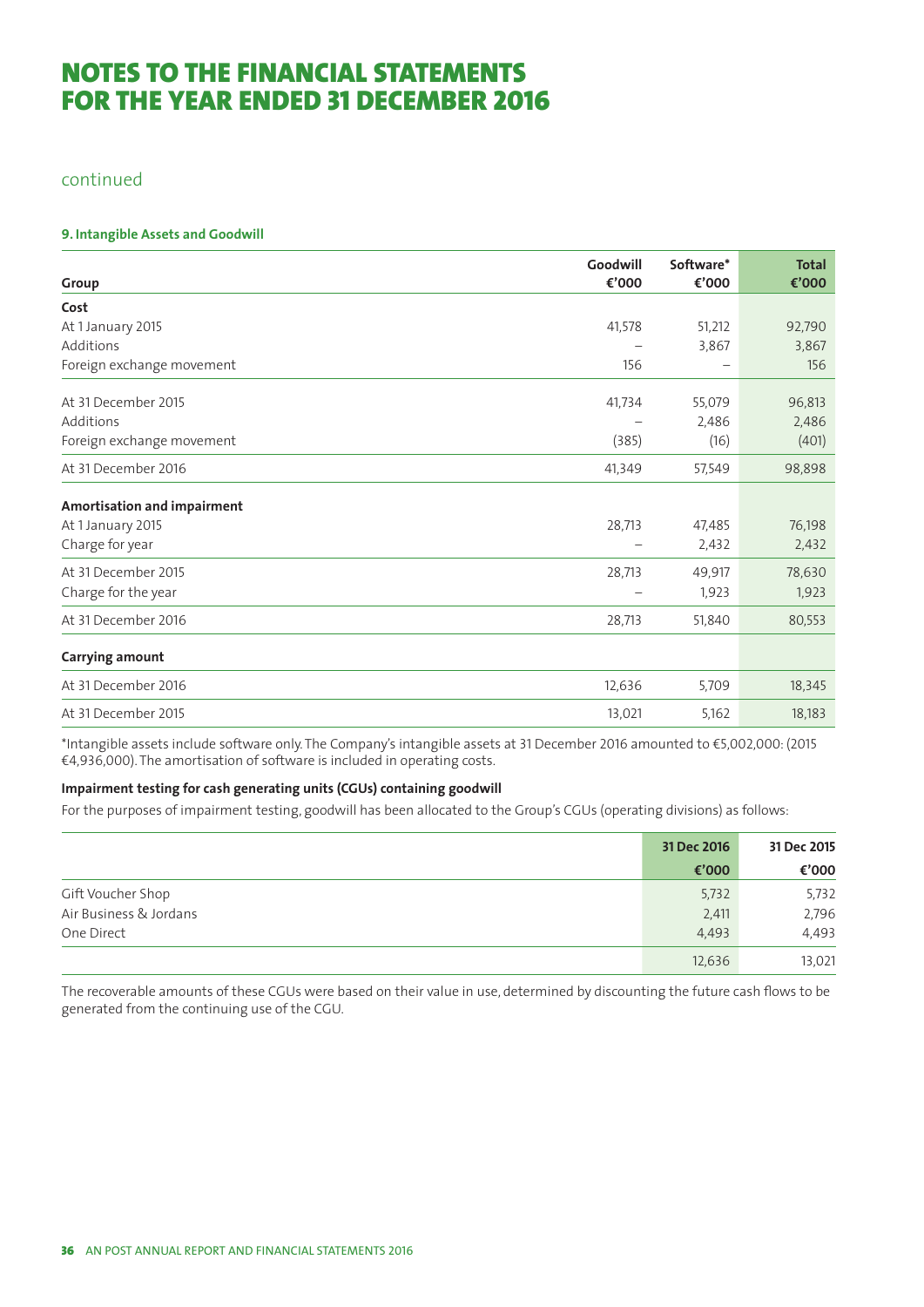The key assumptions used in the estimation of value in use were as follows:

### **Forecasted cash flows**

Forecasted cash flows are based on the budgeted future earnings. The budgeted earnings are based on the 2017 budget approved by the board and projections for 2018 to 2021.

#### **Discount rates**

A pre-tax discount rate of 8% (2015: 8%) is applied to the profits of each of the CGUs in the impairment calculation.

### **Impairments**

The foregoing impairment tests did not result in any impairments being recognised for the year ended 2016 (2015: €nil).

#### **Sensitivity**

The Group ran sensitivities based on reasonably possible changes in assumptions and these sensitivities would not result in the need to recognise an impairment in 2016.

# **10. Investment Property**

### **Reconciliation of carrying amount**

|                                                      | 31 Dec 2016                           | 31 Dec 2015 |
|------------------------------------------------------|---------------------------------------|-------------|
| Balance at beginning of year<br>Change in fair value | 715<br>$\qquad \qquad \longleftarrow$ |             |
| Balance at end of year                               | 715                                   |             |

Investment property comprises a commercial property which is leased to a third party. No contingent rents are charged.

Changes in fair value are recognised as gains in profit or loss and included in 'other income'. All gains are unrealised.

## **Measurement of fair values**

The fair value of the investment property was determined by external, independent property valuers, having appropriate recognised professional qualifications and recent experience in the location and category of the property being valued.

The fair value measurement for the investment property has been categorised as a Level 3 fair value based on the inputs to the valuation technique used.

Additional disclosures in relation to the fair value of the investment property have not been provided as they are not considered material.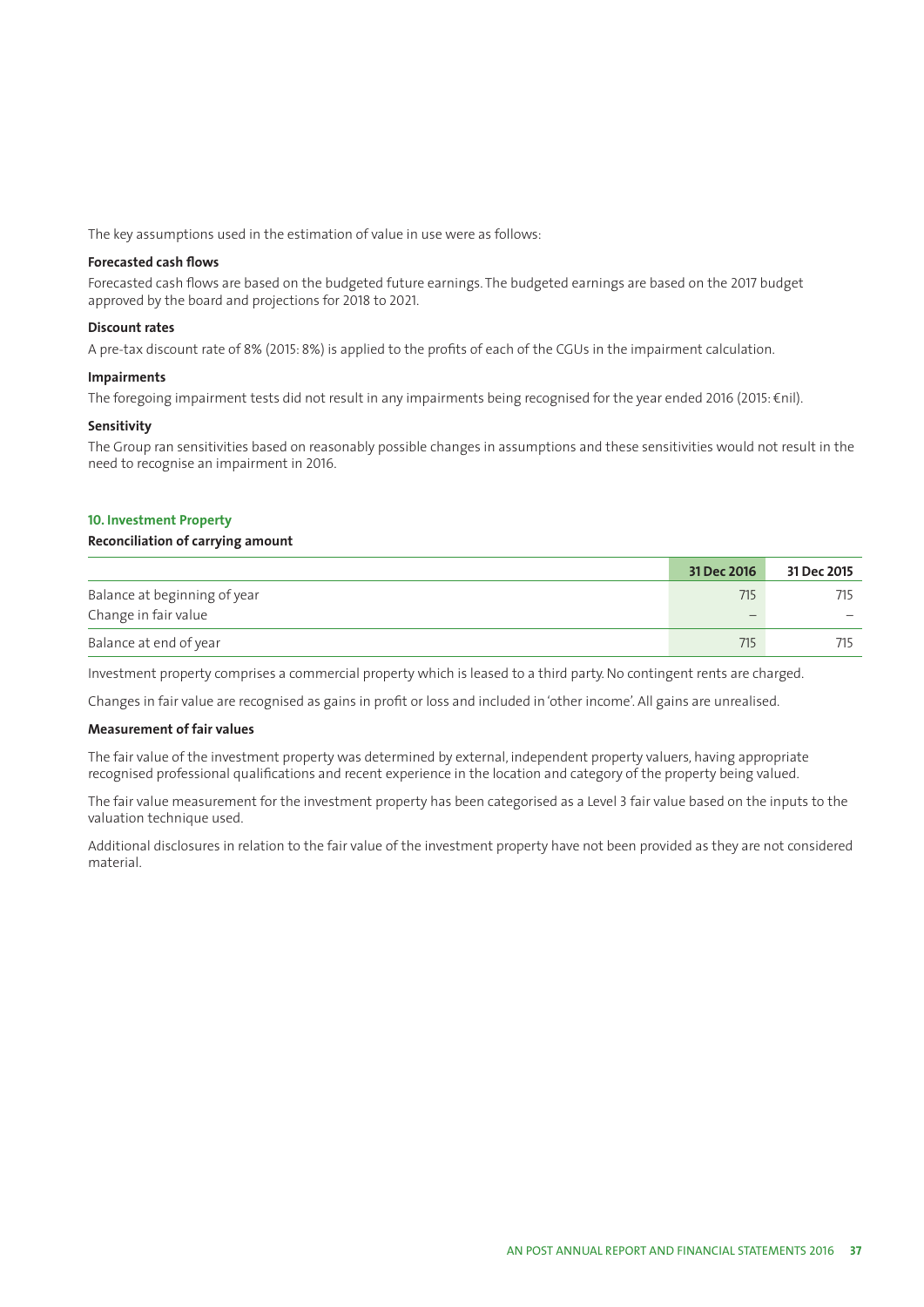# continued

# **11. Property, Plant and Equipment**

|                                                          | Freehold &<br>long leasehold land | Motor<br>vehicles        | Operating<br>& computer  |              |
|----------------------------------------------------------|-----------------------------------|--------------------------|--------------------------|--------------|
|                                                          | & buildings                       |                          | equipment                | <b>Total</b> |
|                                                          | €'000                             | €'000                    | €'000                    | €'000        |
| Group                                                    |                                   |                          |                          |              |
| Cost                                                     |                                   |                          |                          |              |
| At 1 January 2015                                        | 282,191                           | 11,433                   | 301,205                  | 594,829      |
| Additions                                                | 8,666                             | 77                       | 7,073                    | 15,816       |
| Disposals                                                | (400)                             | (2,077)                  |                          | (2, 477)     |
| Foreign exchange movement                                |                                   | 8                        | 686                      | 694          |
| At 31 December 2015                                      | 290,457                           | 9,441                    | 308,964                  | 608,862      |
| Additions                                                | 3,841                             | 11,250                   | 8,343                    | 23,434       |
| Disposals                                                | (848)                             | (5,769)                  | (165)                    | (6, 782)     |
| Foreign exchange movement                                |                                   | (6)                      | (283)                    | (289)        |
| At 31 December 2016                                      | 293,450                           | 14,916                   | 316,859                  | 625,225      |
| <b>Accumulated depreciation and</b><br>impairment losses |                                   |                          |                          |              |
| At 1 January 2015                                        | 86,530                            | 11,200                   | 249,890                  | 347,620      |
| Depreciation                                             | 6,636                             | 121                      | 12,479                   | 19,236       |
| Eliminated on disposals                                  | (199)                             | (2,070)                  | $\overline{\phantom{0}}$ | (2,269)      |
| Foreign exchange movement                                |                                   | $\overline{\phantom{0}}$ | 588                      | 588          |
| At 31 December 2015                                      | 92,967                            | 9,251                    | 262,957                  | 365,175      |
| Depreciation                                             | 6,955                             | 1,755                    | 12,661                   | 21,371       |
| Impairment losses                                        |                                   |                          | 7,119                    | 7,119        |
| Eliminated on disposals                                  | (327)                             | (5,766)                  | (164)                    | (6, 257)     |
| Foreign exchange movement                                |                                   | (7)                      | (45)                     | (52)         |
| At 31 December 2016                                      | 99,595                            | 5,233                    | 282,528                  | 387,356      |
| <b>Net Book Value</b>                                    |                                   |                          |                          |              |
| At 31 December 2016                                      | 193,855                           | 9,683                    | 34,331                   | 237,869      |
| At 31 December 2015                                      | 197,490                           | 190                      | 46,007                   | 243,687      |

## **Impairment loss**

During the year, due to the continued decline in traditional mail volumes, the Group tested the related mail sorting equipment for impairment, and recognised an impairment loss of €7,119,000 with respect to certain automated equipment. The impairment loss is included within operating costs in the income statement.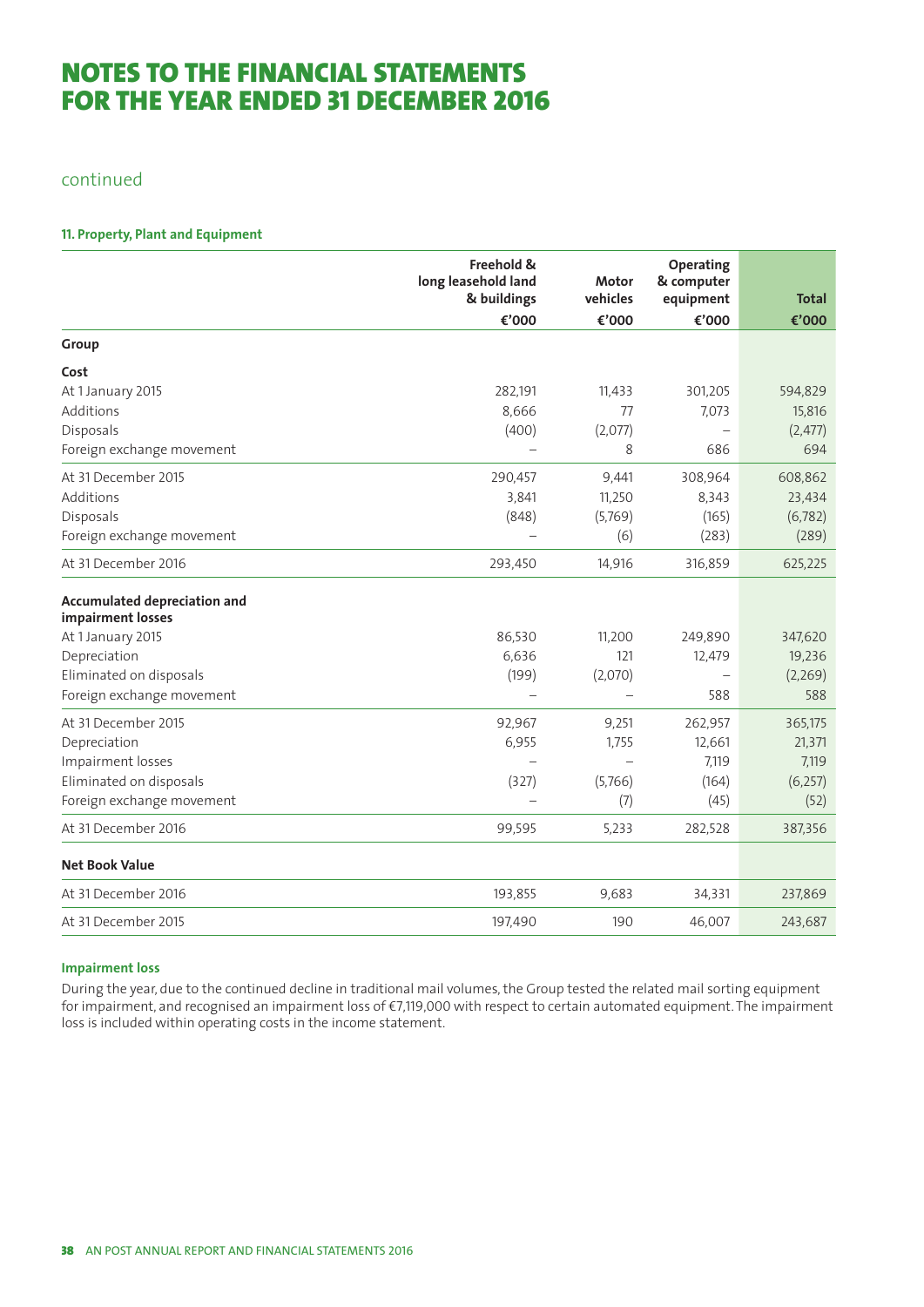|                                                   | Freehold &                         |                   | Operating               |              |
|---------------------------------------------------|------------------------------------|-------------------|-------------------------|--------------|
|                                                   | long leasehold<br>land & buildings | Motor<br>vehicles | & computer<br>equipment | <b>Total</b> |
|                                                   | €'000                              | €'000             | €'000                   | €'000        |
| Company                                           |                                    |                   |                         |              |
| Cost                                              |                                    |                   |                         |              |
| At 1 January 2015                                 | 283,890                            | 11,157            | 284,649                 | 579,696      |
| Additions                                         | 2,024                              |                   | 3,895                   | 5,919        |
| Disposals                                         | (400)                              | (2,053)           |                         | (2, 453)     |
| At 31 December 2015                               | 285,514                            | 9,104             | 288,544                 | 583,162      |
| Additions                                         | 3,826                              | 11,193            | 6,575                   | 21,594       |
| Disposals                                         | (848)                              | (5,703)           |                         | (6, 551)     |
| At 31 December 2016                               | 288,492                            | 14,594            | 295,119                 | 598,205      |
| Accumulated depreciation and<br>impairment losses |                                    |                   |                         |              |
| At 1 January 2015                                 | 81,942                             | 11,107            | 237,992                 | 331,041      |
| Depreciation                                      | 6,734                              | 47                | 10,507                  | 17,288       |
| Eliminated on disposals                           | (199)                              | (2,050)           |                         | (2, 249)     |
| At 31 December 2015                               | 88,477                             | 9,104             | 248,499                 | 346,080      |
| Depreciation                                      | 6,946                              | 1,692             | 10,772                  | 19,410       |
| Impairment losses                                 |                                    |                   | 7,119                   | 7,119        |
| Eliminated on disposals                           | (327)                              | (5,703)           |                         | (6,030)      |
| At 31 December 2016                               | 95,096                             | 5,093             | 266,390                 | 366,579      |
| <b>Net Book Value</b>                             |                                    |                   |                         |              |
| At 31 December 2016                               | 193,396                            | 9,501             | 28,729                  | 231,626      |
| At 31 December 2015                               | 197,037                            |                   | 40,045                  | 237,082      |

#### **Group and Company**

At 31 December 2016 the net carrying amount of property, plant and equipment held under finance leases was €17,727,000 (2015: €17,016,000). See note 23 for further information.

#### **Impairment loss**

During the year, due to the continued decline in traditional mail volumes, the Company tested the related mails sorting equipment for impairment, and recognised an impairment loss of €7,119,000 with respect to certain automated equipment. The impairment loss is included within operating costs in the income statement.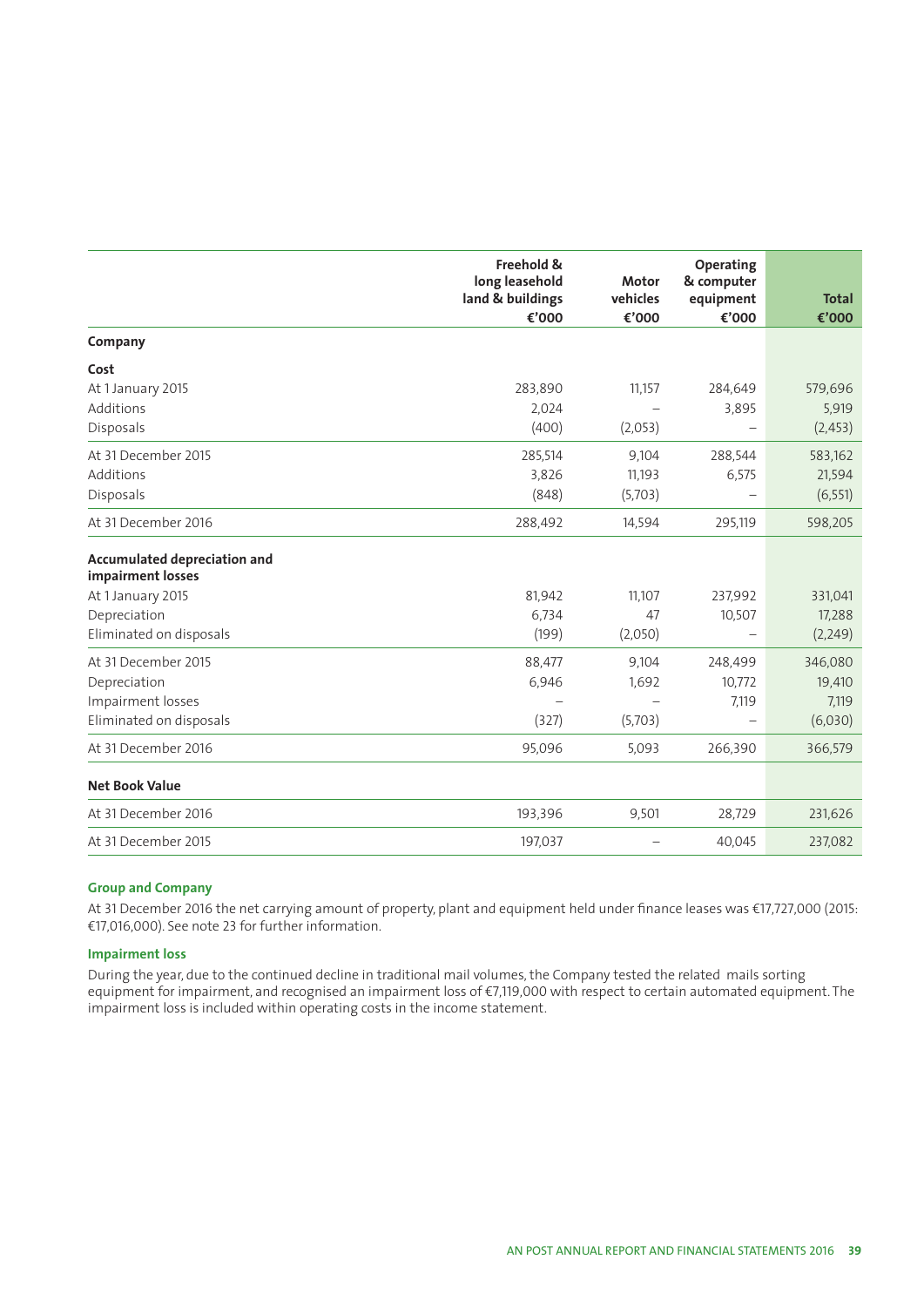# continued

**12. Investments**

|                                                 | <b>Group</b> | Group  | Company                         | Company |
|-------------------------------------------------|--------------|--------|---------------------------------|---------|
|                                                 | 2016         | 2015   | 2016                            | 2015    |
|                                                 | €'000        | €'000  | €'000                           | €'000   |
| Interest in Premier Lotteries Ireland (PLI)     | 33,746       | 29.778 | 33,746                          | 29,778  |
| Shares in subsidiary undertakings (see note 22) |              |        | 8,969                           | 8,969   |
| Investment in joint venture                     |              |        | $\hspace{0.1mm}-\hspace{0.1mm}$ |         |
| Available for sale investment                   | 173          | 323    | $\qquad \qquad -$               |         |
|                                                 | 33,919       | 30,101 | 42.715                          | 38,747  |

### **Interest in PLI**

|                                      | 2016   | 2015   |
|--------------------------------------|--------|--------|
|                                      | €'000  | €'000  |
| <b>Group and Company</b>             |        |        |
| The interest in PLI is comprised of: |        |        |
| <b>Available for sale</b>            |        |        |
| Investment in equity shares          | 350    | 350    |
| Preference shares                    | 11,868 | 9,738  |
| Loans and receivables                |        |        |
| Shareholder loans                    | 21,528 | 19,690 |
|                                      | 33,746 | 29,778 |

In 2014, An Post invested €25m in Premier Lotteries Ireland (PLI) by way of equity investment, shareholders' loans and preference shares.

### **Investment in equity shares**

The Company holds 10.7% of the equity in the entity, holds two of the six Board positions and has certain contractual rights. The majority shareholder is Ontario Teachers' Pension Plan and it holds 78.6%. This shareholder is an experienced Lottery operator and owns 100% of the United Kingdom National Lottery operation. In PLI, the majority shareholder is the primary influencer of the operating and financial policies.

Having considered the rights of An Post and the nature of the involvement of An Post in PLI, the directors determined that the appropriate accounting for this investment under IFRS is as an available for sale financial asset carried at fair value and not an associated undertaking.

# **Preference shares**

The preference shares entitle the Company to an annual preferential dividend for 20 years and are redeemable in 2034.

### **Shareholder loans**

The shareholders loan is repayable over 20 years to 2034 with a rate of interest of 9% per annum.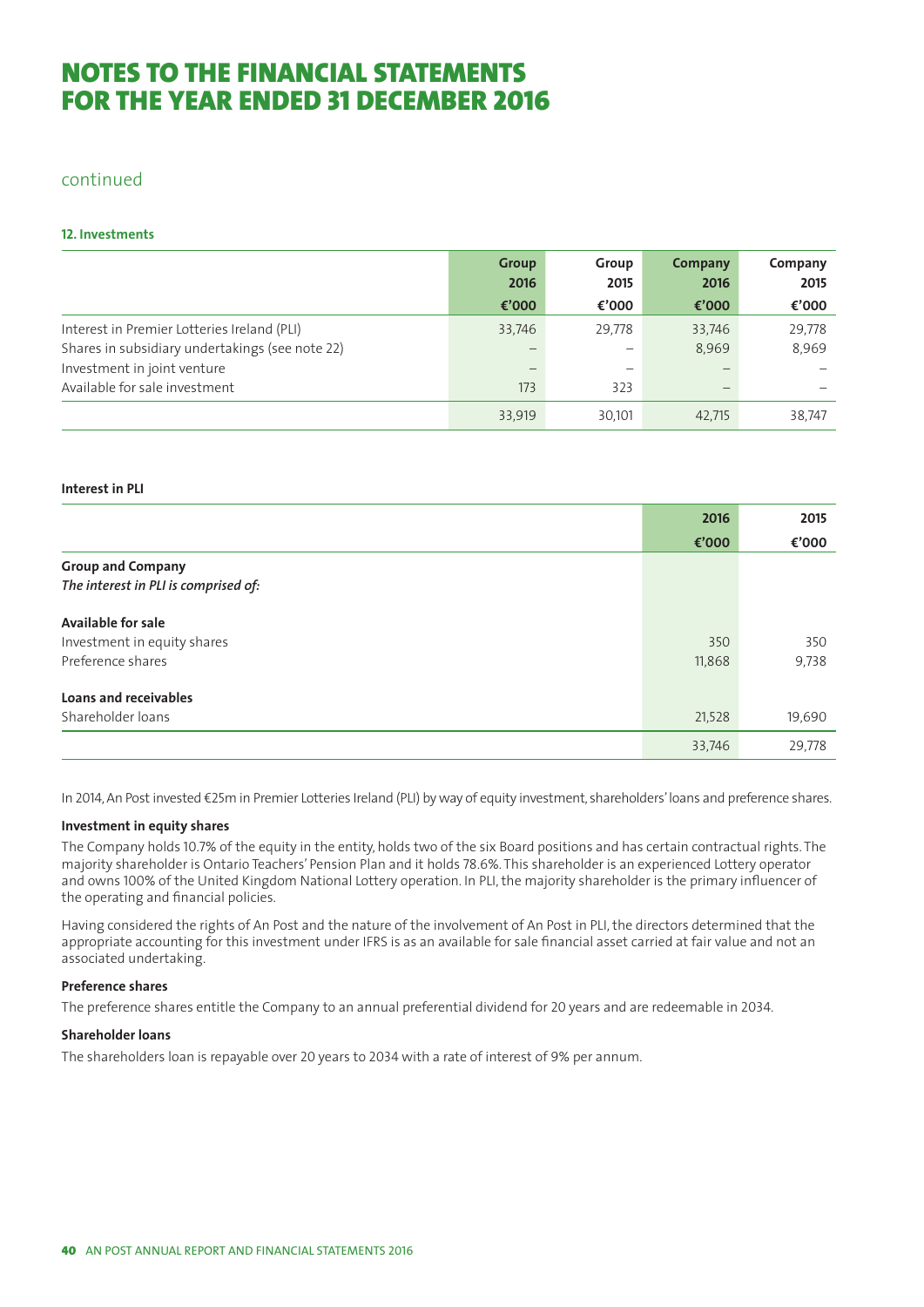#### **Investment in joint venture**

During the year, the Group's share of its joint venture's profit amounted to €nil (2015: €nil).

The following table summarises the financial information of The Prize Bond Company DAC as included in its own financial statements

|                                                                        | 2016                | 2015               |
|------------------------------------------------------------------------|---------------------|--------------------|
|                                                                        | €'000               | €'000              |
| Percentage ownership interest                                          | 50%                 | 50%                |
| Current assets<br>Current liabilities                                  | 18,615<br>(18, 615) | 15,067<br>(15,067) |
| Net assets (100%)                                                      |                     |                    |
| Group's share of net assets                                            | —                   |                    |
| Revenue                                                                | 9,908               | 9,209              |
| Profit from continuing operations<br>Total comprehensive income (100%) |                     |                    |
| Group's share of total comprehensive income                            | —                   |                    |

# **Available for sale investment**

|                                   | 2016<br>€'000 |
|-----------------------------------|---------------|
| Fair value as at 1 January 2016   | 323           |
| Reclassified to profit and loss   | (312)         |
| Net change in fair value          | 162           |
| Fair value as at 31 December 2016 | 173           |

In 2015, one of the GVS companies acquired an investment for a nominal amount. This investment was fair valued at €323,000 at 31 December 2015. In 2016, the GVS company received cash consideration of €312,000 for part of the investment and this amount was recognised in the income statement (see note 4). The value of the company's new investment was fair valued at the end of the year and the net change was recognised in other comprehensive income and held within fair value reserves.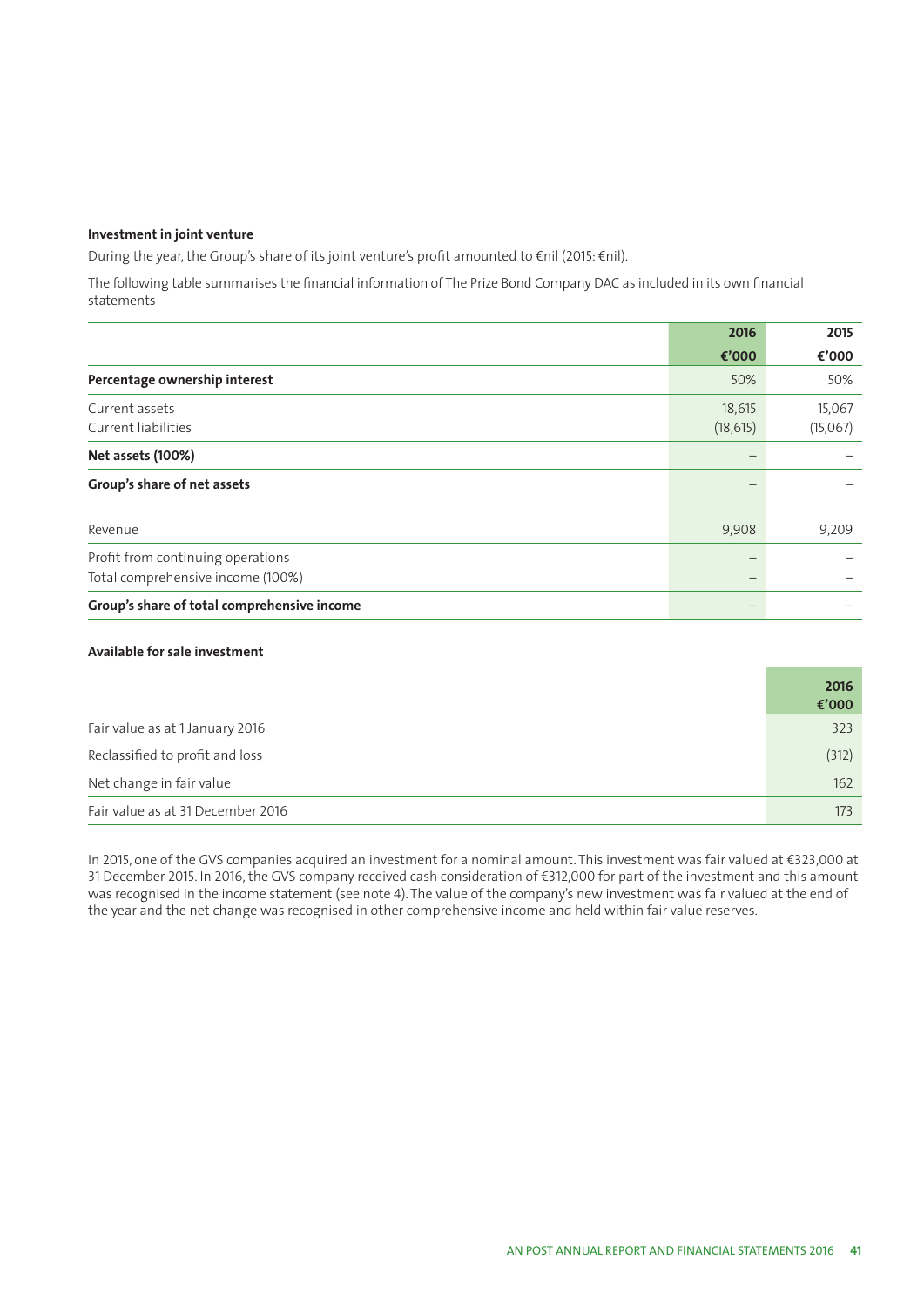# continued

# **13. Trade and Other Receivables**

|                                               | <b>Group</b><br>31 Dec 2016<br>€'000 | Group<br>31 Dec 2015<br>€'000 | Company<br>31 Dec 2016<br>€'000 | Company<br>31 Dec 2015<br>€'000 |
|-----------------------------------------------|--------------------------------------|-------------------------------|---------------------------------|---------------------------------|
| <b>Current assets</b>                         |                                      |                               |                                 |                                 |
| Trade receivables                             | 87,023                               | 83,437                        | 46,203                          | 42,256                          |
| Amounts owed by other subsidiary undertakings |                                      | -                             | 16,870                          | 13,501                          |
| Amounts owed by joint venture (note 25)       | 259                                  | 263                           | 259                             | 263                             |
| Other debtors                                 | 6,779                                | 3,436                         | 834                             | 1,068                           |
| Prize Bonds held                              | 812                                  | 812                           | 625                             | 625                             |
| Prepayments                                   | 10,087                               | 24,652                        | 5,281                           | 12,788                          |
|                                               | 104,960                              | 112,600                       | 70,072                          | 70,501                          |
| <b>Non-current assets</b>                     |                                      |                               |                                 |                                 |
| Amounts owed by subsidiary undertakings       |                                      |                               | 9,879                           | 12,038                          |
| Deferred tax asset                            | 1,678                                | 1,647                         | 533                             |                                 |
|                                               | 1,678                                | 1,647                         | 10,412                          | 12,038                          |
|                                               | 106,638                              | 114,247                       | 80,484                          | 82,539                          |

Amounts due from group undertakings are interest free, unsecured and payable on demand.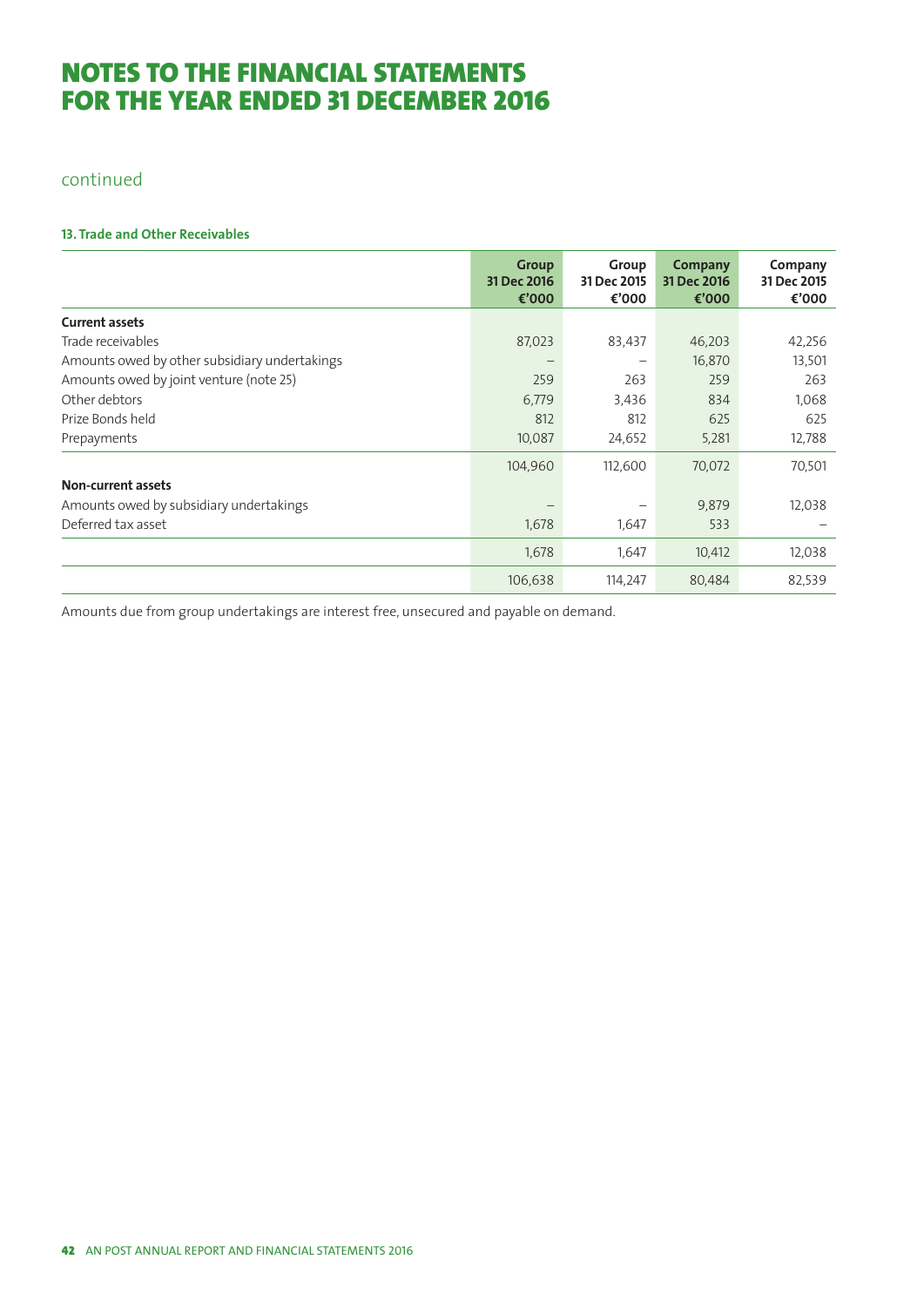## **14. Cash at Bank and In Hand**

|              | <b>Group</b><br>31 Dec 2016<br>€'000 | Group<br>31 Dec 2015<br>€'000 | Company<br>31 Dec 2016<br>€'000 | Company<br>31 Dec 2015<br>€'000 |
|--------------|--------------------------------------|-------------------------------|---------------------------------|---------------------------------|
| Cash at bank | 112,238                              | 164.740                       | 98.258                          | 151,110                         |
| Cash in hand | 140.206                              | 150.816                       | 140.206                         | 150,816                         |
|              | 252,444                              | 315,556                       | 238,464                         | 301.926                         |

# **Analysis of cash and cash equivalents**

|                          | At beginning | Cash      | At end  |
|--------------------------|--------------|-----------|---------|
|                          | of year      | flows     | of year |
|                          | € $'000$     | €'000     | €'000   |
| Cash at bank and in hand | 315,556      | (63, 112) | 252,444 |
| Bank overdraft           | (501)        | 445       | (56)    |
| Total                    | 315,055      | (62, 667) | 252,388 |

|                                                       | <b>Group</b><br>31 Dec 2016 | Group   | Company<br>31 Dec 2015 31 Dec 2016 | Company<br>31 Dec 2015 |
|-------------------------------------------------------|-----------------------------|---------|------------------------------------|------------------------|
|                                                       | €'000                       | €'000   | € $'000$                           | €'000                  |
| Restricted cash balance held-unredeemed prepaid cards | 138.389                     | 117.867 | -                                  |                        |
|                                                       | 138.389                     | 117.867 | -                                  |                        |

These amounts relate to the unredeemed balances held on One4all cards on issue. The cash held is segregated in a separate GVS client funds bank account.

|                                                               | <b>Group</b><br>31 Dec 2016 | Group<br>31 Dec 2015 | Company<br>31 Dec 2016 | Company<br>31 Dec 2015 |
|---------------------------------------------------------------|-----------------------------|----------------------|------------------------|------------------------|
|                                                               | €'000                       | €'000                | €'000                  | €'000                  |
| Amounts held in trust                                         | 235,378                     | 313.705              | 235.378                | 313.705                |
| Liability in relation to cash held – unredeemed prepaid cards | 138.389                     | 117.867              |                        |                        |
|                                                               | 373,767                     | 431.572              | 235.378                | 313.705                |

Included in current liabilities at 31 December 2016 was amounts held in trust of €373,767,000: (2015: €431,572,000). The majority of the amounts held in trust relates to funds held on behalf of the Company's clients. The Company operates, on an agency basis and for an agreed remuneration, the Post Office Savings Bank and other savings services for the NTMA, which acts on behalf of the Minister for Finance. The funds are remitted regularly to the NTMA. The assets and liabilities of such savings services vest in the Minister for Finance and accordingly, are not included in these financial statements.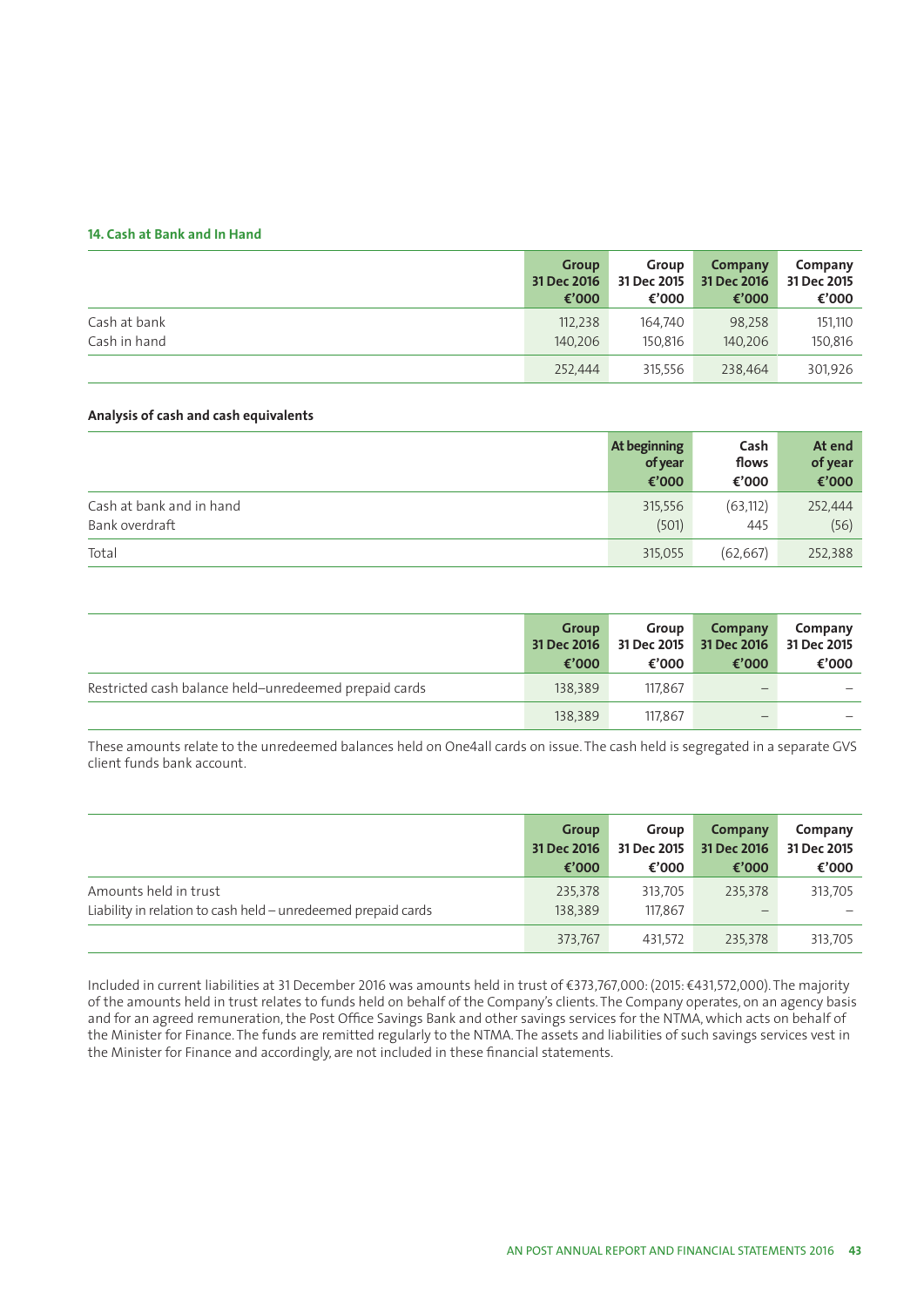# continued

# **15. Trade and Other Payables**

|                                               | <b>Group</b><br>31 Dec 2016<br>€'000 | Group<br>31 Dec 2015<br>€'000 | Company<br>31 Dec 2016<br>€'000 | Company<br>31 Dec 2015<br>€'000 |
|-----------------------------------------------|--------------------------------------|-------------------------------|---------------------------------|---------------------------------|
| Trade creditors                               | 40,307                               | 53.740                        | 19,523                          | 28,386                          |
| Amounts owed to subsidiary undertakings       |                                      |                               | 23,394                          | 17,253                          |
| Other creditors                               | 21,016                               | 18,446                        | 17,277                          | 13,940                          |
| Taxation and social welfare (note 17)         | 15,805                               | 12,563                        | 13,290                          | 10,565                          |
| Accruals                                      | 66,593                               | 70,927                        | 46,751                          | 50,574                          |
| Capital grants (note 18)                      | 102                                  | 102                           | 102                             | 102                             |
| Deferred revenue - agency commission          | 6,351                                | 4,639                         | $\qquad \qquad -$               |                                 |
| Deferred revenue - unused stamps sold / other | 12,826                               | 14,676                        | 11,450                          | 13,236                          |
|                                               | 163,000                              | 175.093                       | 131,787                         | 134,056                         |

Amounts due to group undertakings are interest free, unsecured and payable on demand. Deferred income in relation to unused stamps is based on a number of different estimation and sampling methods which are reviewed by management in order to make a judgement of the carrying amount of the deferred revenue.

# **16. Leases and Borrowings**

**Due within one year**

|                | <b>Group</b><br>31 Dec 2016<br>€'000 | Group<br>31 Dec 2015<br>€'000 | <b>Company</b><br>31 Dec 2016<br>€'000 | Company<br>31 Dec 2015<br>€'000 |
|----------------|--------------------------------------|-------------------------------|----------------------------------------|---------------------------------|
| Finance lease  | 5,476                                | 3,031                         | 5,391                                  | 2,963                           |
| Bank overdraft | 56                                   | 501                           | $\overline{\phantom{a}}$               |                                 |
| Term loan      | 4,000                                | 6,000                         | $\overline{\phantom{a}}$               | $\sim$                          |
|                | 9,532                                | 9,532                         | 5,391                                  | 2,963                           |

### **Due after one year**

|               | <b>Group</b><br>31 Dec 2016<br>€'000 | <b>Group</b><br>31 Dec 2015<br>€'000 | Company<br>31 Dec 2016<br>€'000 | Company<br>31 Dec 2015<br>€'000 |
|---------------|--------------------------------------|--------------------------------------|---------------------------------|---------------------------------|
| Finance lease | 18.502                               | 13.347                               | 18,502                          | 13,262                          |
|               | 18,502                               | 13.347                               | 18.502                          | 13,262                          |

The term loan is secured by way of a debenture over the assets of the Gift Voucher Shop Companies. It was repaid in February 2017. The indicative interest rate on the loan was 4.55%. The loan contains covenants based on EBITDA and net assets. The company was within its covenants at 31 December 2016.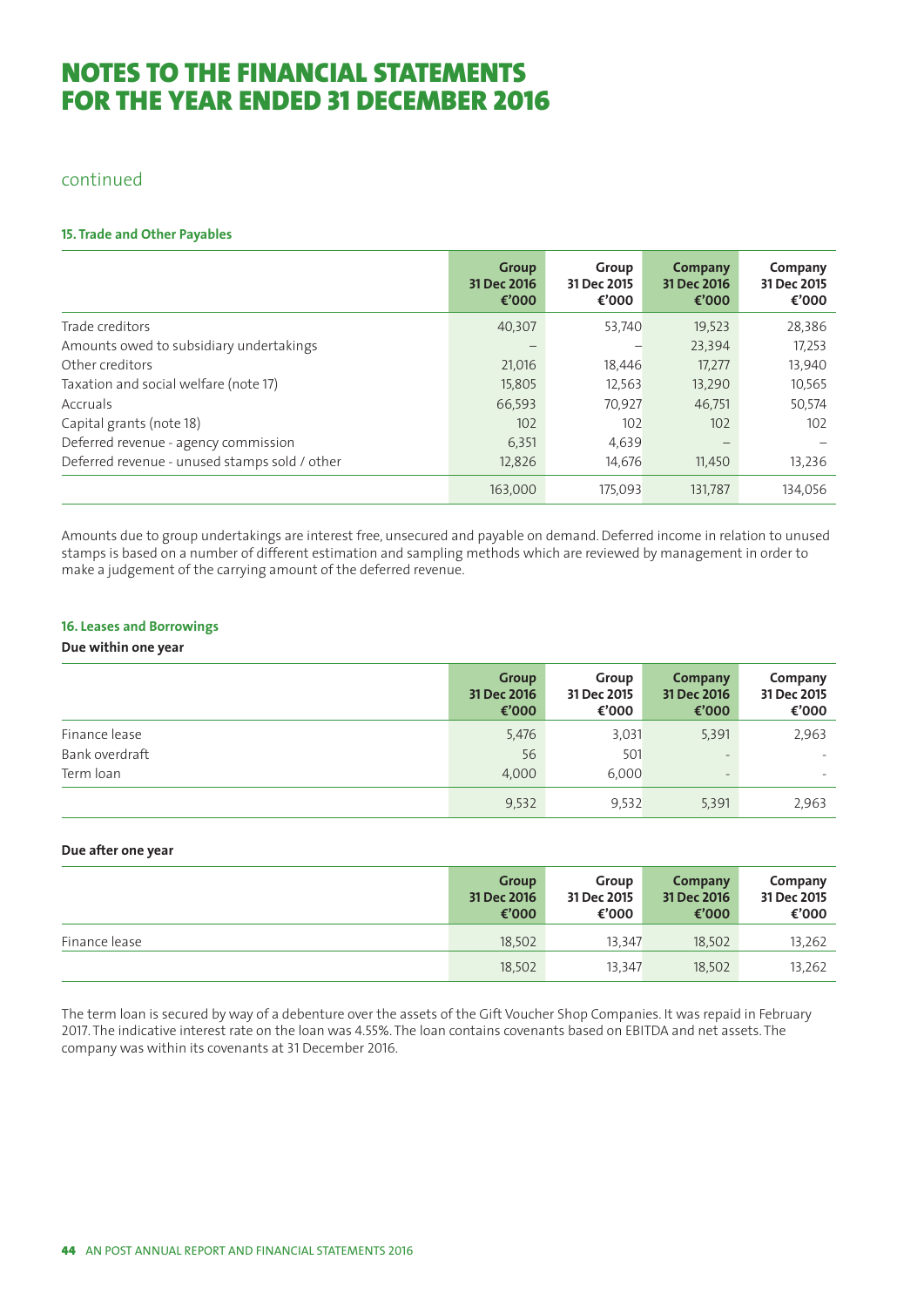# **17. Taxation and Social Welfare**

|                                       | <b>Group</b><br>31 Dec 2016<br>€'000 | Group<br>31 Dec 2015<br>€'000 | Company<br>31 Dec 2016<br>€'000 | Company<br>31 Dec 2015<br>€'000 |
|---------------------------------------|--------------------------------------|-------------------------------|---------------------------------|---------------------------------|
| Corporation tax payable/(receivable)  | 316                                  | 713                           | (1)                             | 8                               |
| Deferred tax liability                | 590                                  | 107                           | 533                             |                                 |
| Income tax deducted under PAYE        | 6,268                                | 4,823                         | 5,600                           | 4,077                           |
| Pay related social insurance          | 5,596                                | 5,258                         | 5,465                           | 5,096                           |
| Value added tax                       | 2,662                                | 1,281                         | 1,343                           | 1,064                           |
| Professional services withholding tax | 373                                  | 381                           | 350                             | 320                             |
|                                       | 15,805                               | 12,563                        | 13,290                          | 10.565                          |

# **18. Capital Grants**

|                                    | <b>Group</b><br>31 Dec 2016<br>€'000 | Group<br>31 Dec 2015<br>€'000 | <b>Company</b><br>31 Dec 2016<br>€'000 | Company<br>31 Dec 2015<br>€'000 |
|------------------------------------|--------------------------------------|-------------------------------|----------------------------------------|---------------------------------|
| At beginning of year               | 10,156                               | 4,857                         | 3,156                                  | 3,257                           |
| Grants received during the year    |                                      | 5,400                         | $\overline{\phantom{a}}$               |                                 |
| Amortised to income statement      | (362)                                | (101)                         | (102)                                  | (101)                           |
| At end of year                     | 9,794                                | 10,156                        | 3,054                                  | 3,156                           |
| Transferred to current liabilities | (102)                                | (102)                         | (102)                                  | (102)                           |
|                                    | 9,692                                | 10.054                        | 2,952                                  | 3,054                           |

# **19. Provisions**

**Group and Company**

The movements during the year were as follows:

|                                                                                     | <b>Provision</b><br>for business<br>restructuring<br>2016<br>€'000 | <b>Provision for</b><br>insurance<br>claims<br>2016<br>€'000 | <b>Total</b><br>2016<br>€'000 | <b>Provision</b><br>for business<br>restructuring<br>2015<br>€'000 | <b>Provision for</b><br>insurance<br>claims<br>2015<br>€'000 | <b>Total</b><br>2015<br>€'000 |
|-------------------------------------------------------------------------------------|--------------------------------------------------------------------|--------------------------------------------------------------|-------------------------------|--------------------------------------------------------------------|--------------------------------------------------------------|-------------------------------|
| At beginning of year<br>Provisions made during the year<br>Utilised during the year | 34,022<br>(5,442)                                                  | 10,402<br>2,537<br>(1,752)                                   | 44,424<br>2,537<br>(7, 194)   | 38,510<br>(4, 488)                                                 | 10,148<br>2,240<br>(1,986)                                   | 48,658<br>2,240<br>(6, 474)   |
| At end of year                                                                      | 28,580                                                             | 11,187                                                       | 39,767                        | 34,022                                                             | 10,402                                                       | 44,424                        |
| Current<br>Non-current                                                              | 9.000<br>19,580                                                    | 1.957<br>9,230                                               | 10,957<br>28,810              | 9.000<br>25,022                                                    | 1.900<br>8,502                                               | 10,900<br>33,524              |
|                                                                                     | 28,580                                                             | 11,187                                                       | 39,767                        | 34,022                                                             | 10,402                                                       | 44,424                        |

The provision for business restructuring relates to the cost associated with the current FTE reduction programme. The Group expects to settle the majority of the liability by 31 December 2018.

The provision for insurance claims relates to claims under the Group's self-insurance policy. The provision is determined on completion of a case by case assessment. The Group expects to settle the majority of the insurance liability over the next six years.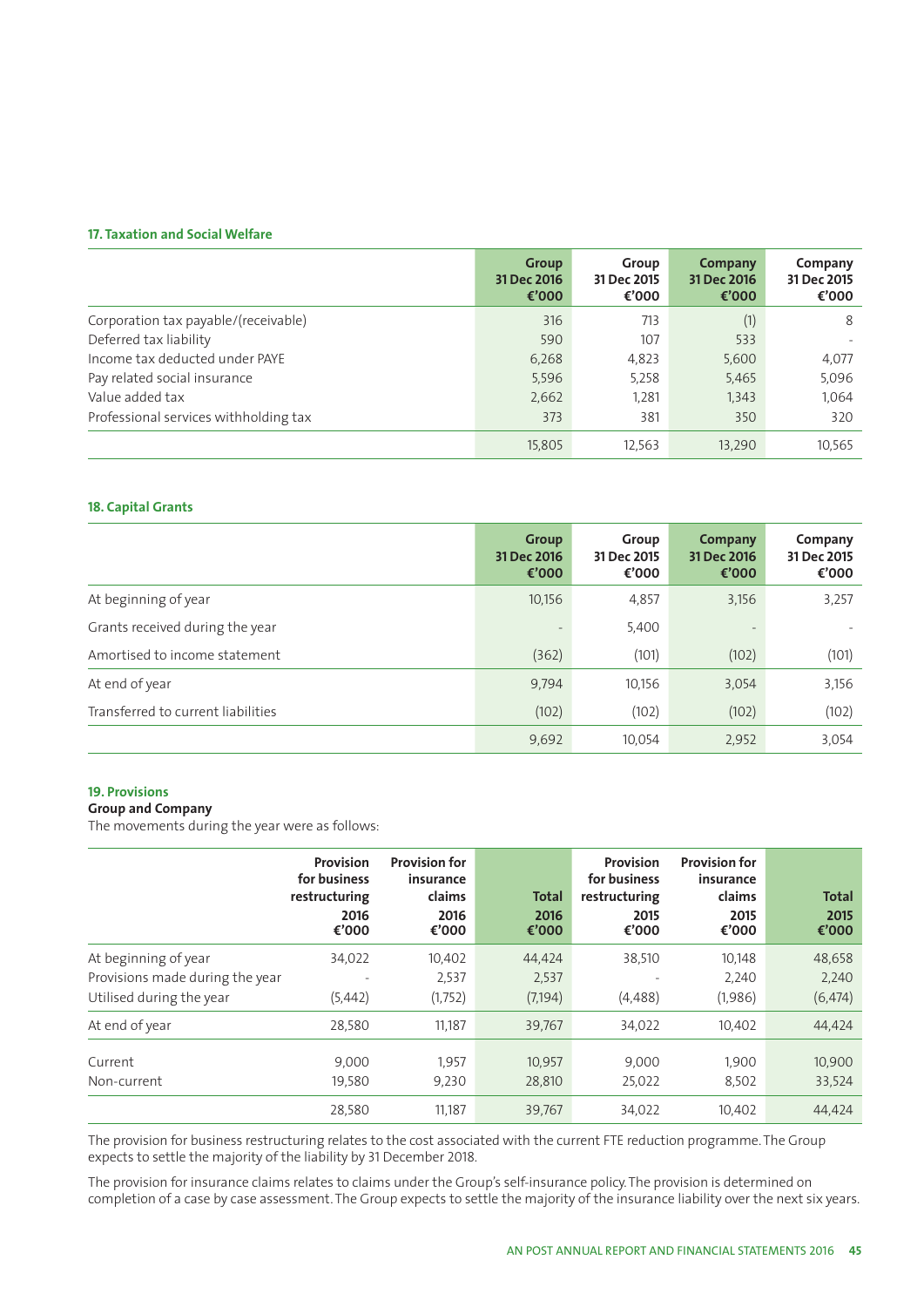continued

# **20. Pensions**

### **Group and Company**

The pension entitlements of employees arise under a number of defined benefit and defined contribution pension schemes, the assets of which are vested in independent trustees appointed by the Company for the sole benefit of employees and their dependents. Annual contributions are based on the advice of a professionally qualified actuary. Contributions payable to pension schemes and included in creditors at 31 December 2016 amounted to €3,452,000 (2015: €738,000) and were paid in January 2017. Employer contributions in 2017 are expected to be €46m.

The pension costs of the defined benefit schemes are assessed in accordance with the advice of an independent professionally qualified actuary. The most recent actuarial valuations, which took account of the changes to the normal retirement age, were carried out at 1 January 2016 using the projected unit credit method and at that date were sufficient to cover 98% of the accrued liabilities. The principal actuarial assumption was that, over the long term, the annual rate of return on investments would be 1.5% higher than the annual increase in pensionable remuneration. The actuarial valuation of 1 January 2016 recommended a contribution rate of 14.4% of pensionable remuneration in line with the funding proposal currently in place. The actuarial valuations are not available for public inspection but the results of the valuations have been advised to the members of the schemes.

## **Funding**

The Schemes are subject to an annual valuation under the Pensions Authority Minimum Funding Standard (MFS).The MFS valuation is intended as a check that a scheme has sufficient funds to provide a minimum level of benefits in the event that the scheme is wound-up. In addition, the Schemes are obliged to hold sufficient additional resources to satisfy the funding standard reserve as provided in section 44(2) of the Act.

As at 1 January 2013 the Schemes did not satisfy the Minimum Funding Standard, with a deficit of €311m. Consequently an MFS funding proposal was agreed between the Company, the Trustees and the Staff. This was approved by the Pensions Authority in May 2014. An amendment to the Schemes was submitted to the Department of Public Expenditure and Reform and the Department of Communications, Energy and Natural Resources and was approved in January 2015.

The amendments included an adjustment to the normal retirement age for certain members and to the definition of pensionable pay. The changes agreed to the Schemes have led to an improvement in the Schemes' funding position under MFS. At 31 December 2016, an estimated MFS position calculated a deficit of €67m (including the funding standard reserve). The funding proposal is currently on schedule to satisfy the Pension Authority's Minimum Funding Standard (including the funding standard reserve) by 31 December 2023. As part of the funding proposal the Company pledged a contingent asset which is a portfolio of properties it owns and it signed a resolution assigning these properties, with the approval of the relevant Departments in February 2015, confirming the funding agreement between the parties and the Trustees.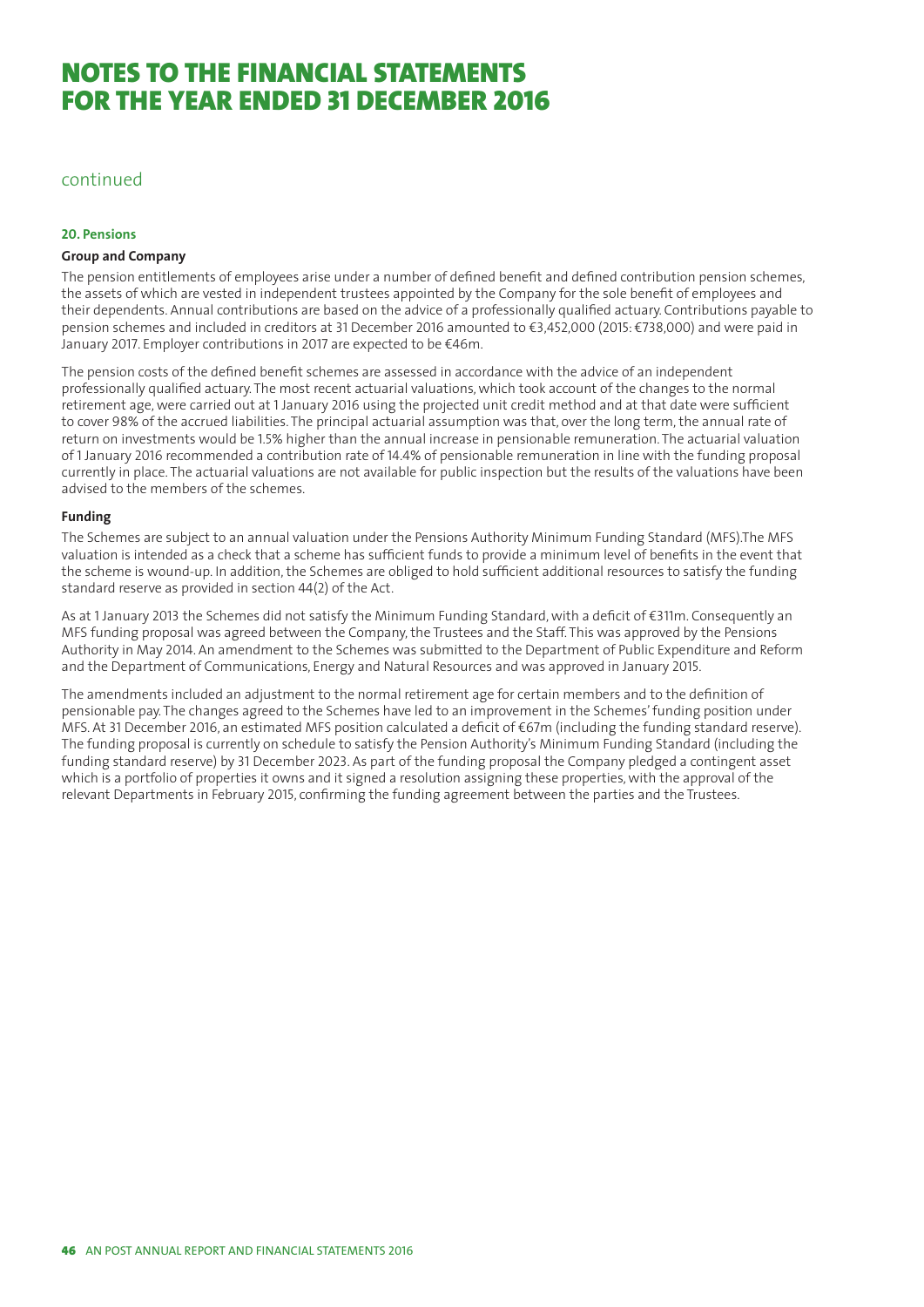# **Movement in the net defined benefit liability**

The following table shows a reconciliation from the opening balances to the closing balances for net defined benefit liability and its components.

|                                                         | <b>Defined benefit obligation</b> |               | Fair value of plan assets |               | Net defined benefit liability |               |  |
|---------------------------------------------------------|-----------------------------------|---------------|---------------------------|---------------|-------------------------------|---------------|--|
|                                                         | 2016<br>€'000                     | 2015<br>€'000 | 2016<br>€'000             | 2015<br>€'000 | 2016<br>€'000                 | 2015<br>€'000 |  |
| <b>Balance at 1 January</b>                             | 2,912,803                         | 3,039,860     | (2,743,600)               | (2,599,400)   | 169,203                       | 440,460       |  |
| Included in profit or loss                              |                                   |               |                           |               |                               |               |  |
| Current service cost                                    | 44,900                            | 47,100        |                           |               | 44,900                        | 47,100        |  |
| Interest cost/(credit)                                  | 71,830                            | 66,530        | (68, 200)                 | (56,900)      | 3,630                         | 9,630         |  |
|                                                         | 116,730                           | 113,630       | (68, 200)                 | (56,900)      | 48,530                        | 56,730        |  |
| Included in OCI                                         |                                   |               |                           |               |                               |               |  |
| Remeasurements<br>- Actuarial loss/(gain) arising from: |                                   |               |                           |               |                               |               |  |
| Demographic assumptions                                 |                                   | 100           |                           |               |                               | 100           |  |
| Financial assumptions                                   | 357,400                           | (147,900)     |                           |               | 357,400                       | (147,900)     |  |
| Experience adjustment                                   | (54,068)                          | (16, 566)     |                           |               | (54,068)                      | (16, 566)     |  |
| Return on plan assets                                   |                                   |               | (190, 132)                | (116, 734)    | (190, 132)                    | (116, 734)    |  |
|                                                         | 303,332                           | (164, 366)    | (190, 132)                | (116, 734)    | 113,200                       | (281,100)     |  |
| Other                                                   |                                   |               |                           |               |                               |               |  |
| Contributions paid by the employer                      |                                   |               | (46,600)                  | (45,900)      | (46,600)                      | (45,900)      |  |
| Administrative expenses from plan                       | (1,000)                           | (1,000)       | 1,000                     | 1,000         |                               |               |  |
| Member contributions                                    | 4,268                             | 4,066         | (4,268)                   | (4,066)       |                               |               |  |
| Benefits paid-unfunded scheme                           | (952)                             | (987)         |                           |               | (952)                         | (987)         |  |
| Benefits paid-funded scheme                             | (82, 800)                         | (78, 400)     | 82,800                    | 78,400        |                               |               |  |
|                                                         | (80, 484)                         | (76, 321)     | 32,932                    | 29,434        | (47, 552)                     | (46, 887)     |  |
| <b>Balance at 31 December</b>                           | 3,252,381                         | 2,912,803     | (2,969,000)               | (2,743,600)   | 283,381                       | 169,203       |  |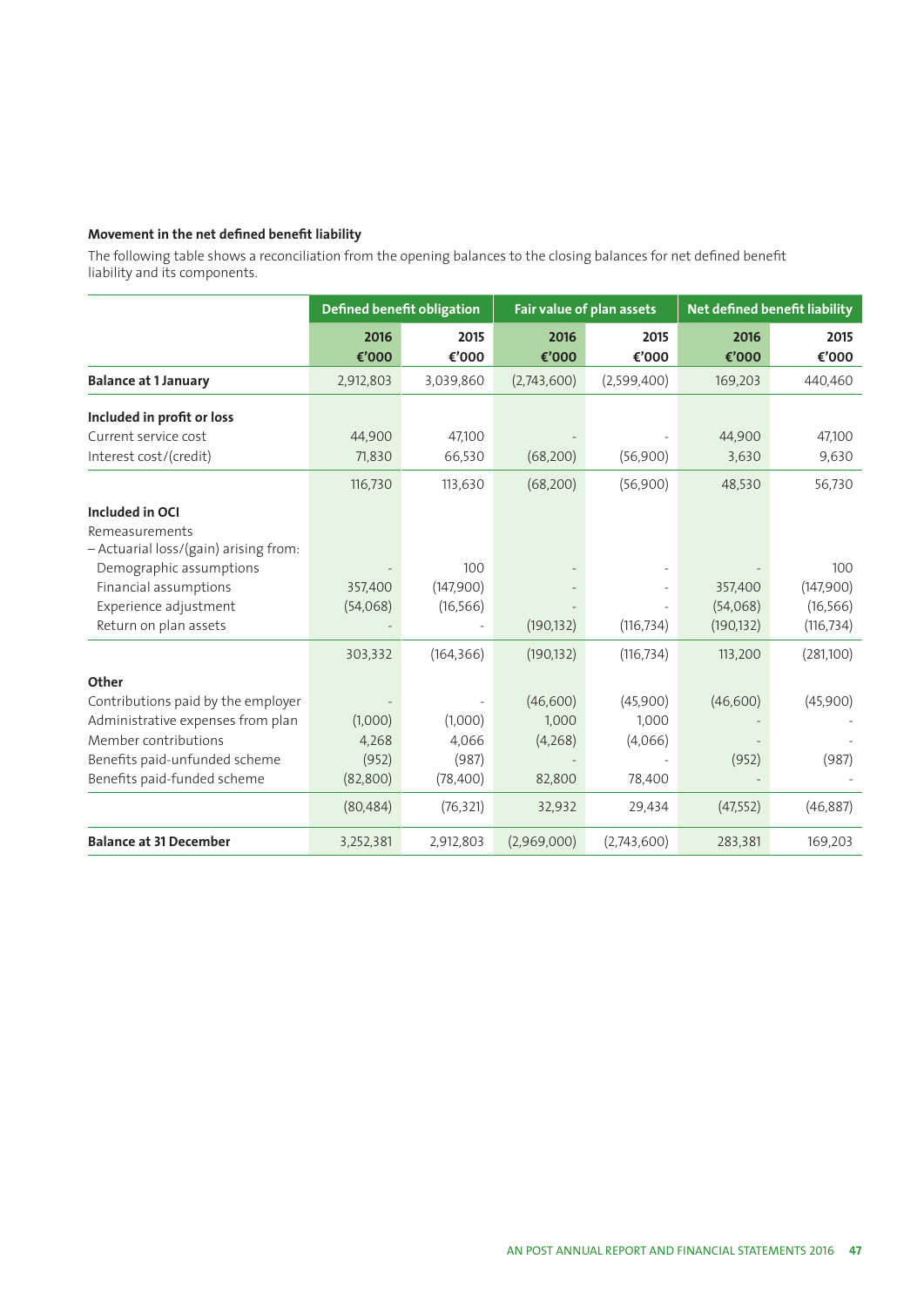# continued

## **20. Pensions** continued

### **Plan assets**

Plan assets comprise the following:

|                                                             | 2016<br>€'000 | 2015<br>€'000 |
|-------------------------------------------------------------|---------------|---------------|
| Equities: Global development markets                        | 1,315,644     | 1,171,870     |
| Equities: Emerging markets                                  | 136,156       | 120,430       |
| Equities: Total                                             | 1,451,800     | 1,292,300     |
| Bonds: Euro sovereign                                       | 899,600       | 832,500       |
| Other: Includes property, private equity and infrastructure | 617,600       | 618,800       |
| Fair value of pension schemes' assets                       | 2,969,000     | 2,743,600     |

Under the Trust Deed, the Trustees have full power to decide investment policy and to administer the funds at their disposal. The monies for investment are allocated to a number of investment managers and they each invest according to guidelines set out in an Investment Management Agreement approved by the Trustees. The investment managers provide detailed reports to the Trustees and investment performance is monitored on a regular basis by the Trustees. The majority of the assets of the Schemes are invested in equities and bonds. The remainder of the assets are invested in alternative asset classes, including property.

Five investment managers manage the following key mandates, which together account for 79% of the Schemes' assets:

- Passive global developed equity market SSgA;
- **•**  Active fixed interest mandate PIMCO;
- **•**  Passive fixed interest mandate SSgA;
- **•**  Active global small cap equity mandate Axa Rosenberg;
- **•**  Active emerging markets equity mandate JP Morgan;
- **•**  Active emerging markets equity mandate Heptagon.

In addition, the Trustees have property investments with SSgA, IPUT plc, Fidelity Investments, Rockspring PIM (LLP) and forestry investments with Irish Forestry Unit Trust (IforUT) and North American Forestry Investment Trust (NAFIT). The Trustees have committed to invest in a number of venture capital funds. The Trustees continue to invest in a number of alternative investments – in some cases the investment amount is called down by the manager over a period of time rather than an upfront investment. These investments include currency, infrastructure, direct lending, private equity and forestry. The Trustees also hold an investment in Premier Lotteries Ireland DAC, the company operating the National Lottery.

### **Defined benefit obligation**

## **(i) Actuarial assumptions**

The following were the principal actuarial assumptions at the reporting date:

|                                 | 2016  | 2015                          |
|---------------------------------|-------|-------------------------------|
| Valuation method                |       | Projected Unit Projected Unit |
| Discount rate                   | 1.80% | 2.50%                         |
| Inflation - CPI                 | 1.75% | 1.75%                         |
| Relevant wage inflation         | 1.25% | 1.25%                         |
| Increase to pensions in payment | 1.25% | 1.25%                         |
| Pensionable salary increases    | 1.25% | 1.25%                         |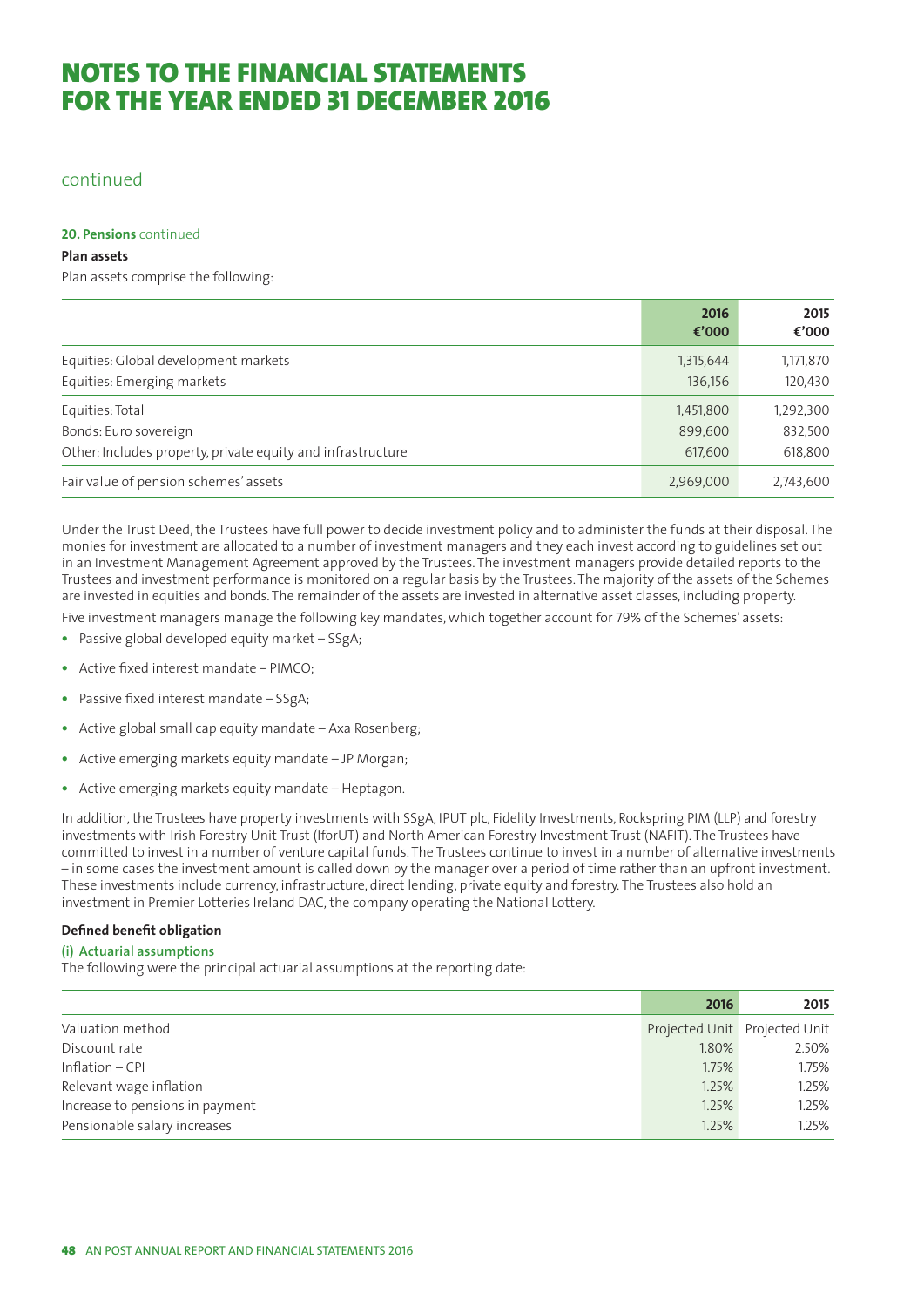### **Defined benefit obligation** continued

#### **(i) Actuarial assumptions** continued

The assumptions relating to longevity underlying the pension liabilities at the reporting date are based on standard actuarial mortality tables and include an allowance for future improvements in longevity.

The assumptions are equivalent to expecting a 65-year old to live to the following ages:

|                              | 2016 |               | 2015 |        |
|------------------------------|------|---------------|------|--------|
|                              | Male | <b>Female</b> | Male | Female |
| Life expectancy at 65        |      |               |      |        |
| Current pensioners - aged 65 | 87.0 | 89.0          | 86.9 | 88.9   |
| Future pensioners - aged 40  | 89.8 | 91.9          | 89.7 | 91.8   |

At 31 December 2016, the weighted average duration of the defined benefit obligation was 18 years (2015: 17 years).

#### **(ii) Sensitivity analysis**

Reasonable possible changes at the reporting date to one of the relevant actuarial assumptions, holding other assumptions constant, would have affected the defined benefit obligation by the amounts shown below.

|                                        | 31 Dec 2016 |                 | 31 Dec 2015     |                 |
|----------------------------------------|-------------|-----------------|-----------------|-----------------|
|                                        | €'m<br>€'m  |                 | €'m             | €'m             |
|                                        | Increase    | <b>Decrease</b> | <b>Increase</b> | <b>Decrease</b> |
| Discount rate (0.25% movement)         | (138.5)     | 144.7           | (117.3)         | 122.3           |
| Future salary growth (0.25% movement)  | 141.7       | (135.7)         | 120.6           | (115.8)         |
| Future pension growth (0.25% movement) | 141.7       | (135.7)         | 120.6           | (115.8)         |

Although the analysis does not take account of the full distribution of cash flows expected under the plan, it does provide an approximation of the sensitivity of the assumptions shown.

#### **An Post Pension Scheme Contingent Asset**

Under the terms of the plan to meet the Minimum Funding Standard requirements a mortgage and charge relating to certain property assets of the Company with a value of €72.5 million was put in place in favour of the An Post Pension Scheme ("the Scheme") for use as a contingent asset of the Scheme. Under the terms of the mortgage and charge, should a disposal of these property assets occur that meets the terms of the mortgage and charge, the Scheme is entitled to the sale proceeds, or for the assets sold to be replaced by other assets of an equal market value. The maximum amount recoverable by the Trustees of the Scheme under the mortgage and charge is €100 million.

#### **21. Share Capital and Reserves**

|                                                                                 | 31 Dec 2016<br>€'000 | 31 Dec 2015<br>€'000 | 1 Jan 2015<br>€'000 |
|---------------------------------------------------------------------------------|----------------------|----------------------|---------------------|
| Authorised:<br>80,000,000 Ordinary Shares of €1.25 each                         | 100,000              | 100.000              | 100.000             |
| Allotted, called up and fully paid:<br>54,590,946 Ordinary Shares of €1.25 each | 68,239               | 68.239               | 68,239              |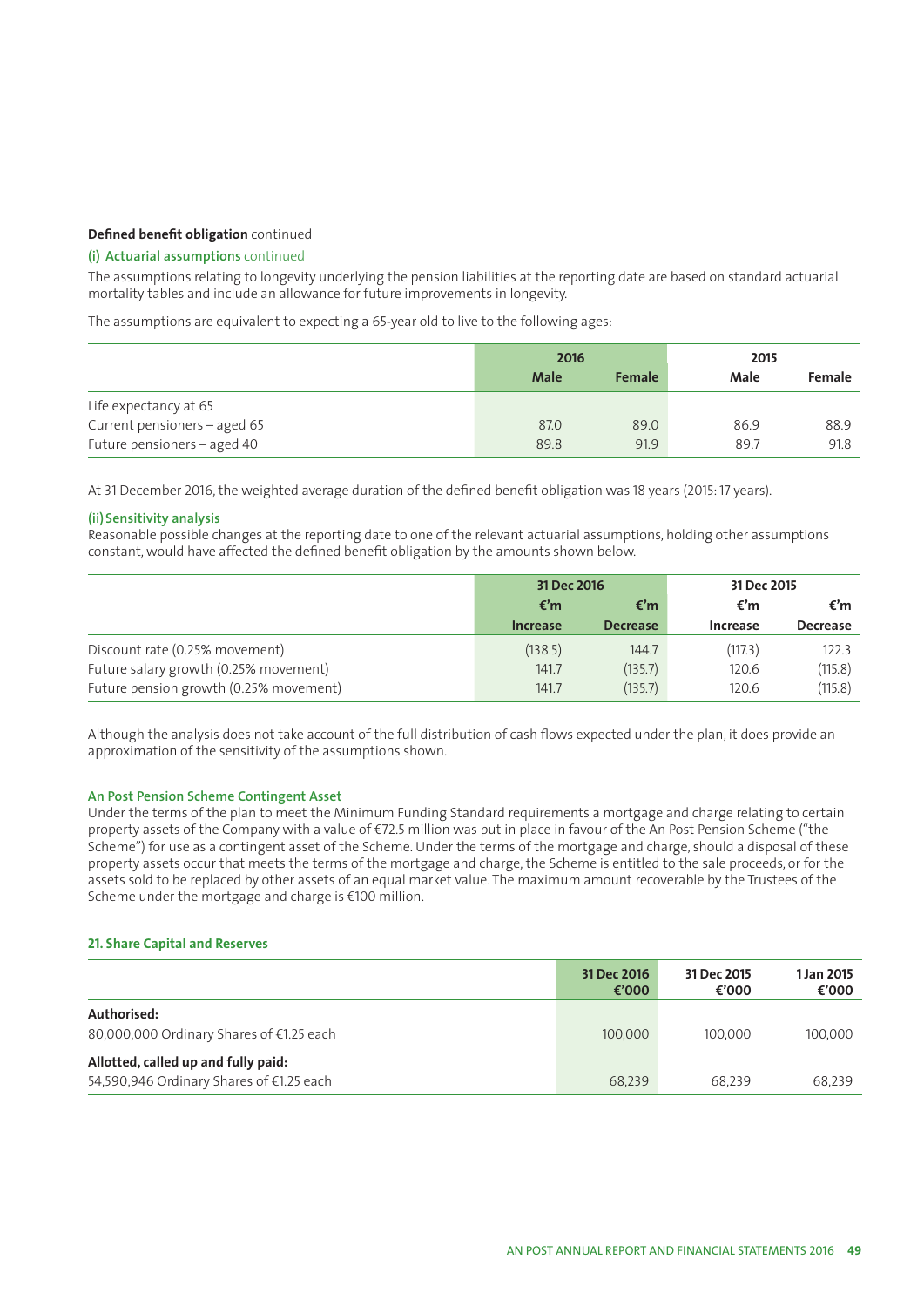# continued

# **21. Share Capital and Reserves** continued

## **Nature and purpose of reserves**

### **Undenominated capital**

On 14 January 2003, the Company's shares were renomalised from €1.269738 to €1.25 per share and an amount of €877,000 was transferred to a capital conversion reserve fund.

#### **Foreign currency translation reserve**

The translation reserve comprises all foreign currency differences arising from the translation of the financial statements of foreign operations.

#### **Fair value reserve**

The fair value reserve comprises the cumulative net change in the fair value of available for sale financial assets, net of tax and non-controlling interest.

# **22. Subsidiary Companies and Joint Ventures**

#### **Subsidiary undertakings held directly by the Company**

| <b>Name</b>                                                        | <b>Nature of Business</b>                                                  | % Holding | <b>Registered Office</b>                                    |
|--------------------------------------------------------------------|----------------------------------------------------------------------------|-----------|-------------------------------------------------------------|
| PostPoint Services Limited                                         | Mobile top ups                                                             | 100%      | General Post Office<br>O'Connell Street, Dublin 1, D01 F5P2 |
| PrintPost Limited                                                  | High volume printing                                                       | 100%      | General Post Office<br>O'Connell Street, Dublin 1, D01 F5P2 |
| An Post BillPost Processing Service<br>Limited                     | Bill payment processing                                                    | 100%      | General Post Office<br>O'Connell Street, Dublin 1, D01 F5P2 |
| An Post GeoDirectory DAC                                           | Database services                                                          | 51%       | General Post Office<br>O'Connell Street, Dublin 1, D01 F5P2 |
| Precision Marketing Information<br>Limited trading as Data Ireland | Provision of marketing data, database<br>services and business directories | 100%      | General Post Office<br>O'Connell Street, Dublin 1, D01 F5P2 |
| Arcade Property Company Limited                                    | Property development and letting                                           | 100%      | General Post Office<br>O'Connell Street, Dublin 1, D01 F5P2 |
| Prince's Street Property Company<br>Limited                        | Dormant                                                                    | 100%      | General Post Office<br>O'Connell Street, Dublin 1, D01 F5P2 |
| Post Consult International Limited                                 | Computer software services                                                 | 100%      | General Post Office<br>O'Connell Street, Dublin 1, D01 F5P2 |
| Post.Trust Limited                                                 | Digital certification and Security<br>Service                              | 100%      | General Post Office<br>O'Connell Street, Dublin 1, D01 F5P2 |
| Transpost Limited                                                  | Courier and distribution                                                   | 100%      | General Post Office<br>O'Connell Street, Dublin 1, D01 F5P2 |
| Kompass Ireland Publishers Limited                                 | Dormant                                                                    | 100%      | General Post Office<br>O'Connell Street, Dublin 1, D01 F5P2 |
| An Post (NI) Limited                                               | Holding company                                                            | 100%      | Stokes House, College Square East<br>Belfast                |
| <b>TSC Ventures DAC</b>                                            | Holding company                                                            | 53.6%     | General Post Office<br>O'Connell Street, Dublin 1, D01 F5P2 |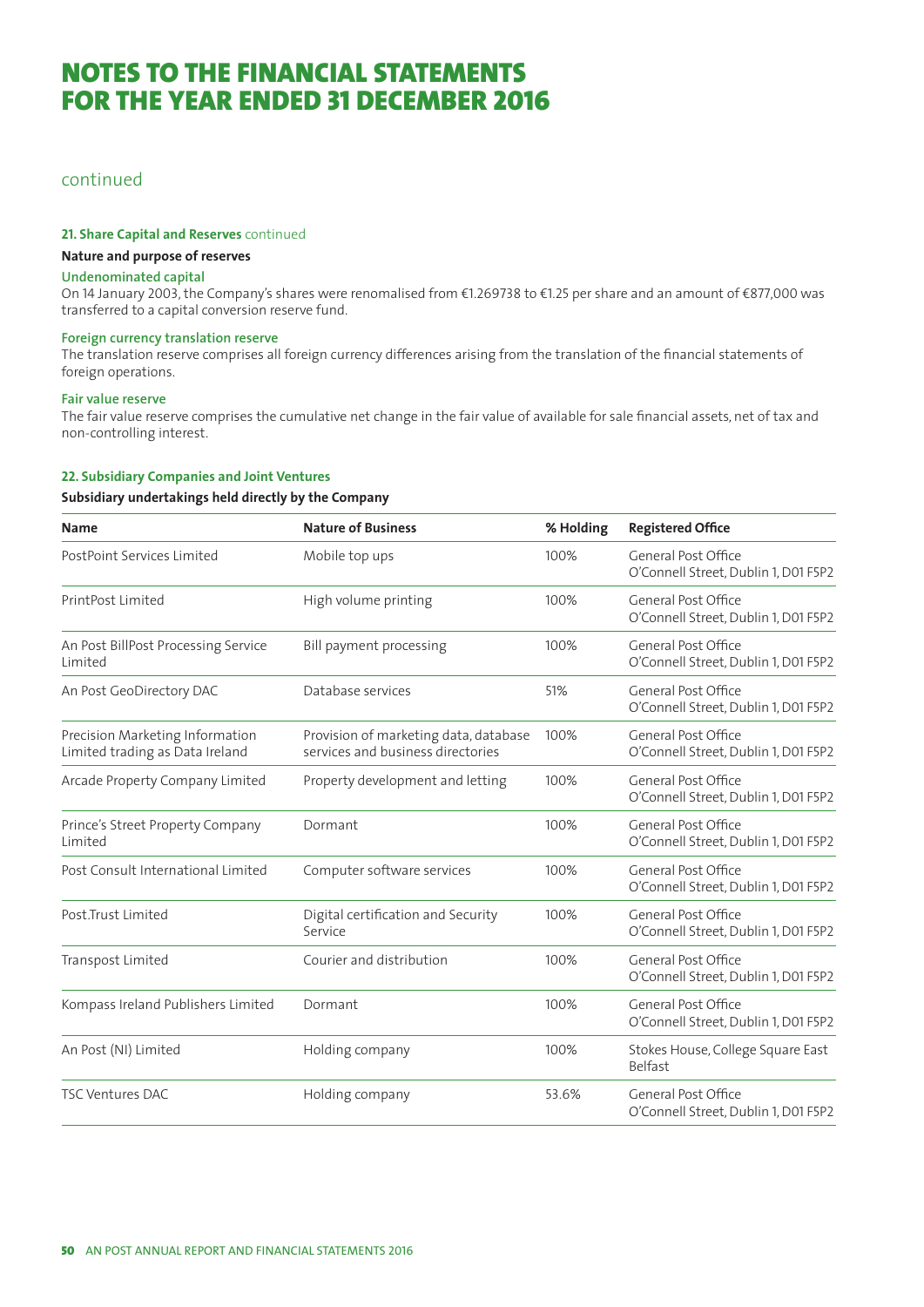#### **Subsidiary undertakings held indirectly through a subsidiary undertaking**

| Name                                                      | <b>Nature of Business</b>                          | % Holding | Registered Office                                             |
|-----------------------------------------------------------|----------------------------------------------------|-----------|---------------------------------------------------------------|
| Air Business Limited                                      | Distribution and magazine<br>subscription services | 100%      | 4, The Merlin Centre, Acrewood Way,<br>St. Albans Herts, U.K. |
| GVS Gift Voucher Shop DAC                                 | Retail gift vouchers                               | 53.6%     | General Post Office<br>O'Connell Street, Dublin 1, D01 F5P2   |
| The Gift Voucher Shop Limited                             | Retail gift vouchers                               | 53.6%     | 4, The Merlin Centre, Acrewood Way,<br>St. Albans Herts, U.K. |
| GVS Prepaid Limited                                       | Retail gift cards                                  | 53.6%     | 4, The Merlin Centre, Acrewood Way,<br>St. Albans Herts, U.K. |
| One Direct (Ireland) Limited<br>trading as Post Insurance | Insurance Broker                                   | 100%      | General Post Office<br>O'Connell Street, Dublin 1, D01 F5P2   |
| Jordan & Co International Limited                         | Distribution                                       | 100%      | 4, The Merlin Centre, Acrewood Way<br>St. Albans Herts, U.K.  |
| GPO IEC Limited                                           | <b>GPO Exhibition Centre</b>                       | 100%      | General Post Office<br>O'Connell Street, Dublin 1, D01 F5P2   |

#### **Joint ventures held directly by the Company**

| Name                       | Nature of Business                         | % Holding | Registered Office                                           |
|----------------------------|--------------------------------------------|-----------|-------------------------------------------------------------|
| The Prize Bond Company DAC | Administration of the<br>Prize Bond Scheme | 50%       | General Post Office<br>O'Connell Street, Dublin 1, D01 F5P2 |

Air Business Limited, Jordan & Co International Limited, The Gift Voucher Shop Limited and GVS Prepaid Limited are incorporated in and operate in England & Wales. An Post (NI) Limited is incorporated in and operates in Northern Ireland. All other undertakings are incorporated in and operate in the Republic of Ireland. All shareholdings consist of ordinary share capital.

The Prize Bond Company DAC carries on the business of administering the Prize Bond Scheme under contract from the National Treasury Management Agency.

The Company has given a guarantee under Section 357 of the Companies Act, 2014 to the following entities in the current year: Post Consult International Limited; PrintPost Limited; Post.Trust Limited; Transpost Limited; Precision Marketing Information Limited; Prince's Street Property Company Limited; An Post BillPost Processing Services Limited; Kompass Ireland Publishers Limited and PostPoint Services Limited.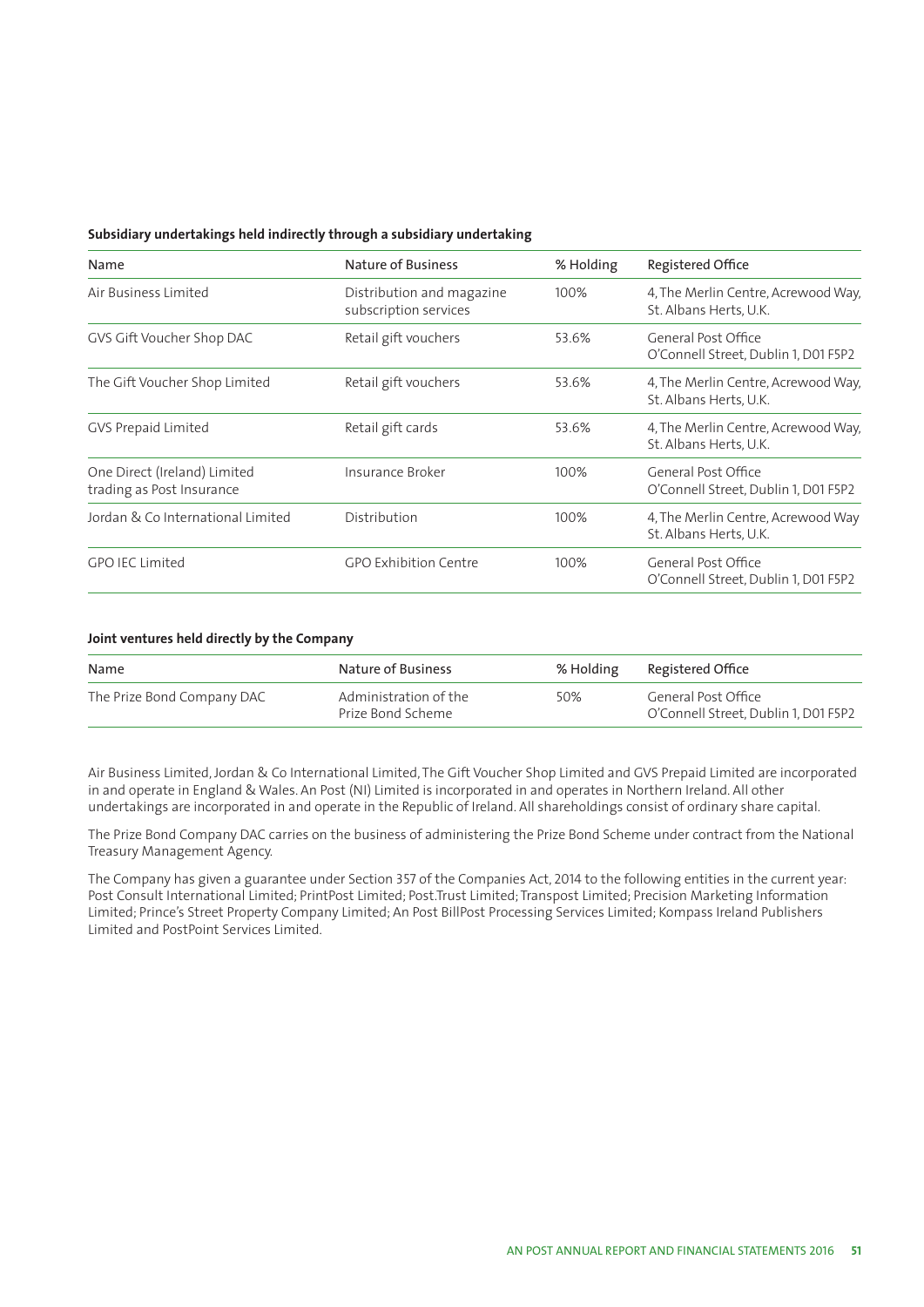# continued

# **23. Lease Commitments**

# **Operating leases**

Total future commitments under operating leases are as follows:

|                            | Land &    | Equipment<br>and motor   |              | Land &    | Equipment<br>and motor   |              |
|----------------------------|-----------|--------------------------|--------------|-----------|--------------------------|--------------|
|                            | buildings | vehicles                 | <b>Total</b> | buildings | vehicles                 | <b>Total</b> |
|                            | 2016      | 2016                     | 2016         | 2015      | 2015                     | 2015         |
|                            | €'000     | €'000                    | €'000        | €'000     | €'000                    | €'000        |
| Group                      |           |                          |              |           |                          |              |
| Less than one year         | 6,224     | 11,944                   | 18,168       | 6,042     | 12,120                   | 18,162       |
| Between one and five years | 20,926    | 12,555                   | 33,481       | 24,180    | 15,003                   | 39,183       |
| More than five years       | 23,020    | ۰                        | 23,020       | 23,919    |                          | 23,919       |
|                            | 50,170    | 24,499                   | 74,669       | 54,141    | 27,123                   | 81,264       |
| Company                    |           |                          |              |           |                          |              |
| Less than one year         | 4,302     | 11,678                   | 15,980       | 3,900     | 12,049                   | 15,949       |
| Between one and five years | 14,387    | 12,277                   | 26,664       | 15,645    | 14,953                   | 30,598       |
| More than five years       | 18,218    | $\overline{\phantom{a}}$ | 18,218       | 16,490    | $\overline{\phantom{a}}$ | 16,490       |
|                            | 36,907    | 23,955                   | 60,862       | 36,035    | 27,002                   | 63,037       |

# **Finance leases**

Future payments under finance leases at year end for the Group and Company were as follows:

|                            | Future minimum lease<br>payments |                          |                          | Interest | Present value of minimum<br>lease payments |        |  |
|----------------------------|----------------------------------|--------------------------|--------------------------|----------|--------------------------------------------|--------|--|
|                            | 2016                             | 2015                     | 2016                     | 2015     | 2016                                       | 2015   |  |
|                            | €'000                            | €'000                    | €'000                    | €'000    | €'000                                      | €'000  |  |
| Less than one year         | 5,906                            | 3,379                    | 430                      | 348      | 5,476                                      | 3,031  |  |
| Between one and five years | 18,950                           | 13,821                   | 448                      | 474      | 18,502                                     | 13,347 |  |
| More than five years       |                                  | $\overline{\phantom{0}}$ | $\overline{\phantom{a}}$ |          |                                            |        |  |
|                            | 24,856                           | 17,200                   | 878                      | 822      | 23,978                                     | 16,378 |  |

# **24. Capital Commitments**

Future capital expenditure approved by the directors but not provided for in the financial statements was as follows:

|                                   | <b>Group</b><br>2016<br>€'000 | Group<br>2015<br>€'000 | Company<br>2016<br>€'000 | Company<br>2015<br>€'000 |
|-----------------------------------|-------------------------------|------------------------|--------------------------|--------------------------|
| Contracted for                    | 6,685                         | 1,565                  | 5,015                    | 915                      |
| Authorised but not contracted for | 5,006                         | 6,211                  | 4,886                    | 6,091                    |
|                                   | 11,691                        | 7,776                  | 9,901                    | 7,006                    |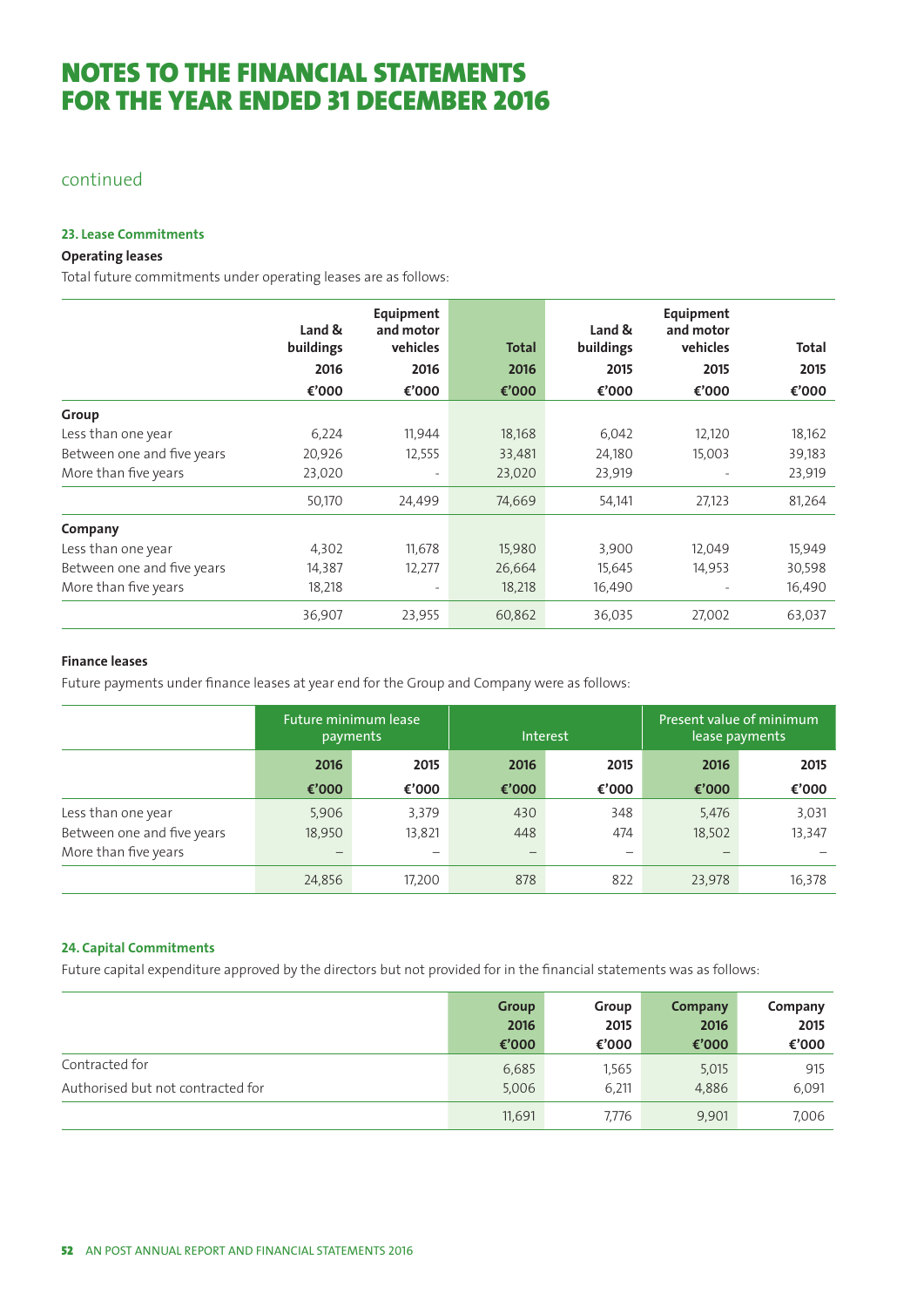#### **25. Related Parties**

#### **Controlling party**

The Group was controlled throughout the year by the Minister for Communications, Climate Action and Environment who holds the entire issued share capital of An Post except for one ordinary share held by the Minister for Finance (which stands transferred to the Minister for Public Expenditure and Reform under the Ministers and Secretaries Act 2011).

#### **Other related party transactions**

#### **The Prize Bond Company DAC**

Under the terms of a contract with The Prize Bond Company DAC, the Company carries out certain aspects of the administration of the Prize Bond Scheme. Fees earned by the Company in respect of such services amounted to €4,227,000 for the year ended 31 December 2016 (2015: €3,845,000). The amount owed by The Prize Bond Company DAC to the Group was €259,000 at 31 December 2016; (2015: €263,000). At 31 December 2016 the Group held €812,000: (2015: €812,000) of Prize Bonds.

#### **Transactions with Government departments and other State bodies**

The Group provides, in the ordinary course of business, postage, agency, remittance and courier services to various Government departments and other State bodies on an arm's length basis. The Group also conducts day to day banking services and treasury with banking institutions owned by the State..

#### **Transactions with key management personnel, comprising executive directors, non‑executive directors and other members of the Groups' executive management committee**

|                               | 2016  | 2015  |
|-------------------------------|-------|-------|
|                               | €'000 | €'000 |
| Short-term employee benefits  | 2,876 | 2,848 |
| Non executive directors' fees | 224   | 236   |
| Post-employment benefits      | 345   | 341   |
|                               | 3,445 | 3,425 |

#### **26. Contingencies**

### **Group and Company**

There were no contingent liabilities or guarantees at 31 December, 2016 or 2015 which could give rise to material losses other than as disclosed elsewhere in the financial statements.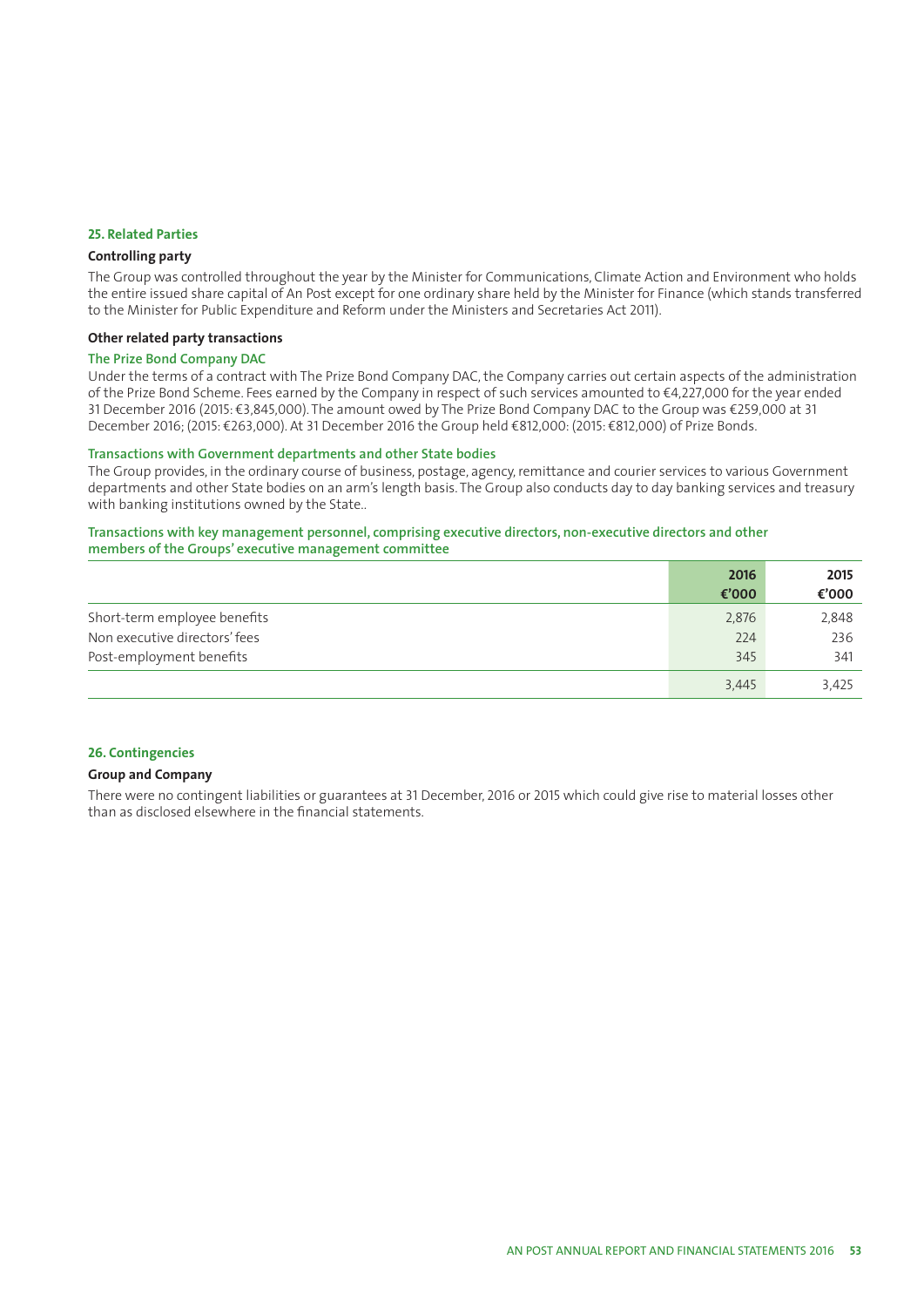continued

# **27. Financial Instruments – Fair Value and Risk Management**

## **Fair value**

## **A. Accounting classifications and fair values**

The Group measures fair values using the following hierarchy of methods:

- **•**  Level 1 Inputs that are quoted market prices (unadjusted) in active markets for identical instruments.
- Level 2 Inputs other than quoted prices included within Level 1 that are observable either directly (i.e. as prices) or indirectly (i.e. derived from prices). This category includes instruments valued using: quoted market prices in active markets for similar instruments; quoted prices for identical or similar instruments in markets that are considered less than active; or other valuation techniques in which all significant inputs are directly or indirectly observable from market data.
- **•**  Level 3 Inputs that are unobservable. This category includes all instruments for which the valuation technique includes inputs not based on observable data and the unobservable inputs have a significant effect on the instrument's valuation. This category includes instruments that are valued based on quoted prices for similar instruments but for which significant unobservable adjustments or assumptions are required to reflect differences between the instruments.

Fair value is calculated as follows:

- i. Freely traded securities shall be valued based on the closing price, or if no sales have occurred, at the last bid price thereon as of the last day of such fiscal quarter or year as applicable. For all other financial instruments the Group determines fair values using valuation techniques.
- ii. Investments may be classified as Level 2 when market information becomes available, yet the investment is not traded in an active market and/or the investment is subject to transfer restrictions, or the valuation is adjusted to reflect illiquidity and/or non-transferability.
- iii. The Group's fair value measurement of the level 3 investments is based on a model which may contain significant unobservable inputs. The relevant model is a net present value technique, derived from the price of a similar investment and or similar market borrowing/lending rates, depending on management's assessment of the most appropriate valuation methodology and inputs for that particular investment.

The table in note 27 part B summarises the quantitative inputs and assumptions used for the investments categorised in Level 3 of the fair value hierarchy as of 31 December 2016. There were no transfers between the fair value hierarchy levels during the years ended 31 December 2016 and 31 December 2015.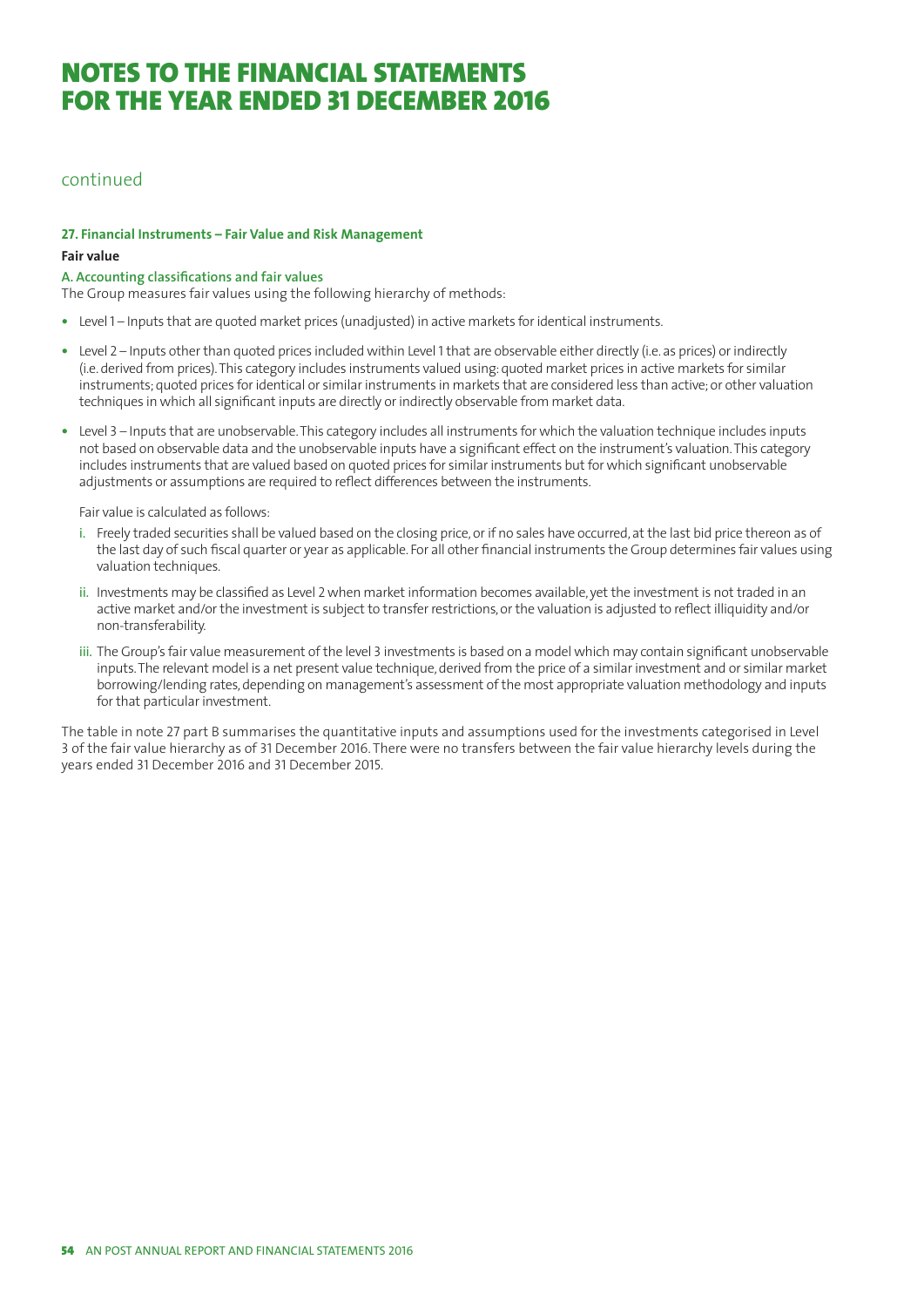### **Fair value** continued

# **A. Accounting classifications and fair values** continued

The following table shows the carrying amounts and fair values of financial assets and financial liabilities, including their levels in the fair value hierarchy. It does not include fair value information for financial assets and financial liabilities not measured at fair value if the carrying amount is a reasonable approximation of fair value. These financial assets and liabilities were classified as level 2.

|                                                  |             | <b>Carrying amount</b>   |                          |                               | <b>Fair Value</b> |                          |                          |         |              |
|--------------------------------------------------|-------------|--------------------------|--------------------------|-------------------------------|-------------------|--------------------------|--------------------------|---------|--------------|
|                                                  |             | Loans<br>receivables     | and Available financial  | Other<br>for sale liabilities | <b>Total</b>      | Level 1                  | Level 2                  | Level 3 | <b>Total</b> |
| 31 December 2016                                 | <b>Note</b> | €'000                    | €'000                    | €'000                         | €'000             | €'000                    | €'000                    | €'000   | €'000        |
| Financial assets measured at fair value          |             |                          |                          |                               |                   |                          |                          |         |              |
| Interest in PLI-equity shares                    | 12          |                          | 350                      | $\overline{a}$                | 350               |                          |                          | 350     | 350          |
| Interest in PLI - preference shares              | 12          | $\overline{\phantom{a}}$ | 11,868                   | $\overline{\phantom{m}}$      | 11,868            | $\overline{\phantom{a}}$ |                          | 11,868  | 11,868       |
| Interest in unquoted investment                  | 12          | $\overline{\phantom{a}}$ | 173                      | $\bar{\phantom{a}}$           | 173               | 173                      |                          |         | 173          |
|                                                  |             | $\overline{\phantom{a}}$ | 12,391                   | $\overline{\phantom{a}}$      | 12,391            |                          |                          |         |              |
| Financial assets not measured at fair value      |             |                          |                          |                               |                   |                          |                          |         |              |
| Interest in PLI - shareholder loan               | 12          | 21,528                   |                          | $\bar{\phantom{a}}$           | 21,528            |                          |                          | 21,528  | 21,528       |
| Trade and other receivables                      | 13          | 94,873                   |                          | $\overline{\phantom{a}}$      | 94,873            |                          |                          |         |              |
| Cash and cash equivalents                        | 14          | 252,444                  |                          | $\overline{\phantom{a}}$      | 252,444           |                          |                          |         |              |
| Restricted cash                                  |             | 138,389                  |                          | $\overline{\phantom{a}}$      | 138,389           |                          |                          |         |              |
| Term deposits                                    |             | 13,000                   |                          | $\overline{\phantom{a}}$      | 13,000            |                          |                          |         |              |
|                                                  |             | 520,234                  | $\overline{\phantom{0}}$ | $\overline{\phantom{a}}$      | 520,234           |                          |                          |         |              |
| Financial liabilities not measured at fair value |             |                          |                          |                               |                   |                          |                          |         |              |
| Bank overdraft                                   | 16          |                          |                          | 56                            | 56                |                          |                          |         |              |
| Secured bank loans                               | 16          |                          | $\overline{\phantom{a}}$ | 4,000                         | 4.000             |                          | $\overline{\phantom{a}}$ | 4,000   | 4,000        |
| Finance lease                                    | 16          |                          | $\overline{a}$           | 23,978                        | 23,978            |                          |                          | 23,978  | 23,978       |
| Trade and other payables                         | 15          |                          |                          | 127,916                       | 127,916           |                          |                          |         |              |
|                                                  |             |                          | $\overline{a}$           | 155,950                       | 155,950           |                          |                          |         |              |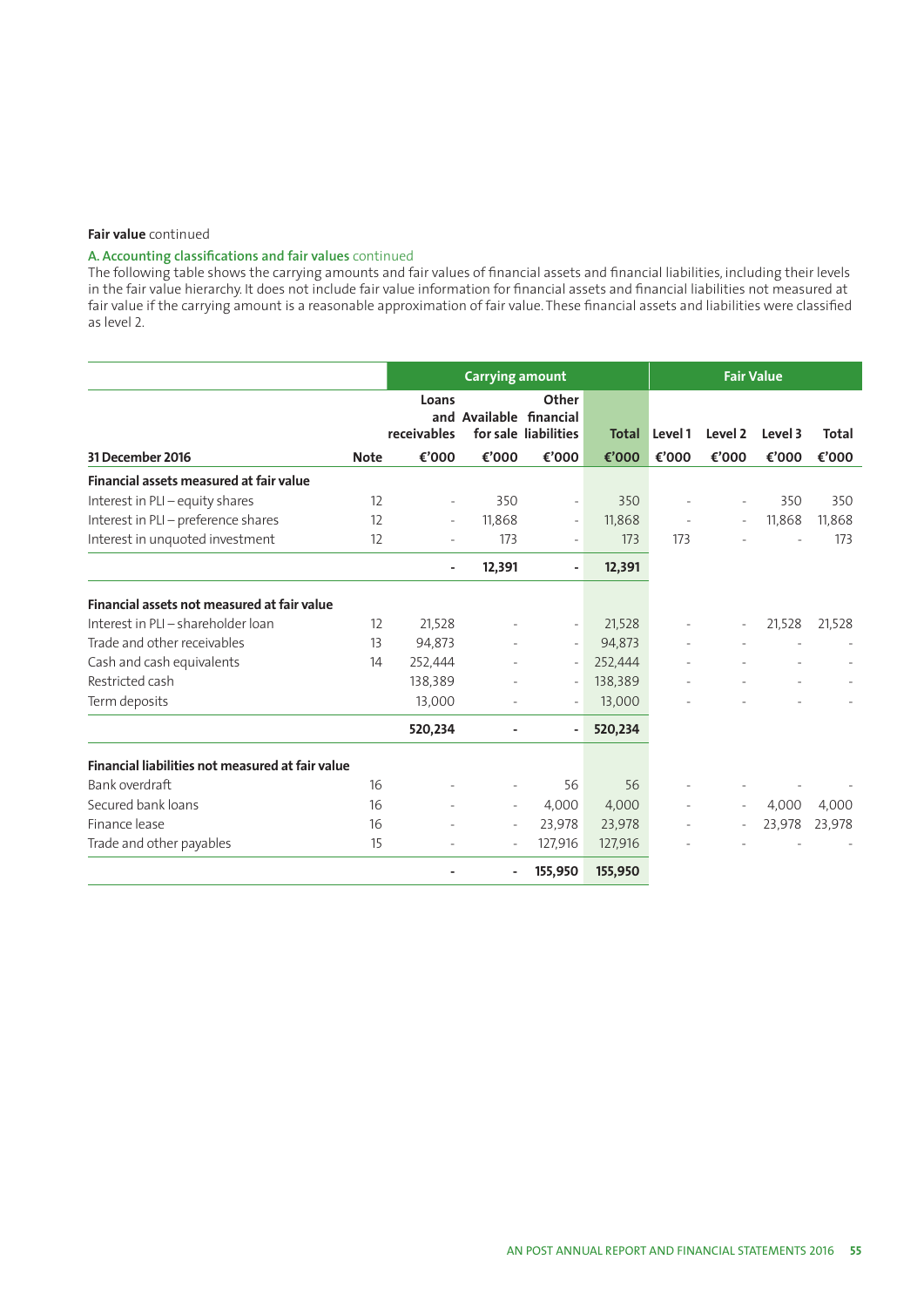continued

# **27. Financial Instruments – Fair Value and Risk Management** continued

#### **Fair value** continued

# **A. Accounting classifications and fair values** continued

The following table shows the carrying amounts and fair values of financial assets and financial liabilities, including their levels in the fair value hierarchy. It does not include fair value information for financial assets and financial liabilities not measured at fair value if the carrying amount is a reasonable approximation of fair value. These financial assets and liabilities were classified as level 2.

|                                                  |             | <b>Carrying amount</b>        |                                  |                                        |                       | <b>Fair Value</b>        |                          |                  |                       |
|--------------------------------------------------|-------------|-------------------------------|----------------------------------|----------------------------------------|-----------------------|--------------------------|--------------------------|------------------|-----------------------|
| 31 December 2015                                 | <b>Note</b> | Loans<br>receivables<br>€'000 | and Available financial<br>€'000 | Other<br>for sale liabilities<br>€'000 | <b>Total</b><br>€'000 | Level 1<br>€'000         | Level 2<br>€'000         | Level 3<br>€'000 | <b>Total</b><br>€'000 |
| Financial assets measured at fair value          |             |                               |                                  |                                        |                       |                          |                          |                  |                       |
| Interest in PLI-equity shares                    | 12          | $\overline{\phantom{a}}$      | 350                              | $\overline{\phantom{0}}$               | 350                   |                          | $\overline{\phantom{0}}$ | 350              | 350                   |
| Interest in PLI - preference shares              | 12          | $\overline{\phantom{a}}$      | 9,738                            | $\overline{\phantom{a}}$               | 9,738                 | $\overline{\phantom{a}}$ | $\overline{\phantom{a}}$ | 9,738            | 9,738                 |
| Interest in unquoted investment                  | 12          |                               | 323                              | $\overline{\phantom{a}}$               | 323                   |                          |                          | 323              | 323                   |
|                                                  |             | -                             | 10,411                           | $\blacksquare$                         | 10,411                |                          |                          |                  |                       |
| Financial assets not measured at fair value      |             |                               |                                  |                                        |                       |                          |                          |                  |                       |
| Interest in PLI - shareholder loan               | 12          | 19,690                        |                                  | $\overline{\phantom{a}}$               | 19,690                |                          |                          | 19,690 19,690    |                       |
| Trade and other receivables                      | 13          | 87,948                        |                                  | $\overline{\phantom{a}}$               | 87,948                |                          |                          |                  |                       |
| Cash and cash equivalents                        | 14          | 315,556                       |                                  | $\sim$                                 | 315,556               |                          |                          |                  |                       |
| Restricted cash                                  |             | 117,867                       |                                  | $\overline{\phantom{a}}$               | 117,867               |                          |                          |                  |                       |
| Term deposits                                    |             | 48,000                        | $\overline{\phantom{a}}$         | $\sim$                                 | 48,000                |                          |                          |                  |                       |
|                                                  |             | 589,061                       |                                  | $\blacksquare$                         | 589,061               |                          |                          |                  |                       |
| Financial liabilities not measured at fair value |             |                               |                                  |                                        |                       |                          |                          |                  |                       |
| Bank overdraft                                   | 16          |                               |                                  | 501                                    | 501                   |                          |                          |                  |                       |
| Secured bank loans                               | 16          |                               | $\overline{\phantom{a}}$         | 6,000                                  | 6,000                 |                          |                          |                  | 6,000 6,000           |
| Finance lease                                    | 16          |                               | $\overline{\phantom{a}}$         | 16,378                                 | 16,378                |                          |                          |                  | 16,378 16,378         |
| Trade and other payables                         | 15          |                               |                                  | 143,113                                | 143,113               |                          |                          |                  |                       |
|                                                  |             |                               |                                  | 165,992                                | 165,992               |                          |                          |                  |                       |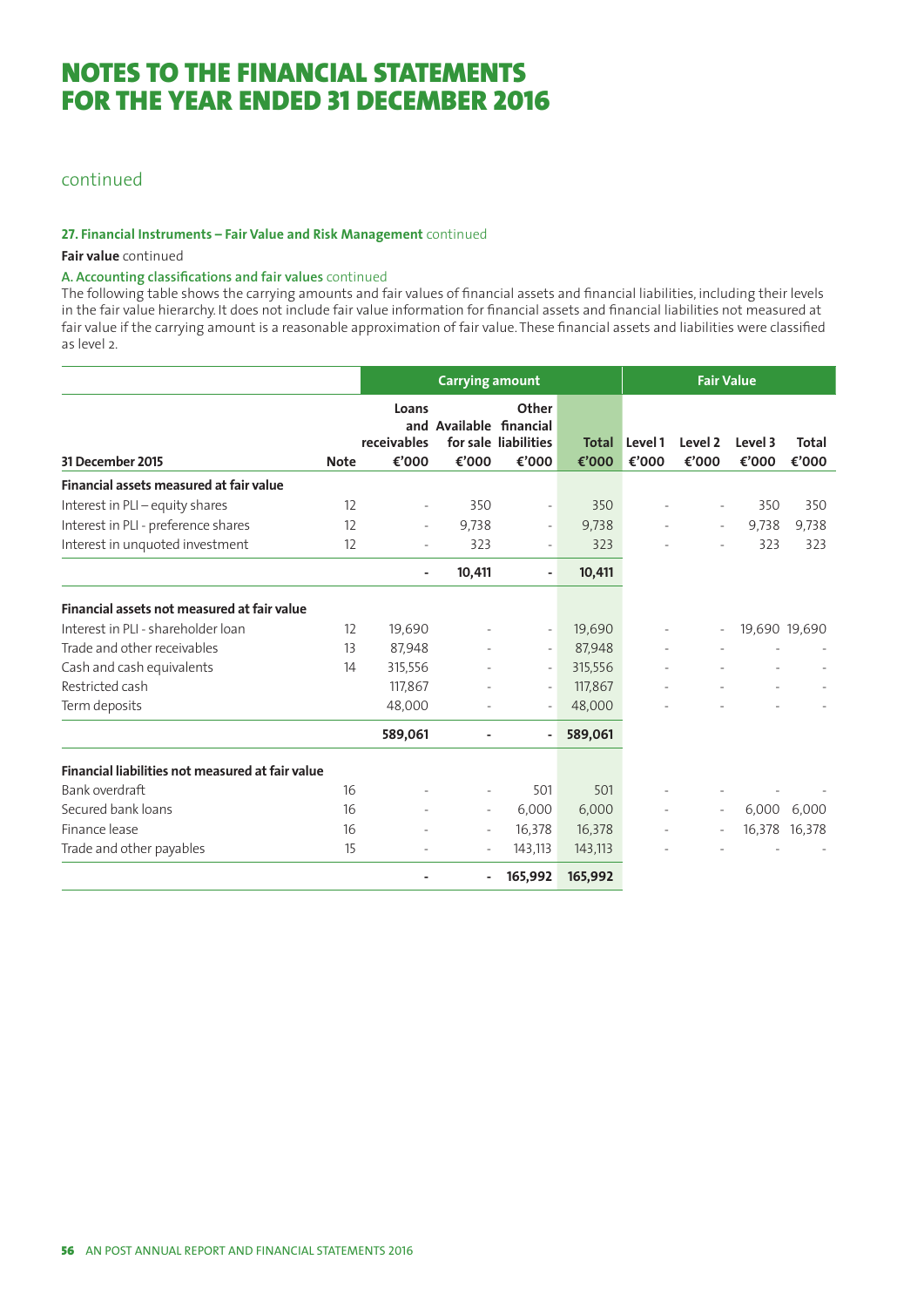#### **B. Valuation techniques and significant unobservable inputs**

The following tables show the valuation techniques used in measuring Level 3 fair values, as well as the significant unobservable inputs used.

#### **Financial instruments measured at fair value**

| <b>Type</b>                       | <b>Fair Value</b><br>€'000 | <b>Valuation Technique</b>                                                | Unobservable<br><b>Inputs</b> |
|-----------------------------------|----------------------------|---------------------------------------------------------------------------|-------------------------------|
| Interest in PLI - equity shares   | 350                        | Discounted cash flows technique referenced to third party<br>transactions | Discount rate                 |
| Interest in PLI-preference shares | 11.868                     | Discounted cash flows technique referenced to third party<br>transactions | Discount rate                 |

### **Financial instruments not measured at fair value**

| <b>Type</b>                        | <b>Fair Value</b><br>2016<br>€'000 | <b>Valuation Technique</b>                                                        | Unobservable<br><b>Inputs</b> |
|------------------------------------|------------------------------------|-----------------------------------------------------------------------------------|-------------------------------|
| Interest in PLI – shareholder loan | 21,258                             | Discounted cash flows technique referenced to third party<br>transactions         | Discount rate                 |
| Secured bank loans                 | 4,000                              | Discounted cash flows technique referenced to market<br>borrowing / lending rates | Discount rate                 |
| Financial lease liability          | 23,978                             | Discounted cash flows technique referenced to market<br>borrowing / lending rates | Discount rate                 |

# **C. Level 3 fair values**

# **Reconciliation of Level 3 fair values**

The following table shows a reconciliation from the opening balances to the closing balances for Level 3 fair values.

#### **Available for sale financial assets (PLI)**

|                                | 2016<br>€'000            | 2015<br>€'000 |
|--------------------------------|--------------------------|---------------|
| Balance at beginning of period | 10,088                   | 7,958         |
| Purchases                      | $\overline{\phantom{a}}$ |               |
| Sales                          | $\overline{\phantom{a}}$ |               |
| Transfers in / (out)           | $\overline{\phantom{a}}$ |               |
| Fair value movement            | 2,130                    | 2,130         |
| Balance at end of period       | 12,218                   | 10,088        |

#### *Sensitivity analysis*

Where the value of financial instruments is dependent on unobservable valuation models, appropriate models and inputs are chosen so that they are consistent with prevailing market evidence. A 100bps increase in the discount rate of the financial assets under Level 3 held by the Group would decrease the fair value as at 31 December 2016 by €0.245m (2015: €0.245m). A 100bps decrease in the discount rate of the available for sale financial assets under Level 3 held by the Group would increase the fair value as at 31 December 2016 by €0.261m (2015: €0.261m).

### **Financial risk management**

The Group's financial risks are managed by Group Treasury within parameters defined formally by the Board. Group Treasury's activity is reported to the Audit and Risk Committee and to the Board. The main financial risks faced by the Group relate to credit, interest, foreign exchange translation and liquidity. The Board agrees policies for managing these risks as summarised below.

#### **27. Financial Instruments – Fair Value and Risk Management** continued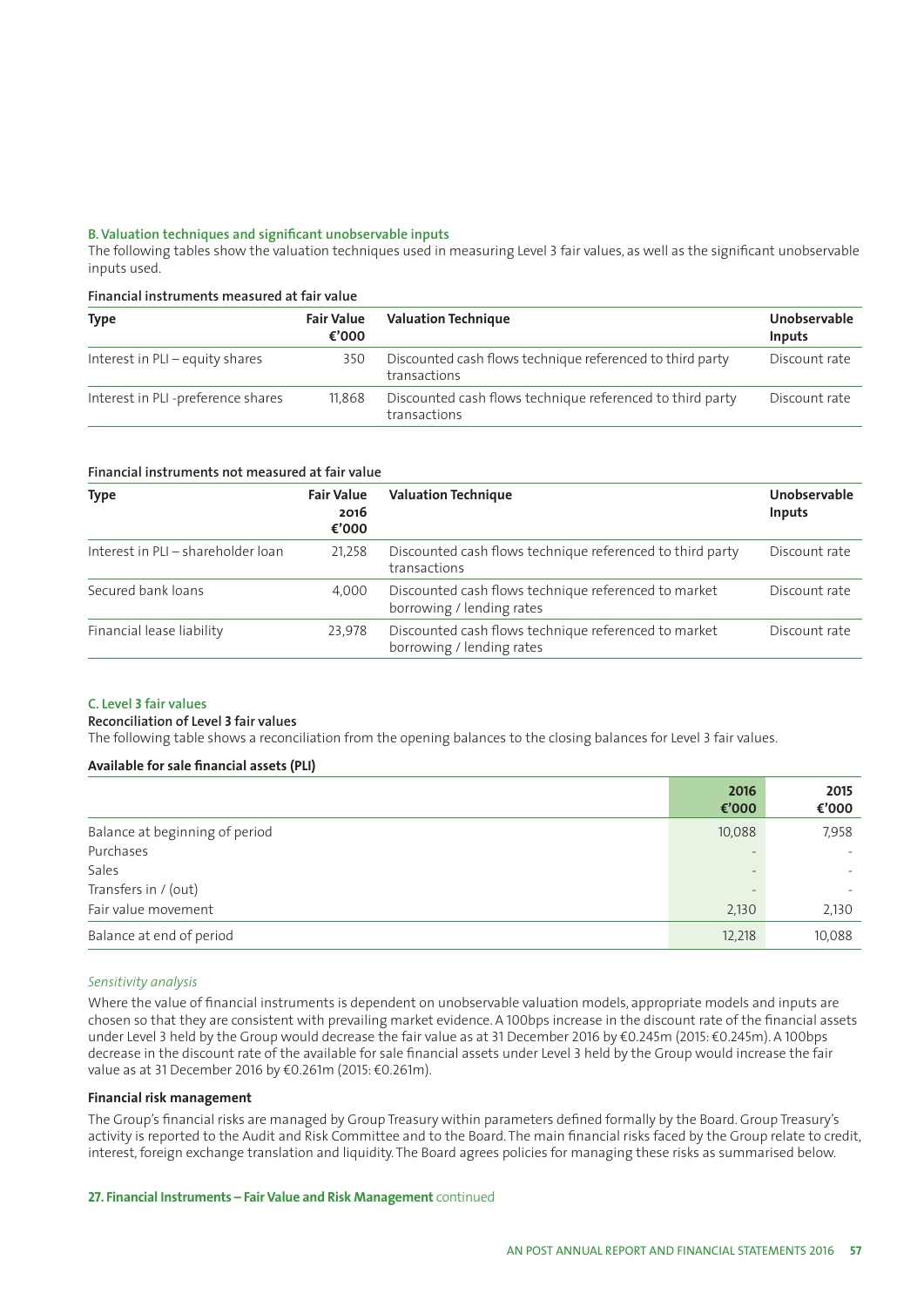# continued

## **Credit risk**

Credit risk is the risk of financial loss to the Group if a customer or counterparty to a financial instrument fails to meet its contractual obligations, and arises principally from the Group's receivables from customers and from cash and cash equivalents. The carrying amount of financial assets represents the maximum credit exposure.

### *Trade and other receivables*

The Group's credit risk management policy in relation to trade receivables involves periodically assessing the financial reliability of customers, taking into account financial position, past experience and other factors. The utilisation of credit limits is regularly monitored. There is no concentration of credit risk with respect to trade receivables as the Group has a large number of customers. Average credit terms, where given, range from 0 to 45 days.

Included in the Group's trade and other receivables as at 31 December 2016 are balances of €18.2m (2015: €17.3m) which are past due at the reporting date but not impaired.

The aged analysis of these balances is as follows:

|                   | 2016<br>€'000 | 2015<br>€'000 |
|-------------------|---------------|---------------|
| Less than 1 month | 12,526        | 12,279        |
| 1-3 months        | 4,368         | 3,705         |
| 3-6 months        | 947           | 757           |
| Over 6 months     | 379           | 591           |
|                   | 18,220        | 17,332        |

The Group's policy for the determination of the impairment allowance for bad debts is based on a line-by-line assessment of the credit risk attached to the individual debtors and an assessment of the resulting requirement for an impairment allowance. In determining the recoverability of a trade receivable, the Group considers any change in the credit quality of the trade receivable, including any indicators for impairment (which may include evidence of financial difficulty of the customer, payment default, breach of contract, etc.). Subsequent recoveries of amounts previously impaired are credited to the Income Statement. For the purpose of calculating the impairment allowance, the Group does not take into account the impact of discounting the trade receivables as it is considered not material given the age profile of the Group's trade receivable balances.

Movements in the impairment allowance of trade receivables during the year were as follows:

|                                | 2016<br>€'000 | 2015<br>€'000 |
|--------------------------------|---------------|---------------|
| Balance at beginning of period | 5,419         | 4,572         |
| Impairment loss recognised     | 437           | 871           |
| Amounts written off            | (225)         | (24)          |
| Balance at end of period       | 5,631         | 5,419         |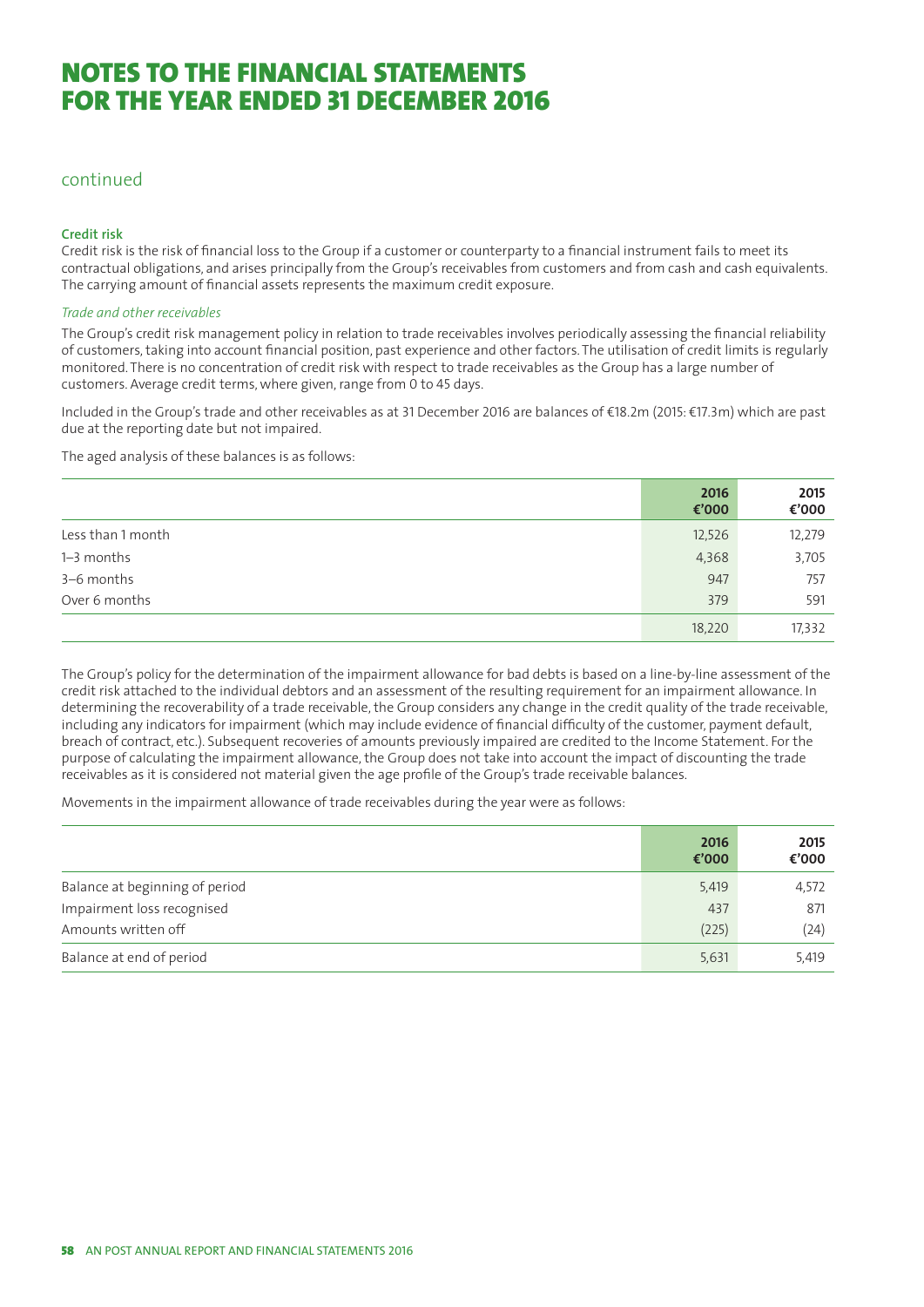### *Cash and cash equivalents*

The Board establishes the policy which Group Treasury follows in managing credit risk. Exposure is managed by distributing the credit risk, where possible, across banks or other institutions meeting required standards as assessed normally by reference to the major credit rating agencies. The Group held cash and cash equivalents of €252m at 31 December 2016 (2015: €315m).

The Group's cash management policy is as follows:

- **•**  Money is only placed on deposit with the list of institutions as approved by the Board
- The risk is spread amongst the named institutions so that there is no more than 40% with any one institution, subject to a maximum of the Board approved limit
- **•**  No more than a defined amount of funds on deposit with the two Irish pillar banks
- **•**  Keep the risk profile under review

These policies are regularly monitored to ensure credit exposure to any one financial institution is limited.

#### *Guarantees*

The Group's policy is to provide financial guarantees only to subsidiaries. At 31 December 2016, the Company has issued a guarantee to Bank of Ireland in respect of credit facilities granted in relation to TSC Ventures DAC. In addition, the Group has provided a guarantee under Section 357 of the Companies Act 2014 to a number of its subsidiaries as disclosed in the subsidiary and joint ventures note.

#### **Liquidity risk**

Liquidity risk is the risk that the Group will encounter difficulty in meeting the obligations associated with its financial liabilities that are settled by delivering cash or another financial asset. The Group's approach to managing liquidity is to ensure, as far as possible, that it will have sufficient liquidity to meet its liabilities when they are due, under both normal and stressed conditions, without incurring unacceptable losses or risking damage to the Group's reputation.

#### *Exposure to liquidity risk*

The following are the remaining contractual maturities of financial liabilities at the reporting date. The amounts are gross and undiscounted, and include estimated interest payments and exclude the impact of netting agreements.

| 31 December 2016                     | <b>Contractual cash flows</b> |                       |                              |                             |                           |                               |  |  |
|--------------------------------------|-------------------------------|-----------------------|------------------------------|-----------------------------|---------------------------|-------------------------------|--|--|
|                                      | Carrying<br>amount<br>€'000   | <b>Total</b><br>€'000 | 2 months<br>or less<br>€'000 | $2 - 12$<br>months<br>€'000 | $1 - 5$<br>years<br>€'000 | More than<br>5 years<br>€'000 |  |  |
| Non-derivative financial liabilities |                               |                       |                              |                             |                           |                               |  |  |
| Bank overdrafts                      | 56                            | 56                    | $\overline{\phantom{a}}$     | 56                          | ٠                         |                               |  |  |
| Secured bank loans                   | 4.000                         | 4.000                 | 4,000                        | $\overline{\phantom{a}}$    | ۰                         |                               |  |  |
| Finance lease liabilities            | 23,978                        | 24,856                | 1,427                        | 4,479                       | 18,950                    |                               |  |  |
| Trade and other payables             | 127,916                       | 127,916               | 127,916                      | $\sim$                      | ۰                         |                               |  |  |
|                                      | 155,950                       | 156.828               | 133,343                      | 4,535                       | 18,950                    |                               |  |  |

| 31 December 2015                     | <b>Contractual cash flows</b> |                |                              |                             |                           |                               |  |  |
|--------------------------------------|-------------------------------|----------------|------------------------------|-----------------------------|---------------------------|-------------------------------|--|--|
|                                      | Carrying<br>amount<br>€'000   | Total<br>€'000 | 2 months<br>or less<br>€'000 | $2 - 12$<br>months<br>€'000 | $1 - 5$<br>years<br>€'000 | More than<br>5 years<br>€'000 |  |  |
| Non-derivative financial liabilities |                               |                |                              |                             |                           |                               |  |  |
| Bank overdrafts                      | 501                           | 501            | $\sim$                       | 501                         | $\overline{\phantom{a}}$  |                               |  |  |
| Secured bank loans                   | 6,000                         | 6.000          | 5,000                        | 1.000                       |                           | $\overline{\phantom{a}}$      |  |  |
| Finance lease liabilities            | 16,378                        | 17,200         | 844                          | 2.535                       | 13,821                    |                               |  |  |
| Trade and other payables             | 143,113                       | 143,113        | 143,113                      |                             |                           |                               |  |  |
|                                      | 165,992                       | 166.814        | 148.957                      | 4.036                       | 13.821                    |                               |  |  |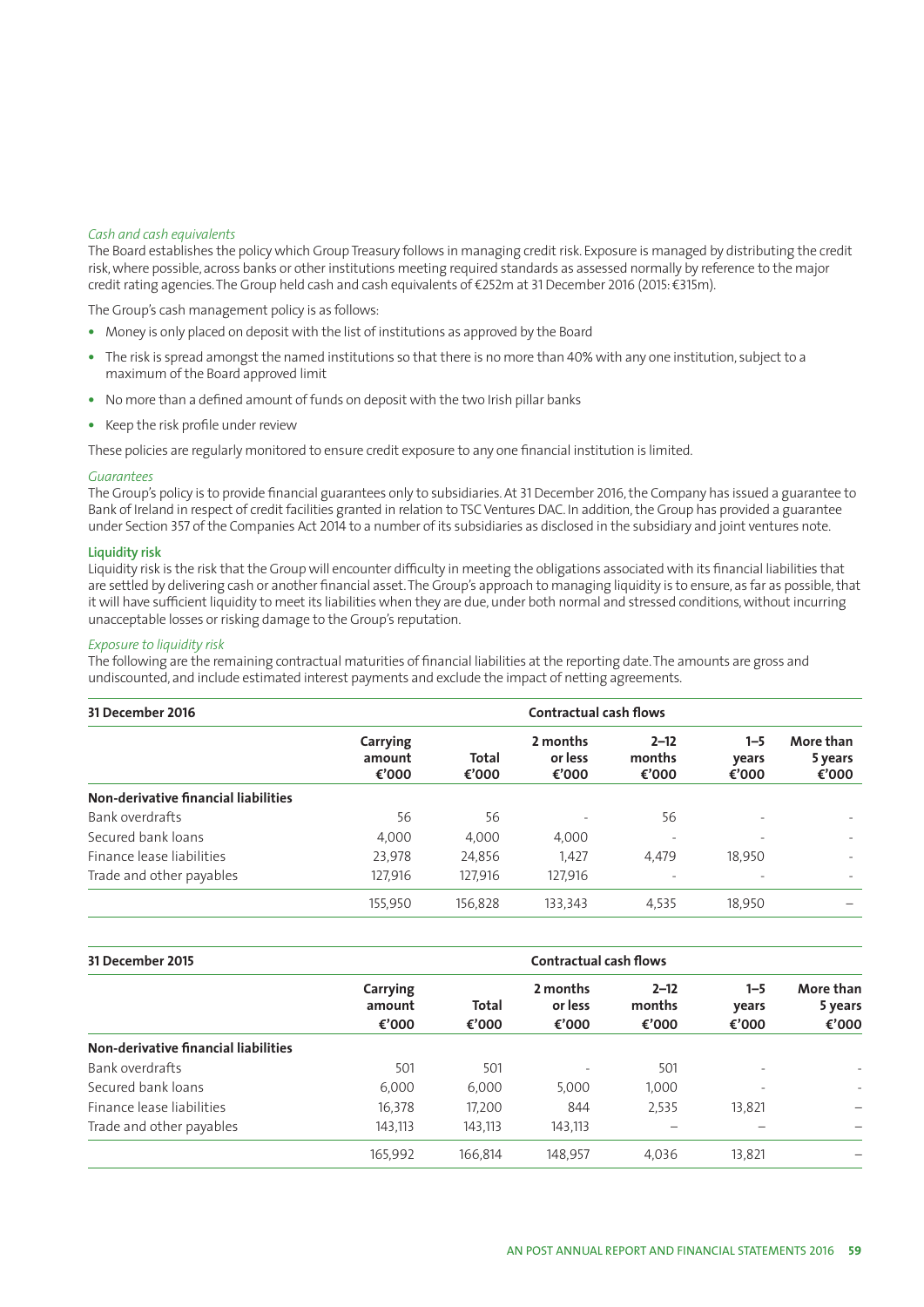continued

### **27. Financial Instruments – Fair Value and Risk Management** continued

### **Market risk**

### *Foreign exchange risk*

Foreign currency translation exposure arises from the retranslation of overseas subsidiaries' income statements and statements of financial position into Euro. In addition, the Group is exposed to currency transaction risk to the extent that there is a mismatch between the currencies in which sales and purchases are denominated and the respective functional currencies of Group Companies. This arises primarily on transactions with international postal operators. The Group does not currently use derivatives to manage this risk. The Group will continue to review this. A reasonably possible change in foreign exchange rates would not have a material impact on the financial statements.

# *Interest rate risk*

The Group's interest rate risk arises from amounts held on deposit, term loans and the shareholder loan to Premier Lotteries Ireland. The Group does not currently use derivatives to manage this risk. The Group will continue to review this. A reasonably possible change in interest rates would not have an impact on the financial statements.

# *Exposure to interest rate risk*

The interest rate profile of the Group's interest-bearing financial instruments is as follows:

| <b>Nominal amount</b>              | 2016<br>€'000 | 2015<br>€'000 |
|------------------------------------|---------------|---------------|
| <b>Fixed-rate instruments</b>      |               |               |
| Financial assets                   |               |               |
| Interest in PLI - shareholder loan | 21,528        | 19,690        |
|                                    | 21,528        | 19,690        |
| Variable rate instruments          |               |               |
| Financial assets                   |               |               |
| Term deposits                      | 13,000        | 48,000        |
| <b>Financial liabilities</b>       |               |               |
| Secured term loan                  | (4,000)       | (6,000)       |
|                                    | 9,000         | 42,000        |

## *Fair value sensitivity analysis for fixed‑rate instruments*

The Group does not account for any fixed-rate financial assets or financial liabilities at fair value through profit or loss, and the Group does not designate derivatives (interest rate swaps) as hedging instruments under a fair value hedge accounting model. Therefore, a change in interest rates at the reporting date would not affect profit or loss.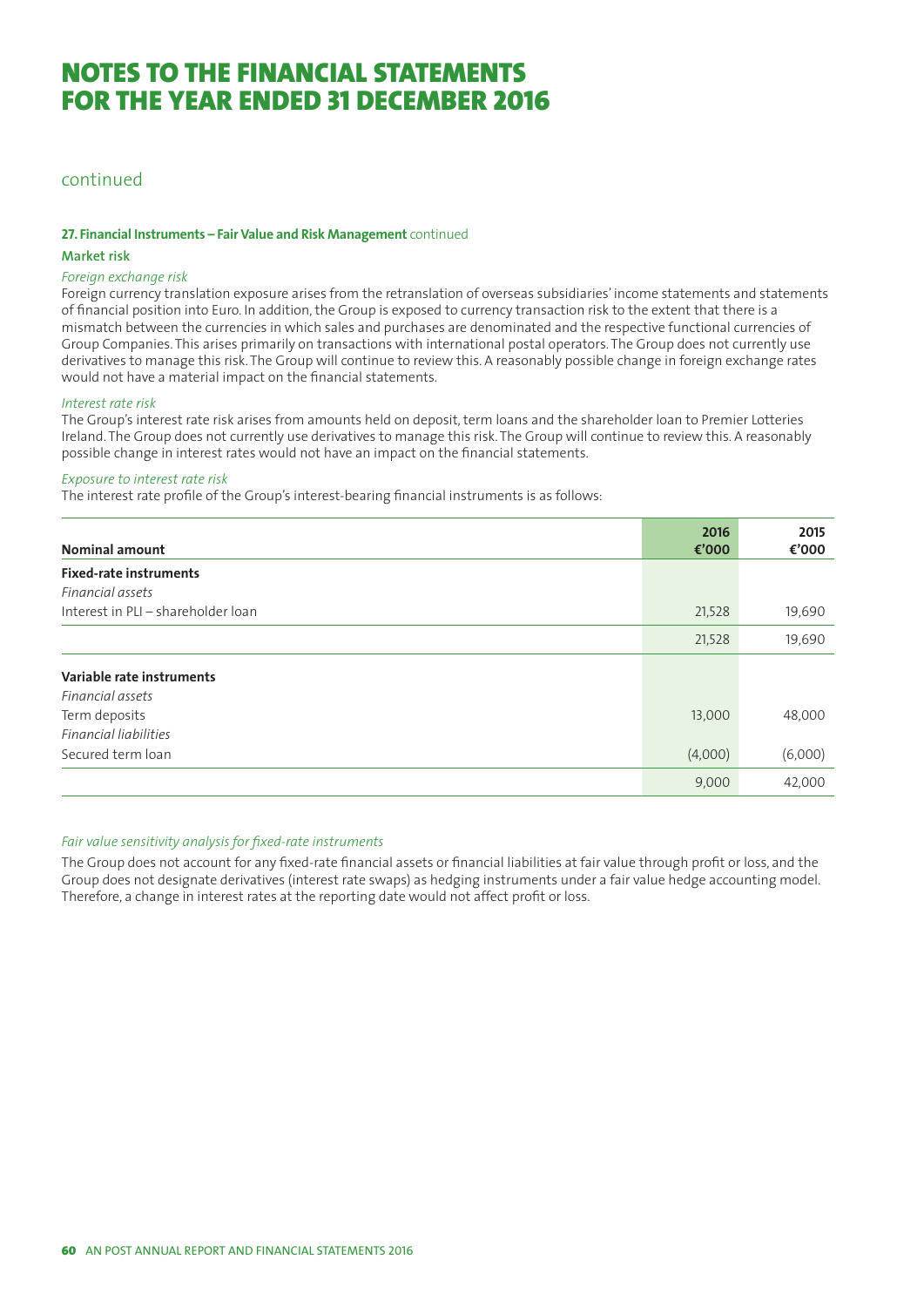### *Cash flow sensitivity analysis for variable‑rate instruments*

A reasonably possible change of 100 basis points in interest rates at the reporting date would not have a material impact on equity or the profit or loss in relation to the secured term loan.

A reasonably possible change of 100 basis points in interest rates at the reporting date would have increased (decreased) equity and profit or loss by the amounts shown below in relation to the term deposits. This analysis assumes that all other variables remain constant.

|                             |                             | <b>Profit or loss</b>       |
|-----------------------------|-----------------------------|-----------------------------|
|                             | 100 bp<br>increase<br>€'000 | 100 bp<br>decrease<br>€'000 |
| 31 December 2016            |                             |                             |
| Financial assets            |                             |                             |
| Term deposits               | 977                         | (977)                       |
| Cash flow sensitivity (net) | 977                         | (977)                       |
| 31 December 2015            |                             |                             |
| Financial assets            |                             |                             |
| Term deposits               | 1,492                       | (1, 492)                    |
| Cash flow sensitivity (net) | 1,492                       | (1, 492)                    |

The impact on equity net of tax of a reasonably possible change of 100 bases points in interest rates is not materially different from the profit or loss impact shown above.

### **28. Subsequent events**

There have been two significant events subsequent to the year end. Firstly the sale of a Delivery Service Office at Cardiff Lane in Dublin 2 completed. The building was sold for €35m in cash and the developer also provided An Post with a new Delivery Service Office in East Wall as part of the sales consideration. This has added cash resources to the balance sheet post year end.

Secondly, price increases have been implemented subsequent to the removal of the price cap mechanism.

#### **29. Board approval**

The financial statements were approved by the Board of Directors on 27 April 2017.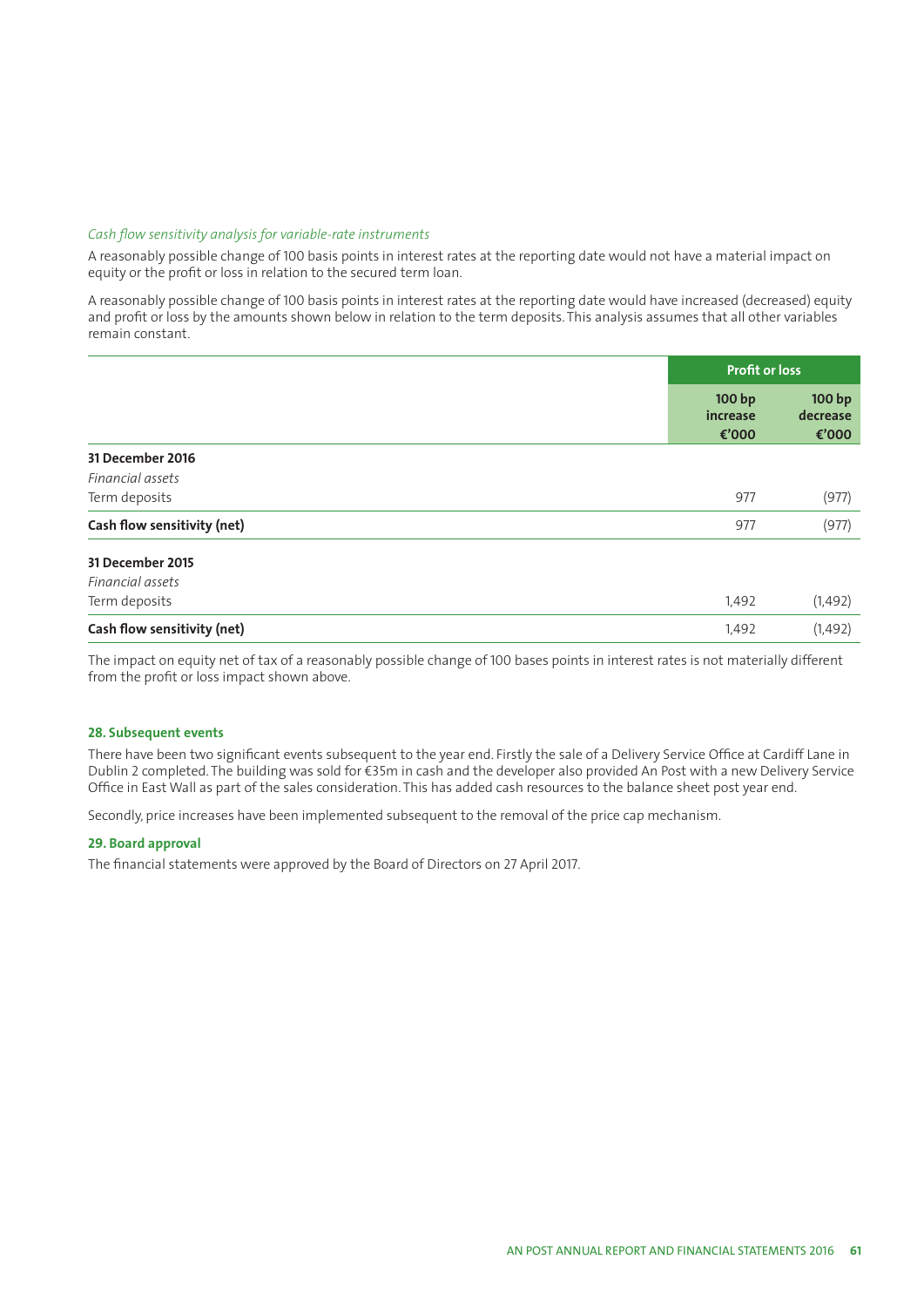# FINANCIAL AND OPERATIONAL STATISTICS

# **Consolidated Income Statement**

|                                                     | 2016*<br>€'000        | 2015*<br>€'000        | 2014*<br>€'000        | 2013<br>€'000         | 2012<br>€'000         |
|-----------------------------------------------------|-----------------------|-----------------------|-----------------------|-----------------------|-----------------------|
| Revenue<br>Operating costs                          | 825.652<br>(839, 348) | 826.069<br>(820, 907) | 815.448<br>(813, 019) | 811.693<br>(823, 156) | 807,295<br>(824, 779) |
| <b>Operating profit/(loss)</b>                      | (13, 696)             | 5,162                 | 2,429                 | (11, 463)             | (17, 484)             |
| Exceptional items<br>Other finance income/(expense) | (1, 962)              | (6,235)               | ٠<br>(6, 793)         | 17.149<br>2,860       | (19, 750)             |
| Profit/(loss) before taxation                       | (15, 658)             | (1,073)               | (4,364)               | 8,546                 | (37,234)              |

# **Consolidated Statement of Financial Position**

|                                                      | 2016*      | 2015*      | 2014*      | 2013       | 2012      |
|------------------------------------------------------|------------|------------|------------|------------|-----------|
|                                                      | €'000      | €'000      | €'000      | €'000      | €'000     |
| Non-current assets                                   | 292.526    | 294.333    | 292.307    | 280,369    | 294,785   |
| Net current (liabilities)/assets                     | (48, 463)  | (33,074)   | (39, 693)  | (2,206)    | 29,253    |
| Other non-current liabilities                        | (57,004)   | (56, 925)  | (56, 956)  | (53, 911)  | (26, 712) |
| Net assets excluding pension liability               | 187,059    | 204.334    | 195.658    | 224.252    | 297,326   |
| Pension liability                                    | (283, 381) | (169, 203) | (440,460)  | (229, 206) | (284,620) |
| Net (liabilities)/assets including pension liability | (96, 322)  | 35,131     | (244, 802) | (4, 954)   | 12,706    |
| Capital and reserves                                 | (96, 322)  | 35,131     | (244, 802) | (4, 954)   | 12,706    |

# **Ratios**

|                                                                                                                                                 | 2016*      | $2015*$ | $2014*$ | 2013       | 2012    |
|-------------------------------------------------------------------------------------------------------------------------------------------------|------------|---------|---------|------------|---------|
| Operating profit/(loss) above as % of revenue                                                                                                   | $(1.66\%)$ | 0.62%   | 0.30%   | $(1.40\%)$ | (2.17%) |
| Operating profit/(loss) above as % of average<br>shareholders' funds before pension liability<br>Staff and postmasters' costs as % of operating | $(7.00\%)$ | 2.58%   | 1.16%   | $(4.40\%)$ | (5.67%) |
| costs before exceptional item                                                                                                                   | 66.91%     | 67.36%  | 67.94%  | 68.08%     | 69.58%  |
| Current assets as % of current liabilities                                                                                                      | 91.30%     | 94.73%  | 92.69%  | 98.7%      | 115.1%  |

\* 2016, 2015 and 2014 balances are presented under IFRS while 2012 and 2013 are presented under Irish GAAP.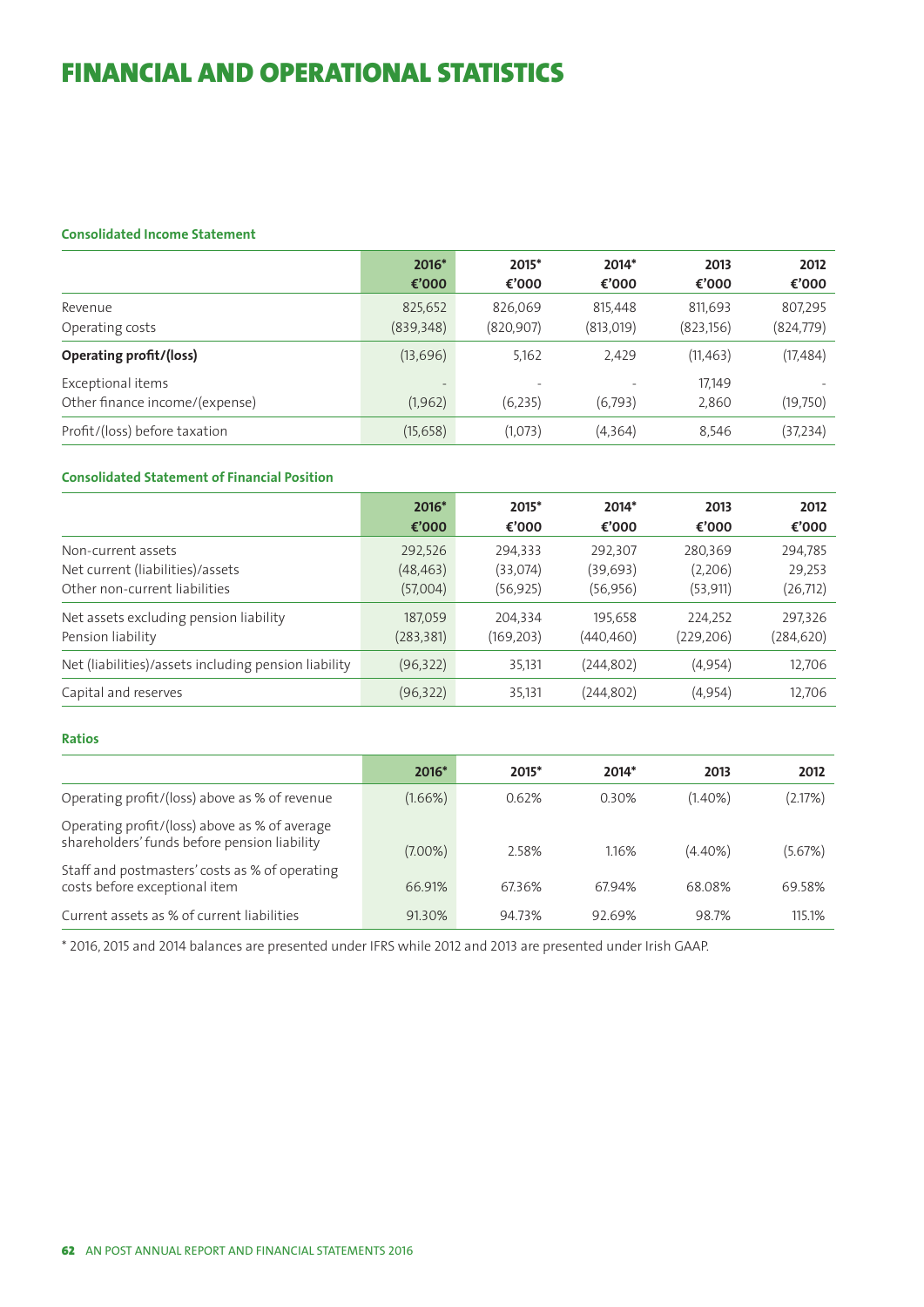# FINANCIAL AND OPERATIONAL STATISTICS\*

#### **Mail**

|                                           | 2016 | 2015  | 2014  | 2013  | 2012  |
|-------------------------------------------|------|-------|-------|-------|-------|
| Core mail volume index (2015=100) (note1) | 94.8 | 100.0 | 103.0 | 106.5 | 108.6 |

Note 1: This index reflects changes in core mail revenue and excludes revenue from elections, referenda, foreign administrations in each year as well as the impact of changes to published tariffs.

# **System Size**

|                                   | 2016  | 2015  | 2014  | 2013  | 2012  |
|-----------------------------------|-------|-------|-------|-------|-------|
| No. of delivery points (millions) | 2.249 | 2.248 | 2.245 | 2.238 | 2.236 |
| Post office network:              |       |       |       |       |       |
| Company post offices              | 50    | 51    | 52    | 57    | 57    |
| Sub-post offices                  | 1,075 | 1,079 | 1.086 | 1.090 | 1,095 |
| Postal agencies                   | 111   | 121   | 132   | 141   | 166   |
|                                   | 1,236 | 1,251 | 1.270 | 1,288 | 1,318 |
| No. of motor vehicles             | 2,776 | 2,758 | 2.738 | 2,743 | 2,775 |

|                                        | €m       | €m      | €m       | €m       | €m      |
|----------------------------------------|----------|---------|----------|----------|---------|
| <b>Savings Services (note 2)</b>       |          |         |          |          |         |
| Value of Funds at 31 December          | 20,119   | 19,453  | 19,055   | 18,163   | 16,276  |
| <b>Activity for year</b>               |          |         |          |          |         |
| Post Office Savings Services           |          |         |          |          |         |
| Savings Bank Deposits                  | 1,060    | 1,018   | 1,054    | 1,141    | 1,195   |
| Savings Bank Withdrawals               | (904)    | (926)   | (1,038)  | (1, 272) | (967)   |
| Savings Certificates issued            | 1,168    | 1,132   | 1,177    | 1,806    | 1,053   |
| Savings Certificates repaid            | (1, 347) | (1,470) | (1, 341) | (713)    | (558)   |
| Instalment Savings issued              | 97       | 97      | 97       | 96       | 97      |
| Instalment Savings repaid              | (105)    | (104)   | (110)    | (105)    | (116)   |
| Savings Bonds issued                   | 1,116    | 1,345   | 1,227    | 1,739    | 2,257   |
| Savings Bonds repaid                   | (1, 849) | (2,289) | (1, 594) | (2, 151) | (1,603) |
| National Solidarity Bond issued        | 991      | 1,054   | 869      | 790      | 412     |
| National Solidarity Bond repaid        | (322)    | (208)   | (57)     | (38)     | (23)    |
| <b>Department of Social Protection</b> |          |         |          |          |         |
| Welfare benefits paid during the year  | 8,000    | 8,418   | 8,814    | 9,169    | 9,445   |
|                                        |          |         |          |          |         |
|                                        | 2016     | 2015    | 2014     | 2013     | 2012    |
|                                        | 000's    | 000's   | 000's    | 000's    | 000's   |
| <b>BillPay Volumes</b>                 | 19,760   | 22,895  | 24,403   | 24,400   | 26,395  |

Note 2: The assets and liabilities of the Savings Services vest in the Minister for Finance and accordingly are not included in the financial statements of the Company.

**TV Licence Sales** 1,445 1,438 1,431 1,427 1,412

\*The statistics shown on this page are unaudited.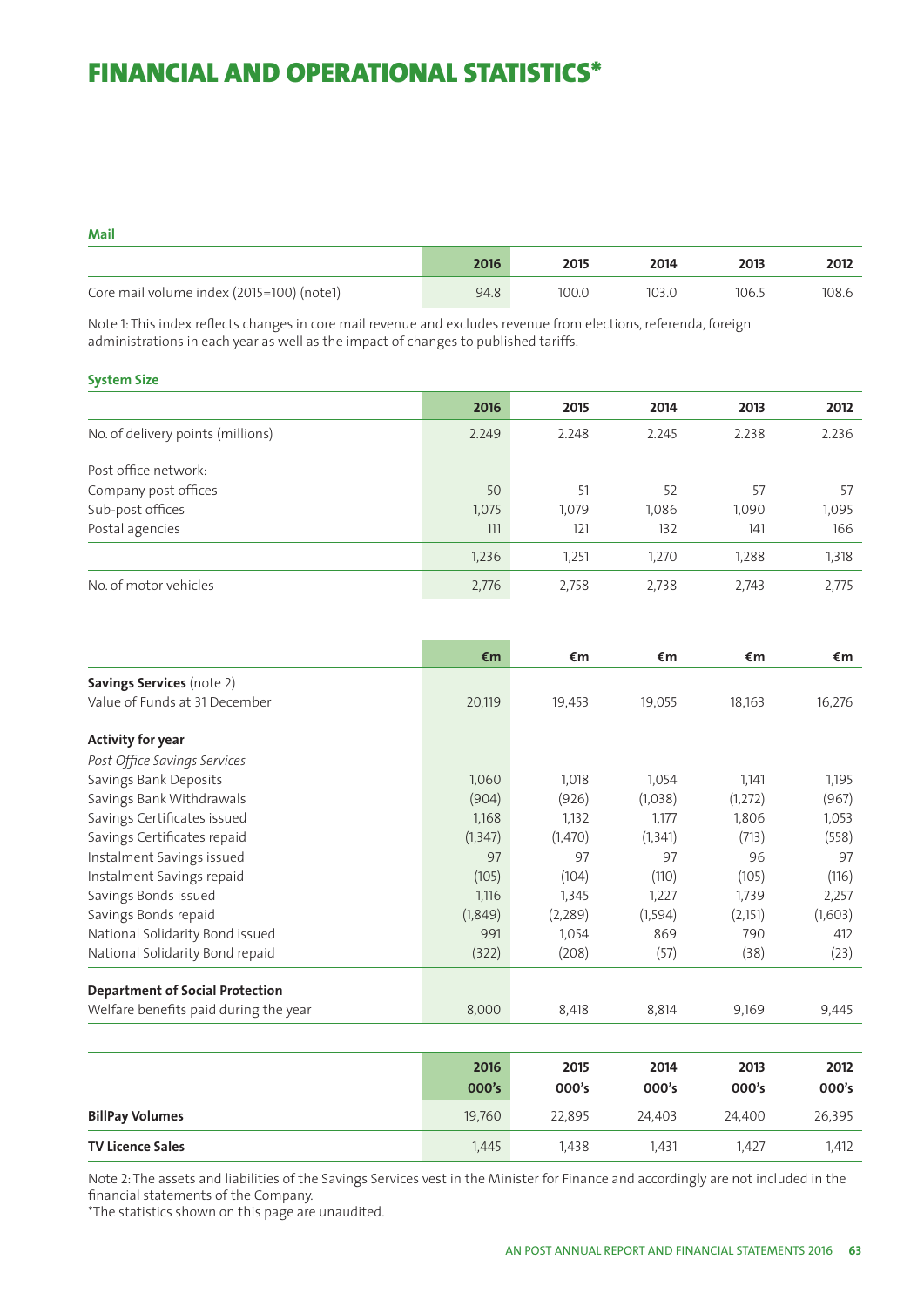# REGULATORY ACCOUNTING INFORMATION

#### **Income Statement for Universal Service and Mails Business Segment**

|                | <b>MAILS</b> |         |                |         |                    |         |
|----------------|--------------|---------|----------------|---------|--------------------|---------|
|                | <b>USO</b>   |         | <b>Non USO</b> |         | <b>Total Mails</b> |         |
|                | 2016         | 2015    | 2016           | 2015    | 2016               | 2015    |
|                | '000'        | 000'    | '000           | '000    | '000               | '000    |
| <b>Volumes</b> | 331,759      | 349,492 | 235,347        | 230,763 | 567,106            | 580,255 |

|                    | 2016       | 2015       | 2016       | 2015       | 2016       | 2015      |
|--------------------|------------|------------|------------|------------|------------|-----------|
|                    | '000       | 000'       | '000       | '000       | '000       | '000      |
| Revenue            | 328,383    | 336,821    | 218,599    | 203.218    | 546,982    | 540,039   |
| <b>Expenditure</b> | (369, 721) | (369, 112) | (209, 571) | (196, 188) | (579, 292) | (565,300) |
| Profit/(loss)      | (41, 338)  | (32, 291)  | 9,028      | 7.030      | (32, 310)  | (25, 261) |

The above financial data is an extract from the 2016 Regulatory Financial Statements as audited by KPMG. Copies of these accounts are available on the An Post website.

#### **USO Performance**

An Post is designated in the Postal legislation as the National Postal Universal Service provider. This involves the fulfilment of an every working day mail service to every household in the country.

There are significant costs associated with the provision of the USO, many of which are fixed in nature. In 2016 the USO loss recorded is €41.3m. This is funded by revenue from other income streams. Arising from structural changes in the postal industry, led mainly by reduced volume and e-substitution, there is a decline in mail volumes and the financial consequence is a loss arising from the provision of the Universal Service.

National Governments have a variety of funding structures to adapt to this reality. The An Post Company is working with stakeholders to address the medium term funding requirements for the company arising from its obligations as the National Universal Service postal provider. In March 2017 legislation was changed to allow An Post move tariffs to better reflect the cost of providing the USO.

#### **USO Volumes and Revenues**

Domestic and International Outbound stamped and metered volumes are derived from revenue based on a Sampling Plan. This plan was designed by PricewaterhouseCoopers in accordance with the relevant standard (IS:EN 13850:2012).

Mails revenue in 2016 is 1.3% higher than 2015, mainly due to income from elections in 2016, offset by the continued decline in traditional mail volumes. The decline experienced by An Post in 2016 is further evidence of the continuing global decline in traditional mail volumes.

#### **Price**

In July of 2016, prices in the Universal Services area were increased in line with the Price Cap Mechanism as detailed at Section 30 of the Communications Regulation (Postal Services) Act 2011 and ComReg Document 14/59. The increases implemented moved the first price point on the domestic letter service from 70c to 72c, still well below the European average. Prices in the Mails Non USO area were also increased in July 2016. On 13 April 2017, the first price point on the domestic letter service was moved from 72c to €1 to better reflect the cost of providing the USO.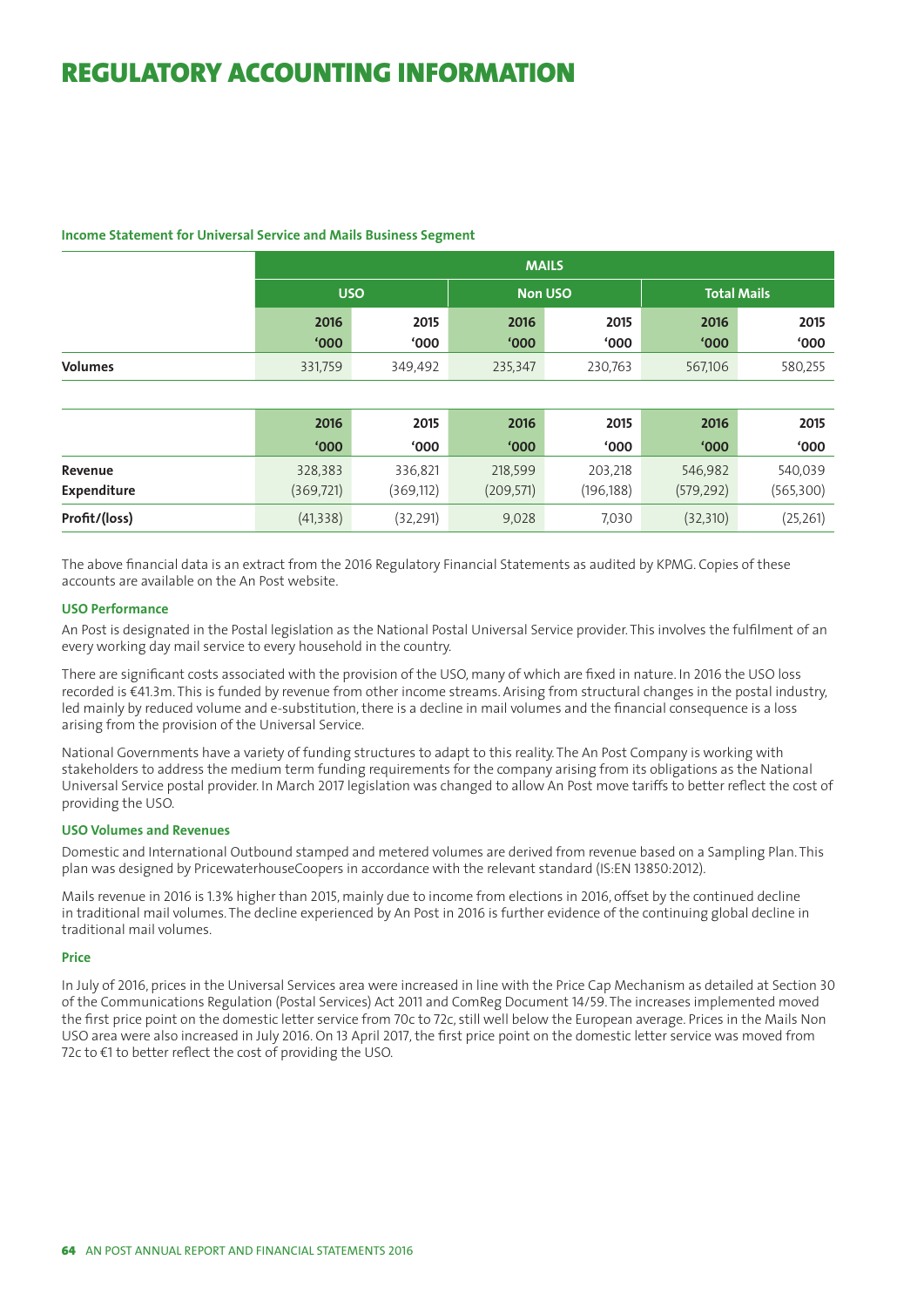# UNIVERSAL SERVICE

# **The Communications Regulation (Postal Services) Act 2011 ('the Act') was enacted in August 2011**

# **Requirements of the Universal Service Obligation ('USO')**

Under Section 17 of the Act, An Post is designated as the Universal Postal Service Provider for a period of 12 years until August 2023.

Under Section 16 of the Act, "Universal Postal Service" means that on every working day, except in such circumstances or geographical conditions deemed exceptional by ComReg, there is at least:

- (i) one clearance, and
- (ii) one delivery to the home or premises of every person in the State or, as ComReg considers appropriate, under such conditions as it may determine from time to time, to appropriate installations.

The following USO services are provided:

- (a) the clearance, sorting, transport and distribution of postal packets up to 2kg in weight;
- (b)the clearance, sorting, transport and distribution of postal parcels to a weight limit to be specified by order of ComReg (or in the absence of this 20kg). ComReg has decided not to use its power to change the maximum weight limit of 20kg but will keep this under review;
- (c) the sorting, transportation and distribution of parcels from other Member States of the European Union up to 20kg in weight;
- (d)a registered items service;
- (e) an insured items service within the State and to and from all countries which, as signatories to the Universal Postal Convention of the Universal Postal Union, declare their willingness to admit such items whether reciprocally or in one direction only; and
- (f) postal services free of charge to blind and partially sighted persons.

As required by Section 16(9) of the Act, in July 2012 ComReg made regulations specifying the services to be provided by An Post relating to the provision of the universal postal service. The Communication Regulation (Universal Postal Services) Regulations, S.I. 280 of 2012 which sets out these services is available on www.irishstatutebook.ie or www.comreg.ie.

The terms and conditions of Universal Services are available on www.anpost.ie

### **Access to Universal Services**

An Post provides access to its services through its network of 50 Company post offices and 1,075 Contract post offices. In addition, some 957 retail premises are licensed to sell postage stamps, as active licensed agents. To facilitate physical access to the service, approximately 5,700 post boxes, including Meter Post Boxes and those located in Delivery Service Units, are distributed widely throughout the State. There are 43 designated acceptance points for bulk mail services.

## **Tariffs**

The following is a summary of the prices for standard services weighing up to 100g which were applicable since 13 April 2017.

|                    | <b>Ireland &amp; NI</b>                                 |                         |  |  |  |  |
|--------------------|---------------------------------------------------------|-------------------------|--|--|--|--|
|                    | <b>Standard Post</b>                                    | <b>Registered Post*</b> |  |  |  |  |
| Letters (up to C5) | £1.00<br>90c if item bears a<br>franking impression     | £700                    |  |  |  |  |
| Large Envelopes    | €1.65<br>$£1.55$ if item bears<br>a franking impression | £700                    |  |  |  |  |
| <b>Packets</b>     | £3.30<br>$£3.10$ if item bears a<br>franking impression | £700                    |  |  |  |  |
| <b>Parcels</b>     | €8.00                                                   |                         |  |  |  |  |

\*The fee payable for the basic registered service covers compensation up to a maximum of €320. Further compensation (non Universal Service) up to a limit of €1,500 is available for €4.50 and up to a limit of €2,000 for €5.50 based on declared value at time of posting.

|                        | <b>International Destinations</b> |                         |
|------------------------|-----------------------------------|-------------------------|
|                        | <b>Standard Post</b>              | <b>Registered Post*</b> |
| Letters (up to C5)     | €1.35                             | €750                    |
| <b>Large Envelopes</b> | €2.50                             | €8.50                   |
| <b>Packets</b>         | €4.50                             | €10.75                  |
| <b>Parcels</b>         |                                   |                         |
| Great Britain          | €22.50                            | €30.00                  |
| Rest of World          | €28.00                            | €36.00                  |

\*Availability of service dependent on postal administration in destination country. Compensation up to €320 in GB; €150 in Europe; €100 for parcels and €35 for letters outside Europe. A full list of current USO tariffs is available in the Guide to Postal Rates (see www.anpost.ie).

Note: The Communications Regulation (Postal Services) (Amendment) Act 2017 was passed by the Houses of the Oireachtas on 15 March 2017, this legislation repeals the price cap mechanism set out under Section 30 of the 2011 Act.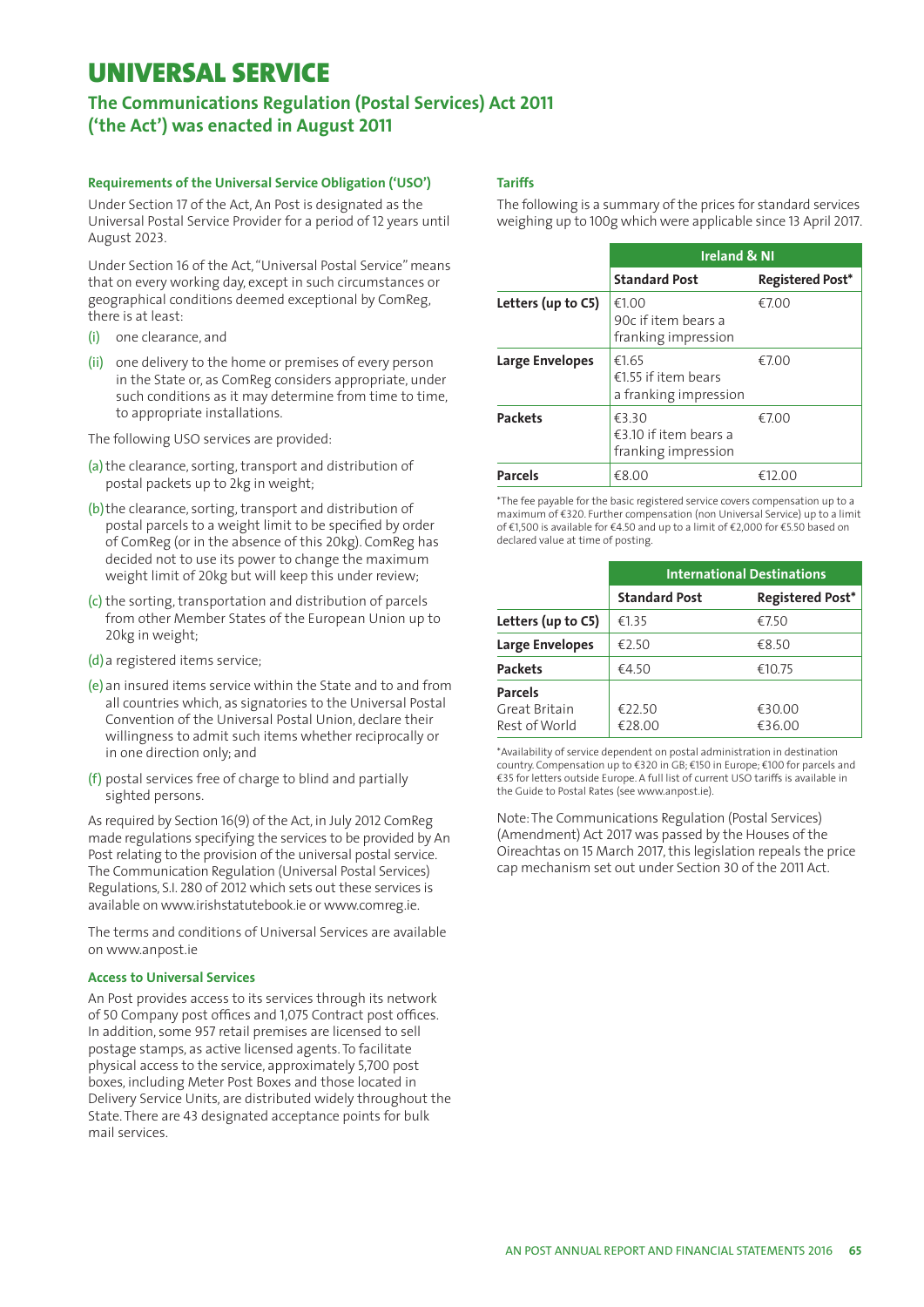# UNIVERSAL SERVICE

# **Quality of Service**

### **International**

The quality performance standard for the delivery of intra-Community cross-border mail was laid down in the Postal Directives (97/67/EC as amended) and is included in Schedule 3 of the Act. The quality standard for postal items of the fastest standard category is as follows:

### **D+3: 85% of items; D+5: 97% of items**, where D refers to the day of posting.

### **Domestic**

The Act requires ComReg to set quality-of-service standards for domestic universal service mail which must be compatible with those for intra-Community cross-border services. ComReg have set a quality-of-service target for domestic single piece priority mail as follows:

**D+1: 94% D+3: 99.5%,** where D refers to the day of posting.

### **Customer Complaints**

An Post is required to maintain records of customer complaints taking into account the relevant European standard IS: EN 14012:2003. The table provides, in relation to mail, a breakdown of written complaints received from customers during 2016. The total continues to represent a minute fraction of the entire mail traffic handled during the year.

| Written complaints received<br>from customers                    | 2016         | 2015   |
|------------------------------------------------------------------|--------------|--------|
|                                                                  |              |        |
| Items lost or substantially delayed                              | 17,127       | 18,891 |
| Items damaged                                                    | 1,390        | 1,441  |
| Items arriving late                                              | 508          | 401    |
| Mail collection or delivery:                                     |              |        |
| Time of delivery                                                 |              |        |
| Failure to make daily delivery<br>to home or premises            | 36           | 33     |
| Collection times/Collection failures                             | 1            |        |
| Misdelivery                                                      | 599          | 470    |
| Access to customer service information                           | $\mathsf{R}$ | 8      |
| Underpaid mail                                                   | 15           | 40     |
| Tariffs for single piece mail/discount<br>schemes and conditions |              |        |
| Change of address (Redirections)                                 | 584          | 464    |
| Behaviour and competence<br>of postal personnel                  | 22           | 21     |
| How complaints are treated                                       | 1            | 8      |
| Other (not included in above)                                    | 2,050        | 1,391  |
| Total                                                            | 22,341       | 23,169 |

Included in the total figure are complaints about registered items, which number 5,278, (2015: 4,962).

In 2016, there were 616,718 telephone calls, (2015: 524,154)

made to An Post Customer Services. Most of these were routine or general enquiries rather than complaints.

ComReg has issued Guidelines for Postal Service Providers on Complaints and Redress Procedures (see ComReg document 14/06 on www.comreg.ie). An Post Complaint and Dispute Resolution Procedures are set out in 'Getting it Sorted', which is available on our website, in retail outlets, and from our Customer Services Centre.

We also have a Customer Charter, containing specific pledges to customers regarding our services, which is also available on our website; www.anpost.ie.

### **Further Information**

Additional information in relation to services provided by An Post is available by phoning An Post Customer Services on CallSave 1850 57 58 59, by email at customer.services@ anpost.ie, by visiting www.anpost.ie, or by calling into any post office.